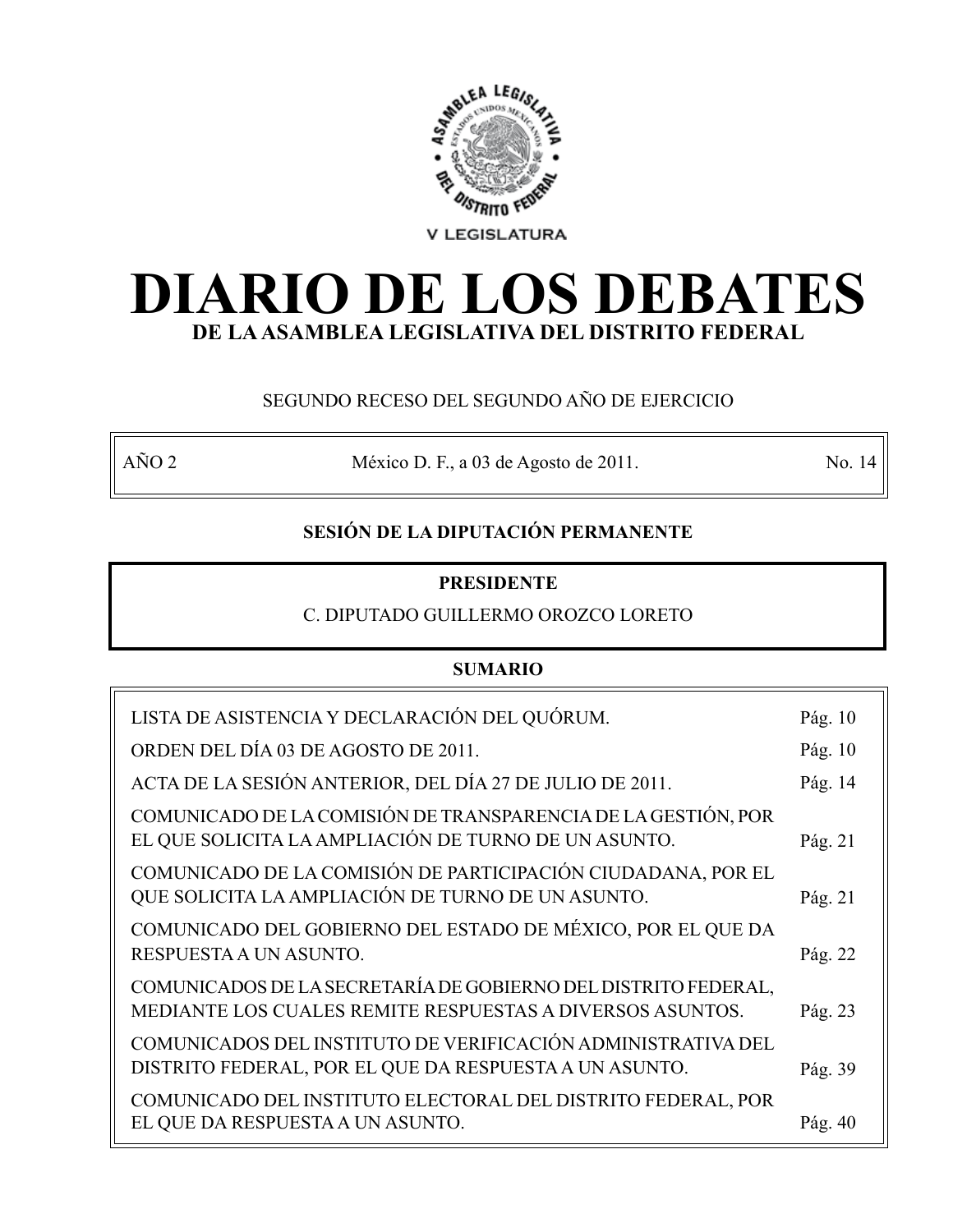| COMUNICADOS DE LA SUBSECRETARÍA DE ENLACE LEGISLATIVO DE LA<br>SECRETARÍA DE GOBERNACIÓN, POR LOS QUE DA RESPUESTA A DIVERSOS<br><b>ASUNTOS.</b>                                                                                                                                                                                                                                                                                                                                                                                                                                                                                                                                                 | Pág. 40 |
|--------------------------------------------------------------------------------------------------------------------------------------------------------------------------------------------------------------------------------------------------------------------------------------------------------------------------------------------------------------------------------------------------------------------------------------------------------------------------------------------------------------------------------------------------------------------------------------------------------------------------------------------------------------------------------------------------|---------|
| COMUNICADO DE LA CONFERENCIA NACIONAL DEL SISTEMA<br>PENITENCIARIO, POR EL QUE HACE DEL CONOCIMIENTO UN ASUNTO.                                                                                                                                                                                                                                                                                                                                                                                                                                                                                                                                                                                  | Pág. 41 |
| PROPOSICIÓN CON PUNTO DE ACUERDO PARA EXHORTAR AL SECRETARIO<br>DE TRANSPORTES Y VIALIDAD DEL DISTRITO FEDERAL, RAÚL ARMANDO<br>QUINTERO MARTÍNEZ, A FIN DE QUE SE MODIFIQUE EL DERROTERO DE LA<br>RUTA 18 DE LA RED DE TRANSPORTE DE PASAJEROS, QUE PRESENTÓ EL<br>DIPUTADO JULIO CÉSAR MORENO RIVERA, DEL GRUPO PARLAMENTARIO<br>DEL PARTIDO DE LA REVOLUCIÓN DEMOCRÁTICA.                                                                                                                                                                                                                                                                                                                     | Pág. 42 |
| PROPOSICIÓN CON PUNTO DE ACUERDO RELATIVO A LA COLONIA FLORIDA<br>EN LA DELEGACIÓN ÁLVARO OBREGÓN, QUE PRESENTÓ LA DIPUTADA<br>ALICIA VIRGINIA TÉLLEZ SÁNCHEZ, DEL GRUPO PARLAMENTARIO DEL<br>PARTIDO REVOLUCIONARIO INSTITUCIONAL.                                                                                                                                                                                                                                                                                                                                                                                                                                                              | Pág. 44 |
| PROPOSICIÓN CON PUNTO DE ACUERDO PARA QUE SE EXHORTE AL JEFE DE<br>GOBIERNO DEL DISTRITO FEDERAL, MARCELO EBRARD CASAUBON, PARA<br>QUE SE IMPLEMENTEN LAS ACCIONES CORRESPONDIENTES A EFECTO DE<br>DAR CUMPLIMIENTO A LA LEY CON RESPECTO A LOS CAMPAMENTOS DEL<br>SINDICATO MEXICANO DE ELECTRICISTAS INSTALADOS EN LA PLAZA DE<br>LA CONSTITUCIÓN, QUE PRESENTÓ EL DIPUTADO CARLO FABIÁN PIZANO<br>SALINAS, DEL GRUPO PARLAMENTARIO DEL PARTIDO ACCIÓN NACIONAL.                                                                                                                                                                                                                               | Pág. 46 |
| PROPOSICIÓN CON PUNTO DE ACUERDO PARA SOLICITAR<br>RESPETUOSAMENTE A LA SECRETARÍA DE COMUNICACIONES Y<br>TRANSPORTES UN INFORME DETALLADO SOBRE EL PROYECTO<br>DENOMINADO ARCOS SUR Y A LA SECRETARÍA DE GOBIERNO PARA QUE<br>INSTALE UNA MESA DE DIÁLOGO CON LAS PARTES QUE INTERVENGAN<br>EN EL PROCESO A FIN DE GARANTIZAR EL DERECHO A LA CONSULTA DE<br>LOS PUEBLOS ORIGINARIOS AFECTADOS, QUE PRESENTÓ EL DIPUTADO<br>CARLOS AUGUSTO MORALES LÓPEZ A NOMBRE PROPIO Y DEL DIPUTADO<br>HORACIO MARTÍNEZ MEZA, DEL GRUPO PARLAMENTARIO DEL PARTIDO<br>DE LA REVOLUCIÓN DEMOCRÁTICA.                                                                                                          | Pág. 50 |
| PROPOSICIÓN CON PUNTO DE ACUERDO PARA EXHORTAR A LOS<br>JEFES DELEGACIONALES DE LAS DEMARCACIONES MILPA ALTA,<br>TLALPAN Y XOCHIMILCO, PARA QUE CONSIDEREN HOMOLOGAR A LOS<br>COORDINADORES DE ENLACE TERRITORIAL O SUBDELEGADOS DE LOS<br>PUEBLOS ORIGINARIOS COMO JEFES DE UNIDAD DEPARTAMENTAL DENTRO<br>DE LA ESTRUCTURA ORGÁNICA DELEGACIONAL, TAL Y COMO OCURRE<br>EN LA DELEGACIÓN TLÁHUAC, A FIN DE QUE LAS DELEGACIONES MILPA<br>ALTA, TLÁHUAC, TLALPAN Y XOCHIMILCO, PUEDAN EMITIR UN ACUERDO<br>DELEGATORIO QUE ASIGNE MAYORES FACULTADES Y OBLIGACIONES A<br>LOS COORDINADORES DE ENLACE TERRITORIAL O SUBDELEGADOS Y<br>QUE PERMITA ASIGNAR A CADA PUEBLO DOS LÍDERES COORDINADORES |         |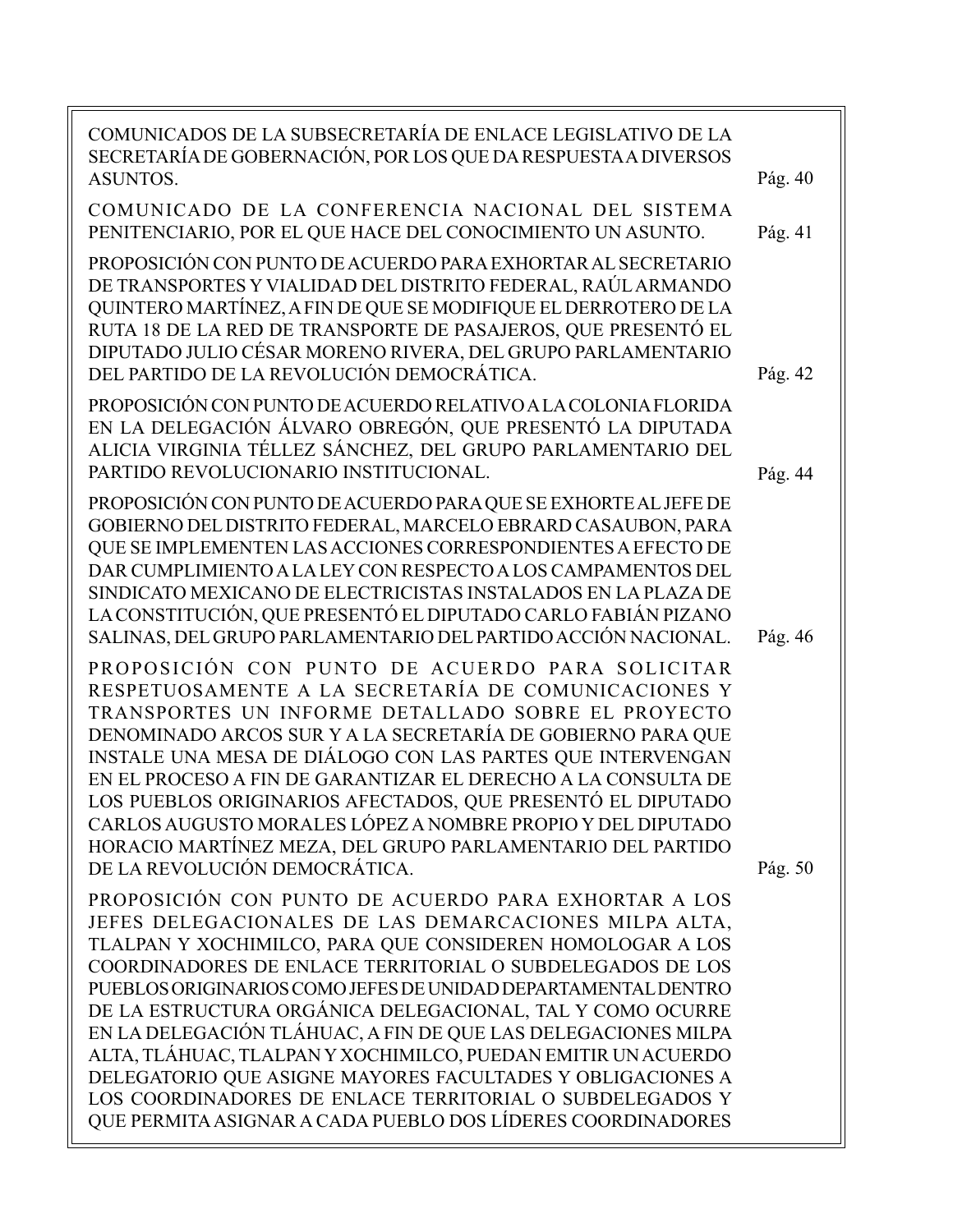| DE PROYECTO CON EL OBJETO DE ACERCAR LOS TRÁMITES Y SERVICIOS<br>PÚBLICOS A LOS HABITANTES DE LOS PUEBLOS ORIGINARIOS EN LA<br>CIUDAD, QUE PRESENTÓ EL DIPUTADO CARLOS AUGUSTO MORALES<br>LÓPEZ A NOMBRE PROPIO Y DEL DIPUTADO HORACIO MARTÍNEZ<br>MEZA, DEL GRUPO PARLAMENTARIO DEL PARTIDO DE LA REVOLUCIÓN<br>DEMOCRÁTICA.                                                                                                                                                                                                                                                                                                                                                                                                                                              | Pág. 52 |
|----------------------------------------------------------------------------------------------------------------------------------------------------------------------------------------------------------------------------------------------------------------------------------------------------------------------------------------------------------------------------------------------------------------------------------------------------------------------------------------------------------------------------------------------------------------------------------------------------------------------------------------------------------------------------------------------------------------------------------------------------------------------------|---------|
| PROPOSICIÓN CON PUNTO DE ACUERDO PARA SOLICITAR A LA OFICIAL<br>MAYOR DE LA ASAMBLEA LEGISLATIVA DIVERSAS MEDIDAS PARA<br>LA PREVENCIÓN DE ATENCIÓN DEL SOBREPESO Y LA OBESIDAD, QUE<br>PRESENTÓ LA DIPUTADA ALICIA VIRGINIA TÉLLEZ SÁNCHEZ A NOMBRE<br>PROPIO Y DE LA DIPUTADA MARICELA CONTRERAS JULIÁN, DEL GRUPO<br>PARLAMENTARIO DEL PARTIDO REVOLUCIONARIO INSTITUCIONAL Y DE<br>LA REVOLUCIÓN DEMOCRÁTICA, RESPECTIVAMENTE.                                                                                                                                                                                                                                                                                                                                         | Pág. 56 |
| PROPOSICIÓN CON PUNTO DE ACUERDO PARA EXHORTAR AL DIRECTOR<br>DEL SISTEMA DE AGUAS DEL DISTRITO FEDERAL, ING. RAMÓN AGUIRRE<br>DÍAZ, PARA QUE EN COLABORACIÓN CON EL JEFE DELEGACIONAL EN<br>AZCAPOTZALCO, LIC. ENRIQUE VARGAS ANAYA, GIREN SUS APRECIABLES<br>INSTRUCCIONES A QUIEN CORRESPONDA A FIN DE QUE SE REPARE DE<br>MANERA INMEDIATA EL SOCAVÓN OCASIONADO POR LA RUPTURA DEL<br>SUBCOLECTOR DE AGUAS NEGRAS, UBICADO EN AV. AZCAPOTZALCO-LA<br>VILLA ENTRE CERRADA CECATI Y AV. DE LAS GRANJAS, EN LA DELEGACIÓN<br>AZCAPOTZALCO, QUE PRESENTÓ EL DIPUTADO JORGE PALACIOS ARROYO,<br>DEL GRUPO PARLAMENTARIO DEL PARTIDO ACCIÓN NACIONAL.                                                                                                                       | Pág. 58 |
| PROPOSICIÓN CON PUNTO DE ACUERDO PARA EXHORTAR AL JEFE<br>DELEGACIONAL EN AZCAPOTZALCO, LICENCIADO ENRIQUE VARGAS<br>ANAYA, A FIN DE QUE SEAN REPARADAS Y EN SU CASO RESTAURADAS<br>LAS LUMINARIAS FALTANTES A LO LARGO DE LA AVENIDA CUITLÁHUAC,<br>ESPECÍFICAMENTE EN SU TRAMO COMPRENDIDO ENTRE CALZADA<br>VALLEJO Y HASTA CALLE 12 DE LAS COLONIAS PROHOGAR Y AGUILERA,<br>RESPECTIVAMENTE DE DICHA DEMARCACIÓN, A FIN DE MITIGAR EL<br>ÍNDICE DE ASALTOS QUE SE SUSCITAN SOBRE EL CAMELLÓN DE DICHA<br>AVENIDA, QUE REMITIÓ EL DIPUTADO JORGE PALACIOS ARROYO, DEL<br>GRUPO PARLAMENTARIO DEL PARTIDO ACCIÓN NACIONAL.                                                                                                                                                | Pág. 60 |
| PROPOSICIÓN CON PUNTO DE ACUERDO PARA EXHORTAR AL SECRETARIO<br>DE SEGURIDAD PÚBLICA, DR. MANUEL MONDRAGÓN Y KALB, AL<br>SECRETARIO DE OBRAS Y SERVICIOS, LIC. FERNANDO JOSÉ ABOITIZ SARO,<br>AMBOS DEL DISTRITO FEDERAL, PARA QUE EN COORDINACIÓN CON EL<br>LIC. ENRIQUE VARGAS ANAYA, JEFE DELEGACIONAL EN AZCAPOTZALCO,<br>IMPLEMENTEN OPERATIVOS VIALES EFICACES A FIN DE AGILIZAR EL<br>TRÁNSITO VEHICULAR EN EL CRUCE DE LAS AVENIDAS AQUILES SERDÁN,<br>HACIENDA SOTELO Y HACIENDA EL ROSARIO, ASÍ COMO TERMINAR LA<br>CONSTRUCCIÓN DEL DISTRIBUIDOR VIAL LAS ARMAS QUE DESDE EL<br>PASADO MES DE MARZO DEL 2009 SE ESTÁN LLEVANDO A CABO EN DICHO<br>CRUCE, QUE REMITIÓ EL DIPUTADO JORGE PALACIOS ARROYO, DEL GRUPO<br>PARLAMENTARIO DEL PARTIDO ACCIÓN NACIONAL. | Pág. 61 |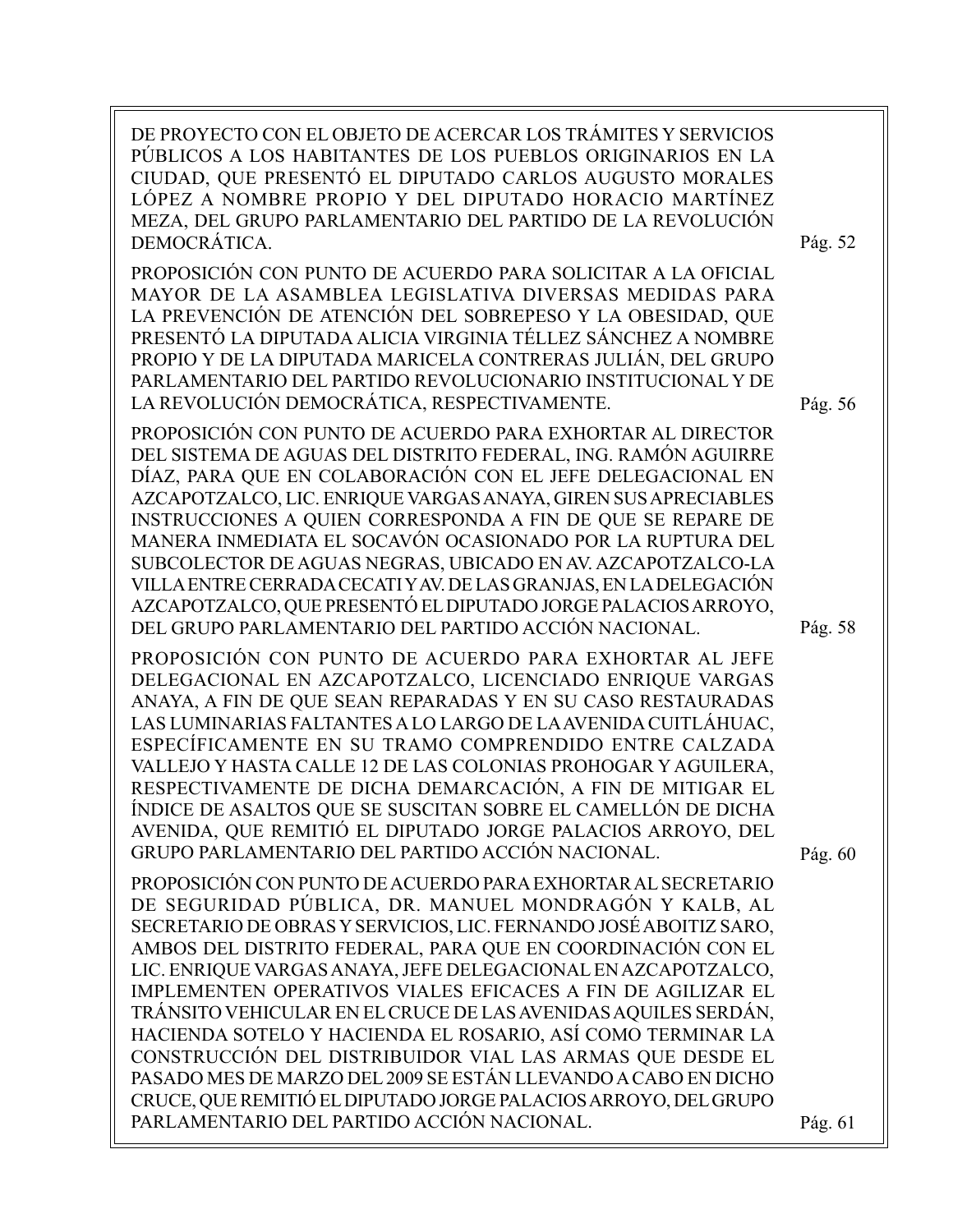PROPOSICIÓN CON PUNTO DE ACUERDO PARA EXHORTAR AL LICENCIADO FERNANDO JOSÉ ABOITIZ SARO, TITULAR DE LA SECRETARÍA DE OBRAS Y SERVICIOS DEL GOBIERNO DEL DISTRITO FEDERAL, ASÍ COMO AL ING. RAMÓN AGUIRRE DÍAZ, DIRECTOR GENERAL DEL SISTEMA DE AGUAS DE LA CIUDAD DE MÉXICO, PARA QUE GIREN SUS APRECIABLES INSTRUCCIONES A QUIEN CORRESPONDA A FIN DE QUE SE ACONDICIONEN RAMPAS PARA PERSONAS CON DISCAPACIDAD Y SE IMPLEMENTE CON EFECTIVIDAD UN PROGRAMA DE DESAZOLVE EN LA PLAZA DE LAS ESCULTURAS, UBICADA EN AVENIDA JUÁREZ FRENTE AL NÚMERO 60 COLONIA CUAUHTÉMOC EN LA DELEGACIÓN CUAUHTÉMOC EN EL DISTRITO FEDERAL, QUE PRESENTÓ EL DIPUTADO JORGE PALACIOS ARROYO, DEL GRUPO PARLAMENTARIO DEL PARTIDO ACCIÓN NACIONAL.

PROPOSICIÓN CON PUNTO DE ACUERDO POR EL QUE SE SOLICITA UN INFORME PORMENORIZADO AL SECRETARIO DE FINANZAS DEL GOBIERNO DEL DISTRITO FEDERAL, C. ARMANDO LÓPEZ CÁRDENAS, SOBRE LOS RECURSOS PRESUPUESTALES QUE LA ASAMBLEA LEGISLATIVA DEL DISTRITO FEDERAL AUTORIZÓ EN EL DECRETO DE PRESUPUESTO DE EGRESOS PARA EL EJERCICIO FISCAL 2011, COMO PRESUPUESTO PARTICIPATIVO, QUE PRESENTÓ LA DIPUTADA LIZBETH EUGENIA ROSAS MONTERO, DEL GRUPO PARLAMENTARIO DEL PARTIDO DE LA REVOLUCIÓN DEMOCRÁTICA.

PROPOSICIÓN CON PUNTO DE ACUERDO POR EL QUE SE EXHORTA AL SECRETARIO DE SEGURIDAD PÚBLICA, DR. MANUEL MONDRAGÓN Y KALB, A FIN DE QUE SE INSTALEN MÁS CÁMARAS DE VIGILANCIA, ASÍ COMO SE INCREMENTEN LOS ELEMENTOS DE SEGURIDAD PÚBLICA EN LA COLONIA NUEVA ORIENTAL COAPA DELEGACIÓN TLALPAN, QUE REMITIÓ EL DIPUTADO RAFAEL CALDERÓN JIMÉNEZ, DEL GRUPO PARLAMENTARIO DEL PARTIDO ACCIÓN NACIONAL.

PROPOSICIÓN CON PUNTO DE ACUERDO POR EL QUE SE EXHORTA AL SECRETARIO DE SEGURIDAD PÚBLICA, DR. MANUEL MONDRAGÓN Y KALB, A FIN DE QUE SE INSTALEN MÁS CÁMARAS DE VIGILANCIA, ASÍ COMO SE INCREMENTEN LOS ELEMENTOS DE SEGURIDAD PÚBLICA EN LA COLONIA PARQUE DEL PEDREGAL DELEGACIÓN TLALPAN, QUE REMITIÓ EL DIPUTADO RAFAEL CALDERÓN JIMÉNEZ, DEL GRUPO PARLAMENTARIO DEL PARTIDO ACCIÓN NACIONAL.

PROPOSICIÓN CON PUNTO DE ACUERDO POR EL QUE SE EXHORTA AL SECRETARIO DE SEGURIDAD PÚBLICA, DR. MANUEL MONDRAGÓN Y KALB, A FIN DE QUE SE INSTALEN MÁS CÁMARAS DE VIGILANCIA, ASÍ COMO SE INCREMENTEN LOS ELEMENTOS DE SEGURIDAD PÚBLICA EN LA COLONIA PEDREGAL DE LAS ÁGUILAS DELEGACIÓN TLALPAN, QUE REMITIÓ EL DIPUTADO RAFAEL CALDERÓN JIMÉNEZ, DEL GRUPO PARLAMENTARIO DEL PARTIDO ACCIÓN NACIONAL.

Pág. 63

Pág. 65

Pág. 66

Pág. 68

Pág. 69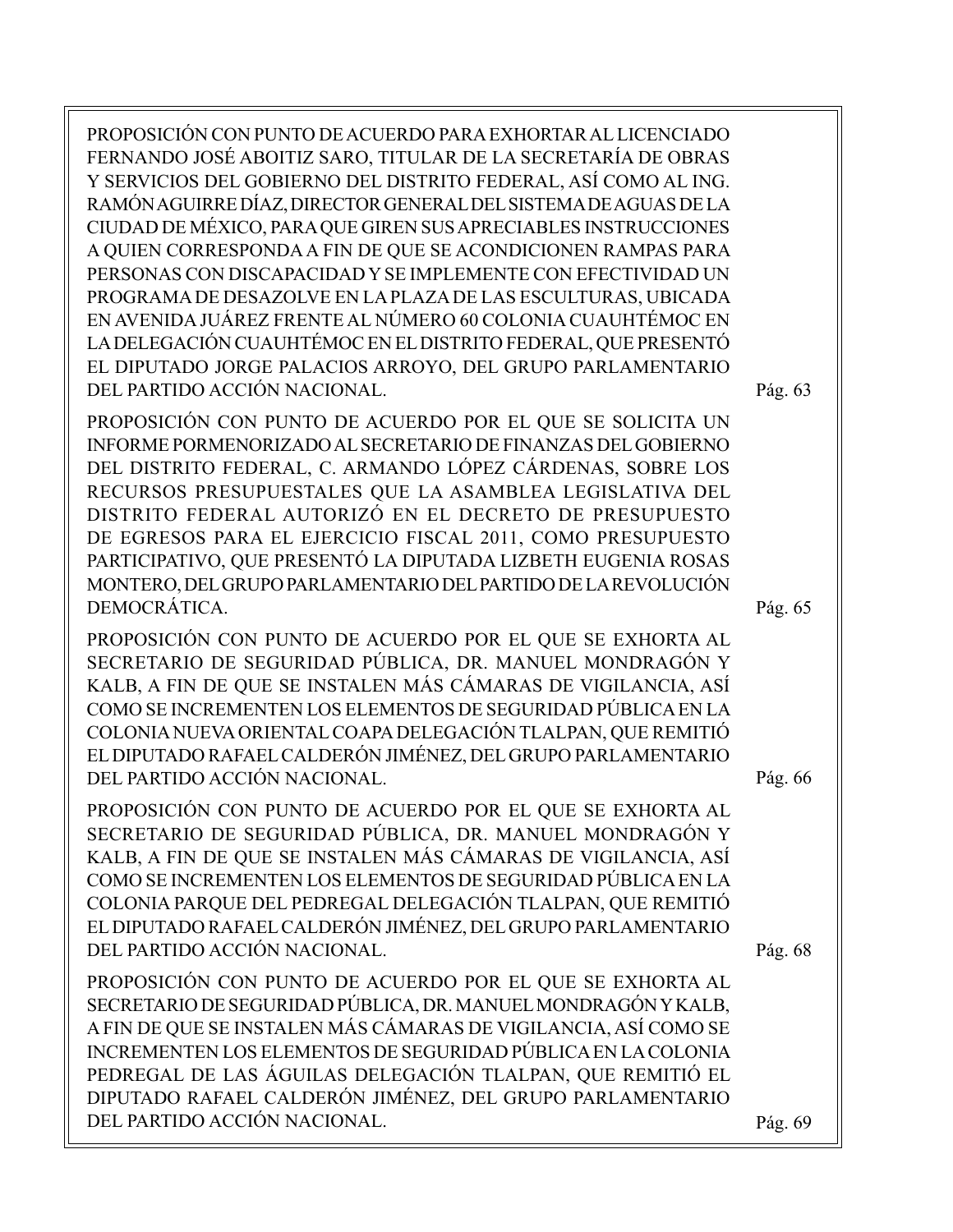PROPOSICIÓN CON PUNTO DE ACUERDO POR EL CUAL SE EXHORTA AL TITULAR DE LA SECRETARÍA OBRAS Y SERVICIOS, LIC. FERNANDO JOSÉ ABOITIZ SARO, A QUE EN COORDINACIÓN CON EL JEFE DELEGACIONAL EN TLÁHUAC EL C. RUBÉN ESCAMILLA SALINAS, SE REALICEN CUANTO ANTES LABORES DE REENCARPETADO Y BACHEO SOBRE AV. TLÁHUAC EN LA MENCIONADA DEMARCACIÓN TERRITORIAL, QUE REMITIÓ EL DIPUTADO RAFAEL CALDERÓN JIMÉNEZ, DEL GRUPO PARLAMENTARIO DEL PARTIDO ACCIÓN NACIONAL. PROPOSICIÓN CON PUNTO DE ACUERDO POR EL CUAL SE SOLICITA AL TITULAR DE LA SECRETARÍA DE TRANSPORTE Y VIALIDAD, C. RAÚL ARMANDO QUINTERO MARTÍNEZ, INFORMACIÓN ACTUALIZADA REFERENTE A LAS MEDIDAS TOMADAS POR LA SECRETARÍA A SU CARGO PARA ERRADICAR LOS TAXIS PIRATAS, ASÍ COMO LOS MALOS MANEJOS EN EL PROCESO PARA LA OBTENCIÓN DE PLACAS DE ESTOS VEHÍCULOS, QUE REMITIÓ EL DIPUTADO RAFAEL CALDERÓN JIMÉNEZ, DEL GRUPO PARLAMENTARIO DEL PARTIDO ACCIÓN NACIONAL. PROPOSICIÓN CON PUNTO DE ACUERDO POR EL QUE SE EXHORTA AL JEFE DELEGACIONAL EN TLALPAN C. HIGINIO CHÁVEZ GARCÍA, A ATENDER Y RESOLVER CUANTO ANTES LAS NECESIDADES E INCONFORMIDADES DE LOS VECINOS DE LA COLONIA NARCISO MENDOZA, UBICADA EN SU DEMARCACIÓN TERRITORIAL, QUE REMITIÓ EL DIPUTADO RAFAEL CALDERÓN JIMÉNEZ, DEL GRUPO PARLAMENTARIO DEL PARTIDO ACCIÓN NACIONAL. PROPOSICIÓN CON PUNTO DE ACUERDO POR EL QUE SE EXHORTA AL JEFE DELEGACIONAL EN TLALPAN, C. HIGINIO CHÁVEZ GARCÍA A ATENDER Y RESOLVER CUANTO ANTES LAS NECESIDADES E INCONFORMIDADES DE LOS VECINOS DE LA COLONIA NUEVO RENACIMIENTO DE AXALCO, UBICADA EN SU DEMARCACIÓN TERRITORIAL, QUE REMITIÓ EL DIPUTADO RAFAEL CALDERÓN JIMÉNEZ, DEL GRUPO PARLAMENTARIO DEL PARTIDO ACCIÓN NACIONAL. PROPOSICIÓN CON PUNTO DE ACUERDO POR EL QUE SE EXHORTA AL JEFE DELEGACIONAL EN TLALPAN, C. HIGINIO CHÁVEZ GARCÍA A ATENDER Y RESOLVER CUANTO ANTES LAS NECESIDADES E INCONFORMIDADES DE LOS VECINOS DE LA COLONIA NUEVA ORIENTAL COAPA, UBICADA EN SU DEMARCACIÓN TERRITORIAL, QUE REMITIÓ EL DIPUTADO RAFAEL CALDERÓN JIMÉNEZ, DEL GRUPO PARLAMENTARIO DEL PARTIDO ACCIÓN NACIONAL. PROPOSICIÓN CON PUNTO DE ACUERDO POR EL QUE SE EXHORTA AL JEFE DELEGACIONAL EN TLALPAN, C. HIGINIO CHÁVEZ GARCÍA A ATENDER Y RESOLVER CUANTO ANTES LAS NECESIDADES E INCONFORMIDADES DE LOS VECINOS DE LA COLONIA PARAJE 38, UBICADA EN SU DEMARCACIÓN TERRITORIAL, QUE REMITIÓ EL DIPUTADO RAFAEL CALDERÓN JIMÉNEZ, DEL GRUPO PARLAMENTARIO DEL PARTIDO ACCIÓN NACIONAL. Pág. 75 Pág. 74 Pág. 73 Pág. 76 Pág. 71 Pág. 70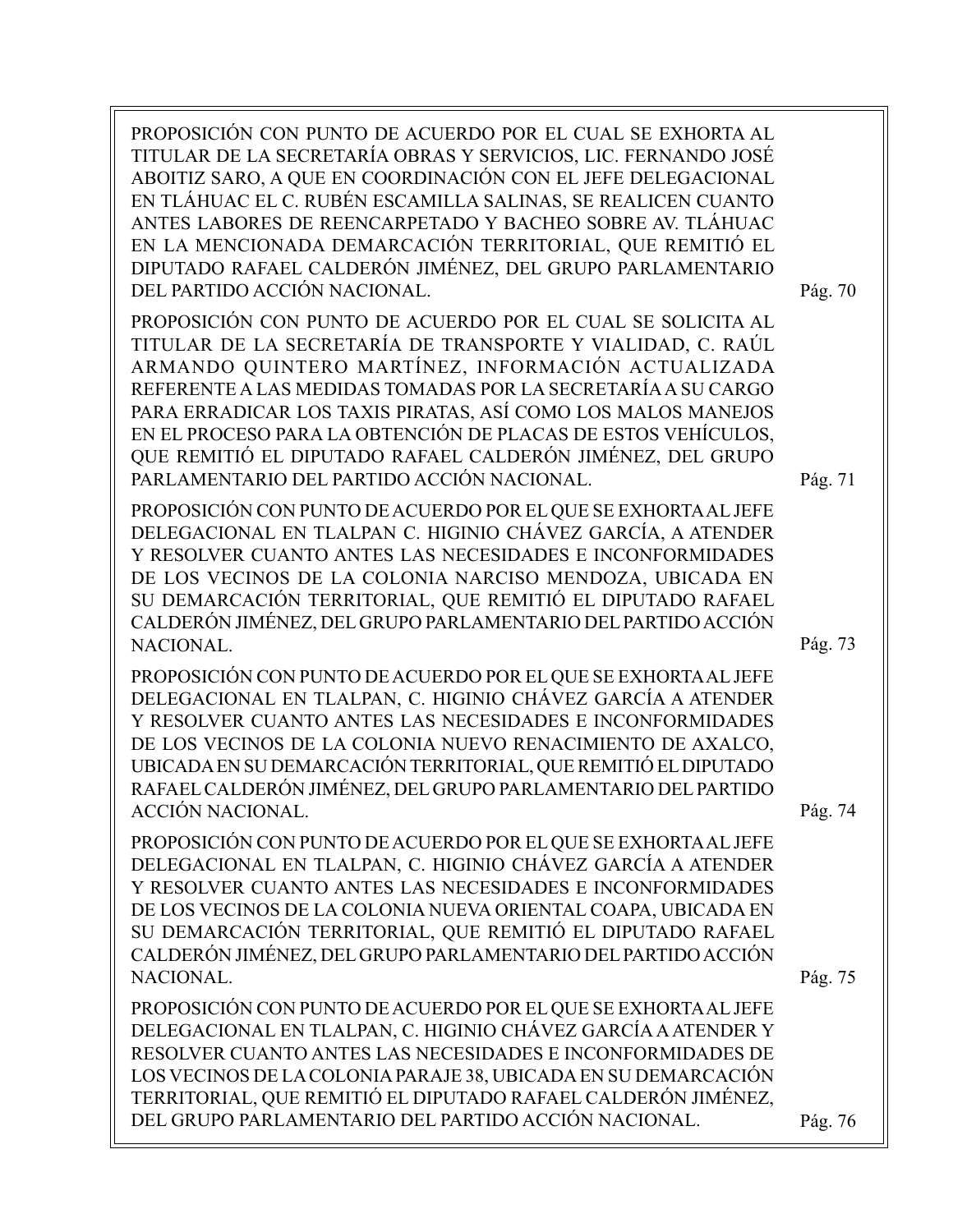PROPOSICIÓN CON PUNTO DE ACUERDO POR EL QUE SE EXHORTA AL JEFE DELEGACIONAL EN TLALPAN, C. HIGINIO CHÁVEZ GARCÍA A ATENDER Y RESOLVER CUANTO ANTES LAS NECESIDADES E INCONFORMIDADES DE LOS VECINOS DE LA COLONIA PARQUE DEL PEDREGAL, UBICADA EN SU DEMARCACIÓN TERRITORIAL, QUE REMITIÓ EL DIPUTADO RAFAEL CALDERÓN JIMÉNEZ, DEL GRUPO PARLAMENTARIO DEL PARTIDO ACCIÓN NACIONAL. PROPOSICIÓN CON PUNTO DE ACUERDO MEDIANTE EL CUAL SE SOLICITA A LA CONTRALORÍA GENERAL DEL DISTRITO FEDERAL REALICE UNA AUDITORÍA DE LEGALIDAD SOBRE LAS 70 LICENCIAS OTORGADAS POR LA DELEGACIÓN MIGUEL HIDALGO PARA LA INTRODUCCIÓN DE TUBERÍA PARA LA DISTRIBUCIÓN DE GAS NATURAL, QUE PRESENTÓ EL DIPUTADO MAXIMILIANO REYES ZÚÑIGA A NOMBRE PROPIO Y DEL DIPUTADO VÍCTOR HUGO ROMO GUERRA, DEL GRUPO PARLAMENTARIO DEL PARTIDO DE LA REVOLUCIÓN DEMOCRÁTICA. PROPOSICIÓN CON PUNTO DE ACUERDO POR EL QUE SE PROPONE QUE LOS MÓDULOS DE ATENCIÓN, ORIENTACIÓN Y QUEJAS CIUDADANAS, RECIBAN DENUNCIAS SOBRE ESTABLECIMIENTOS QUE FABRIQUEN, COMERCIALICEN, VENDAN O EXPENDAN BEBIDAS ALCOHÓLICAS ADULTERADAS, QUE REMITIÓ EL DIPUTADO LEOBARDO JUAN URBINA MOSQUEDA, DEL GRUPO PARLAMENTARIO DEL PARTIDO REVOLUCIONARIO INSTITUCIONAL. PROPOSICIÓN CON PUNTO DE ACUERDO POR EL QUE SE SOLICITA A LAS SECRETARÍAS DE DESARROLLO URBANO Y VIVIENDA Y DEL MEDIO AMBIENTE LOS ESTUDIOS Y LAS ACCIONES REALIZADAS Y RESULTADOS PARA CONOCER LA VIABILIDAD DE LOS EDIFICIOS SUSTENTABLES EN EL DISTRITO FEDERAL, QUE PRESENTÓ EL DIPUTADO ALAN CRISTIAN VARGAS SÁNCHEZ A NOMBRE PROPIO Y DEL DIPUTADO LEOBARDO JUAN URBINA MOSQUEDA, DEL GRUPO PARLAMENTARIO DEL PARTIDO REVOLUCIONARIO INSTITUCIONAL. PROPOSICIÓN CON PUNTO DE ACUERDO POR EL QUE SE EXHORTA AL SECRETARIO DE SALUD DEL DISTRITO FEDERAL, A QUE RINDA UN INFORME DETALLADO DEL PRESUPUESTO ASIGNADO Y EVALUACIÓN DE LA APLICACIÓN DE LA VACUNA CONTRA EL VIRUS DEL PAPILOMA HUMANO EN EL DISTRITO FEDERAL, QUE PRESENTÓ EL DIPUTADO ALAN CRISTIAN VARGAS SÁNCHEZ A NOMBRE PROPIO Y DEL DIPUTADO LEOBARDO JUAN URBINA MOSQUEDA, DEL GRUPO PARLAMENTARIO DEL PARTIDO REVOLUCIONARIO INSTITUCIONAL. PROPOSICIÓN CON PUNTO DE ACUERDO PARA EXHORTAR RESPETUOSAMENTE AL SECRETARIO DE SEGURIDAD PÚBLICA, DOCTOR MANUEL MONDRAGÓN Y KALB Y A LOS TITULARES DE LAS DIECISÉIS DEMARCACIONES TERRITORIALES A QUE INCLUYAN UN MÓDULO DE Pág. 82 Pág. 81 Pág. 77

Pág. 78

Pág. 85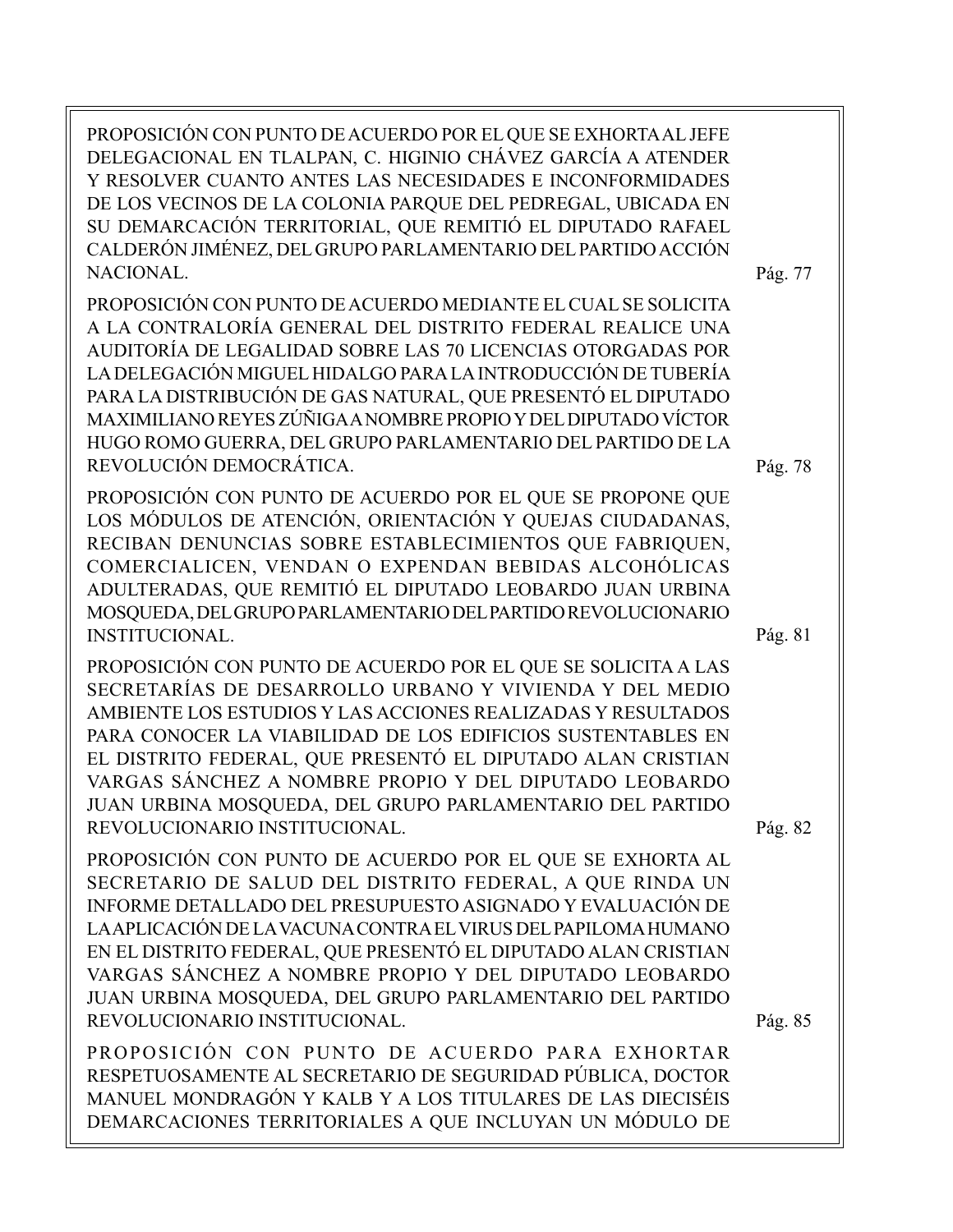| CAPACITACIÓN Y EDUCACIÓN PERMANENTE PARA LOS CICLISTAS EN<br>EL PROGRAMA DENOMINADO CONCIENCIA VIAL EN MOVIMIENTO, QUE<br>PRESENTÓ EL DIPUTADO MAXIMILIANO REYES ZÚÑIGA, DEL GRUPO<br>PARLAMENTARIO DEL PARTIDO DE LA REVOLUCIÓN DEMOCRÁTICA.<br>PROPOSICIÓN CON PUNTO DE ACUERDO POR EL QUE SE EXHORTA AL<br>JEFE DELEGACIONAL EN VENUSTIANO CARRANZA A QUE SE REALICEN<br>LAS ACCIONES CONDUCENTES PARA EL MANTENIMIENTO Y RESCATE<br>DE LAS ESCULTURAS Y MONUMENTOS QUE INTEGRAN EL DENOMINADO<br>CIRCUITO DE LAS NACIONES QUE SE UBICA EN DICHA DEMARCACIÓN, QUE<br>PRESENTÓ LA DIPUTADA LIZBETH EUGENIA ROSAS MONTERO A NOMBRE<br>PROPIO Y DE LA DIPUTADA ROCÍO BARRERA BADILLO, DEL GRUPO<br>PARLAMENTARIO DEL PARTIDO DE LA REVOLUCIÓN DEMOCRÁTICA. | Pág. 87<br>Pág. 88 |
|------------------------------------------------------------------------------------------------------------------------------------------------------------------------------------------------------------------------------------------------------------------------------------------------------------------------------------------------------------------------------------------------------------------------------------------------------------------------------------------------------------------------------------------------------------------------------------------------------------------------------------------------------------------------------------------------------------------------------------------------------------|--------------------|
| PROPOSICIÓN CON PUNTO DE ACUERDO POR EL QUE SE SOLICITA AL<br>SECRETARIO DE EDUCACIÓN DEL DISTRITO FEDERAL, C. MARIO DELGADO<br>CARRILLO Y AL DIRECTOR GENERAL DEL INSTITUTO DE EDUCACIÓN<br>MEDIA SUPERIOR DEL DISTRITO FEDERAL, C. JOSÉ DE JESÚS BAZÁN LEVY<br>ABRIR LAS PUERTAS DE LAS PREPARATORIAS DEL DISTRITO FEDERALALOS<br>JÓVENES DEL DISTRITO FEDERAL QUE NO OBTUVIERON UN LUGAR EN EL<br>SISTEMA EDUCATIVO FEDERAL, EN LA UNAM O EN EL POLITÉCNICO, QUE<br>PRESENTÓ LA DIPUTADA LIZBETH EUGENIA ROSAS MONTERO, DEL GRUPO<br>PARLAMENTARIO DEL PARTIDO DE LA REVOLUCIÓN DEMOCRÁTICA.                                                                                                                                                            | Pág. 90            |
| PROPOSICIÓN CON PUNTO DE ACUERDO SOBRE LA GLOSA DEL VINFORME<br>DE GOBIERNO DEL JEFE DE GOBIERNO, MARCELO EBRARD CASAUBON<br>Y LOS INFORMES DE LAS SECRETARÍAS DEL GOBIERNO DEL DISTRITO<br>FEDERAL, QUE PRESENTÓ LA DIPUTADA ANA ESTELA AGUIRRE Y JUÁREZ,<br>DEL GRUPO PARLAMENTARIO DEL PARTIDO DEL TRABAJO.                                                                                                                                                                                                                                                                                                                                                                                                                                             | Pág. 92            |
| PROPOSICIÓN CON PUNTO DE ACUERDO SOBRE LA INFORMACIÓN<br>CAPITALINA Y EL INFORME DE RESULTADOS DEFINITIVOS DEL CENSO DE<br>POBLACIÓN Y VIVIENDA 2010 DEL INSTITUTO NACIONAL DE ESTADÍSTICA<br>Y GEOGRAFÍA, QUE PRESENTÓ LA DIPUTADA ANA ESTELA AGUIRRE Y<br>JUÁREZ, DEL GRUPO PARLAMENTARIO DEL PARTIDO DEL TRABAJO.                                                                                                                                                                                                                                                                                                                                                                                                                                       | Pág. 93            |
| PROPOSICIÓN CON PUNTO DE ACUERDO MEDIANTE EL CUAL SE EXHORTA<br>AL SECRETARIO DE OBRAS Y SERVICIOS DEL GOBIERNO DEL DISTRITO<br>FEDERAL A CONTEMPLAR EN LOS PLANES DE INFRAESTRUCTURA VIAL<br>EN PROCESO, ASÍ COMO EN LOS QUE SE PROYECTEN A FUTURO, LA<br>SEÑALIZACIÓN DE CICLOCARRILES PARA EL FOMENTO DEL USO DE LA<br>BICICLETA EN LA CAPITAL, QUE PRESENTÓ EL DIPUTADO JORGE PALACIOS<br>ARROYO A NOMBRE PROPIO Y DEL DIPUTADO MAURICIO TABE ECHARTEA,<br>DEL GRUPO PARLAMENTARIO DEL PARTIDO ACCIÓN NACIONAL.                                                                                                                                                                                                                                        | Pág. 95            |
| PROPOSICIÓN CON PUNTO DE ACUERDO MEDIANTE EL QUE SE EXHORTA<br>AL LIC. BENITO MIRÓN LINCE, SECRETARIO DEL TRABAJO Y PREVISIÓN<br>SOCIAL, A EFECTO DE QUE SE DIFUNDA ENTRE LOS TRABAJADORES<br>DEL DISTRITO FEDERAL LAS REFORMAS QUE SE PRETENDE LLEVAR A<br>CABO EN EL CONGRESO DE LA UNIÓN A LA LEY FEDERAL DEL TRABAJO,                                                                                                                                                                                                                                                                                                                                                                                                                                  |                    |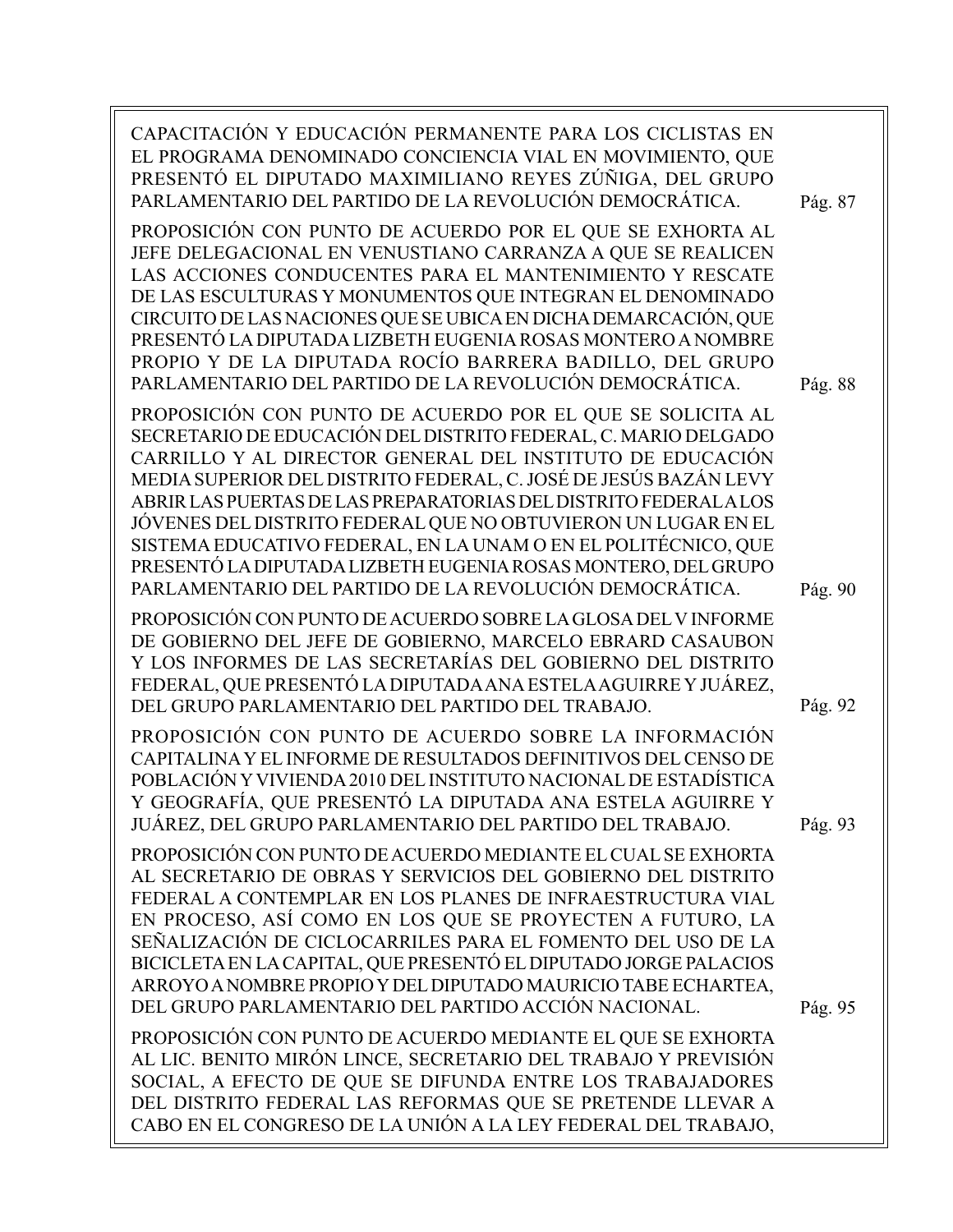| QUE PRESENTÓ EL DIPUTADO MAXIMILIANO REYES ZÚÑIGA A NOMBRE<br>PROPIO Y DEL DIPUTADO ERASTO ENSÁSTIGA SANTIAGO, DEL GRUPO<br>PARLAMENTARIO DEL PARTIDO DE LA REVOLUCIÓN DEMOCRÁTICA.<br>PROPOSICIÓN CON PUNTO DE ACUERDO POR EL QUE SE EXHORTA<br>RESPETUOSAMENTE A LOS TITULARES DE LA SECRETARÍA DE GOBIERNO<br>DEL DISTRITO FEDERAL Y A LA SECRETARÍA DE SALUD DEL DISTRITO<br>FEDERAL, PARA QUE EN LOS CENTROS FEMENILES DE READAPTACIÓN<br>SOCIAL, SANTA MARTHA ACATITLA Y TEPEPAN RESPECTIVAMENTE,<br>SE GARANTICE EL ABASTECIMIENTO DEL CUADRO BÁSICO DE<br>MEDICAMENTOS, ASÍ COMO UNA COORDINACIÓN INTERINSTITUCIONAL<br>QUE PERMITA EL TRASLADO Y LA ATENCIÓN OPORTUNA Y EFICAZ A<br>CLÍNICAS U HOSPITALES PARA LAS MUJERES EN SITUACIÓN DE RECLUSIÓN,<br>ASÍ COMO DE SUS HIJAS E HIJOS CUANDO SE REQUIERA, QUE PRESENTÓ LA<br>DIPUTADA ANA ESTELA AGUIRRE Y JUÁREZ A NOMBRE DE LA DIPUTADA<br>BEATRIZ ROJAS MARTÍNEZ, DEL GRUPO PARLAMENTARIO DEL PARTIDO | Pág. 96             |
|--------------------------------------------------------------------------------------------------------------------------------------------------------------------------------------------------------------------------------------------------------------------------------------------------------------------------------------------------------------------------------------------------------------------------------------------------------------------------------------------------------------------------------------------------------------------------------------------------------------------------------------------------------------------------------------------------------------------------------------------------------------------------------------------------------------------------------------------------------------------------------------------------------------------------------------------------------------------|---------------------|
| DEL TRABAJO Y DE LA REVOLUCIÓN DEMOCRÁTICA, RESPECTIVAMENTE.<br>PROPOSICIÓN CON PUNTO DE ACUERDO POR EL QUE ESTA ASAMBLEA<br>LEGISLATIVA DEL DISTRITO FEDERAL EXHORTA RESPETUOSAMENTE<br>A LA TITULAR DEL INSTITUTO DE LAS MUJERES Y AL TITULAR DE LA<br>SECRETARÍA DE GOBIERNO AMBOS DEL DISTRITO FEDERAL, PARA<br>QUE IMPLEMENTEN DE MANERA COORDINADA UN PROGRAMA DE<br>CAPACITACIÓN PERMANENTE PARA INTENSIFICAR Y CAPACITAR<br>CON PERSPECTIVA DE GÉNERO Y DERECHOS HUMANOS, A LAS Y LOS<br>SERVIDORES PÚBLICOS ADSCRITOS A LOS CENTROS DE RECLUSIÓN<br>FEMENILES DE SANTA MARTHA ACATITLA Y TEPEPAN, QUE PRESENTÓ LA<br>DIPUTADA ANA ESTELA AGUIRRE Y JUÁREZ A NOMBRE DE LA DIPUTADA<br>BEATRIZ ROJAS MARTÍNEZ, DEL GRUPO PARLAMENTARIO DEL PARTIDO<br>DEL TRABAJO Y DE LA REVOLUCIÓN DEMOCRÁTICA, RESPECTIVAMENTE.                                                                                                                                          | Pág. 98<br>Pág. 100 |
| PROPOSICIÓN CON PUNTO DE ACUERDO POR EL QUE SE SOLICITA<br>INFORMACIÓN A LAS SECRETARÍAS DE GOBIERNO, DE DESARROLLO<br>ECONÓMICO Y DE DESARROLLO URBANO Y VIVIENDA DEL DISTRITO<br>FEDERAL, EN RELACIÓN A EMPRESAS QUE VENDEN SERVICIOS DE<br>GESTORÍA EN MATERIA DE USOS DE SUELO, QUE PRESENTÓ LA DIPUTADA<br>LIZBETH EUGENIA ROSAS MONTERO A NOMBRE PROPIO Y DEL DIPUTADO<br>LEONEL LUNA ESTRADA, DEL GRUPO PARLAMENTARIO DEL PARTIDO DE<br>LA REVOLUCIÓN DEMOCRÁTICA.                                                                                                                                                                                                                                                                                                                                                                                                                                                                                          | Pág. 103            |
| PROPOSICIÓN CON PUNTO DE ACUERDO POR EL QUE SE SOLICITA AL<br>INSTITUTO ELECTORAL DEL DISTRITO FEDERAL UN INFORME DETALLADO<br>DE LAS ACCIONES LLEVADAS A CABO EN MATERIA DE PARTICIPACIÓN<br>CIUDADANA Y APOYO A LOS COMITÉS Y CONSEJOS CIUDADANOS, ASÍ<br>COMO A LOS CONSEJOS DEL PUEBLO, QUE PRESENTÓ LA DIPUTADA<br>LIZBETH EUGENIA ROSAS MONTERO A NOMBRE PROPIO Y DEL DIPUTADO<br>LEONEL LUNA ESTRADA, DEL GRUPO PARLAMENTARIO DEL PARTIDO DE<br>LA REVOLUCIÓN DEMOCRÁTICA.                                                                                                                                                                                                                                                                                                                                                                                                                                                                                  | Pág. 104            |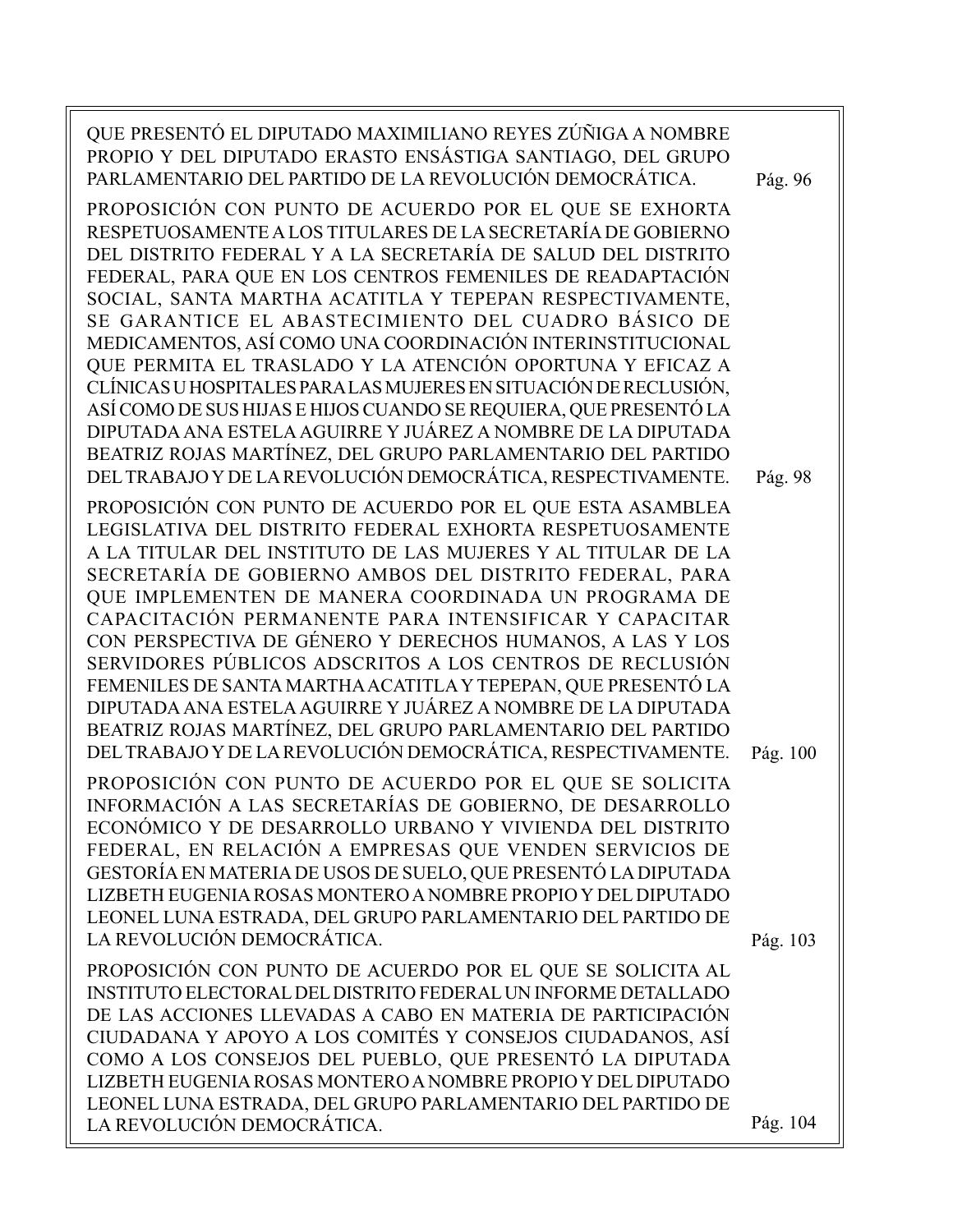PROPOSICIÓN CON PUNTO DE ACUERDO POR LA QUE SE EXHORTA AL GOBIERNO DEL DISTRITO FEDERAL A TRAVÉS DE LA SECRETARÍA DE FINANZAS A QUE SUMINISTRE LOS RECURSOS FINANCIEROS POR LOS CONDUCTOS PERTINENTES AL INSTITUTO DE EDUCACIÓN MEDIA SUPERIOR DEL DISTRITO FEDERAL, LA SECRETARÍA DE OBRAS Y SERVICIOS, A FIN DE QUE INICIEN A LA BREVEDAD LAS OBRAS CORRESPONDIENTES A LA CONSTRUCCIÓN DE LA PREPARATORIA JOSÉ REVUELTAS SÁNCHEZ DE LA DELEGACIÓN VENUSTIANO CARRANZA DEL SISTEMA DE BACHILLERATO DEL GOBIERNO DEL DISTRITO FEDERAL EN LA DELEGACIÓN VENUSTIANO CARRANZA EN EL PREDIO ASIGNADO POR LA DIRECCIÓN GENERAL DE PATRIMONIO INMOVILIARIO UBICADO EN LA CALLE DE SIDAR Y ROVIROSA NÚMERO 71 COLONIA DEL PARQUE DE DICHA DEMARCACIÓN, QUE PRESENTÓ EL DIPUTADO LOSÉ LUIS MUÑOZ SORIA, DEL GRUPO PARLAMENTARIO DEL PARTIDO DE LA REVOLUCIÓN DEMOCRÁTICA. Pág. 105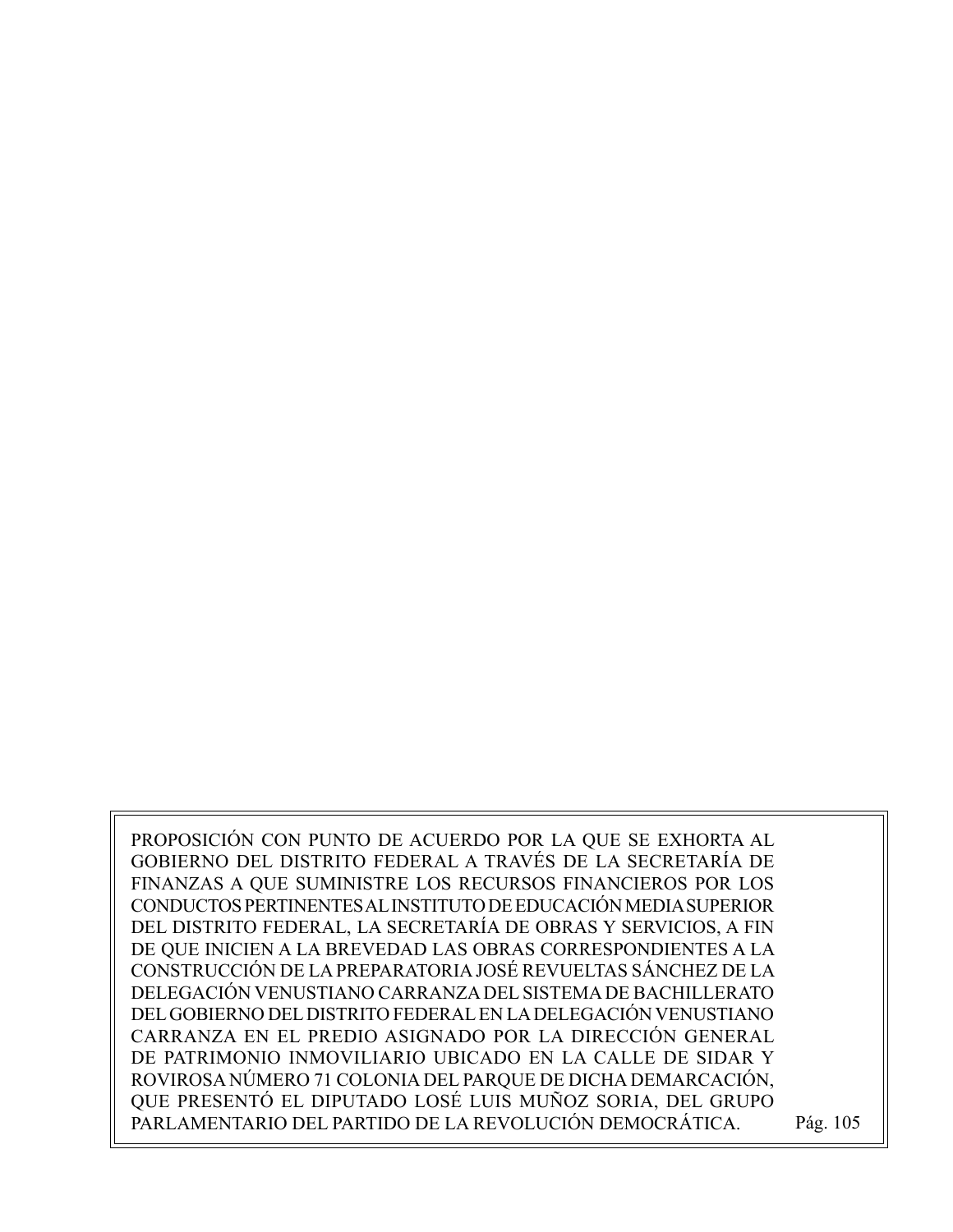#### **A las 11:30 horas.**

**EL C. PRESIDENTE DIPUTADO GUILLERMO OROZCO LORETO.** Muy buenos días. Proceda la Secretaría a pasar lista de asistencia a las Diputadas y Diputados.

# **LA C. SECRETARIA DIPUTADA ABRIL JANNETTE TRUJILLO VÁZQUEZ.** Por instrucciones de la

Presidencia se va a proceder a pasar lista de asistencia. *(Pasa lista de asistencia)*

Diputado Presidente, hay una asistencia de 9 Diputados. Hay quórum.

**EL C. PRESIDENTE.** Gracias, Diputada. Se abre la Sesión.

Proceda la Secretaría a preguntar a la Diputación Permanente en votación económica si es de dispensarse la lectura del Orden del Día, toda vez que éste se encuentra en las pantallas táctiles de cada Diputado en el Apartado de Gaceta Parlamentaria.

**LA C. SECRETARIA.** Por instrucciones de la Presidencia, se pregunta a la Diputación Permanente si es de dispensarse la lectura del Orden del Día. Los que estén por la afirmativa, sírvanse manifestarlo levantando la mano.

Los que estén por la negativa, sírvanse manifestarlo levantando la mano.

Dispensada la lectura, Diputado Presidente.

#### **ORDEN DEL DÍA**

Diputación Permanente. 03 de agosto de 2011.

1. Lista de asistencia.

2. Lectura del Orden del Día.

3. Lectura y en su caso aprobación del Acta de la Sesión Anterior.

#### *Comunicados*

4. Uno de la Comisión de Transparencia de la Gestión, por el que solicita la ampliación de turno de un asunto.

5. Uno de la Comisión de Participación Ciudadana, por el que solicita la ampliación de turno de un asunto.

6. Uno del Gobierno del Estado de México, por el que da respuesta a un asunto.

7. Cuarenta y nueve de la Secretaría de Gobierno del Distrito Federal, mediante los cuales remite respuestas a diversos asuntos.

8. Dos del Instituto de Verificación Administrativa del Distrito Federal, por el que da respuesta a un asunto.

9. Uno del Instituto Electoral del Distrito Federal, por el que da respuesta a un asunto.

10. Dos de la Subsecretaría de Enlace Legislativo de la Secretaría de Gobernación, por los que da respuesta a diversos asuntos.

11. Uno de la Conferencia Nacional del Sistema Penitenciario, por el que hace del conocimiento un asunto.

#### *Proposiciones*

12. Con Punto de Acuerdo para solicitar al Sistema de Aguas de la Ciudad de México, la regularización y restablecimiento del servicio hidráulico en el inmueble ubicado en Calzada Guadalupe número 234 Colonia Vallejo Delegación Gustavo A. Madero, que presenta el Diputado Alan Cristian Vargas Sánchez, del Grupo Parlamentario del Partido Revolucionario Institucional.

13. Con Punto de Acuerdo respecto a la solicitud de información sobre instalaciones deportivas en la Delegación Tlalpan, que presenta la Diputada Lizbeth Eugenia Rosas Montero a nombre de la Diputada Maricela Contreras Julián, del Grupo Parlamentario del Partido de la Revolución Democrática.

14. Con Punto de Acuerdo para exhortar al Secretario de Gobierno del Distrito Federal, a efecto de que el personal de seguridad de los reclusorios sea rolado por lo menos cada seis meses con el objeto de erradicar la corrupción que existe entre internos y custodios, ello en correspondencia en lo establecido en el Artículo 69 párrafo tercero del Reglamento de los Centros de Reclusión del Distrito Federal, que presenta el Diputado Carlos Augusto Morales López, del Grupo Parlamentario del Partido de la Revolución Democrática.

15. Con Punto de Acuerdo a través del cual esta H. Asamblea Legislativa del Distrito Federal, V Legislatura, solicita al C. Gerardo Vázquez Pérez, Contralor Interno en la Demarcación de Venustiano Carranza, envíe con carácter de urgente un informe pormenorizado de los fundamentos legales, quejas vecinales, auditoría que le ordenó y las causas que motivaron su intervención, respecto de la Plaza Comercial Aeropuerto ubicada en Calzada Ignacio Zaragoza número 270 Colonia Santa Cruz Aviación Delegación Venustiano Carranza, así como de los resultados obtenidos, que presenta el Diputado Julio César Moreno Rivera, del Grupo Parlamentario del Partido de la Revolución Democrática.

16. Con Punto de Acuerdo para exhortar al Secretario de Transportes y Vialidad del Distrito Federal, Raúl Armando Quintero Martínez, a fin de que se modifique el derrotero de la ruta 18 de la Red de Transporte de Pasajeros, que presenta el Diputado Julio César Moreno Rivera, del Grupo Parlamentario del Partido de la Revolución Democrática.

17. Con Punto de Acuerdo relativo a la Colonia florida en la Delegación Álvaro Obregón, que presenta la Diputada Alicia Virginia Téllez Sánchez, del Grupo Parlamentario del Partido Revolucionario Institucional.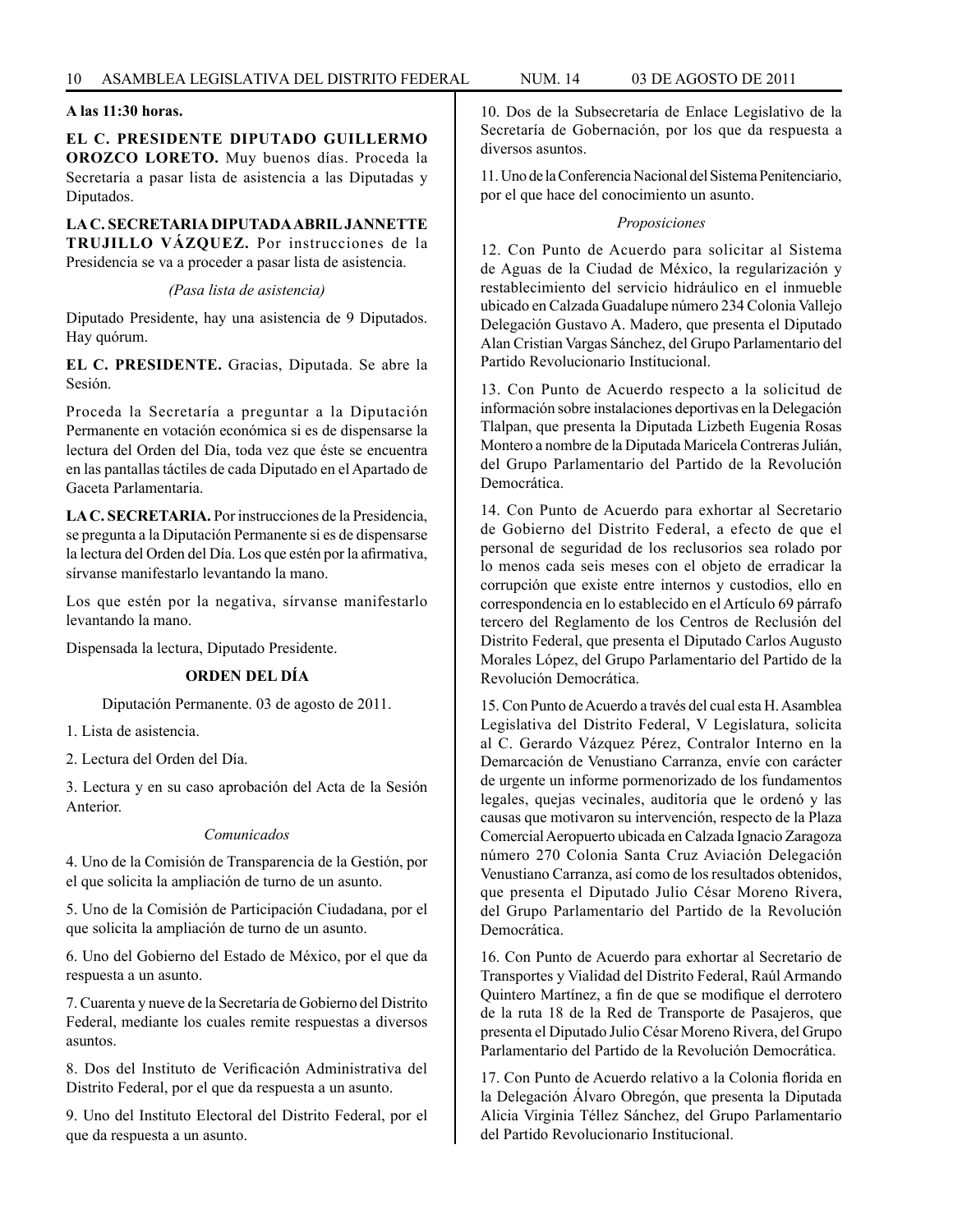18. Con Punto de Acuerdo para que se exhorte al Jefe de Gobierno del Distrito Federal, Marcelo Ebrard Casaubon, para que se implementen las acciones correspondientes a efecto de dar cumplimiento a la Ley con respecto a los campamentos del Sindicato Mexicano de Electricistas Instalados en la Plaza de la Constitución, que presenta el Diputado Carlo Fabián Pizano Salinas, del Grupo Parlamentario del Partido Acción Nacional.

19. Con Punto de Acuerdo para solicitar respetuosamente a la Secretaría de Comunicaciones y Transportes un informe detallado sobre el proyecto denominado Arcos Sur y a la Secretaría de Gobierno para que instale una mesa de diálogo con las partes que intervengan en el proceso a fin de garantizar el derecho a la consulta de los pueblos originarios afectados, que presenta el Diputado Carlos Augusto Morales López a nombre propio y del Diputado Horacio Martínez Meza, del Grupo Parlamentario del Partido de la Revolución Democrática.

20. Con Punto de Acuerdo para exhortar a los Jefes Delegacionales de las Demarcaciones Milpa Alta, Tlalpan y Xochimilco, para que consideren homologar a los Coordinadores de Enlace Territorial o Subdelegados de los Pueblos Originarios como Jefes de Unidad Departamental dentro de la estructura orgánica delegacional, tal y como ocurre en la Delegación Tláhuac, a fin de que las Delegaciones Milpa Alta, Tláhuac, Tlalpan y Xochimilco, puedan emitir un acuerdo delegatorio que asigne mayores facultades y obligaciones a los Coordinadores de Enlace Territorial o subdelegados y que permita asignar a cada Pueblo dos Líderes Coordinadores de Proyecto con el objeto de acercar los trámites y servicios públicos a los habitantes de los pueblos originarios en la Ciudad, que presenta el Diputado Carlos Augusto Morales López a nombre propio y del Diputado Horacio Martínez Meza, del Grupo Parlamentario del Partido de la Revolución Democrática.

21. Con Punto de Acuerdo para solicitar a la Oficial Mayor de la Asamblea Legislativa diversas medidas para la prevención de atención del sobrepeso y la obesidad, que presenta la Diputada Alicia Virginia Téllez Sánchez a nombre de la Diputada Maricela Contreras Julián, del Grupo Parlamentario del Partido Revolucionario Institucional y de la Revolución Democrática, respectivamente.

22. Con Punto de Acuerdo para exhortar al Director del Sistema de Aguas del Distrito Federal, Ing. Ramón Aguirre Díaz, para que en colaboración con el Jefe Delegacional en Azcapotzalco, Lic. Enrique Vargas Anaya, giren sus apreciables instrucciones a quien corresponda a fin de que se repare de manera inmediata el socavón ocasionado por la ruptura del subcolector de aguas negras, ubicado en Av. Azcapotzalco-La Villa entre cerrada CECATI y Av. De las Granjas, en la Delegación Azcapotzalco, que presenta el Diputado Jorge Palacios Arroyo, del Grupo Parlamentario del Partido Acción Nacional.

23. Con Punto de Acuerdo para exhortar al Jefe Delegacional en Azcapotzalco, Licenciado Enrique Vargas Anaya, a fin de que sean reparadas y en su caso restauradas las luminarias faltantes a lo largo de la Avenida Cuitláhuac, específicamente en su tramo comprendido entre Calzada Vallejo y hasta calle 12 de las Colonias Prohogar y Aguilera, respectivamente de dicha Demarcación, a fin de mitigar el índice de asaltos que se suscitan sobre el camellón de dicha Avenida, que presenta el Diputado Jorge Palacios Arroyo, del Grupo Parlamentario del Partido Acción Nacional.

24. Con Punto de Acuerdo para exhortar al Secretario de Seguridad Pública, Dr. Manuel Mondragón y Kalb, al Secretario de Obras y Servicios, Lic. Fernando José Aboitiz Saro, ambos del Distrito Federal, para que en coordinación con el Lic. Enrique Vargas Anaya, Jefe Delegacional en Azcapotzalco, implementen operativos viales eficaces a fin de agilizar el tránsito vehicular en el cruce de las Avenidas Aquiles Serdán, Hacienda Sotelo y Hacienda El Rosario, así como terminar la construcción del distribuidor vial Las Armas que desde el pasado mes de marzo del 2009 se están llevando a cabo en dicho cruce, que presenta el Diputado Jorge Palacios Arroyo, del Grupo Parlamentario del Partido Acción Nacional.

25. Con Punto de Acuerdo para exhortar al Licenciado Fernando José Aboitiz Saro, Titular de la Secretaría de Obras y Servicios del Gobierno del Distrito Federal, así como al Ing. Ramón Aguirre Díaz, Director General del Sistema de Aguas de la Ciudad de México, para que giren sus apreciables instrucciones a quien corresponda a fin de que se acondicionen rampas para personas con discapacidad y se implemente con efectividad un programa de desazolve en la plaza de Las Esculturas, ubicada en Avenida Juárez frente al número 60 Colonia Cuauhtémoc en la Delegación Cuauhtémoc en el Distrito Federal, que presenta el Diputado Jorge Palacios Arroyo, del Grupo Parlamentario del Partido Acción Nacional.

26. Con Punto de Acuerdo por el que se solicita un informe pormenorizado al Secretario de Finanzas del Gobierno del Distrito Federal, C. Armando López Cárdenas, sobre los recursos presupuestales que la Asamblea Legislativa del Distrito Federal autorizó en el decreto de Presupuesto de Egresos para el ejercicio fiscal 2011, como presupuesto participativo, que presenta la Diputada Lizbeth Eugenia Rosas Montero, del Grupo Parlamentario del Partido de la Revolución Democrática.

27. Con Punto de Acuerdo por el que se exhorta al Secretario de Seguridad Pública, Dr. Manuel Mondragón y Kalb, a fin de que se instalen más cámaras de vigilancia, así como se incrementen los elementos de Seguridad Pública en la Colonia Nueva Oriental Coapa Delegación Tlalpan, que remite el Diputado Rafael Calderón Jiménez, del Grupo Parlamentario del Partido Acción Nacional.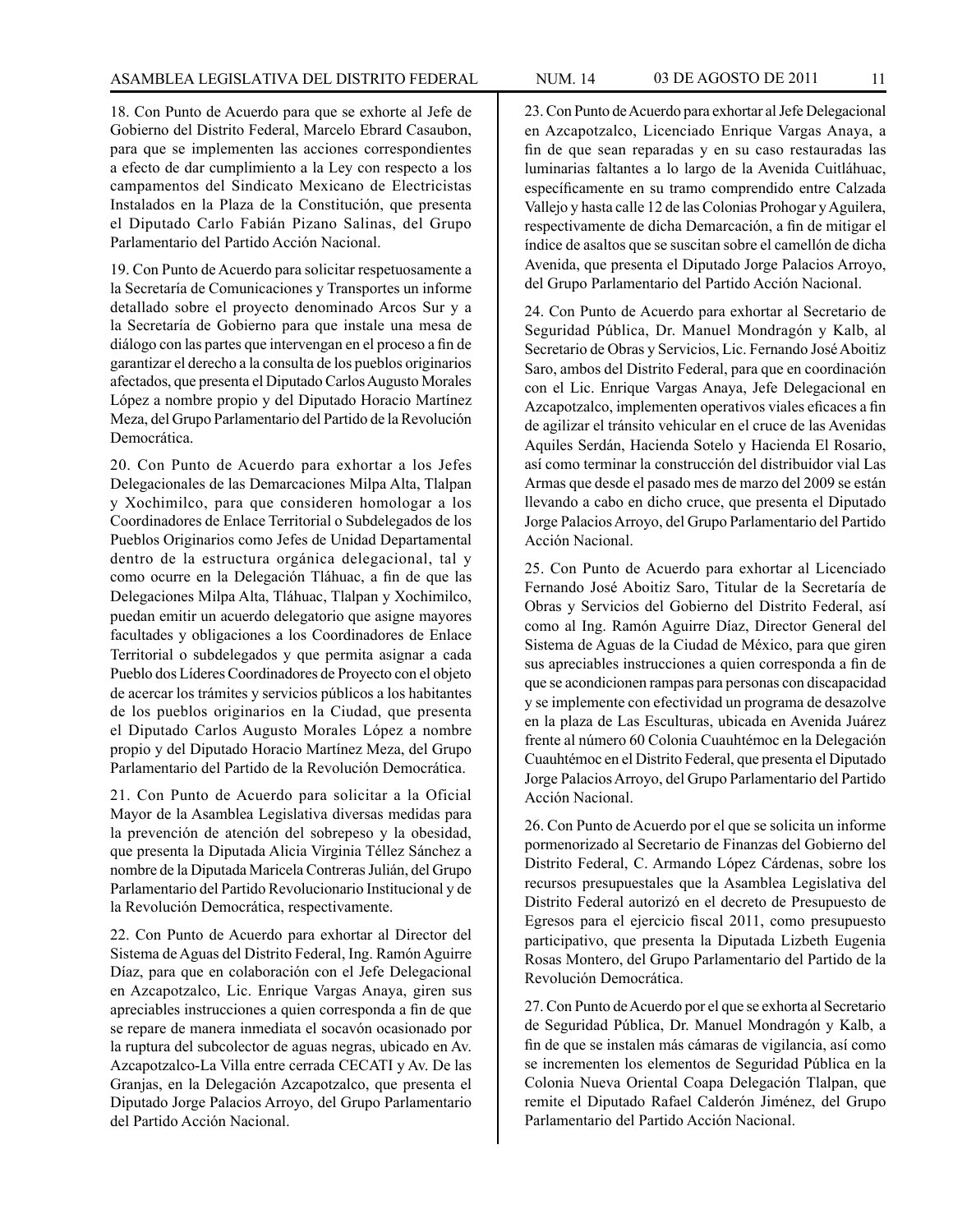28. Con Punto de Acuerdo por el que se exhorta al Secretario de Seguridad Pública, Dr. Manuel Mondragón y Kalb, a fin de que se instalen más cámaras de vigilancia, así como se incrementen los elementos de Seguridad Pública en la Colonia Parque del Pedregal Delegación Tlalpan, que remite el Diputado Rafael Calderón Jiménez, del Grupo Parlamentario del Partido Acción Nacional.

29. Con Punto de Acuerdo por el que se exhorta al Secretario de Seguridad Pública, Dr. Manuel Mondragón y Kalb, a fin de que se instalen más cámaras de vigilancia, así como se incrementen los elementos de Seguridad Pública en la Colonia Pedregal de Las Águilas Delegación Tlalpan, que remite el Diputado Rafael Calderón Jiménez, del Grupo Parlamentario del Partido Acción Nacional.

30. Con Punto de Acuerdo por el cual se exhorta al Titular de la Secretaría Obras y Servicios, Lic. Fernando José Aboitiz Saro, a que en coordinación con el Jefe Delegacional en Tláhuac el C. Rubén Escamilla Salinas, se realicen cuanto antes labores de reencarpetado y bacheo sobre Av. Tláhuac en la mencionada Demarcación Territorial, que remite el Diputado Rafael Calderón Jiménez, del Grupo Parlamentario del Partido Acción Nacional.

31. Con Punto de Acuerdo por el cual se solicita al Titular de la Secretaría de Transporte y Vialidad, C. Raúl Armando Quintero Martínez, información actualizada referente a las medidas tomadas por la Secretaría a su cargo para erradicar los taxis piratas, así como los malos manejos en el proceso para la obtención de placas de estos vehículos, que remite el Diputado Rafael Calderón Jiménez, del Grupo Parlamentario del Partido Acción Nacional.

32. Con Punto de Acuerdo por el que se exhorta al Jefe Delegacional en Tlalpan C. Higinio Chávez García, a atender y resolver cuanto antes las necesidades e inconformidades de los vecinos de la Colonia Narciso Mendoza, ubicada en su Demarcación Territorial, que remite el Diputado Rafael Calderón Jiménez, del Grupo Parlamentario del Partido Acción Nacional.

33. Con Punto de Acuerdo por el que se exhorta al Jefe Delegacional en Tlalpan, C. Higinio Chávez García a atender y resolver cuanto antes las necesidades e inconformidades de los vecinos de la Colonia Nuevo Renacimiento de Axalco, ubicada en su Demarcación Territorial, que remite el Diputado Rafael Calderón Jiménez, del Grupo Parlamentario del Partido Acción Nacional.

34. Con Punto de Acuerdo por el que se exhorta al Jefe Delegacional en Tlalpan, C. Higinio Chávez García a atender y resolver cuanto antes las necesidades e inconformidades de los vecinos de la Colonia Nueva Oriental Coapa, ubicada en su Demarcación Territorial, que remite el Diputado Rafael Calderón Jiménez, del Grupo Parlamentario del Partido Acción Nacional.

35. Con Punto de Acuerdo por el que se exhorta al Jefe Delegacional en Tlalpan, C. Higinio Chávez García a atender y resolver cuanto antes las necesidades e inconformidades de los vecinos de la Colonia Paraje 38, ubicada en su Demarcación Territorial, que remite el Diputado Rafael Calderón Jiménez, del Grupo Parlamentario del Partido Acción Nacional.

36. Con Punto de Acuerdo por el que se exhorta al Jefe Delegacional en Tlalpan, C. Higinio Chávez García a atender y resolver cuanto antes las necesidades e inconformidades de los vecinos de la Colonia Parque del Pedregal, ubicada en su Demarcación Territorial, que remite el Diputado Rafael Calderón Jiménez, del Grupo Parlamentario del Partido Acción Nacional.

37. Con Punto de Acuerdo mediante el cual se exhorta respetuosamente al Titular del Ejecutivo Federal, el Licenciado Felipe de Jesús Calderón Hinojosa, a que en uso de sus facultades constitucionales se sirva a remover de su cargo a la C. Mtra. Marisela Morales Ibáñez por su deficiente desempeño al frente de la Procuraduría General de la República, que presenta el Diputado Víctor Hugo Romo Guerra, del Grupo Parlamentario del Partido de la Revolución Democrática.

38. Con Punto de Acuerdo mediante el cual se solicita a la Contraloría General del Distrito Federal realice una auditoría de legalidad sobre las 70 licencias otorgadas por la Delegación Miguel Hidalgo para la introducción de tubería para la distribución de gas natural, que presenta el Diputado Víctor Hugo Romo Guerra, del Grupo Parlamentario del Partido de la Revolución Democrática.

39. Con Punto de Acuerdo por el que se propone que los módulos de atención, orientación y quejas Ciudadanas, reciban denuncias sobre establecimientos que fabriquen, comercialicen, vendan o expendan bebidas alcohólicas adulteradas, que remite el Diputado Leobardo Juan Urbina Mosqueda, del Grupo Parlamentario del Partido Revolucionario Institucional.

40. Con Punto de Acuerdo por el que se solicita a las Secretarías de Desarrollo Urbano y Vivienda y del Medio Ambiente los estudios y las acciones realizadas y resultados para conocer la viabilidad de los edificios sustentables en el Distrito Federal, que presenta el Diputado Alan Cristian Vargas Sánchez a nombre propio y del Diputado Leobardo Juan Urbina Mosqueda, del Grupo Parlamentario del Partido Revolucionario Institucional.

41. Con Punto de Acuerdo por el que se exhorta al Secretario de Salud del Distrito Federal, a que rinda un informe detallado del presupuesto asignado y evaluación de la aplicación de la vacuna contra el virus del papiloma humano en el Distrito Federal, que presenta el Diputado Alan Cristian Vargas Sánchez a nombre propio y del Diputado Leobardo Juan Urbina Mosqueda, del Grupo Parlamentario del Partido Revolucionario Institucional.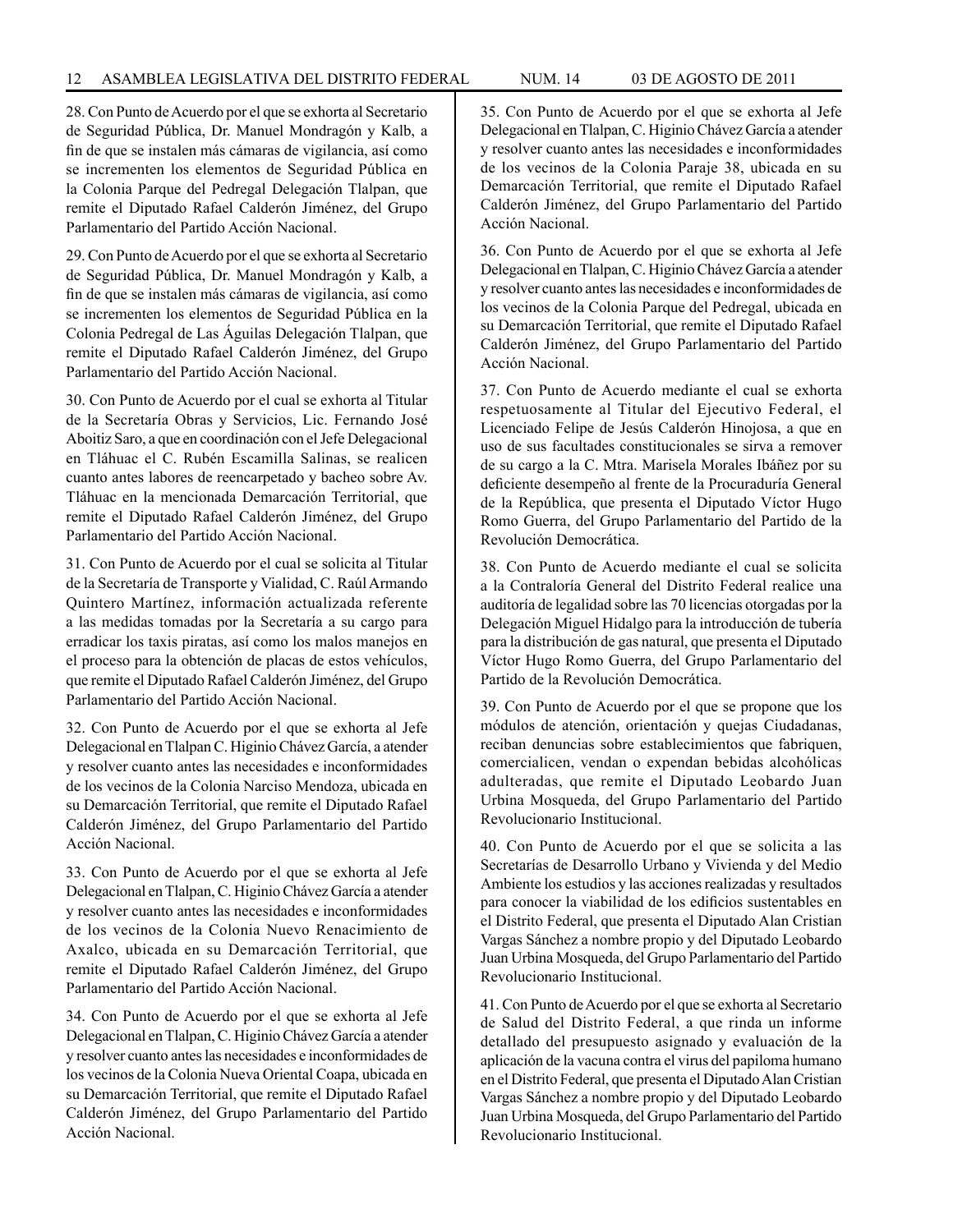42. Con Punto de Acuerdo para exhortar respetuosamente al Secretario de Seguridad Pública, Doctor Manuel Mondragón y Kalb y a los Titulares de las dieciséis Demarcaciones Territoriales a que incluyan un módulo de capacitación y educación permanente para los ciclistas en el programa denominado *conciencia vial en movimiento*, que presenta el Diputado Maximiliano Reyes Zúñiga, del Grupo Parlamentario del Partido de la Revolución Democrática.

43. Con Punto de Acuerdo por el que se exhorta al Jefe Delegacional en Venustiano Carranza a que se realicen las acciones conducentes para el mantenimiento y rescate de las esculturas y monumentos que integran el denominado Circuito de las Naciones que se ubica en dicha Demarcación, que presenta el Grupo Parlamentario del Partido de la Revolución Democrática.

44. Con Punto de Acuerdo por el que se solicita al Secretario de Educación del Distrito Federal, C. Mario Delgado Carrillo y al Director General del Instituto de Educación Media Superior del Distrito Federal, C. José de Jesús Bazán Levy abrir las puertas de las preparatorias del Distrito Federal a los jóvenes del Distrito Federal que no obtuvieron un lugar en el Sistema Educativo Federal, en la UNAM o en el Politécnico, que presenta la Diputada Lizbeth Eugenia Rosas Montero, del Grupo Parlamentario del Partido de la Revolución Democrática.

45. Con Punto de Acuerdo por el que se solicita en un término de 5 días hábiles un informe por escrito al Titular de la Procuraduría Ambiental y del Ordenamiento Territorial, acerca del perfil curricular de los Subprocuradores de dicha dependencia, que presenta la Diputada Lizbeth Eugenia Rosas Montero, del Grupo Parlamentario del Partido de la Revolución Democrática.

46. Con Punto de Acuerdo sobre la glosa del V Informe de Gobierno del Jefe de Gobierno, Marcelo Ebrard Casaubon y los informes de las Secretarías del Gobierno del Distrito Federal, que presenta la Diputada Ana Estela Aguirre y Juárez, del Grupo Parlamentario del Partido del Trabajo.

47. Con Punto de Acuerdo sobre la información capitalina y el informe de resultados definitivos del censo de población y vivienda 2010 del Instituto Nacional de Estadística y Geografía, que presenta la Diputada Ana Estela Aguirre y Juárez, del Grupo Parlamentario del Partido del Trabajo.

48. Con Punto de Acuerdo a través del cual la Diputación Permanente de la Asamblea Legislativa del Distrito Federal exhorta al respeto de los derechos laborales, que presenta la Diputada Ana Estela Aguirre y Juárez, del Grupo Parlamentario del Partido del Trabajo.

49. Con Punto de Acuerdo mediante el cual se exhorta al Secretario de Obras y Servicios del Gobierno del Distrito Federal a contemplar en los planes de infraestructura vial en proceso, así como en los que se proyecten a futuro, la señalización de ciclocarriles para el fomento del uso de

la bicicleta en la capital, que presenta el Diputado Jorge Palacios Arroyo a nombre propio y del Diputado Mauricio Tabe Echartea, del Grupo Parlamentario del Partido Acción Nacional.

50. Con Punto de Acuerdo mediante el cual se solicita a la Comisión Permanente del Congreso de la Unión, exhorte al Secretario de Comunicaciones y Transportes del Gobierno Federal, Dionisio Pérez Jácome, a detener todo proceso encaminado a la construcción del Arco Sur e informe a los habitantes de la Delegación Milpa Alta qué trazo seguirá la obra y el impacto ambiental que habrá de sufrir la zona de reserva ecológica de la Sierra del Chichinautzin, toda vez que el lugar es de vital importancia debido a que aporta el 30% del agua que consume el Distrito Federal, que presenta el Diputado Leonel Luna Estrada a nombre propio y del Diputado Alejandro Sánchez Camacho, del Grupo Parlamentario del Partido de la Revolución Democrática.

51. Con Punto de Acuerdo mediante el que se exhorta al Lic. Benito Mirón Lince, Secretario del Trabajo y Previsión Social, a efecto de que se difunda entre los trabajadores del Distrito Federal las reformas que se pretende llevar a cabo en el Congreso de la Unión a la Ley Federal del Trabajo, que presenta el Diputado Erasto Ensástiga Santiago, del Grupo Parlamentario del Partido de la Revolución Democrática.

52. Con Punto de Acuerdo por el que se exhorta respetuosamente a los Titulares de la Secretaría de Gobierno del Distrito Federal y a la Secretaría de salud del Distrito Federal, para que en los centros femeniles de readaptación social, Santa Martha Acatitla y Tepepan respectivamente, se garantice el abastecimiento del cuadro básico de medicamentos, así como una coordinación interinstitucional que permita el traslado y la atención oportuna y eficaz a clínicas u hospitales para las mujeres en situación de reclusión, así como de sus hijas e hijos cuando se requiera, que presenta la Diputada Ana Estela Aguirre y Juárez a nombre de la Diputada Beatriz Rojas Martínez, del Grupo Parlamentario del Partido del Trabajo y de la Revolución Democrática, respectivamente.

53. Con Punto de Acuerdo por el que esta Asamblea Legislativa del Distrito Federal exhorta respetuosamente a la Titular del Instituto de las Mujeres y al Titular de la Secretaría de Gobierno ambos del Distrito Federal, para que implementen de manera coordinada un programa de capacitación permanente para intensificar y capacitar con perspectiva de género y derechos humanos, a las y los servidores públicos adscritos a los centros de reclusión femeniles de Santa Martha Acatitla y Tepepan, que presenta la Diputada Ana Estela Aguirre y Juárez a nombre de la Diputada Beatriz Rojas Martínez, del Grupo Parlamentario del Partido del Trabajo y de la Revolución Democrática, respectivamente.

54. Con Punto de Acuerdo por el que se solicita información a las Secretarías de Gobierno, de Desarrollo Económico y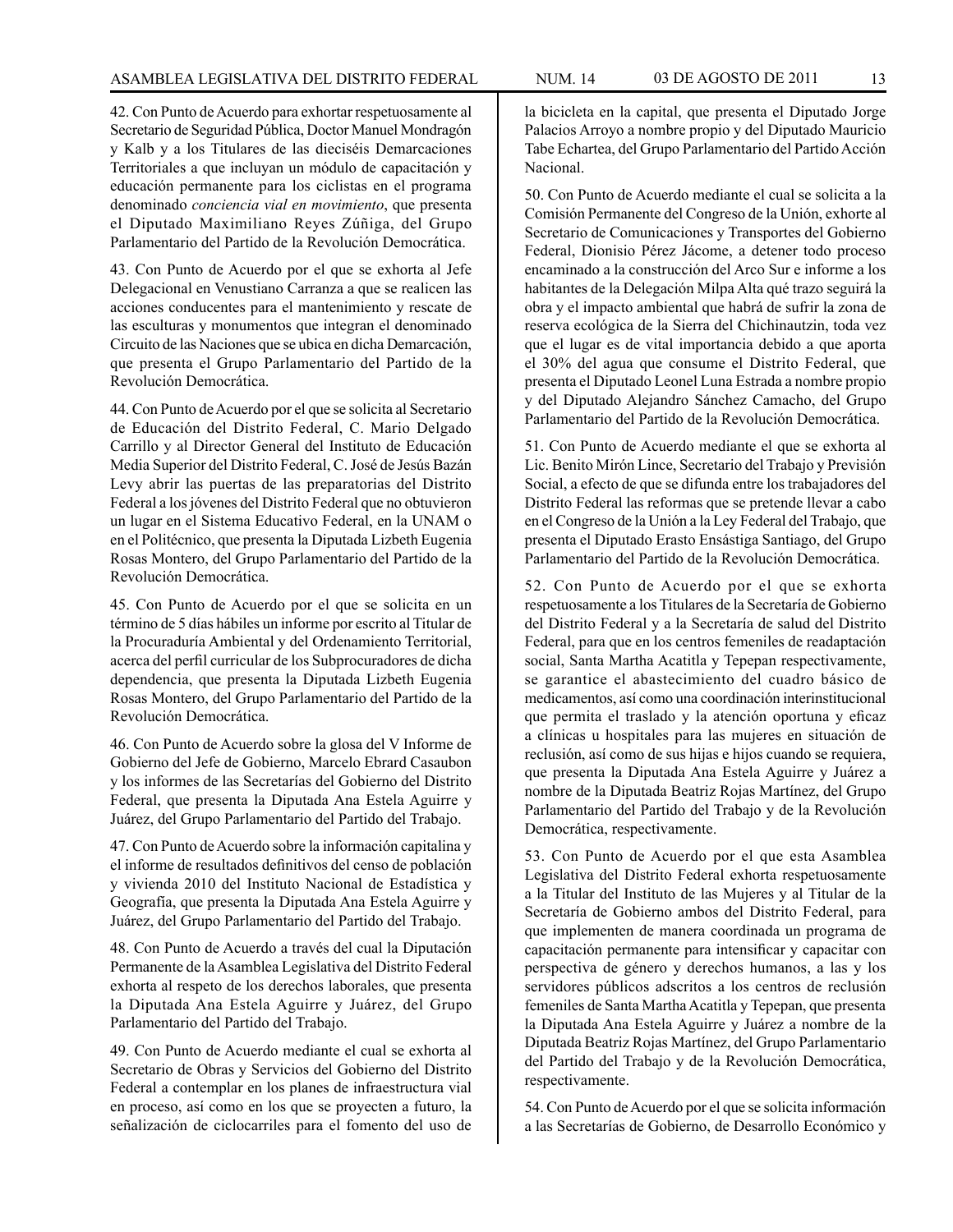de Desarrollo Urbano y Vivienda del Distrito Federal, en relación a empresas que venden servicios de gestoría en materia de usos de suelo, que presenta el Diputado Leonel Luna Estrada, del Grupo Parlamentario del Partido de la Revolución Democrática.

55. Con Punto de Acuerdo por el que se solicita al Instituto Electoral del Distrito Federal un informe detallado de las acciones llevadas a cabo en materia de Participación Ciudadana y apoyo a los comités y consejos Ciudadanos, así como a los consejos del pueblo, que presenta el Diputado Leonel Luna Estrada, del Grupo Parlamentario del Partido de la Revolución Democrática.

56. Con Punto de Acuerdo por el que se exhorta a la Jefa Delegacional de Iztapalapa para que en coordinación con la Secretaría de Seguridad Pública y la Procuraduría General de Justicia, ambas del Distrito Federal, instrumenten las acciones necesarias en el ámbito de sus atribuciones, para erradicar el aumento de los actos delictivos que actualmente afectan a los habitantes del centro del Pueblo de San Lorenzo Tezonco, ubicado en la Delegación Iztapalapa, que presenta la Diputada Karen Quiroga Anguiano, del Grupo Parlamentario del Partido de la Revolución Democrática.

57. Con Punto de Acuerdo por el que se exhorta al Director del Sistema de Aguas de la Ciudad de México, así como a la Titular de la Delegación Iztapalapa, ambos del Distrito Federal, para que en el ámbito de sus respectivas atribuciones construyan sistemas de agua potable, drenaje y alcantarillado en el predio denominado Tezonchichila, conocido también como El Triángulo de la Delegación Iztapalapa, que presenta la Diputada Karen Quiroga Anguiano, del Grupo Parlamentario del Partido de la Revolución Democrática.

58. Con Punto de Acuerdo por la que se exhorta al Gobierno del Distrito Federal a través de la Secretaría de Finanzas a que suministre los recursos financieros por los conductos pertinentes al Instituto de Educación Media Superior del Distrito Federal, la Secretaría de Obras y Servicios, a fin de que inicien a la brevedad las obras correspondientes a la construcción de la preparatoria José Revueltas Sánchez de la Delegación Venustiano Carranza del Sistema de Bachillerato del Gobierno del Distrito Federal en la Delegación Venustiano Carranza en el predio asignado por la Dirección General de Patrimonio Inmoviliario ubicado en la calle de Sidar y Rovirosa número 71 Colonia Del Parque de dicha Demarcación, que presenta el Diputado Losé Luis Muñoz Soria, del Grupo Parlamentario del Partido de la Revolución Democrática.

**EL C. PRESIDENTE.** Gracias, Diputada Secretaria. En consecuencia, esta Presidencia deja constancia que el Orden del Día cuenta con 58 puntos.

Se solicita a la Secretaría dar cuenta a la Asamblea con el Acta de la Sesión Anterior.

**LA C. SECRETARIA.** Diputado Presidente, esta Secretaría le informa que ha sido distribuida el Acta de la Sesión Anterior a los integrantes de la Mesa Directiva, por lo que se solicita su autorización para preguntar a la Diputación Permanente si es de aprobarse.

**EL C. PRESIDENTE.** Adelante, Diputada.

**LA C. SECRETARIA.** Está a consideración el Acta.

No habiendo quién haga uso de la palabra, en votación económica se pregunta a la Diputación Permanente si es de aprobarse el Acta de referencia. Los que estén por la afirmativa, sírvanse manifestarlo levantando la mano.

Los que estén por la negativa, sírvanse manifestarlo levantando la mano.

Aprobada el Acta, Diputado Presidente.

#### *ACTA DE LA SESIÓN DEL 27 DE JULIO DE 2011*

#### *PRESIDENCIA DEL DIPUTADO GUILLERMO OROZCO LORETO*

*En la Ciudad de México, Distrito Federal, siendo las once horas con cuarenta minutos, del día miércoles veintisiete de julio del año dos mil once, con una asistencia de 10 Diputadas y Diputados la Presidencia declaró abierta la Sesión; en votación económica se dispensó la lectura del Orden del Día toda vez que se encontraba en las pantallas táctiles de los Diputados; dejando constancia que estuvo compuesto por 59 puntos, asimismo se aprobó el Acta de la Sesión Anterior.*

*Enseguida, la Presidencia hizo del conocimiento de la Diputación Permanente que recibió 2 comunicados del Diputado Carlo Fabián Pizano Salinas, del Grupo Parlamentario del Partido Acción Nacional, mediante los cuales solicitó la rectificación de turno de dos asuntos respectivamente; el primero relativo a la Proposición con Punto de Acuerdo por el que la Asamblea Legislativa del Distrito Federal, V Legislatura, cita a comparecer a Fernando Aboitiz Saro, Secretario de Obras y Servicios del Distrito Federal, a efecto de rendir un informe pormenorizado sobre el estado en que se encuentran las vialidades primarias del Distrito Federal a causa de la temporada de lluvias, presentada por el Diputado peticionario a nombre del Diputado Fernando Rodríguez Doval, el día 20 de julio del año en curso; y el segundo referente al Punto de Acuerdo por el que se solicita al Jefe de Gobierno del Distrito Federal envíe a la Secretaría de Turismo del Distrito Federal los recursos enviados por el Gobierno Federal, presentada por la Diputada Alicia Virginia Téllez Sánchez, el día 20 de julio del año en curso; por lo que la Presidencia no autorizó ambas rectificaciones ya que no se encontraban fundadas y motivadas por lo que solicitó a la Secretaría tomar nota, así como a la Coordinación de Servicios Parlamentarios elaborar las comunicaciones correspondientes.*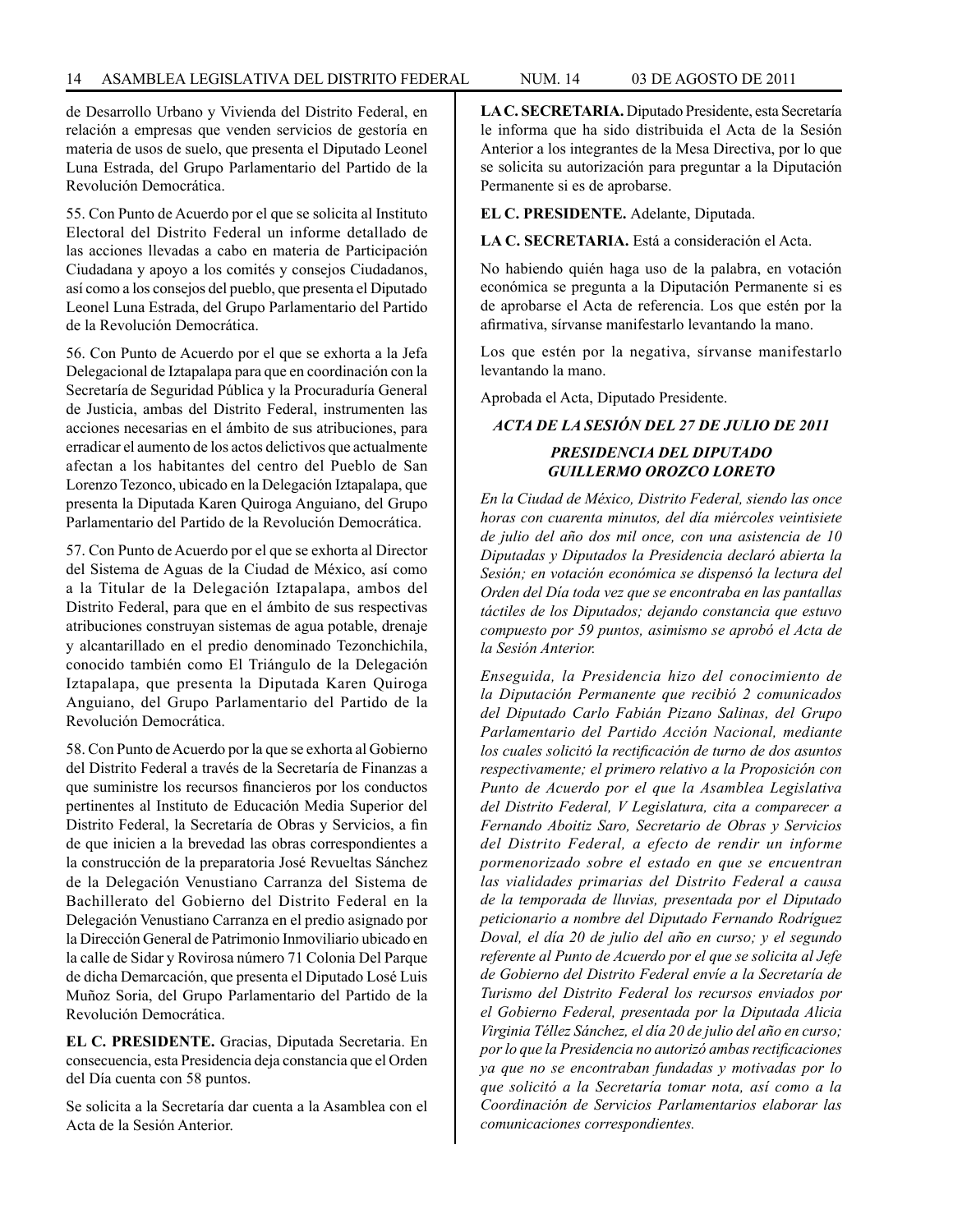#### ASAMBLEA LEGISLATIVA DEL DISTRITO FEDERAL NUM. 14 03 DE AGOSTO DE 2011 15

*Posteriormente la Presidencia hizo del conocimiento de la Diputación Permanente que recibió un comunicado del Honorable Congreso del Estado de Chihuahua, por lo que instruyó a la Secretaría dar lectura al comunicado de referencia; así mismo se instruyó su remisión a la Comisión de Normatividad Legislativa, Estudios y Prácticas Parlamentarias para su análisis y dictamen.* 

*Acto continuo, la Presidencia hizo del conocimiento de la Diputación Permanente que recibió los siguientes comunicados: 6 de la Secretaría de Gobierno y 1 de la Subsecretaría de Enlace Legislativo de la Secretaría de Gobernación; toda vez que los comunicados a los que se hizo referencia contenían respuestas relativas a asuntos aprobados por este Órgano Legislativo, la Presidencia instruyó se hiciera del conocimiento de los Diputados promoventes y tomara nota la Secretaría.*

*Enseguida la Presidencia solicitó a todos los presentes ponerse de pie a fin de guardar un minuto de silencio en memoria del activista en materia de derechos humanos Cristian Iván Sánchez Venancio, quien fue brutalmente asesinado en los pasados días.*

*Posteriormente, para presentar una Proposición con Punto de Acuerdo por el que se exhorta a la Secretaría de Trabajo y Fomento al Empleo del Distrito Federal para que en el ámbito de su competencia promueva la capacitación de jóvenes con el fin de garantizar la igualdad de oportunidades en el empleo; se concedió el uso de la Tribuna al Diputado Víctor Hugo Romo Guerra , a nombre propio y de la Diputada Karen Quiroga Anguiano del Grupo Parlamentario del Partido de la Revolución Democrática; en votación económica se consideró de urgente y obvia resolución; asimismo se aprobó y se ordenó remitirla a las autoridades correspondientes para los efectos legales a que hubiese lugar.*

*Prosiguiendo con el Orden del Día, para presentar una Proposición con Punto de Acuerdo por el cual se exhorta al Secretario de Finanzas del Distrito Federal, a la Dirección del Sistema de Aguas de la Ciudad de México y al Instituto de Ciencia y Tecnología del Distrito Federal, para que dentro de sus respectivas competencias se condone el pago por el robo de los medidores de agua y se instrumenten acciones orientadas a la innovación de nuevos modelos tecnológicos de medidores de agua que permitan prevenir el robo de los mismos por el material con que están hechos; se concedió el uso de la Tribuna a la Diputada Karen Quiroga Anguiano, del Grupo Parlamentario del Partido de la Revolución Democrática; en votación económica se consideró de urgente y obvia resolución; asimismo se aprobó y se ordenó remitirla a las autoridades correspondientes para los efectos legales a que hubiese lugar.*

*Acto continuo, para presentar una Proposición con Punto de Acuerdo por el que se propone a la Autoridad del Espacio Público del Gobierno de la Ciudad pueda realizar un estudio*  *que permita determinar la factibilidad de crear un Andador Metropolitano en el Centro de la Ciudad de México y de acuerdo a los lineamientos propuestos; se concedió el uso de la Tribuna al Diputado Carlos Augusto Morales López, del Grupo Parlamentario del Partido de la Revolución Democrática; en votación económica se consideró de urgente y obvia resolución; asimismo se aprobó y se ordenó remitirla a las autoridades correspondientes para los efectos legales a que hubiese lugar.* 

*Posteriormente, la Presidencia hizo del conocimiento de la Diputación Permanente que los puntos enlistados en los numerales 11, 14 y 25 del Orden del Día habían sido retirados.*

*Enseguida, para presentar una Proposición con Punto de Acuerdo sobre la calidad voluntaria de las cuotas escolares; se concedió el uso de la Tribuna a la Diputada Ana Estela Aguirre y Juárez, del Grupo Parlamentario del Partido del Trabajo; misma que fue turnada para su análisis y dictamen a la Comisión de Educación.*

*Asimismo, para presentar una Proposición con Punto de Acuerdo por el que se exhorta al Ciudadano Director del Registro Público de la Propiedad y de Comercio, al Ciudadano Secretario de Finanzas y al Ciudadano Jefe de Gobierno, todos del Distrito Federal, para que en el ámbito de sus respectivas atribuciones organicen una jornada registral a favor de los Ciudadanos; se concedió el uso de la Tribuna a la Diputada Karen Quiroga Anguiano, del Grupo Parlamentario del Partido de la Revolución Democrática; en votación económica se consideró de urgente y obvia resolución; asimismo se aprobó y se ordenó remitirla a las autoridades correspondientes para los efectos legales a que hubiese lugar.*

*Acto continuo, para presentar una Proposición con Punto de Acuerdo por medio del cual se le solicita al Jefe de Gobierno, Licenciado Marcelo Ebrard Casaubon, que por su conducto respetuosamente se le instruya a la Consejera Jurídica y de Servicios Legales, Doctora Leticia Bonifaz Alfonzo, inicie el procedimiento de expropiación del inmueble ubicado en la calle de Sabino número 135, Colonia Santa María la Rivera, Delegación Cuauhtémoc, mismo que es ocupado para dar clases por las Secundarias Diurna 46 y Nocturna 29 y que serán lanzados por incumplimiento de la SEP en el pago de mensualidades (rentas); se concedió el uso de la Tribuna al Diputado Guillermo Sánchez Torres, a nombre del Diputado José Luis Muñoz Soria, del Grupo Parlamentario del Partido de la Revolución Democrática; en votación económica se consideró de urgente y obvia resolución; asimismo se aprobó y se ordenó remitirla a las autoridades correspondientes para los efectos legales a que hubiese lugar.*

*Posteriormente la Presidencia hizo del conocimiento de la Diputación Permanente que el punto enlistado en el numeral 16 se trasladaba al final del capítulo de proposiciones;*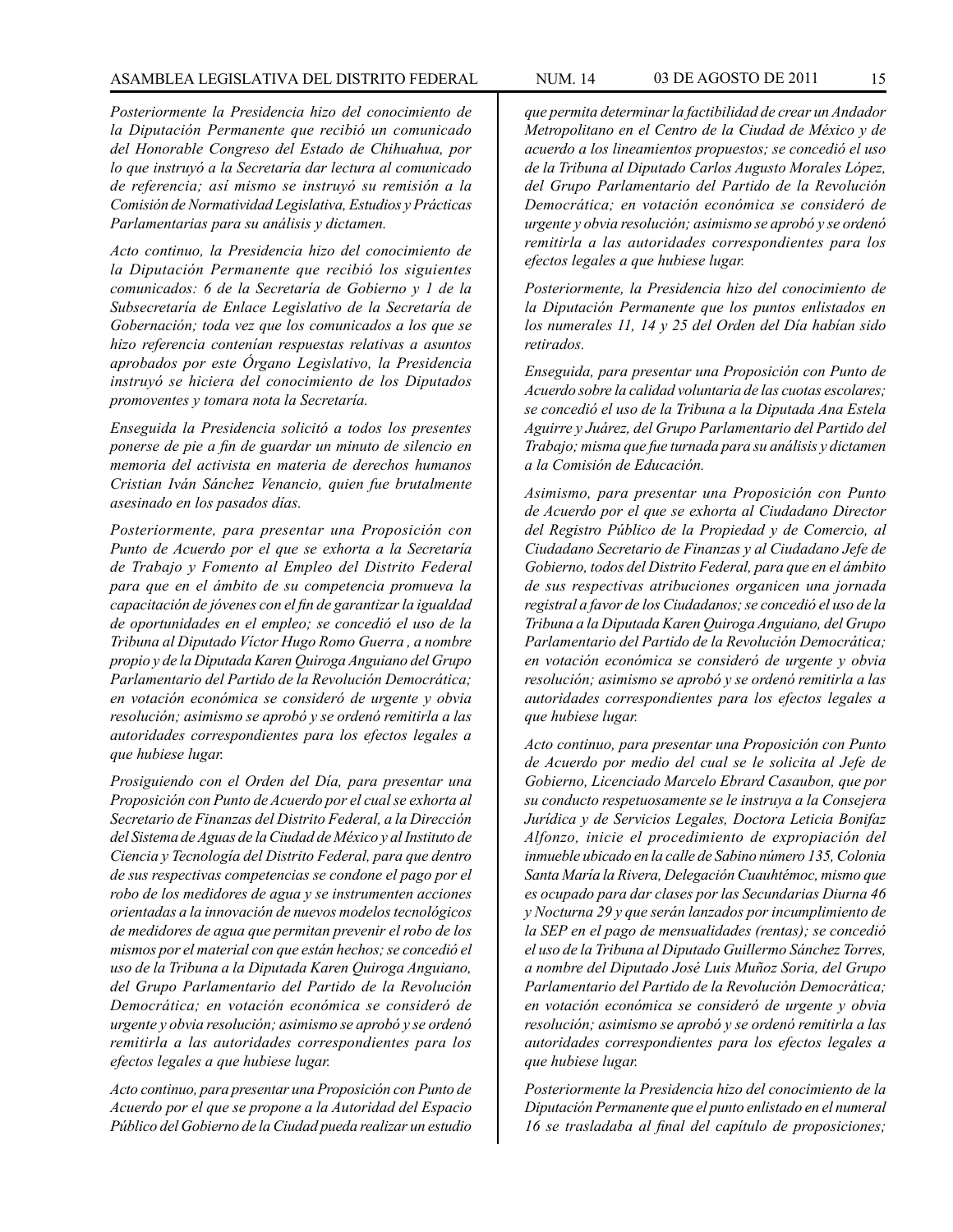*asimismo que el punto enlistado en el numeral 54 del Orden del Día había sido retirado.* 

*Prosiguiendo con el Orden del Día, para presentar una Proposición con Punto de Acuerdo para exigir al Gobierno del Distrito Federal que en el marco de los proyectos de expansión de la red de Metrobús sean las opiniones y sustentos de los usuarios, transportistas, transeúntes, comerciantes, autoridades federales y locales, público en general, un factor verdaderamente determinante para dictaminar la viabilidad del mismo, en virtud de que las redes del Metrobús se están convirtiendo en un problema cada vez más difícil de solucionar, a pesar de las encuestas y estudios "fabricados", que presentan las autoridades respectivas, ya que el servicio presenta una demanda exponencial creciente que hará que se colapse en el corto y mediano plazo; se concedió el uso de la Tribuna al Diputado Cristian Vargas Sánchez a nombre propio y del Diputado Leobardo Juan Urbina Mosqueda, del Grupo Parlamentario del Partido Revolucionario Institucional; misma que fue turnada para su análisis y dictamen a la Comisión de Transporte y Vialidad.*

*Acto continuo, para presentar una Proposición con Punto de Acuerdo en el que se solicita al Instituto Electoral del Distrito Federal, de cumplimiento de un Punto de Acuerdo aprobado por la Asamblea Legislativa del Distrito Federal el pasado 29 de marzo del año en curso; se concedió el uso de la Tribuna al Diputado Cristian Vargas Sánchez, a nombre propio y del Diputado Leobardo Juan Urbina Mosqueda, del Grupo Parlamentario del Partido Revolucionario Institucional; en votación económica no se consideró de urgente y obvia resolución, por lo que fue turnada para su análisis y dictamen a la Comisión de Asuntos Político Electorales.*

*Enseguida, para presentar una Proposición con Punto de Acuerdo por el que se solicita a la Secretaría de Desarrollo Urbano y Vivienda un informe de los avances sobre el Programa de Recuperación de Espacios Públicos en 23 bajopuentes del Circuito Interior como infraestructura de la Ciudad; se concedió el uso de la Tribuna al Diputado Cristian Vargas Sánchez, a nombre propio y del Diputado Leobardo Juan Urbina Mosqueda, del Grupo Parlamentario del Partido Revolucionario Institucional; misma que fue turnada para su análisis y dictamen a la Comisión de Desarrollo e Infraestructura Urbana.*

*Posteriormente, la Presidencia informó que recibió una Proposición con Punto de Acuerdo por el que se solicita a la Secretaría de Educación del Distrito Federal realizar una campaña entre los niños de educación básica para prevenirlos de los riesgos del uso de Internet; suscrita por el Diputado Leobardo Juan Urbina Mosqueda, del Grupo Parlamentario del Partido Revolucionario Institucional; la cual fue turnada para su análisis y dictamen a la Comisión de Educación.*

*Acto continuo, para presentar una Proposición con Punto de Acuerdo por el que se exhorta a diversas autoridades a que den cumplimiento a las recomendaciones emitidas por el Consejo de Evaluación del Desarrollo Social del Distrito Federal; se concedió el uso de la Tribuna al Diputado Jorge Palacios Arroyo a nombre de la Diputada Lía Limón García, del Grupo Parlamentario del Partido Acción Nacional; en votación económica no se consideró de urgente y obvia resolución, por lo que fue turnada para su análisis y dictamen a la Comisión de Desarrollo Social.*

*Prosiguiendo con el Orden del Día, para presentar una Proposición con Punto de Acuerdo para exhortar a los integrantes de la Comisión de Educación de la Asamblea Legislativa del Distrito Federal, V Legislatura, a efecto de que puedan realizar un recorrido en las instalaciones del Instituto Tecnológico de Iztapalapa 1, para conocer las condiciones en que se beneficiará a la comunidad estudiantil; se concedió el uso de la Tribuna al Diputado Leonel Luna Estrada, a nombre propio y del Diputado Horacio Martínez Meza, del Grupo Parlamentario del Partido de la Revolución Democrática; posteriormente el Diputado Juan Carlos Zárraga Sarmiento, del Grupo Parlamentario del Partido Acción Nacional, solicitó por medio de la Presidencia realizar una pregunta la cual fue aceptada y respondida por el orador en turno; en votación económica se consideró de urgente y obvia resolución; enseguida y con fundamento en el Artículo 121 del Reglamento para el Gobierno Interior hizo uso de la Tribuna el Diputado Juan Carlos Zárraga Sarmiento; enseguida, la Diputada Karen Quiroga Anguiano solicitó por medio de la Presidencia realizar una pregunta la cual fue aceptada y respondida por el orador en turno; finalmente en votación económica se aprobó la propuesta y se ordenó remitirla a las autoridades correspondientes para los efectos legales a que hubiese lugar.*

*Asimismo, para presentar una Proposición con Punto de Acuerdo por el que se exhorta a la Titular de la Delegación Iztapalapa para que informe sobre los levantamientos de perfiles llevados a cabo con el Radar de Penetración Terrestre (RPT) y a través del Método de Propagación de Ondas Mecánicas (POM) conocido como Método de Sísmica de Ondas Superficiales, realizados durante el año 2010 y el primer semestre del 2011, además de dar a conocer los metros lineales de afectaciones por grietas que han sido tratados con la mezcla de tepetate, bentonita y cemento y que envíe a esta Soberanía el Programa de Acciones de Mitigación de Riesgo ante la problemática de grietas en Iztapalapa; se concedió el uso de la Tribuna al Diputado Leonel Luna Estrada a nombre propio y del Diputado Horacio Martínez Meza, del Grupo Parlamentario del Partido de la Revolución Democrática; en votación económica se consideró de urgente y obvia resolución; asimismo se aprobó y se ordenó remitirla a las autoridades correspondientes para los efectos legales a que hubiese lugar.*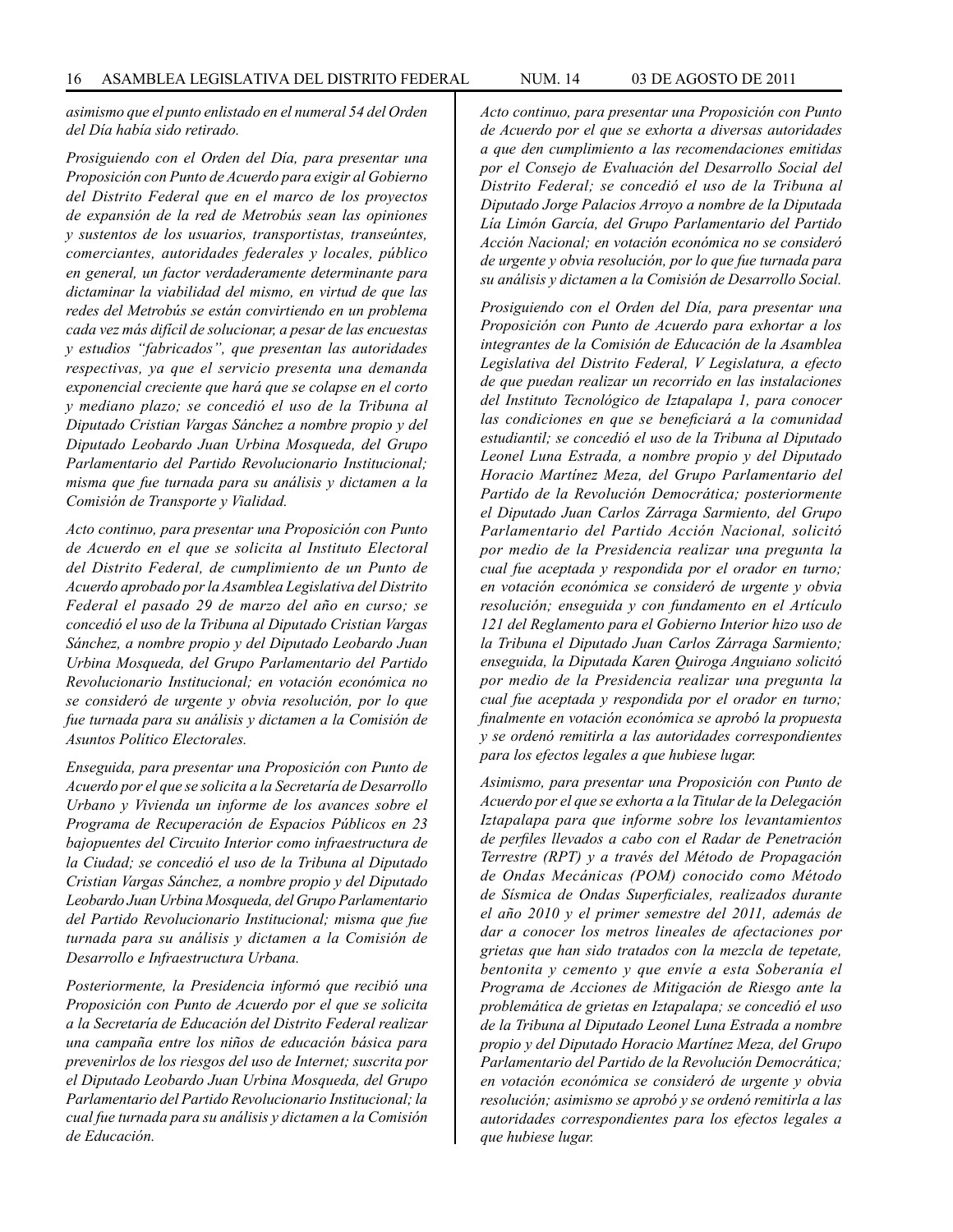*Acto continuo, para presentar una Proposición con Punto de Acuerdo para exhortar al Secretario de Educación Pública Federal, Maestro Alonso Lujambio Irazábal, así como al Secretario de Educación del Distrito Federal, Licenciado Mario Delgado Carrillo y al Secretario de Protección Civil del Distrito Federal, Doctor Elías Miguel Moreno Brizuela, para que en el ámbito de sus respectivas competencias realicen una inspección en las escuelas públicas de Educación Básica, a efecto de que se dictamine el estado físico de las instalaciones para su eventual reparación, así como para que se lleve a cabo un proceso de fumigación de la fauna nociva en el presente período de receso escolar; se concedió el uso de la Tribuna al Diputado Leonel Luna Estrada a nombre de la Diputada Claudia Elena Águila Torres, del Grupo Parlamentario del Partido de la Revolución Democrática; en votación económica se consideró de urgente y obvia resolución; enseguida y con fundamento en el Artículo 121 del Reglamento para el Gobierno Interior hizo uso de la Tribuna el Diputado Juan Carlos Zárraga Sarmiento en donde realizó una propuesta de modificación la cual fue aceptada por el Diputado promovente; asimismo se aprobó la propuesta con las modificaciones planteadas y se ordenó remitirla a las autoridades correspondientes para los efectos legales a que hubiese lugar.*

*Prosiguiendo con el Orden del Día, para presentar una Proposición con Punto de Acuerdo por el que se exhorta al Titular del Sistema de Aguas de la Ciudad de México para que entregue el proyecto ejecutivo y los estudios realizados que avalen la viabilidad y factibilidad de la construcción del pozo de extracción de agua en la Central de Abasto en la Delegación Iztapalapa; se concedió el uso de la Tribuna al Diputado Leonel Luna Estrada a nombre propio y del Diputado Horacio Martínez Meza, del Grupo Parlamentario del Partido de la Revolución Democrática; en votación económica se consideró de urgente y obvia resolución; asimismo se aprobó y se ordenó remitirla a las autoridades correspondientes para los efectos legales a que hubiese lugar.* 

*Posteriormente, para presentar una Proposición con Punto de Acuerdo por el que se exhorta al Secretario de Transportes y Vialidad, Armando Quintero Martínez, y al Ingeniero Meyer Klip Gervitz, Titular del Instituto de Verificación Administrativa del Distrito Federal, a implementar operativos permanentes de supervisión en rutas de transporte público de la Delegación Venustiano Carranza; se concedió el uso de la Tribuna al Diputado Leonel Luna Estrada a nombre de la Diputada Rocío Barrera Badillo, del Grupo Parlamentario del Partido de la Revolución Democrática; en votación económica se consideró de urgente y obvia resolución; asimismo se aprobó y se ordenó remitirla a las autoridades correspondientes para los efectos legales a que hubiese lugar.*

*Asimismo, para presentar una Proposición con Punto de Acuerdo a través del cual la Diputación Permanente de la* 

*Asamblea Legislativa del Distrito Federal exhorta al Jefe de Gobierno de la Ciudad de México, Marcelo Ebrard Casaubon, quien funge como Presidente de la Conferencia Nacional de Gobernadores, a pronunciarse contra los sistemas de empleo que atenten contra los derechos constitucionales y humanos de los trabajadores mexicanos ante la instalación de las mesas de trabajo para atender diversos temas, entre los cuales figura empleo para jóvenes; se concedió el uso de la Tribuna a la Diputada Ana Estela Aguirre y Juárez, del Grupo Parlamentario del Partido del Trabajo; en votación económica no se consideró de urgente y obvia resolución, por lo que fue turnada para su análisis y dictamen a la Comisión de Asuntos Labores y Previsión Social.*

*Acto continuo, para presentar una Proposición con Punto de Acuerdo para exhortar al Jefe Delegacional en Azcapotzalco, Licenciado Enrique Vargas Anaya, para que gire sus apreciables instrucciones a quien corresponda, a fin de que se exente del pago por el uso del gimnasio que se encuentra al interior del Deportivo Azcapotzalco, antes Reynosa, a las niñas y niños, así como a las y los jóvenes habitantes de esta Demarcación con la finalidad de fomentar la práctica del deporte que ayude a combatir la obesidad y el abuso en el consumo de drogas; se concedió el uso de la Tribuna al Diputado Jorge Palacios Arroyo, del Grupo Parlamentario del Partido Acción Nacional; misma que fue turnada para su análisis y dictamen a la Comisión de Juventud y Deporte.*

*Enseguida, para presentar una Proposición con Punto de Acuerdo por el que se exhorta al Titular de la Delegación Azcapotzalco, el Licenciado Enrique Vargas Anaya, a efecto de aplicar los recursos presupuestales que la Asamblea Legislativa del Distrito Federal autorizó en el Decreto de Presupuesto de Egresos para el ejercicio fiscal 2011 como Presupuesto Participativo a los proyectos que resultaran ganadores en la Consulta Ciudadana realizada el 27 de marzo de 2011; se concedió el uso de la Tribuna a la Diputada Abril Jannette Trujillo Vázquez, a nombre del Diputado Fernando Cuéllar Reyes, del Grupo Parlamentario del Partido de la Revolución Democrática; en votación económica se consideró de urgente y obvia resolución; asimismo se aprobó y se ordenó remitirla a las autoridades correspondientes para los efectos legales a que hubiese lugar.*

*Prosiguiendo con el Orden del Día, para presentar una Proposición con Punto de Acuerdo por el que se exhorta al Titular de la Delegación Azcapotzalco, Licenciado Enrique Vargas Anaya, para que en el ámbito de sus facultades implemente las acciones necesarias para que el museo Príncipe Tlaltecatzin, ubicado en la calle Libertad número 35 Barrio el Recreo de esta Demarcación, reabra sus puertas al público en general a fin de divulgar la importancia histórica y cultural de la Delegación Azcapotzalco; se concedió el uso de la Tribuna a la Diputada Abril Jannette Trujillo Vázquez,*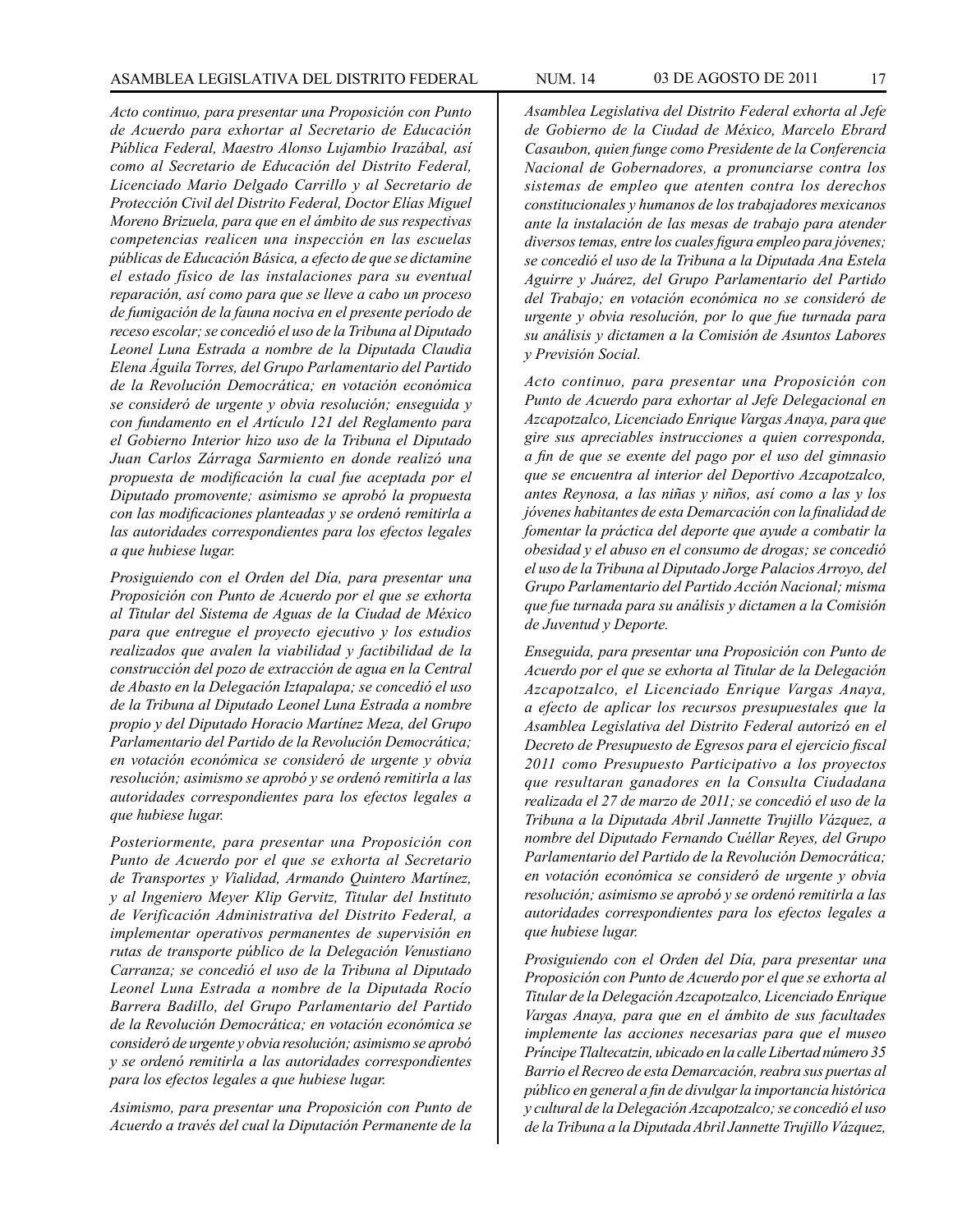*a nombre del Diputado Fernando Cuéllar Reyes, del Grupo Parlamentario del Partido de la Revolución Democrática; en votación económica se consideró de urgente y obvia resolución; asimismo se aprobó y se ordenó remitirla a las autoridades correspondientes para los efectos legales a que hubiese lugar.*

*Posteriormente, para presentar una Proposición con Punto de Acuerdo mediante el cual se solicita una auditoría a la administración de los deportivos en la Delegación Miguel Hidalgo, debido a las irregularidades y denuncias Ciudadanas que presentan en la renta de espacios y públicos; se concedió el uso de la Tribuna al Diputado Víctor Hugo Romo Guerra, del Grupo Parlamentario del Partido de la Revolución Democrática; en votación económica se consideró de urgente y obvia resolución; asimismo se aprobó y se ordenó remitirla a las autoridades correspondientes para los efectos legales a que hubiese lugar.* 

*Asimismo, para presentar una Proposición con Punto de Acuerdo mediante el cual se exhorta a la Procuraduría General de Justicia del Distrito Federal para que se tomen las medidas pertinentes para resolver de manera pronta y oportuna el caso del asesinato del activista Christian Iván Sánchez Venancio; se concedió el uso de la Tribuna al Diputado Víctor Hugo Romo Guerra, del Grupo Parlamentario del Partido de la Revolución Democrática; en votación económica se consideró de urgente y obvia resolución; asimismo se aprobó y se ordenó remitirla a las autoridades correspondientes para los efectos legales a que hubiese lugar.* 

*Acto continuo, la Presidencia solicitó a todos los presentes ponerse de pie a fin de brindar un minuto de aplausos en memoria de el activista Christian Iván Sánchez Venancio.* 

*Prosiguiendo con el Orden del Día, la Presidencia informó que recibió las siguientes Proposiciones con Punto de Acuerdo suscritas por el Diputado Rafael Calderón Jiménez, del Grupo Parlamentario del Partido Acción Nacional:*

*Con Punto de Acuerdo por el que se solicita al Secretario de Seguridad Pública, Doctor Manuel Mondragón y Kalb, y al Jefe Delegacional en Tlalpan, el Ciudadano Higinio Chávez García, información sobre los motivos por los cuales elementos de seguridad pública del Distrito Federal golpearon y transgredieron los derechos de vecinos de la Delegación Tlalpan el pasado 21 de julio en las afueras del Centro de Formación Deportiva Ollin Kan (CEFORMA) ubicado en dicha Demarcación Territorial; turnada para su análisis y dictamen a la Comisión de Seguridad Pública.* 

*Con Punto de Acuerdo por el que se exhorta al Jefe Delegacional en Tlalpan, Ciudadano Higinio Chávez García, a atender y resolver cuanto antes las necesidades e inconformidades de los vecinos de la Colonia Isidro Fabela de la Delegación Tlalpan; turnada para su análisis y dictamen a la Comisión de Administración Pública Local.*

*Con Punto de Acuerdo por el que se exhorta al Jefe Delegacional en Tlalpan, Ciudadano Higinio Chávez García, a atender y resolver cuanto antes las necesidades e inconformidades de los vecinos de la Colonia Ampliación Isidro Fabela de la Delegación Tlalpan; turnada para su análisis y dictamen a la Comisión de Administración Pública Local.*

*Con Punto de Acuerdo por el que se exhorta al Jefe Delegacional en Tlalpan, Ciudadano Higinio Chávez García, a atender y resolver cuanto antes las necesidades e inconformidades de los vecinos de la Colonia Arboledas del Sur de la Delegación Tlalpan; turnada para su análisis y dictamen a la Comisión de Administración Pública Local.*

*Con Punto de Acuerdo por el que se exhorta al Jefe Delegacional en Tlalpan, Ciudadano Higinio Chávez García, a atender y resolver cuanto antes las necesidades e inconformidades de los vecinos de la Colonia Cantera de la Delegación Tlalpan; turnada para su análisis y dictamen a la Comisión de Administración Pública Local.*

*Con Punto de Acuerdo por el que se exhorta al Jefe Delegacional en Tlalpan, Ciudadano Higinio Chávez García, a atender y resolver cuanto antes las necesidades e inconformidades de los vecinos de la Colonia Puente de Piedra de la Delegación Tlalpan; turnada para su análisis y dictamen a la Comisión de Administración Pública Local.*

*Con Punto de Acuerdo por el que se exhorta al Jefe Delegacional en Tlalpan, Ciudadano Higinio Chávez García, a atender y resolver cuanto antes las necesidades e inconformidades de los vecinos de la Colonia Guadalupe Tlalpan de la Delegación Tlalpan; turnada para su análisis y dictamen a la Comisión de Administración Pública Local.*

*Acto continuo, para presentar una Proposición con Punto de Acuerdo a través del cual la Diputación Permanente del Distrito Federal exhorta a la Comisión de Gobierno a dotar a todas y todos los Diputados del documento llamado Prospectiva para el Desarrollo Económico, Social y Urbano para el Distrito Federal hacia el año 2025; se concedió el uso de la Tribuna a la Diputada Ana Estela Aguirre y Juárez, del Grupo Parlamentario del Partido del Trabajo; en votación económica se consideró de urgente y obvia resolución; asimismo se aprobó y se ordenó remitirla a las autoridades correspondientes para los efectos legales a que hubiese lugar.*

*Enseguida, para presentar una Proposición con Punto de Acuerdo mediante el cual se exhorta respetuosamente al Titular del Instituto de Verificación Administrativa, Ingeniero Meyer Klip Gervitz y al Jefe Delegacional en Tlalpan, Ciudadano Higinio Chávez García, para que se proceda a retirar los espectaculares ubicados en el parque de diversiones Six Flags en la vialidad Picacho Ajusco; se concedió el uso de la Tribuna al Diputado Guillermo Sánchez Torres, del Grupo Parlamentario del Partido de la Revolución Democrática; en votación económica se*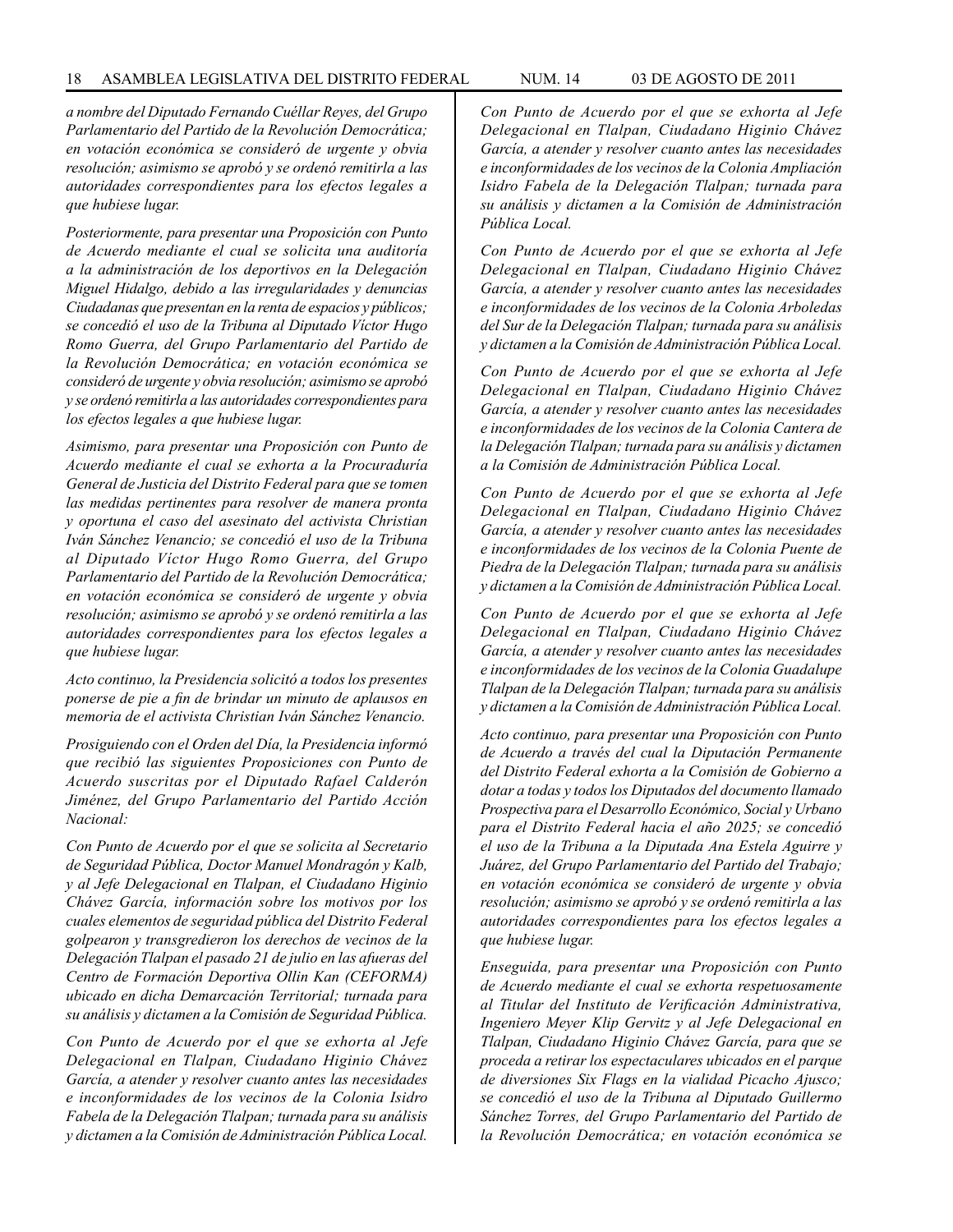*consideró de urgente y obvia resolución; asimismo se aprobó y se ordenó remitirla a las autoridades correspondientes para los efectos legales a que hubiese lugar.*

*Asimismo, para presentar una Proposición con Punto de Acuerdo mediante el cual se exhorta al Secretario de Finanzas del Distrito Federal, Maestro Armando López Cárdenas, y a la Comisión de Presupuesto y Cuenta Pública de la Asamblea Legislativa del Distrito Federal, a etiquetar para el ejercicio fiscal 2012 un monto de 240 millones de pesos para la construcción de ciclovías y ciclocarriles en vialidades primarias; a la Secretaria de Medio Ambiente, Licenciada Martha Delgado Peralta, a coordinar mesas de trabajo con los Titulares de las 16 Delegaciones para generar convenios de colaboración para el desarrollo de ciclovías y ciclocarriles en sus Demarcaciones; y a los Titulares de las 16 Delegaciones para que contemplen en sus Programas Operativos Anuales la construcción de infraestructura ciclista en sus Demarcaciones; se concedió el uso de la Tribuna al Diputado Jorge Palacios Arroyo, a nombre del Diputado Mauricio Tabe Echartea, del Grupo Parlamentario del Partido Acción Nacional; misma que fue turnada para su análisis y dictamen a las Comisiones Unidas de Presupuesto y Cuenta Pública y de Transporte y Vialidad.*

*Posteriormente la Presidencia hizo del conocimiento de la Diputación Permanente que el punto enlistado en el numeral 16 se trasladaba al final del capítulo de proposiciones; asimismo que los puntos enlistados en los numerales 58 y 59 del Orden del Día habían sido retirados.* 

*Prosiguiendo con el Orden del Día, para presentar una Proposición con Punto de Acuerdo por el que se instruye a la Contraloría a que en medida de sus facultades investigue el convenio de colaboración efectuado en el 2008 entre la Secretaría de Seguridad Pública y la Secretaría del Medio Ambiente, el Sistema de Aguas y las Delegaciones Coyoacán e Iztapalapa, todas del Distrito Federal, a fin de atender la problemática del Canal Nacional; se concedió el uso de la Tribuna al Diputado Cristian Vargas Sánchez a nombre de la Diputada Edith Ruiz Mendicuti, del Grupo Parlamentario del Partido Revolucionario Institucional y de la Revolución Democrática respectivamente; en votación económica se consideró de urgente y obvia resolución; asimismo se aprobó y se ordenó remitirla a las autoridades correspondientes para los efectos legales a que hubiese lugar.*

*Acto continuo, para presentar una Proposición con Punto de Acuerdo por el que se instruye a la Contraloría General a establecer visitas aleatorias con la finalidad de supervisar a los Módulos de Atención, Orientación y Quejas Ciudadanas para evitar el uso indebido de su material, tanto digital, audio y video, impreso y rotulado, mantas, lonas y bardas, para que sean usados exclusivamente para la difusión de programas y proyectos gratuitos que se llevan a cabo en dichos centros; se concedió el uso de la*  *Tribuna al Diputado Cristian Vargas Sánchez a nombre de la Diputada Edith Ruiz Mendicuti, del Grupo Parlamentario del Partido Revolucionario Institucional y de la Revolución Democrática respectivamente; misma que fue turnada para su análisis y dictamen a la Comisión de Administración Pública Local.*

*Enseguida, para presentar una Proposición con Punto de Acuerdo por el que se exhorta al Gobierno del Distrito Federal para que en medida de sus atribuciones contemple un plan de acción en atención a los niños de la calle para erradicar su problemática; se concedió el uso de la Tribuna al Diputado Cristian Vargas Sánchez a nombre de la Diputada Edith Ruiz Mendicuti, del Grupo Parlamentario del Partido Revolucionario Institucional y de la Revolución Democrática respectivamente; misma que fue turnada para su análisis y dictamen a la Comisión de Atención a Grupos Vulnerables.*

*Asimismo, para presentar una Proposición con Punto de Acuerdo mediante el cual se exhorta a la Oficialía Mayor de este Órgano Legislativo para que integre en la página Web de este Órgano Colegiado de manera detallada el estado que guardan los Puntos de Acuerdo presentados por los Diputados integrantes de esta Legislatura; se concedió el uso de la Tribuna a la Diputada Ana Estela Aguirre y Juárez, del Grupo Parlamentario del Partido del Trabajo; en votación económica se consideró de urgente y obvia resolución; asimismo se aprobó y se ordenó remitirla a las autoridades correspondientes para los efectos legales a que hubiese lugar.*

*Posteriormente, para presentar una Proposición con Punto de Acuerdo sobre la limpieza y el orden en mercados ambulantes; se concedió el uso de la Tribuna a la Diputada Ana Estela Aguirre y Juárez, del Grupo Parlamentario del Partido del Trabajo; en votación económica se consideró de urgente y obvia resolución; asimismo se aprobó y se ordenó remitirla a las autoridades correspondientes para los efectos legales a que hubiese lugar.*

*Prosiguiendo con el Orden del Día, para presentar una Proposición con Punto de Acuerdo por el que la Diputación Permanente de la Asamblea Legislativa del Distrito Federal, exhorta al Consejo para Prevenir y Eliminar la Discriminación de la Ciudad de México a realizar las acciones pertinentes contra las irregularidades inaceptables que se han suscitado en dos establecimientos mercantiles con el giro de restaurantes denominados Bar Del Bosque y El Mirador, en donde se ejercen actos de discriminación por cuestión de género; se concedió el uso de la Tribuna a la Diputada Ana Estela Aguirre y Juárez, del Grupo Parlamentario del Partido del Trabajo; enseguida el Diputado Juan Carlos Zárraga Sarmiento, del Grupo Parlamentario del Partido Acción Nacional, solicitó por medio de la Presidencia realizar una pregunta y una propuesta de modificación la cual fue aceptada por la oradora en turno; en votación económica se consideró de*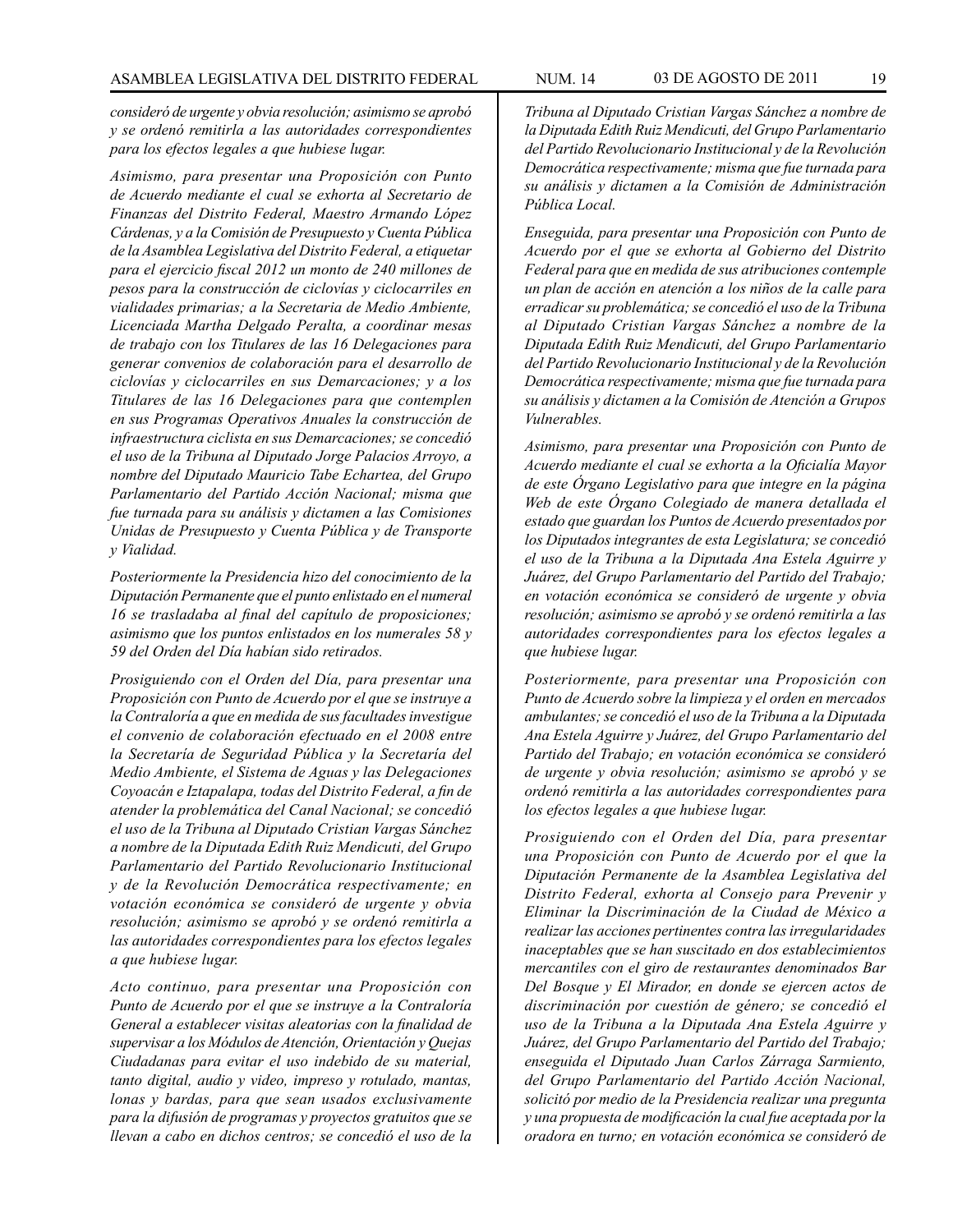*urgente y obvia resolución; asimismo se aprobó la propuesta con las modificaciones planteadas y se ordenó remitirla a las autoridades correspondientes para los efectos legales a que hubiese lugar.*

*Acto continuo, para presentar una Proposición con Punto de Acuerdo por el que se solicita a la Contraloría General del Distrito Federal audite los ingresos autogenerados por el Bosque y Zoológico de Chapultepec; se concedió el uso de la Tribuna al Diputado Leonel Luna Estrada, del Grupo Parlamentario del Partido de la Revolución Democrática; en votación económica se consideró de urgente y obvia resolución; asimismo se aprobó y se ordenó remitirla a las autoridades correspondientes para los efectos legales a que hubiese lugar.* 

*Enseguida, para presentar una Proposición con Punto de Acuerdo por el que se exhorta a diversos entes públicos a cumplir con la Ley de Transparencia y Acceso a la Información Pública del Distrito Federal; se concedió el uso de la Tribuna al Diputado Leonel Luna Estrada, del Grupo Parlamentario del Partido de la Revolución Democrática; en votación económica se consideró de urgente y obvia resolución; asimismo se aprobó y se ordenó remitirla a las autoridades correspondientes para los efectos legales a que hubiese lugar.*

*Asimismo, para presentar una Proposición con Punto de Acuerdo sobre los procesados por homicidio y otros delitos ocurridos en lo que fuera la discoteca News Divine; se concedió el uso de la Tribuna al Diputado Juan Carlos Zárraga Sarmiento, a nombre del Diputado Federico Manzo Sarquis, del Grupo Parlamentario del Partido Acción Nacional; misma que fue turnada para su análisis y dictamen a las Comisiones Unidas de Administración y Procuración de Justicia y de Derechos Humanos.*

*Posteriormente, para presentar una Proposición con Punto de Acuerdo por el que exhorta al Jefe de Gobierno del Distrito Federal, al Secretario de Finanzas y a la Secretaría de Desarrollo Económico, todos del Distrito Federal, a implementar un programa de estímulos fiscales a favor de los comerciantes afectados por la construcción de la Línea 4 del Metrobús; se concedió el uso de la Tribuna al Diputado Jorge Palacios Arroyo, a nombre del Diputado Giovanni Gutiérrez Aguilar, del Grupo Parlamentario del Partido Acción Nacional; en votación económica no se consideró de urgente y obvia resolución, por lo que fue turnada para su análisis y dictamen a las Comisiones Unidas de Fomento Económico y de Hacienda.* 

*Prosiguiendo con el Orden del Día, para presentar una Proposición con Punto de Acuerdo para exhortar a la Cámara de Diputados y a la Secretaría de Hacienda y Crédito Público para que analicen la posibilidad de destinar recursos de la Federación al Distrito Federal con la finalidad de ser implementados en el sistema de transporte individual Ecobici, para su mantenimiento, mejora y expansión; se* 

*concedió el uso de la Tribuna al Diputado Jorge Palacios Arroyo, a nombre de la Diputada Mariana Gómez del Campo Gurza, del Grupo Parlamentario del Partido Acción Nacional; en votación económica se consideró de urgente y obvia resolución; asimismo se aprobó y se ordenó remitirla a las autoridades correspondientes para los efectos legales a que hubiese lugar.*

*Acto continuo, para presentar una Proposición con Punto de Acuerdo para exhortar al Jefe de Gobierno para que instruya el retiro de los campamentos instalados en la Plaza de la Constitución por representar un riesgo en materia de seguridad pública, salud y protección civil; se concedió el uso de la Tribuna al Diputado Jorge Palacios Arroyo, a nombre de la Diputada Mariana Gómez del Campo Gurza, del Grupo Parlamentario del Partido Acción Nacional; en votación económica no se consideró de urgente y obvia resolución, por lo que fue turnada para su análisis y dictamen a la Comisión de Administración Pública Local.*

*Enseguida, para presentar una Proposición con Punto de Acuerdo mediante el que se exhorta al Jefe Delegacional en Iztacalco, a que en coordinación con la Secretaría de Seguridad Pública, Secretaría de Transportes y Vialidad, Instituto de Verificación Administrativa, Delegación Iztapalapa y municipio de Nezahualcóyotl, se implemente un operativo de reordenamiento en la franja comercial que se encuentra ubicada sobre Calle 7 a partir de la calle Ana María y hasta la calzada Ignacio Zaragoza en la Colonia Pantitlán, de la Delegación Iztacalco, lugar donde se ubica el camellón y puente del Periférico que divide a las Delegaciones Iztacalco, Iztapalapa y el municipio de Nezahualcóyotl; se concedió el uso de la Tribuna al Diputado Víctor Hugo Romo Guerra, a nombre del Diputado Erasto Ensástiga Santiago, del Grupo Parlamentario del Partido de la Revolución Democrática; en votación económica se consideró de urgente y obvia resolución; asimismo se aprobó y se ordenó remitirla a las autoridades correspondientes para los efectos legales a que hubiese lugar.*

*Asimismo, para presentar una Proposición con Punto de Acuerdo mediante el cual se exhorta respetuosamente a la Secretaría de Finanzas del Distrito Federal para que reforme el punto segundo de la resolución de carácter general mediante la cual se determinan y se dan a conocer las zonas en las que los contribuyentes de los derechos por el suministro de agua en el Sistema Medido de Uso Doméstico o Mixto reciben el servicio por tandeo, de fecha 16 de mayo de 2011 y se elimine la letra y la palabra o derivada; se concedió el uso de la Tribuna a la Diputada Abril Jannette Trujillo Vázquez, del Grupo Parlamentario del Partido de la Revolución Democrática; en votación económica se consideró de urgente y obvia resolución; asimismo se aprobó y se ordenó remitirla a las autoridades correspondientes para los efectos legales a que hubiese lugar.*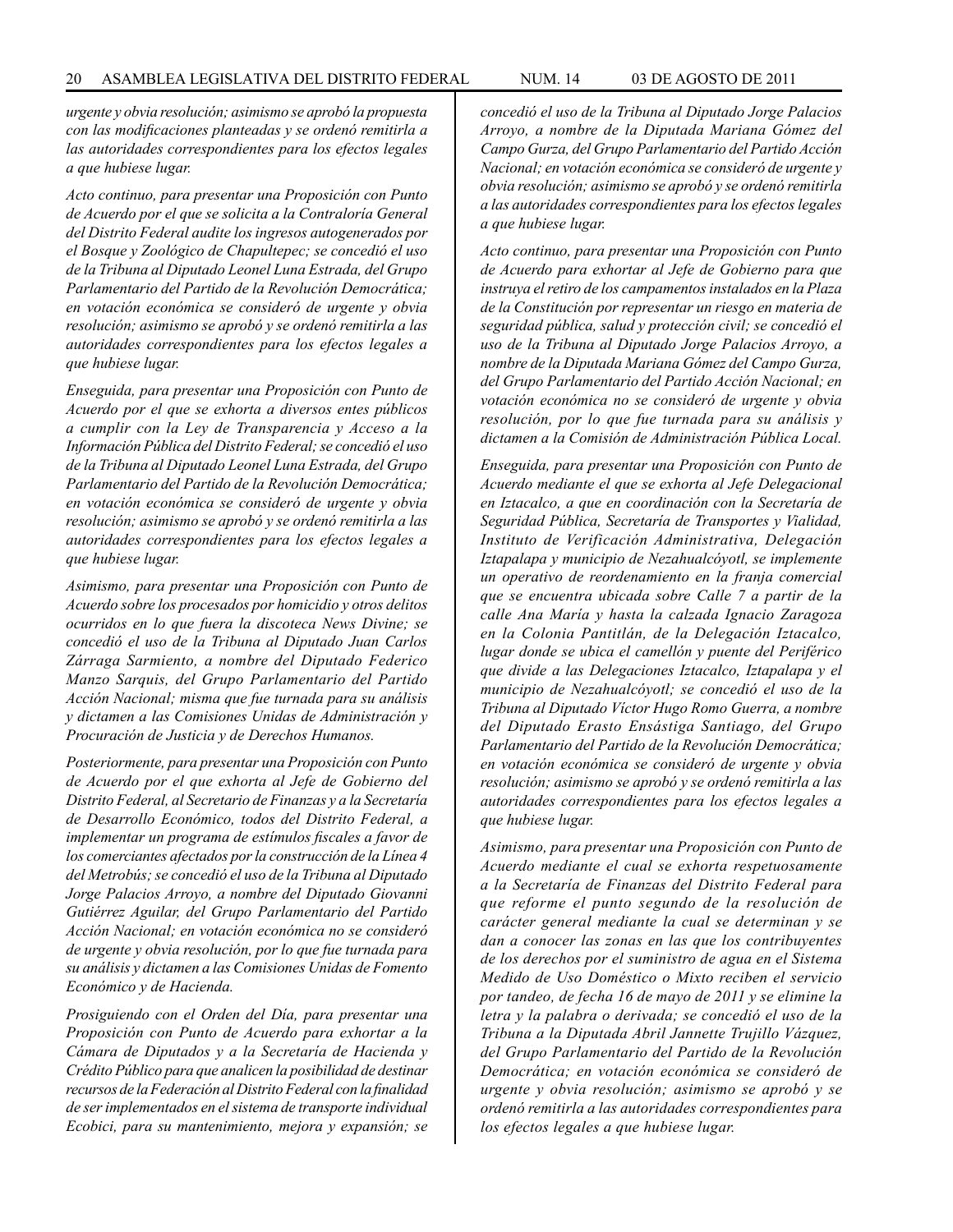*Posteriormente, para presentar una Proposición con Punto de Acuerdo mediante el cual se exhorta a los 16 Jefes Delegacionales a enviar a esta Soberanía un informe detallado sobre el avance que cada Demarcación lleva respecto del presupuesto que la Asamblea Legislativa del Distrito Federal asignó en diciembre de 2010 para la atención de demandas Ciudadanas prioritarias por un monto de 900 millones de pesos, con el objetivo de no caer en subejercicios; se concedió el uso de la Tribuna al Diputado Leonel Luna Estrada a nombre propio y del Diputado Alejandro Sánchez Camacho, del Grupo Parlamentario del Partido de la Revolución Democrática; en votación económica se consideró de urgente y obvia resolución; asimismo se aprobó y se ordenó remitirla a las autoridades correspondientes para los efectos legales a que hubiese lugar.*

*Habiéndose agotado los asuntos en cartera la Presidencia ordenó a la Secretaría dar lectura al Orden del Día de la siguiente Sesión; acto seguido y siendo las dieciséis horas, se levantó la Sesión y se citó para la que tendría verificativo el día miércoles 03 de agosto a las 11:00 horas, rogando a todos su puntual asistencia.*

**EL C. PRESIDENTE.** Gracias, Diputada. Esta Presidencia hace del conocimiento de la Asamblea que se recibió un comunicado de la Presidencia de la Comisión de Transparencia de la Gestión, mediante el cual solicita la ampliación del turno de la Proposición con Punto de Acuerdo por el que se exhorta a diversas autoridades a que den cumplimiento a las recomendaciones emitidas por el Consejo de Evaluación de Desarrollo Social del Distrito Federal, presentada por el Diputado Jorge Palacios Arroyo el 27 de julio del año en curso.

#### *COMISIÓN DE TRANSPARENCIA DE LA GESTIÓN*

*México, D.F., a 1° de agosto de 2011 Oficio Nº DLLG/CTG/172/11*

*DIP. GUILLERMO OROZCO LORETO PRESIDENTE DE LA MESA DIRECTIVA DIPUTACIÓN PERMANENTE ASAMBLEA LEGISLATIVA DEL DISTRITO FEDERAL V LEGISLATURA.*

*En Sesión celebrada en fecha 27 de julio del año 2011, se presentó ante la Diputación Permanente de este Órgano Legislativo, la Proposición con Punto de Acuerdo por el que se exhorta a diversas autoridades a que den cumplimiento a las recomendaciones emitidas por el Consejo de Evaluación del Desarrollo Social del Distrito Federal, presentada por una servidora, integrante del Grupo Parlamentario del Partido Acción Nacional.*

*Las competencias de las Comisiones Ordinarias son las que se derivan de su denominación conforme lo expuesto en los Artículos 62 y 64 de la Ley Orgánica de la Asamblea Legislativa del Distrito Federal, en correspondencia a las respectivas materias legislativas de la Asamblea, en* 

*consecuencia, y toda vez que el tema de la propuesta en cuestión es relativa a la necesidad de transparentar la gestión de autoridades encargadas de ejecutar programas sociales en el Distrito Federal, es así que consideramos necesaria la ampliación de turno a la Comisión de Transparencia a la Gestión de esta Asamblea Legislativa del Distrito Federal, V Legislatura.*

*En virtud de lo anterior, y con fundamento en el Artículo 36 fracción VII, 64 de la Ley Orgánica: 28 párrafo cuarto del Reglamento para el Gobierno Interior y 8,9 fracción I del Reglamento Interior de las Comisiones, todos de la Asamblea Legislativa del Distrito Federal, le solicito atentamente la ampliación del turno sobre la propuesta de referencia, para análisis y dictamen correspondiente.* 

*Sin más por el momento y en espera de su oportuna atención al particular me despido enviando un cordial saludo.*

#### *ATENTAMENTE*

*Dip. Lía Limón García*

En atención a lo expresado por la Presidencia de la Comisión de Transparencia de la Gestión, en virtud de que dicha propuesta contiene disposiciones que se refieren y afectan a la materia de la que conoce la misma, con fundamento en lo dispuesto por los Artículos 50 fracción IV y 58 fracción XVI de la Ley Orgánica de la Asamblea Legislativa del Distrito Federal, se autoriza la ampliación del turno a la Comisión solicitante.

Tome nota la Secretaría y se instruye a la Coordinación de Servicios Parlamentarios para que se elaboren las comunicaciones correspondientes.

Esta Presidencia hace del conocimiento de la Asamblea que se recibió un comunicado de la Presidencia de la Comisión de Participación Ciudadana mediante el cual solicita la ampliación del turno de la Proposición con Punto de Acuerdo en el que se solicita al Instituto Electoral del Distrito Federal el cumplimiento de un Punto de Acuerdo aprobado por la Asamblea Legislativa del Distrito Federal el pasado 29 de marzo del año en curso, presentada por el Diputado Alan Cristian Vargas Sánchez el 27 de julio del año en curso.

#### *COMISIÓN DE PARTICIPACIÓN CIUDADANA*

*México D.F. a 28 de julio de 2011. Oficio N°: 087/PCPC/DIP.LERM/2011.*

*DIP. GUILLERMO OROZCO LORETO PRESIDENTE DE LA MESA DIRECTIVA DIPUTACIÓN PERMANENTE ASAMBLEA LEGISLATIVA DEL DISTRITO FEDERAL V LEGISLATURA*

*Con fundamento en lo expuesto en los Artículos 36 f. VII de la Ley Orgánica; 28 y 29 del Reglamento para el Gobierno Interior, ambos de la Asamblea Legislativa del Distrito Federal; y toda vez que considero que esta comisión es*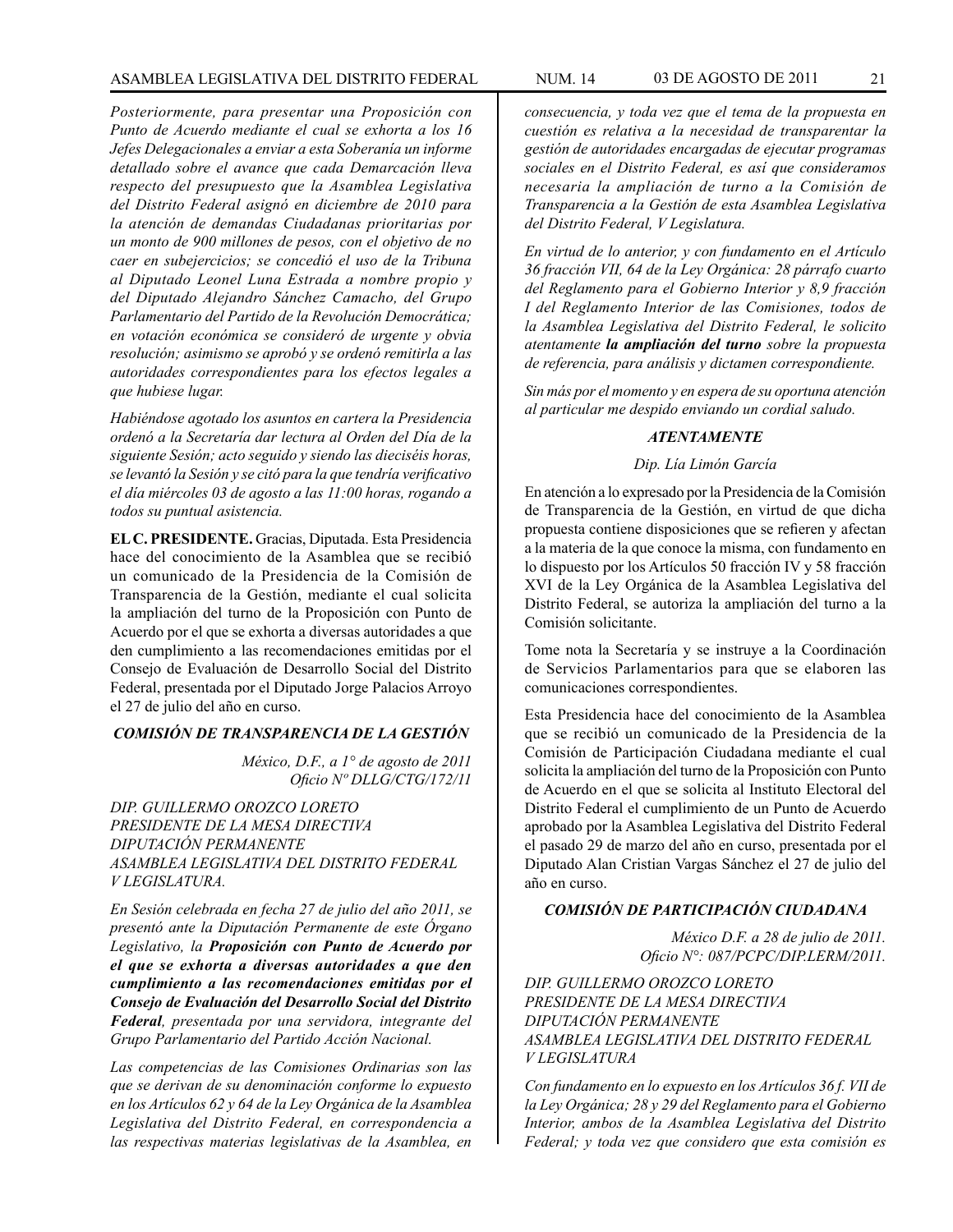*competente para dictaminar la "Proposición con Punto de Acuerdo en el que se solicita al Instituto Electoral del Distrito Federal, el cumplimiento de un Punto de Acuerdo aprobado por la Asamblea Legislativa del Distrito Federal, el pasado 29 de marzo del año en curso", que presentó el Dip. Cristian Vargas Sánchez a nombre propio y del Dip. Leobardo Juan Urbina Mosqueda, integrantes, ambos, del Grupo Parlamentario del Partido Revolucionario Institucional, el pasado 27 de los corrientes, ante la Diputación Permanente de esta Soberanía.*

*Lo anterior se sustenta en los propios considerandos que realiza el Diputado proponente al argumentar que "El pasado 29 de marzo del año en curso se presentó un Punto de Acuerdo en el que se le solicitó al Instituto Electoral del Distrito Federal un informe pormenorizado y con testigos de los apoyos institucionales que las Delegaciones habrían otorgado para la realización de la "Consulta Ciudadana para el Presupuesto Participativo". He de recordar a esta Soberanía que, dicho punto, con el agregado de la Diputada Lizbeth Rosas en el sentido de que la información que enviara el Instituto correspondiera a un período más amplio; fue aprobado como de urgente y obvia resolución.*

*Han pasado casi cuatro meses y hasta el momento no se ha recibido ningún informe por parte de esa institución y sus autoridades, lo cual coloca a los funcionarios del Instituto en un estado de impunidad, ..". (sic).*

*Así mismo, en el propio cuerpo del Punto de Acuerdo establece en su último párrafo:*

*"Además que se cumpla con el resolutivo TERCERO que establece, que a la brevedad, se celebre una reunión de trabajo entre el Presidente y el Secretario Ejecutivo del IEDF y la Comisión de Participación Ciudadana de esta Soberanía" (sic).*

*De lo anterior se colige, que nos encontramos ante un Punto de Acuerdo cuya materia es netamente la Participación Ciudadana y más aún la propia comisión que honrosamente me corresponde encabezar. Por lo anteriormente expuesto, atentamente le solicito:*

*Rectificación del turno dictado a la Proposición con Punto de Acuerdo en comento, para que se incluya como dictaminadora a la Comisión de Participación Ciudadana, o en su caso, y de preferencia, únicamente sea turnada a la comisión que preside su servidora.*

*Sin otro particular reciba un cordial saludo.*

#### *RESPETUOSAMENTE*

#### *Dip. Lizbeth Eugenia Rosas Montero*

En atención a lo expresado por la Presidencia de la Comisión de Participación Ciudadana, en virtud a que dicha propuesta contiene disposiciones que se refieren y afectan a la materia de la que conoce la misma, con fundamento en lo dispuesto por los Artículos 50 fracción IV y 58 fracción XVI de la Ley

Orgánica de la Asamblea Legislativa del Distrito Federal, se autoriza la ampliación del turno a la Comisión solicitante.

Tome nota la Secretaría y se instruye a la Coordinación de Servicios Parlamentarios para que se elaboren las comunicaciones correspondientes.

Esta Presidencia hace del conocimiento de la Diputación Permanente que se recibieron los siguientes comunicados: 1 del Gobierno del Estado de México, 49 de la Secretaría de Gobierno del Distrito Federal, 2 del Instituto de Verificación Administrativa del Distrito Federal, 1 del Instituto Electoral del Distrito Federal y 2 de la Subsecretaría de Enlace Legislativo de la Secretaría de Gobernación.

#### *GOBIERNO DEL ESTADO DE MÉXICO*

*"2011. Año del Caudillo Vicente Guerrero"*

*Toluca de Lerdo, México, a 19 de julio de 2011. Oficio: SGG/070/2011.*

*DIPUTADO GUILLERMO OROZCO LORETO PRESIDENTE DE LA DIPUTACIÓN PERMANENTE ASAMBLEA LEGISLATIVA DEL DISTRITO FEDERAL PRESENTE*

*Por indicación del Licenciado Enrique Peña Nieto, Gobernador Constitucional del Estado de México y con fundamento en lo establecido por los Artículos 78 de la Constitución Política del Estado Libre y Soberano de México; 1, 3, 15 y 19 fracción I de la Ley Orgánica de la Administración Pública del Estado de México y 6 fracciones XI y XXXVI del Reglamento Interior de la Secretaría General de Gobierno y en atención a su oficio número MDDPSRSA/ CSP/209/2011, por medio del cual se remite el Punto de Acuerdo por el que el Pleno de la Diputación Permanente de la Asamblea Legislativa del Distrito Federal, exhorta al Gobierno Federal y a los Gobiernos de los Estados, incluidos sus Congresos e Instituciones Locales y del Distrito Federal, a la formación conjunta de un Patronato o un Fideicomiso Nacional para apoyar institucionalmente a los miles de infantes que así lo requieran y que han perdido su oportunidad de normal desarrollo debido a las circunstancias adversas que ha presentado el combate al narcotráfico; me es grato informarle que el Licenciado Enrique Peña Nieto, Gobernador Constitucional del Estado de México, se da por enterado del contenido del atento exhorto y me permito respetuosamente manifestarle lo siguiente:*

*El Gobierno del Estado de México, consciente de la relevancia y trascendencia de la obligación de impulsar una política social para tal fin , reconoce dentro del Plan de Desarrollo del Estado de México 2005-2011, documento rector de las políticas públicas del Estado; el cual considera como vertiente el cuidado a la niñez para proteger su futuro el salvaguardar los derechos, de los niños y las niñas, teniendo como línea de acción: Preservar los derechos de los niños y las niñas asegurándoles un trato respetuoso,*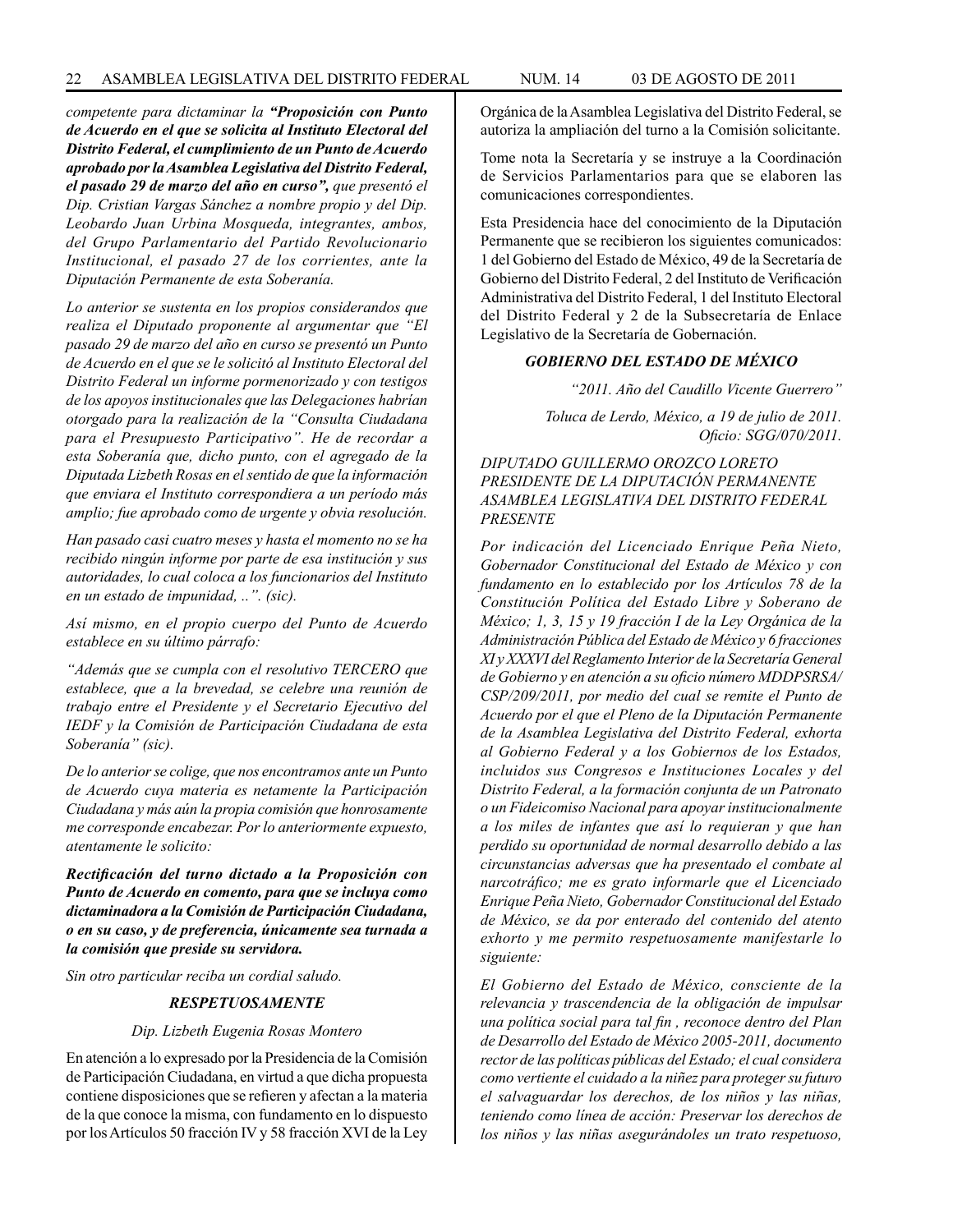*alimentación, vivienda, vestido, protección, cuidado, afecto y dedicación; salvaguardando su integridad física como emocional y educándoles en y para una sociedad libre, tolerante y pacífica.*

*En ese sentido, en la Entidad se cuenta a la fecha con los ordenamientos siguientes: Ley de Protección a Víctimas del Delito, Ley para la Prevención y Erradicación de la Violencia Familiar del Estado de México, Ley para la Protección de los Derechos de Niñas, Niños y Adolescentes del Estado de México, Ley de Desarrollo Social del Estado de México y la Ley de Asistencia Social del Estado de México y Municipios, misma que fue impulsada durante la Administración Pública del Licenciado Enrique Peña Nieto, Gobernador Constitucional del Estado de México, entre otros. Los cuales tienen como objetivo principal impulsar y consolidar la atención integral y la generación de oportunidades de manera igualitaria para las niñas, niños y adolescentes, así como establecer mecanismos que promuevan los programas, acciones y prestación de servicios de asistencia social cuyos beneficiarios preferentemente son las niñas, niños y adolescentes que se encuentran en estado de vulnerabilidad.*

*Finalmente, le informo que el Estado de México cuenta con el Fondo para la Protección a las Víctimas y Ofendidos del Hecho Delictuoso, previsto en la Ley de Protección a Víctimas del Delito para el Estado de México.*

*Sin más por el momento, hago propicia la ocasión para reiterarle mi distinguida consideración.*

#### *ATENTAMENTE*

*Lic. Luis Enrique Miranda Nava Secretario General de Gobierno*

*\_\_\_\_\_\_ O \_\_\_\_\_\_*

#### *SECRETARÍA DE GOBIERNO*

*"2011 Año del Turismo" México, D.F., 18 de julio del 2011 SG/8016/2011*

*DIP. MARÍA ALEJANDRA BARRALES MAGDALENO PRESIDENTA DE LA COMISIÓN DE GOBIERNO ASAMBLEA LEGISLATIVA DEL DISTRITO FEDERAL PRESENTE*

*En ejercicio de la facultad conferida en la fracción III del Artículo 23 de la Ley Orgánica de la Administración Pública del Distrito Federal, relativa a la conducción de las relaciones del Jefe de Gobierno con otros Órganos de Gobierno Local, Poderes de la Unión, con los Gobiernos de los Estados y con las Autoridades Municipales, adjunto oficio 12.200.845/2011 y sus respectivos anexos (CD y 16 planos), mediante el cual el Ing. Julio Millán Soberanes, Director General de Obras y Desarrollo Urbano en la Delegación Iztapalapa, da respuesta al Punto de*  *Acuerdo por el que se solicita a la Jefa Delegacional en Iztapalapa, remita un informe pormenorizado y acompañe la documentación correspondiente, con relación a las obras que se realizan en el corredor de Eje 6 Sur, entre Rojo Gómez y Sur 25.*

*Lo anterior en relación con el oficio MDDPPRSA/CSP/842/ 2011, en donde se comunicó por parte del Presidente de la Mesa Directiva de ese Órgano Legislativo, la aprobación del Punto de Acuerdo en Sesión celebrada el 16 de febrero del presente, relacionado con el asunto antes citado.*

*Aprovecho la oportunidad para enviarle un cordial saludo.*

#### *ATENTAMENTE*

*Lic. José Ángel Ávila Pérez Secretario de Gobierno del Distrito Federal*

 $\bm{o}$ 

# *SECRETARÍA DE GOBIERNO*

*"2011 Año del Turismo"*

*México, D.F., 18 de julio del 2011 SG/8017/2011*

#### *DIP. MARÍA ALEJANDRA BARRALES MAGDALENO PRESIDENTA DE LA COMISIÓN DE GOBIERNO ASAMBLEA LEGISLATIVA DEL DISTRITO FEDERAL PRESENTE*

*En ejercicio de la facultad conferida en la fracción III del Artículo 23 de la Ley Orgánica de la Administración Pública del Distrito Federal, relativa a la conducción de las relaciones del Jefe de Gobierno con otros órganos de gobierno local, Poderes de la Unión, con los gobiernos' de los Estados y con las autoridades municipales, adjunto oficio DCRD/1019/11, mediante el cual el C. Jorge Frías Rivera, Director de Cultura, Recreación y Deporte en la Delegación Venustiano Carranza, da respuesta al Punto de Acuerdo por el que se exhorta a las 16 Delegaciones Políticas a conformar un informe sobre las acciones que están realizando en sus Demarcaciones para fomentar el uso de la bicicleta, para dar un seguimiento adecuado a los programas "Muévete en tu Bici" o todos aquellos que se deriven en el uso de la bicicleta.*

*Lo anterior, en relación con el oficio MDDPSRSA/CSP/900/ 2011 en donde se comunicó por parte del Presidente de la Mesa Directiva de ese Órgano Legislativo, la aprobación del Punto de Acuerdo en Sesión celebrada el 15 de junio del presente, relacionado con el asunto antes citado.*

*Aprovecho la oportunidad para enviarle un cordial saludo.*

#### *ATENTAMENTE*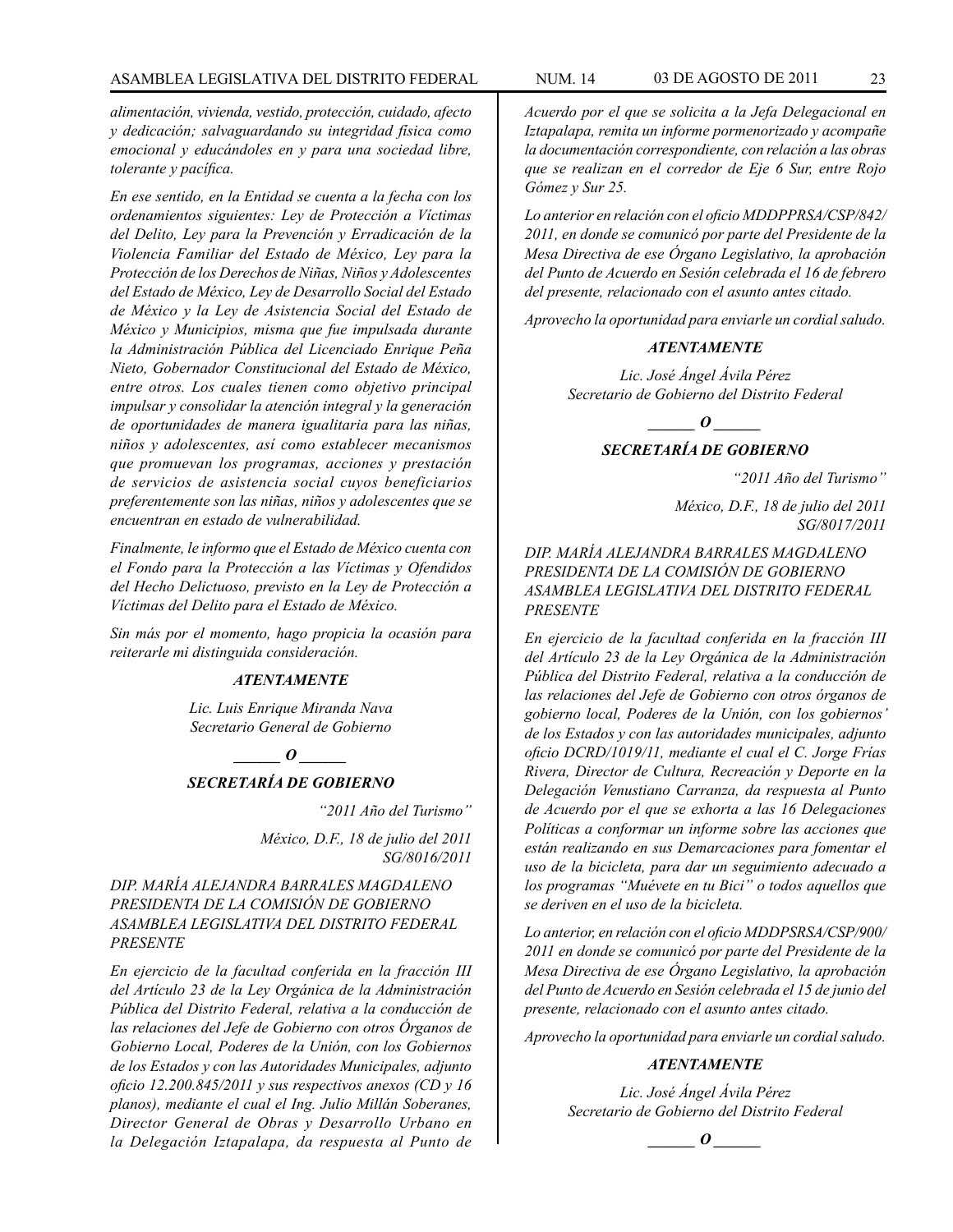*"2011 Año del Turismo" México, D.F., 18 de julio del 2011 SG/8018/2011*

#### *DIP. MARÍA ALEJANDRA BARRALES MAGDALENO PRESIDENTA DE LA COMISIÓN DE GOBIERNO ASAMBLEA LEGISLATIVA DEL DISTRITO FEDERAL PRESENTE*

*En ejercicio de la facultad conferida en la fracción III del Artículo 23 de la Ley Orgánica de la Administración Pública del Distrito Federal, relativa a la conducción de las relaciones del Jefe de Gobierno con otros Órganos de Gobierno Local, Poderes de la Unión, con los Gobiernos de los Estados y con las Autoridades Municipales, adjunto oficio DMLyDU/059/11, mediante el cual la D.A.H. Mariana Pérez Flores, Directora de Manifestaciones, Licencias y Desarrollo Urbano en la Delegación Xochimilco, da respuesta al Punto de Acuerdo por el que se exhorta a los 16 Jefes Delegacionales y a la Secretaría de Desarrollo Urbano y Vivienda a que, de conformidad con lo establecido por el Segundo Tránsitorio de la Ley de Publicidad Exterior para el Distrito Federal, procedan a retirar los espectaculares y anuncios en general, que no cuenten con licencia, autorización condicionada o visto bueno.*

*Lo anterior, en relación con el oficio MDDPSRSA/CSP/476/ 2011, en donde se comunicó por parte del Presidente de la Mesa Directiva de ese Órgano Legislativo, la aprobación del Punto de Acuerdo en Sesión celebrada el 25 de mayo del presente, relacionado con el asunto antes citado.* 

*Aprovecho la oportunidad para enviarle un cordial saludo.*

#### *ATENTAMENTE*

*Lic. José Ángel Ávila Pérez Secretario de Gobierno del Distrito Federal*

> *\_\_\_\_\_\_ O \_\_\_\_\_\_ SECRETARÍA DE GOBIERNO*

> > *"2011 Año del Turismo"*

*México, D.F., 18 de julio del 2011 SG/8019/2011*

#### *DIP. MARÍA ALEJANDRA BARRALES MAGDALENO PRESIDENTA DE LA COMISIÓN DE GOBIERNO ASAMBLEA LEGISLATIVA DEL DISTRITO FEDERAL PRESENTE*

*En ejercicio de la facultad conferida en la fracción III del Artículo 23 de la Ley Orgánica de la Administración Pública del Distrito Federal, relativa a la conducción de las relaciones del Jefe de Gobierno con otros Órganos de Gobierno Local, Poderes de la Unión, con los Gobiernos de los Estados y con las Autoridades Municipales, adjunto oficio CA/0562/2011, mediante el cual el Dr. Jorge Membrillo*  *Hernández, Coordinador de Asesores del Jefe Delegacional en Xochimilco, la respuesta al Punto de Acuerdo por el que se exhorta a los 16 Jefes Delegacionales a cumplir con lo establecido en la Ley de Participación Ciudadana, referente a los apoyos materiales, particularmente lo estipulado en los Artículos 93, 152, 172, 185 y 186, en el ámbito de sus obligaciones y facultades.*

*Lo anterior, en relación con el oficio MDDPSRSA/CS/1128/ 2011 en donde se comunicó por parte del Presidente de la Mesa Directiva de ese Órgano Legislativo, la aprobación del Punto de Acuerdo en Sesión celebrada el 22 de junio del presente, relacionado con el asunto antes citado.*

*Aprovecho la oportunidad para enviarle un cordial saludo.*

#### *ATENTAMENTE*

*Lic. José Ángel Ávila Pérez Secretario de Gobierno del Distrito Federal*

*\_\_\_\_\_\_ O \_\_\_\_\_\_*

#### *SECRETARÍA DE GOBIERNO*

*"2011 Año del Turismo"*

*México, D.F., 18 de julio del 2011 SG/8020/2011*

*DIP. MARÍA ALEJANDRA BARRALES MAGDALENO PRESIDENTA DE LA COMISIÓN DE GOBIERNO ASAMBLEA LEGISLATIVA DEL DISTRITO FEDERAL PRESENTE*

*En ejercicio de la facultad conferida en la fracción III del Artículo 23 de la Ley Orgánica de la Administración Pública del Distrito Federal, relativa a la conducción de las relaciones del Jefe de Gobierno con otros Órganos de Gobierno Local, Poderes de la Unión, con los Gobiernos de los Estados y con las Autoridades Municipales, adjunto oficio CA/0554/2011, mediante el cual el Dr. Jorge Membrillo Hernández, Coordinador de Asesores del Jefe Delegacional en Xochimilco, da respuesta al Punto de Acuerdo por el que se exhorta a la Jefa y Jefes Delegacionales a coadyuvar con el Gobierno del Distrito Federal para ubicar, financiar y desarrollar espacios de skate para los jóvenes de su Demarcación.*

*Lo anterior, en relación con el oficio MDDPSRSA/CSP/1103/ 2011, en donde se comunicó por parte del Presidente de la Mesa Directiva de ese Órgano Legislativo, la aprobación de un Punto de Acuerdo en Sesión celebrada el 22 de junio del presente, relacionado con el asunto antes citado.*

*Aprovecho la oportunidad para enviarle un cordial saludo.*

#### *ATENTAMENTE*

*Lic. José Ángel Ávila Pérez Secretario de Gobierno del Distrito Federal*

*\_\_\_\_\_\_ O \_\_\_\_\_\_*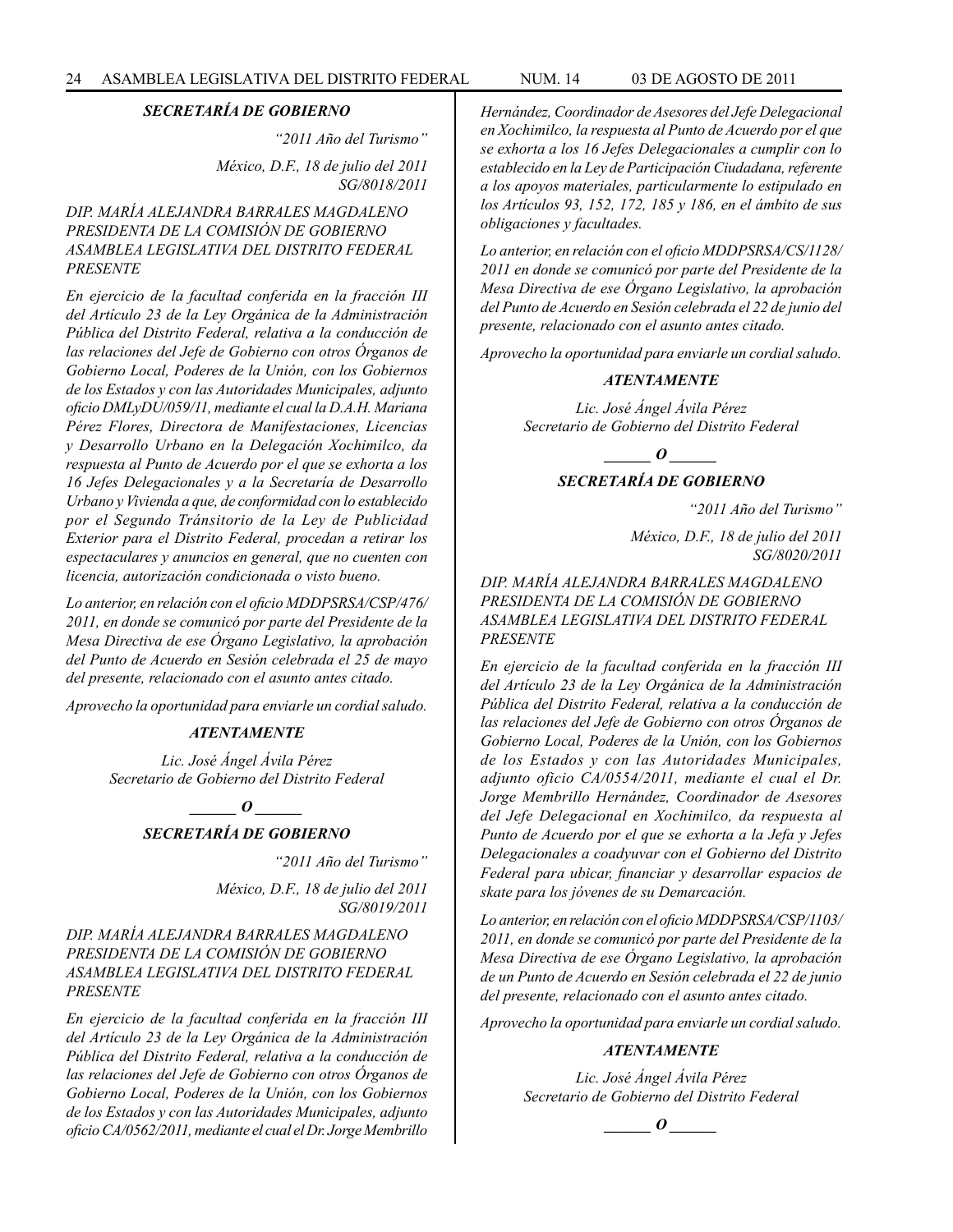*"2011 Año del Turismo"*

*México, D.F., 18 de julio del 2011 SG/8021/2011*

#### *DIP. MARÍA ALEJANDRA BARRALES MAGDALENO PRESIDENTA DE LA COMISIÓN DE GOBIERNO ASAMBLEA LEGISLATIVA DEL DISTRITO FEDERAL PRESENTE*

*En ejercicio de la facultad conferida en la fracción III del Artículo 23 de la Ley Orgánica de la Administración Pública del Distrito Federal, relativa a la conducción de las relaciones del Jefe de Gobierno con otros Órganos de Gobierno Local, Poderes de la Unión, con los Gobiernos de los Estados y con las Autoridades Municipales, y en alcance a mi similar SG/007118/2011 de fecha 10 de julio del presente, adjunto oficio DGDD/DPAC/1181/2011, mediante el cual el Lic. Cuauhtémoc Arturo López Casillas, Director de Promoción y Atención Ciudadana en la Delegación Iztapalapa, envía alcance y da respuesta al Punto de Acuerdo por el que se exhorta a los 16 Jefes Delegacionales a remitir en tiempo y forma a las autoridades competentes el primer informe relativo al presupuesto participativo del ejercicio presupuestal 2011, tal y como lo establecen los incisos G) y H) del Artículo 13 Tránsitorio del Decreto por el que se reforma el Decreto de Presupuesto de Egresos del Distrito Federal para el ejercicio fiscal 2011.*

*Lo anterior, en relación con el oficio MDDPSRSA/CSP/916/ 2011 en donde se comunicó por parte del Presidente de la Mesa Directiva de ese Órgano Legislativo, la aprobación del Punto de Acuerdo en Sesión celebrada el 15 de junio del presente, relacionado con el asunto antes citado.*

*Aprovecho la oportunidad para enviarle un cordial saludo.*

#### *ATENTAMENTE*

*Lic. José Ángel Ávila Pérez Secretario de Gobierno del Distrito Federal*

> $\frac{1}{\sqrt{1-\frac{1}{2}}}$ *SECRETARÍA DE GOBIERNO*

> > *"2011 Año del Turismo"*

*México, D.F., 18 de julio del 2011 SG/8022/2011*

*DIP. MARÍA ALEJANDRA BARRALES MAGDALENO PRESIDENTA DE LA COMISIÓN DE GOBIERNO ASAMBLEA LEGISLATIVA DEL DISTRITO FEDERAL PRESENTE*

*En ejercicio de la facultad conferida en la fracción III del Artículo 23 de la Ley Orgánica de la Administración Pública del Distrito Federal, relativa a la conducción de las relaciones del Jefe de Gobierno con otros Órganos de Gobierno Local, Poderes de la Unión, con los Gobierno de los Estados y con las Autoridades Municipales, adjunto oficio DEPC/221/11, mediante el cual el C. Israel Moreno* 

*Rivera, Director Ejecutivo de Participación Ciudadana en la Delegación Venustiano Carranza, da respuesta al Punto de Acuerdo por el que se exhorta a los 16 Jefes Delegacionales a cumplir con lo establecido en la Ley de Participación Ciudadana, referente a los apoyos materiales, particularmente lo estipulado en los Artículos 93, 152, 172, 185 y 186, en el ámbito de sus obligaciones y facultades.*

*Lo anterior, en relación con el oficio MDDPSRSA/CSP/1127/ 2011 en donde se comunicó por parte del Presidente de la Mesa Directiva de ese Órgano Legislativo, la aprobación del Punto de Acuerdo, en Sesión celebrada el 22 de junio del presente, relacionado con el asunto antes citado.*

*Aprovecho la oportunidad para enviarle un cordial saludo.*

#### *ATENTAMENTE*

*Lic. José Ángel Ávila Pérez Secretario de Gobierno del Distrito Federal*

*\_\_\_\_\_\_ O \_\_\_\_\_\_*

#### *SECRETARÍA DE GOBIERNO*

*"2011 Año del Turismo"*

*México, D.F., 18 de julio del 2011 SG/8023/2011*

*DIP. MARÍA ALEJANDRA BARRALES MAGDALENO PRESIDENTA DE LA COMISIÓN DE GOBIERNO ASAMBLEA LEGISLATIVA DEL DISTRITO FEDERAL PRESENTE*

*En ejercicio de la facultad conferida en la fracción III del Artículo 23 de la Ley Orgánica de la Administración Pública del Distrito Federal, relativa a la conducción de las relaciones del Jefe de Gobierno con otros Órganos de Gobierno Local, Poderes de la Unión, con los Gobiernos de los Estados y con las Autoridades Municipales, adjunto oficio DGSU/DSU/SPJ/872/2011, mediante el cual el C. Arturo Salmerón García, Subdirector de Parques y Jardines en la Delegación Venustiano Carranza, da respuesta al Punto de Acuerdo por el que se exhorta a la Secretaria del Medio Ambiente, al Director General de Bosques Urbanos, a la Directora del Bosque de San Juan de Aragón, al Director del Bosque de Chapultepec, así como a los 16 Jefes Delegacionales, a efecto de llevar a cabo una amplia campaña de reforestación en el marco del Día Internacional del Medio Ambiente.*

*Lo anterior en relación con el oficio MDDPSRSA/CSP/850/ 2011, en donde se comunicó por parte del Presidente de la Mesa Directiva de ese Órgano Legislativo, la aprobación del Punto de Acuerdo en Sesión celebrada el 15 de junio del presente, relacionado con el asunto antes citado.*

*Aprovecho la oportunidad para enviarle un cordial saludo.*

#### *ATENTAMENTE*

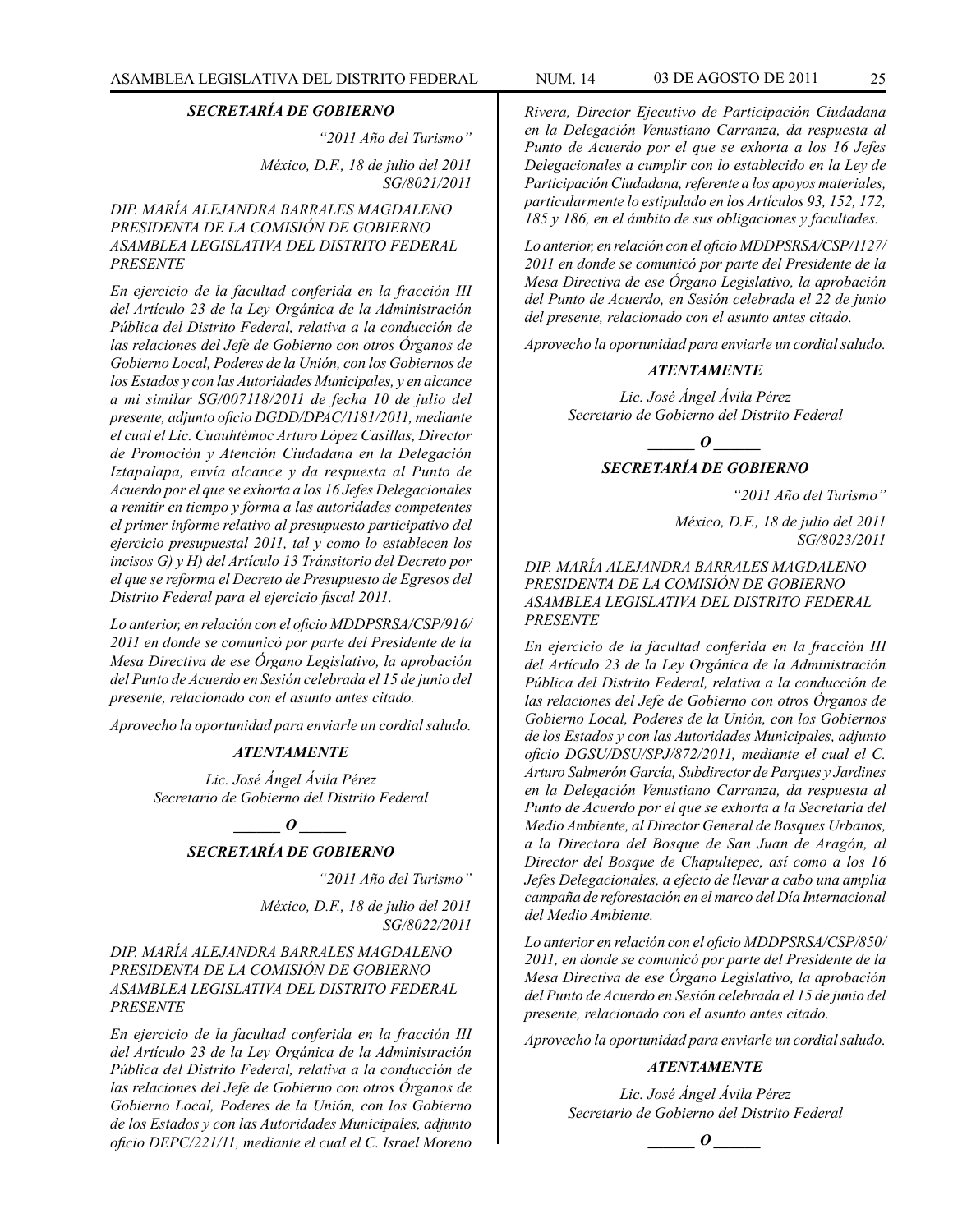*"2011 Año del Turismo" México, D.F., 18 de julio del 2011 SG/8024/2011*

#### *DIP. MARÍA ALEJANDRA BARRALES MAGDALENO PRESIDENTA DE LA COMISIÓN DE GOBIERNO ASAMBLEA LEGISLATIVA DEL DISTRITO FEDERAL PRESENTE*

*En ejercicio de la facultad conferida en la fracción III del Artículo 23 de la Ley Orgánica de la Administración Pública del Distrito Federal, relativa a la conducción de las relaciones del Jefe de Gobierno con otros órganos de gobierno local, Poderes de la Unión, con los gobierno con de los Estados y con las autoridades municipales, adjunto oficio DSP/SDC/1751/2011, mediante el cual el C. Jorge David Moneada García, Director de Seguridad Pública en la Delegación Tlalpan, respuesta al Punto de Acuerdo por el que se exhorta al Gobierno del Distrito Federal y a los 16 Jefes Delegacionales, para intensificar sus acciones de promoción y cumplimiento en la Ciudad de México del "Plan Mundial para el Decenio de Acción para la seguridad Vial 2011-2020".*

*Lo anterior, en relación con el oficio MDDPSRSA/CSP/754/ 2011 en donde se comunicó por parte del Presidente de la Mesa Directiva de ese Órgano Legislativo, la aprobación del Punto de Acuerdo en Sesión celebrada el 8 de junio del presente, relacionado con el asunto antes citado.*

*Aprovecho la oportunidad para enviarle un cordial saludo.*

#### *ATENTAMENTE*

*Lic. José Ángel Ávila Pérez Secretario de Gobierno del Distrito Federal*

*\_\_\_\_\_\_ O \_\_\_\_\_\_*

#### *SECRETARÍA DE GOBIERNO*

*"2011 Año del Turismo"*

*México, D.F., 18 de julio del 2011 SG/8025/2011*

#### *DIP. MARÍA ALEJANDRA BARRALES MAGDALENO PRESIDENTA DE LA COMISIÓN DE GOBIERNO ASAMBLEA LEGISLATIVA DEL DISTRITO FEDERAL PRESENTE*

*En ejercicio de la facultad conferida en la fracción III del Artículo 23 de la Ley Orgánica de la Administración Pública del Distrito Federal, relativa a la conducción de las relaciones del Jefe de Gobierno con otros Órganos de Gobierno Local, Poderes de la Unión, con los Gobiernos de los Estados y con las Autoridades Municipales, adjunto oficio DGJG/OS026/2011, mediante el cual el Ing. Alejandro Zepeda Rodríguez, Encargado del Despacho de la Dirección General Jurídica y de Gobierno en la Delegación Tlalpan, da respuesta al Punto de Acuerdo relativo al exhorto a las 16 Delegaciones Políticas a una reorganización de* 

*las instalaciones de las cabinas telefónicas que impiden y obstaculizan el paso peatonal, así como establecer un diseño propicio para la estrechez de las calles de la Ciudad de México, a favor de una movilidad digna y segura del* 

*Lo anterior, en relación con el oficio MDDPSRA/CSP/1371/ 2010, en donde se comunicó por parte del Presidente de la Mesa Directiva de la Diputación Permanente de ese Órgano Legislativo, la aprobación de un Punto de Acuerdo, en Sesión celebrada el 21 de julio próximo pasado, relacionado con el asunto antes citado.*

*peatón que habita o visita la Ciudad.*

*Aprovecho la oportunidad para enviarle un cordial saludo.*

#### *ATENTAMENTE*

*Lic. José Ángel Ávila Pérez Secretario de Gobierno del Distrito Federal*



#### *SECRETARÍA DE GOBIERNO*

*"2011 Año del Turismo"*

*México, D.F., 18 de julio del 2011 SG/8026/2011*

#### *DIP. MARÍA ALEJANDRA BARRALES MAGDALENO PRESIDENTA DE LA COMISIÓN DE GOBIERNO ASAMBLEA LEGISLATIVA DEL DISTRITO FEDERAL PRESENTE*

*En ejercicio de la facultad conferida en la fracción III del Artículo 23 de la Ley Orgánica de la Administración Pública del Distrito Federal, relativa a la conducción de las relaciones del jefe de Gobierno con otros Órganos de Gobierno Local, Poderes de la Unión, con los Gobiernos de los Estados y con las Autoridades Municipales, adjunto oficio DGPC/JPC/1963/11, mediante el cual la C. Angelina Méndez Álvarez, Directora General de Participación Ciudadana en la Delegación Tláhuac, da respuesta al Punto de Acuerdo por el que se exhorta a los 16 Jefes Delegacionales a remitir en tiempo y forma a las autoridades competentes el primer informe relativo al presupuesto participativo del ejercicio presupuestal 2011, tal y como lo establecen los incisos G) y H) del Artículo 13 Tránsitorio del Decreto por el que se reforma el Decreto de Presupuesto de Egresos del Distrito Federal para el ejercicio fiscal 2011.*

*Lo anterior, en relación con el oficio MDDPSRSA/CSP/920/ 2011 en donde se comunicó por parte del Presidente de la Mesa Directiva de ese Órgano Legislativo, la aprobación del Punto de Acuerdo en Sesión celebrada el 15 de junio del presente, relacionado con el asunto antes citado.*

*Aprovecho la oportunidad para enviarle un cordial saludo.*

#### *ATENTAMENTE*

*Lic. José Ángel Ávila Pérez Secretario de Gobierno del Distrito Federal*

*o*  $\theta$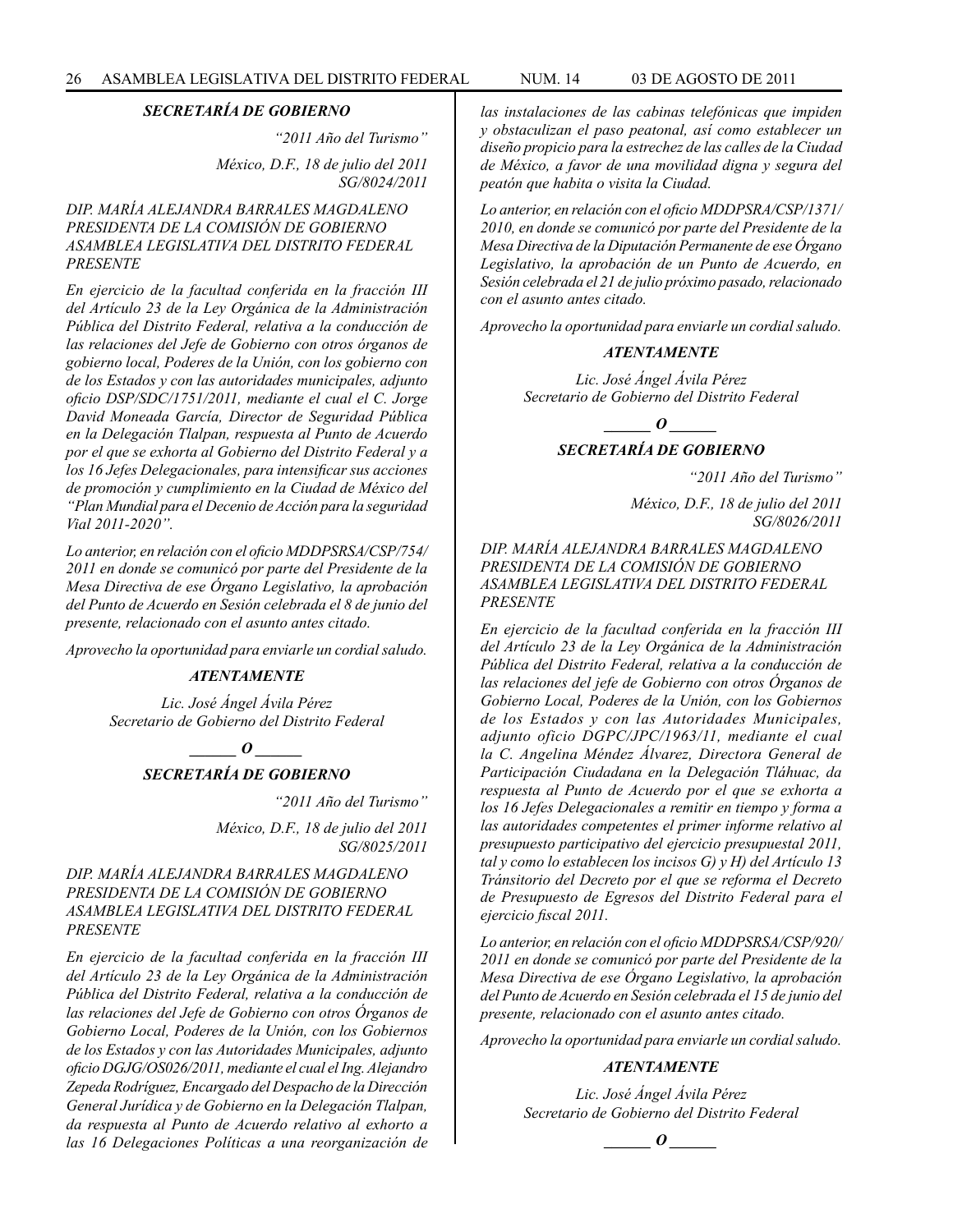*"2011 Año del Turismo"*

*México, D.F., 18 de julio del 2011 SG/8027/2011*

#### *DIP. MARÍA ALEJANDRA BARRALES MAGDALENO PRESIDENTA DE LA COMISIÓN DE GOBIERNO ASAMBLEA LEGISLATIVA DEL DISTRITO FEDERAL PRESENTE*

*En ejercicio de la facultad conferida en la fracción III del Artículo 23 de la Ley Orgánica de la Administración Pública del Distrito Federal, relativa a la conducción de las relaciones del jefe de Gobierno con otros Órganos de Gobierno Local, Poderes de la Unión, con los Gobiernos de los Estados y con las Autoridades Municipales, adjunto oficio CA/135/2011, mediante el cual el Lic. Marcial Meza Villanueva, Coordinador de Asesores en la Delegación Milpa Alta, da respuesta al Punto de Acuerdo por el que se exhorta a los 16 Jefes Delegacionales y a la Secretaría de Desarrollo Urbano y Vivienda a que, de conformidad con lo establecido por el Segundo Tránsitorio de la Ley de Publicidad Exterior para el Distrito Federal, procedan a retirar los espectaculares y anuncios en general, que no cuenten con licencia, autorización condicionada o visto bueno.*

*Lo anterior, en relación con el oficio MDDPSRSA/CSP/472/ 2011, en donde se comunicó por parte del Presidente de la Mesa Directiva de ese Órgano Legislativo, la aprobación del Punto de Acuerdo en Sesión celebrada el 25 de mayo del presente, relacionado con el asunto antes citado.*

*Aprovecho la oportunidad para enviarle un cordial saludo.*

#### *ATENTAMENTE*

*Lic. José Ángel Ávila Pérez Secretario de Gobierno del Distrito Federal*

 $\bm{o}$ 

#### *SECRETARÍA DE GOBIERNO*

*"2011 Año del Turismo"*

*México, D.F., 18 de julio del 2011 SG/8028/2011*

*DIP. MARÍA ALEJANDRA BARRALES MAGDALENO PRESIDENTA DE LA COMISIÓN DE GOBIERNO ASAMBLEA LEGISLATIVA DEL DISTRITO FEDERAL PRESENTE*

*En ejercicio de la facultad conferida en la fracción III del Artículo 23 de la Ley Orgánica de la Administración Pública del Distrito Federal, relativa a la conducción de las relaciones del Jefe de Gobierno con otros Órganos de Gobierno Local, Poderes de la Unión, con los Gobiernos de los Estados y con las Autoridades Municipales, adjunto oficio DGJG/1268/11, mediante el cual el Lic. Francisco*  *Pastrana Basurto, Director General Jurídico y de Gobierno en la Delegación Milpa Alta, da respuesta al Punto de Acuerdo por el que se exhorta a los 16 Jefes Delegacionales a dotar de la infraestructura y servicios necesarios a los mercados públicos, a fin de que puedan llevar a cabo un eficiente proceso de separación de residuos sólidos.*

*Lo anterior, en relación con el oficio MDSPSA/CSP/1014/ 2011, en donde se comunicó por parte de la Presidenta de la Mesa Directiva de ese Órgano Legislativo, la aprobación del Punto de Acuerdo en Sesión celebrada el 7 de abril del presente, relacionado con el asunto antes citado.*

*Aprovecho la oportunidad para enviarle un cordial saludo.*

#### *ATENTAMENTE*

*Lic. José Ángel Ávila Pérez Secretario de Gobierno del Distrito Federal*

*\_\_\_\_\_\_ O \_\_\_\_\_\_*

# *SECRETARÍA DE GOBIERNO*

*"2011 Año del Turismo" México, D.F., 18 de julio del 2011* 

*SG/8029/2011*

*DIP. MARÍA ALEJANDRA BARRALES MAGDALENO PRESIDENTA DE LA COMISIÓN DE GOBIERNO ASAMBLEA LEGISLATIVA DEL DISTRITO FEDERAL PRESENTE*

*En ejercicio de la facultad conferida en la fracción III del Artículo 23 de la Ley Orgánica de la Administración Pública del Distrito Federal, relativa a la conducción de las relaciones del Jefe de Gobierno con otros Órganos de Gobierno Local, Poderes de la Unión, con los Gobiernos de los Estados y con las Autoridades Municipales, adjunto oficio DMH/JOJD/DCPD/346/2011, mediante el cual el C. Carlos Gelista González, Director de Calidad y Proyectos Delegacionales en Miguel Hidalgo, da respuesta al Punto de Acuerdo por el que se exhorta a los 16 Jefes Delegacionales a cumplir con lo establecido en la Ley de Participación Ciudadana, referente a los apoyos materiales, particularmente lo estipulado en los Artículos 93, 152, 172, 185 y 186, en el ámbito de sus obligaciones y facultades.*

*Lo anterior, en relación con el oficio MDDPSRSA/CSP/1123/ 2011 en donde se comunicó por parte del Presidente de la Mesa Directiva de ese Órgano Legislativo, la aprobación del Punto de Acuerdo en Sesión celebrada el 22 de junio del presente, relacionado con el asunto antes citado.*

*Aprovecho la oportunidad para enviarle un cordial saludo.*

#### *ATENTAMENTE*

*Lic. José Ángel Ávila Pérez Secretario de Gobierno del Distrito Federal*

 $\bm{o}$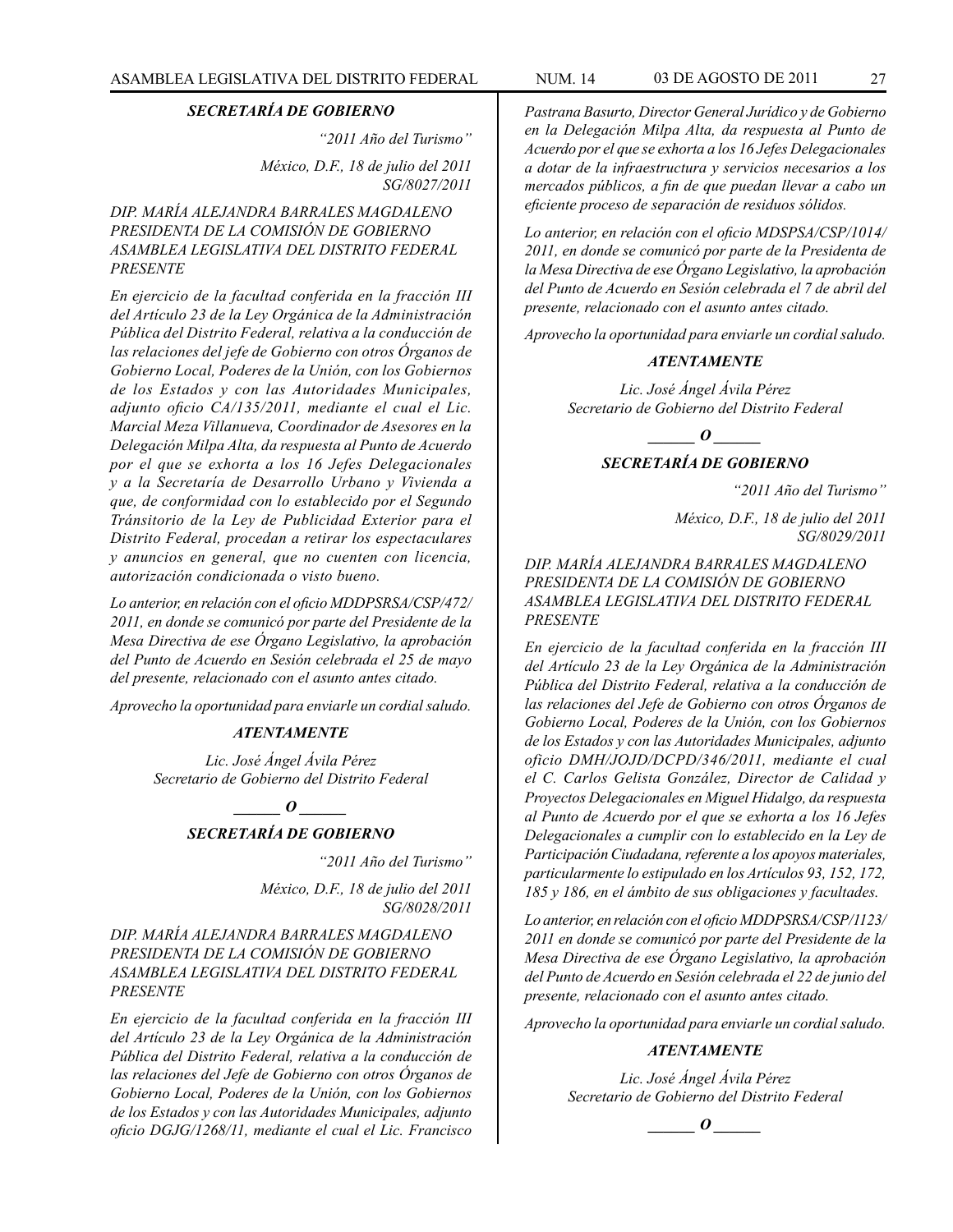*"2011 Año del Turismo" México, D.F., 18 de julio del 2011 SG/8030/2011*

#### *DIP. MARÍA ALEJANDRA BARRALES MAGDALENO PRESIDENTA DE LA COMISIÓN DE GOBIERNO ASAMBLEA LEGISLATIVA DEL DISTRITO FEDERAL PRESENTE*

*En ejercicio de la facultad conferida en la fracción III del Artículo 23 de la Ley Orgánica de la Administración Pública del Distrito Federal, relativa a la conducción de las relaciones del Jefe de Gobierno con otros Órganos de Gobierno Local, Poderes de la Unión, con los Gobiernos de los Estados y con las Autoridades Municipales, adjunto oficio DMH/JOJD/DCPD/342/2011, mediante el cual el C. Carlos Gelista González, Director de Calidad y Proyectos Delegacionales en Miguel Hidalgo, da respuesta al Punto de Acuerdo por el que se exhorta a las 16 Delegaciones Políticas a conformar un informe sobre las acciones que están realizando en sus Demarcaciones para fomentar el uso de la bicicleta, para dar un seguimiento adecuado a los programas "Muévete en tu Bici" o todos aquellos que se deriven en el uso de la bicicleta.*

*Lo anterior, en relación con el oficio MDDPSRSA/CSP/896/ 2011 en donde se comunicó por parte del Presidente de la Mesa Directiva de ese Órgano Legislativo, la aprobación del Punto de Acuerdo en Sesión celebrada el 15 de junio del presente, relacionado con el asunto antes citado.*

*Aprovecho la oportunidad para enviarle un cordial saludo.*

#### *ATENTAMENTE*

*Lic. José Ángel Ávila Pérez Secretario de Gobierno del Distrito Federal*

 $\bm{o}$ 

*SECRETARÍA DE GOBIERNO*

*"2011 Año del Turismo"*

*México, D.F., 18 de julio del 2011 SG/8031/2011*

#### *DIP. MARÍA ALEJANDRA BARRALES MAGDALENO PRESIDENTA DE LA COMISIÓN DE GOBIERNO ASAMBLEA LEGISLATIVA DEL DISTRITO FEDERAL PRESENTE*

*En ejercicio de la facultad conferida en la fracción III del Artículo 23 de la Ley Orgánica de la Administración Pública del Distrito Federal, relativa a la conducción de las relaciones Jefe de Gobierno con otros Órganos de Gobierno Local, Poderes de la Unión, con los Gobiernos de los Estados y con las Autoridades Municipales, adjunto oficio CA/136/2011, mediante el cual el Lic. Marcial Meza Villanueva, Coordinador de Asesores en la Delegación Milpa Alta, da respuesta al Punto de Acuerdo por el que se exhorta a los Titulares de las Secretarías de Salud* 

*y de Educación, así como a los 16 Órganos Político Administrativos del Distrito Federal, para que con base en la transversalidad de la perspectiva de género en las políticas públicas como refiere la Ley de Acceso de las Mujeres a una Vida Libre de Violencia del Distrito Federal, realicen en conjunto un programa de talleres para la prevención del embarazo en adolescentes.*

*Lo anterior, en relación con el oficio MDDPSRSA/CSP/615/ 2011, en donde se comunicó por parte del Presidente de la Mesa Directiva de ese Órgano Legislativo, la aprobación del Punto de Acuerdo en Sesión celebrada ello de junio del presente, relacionado con el asunto antes citado.*

*Aprovecho la oportunidad para enviarle un cordial saludo.*

#### *ATENTAMENTE*

*Lic. José Ángel Ávila Pérez Secretario de Gobierno del Distrito Federal*

*\_\_\_\_\_\_ O \_\_\_\_\_\_*

#### *SECRETARÍA DE GOBIERNO*

*"2011 Año del Turismo"*

*México, D.F., 18 de julio del 2011 SG/8032/2011*

*DIP. MARÍA ALEJANDRA BARRALES MAGDALENO PRESIDENTA DE LA COMISIÓN DE GOBIERNO ASAMBLEA LEGISLATIVA DEL DISTRITO FEDERAL PRESENTE*

*En ejercicio de la facultad conferida en la fracción III del Artículo 23 de la Ley Orgánica de la Administración Pública del Distrito Federal, relativa a la conducción de las relaciones del Jefe de Gobierno con otros Órganos de Gobierno Local, Poderes de la Unión, con los Gobiernos de los Estados y con las Autoridades Municipales, adjunto oficio DMH/JOJD/DCPD/347/2011, mediante el cual el C. Carlos Gelista González, Director de Calidad y Proyectos Delegacionales en Miguel Hidalgo, da respuesta al Punto de Acuerdo por el que se solicita al Jefe Delegacional en Miguel Hidalgo, informe a la Asamblea Legislativa las acciones que viene realizando para el rescate de la Barranca Barrilaco y, en su caso, el avance del programa de trabajo que se tenga.*

*Lo anterior, en relación con el oficio MDDPSRSA/CSP/930/ 2011 en donde se comunicó por parte del Presidente de la Mesa Directiva de ese Órgano Legislativo, la aprobación del Punto de Acuerdo en Sesión celebrada el 15 de junio del presente, relacionado con el asunto antes citado.*

*Aprovecho la oportunidad para enviarle un cordial saludo.*

#### *ATENTAMENTE*

*Lic. José Ángel Ávila Pérez Secretario de Gobierno del Distrito Federal*

 $\bm{o}$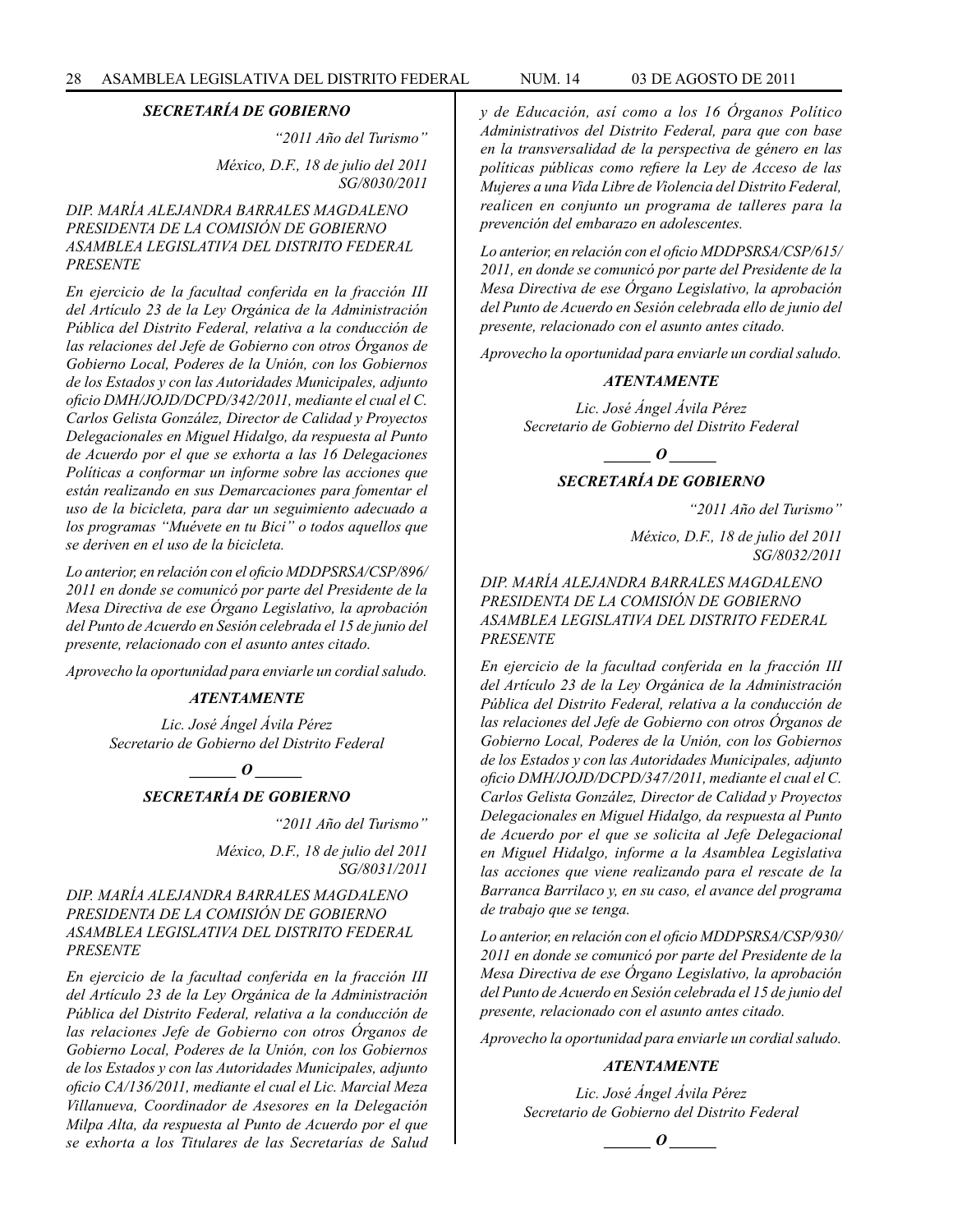*"2011 Año del Turismo"*

*México, D.F., 18 de julio del 2011 SG/8033/2011*

#### *DIP. MARÍA ALEJANDRA BARRALES MAGDALENO PRESIDENTA DE LA COMISIÓN DE GOBIERNO ASAMBLEA LEGISLATIVA DEL DISTRITO FEDERAL PRESENTE*

*En ejercicio de la facultad conferida en la fracción III del Artículo 23 de la Ley Orgánica de la Administración Pública del Distrito Federal, relativa a la conducción de las relaciones del Jefe de Gobierno con otros Órganos de Gobierno Local, Poderes de la Unión, con los Gobiernos de los Estados y con las Autoridades Municipales, adjunto oficio JDI/0509/11, mediante el cual el Lic. Francisco Javier Sánchez Cervantes, Jefe Delegacional en lztacalco, da respuesta al Punto de Acuerdo por el que se exhorta a los 16 Jefes Delegacionales a cumplir con lo establecido en la Ley de Participación Ciudadana, referente a los apoyos materiales, particularmente lo estipulado en los Artículos 93, 152, 172, 185 y 186, en el ámbito de sus obligaciones y facultades.*

*Lo anterior, en relación con el oficio MDDPSRSA/CSP/1120/ 2011 en donde se comunicó por parte del Presidente de la Mesa Directiva de ese Órgano Legislativo, la aprobación del Punto de Acuerdo en Sesión celebrada el 22 de junio del presente, relacionado con el asunto antes citado.*

*Aprovecho la oportunidad para enviarle un cordial saludo.*

#### *ATENTAMENTE*

*Lic. José Ángel Ávila Pérez Secretario de Gobierno del Distrito Federal*

*\_\_\_\_\_\_ O \_\_\_\_\_\_*

## *SECRETARÍA DE GOBIERNO*

*"2011 Año del Turismo"*

*México, D.F., 18 de julio del 2011 SG/8034/2011*

#### *DIP. MARÍA ALEJANDRA BARRALES MAGDALENO PRESIDENTA DE LA COMISIÓN DE GOBIERNO ASAMBLEA LEGISLATIVA DEL DISTRITO FEDERAL PRESENTE*

*En ejercicio de la facultad conferida en la fracción III del Artículo 23 de la Ley Orgánica de la Administración Pública del Distrito Federal, relativa a la conducción de las relaciones de l Jefe de Gobierno con otros Órganos de Gobierno Local, Poderes de la Unión, con los Gobiernos de los Estados y con las Autoridades Municipales, adjunto oficio 00/390/2011, mediante el cual el Lic. Agustín Torres Pérez, Jefe Delegacional en Cuauhtémoc, da respuesta al Punto de Acuerdo por el que se exhorta a la Secretaria del Medio Ambiente, al Director General de Bosques Urbanos,* 

*a la Directora del Bosque de San Juan de Aragón, al Director del Bosque de Chapultepec, así como a los 16 Jefes Delegacionales, a efecto de llevar a cabo una amplia campaña de reforestación en el marco del Día Internacional del Medio Ambiente.*

*Lo anterior en relación con el oficio MDDPSRSA/CSP/841/ 2011, en donde se comunicó por parte del Presidente de la Mesa Directiva de ese Órgano Legislativo, la aprobación del Punto de Acuerdo en Sesión celebrada el 15 de junio del presente, relacionado con el asunto antes citado.*

*Aprovecho la oportunidad para enviarle un cordial saludo.*

#### *ATENTAMENTE*

*Lic. José Ángel Ávila Pérez Secretario de Gobierno del Distrito Federal*

> *\_\_\_\_\_\_ O \_\_\_\_\_\_ SECRETARÍA DE GOBIERNO*

> > *"2011 Año del Turismo"*

*México, D.F., 18 de julio del 2011 SG/8035/2011*

#### *DIP. MARÍA ALEJANDRA BARRALES MAGDALENO PRESIDENTA DE LA COMISIÓN DE GOBIERNO ASAMBLEA LEGISLATIVA DEL DISTRITO FEDERAL PRESENTE*

*En ejercicio de la facultad conferida en la fracción III del Artículo 23 de la Ley Orgánica de la Administración Pública del Distrito Federal, relativa a la conducción de las relaciones del Jefe de Gobierno con otros Órganos de Gobierno Local, Poderes de la Unión, con los Gobiernos de los Estados y con las Autoridades Municipales, adjunto oficio DO/399/2011 y engargolado mediante el cual el Lic. Agustín Torres Pérez, Jefe Delegacional en Cuauhtémoc, da respuesta al Punto de Acuerdo por el que se exhorta a los 16 Jefes Delegacionales a remitir en tiempo y forma a las autoridades competentes el primer informe relativo al presupuesto participativo del ejercicio presupuestal 2011, tal y como lo establecen los incisos G) y H) del Artículo 13 Tránsitorio del Decreto por el que se reforma el Decreto de Presupuesto de Egresos del Distrito Federal para el ejercicio fiscal 2011.*

*Lo anterior, en relación con el oficio MDDPSRSA/CSP/913/ 2011 en donde se comunicó por parte del Presidente de la Mesa Directiva de ese Órgano Legislativo, la aprobación del Punto de Acuerdo en Sesión celebrada el 15 de junio del presente, relacionado con el asunto antes citado.*

*Aprovecho la oportunidad para enviarle un cordial saludo.*

#### *ATENTAMENTE*

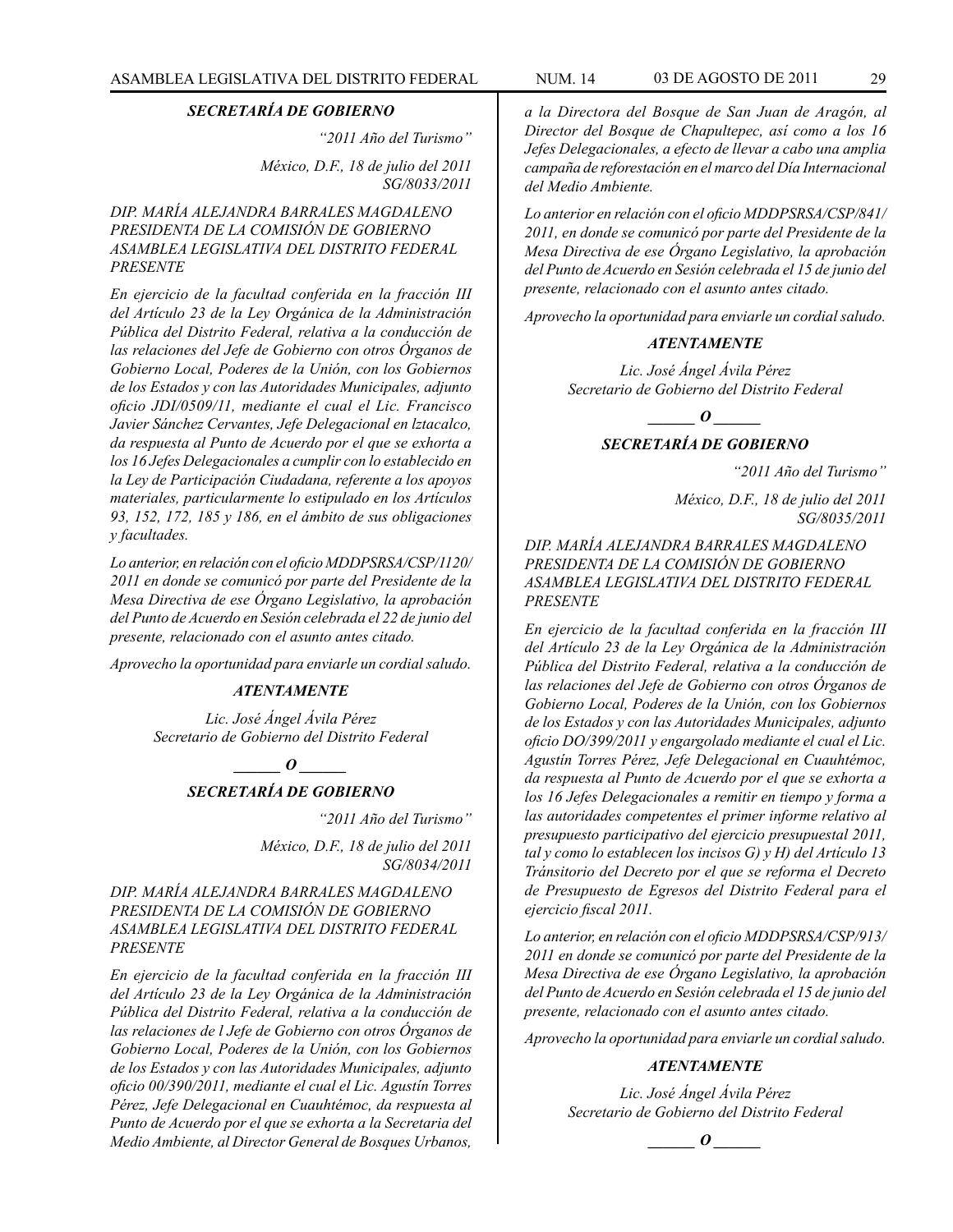*"2011 Año del Turismo" México, D.F., 18 de julio del 2011 SG/8036/2011*

#### *DIP. MARÍA ALEJANDRA BARRALES MAGDALENO PRESIDENTA DE LA COMISIÓN DE GOBIERNO ASAMBLEA LEGISLATIVA DEL DISTRITO FEDERAL PRESENTE*

*En ejercicio de la facultad conferida en la fracción III del Artículo 23 de la Ley Orgánica de la Administración Pública del Distrito Federal, relativa a la conducción de las relaciones del Jefe de Gobierno con otros Órganos de Gobierno Local, Poderes de la Unión, con los Gobiernos de los Estados y con las Autoridades Municipales, adjunto oficio DO/385/2011, mediante el cual el Lic. Agustín Torres Pérez, Jefe Delegacional en Cuauhtémoc, da respuesta al Punto de Acuerdo por el que se exhorta a todos los Titulares de las dependencias y entidades del Distrito Federal, así como a los 16 Órganos Político Administrativos, para que en cumplimiento del eje transversal de género de las políticas públicas del D.F., realicen una amplia difusión a las mujeres de la capital, para dar a conocer las reformas al Código Penal y Código de Procedimientos Penales, publicadas en la Gaceta Oficial el pasado 18 de marzo.*

*Lo anterior, en relación con el oficio MDSPSA/CSP/421/2011, en donde se comunicó por parte del Presidente de la Mesa Directiva de ese Órgano Legislativo, la aprobación del Punto de Acuerdo en Sesión celebrada el 29 de marzo del presente, relacionado con el asunto antes citado.*

*Aprovecho la oportunidad para enviarle un cordial saludo.*

#### *ATENTAMENTE*

*Lic. José Ángel Ávila Pérez Secretario de Gobierno del Distrito Federal*

> *\_\_\_\_\_\_ O \_\_\_\_\_\_ SECRETARÍA DE GOBIERNO*

> > *"2011 Año del Turismo"*

*México, D.F., 18 de julio del 2011 SG/8037/2011*

#### *DIP. MARÍA ALEJANDRA BARRALES MAGDALENO PRESIDENTA DE LA COMISIÓN DE GOBIERNO ASAMBLEA LEGISLATIVA DEL DISTRITO FEDERAL PRESENTE*

*En ejercicio de la facultad conferida en la fracción III del Artículo 23 de la Ley Orgánica de la Administración Pública del Distrito Federal, relativa a la conducción de las relaciones del Jefe de* 

*Gobierno con otros Órganos de Gobierno Local, Poderes de la Unión, con los Gobiernos de los Estados y con las Autoridades Municipales, adjunto oficio DGRNy AP/0157/07/2011, mediante el cual la C. Sandra Pérez*  *Toxqui Sánchez, Directora General de Recursos Naturales y Áreas Protegidas en la Delegación Cuajimalpa de Morelos, da respuesta al Punto de Acuerdo por el que se exhorta a la Secretaria del Medio Ambiente, al Director General de Bosques Urbanos, a la Directora del Bosque de San Juan de Aragón, al Director del Bosque de Chapultepec, así como a los 16 Jefes Delegacionales, a efecto de llevar a cabo una amplia campaña de reforestación en el marco del Día Internacional del Medio Ambiente.*

*Lo anterior en relación con el oficio MDDPSRSA/CSP/840/ 2011, en donde se comunicó por parte del Presidente de la Mesa Directiva de ese Órgano Legislativo, la aprobación del Punto de Acuerdo en Sesión celebrada el 15 de junio del presente, relacionado con el asunto antes citado.*

*Aprovecho la oportunidad para enviarle un cordial saludo.*

#### *ATENTAMENTE*

*Lic. José Ángel Ávila Pérez Secretario de Gobierno del Distrito Federal*

*\_\_\_\_\_\_ O \_\_\_\_\_\_*

#### *SECRETARÍA DE GOBIERNO*

*"2011 Año del Turismo"*

*México, D.F., 18 de julio del 2011 SG/8038/2011*

*DIP. MARÍA ALEJANDRA BARRALES MAGDALENO PRESIDENTA DE LA COMISIÓN DE GOBIERNO ASAMBLEA LEGISLATIVA DEL DISTRITO FEDERAL PRESENTE*

*En ejercicio de la facultad conferida en la fracción III del Artículo 23 de la Ley Orgánica de la Administración Pública del Distrito Federal, relativa a la conducción de las relaciones del Jefe de Gobierno con otros Órganos de Gobierno Local, Poderes de la Unión, con los Gobiernos de los Estados y con las Autoridades Municipales, adjunto oficio CA/622/2011, mediante el cual el Lic. Efraín E. Reyes Romero, Coordinador de Asesores del C. Jefe Delegacional en Coyoacán, da respuesta al Punto de Acuerdo por el que se exhorta al Secretario de Desarrollo Social en el Distrito Federal y al Jefe Delegacional en Coyoacán para que, de manera coordinada, implementen un programa mediante el cual se brinde atención a los niños y jóvenes en situación de calle de esa Demarcación.*

*Lo anterior, en relación con el oficio MDDPSRSA/CSP/907/ 2011, en donde se comunicó por parte del Presidente de la Mesa Directiva de ese Órgano Legislativo, la aprobación del Punto de Acuerdo en Sesión celebrada el 15 de junio del presente, relacionado con el asunto antes citado.*

*Aprovecho la oportunidad para enviarle un cordial saludo.*

#### *ATENTAMENTE*

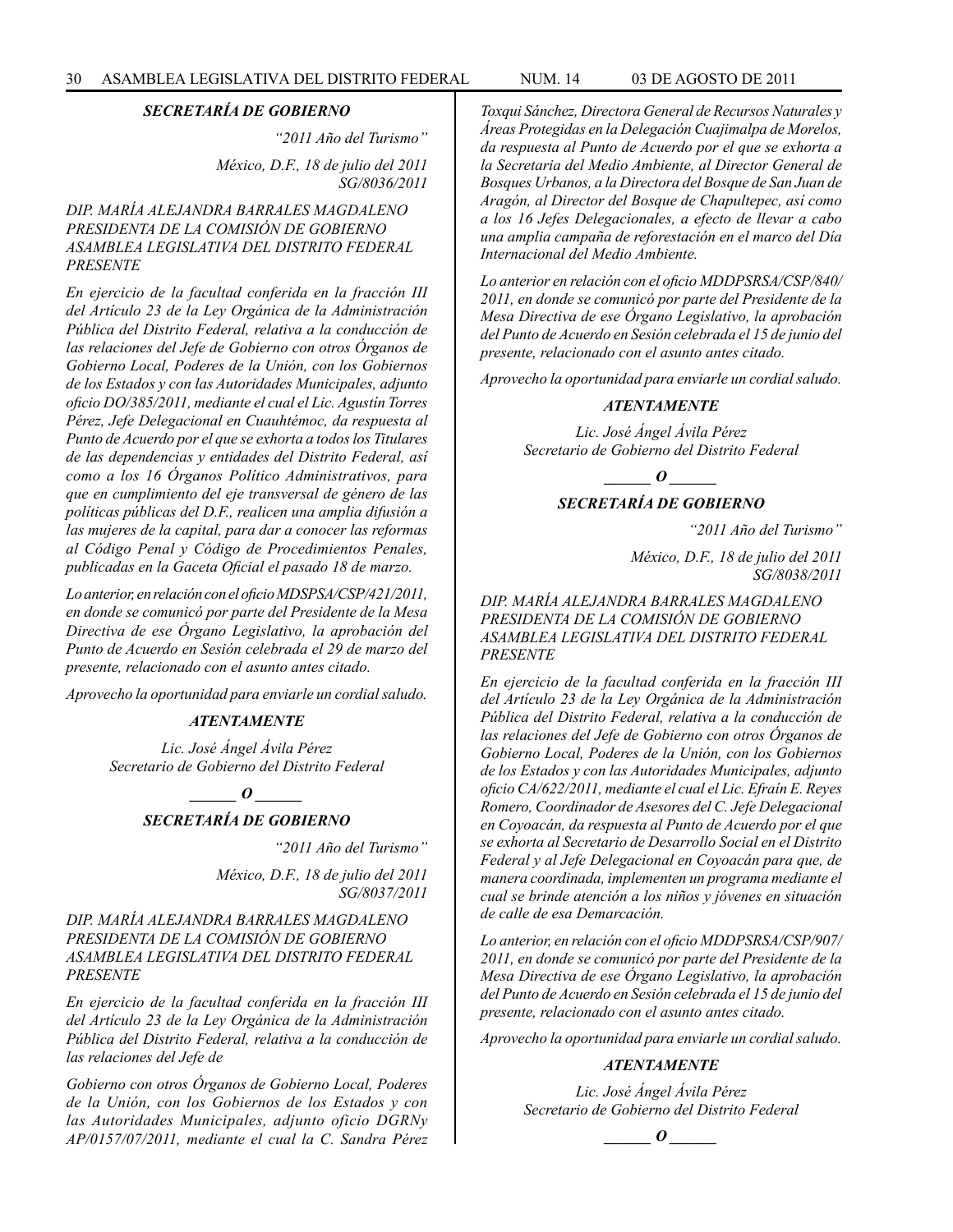*"2011 Año del Turismo"*

*México, D.F., 18 de julio del 2011 SG/8039/2011*

*DIP. MARÍA ALEJANDRA BARRALES MAGDALENO PRESIDENTA DE LA COMISIÓN DE GOBIERNO ASAMBLEA LEGISLATIVA DEL DISTRITO FEDERAL PRESENTE*

*En ejercicio de la facultad conferida en la fracción III del Artículo 23 de la Ley Orgánica de la Administración Pública del Distrito Federal, relativa a la conducción de las relaciones del Jefe de Gobierno con otros órganos de gobierno local, Poderes de la Unión, con los gobierno de los Estados y con las autoridades municipales, adjunto oficio DGA/1422/2011, mediante el cual el C.P. Cipriano Salís Badillo, Director General de Administración en la Delegación Azcapotzalco, da respuesta al Punto de Acuerdo por el que se exhorta a los 16 Jefes Delegacionales a remitir en tiempo y forma a las autoridades competentes el primer informe relativo al presupuesto participativo del ejercicio presupuestal 2011, tal y como lo establecen los incisos G) y H) del Artículo 13 Tránsitorio del Decreto por el que se reforma el Decreto de Presupuesto de Egresos del Distrito Federal para el ejercicio fiscal 2011.*

*Lo anterior, en relación con el oficio MDDPSRSA/CSP/909/ 2011 en donde se comunicó por parte del Presidente de la Mesa Directiva de ese Órgano Legislativo, la aprobación del Punto de Acuerdo en Sesión celebrada el 15 de junio del presente, relacionado con el asunto antes citado.*

*Aprovecho la oportunidad para enviarle un cordial saludo.*

#### *ATENTAMENTE*

*Lic. José Ángel Ávila Pérez Secretario de Gobierno del Distrito Federal*

*\_\_\_\_\_\_ O \_\_\_\_\_\_*

#### *SECRETARÍA DE GOBIERNO*

*"2011 Año del Turismo"*

*México, D.F., 18 de julio del 2011 SG/8040/2011*

#### *DIP. MARÍA ALEJANDRA BARRALES MAGDALENO PRESIDENTA DE LA COMISIÓN DE GOBIERNO ASAMBLEA LEGISLATIVA DEL DISTRITO FEDERAL PRESENTE*

*En ejercicio de la facultad conferida en la fracción III del Artículo 23 de la Ley Orgánica de la Administración Pública del Distrito Federal, relativa a la conducción de las relaciones del Jefe de Gobierno con otros Órganos de Gobierno Local, Poderes de la Unión, con los Gobiernos de los Estados y con las Autoridades Municipales, adjunto oficio DAO/DGDD/406/2011, mediante el cual el Lic. Joaquín Meléndez Lira, Director General de Desarrollo Delegacional en Álvaro Obregón, respuesta al Punto de*  *Acuerdo por el que se solicita al Director del Instituto del Deporte del Distrito Federal así como de los 16 Órganos Político-Administrativo, remitan a esa Soberanía un informe detallado sobre la operación y estado que guardan las instalaciones deportivas a su cargo.*

*Lo anterior, en relación con el oficio MDPPSA/CSP/2434/ 2010 , en donde se comunicó por parte de la Presidenta de la Mesa Directiva de ese Órgano Legislativo, la aprobación de un Punto de Acuerdo, en Sesión celebrada el 16 de diciembre próximo pasado, relacionado con el asunto antes citado.*

*Aprovecho la oportunidad para enviarle un cordial saludo.*

#### *ATENTAMENTE*

*Lic. José Ángel Ávila Pérez Secretario de Gobierno del Distrito Federal*

*\_\_\_\_\_\_ O \_\_\_\_\_\_*

#### *SECRETARÍA DE GOBIERNO*

*"2011 Año del Turismo"*

*México, D.F., 18 de julio del 2011 SG/8041/2011*

#### *DIP. MARÍA ALEJANDRA BARRALES MAGDALENO PRESIDENTA DE LA COMISIÓN DE GOBIERNO ASAMBLEA LEGISLATIVA DEL DISTRITO FEDERAL PRESENTE*

*En ejercicio de la facultad conferida en la fracción III del Artículo 23 de la Ley Orgánica de la Administración Pública del Distrito Federal, relativa a la conducción de las relaciones del Jefe de Gobierno con otros Órganos de Gobierno Local, Poderes de la Unión, con los Gobiernos de los Estados y con las Autoridades Municipales, adjunto oficio BD10-1.5/1330/2011, mediante el cual el C. Víctor Morales Pérez, Director General de Desarrollo Social en la Delegación La Magdalena Contreras, da respuesta al Punto de Acuerdo por el que se exhorta a los Titulares de las Secretarías de Salud y de Educación, así como a los 16 Órganos Político Administrativos del Distrito Federal, para que con base 'en la transversalidad de la perspectiva de género en las políticas públicas como refiere la Ley de Acceso de las Mujeres a una Vida Libre de Violencia del Distrito Federal, realicen en conjunto un programa de talleres para la prevención del embarazo en adolescentes.*

*Lo anterior, en relación con el oficio MDDPSRSA/CSP/613/ 2011, en donde se comunicó por parte del Presidente de la Mesa Directiva de ese Órgano Legislativo, la aprobación del Punto de Acuerdo en Sesión celebrada ello de junio del presente, relacionado con el asunto antes citado.*

*Aprovecho la oportunidad para enviarle un cordial saludo.*

#### *ATENTAMENTE*

$$
\_\_o\_
$$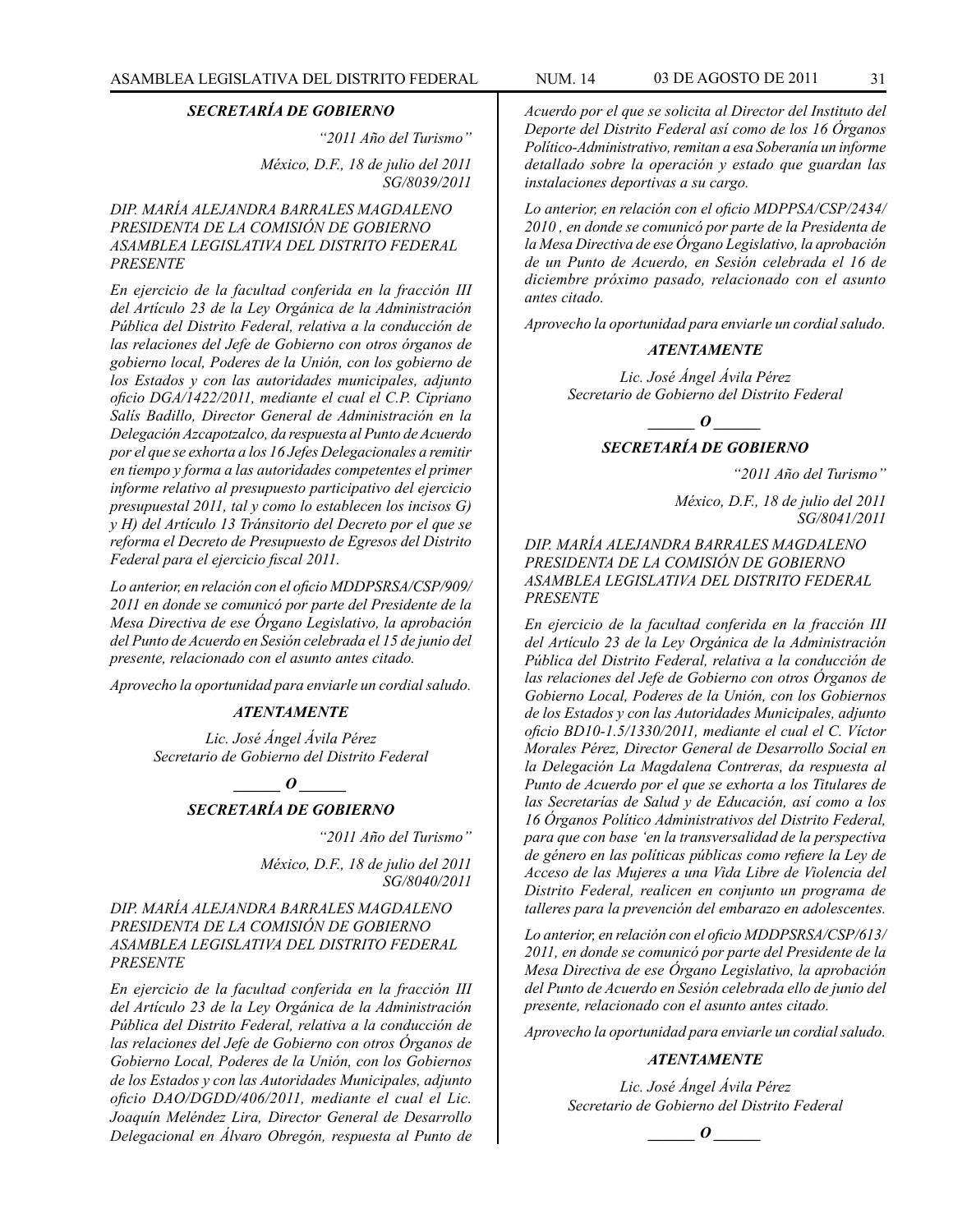*"2011 Año del Turismo" México, D.F., 18 de julio del 2011 SG/8042/2011*

#### *DIP. MARÍA ALEJANDRA BARRALES MAGDALENO PRESIDENTA DE LA COMISIÓN DE GOBIERNO ASAMBLEA LEGISLATIVA DEL DISTRITO FEDERAL PRESENTE*

*En ejercicio de la facultad conferida en la fracción III del Artículo 23 de la Ley Orgánica de la Administración Pública del Distrito Federal, relativa a la conducción de las relaciones del Jefe de Gobierno con otros Órganos de Gobierno Local, Poderes de la Unión, con los Gobiernos de los Estados y con las Autoridades Municipales, adjunto oficio S-34/0494/2011, mediante el cual el Secretario de Desarrollo Urbano y Vivienda del Distrito Federal, da respuesta al Punto de Acuerdo, por el cual se exhorta a informar sobre el estado que guarda el procedimiento para la aprobación del Programa General de Desarrollo Urbano del Distrito Federal.*

*Lo anterior, en relación con el oficio MDDPSRSA/CSP/855/ 2011, en donde se comunicó por parte del Presidente de la Mesa Directiva de la Diputación Permanente de ese Órgano Legislativo, la aprobación de un Punto de Acuerdo relacionado con el asunto antes citado.*

*Aprovecho la oportunidad para enviarle un cordial saludo.*

#### *ATENTAMENTE*

*Lic. José Ángel Ávila Pérez Secretario de Gobierno del Distrito Federal*

*\_\_\_\_\_\_ O \_\_\_\_\_\_*

#### *SECRETARÍA DE GOBIERNO*

*"2011 Año del Turismo"*

*México, D.F., 18 de julio del 2011 SG/8043/2011*

#### *DIP. MARÍA ALEJANDRA BARRALES MAGDALENO PRESIDENTA DE LA COMISIÓN DE GOBIERNO ASAMBLEA LEGISLATIVA DEL DISTRITO FEDERAL PRESENTE*

*En ejercicio de la facultad conferida en la fracción III del Artículo 23 de la Ley Orgánica de la Administración Pública del Distrito Federal, relativa a la conducción de las relaciones del Jefe de Gobierno con otros Órganos de Gobierno Local, Poderes de la Unión, con los Gobiernos de los Estados y con las Autoridades Municipales, adjunto oficio SSP/0150/2011, mediante el cual el Secretario de Seguridad Pública del Distrito Federal, da respuesta al Punto de Acuerdo, por el que se exhorta a que se lleve a cabo una revisión de la operación de los Módulos de Seguridad Pública, con el objetivo de que efectivamente cumplan con su finalidad.*

*Lo anterior, en relación con el oficio MDDPSRSA/CSP/457 /2011, en donde se comunicó por parte del Presidente de la Mesa Directiva de la Diputación Permanente de ese Órgano Legislativo, la aprobación de un Punto de Acuerdo relacionado con el asunto antes citado.*

*Aprovecho la oportunidad para enviarle un cordial saludo.*

#### *ATENTAMENTE*

*Lic. José Ángel Ávila Pérez Secretario de Gobierno del Distrito Federal*

 $\bm{o}$ 

#### *SECRETARÍA DE GOBIERNO*

*"2011 Año del Turismo"*

*México, D.F., 18 de julio del 2011 SG/8044/2011*

*DIP. MARÍA ALEJANDRA BARRALES MAGDALENO PRESIDENTA DE LA COMISIÓN DE GOBIERNO ASAMBLEA LEGISLATIVA DEL DISTRITO FEDERAL PRESENTE*

*En ejercicio de la facultad conferida en la fracción III del Artículo 23 de la Ley Orgánica de la Administración Pública del Distrito Federal, relativa a la conducción de las relaciones del Jefe de Gobierno con otros Órganos de Gobierno Local, Poderes de la Unión, con los Gobiernos de los Estados y con las Autoridades Municipales, adjunto oficio OM/1054/2011 y anexo del mismo, mediante el cual el Oficial Mayor del Distrito Federal, da respuesta al Punto de Acuerdo, por el que se exhorta a revisar y en su caso resolver la situación laboral de trabajadores que al haber sido despedidos de sus distintas fuentes de trabajo en el Gobierno del Distrito Federal, motivo que llevaran a cabo el plantón y huelga de hambre en el Zócalo capitalino.*

*Lo anterior, en relación con el oficio MDDPSRSA/CSP/434/ 2011, en donde se comunicó por parte del Presidente de la Mesa Directiva de la Diputación Permanente de ese Órgano Legislativo, la aprobación de un Punto de Acuerdo relacionado con el asunto antes citado.*

*Aprovecho la oportunidad para enviarle un cordial saludo.*

#### *ATENTAMENTE*

*Lic. José Ángel Ávila Pérez Secretario de Gobierno del Distrito Federal*

*\_\_\_\_\_\_ O \_\_\_\_\_\_*

## *SECRETARÍA DE GOBIERNO*

*"2011 Año del Turismo"*

*México, D.F., 18 de julio del 2011 SG/8045/2011*

*DIP. MARÍA ALEJANDRA BARRALES MAGDALENO PRESIDENTA DE LA COMISIÓN DE GOBIERNO*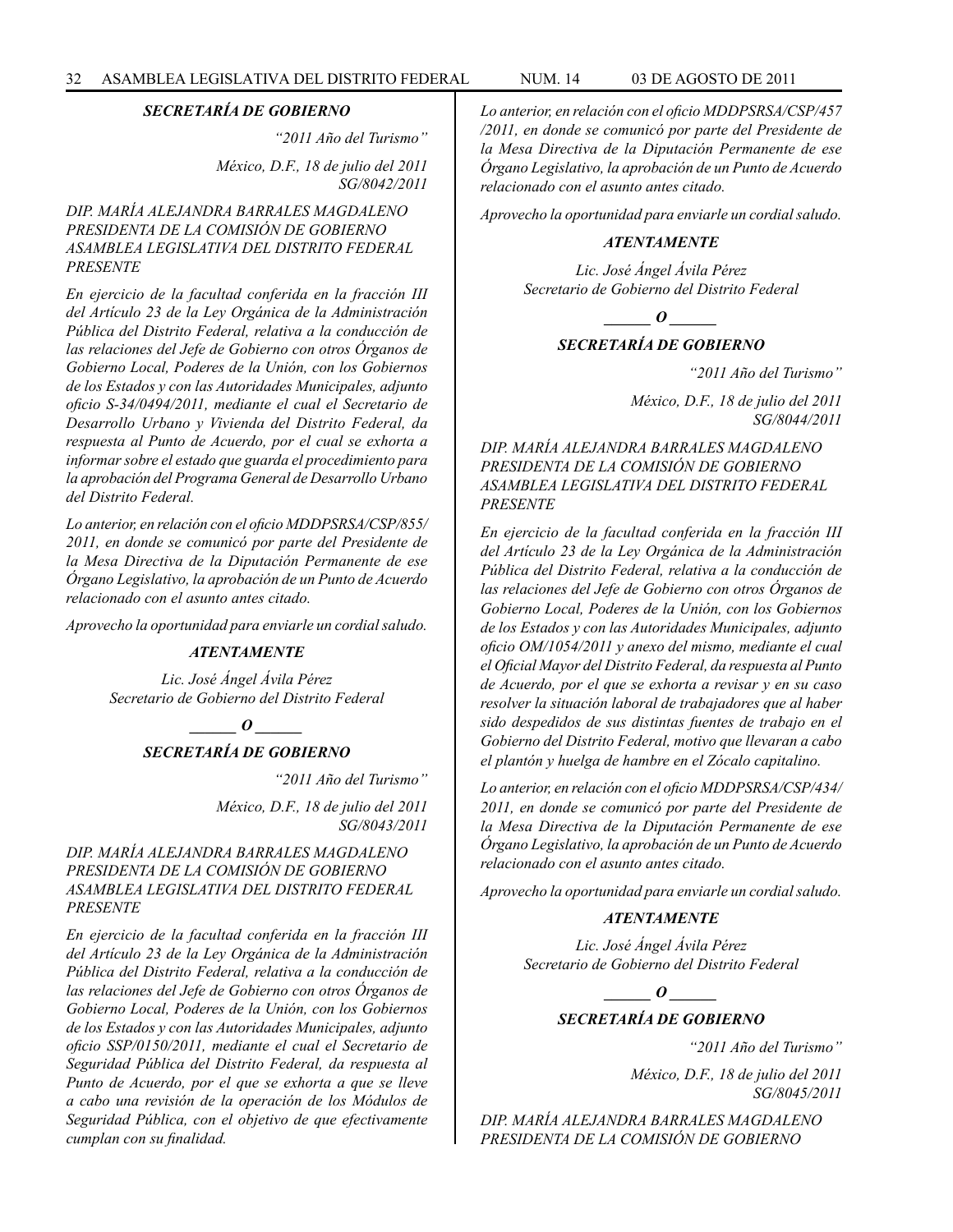#### *ASAMBLEA LEGISLATIVA DEL DISTRITO FEDERAL PRESENTE*

*En ejercicio de la facultad conferida en la fracción III del Artículo 23 de la Ley Orgánica de la Administración Pública del Distrito Federal, relativa a la conducción de las relaciones del Jefe de Gobierno con otros Órganos de Gobierno Local, Poderes de la Unión, con los Gobiernos de los Estados y con las Autoridades Municipales, adjunto oficio CG/362/2011, mediante el cual el Contralor General del Distrito Federal, da respuesta al Punto de Acuerdo, por el que se exhorta a realizar una investigación sobre la presunta participación de funcionarios delegacionales y de la Secretaría de Desarrollo Urbano y Vivienda, en la falsificación o alteración de documentos públicos :para la autorización de construcciones, destacando que la información proporcionada no puede ser divulgada bajo ninguna circunstancia, por tener carácter de restringida en su modalidad de reservada, de conformidad por los Artículos 36 y 37 fracción IX de la Ley de Transparencia y Acceso a la Información Pública del Distrito Federal.*

*Lo anterior, en relación con el oficio MDDPPRSA/CSP/536/ 2011, en donde se comunicó por parte del Presidente de la Mesa Directiva de la Diputación Permanente de ese Órgano Legislativo, la aprobación de un Punto de Acuerdo relacionado con el asunto antes citado.*

*Aprovecho la oportunidad para enviarle un cordial saludo.*

#### *ATENTAMENTE*

*Lic. José Ángel Ávila Pérez Secretario de Gobierno del Distrito Federal*

*\_\_\_\_\_\_ O \_\_\_\_\_\_*

#### *SECRETARÍA DE GOBIERNO*

*"2011 Año del Turismo"*

*México, D.F., 18 de julio del 2011 SG/8046/2011*

#### *DIP. MARÍA ALEJANDRA BARRALES MAGDALENO PRESIDENTA DE LA COMISIÓN DE GOBIERNO ASAMBLEA LEGISLATIVA DEL DISTRITO FEDERAL PRESENTE*

*En ejercicio de la facultad conferida en la fracción III del Artículo 23 de la Ley Orgánica de la Administración Pública del Distrito Federal, relativa a la conducción de las relaciones del Jefe de Gobierno con otros Órganos de Gobierno Local, Poderes de la Unión, con los Gobiernos de los Estados y con las Autoridades Municipales, adjunto oficio STV/OS/472/11 y anexo del mismo, mediante el cual el Secretario de Transportes y Vialidad del Distrito Federal, da respuesta al Punto de Acuerdo por el que se exhorta a que de acuerdo con sus respectivas facultades se informe sobre la situación y condiciones actuales de los depósitos vehiculares del Distrito Federal.*

*Lo anterior, en relación con el oficio MDSPSA/CSP/054/2011, en donde se comunicó por parte del Presidente de la Mesa Directiva de ese Órgano Legislativo, la aprobación de un Punto de Acuerdo relacionado con el asunto antes citado.*

*Aprovecho la oportunidad para enviarle un cordial saludo.*

#### *ATENTAMENTE*

*Lic. José Ángel Ávila Pérez Secretario de Gobierno del Distrito Federal*

*\_\_\_\_\_\_ O \_\_\_\_\_\_*

#### *SECRETARÍA DE GOBIERNO*

*"2011 Año del Turismo"*

*México, D.F., 18 de julio del 2011 SG/8047/2011*

*DIP. MARÍA ALEJANDRA BARRALES MAGDALENO PRESIDENTA DE LA COMISIÓN DE GOBIERNO ASAMBLEA LEGISLATIVA DEL DISTRITO FEDERAL PRESENTE*

*En ejercicio de la facultad conferida en la fracción III del Artículo 23 de la Ley Orgánica de la Administración Pública del Distrito Federal, relativa a la conducción de las relaciones del Jefe de Gobierno con otros Órganos de Gobierno Local, Poderes de la Unión, con los Gobiernos de los Estados y con las Autoridades Municipales, adjunto oficio STV/OS/0468/11 y anexo del mismo, mediante el cual el Secretario de Transportes y Vialidad del Distrito Federal, da respuesta al Punto de Acuerdo, por el que se exhorta a brindar las facilidades y genere un ambiente de respeto para la Red de Transporte de Pasajeros del Distrito Federal, con el propósito de que se implemente de forma ordenada el programa "Atenea" en beneficio de las mujeres de la unidad habitacional Peñón Viejo.*

*Lo anterior, en relación con el oficio MDDPSRSA/CSP/831/ 2011, en donde se comunicó por parte del Presidente de la Mesa Directiva de la Diputación Permanente de ese Órgano Legislativo, la aprobación de un Punto de Acuerdo relacionado con el asunto antes citado.*

*Aprovecho la oportunidad para enviarle un cordial saludo.*

#### *ATENTAMENTE*

*Lic. José Ángel Ávila Pérez Secretario de Gobierno del Distrito Federal*

*\_\_\_\_\_\_ O \_\_\_\_\_\_*

# *SECRETARÍA DE GOBIERNO*

*"2011 Año del Turismo"*

*México, D.F., 18 de julio del 2011 SG/8048/2011*

*DIP. MARÍA ALEJANDRA BARRALES MAGDALENO PRESIDENTA DE LA COMISIÓN DE GOBIERNO*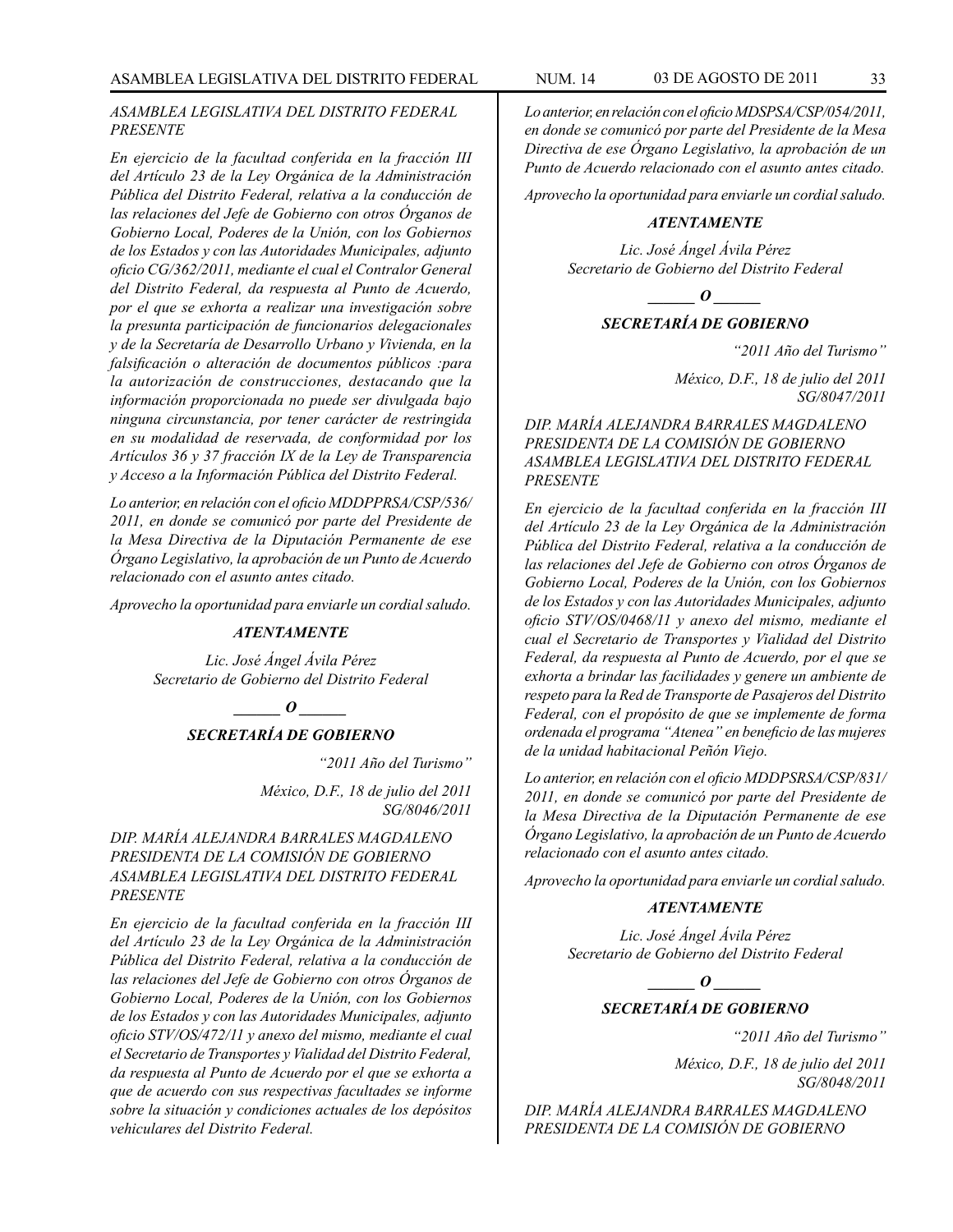#### *ASAMBLEA LEGISLATIVA DEL DISTRITO FEDERAL PRESENTE*

*En ejercicio de la facultad conferida en la fracción III del Artículo 23 de la Ley Orgánica de la Administración Pública del Distrito Federal, relativa a la conducción de las relaciones del Jefe de Gobierno con otros Órganos de Gobierno Local, Poderes de la Unión, con los Gobiernos de los Estados y con las Autoridades Municipales, adjunto oficio SSP/0155/2011, mediante el cual el Secretario de Seguridad Pública del Distrito Federal, da respuesta al Punto de Acuerdo, por el que se exhorta a informar sobre los avances del proyecto para la creación de la Unidad de Protección Ciudadana Plateros 2 y se establezca con precisión la fecha en que darán inicio las actividades de la Unidad de Protección Ciudadana.*

*Lo anterior, en relación con el oficio MDDPSRSA/CSP/928/ 2011, en donde se comunicó por parte del Presidente de la Mesa Directiva de la Diputación Permanente de ese Órgano Legislativo, la aprobación de un Punto de Acuerdo relacionado con el asunto antes citado.*

*Aprovecho la oportunidad para enviarle un cordial saludo.*

#### *ATENTAMENTE*

*Lic. José Ángel Ávila Pérez Secretario de Gobierno del Distrito Federal*



## *SECRETARÍA DE GOBIERNO*

*"2011 Año del Turismo"*

*México, D.F., 18 de julio del 2011 SG/8049/2011*

#### *DIP. MARÍA ALEJANDRA BARRALES MAGDALENO PRESIDENTA DE LA COMISIÓN DE GOBIERNO ASAMBLEA LEGISLATIVA DEL DISTRITO FEDERAL PRESENTE*

*En ejercicio de la facultad conferida en la fracción III del Artículo 23 de la Ley Orgánica de la Administración Pública del Distrito Federal, relativa a la conducción de las relaciones del Jefe de Gobierno con otros Órganos de Gobierno Local, Poderes de la Unión, con los Gobiernos de los Estados y con las Autoridades Municipales, adjunto oficio SSP/0154/2011, mediante el cual el Secretario de Seguridad Pública del Distrito Federal, da respuesta al Punto de Acuerdo, por el que se exhorta a realizar las acciones necesarias para la creación de otra Unidad de Protección Ciudadana dentro de la Coordinación Territorial AOB-1 Plateros e instruya a personal de esa Secretaría a que se lleven a cabo acciones especiales de vigilancia en la Coordinación citada, en atención al elevado índice delictivo que presenta la zona.*

*Lo anterior, en relación con el oficio MDDPSRSA/CSP/449/ 2011, en donde se comunicó por parte del Presidente de la Mesa Directiva de la Diputación Permanente de ese* 

*Órgano Legislativo, la aprobación de un Punto de Acuerdo relacionado con el asunto antes citado.*

*Aprovecho la oportunidad para enviarle un cordial saludo.*

#### *ATENTAMENTE*

*Lic. José Ángel Ávila Pérez Secretario de Gobierno del Distrito Federal*

*\_\_\_\_\_\_ O \_\_\_\_\_\_*

#### *SECRETARÍA DE GOBIERNO*

*"2011 Año del Turismo"*

*México, D.F., 18 de julio del 2011 SG/8050/2011*

*DIP. MARÍA ALEJANDRA BARRALES MAGDALENO PRESIDENTA DE LA COMISIÓN DE GOBIERNO ASAMBLEA LEGISLATIVA DEL DISTRITO FEDERAL PRESENTE*

*En ejercicio de la facultad conferida en la fracción III del Artículo 23 de la Ley Orgánica de la Administración Pública del Distrito Federal, relativa a la conducción de las relaciones del Jefe de Gobierno con otros Órganos de Gobierno Local, Poderes de la Unión, con los Gobiernos de los Estados y con las Autoridades Municipales, adjunto oficio SSP/0153/2011, mediante el cual el Secretario de Seguridad Pública del Distrito Federal, da respuesta al Punto de Acuerdo, por el que se solicita informar diversos aspectos relativos al número de infracciones al Artículo 12 del Reglamento de Tránsito Metropolitano, del período 2010 y lo que va del año 2011.*

*Lo anterior, en relación con el oficio MDDPSRSA/CSP/445/ 2011, en donde se comunicó por parte del Presidente de la Mesa Directiva de la Diputación Permanente de ese Órgano Legislativo, la aprobación de un Punto de Acuerdo relacionado con el asunto antes citado.*

*Aprovecho la oportunidad para enviarle un cordial saludo.*

#### *ATENTAMENTE*

*Lic. José Ángel Ávila Pérez Secretario de Gobierno del Distrito Federal*

#### *\_\_\_\_\_\_ O \_\_\_\_\_\_*

#### *SECRETARÍA DE GOBIERNO*

*"2011 Año del Turismo"*

*México, D.F., 18 de julio del 2011 SG/8051/2011*

*DIP. MARÍA ALEJANDRA BARRALES MAGDALENO PRESIDENTA DE LA COMISIÓN DE GOBIERNO ASAMBLEA LEGISLATIVA DEL DISTRITO FEDERAL PRESENTE*

*En ejercicio de la facultad conferida en la fracción III del Artículo 23 de la Ley Orgánica de la Administración Pública del Distrito Federal, relativa a la conducción de*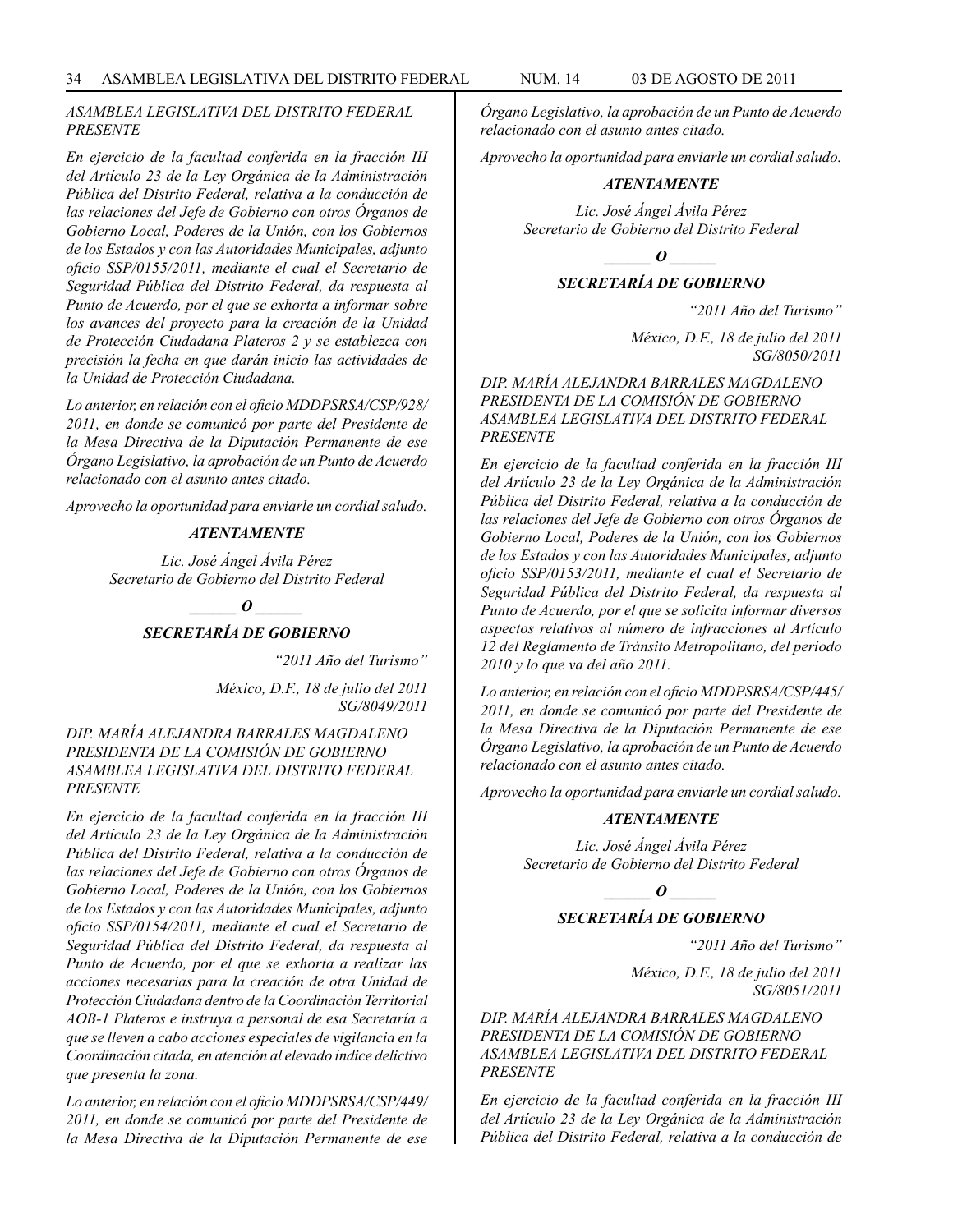#### ASAMBLEA LEGISLATIVA DEL DISTRITO FEDERAL NUM. 14 03 de AGOSTO de 2011 35

*las relaciones con el Jefe de Gobierno con otros Órganos de Gobierno Local, Poderes de la Unión, con los Gobiernos de los Estados y con las Autoridades Municipales, adjunto oficio SSP/0152/2011, mediante el cual el Secretario de Seguridad Pública del Distrito Federal, da respuesta al Punto de Acuerdo, por el que se exhorta a informar sobre el estado de fuerza y la operación por turnos, de la Coordinación Territorial AOB-1 Plateros, así como realizar las acciones necesarias para la creación de otro cuartel de policía en la Coordinación Territorial AOB-1.*

*Lo anterior, en relación con el oficio MDSPSA/CSP/896/2011, en donde se comunicó por parte del Presidente de la Mesa Directiva de ese Órgano Legislativo, la aprobación de un Punto de Acuerdo relacionado con el asunto antes citado.*

*Aprovecho la oportunidad para enviarle un cordial saludo.*

#### *ATENTAMENTE*

*Lic. José Ángel Ávila Pérez Secretario de Gobierno del Distrito Federal*

*\_\_\_\_\_\_ O \_\_\_\_\_\_*

#### *SECRETARÍA DE GOBIERNO*

*"2011 Año del Turismo"*

*México, D.F., 21 de julio del 2011 SG/8052/2011*

#### *DIP. MARÍA ALEJANDRA BARRALES MAGDALENO PRESIDENTA DE LA COMISIÓN DE GOBIERNO ASAMBLEA LEGISLATIVA DEL DISTRITO FEDERAL PRESENTE*

*En ejercicio de la facultad conferida en la fracción III del Artículo 23 de la Ley Orgánica de la Administración Pública del Distrito Federal, relativa a la conducción de las relaciones del Jefe de Gobierno con otros Órganos de Gobierno Local, Poderes de la Unión, con los Gobiernos de los Estados y con las Autoridades Municipales, adjunto oficio STyFE/0434/2011 y anexo del mismo, mediante el cual el Secretario de Trabajo y Fomento al Empleo del Distrito Federal, del respuesta al Punto de Acuerdo, por el que se exhorta a establecer una mesa de trabajo para desarrollar un concepto, una legislación y una normatividad homogénea del servicio social en las dependencias de gobierno, a fin que esta práctica genere una verdadera experiencia profesional de calidad.*

*Lo anterior, en relación con el oficio MDSPSA/CSP/801/2011, en donde se comunicó por parte de la Presidenta de la Mesa Directiva de ese Órgano Legislativo, respectivamente, la aprobación de un Punto de Acuerdo relacionado con el asunto antes citado.*

*Aprovecho la oportunidad para enviarle un cordial saludo.*

#### *ATENTAMENTE*

*Lic. José Ángel Ávila Pérez Secretario de Gobierno del Distrito Federal*

*\_\_\_\_\_\_ O \_\_\_\_\_\_*

#### *SECRETARÍA DE GOBIERNO*

*"2011 Año del Turismo"*

*México, D.F., 21 de julio del 2011 SG/8053/2011*

*DIP. MARÍA ALEJANDRA BARRALES MAGDALENO PRESIDENTA DE LA COMISIÓN DE GOBIERNO ASAMBLEA LEGISLATIVA DEL DISTRITO FEDERAL PRESENTE*

*En ejercicio de la facultad conferida en la fracción III del Artículo 23 de la Ley Orgánica la Administración Pública del Distrito Federal, relativa a la conducción de las relaciones del Jefe de Gobierno con otros Órganos de Gobierno Local, Poderes de la Unión, con los Gobiernos de los Estados y con las Autoridades Municipales, adjunto oficio DG/0497 /2011, mediante el cual el Director General del Instituto de Vivienda del Distrito Federal, da respuesta al Punto de Acuerdo, por el que se exhorta a informar, los acuerdos, resultados y avances relativos a la regularización de 240 viviendas que conforman la Unidad Habitacional Cuchilla del Moral 1, ubicada en Canal de Tezontle y Ferrocarril de Río Frío, Colonia Guadalupe del Moral, Delegación Iztapalapa.*

*Lo anterior, en relación con el oficio MDDPSRSA/ CSP/829/2011, en donde se comunicó por parte del Presidente de la Mesa Directiva de la Diputación Permanente de ese Órgano Legislativo, respectivamente, la aprobación de un Punto de Acuerdo relacionado con el asunto antes citado.*

*Aprovecho la oportunidad para enviarle un cordial saludo.*

#### *ATENTAMENTE*

*Lic. José Ángel Ávila Pérez Secretario de Gobierno del Distrito Federal*

*\_\_\_\_\_\_ O \_\_\_\_\_\_*

#### *SECRETARÍA DE GOBIERNO*

*"2011 Año del Turismo"*

*México, D.F., 21 de julio del 2011 SG/8054/2011*

#### *DIP. MARÍA ALEJANDRA BARRALES MAGDALENO PRESIDENTA DE LA COMISIÓN DE GOBIERNO ASAMBLEA LEGISLATIVA DEL DISTRITO FEDERAL PRESENTE*

*En ejercicio de la facultad conferida en la fracción III del Artículo 23 de la Ley Orgánica de la Administración Pública del Distrito Federal, relativa a la conducción de las relaciones del Jefe de Gobierno con otros Órganos de Gobierno Local, Poderes de la Unión, con los Gobiernos de los Estados y con las Autoridades Municipales, adjunto oficio SEDF/121/2011, mediante el cual el Secretario de Educación del Distrito Federal, da respuesta al Punto*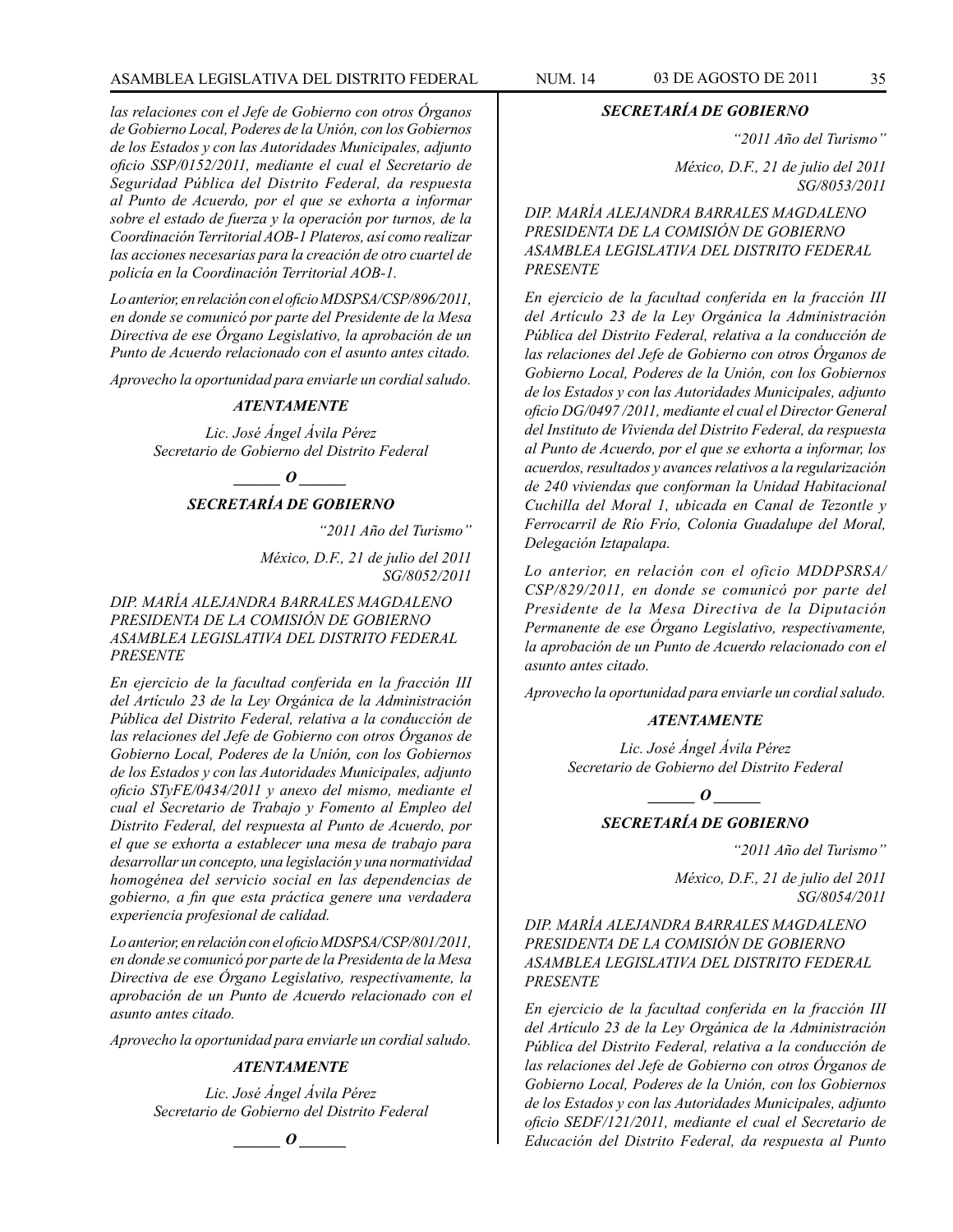#### 36 ASAMBLEA LEGISLATIVA DEL DISTRITO FEDERAL NUM. 14 03 de AGOSTO de 2011

*de Acuerdo, por el que se exhorta informar sobre el presupuesto asignado en el rubro de comunicación social y monto asignado a la campaña de comunicación identificada con el apellido del Secretario, así como el número de anuncios espectaculares contratados y vigencia de los contratos respectivos.*

*Lo anterior, en relación con el oficio MDDPSRSA/CSP/1130/ 2011, en donde se comunicó por parte del Presidente de la Mesa Directiva de la Diputación Permanente de ese Órgano Legislativo, respectivamente, la aprobación de un Punto de Acuerdo relacionado con el asunto antes citado.* 

*Aprovecho la oportunidad para enviarle un cordial saludo.*

#### *ATENTAMENTE*

*Lic. José Ángel Ávila Pérez Secretario de Gobierno del Distrito Federal*

 $\bm{o}$ 

# *SECRETARÍA DE GOBIERNO*

*"2011 Año del Turismo"*

*México, D.F., 21 de julio del 2011 SG/8055/2011*

#### *DIP. MARÍA ALEJANDRA BARRALES MAGDALENO PRESIDENTA DE LA COMISIÓN DE GOBIERNO ASAMBLEA LEGISLATIVA DEL DISTRITO FEDERAL PRESENTE*

*En ejercicio de la facultad conferida en la fracción III del Artículo 23 de la Ley Orgánica la Administración Pública del Distrito Federal, relativa a la conducción de las relaciones del Jefe de Gobierno con otros Órganos de Gobierno Local, Poderes de la Unión, con los Gobiernos de los Estados y con las Autoridades Municipales, adjunto oficio PS/324/2011 y anexos del mismo, mediante el cual la Procuradora Social del Distrito Federal, da respuesta al Punto de Acuerdo, por el que se exhorta ejercer el presupuesto asignado en el capítulo 4000 denominado Ayudas Sociales a Personas u Hogares de Escasos Recursos, con el fin de contar con un equipo de promotores condominales, así como publicar las Reglas de Operación para otorgar los apoyos económicos a los promotores condominales.*

*Lo anterior, en relación con el oficio MDDPSRSA/CSP/092/ 2011, en donde se comunicó por parte del Presidente de la Mesa Directiva de la Diputación Permanente de ese Órgano Legislativo, respectivamente, la aprobación de un Punto de Acuerdo relacionado con el asunto antes citado.*

*Aprovecho la oportunidad para enviarle un cordial saludo.*

#### *ATENTAMENTE*

*Lic. José Ángel Ávila Pérez Secretario de Gobierno del Distrito Federal*

$$
\_\_o\_
$$

#### *SECRETARÍA DE GOBIERNO*

*"2011 Año del Turismo"*

*México, D.F., 18 de julio del 2011 SG/8056/2011*

*DIP. MARÍA ALEJANDRA BARRALES MAGDALENO PRESIDENTA DE LA COMISIÓN DE GOBIERNO ASAMBLEA LEGISLATIVA DEL DISTRITO FEDERAL PRESENTE*

*En ejercicio de la facultad conferida en la fracción III del Artículo 23 de la Ley Orgánica de la Administración Pública del Distrito Federal, relativa a la conducción de las relaciones del Jefe de Gobierno con otros Órganos de Gobierno Local, Poderes de la Unión, con los Gobiernos de los Estados y con las Autoridades Municipales, adjunto oficio SSP/0151/2011 y anexos del mismo, mediante el cual el Secretario de Seguridad Pública del Distrito Federal, da respuesta al Punto de Acuerdo, por el que se exhorta a informar sobre la situación actual del programa "Cruces de Cortesía" que tiene su fundamento en el Artículo 8 fracción VI del Reglamento de Tránsito Metropolitano.*

*Lo anterior, en relación con el oficio MDDPSRSA/CSP/269/ 2011, en donde se comunicó por parte del Presidente de la Mesa Directiva de la Diputación Permanente de ese Órgano Legislativo, la aprobación de un Punto de Acuerdo relacionado con el asunto antes citado.*

*Aprovecho la oportunidad para enviarle un cordial saludo.*

#### *ATENTAMENTE*

*Lic. José Ángel Ávila Pérez Secretario de Gobierno del Distrito Federal*

 $\bm{o}$ 

#### *SECRETARÍA DE GOBIERNO*

*"2011 Año del Turismo"*

*México, D.F., 19 de julio del 2011 SG/8058/2011*

*DIP. MARÍA ALEJANDRA BARRALES MAGDALENO PRESIDENTA DE LA COMISIÓN DE GOBIERNO ASAMBLEA LEGISLATIVA DEL DISTRITO FEDERAL PRESENTE*

*En ejercicio de la facultad conferida en la fracción III del Artículo 23 de la Ley Orgánica de la Administración Pública del Distrito Federal, relativa a la conducción de las relaciones del Jefe de Gobierno con otros Órganos de Gobierno Local, Poderes de la Unión, con los Gobiernos de los Estados y con las Autoridades Municipales, adjunto oficio OM/129/2011, mediante el cual el Oficial Mayor del Distrito Federal, da respuesta al Punto de Acuerdo, por el que se exhorta al Gobierno de la Ciudad a considerar que la contratación de empresas de tercerización o Outsourcing, como las empresas de limpieza que la mayoría*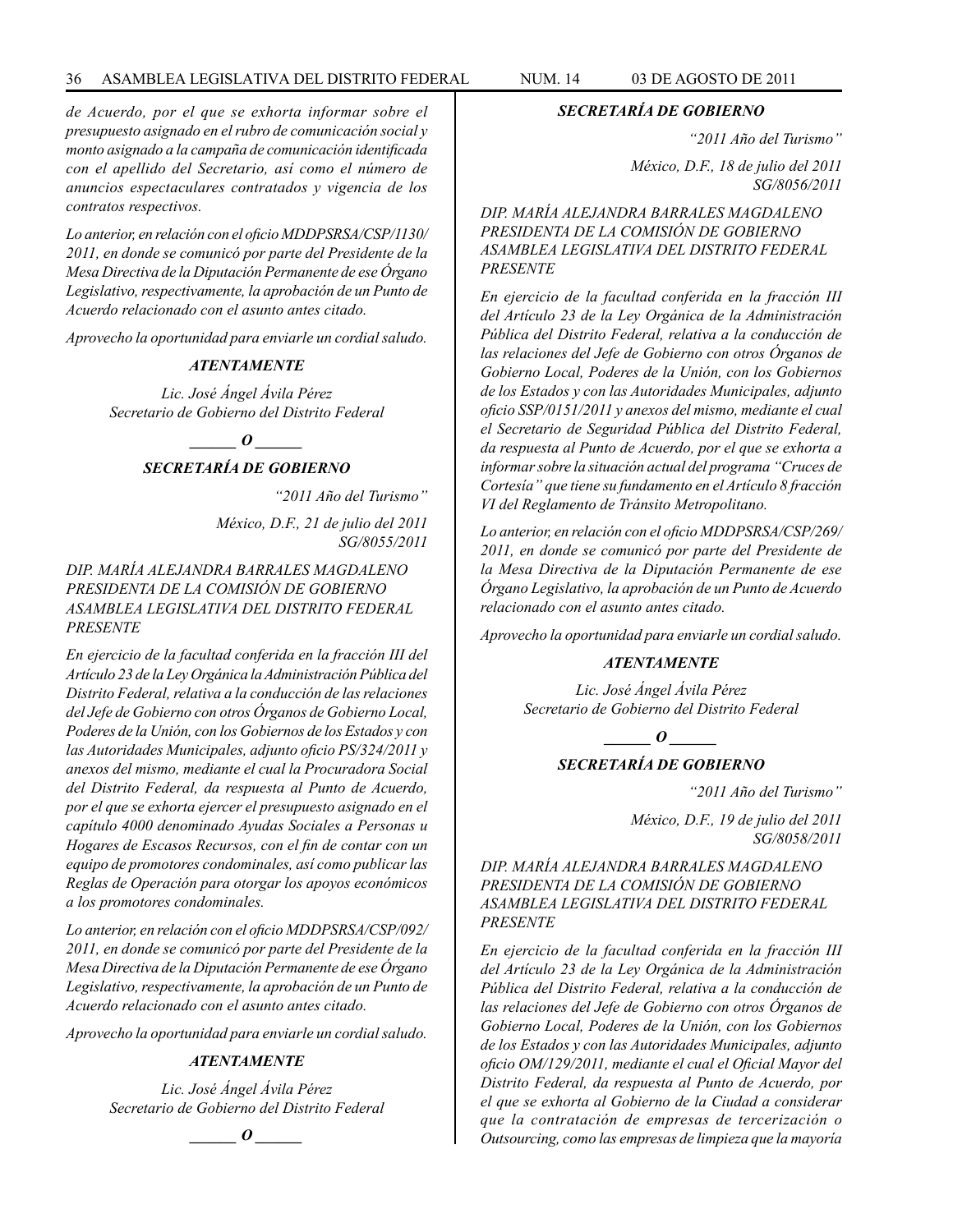## ASAMBLEA LEGISLATIVA DEL DISTRITO FEDERAL NUM. 14 03 de AGOSTO de 2011 37

*de las instituciones de gobierno contrata, además de violar flagrantemente los derechos laborales de los trabajadores, evade o elude obligaciones fiscales según el estudio de especialistas de la Universidad Autónoma de Nuevo León sobre la evasión en el pago del Impuesto Sobre la Renta sobre nóminas a través de terceros, asimismo, informar sobre el número de empresas outsourcing que se tienen contratados y sus razones sociales, así como el número de trabajadores que éstas tienen contratados y las medidas tomadas por la institución contratante para garantizar que las empresas respeten las garantías laborales.*

*Lo anterior, en relación con los oficios MDDPPRSA/ CSP/811 y 853 del 2011, en donde se comunicó por parte del Presidente y Vicepresidente de la Mesa Directiva de la Diputación Permanente de ese órgano legislativo, respectivamente, la aprobación de un Punto de Acuerdo relacionado con el asunto antes citado.*

*Aprovecho la oportunidad para enviarle un cordial saludo.*

## *ATENTAMENTE*

*Lic. José Ángel Ávila Pérez Secretario de Gobierno del Distrito Federal*

*\_\_\_\_\_\_ O \_\_\_\_\_\_*

## *SECRETARÍA DE GOBIERNO*

*"2011 Año del Turismo"*

*México, D.F., 19 de julio del 2011 SG/8059/2011*

# *DIP. MARÍA ALEJANDRA BARRALES MAGDALENO PRESIDENTA DE LA COMISIÓN DE GOBIERNO ASAMBLEA LEGISLATIVA DEL DISTRITO FEDERAL PRESENTE*

*En ejercicio de la facultad conferida en la fracción III del Artículo 23 de la Ley Orgánica de la Administración Pública del Distrito Federal, relativa a la conducción de las relaciones del Jefe de Gobierno con otros Órganos de Gobierno Local, Poderes de la Unión, con los Gobiernos de los Estados y con las Autoridades Municipales, adjunto oficio S-34/0491/2011, mediante el cual el Secretario de Desarrollo Urbano y Vivienda del Distrito Federal, da respuesta al Punto de Acuerdo, por el que se exhorta proceder a la modificación del Programa Delegacional de Desarrollo Urbano de la Delegación Gustavo A. Madero, para incorporar a la franja Jacinto López, (Colonia Gabriel Hernández) y a la manzana 106 (Colonia Ampliación Gabriel Hernández), el área urbana como zona de uso habitacional, y con ello dar seguridad jurídica sobre la tenencia de la tierra de los predios que constituyen el patrimonio familiar de sus habitantes.*

*Lo anterior, en relación con el oficio MDPPSA/CSP/2492/ 2010, en donde se comunicó por parte de la Presidenta de la Mesa Directiva de la Diputación Permanente de ese Órgano Legislativo, respectivamente, la aprobación de un* 

*Punto de Acuerdo relacionado con el asunto antes citado.*

*Aprovecho la oportunidad para enviarle un cordial saludo.*

## *ATENTAMENTE*

*Lic. José Ángel Ávila Pérez Secretario de Gobierno del Distrito Federal*

*\_\_\_\_\_\_ O \_\_\_\_\_\_*

# *SECRETARÍA DE GOBIERNO*

*"2011 Año del Turismo"*

*México, D.F., 19 de julio del 2011 SG/8060/2011*

*DIP. MARÍA ALEJANDRA BARRALES MAGDALENO PRESIDENTA DE LA COMISIÓN DE GOBIERNO ASAMBLEA LEGISLATIVA DEL DISTRITO FEDERAL PRESENTE*

*En ejercicio de la facultad conferida en la fracción III del Artículo 23 de la Ley Orgánica de la Administración Pública del Distrito Federal, relativa a la conducción de las relaciones con el Jefe de Gobierno con otros Órganos de Gobierno Local, Poderes de la Unión, con los Gobiernos de los Estados y con las Autoridades Municipales, adjunto oficio STyFE/0433/2011, mediante el cual el Secretario de Trabajo y Fomento al Empleo del Distrito Federal, da respuesta al Punto de Acuerdo, por el que se exhorta a formar una mesa de trabajo para organizar conjuntamente una campaña de orientación, de información y asesoría hacia los trabajadores de las cadenas de supermercados, departamentales y restaurantes asentados en el Distrito Federal que sufren sistemáticamente de injusticias laborales.*

*Lo anterior, en relación con el oficio MDDPPRSA/CSP/566/ 2011, en donde se comunicó por parte del Presidente de la Mesa Directiva de la Diputación Permanente de ese Órgano Legislativo, la aprobación de un Punto de Acuerdo relacionado con el asunto antes citado.*

*Aprovecho la oportunidad para enviarle un cordial saludo.*

#### *ATENTAMENTE*

*Lic. José Ángel Ávila Pérez Secretario de Gobierno del Distrito Federal*

*d*  $\boldsymbol{\theta}$ 

# *SECRETARÍA DE GOBIERNO*

*"2011 Año del Turismo"*

*México, D.F., 18 de julio del 2011 SG/8061/2011*

*DIP. MARÍA ALEJANDRA BARRALES MAGDALENO PRESIDENTA DE LA COMISIÓN DE GOBIERNO ASAMBLEA LEGISLATIVA DEL DISTRITO FEDERAL PRESENTE*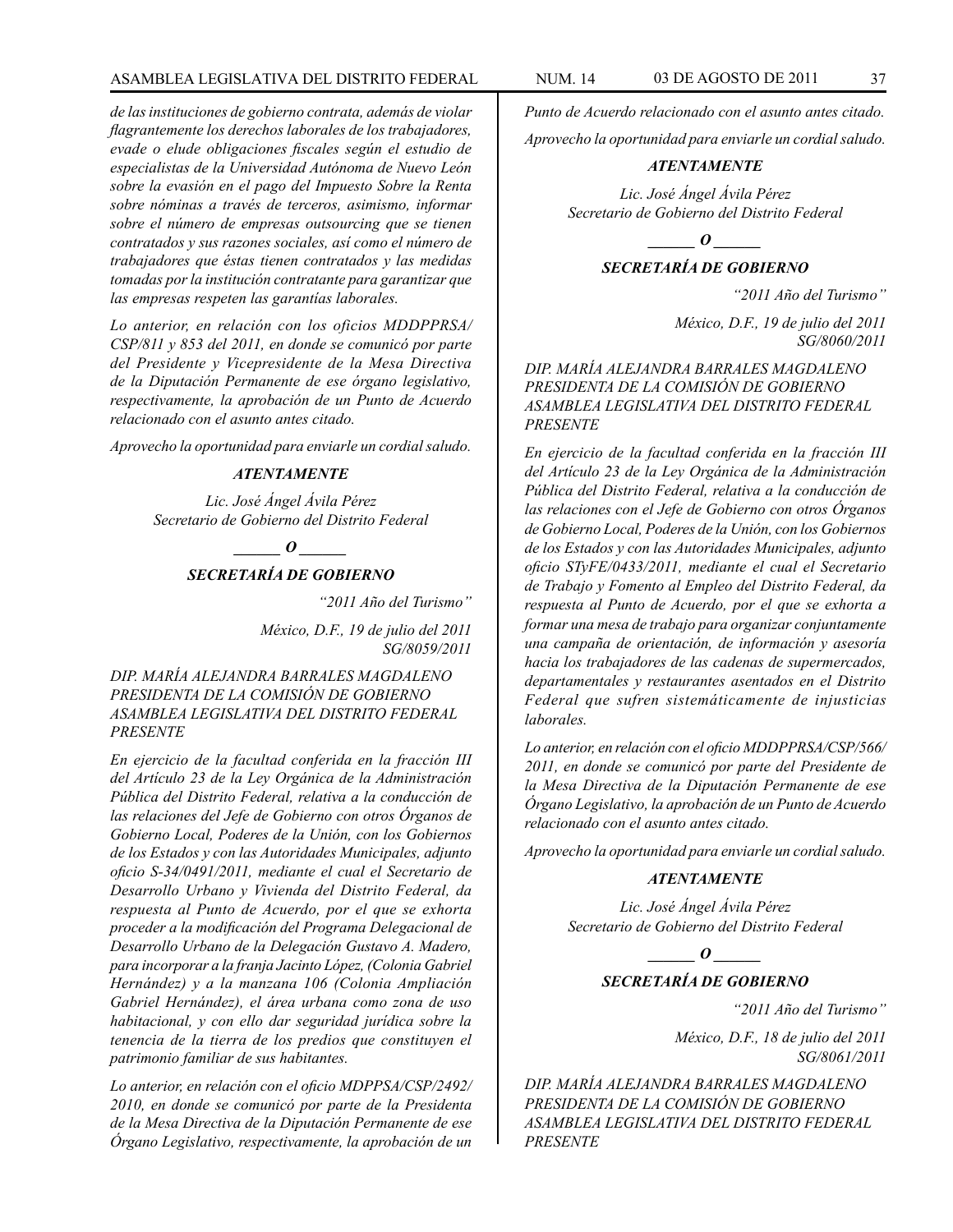*En ejercicio de la facultad conferida en la fracción III del Artículo 23 de la Ley Orgánica de la Administración Pública del Distrito Federal, relativa a la conducción de las relaciones del Jefe de Gobierno con otros Órganos de Gobierno Local, Poderes de la Unión, con los Gobiernos de los Estados y con las Autoridades Municipales, adjunto oficio IDDF/DG/352/2011 y anexo del mismo, mediante, el cual el Director General del instituto del deporte del Distrito Federal, da respuesta al Punto de Acuerdo, por el que se solicita informar diversos aspectos relativos a las normas internas de operación del Deportivo Jesús Clark Flores, ubicado en la Colonia Avante, Delegación Coyoacán.*

*Lo anterior, en relación con el oficio MDSPSA/CSP/742/ 2011, en donde se comunicó por parte de la Presidenta de la Mesa Directiva de ese Órgano Legislativo, la aprobación de un Punto de Acuerdo relacionado con el asunto antes citado,*

*Aprovecho la oportunidad para enviarle un cordial saludo.*

## *ATENTAMENTE*

*Lic. José Ángel Ávila Pérez Secretario de Gobierno del Distrito Federal*

*o*  $\boldsymbol{o}$ 

# *SECRETARÍA DE GOBIERNO*

*"2011 Año del Turismo"*

*México, D.F., 18 de julio del 2011 SG/8062/2011*

## *DIP. MARÍA ALEJANDRA BARRALES MAGDALENO PRESIDENTA DE LA COMISIÓN DE GOBIERNO ASAMBLEA LEGISLATIVA DEL DISTRITO FEDERAL PRESENTE*

*En ejercicio de la facultad conferida en la fracción III del Artículo 23 de la Ley Orgánica de la Administración Pública del Distrito Federal, relativa a la conducción de las relaciones del Jefe de Gobierno con otros Órganos de Gobierno Local, Poderes de la Unión, con los Gobierno de los Estados y con las Autoridades Municipales, adjunto oficio DGDS/392/2011, mediante el cual la C.P. María del Carmen Cabrera Mortera, Directora General de Desarrollo Social en la Delegación Tlalpan, da respuesta al Punto de Acuerdo por el que se exhorta a las 16 Delegaciones del Distrito Federal a implementar políticas para el desarrollo humano integral de los adultos mayores, similares a la Universidad de la Tercera Edad.*

*Lo anterior, en relación con el oficio MDSPSA/CSP/1464/ 2011, en donde se comunicó por parte de la Presidenta de la Mesa Directiva de ese Órgano Legislativo, la aprobación del Punto de Acuerdo en Sesión celebrada el 18 de abril del presente, relacionado con el asunto antes citado.*

*Aprovecho la oportunidad para enviarle un cordial saludo.*

## *ATENTAMENTE*

*Lic. José Ángel Ávila Pérez Secretario de Gobierno del Distrito Federal*

$$
\_\_o\_
$$

#### *SECRETARÍA DE GOBIERNO*

*"2011 Año del Turismo"*

*México, D.F., 22 de julio del 2011 SG/8105/2011*

*DIP. MARÍA ALEJANDRA BARRALES MAGDALENO PRESIDENTA DE LA COMISIÓN DE GOBIERNO ASAMBLEA LEGISLATIVA DEL DISTRITO FEDERAL PRESENTE*

*En ejercicio de la facultad conferida en la fracción III del Artículo 23 de la Ley Orgánica de la Administración Pública del Distrito Federal, relativa a la conducción de las relaciones del Jefe de Gobierno con otros Órganos de Gobierno Local, Poderes de la Unión, con los Gobiernos de los Estados y con las Autoridades Municipales, adjunto el oficio DAO/DGDD/430/2011, mediante el cual el Lic. Joaquín Meléndez Lira, Director General de Desarrollo Delegacional en Álvaro Obregón, da respuesta al Punto de Acuerdo por el que se exhorta a la y los 16 Jefes Delegacionales, para que remitan a la Asamblea Legislativa, los requerimientos presupuestales urgentes para subsanar las deficiencias en sus estructuras de protección civil y para crear las condiciones para poseer un atlas de riesgo delegacional.*

*Lo anterior, en relación con el oficio MDDPSRSA/CSP/415 Bis/2011, en donde se comunicó por parte del Presidente de la Mesa Directiva de ese Órgano Legislativo, la aprobación del Punto de Acuerdo en Sesión celebrada el 25 de mayo del presente, relacionado con el asunto antes citado.*

*Aprovecho la oportunidad para enviarle un cordial saludo.*

## *ATENTAMENTE*

*Lic. José Ángel Ávila Pérez Secretario de Gobierno del Distrito Federal*

*o*  $\theta$ 

# *SECRETARÍA DE GOBIERNO*

*"2011 Año del Turismo"*

*México, D.F., 26 de julio del 2011 SG/8366/2011*

*DIP. MARÍA ALEJANDRA BARRALES MAGDALENO PRESIDENTA DE LA COMISIÓN DE GOBIERNO ASAMBLEA LEGISLATIVA DEL DISTRITO FEDERAL PRESENTE*

*En ejercicio de la facultad conferida en la fracción III del Artículo 23 de la Ley Orgánica de la Administración Pública del Distrito Federal, relativa a la conducción de las relaciones del Jefe de Gobierno con otros Órganos de Gobierno Local, Poderes de la Unión, con los Gobiernos de los Estados y con las Autoridades Municipales, adjunto los oficios DGJYG/437/2011 y DDU/968/11 con sus anexos respectivos, mediante los cuales el Lic. Camilo Campos López, Director General Jurídico y de Gobierno, y el Lic. Javier Martínez Gómez, Director de Desarrollo*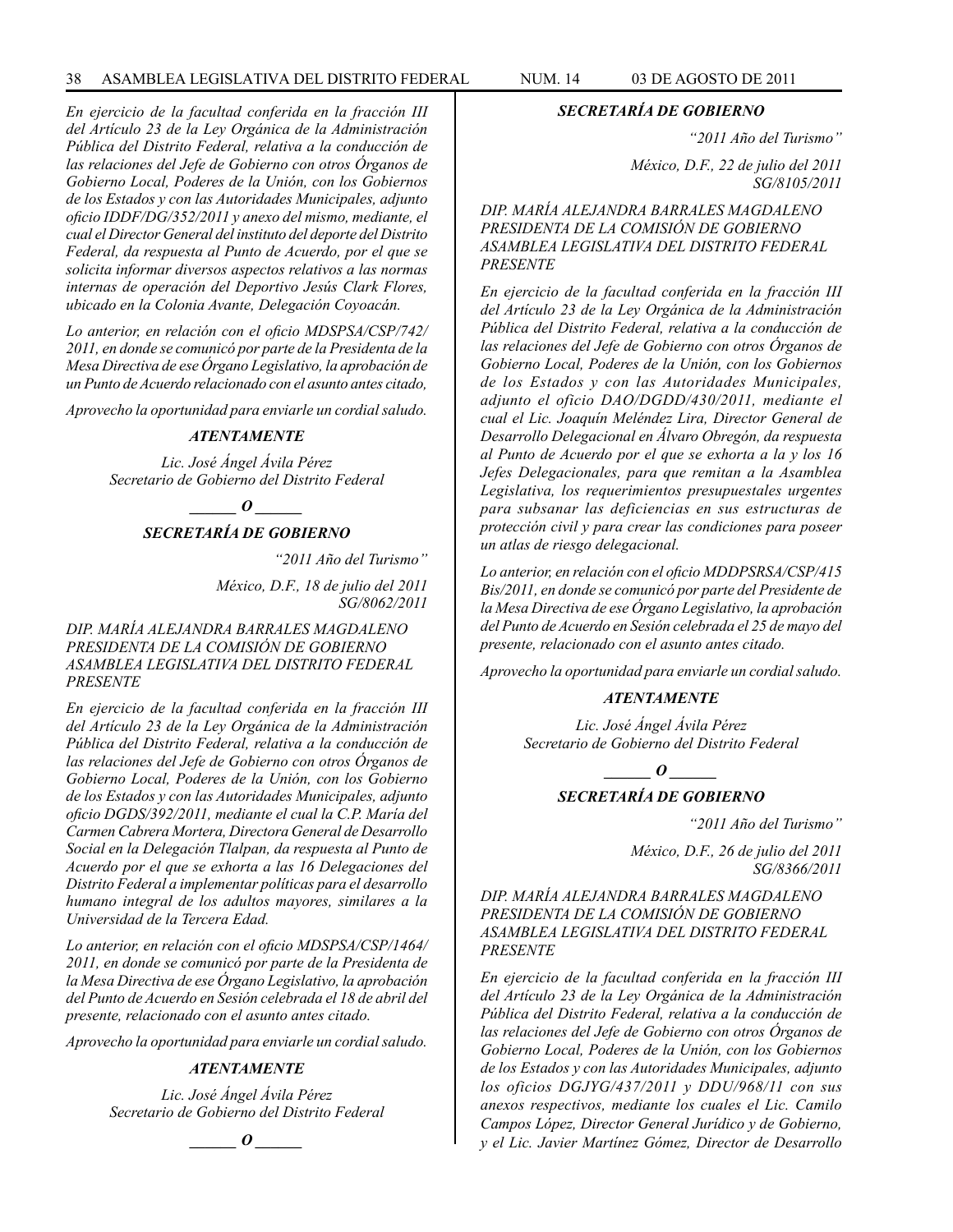## ASAMBLEA LEGISLATIVA DEL DISTRITO FEDERAL NUM. 14 03 DE AGOSTO DE 2011 39

*Urbano, ambos de la Delegación Cuajimalpa de Morelos, dan respuesta al Punto de Acuerdo por el que se solicita al C. Carlos Orvañanos Rea, remita a esa Soberanía la información, que obre en los archivos de las Direcciones Generales de Jurídico y Gobierno y de Obras y Desarrollo Urbano, relativa a la autorización y en su caso verificación administrativa, de la obra que se está construyendo en el predio ubicado en Carretera Federal México Toluca, número 5860, Colonia El Contadero.*

*Lo anterior, en relación con el oficio MDDPSRSA/CSP/1390/ 2011, en donde se comunicó por parte del Presidente de la Mesa Directiva de ese Órgano Legislativo, la aprobación de un Punto de Acuerdo en Sesión celebrada el 6 de julio del presente, relacionado con el asunto antes citado.*

*Aprovecho la oportunidad para enviarle un cordial saludo.*

#### *ATENTAMENTE*

*Lic. José Ángel Ávila Pérez Secretario de Gobierno del Distrito Federal*

 $\bm{o}$ 

# *SECRETARÍA DE GOBIERNO*

*"2011 Año del Turismo"*

*México, D.F., 26 de julio del 2011 SG/8367/2011*

*DIP. MARÍA ALEJANDRA BARRALES MAGDALENO PRESIDENTA DE LA COMISIÓN DE GOBIERNO ASAMBLEA LEGISLATIVA DEL DISTRITO FEDERAL PRESENTE*

*En ejercicio de la facultad conferida en la fracción III del Artículo 23 de la Ley Orgánica de la Administración Pública del Distrito Federal, relativa a la conducción de las relaciones del Jefe de Gobierno con otros Órganos de Gobierno Local, Poderes de la Unión, con los Gobiernos de los Estados y con las Autoridades Municipales, adjunto oficio DAO/DGDD/435/2011, mediante el cual el Líe. Joaquín Meléndez Lira, Director General de Desarrollo Delegacional en Álvaro Obregón, da respuesta al Punto de Acuerdo por el que se exhorta a los 16 Jefes Delegacionales y al Procurador de Justicia del Distrito Federal, a fin de que atiendan oportunamente las denuncias Ciudadanas respecto de los lugares en donde se tiene detectada la realización de fiestas clandestinas, que involucran delitos contra menores de edad.*

*Lo anterior, en relación con el oficio MDDPSRSA/CSP/933/ 2011, en donde se comunicó por parte del Presidente de la Mesa Directiva de ese Órgano Legislativo, la aprobación del Punto de Acuerdo en Sesión celebrada el 15 de junio del presente, relacionado con el asunto antes citado.*

*Aprovecho la oportunidad para enviarle un cordial saludo.*

# *ATENTAMENTE*

*Lic. José Ángel Ávila Pérez Secretario de Gobierno del Distrito Federal*

*\_\_\_\_\_\_ O \_\_\_\_\_\_*

#### *INSTITUTO DE VERIFICACIÓN ADMINISTRATIVA*

*"2011 Año del Turismo"*

*México D.F. a 29 de Julio de 2011 INVEADF/16212011*

*DIP. GUILLERMO OROZCO LORETO PRESIDENTE DEL PLENO DEL SEGUNDO RECESO SEGUNDO AÑO DE EJERCICIO DE LA V LEGISLATURA ASAMBLEA LEGISLATIVA DEL DISTRITO FEDERAL PRESENTE*

*En atención a su oficio MDDPSRSA/CSP/1391/2011, de fecha 6 de Julio de 2011, relativo al Punto de Acuerdo, relacionado con una visita de verificación, en el predio ubicado en Carretera Federal México Toluca, número 5860, Colonia El Contadero, Delegación Cuajimalpa.*

*Al respecto, le informo que por parte de este Instituto, se generó la visita de verificación al inmueble en comento, en el ámbito de nuestra competencia, señala el Artículo 7 de la Ley del Instituto de Verificación Administrativa del Distrito Federal.*

*Para lo cual el procedimiento se encuentra substanciándose conforme a los plazos, términos y formalidades de la Ley de Procedimiento Administrativo y el Reglamento de Verificación Administrativa, ambos del Distrito Federal.*

*No omito manifestar que este organismo tiene asignado Personal Especializado en Funciones de Verificación Administrativa, para cumplimentar y ejecutar todas las órdenes de visita en materia de Construcciones y Edificaciones, que le compete al Órgano Político-Administrativo, según lo dispone el Artículo 7 apartado B, fracción I, inciso c), de la citada Ley.*

*Con independencia de lo anterior estamos en la mejor disposición de coadyuvar con las instancias necesarias, para cumplir los objetivos de la verificación administrativa en beneficio de los habitantes de esta Ciudad, en el caso que nos ocupa estaremos atentos a cualquier violación a las normas en el ámbito de nuestra competencia, esperando que está información sea de utilidad.*

*Sin más por el momento, quedo de usted.*

#### *ATENTAMENTE*

*Ing. Meyer Klip Gervitz Consejero Presidente*

*\_\_\_\_\_ O \_\_\_\_\_*

# *INSTITUTO DE VERIFICACIÓN ADMINISTRATIVA*

*"2011 Año del Turismo"*

*México, D.F. 25 de julio de 2011 INVEADF/159/2011*

*DIP. GUILLERMO OROZCO LORETO PRESIDENTE DEL PLENO DEL SEGUNDO RECESO SEGUNDO AÑO DE EJERCICIO DE LA V LEGISLATURA*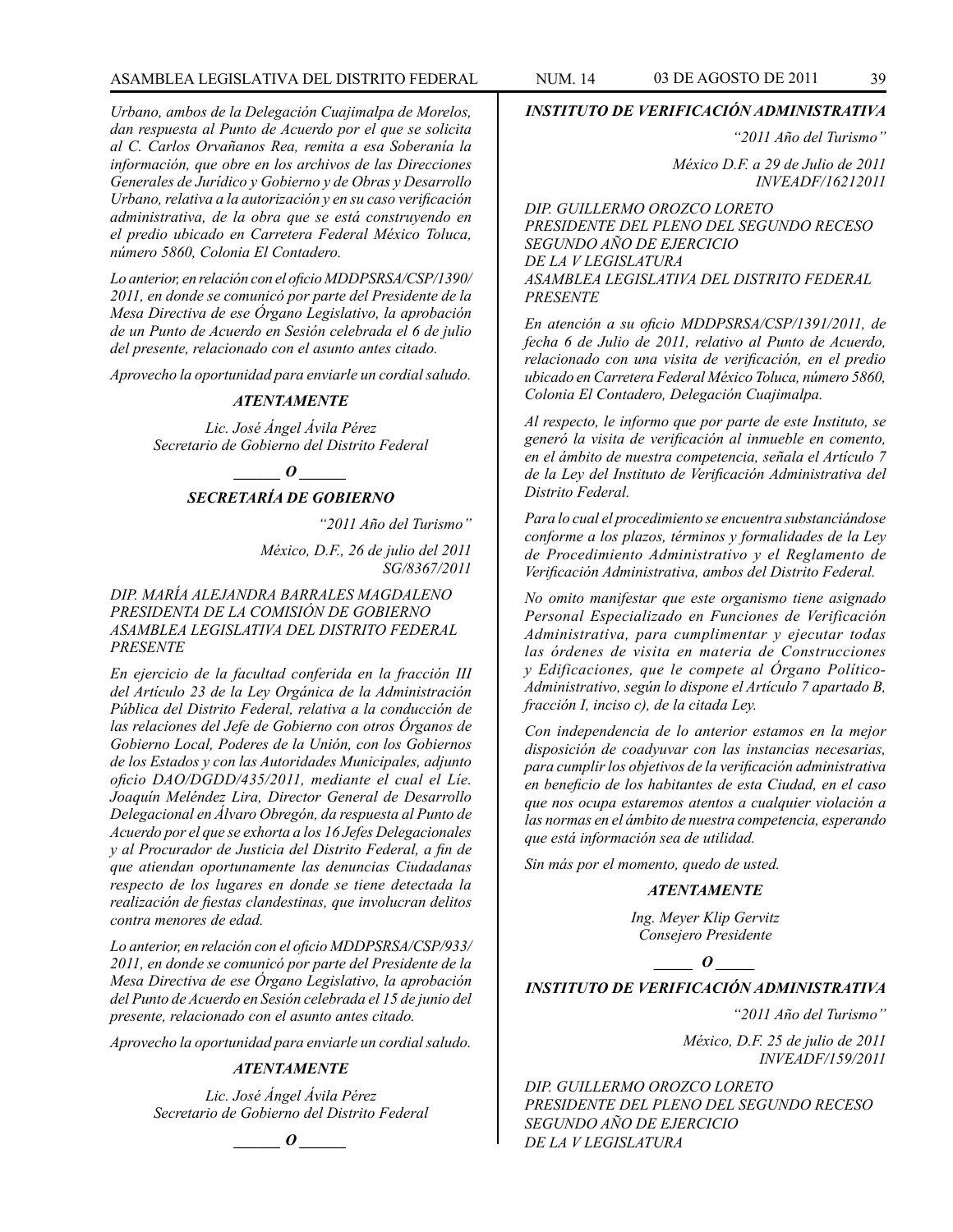## *ASAMBLEA LEGISLATIVA DEL DISTRITO FEDERAL PRESENTE*

*Me dirijo a Usted en atención a su oficio número MDDP SRSA/CSP/1472/2011, de fecha 13 del mes y año en curso, por el cual da a conocer el Punto de Acuerdo aprobado por el Pleno de la Asamblea Legislativa, por el que se solicita se realicen visitas de verificación administrativa a establecimientos mercantiles con venta de bebidas alcohólicas, principalmente bares y cantinas clandestinas ubicadas en las Colonias Puebla, Pensador Mexicano, Ampliación Aviación Civil y Federal, en la Delegación Venustiano Carranza.*

*Al respecto, anexo al presente se le remite copia del oficio INVEADF/CJ/DS/3477/2011, de fecha 25 del mes actual, de la Dirección de Substanciación, en el que se relacionan las visitas de verificación llevadas a cabo, señalando en los casos en que ya se dictó resolución y el sentido de la misma.*

*En cuanto a los expedientes en que está pendiente dictarse resolución, se encuentran en proceso de substanciación conforme a los plazos, términos, formalidades y condiciones a que alude la Ley de Procedimiento Administrativo y el Reglamento de Verificación Administrativa, ambos del Distrito Federal.*

*Cabe señalar que atento a lo prescrito por el Artículo 7, apartado B, fracción I, inciso a), de la Ley del Instituto, es competencia de las Delegaciones el ordenar visita de verificación en materia de establecimientos mercantiles, entre otras, para lo cual este organismo determinó a 8 servidores públicos con el carácter de Personal Especializado en Funciones de Verificación Administrativa dicha Demarcación con objeto de ejecutar todas las ordenes de verificación en la esfera de sus atribuciones.*

*No omito manifestarle que estamos a disposición de ese Órgano Legislativo, para generar las acciones necesarias que permitan fortalecer la actividad verificadora en beneficio de los habitantes de esta Ciudad, en el caso que nos ocupa estaremos atentos a cualquier violación a las normas en el ámbito de nuestra competencia, lo que será informado una vez que se emita resolución.*

#### *ATENTAMENTE*

*Ing. Meyer Klip Gervitz Consejero Presidente*

*\_\_\_\_\_ O \_\_\_\_\_*

# *INSTITUTO ELECTORAL DEL DISTRITO FEDERAL SECRETARÍA EJECUTIVA*

*SECG-IEDF/2312/11 Ciudad de México, a 2 de agosto de 2011*

*DIP. GUILLERMO OROZCO LORETO PRESIDENTE DE LA DIPUTACIÓN PERMANENTE ASAMBLEA LEGISLATIVA DEL DISTRITO FEDERAL PRESENTE*

*En atención a su similar DDPSRSAlCSP/1781/2011, relativo al Punto de Acuerdo tomado por la Diputación Permanente de la Asamblea Legislativa del Distrito Federal, el veinte de julio del año en curso, y notificado a este Instituto Electoral el pasado veintiséis del mismo mes y año, mediante el cual se solicita un informe sobre los hechos ocurridos el 11 de julio de 2011, en el auditorio "Emiliano Zapata" de la Delegación la Magdalena Contreras, al iniciar la Sesión extraordinaria para la renovación de la Mesa directiva y el Secretario Ejecutivo del Consejo Ciudadano Delegacional en dicha Demarcación Territorial.*

*Al respecto, se anexa a la presente, el informe de mérito, así como copia certificada del Acta Circunstanciada de la Sesión celebrada por el Consejo Ciudadano de la Magdalena Contreras el once de julio de dos mil once, y demás documentación relacionada con dicho acto.*

*Lo anterior, en el tiempo establecido y para los efectos legales procedentes.* 

*Sin más por el momento, le envío un cordial saludo.*

#### *ATENTAMENTE*

*Lic. Bernardo Valle Monroy Secretario Ejecutivo*

*\_\_\_\_\_ O \_\_\_\_\_*

# *SUBSECRETARÍA DE ENLACE LEGISLATIVO UNIDAD DE ENLACE LEGISLATIVO*

*Oficio Nº SEL/UEL/311/2440/11 México, D.F., a 27 de julio de 2011*

*SECRETARIOS DE LA H. ASAMBLEA LEGISLATIVA DEL DISTRITO FEDERAL PRESENTES*

*En respuesta al atento oficio número MDDPSRSA/ CSP/1132/2011 signado por el Dip. Guillermo Orozco Loreto, Presidente de la Mesa Directiva de la Diputación Permanente de ese Órgano Legislativo, me permito remitir para los fines procedentes, copia del similar número UCE/139/11, suscrito por el Lic. Gonzalo Altamirano Dimas, Titular de la Unidad de Coordinación Ejecutivo de la Secretaría de Educación Pública, así como el anexo que en el mismo se menciona, mediante los cuales responde el Punto de Acuerdo relativo a la integridad física de los niños y las niñas víctimas de los delitos que se hayan cometido en su contra.*

*Sin otro particular, reciban un cordial saludo.*

#### *ATENTAMENTE*

*Lic. Carlos Angulo Parra Titular de la Unidad*

$$
\_\_o\_
$$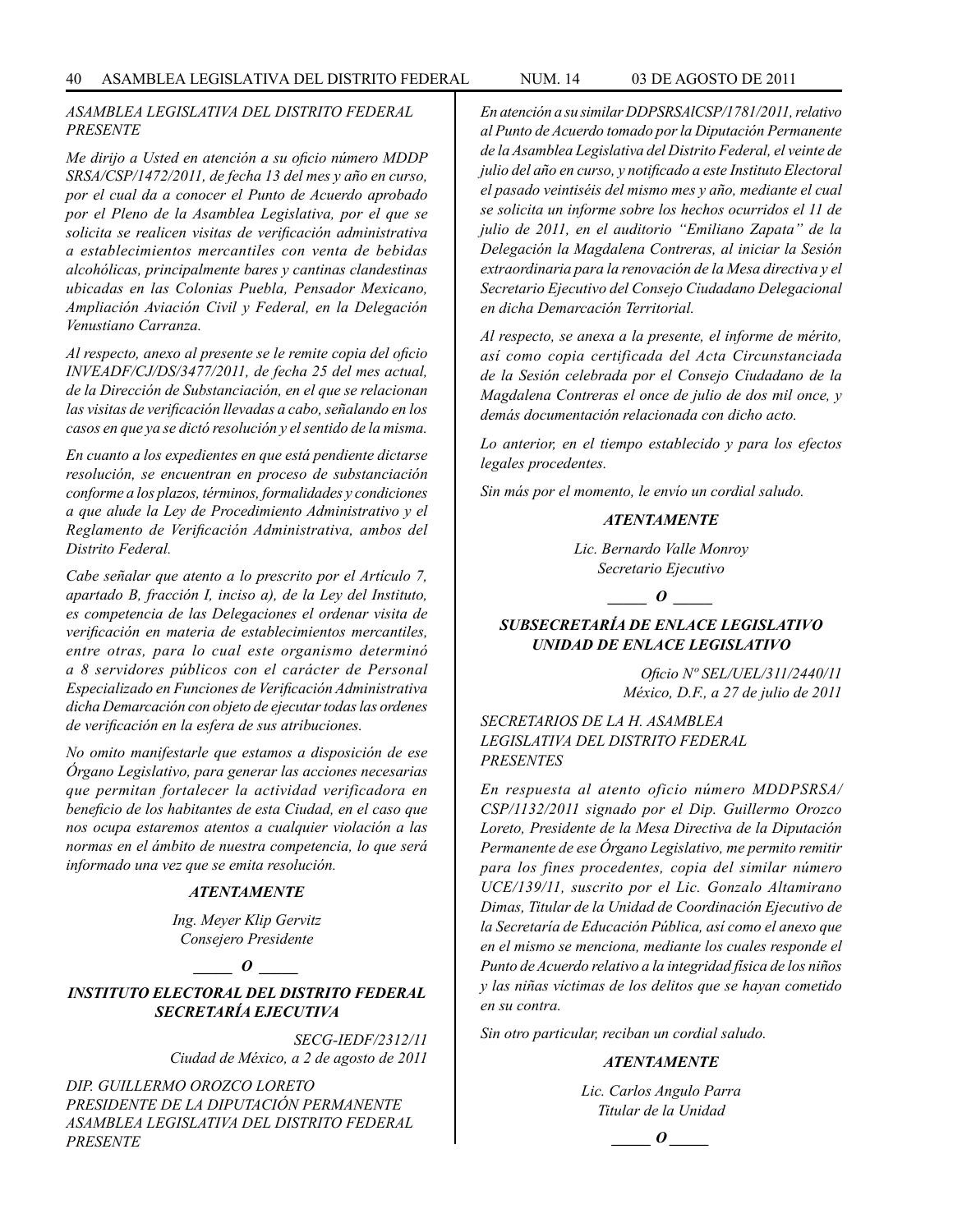# *SUBSECRETARÍA DE ENLACE LEGISLATIVO UNIDAD DE ENLACE LEGISLATIVO*

*Oficio Nº SEUUEU311/2413/11 México, D.F., a 25 de julio de 2011*

# *SECRETARIOS DE LA H. ASAMBLEA LEGISLATIVA DEL DISTRITO FEDERAL PRESENTES*

*En respuesta al atento oficio número MDSPSA/ CSP/1675/2011 signado por la Dip. Rocío Barrera Badillo, Presidenta de la Mesa Directiva de ese Órgano Legislativo, me permito remitir para los fines procedentes, copia del similar número 100.2011.DGE.518, suscrito por Rodrigo Ortega Cajigas, Director General de Enlace de la Secretaría de Economía, así como el anexo que en el mismo se menciona, mediante los cuales responde el Punto de Acuerdo relativo al pago de la denominada "Cuota Ecológica".*

*Sin otro particular, reciban un cordial saludo.*

#### *ATENTAMENTE*

*Lic. Carlos Angulo Parra Titular de la Unidad*

Asimismo se informa a esta Diputación Permanente que toda vez que los comunicados a los que se ha hecho referencia contienen respuestas relativas a asuntos aprobados por este Órgano Legislativo, por economía procesal parlamentaria se toma la siguiente determinación:

Hágase del conocimiento de los Diputados promoventes y tome nota la Secretaría.

Esta Presidencia informa que se recibió un comunicado de la Conferencia Nacional del Sistema Penitenciario. Remítase a las Comisiones de Seguridad Pública y de Ciencia y Tecnología para su atención.

## *CONFERENCIA NACIONAL DEL SISTEMA PENITENCIARIO*

*"2011. Año del Turismo en México".*

*México, D. F., a 19 de mayo de 2011. Oficio Nº CNSP/P/049/2011. Asunto: Acuerdos de la 5° Conferencia Nacional, exhorto para uso de brazaletes.*

# *DIP. ALEJANDRA BARRALES MAGDALENO PRESIDENTA DE LA COMISIÓN DE GOBIERNO ASAMBLEA LEGISLATIVA DEL DISTRITO FEDERAL PRESENTE*

#### *Apreciable Dip. Barrales:*

*La Conferencia Nacional del Sistema Penitenciario constituye la instancia legal de coordinación donde concurren las autoridades federal, estatales y del Distrito Federal al frente de los centros de reclusión del país, conforme a lo establecido en la Ley General del Sistema* 

*Nacional de Seguridad Pública. sus distintas reuniones plenarias, ordinarias y extraordinarias, quienes integramos la Conferencia, en cumplimiento del mandato de Ley, hemos implementado estrategias y desarrollado acciones para atender integralmente los retos y rezagos que enfrentan los centros de reclusión del país, a fin de que la reinserción de aquéllos que fueron privados de su libertad por sentencia judicial se cumpla.*

*La Conferencia Nacional del Sistema Penitenciario, que me honro en presidir, es consciente del cúmulo de retos por atender en el ámbito de su competencia. Por ello, se ha insistido ante las distintas autoridades federales y estatales de avanzar en los procesos de reforma a sus marcos normativos de acción, para garantizar el cumplimiento efectivo de la pena en prisión y la aplicación de tratamientos que impidan la comisión de Muras conductas delictivas.* 

*De tal suerte, me dirijo a usted por encomienda del pleno de la Conferencia Nacional del Sistema Penitenciario para solicitar el apoyo y acuerdo del Poder Legislativo del Distrito Federal a fin de impulsar las reformas legales que permitan el uso intensivo de la tecnología para atender los retos que enfrentan las instituciones de seguridad pública, procuración y administración de justicia, conforme al siguiente Punto de Acuerdo establecido por las autoridades penitenciarias del país en su Quinta Sesión Ordinaria:*

*"La Conferencia Nacional del Sistema Penitenciario solicita atentamente al Congreso de la Unión, a los poderes ejecutivo y legislativo de las entidades federativas y al Consejo Nacional de Seguridad Pública para emprender las reformas legales y reglamentarias que permitan la utilización en el sistema penitenciario federal y de las entidades federativas de la tecnología para el monitoreo telemático a distancia mediante brazaletes.*

*La petición de las autoridades penitenciarias del país es que exista el sustento jurídico para el monitoreo telemático a distancia por medio de brazaletes a internos de bajo riesgo, sujetos a proceso y en libertad vigilada, no obstante los lineamientos de alcance nacional vigentes sobre esta materia y en virtud de que sólo existe el marco normativo para su aplicación en nueve entidades y el Distrito Federal, lo que genera desventajas operativas e inequidad jurídica en la aplicación de este tipo de sistemas".*

*El apoyo del Poder Legislativo, bajo su presidencia, resulta indispensable y necesario, a fin de articular las reformas que permitan trascender el desgaste que experimentan los procesos operativos del sistema penitenciario local. Las transformaciones en marcha para lograr la reinserción social del interno que establece el Artículo 18 de la Constitución Política de los Estados Unidos Mexicanos precisan del apoyo de los tres ámbitos y órdenes de gobierno. Por ello, de considerar plausible la propuesta anterior, apreciaríamos su intervención para que el citado Punto de Acuerdo pueda ser transmitido al Pleno del H.*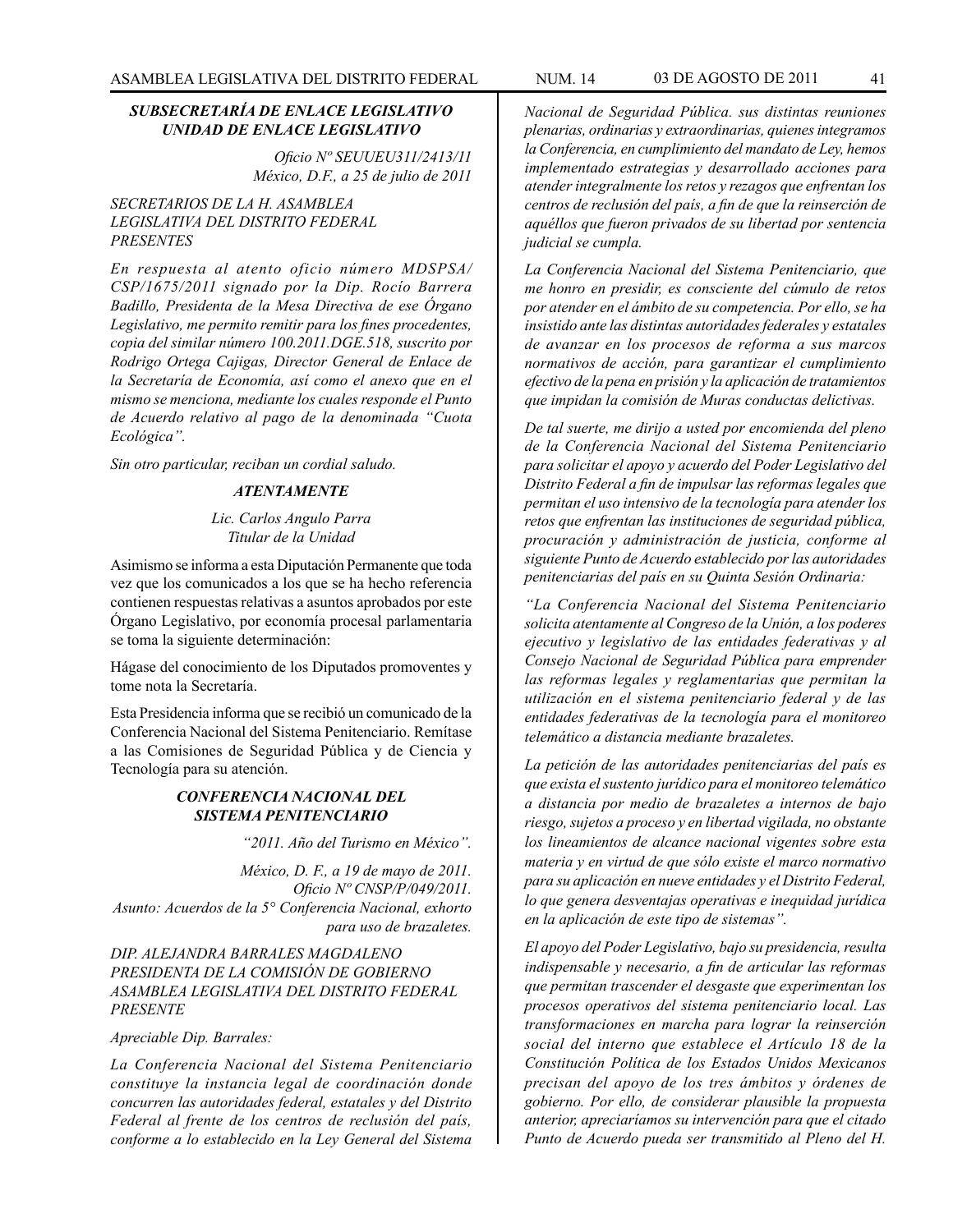*Congreso del Distrito Federal a su conducción, y susceptible de recibir el o de sus Diputadas y Diputados, para lograr las reformas que incidan en una mejor operación del sistema penitenciario en su conjunto.*

*La Conferencia Nacional del Sistema Penitenciario reitera su disposición para seguir trabajando estrechamente con los poderes legislativos de las entidades federativas y del Distrito Federal, para incidir en la atención de las necesidades de los centros penitenciarios del país, a favor de la reinserción social de los internos y de la seguridad pública que reclaman los mexicanos. Seguro de contar con su siempre valioso apoyo, quedo a sus órdenes para ampliar cualquier información a este respecto.*

# *CON ATENCIÓN,*

## *Mtro. José Patricio Patiño Arias Presidente de la Confederación del Sistema Penitenciario*

Esta Presidencia hace del conocimiento de la Diputación Permanente que han sido retirados del Orden del Día los puntos enlistados en los numerales 12, 13, 14, 15 y 45 del Orden del Día.

Para presentar una Proposición con Punto de Acuerdo para exhortar al Secretario de Transportes y Vialidad del Distrito Federal, Raúl Armando Quintero Martínez, a fin de que se modifique al derrotero de la Ruta 18 de la Red de Transporte de Pasajeros, se concede el uso de la Tribuna al Diputado Julio César Moreno Rivera, del Grupo Parlamentario del Partido de la Revolución Democrática.

**EL C. DIPUTADO JULIO CÉSAR MORENO RIVERA**. Con su venia, Diputado Presidente.

*PROPOSICIÓN CON PUNTO DE ACUERDO PARA EXHORTAR AL SECRETARIO DE TRANSPORTES Y VIALIDAD DEL DISTRITO FEDERAL, RAÚL ARMANDO QUINTERO MARTÍNEZ, A FIN DE QUE SE MODIFIQUE EL DERROTERO DE LA RUTA 18 DE LA RED DE TRANSPORTE DE PASAJEROS, QUE PRESENTA EL DIPUTADO JULIO CÉSAR MORENO RIVERA, DEL GRUPO PARLAMENTARIO DEL PARTIDO DE LA REVOLUCIÓN DEMOCRÁTICA.*

*El suscrito, Diputado Julio César Moreno Rivera, integrante del Partido de la Revolución Democrática de la V Legislatura de la Asamblea Legislativa del Distrito Federal, con fundamento en lo dispuesto por los Artículos 11, 17 fracción VI, 18 fracción VII de la Ley Orgánica; 93, 98 y 133 del Reglamento para el Gobierno Interior, ambos de la Asamblea Legislativa del Distrito Federal, someto a la consideración del Pleno de esta Honorable Asamblea Legislativa, la siguiente: Proposición con Punto de Acuerdo para exhortar al Secretario de Transportes y Vialidad del Distrito Federal, Raúl Armando Quintero Martínez, a fin de que se modifique el derrotero de la Ruta 18 de la Red de Transporte de Pasajeros del Distrito Federal, al tenor de los siguientes:*

*ANTECEDENTES*

*1. La prestación de servicios públicos en el Distrito Federal corresponde a la administración pública local, para que la población de la Ciudad tenga acceso a los beneficios de desarrollo urbano en materia de servicios públicos, como es el de transporte de pasajeros; servicio radial de transporte de pasajeros a las personas de escasos recursos residentes en la periferia del Distrito Federal. Servicios que se deben proporcionar adecuada y eficazmente a los problemas de traslado colectivo de personas en la Ciudad.*

*2. Anteriormente existía la ruta, que los vecinos solicitan regrese, ya que les es complicado y hasta peligroso caminar las calles de la Colonia para acercarse a la parada de la nueva ruta.*

*3. Más de quinientos vecinos acudieron al Módulo de Atención Orientación y Quejas Ciudadanas del promoverte, para solicitar sea regresada la ruta que anteriormente les prestaba servicio.*

*4. Las personas que acudieron al módulo, son de escasos recursos y en su mayoría "adultos mayores", a quienes se les complica mucho caminar por la Colonia para acercarse a la ruta del camión que anteriormente pasaba más cerca, y no cuentan con otras alternativas de transporte.*

*5. Los vecinos solicitan que el cambio de la ruta del camión, sea desde el metro Romero Rubio, que el servicio continúe por Avenida Oceanía hacía la calle de Thael hasta la Avenida Texcoco, dar vuelta en la calle Colones, entroncar con Quetzalcóatl y continuar por Avenida del Peñón, dar vuelta en Avenida Oriente 172, tomar Norte 33 y nuevamente Avenida Oceanía integrándose a su derrotero habitual, sin afectar el servicio de la Colonia Moctezuma Segunda Sección.*

*6. De acuerdo con los Artículos 1º y 2º del Decreto por el que se crea la Red de Transporte de Pasajeros del Distrito Federal, en el que se sectoriza con la Secretaría de Transportes y Vialidad, así como la aclaración de que uno de los objetivos de la Red de Transporte de Pasajeros, será la de preferencia del servicio en zonas de escasos recursos.*

*7. Al presente Punto de Acuerdo, se le adjuntan las más de quinientas firmas de los usuarios de esta ruta, en la que hacen la petición de que cambie el derrotero de la ruta 18 para beneficio de los mismos.*

#### *CONSIDERANDOS*

*PRIMERO. Que de conformidad con la fracción IX del Artículo 31 de la Ley Orgánica de la Administración Pública del Distrito Federal, le corresponde a la Secretaría de Transportes y Vialidad, la determinación de la ruta de los vehículos de transporte de pasajeros, tal y como se lee a continuación:*

*Artículo 31. A la Secretaría de Transportes y Vialidad corresponde el despacho de las materias relativas al*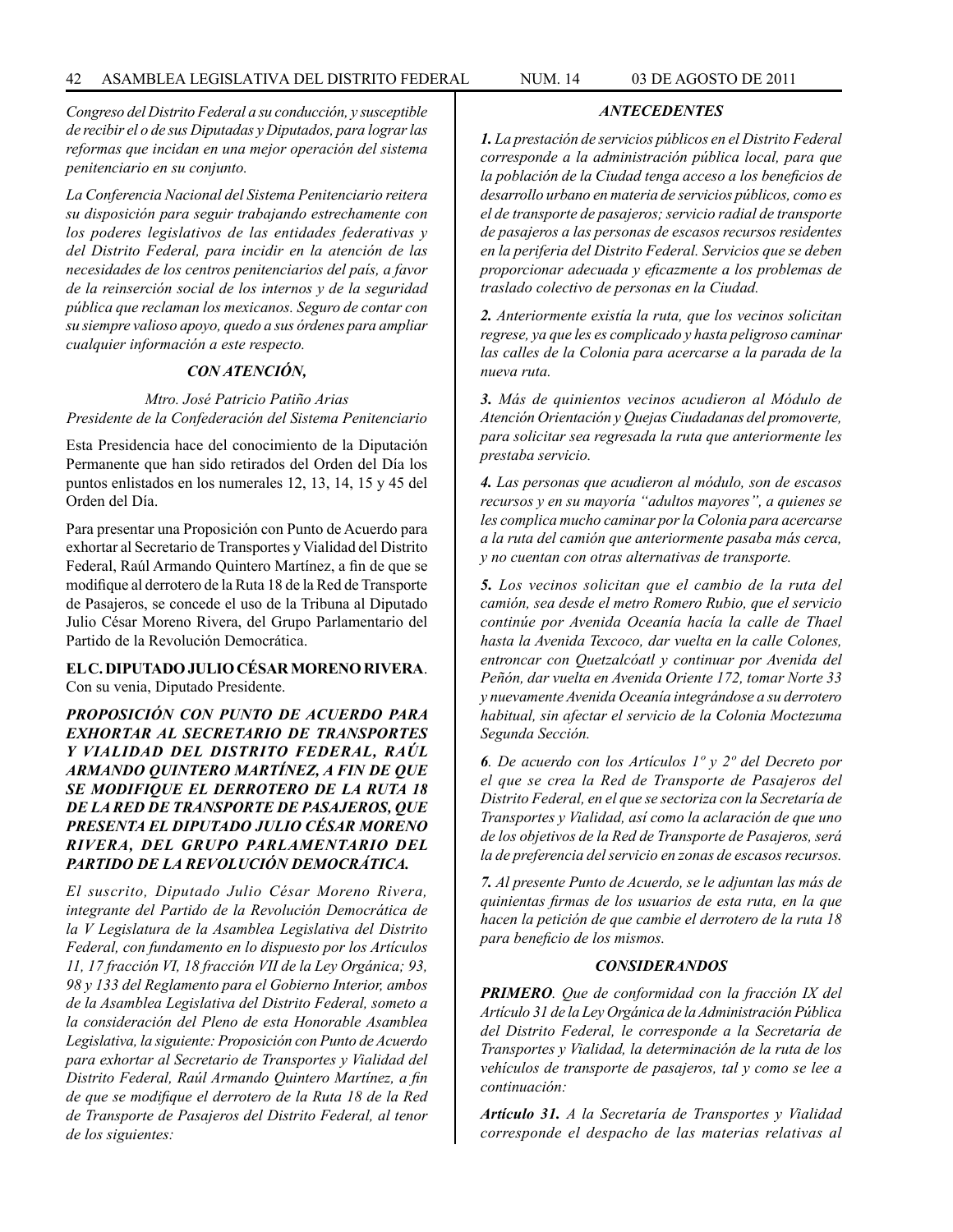*desarrollo integral del transporte, control del autotransporte urbano, así como la planeación y operación de las vialidades. Específicamente cuenta con las siguientes atribuciones:*

*IX. Determinar las rutas de penetración de vehículos de servicio público de transporte de pasajeros suburbano y foráneo, precisar las rutas de penetración o de paso, así como los itinerarios para los vehículos de carga, otorgando las autorizaciones correspondientes.*

*SEGUNDO. Que de conformidad con la fracción X del mismo Artículo, le corresponde a la Secretaría de Transportes y Vialidad, representar al Jefe de Gobierno, tal y como se observa a continuación:*

*X. Representar al Jefe de Gobierno, ante las autoridades, comisiones, comités, grupos de trabajo y demás organismos que se ocupen del problema del transporte urbano de pasajeros y de carga;*

*TERCERO. Que de conformidad con la fracción XIII del mismo Artículo, le corresponde a la Secretaría, realizar los estudios para optimizar el servicio de transporte de pasajeros, para un mejor aprovechamiento, como se lee a continuación:*

*XIII. Realizar estudios sobre la forma de optimizar el uso del equipo de transporte colectivo del sector, y con base en ellos, dictar y supervisar el cumplimiento de las normas que conduzcan a su mejor aprovechamiento.*

*CUARTO. Que de conformidad con la fracción I del Artículo 7 de la Ley de Transporte del Distrito Federal, la Secretaría tiene entre sus facultades: el ordenar y regular el transporte público, tal y como se lee a continuación:*

*Artículo 7. Para el cumplimiento de la presente Ley y los ordenamientos que de ella emanen, la Secretaría tendrá, además de las disposiciones contenidas en otras Leyes, las siguientes facultades:*

*I. Fomentar, impulsar estimular, ordenar y regular el desarrollo del transporte público en el Distrito Federal.*

*QUINTO. Tomando en cuenta que los usuarios han solicitado la modificación de la ruta, ya que para ellos les da mayor seguridad, estaría acordes con la fracción II del mismo Artículo, mismo que dispone que la Secretaría debe garantizar la seguridad de los pasajeros; se trascribe dicha fracción para mayor claridad:*

*II. Realizar todas aquellas acciones tendientes a que los servicios públicos de transporte de pasajeros y de carga, además de llevarse a cabo con eficiencia y eficacia, garanticen la seguridad de los usuarios, peatones y los derechos de los permisionarios y concesionarios.*

*SEXTO. Que existen por lo menos 500 Ciudadanos que están interesados en la modificación de la ruta 18, a fin de que continúe como anteriormente estaba, por lo que se daría cumplimiento a lo establecido en la fracción III del* 

*citado Artículo, mismo que dispone que se deben realizar estudios de oferta y demanda de las rutas; tal y como se lee a continuación:*

*III. Realizar los estudios sobre la oferta y la demanda de servicio público de transporte dentro del período que determine el Reglamento;*

*SÉPTIMO. Que derivado de que los Ciudadanos que acudieron al Módulo de Atención Orientación y Quejas Ciudadanas, son de escasos recursos y en su mayoría "adultos mayores", se colmaría el supuesto contenido en la fracción VII del mismo Artículo, que establece: la Secretaría debe impulsar el servicio a personas de la tercera edad, tal y como se lee a continuación:*

*VII. Impulsar el servicio público de transporte de pasajeros para personas con discapacidad, de la tercera edad y mujeres en período de gestación y fomentar la regularización del servicio privado y particular de transporte de este tipo de personas.*

*OCTAVO. Derivado de lo anterior, el Itinerario o Ruta que se propone es de la siguiente manera: de la estación del Metro Romero Rubio, que continúe el servicio por Av. Oceanía a la calle de Thael y Norte 174 en donde se puede ubicar el cierre de circuito (Base de Servicio, existe el espacio suficiente para ello), e iniciar su recorrido por calle Thael hasta Avenida Texcoco, dar vuelta a la derecha en la calle Colones, entroncar con Quetzalcóatl y continuar por Avenida del Peñón, para dar vuelta en Avenida Oriente 172, posteriormente tomar calle Norte 33 y nuevamente Avenida Oceanía, integrándose a su Itinerario o Ruta habitual, sin afectar el servicio de la Colonia Moctezuma Segunda Sección.*

*Ahora bien, con la modificación de la ruta se resolverá un problema de fondo que data ya de varios años y que han tenido que padecer los habitantes de esta zona, y es la insuficiencia en el trasporte público, ya que actualmente existe una sola ruta de trasporte público que transita al interior de las Colonias Peñón de los Baños y Pensador Mexicano, es decir una ruta de peseros para una población de más de 24,000 habitantes, evidentemente resulta insuficiente.*

*Si a lo anterior le sumamos que la Colonia del Peñón de los Baños, esta amurallada por la zona Federal del Aeropuerto Internacional de la Ciudad de México, y que las calles de Tahél y las faldas del Cerro del Peñón, así como los puentes peatonales que cruzan el Circuito entre ambas Colonias, se han vuelto más inseguros, aumentando el índice delictivo de los asaltos a transeúntes, que tienen la necesidad de transitar por dichos lugares para poder tomar el trasporte público, pues, tendríamos que el ampliar la ruta, que anteriormente existía, reduciría el índice de asaltos beneficiando a toda esta población.*

*Por lo anteriormente expuesto, fundado y motivado, someto a consideración del Pleno de esta Honorable Asamblea Legislativa del Distrito Federal el siguiente:*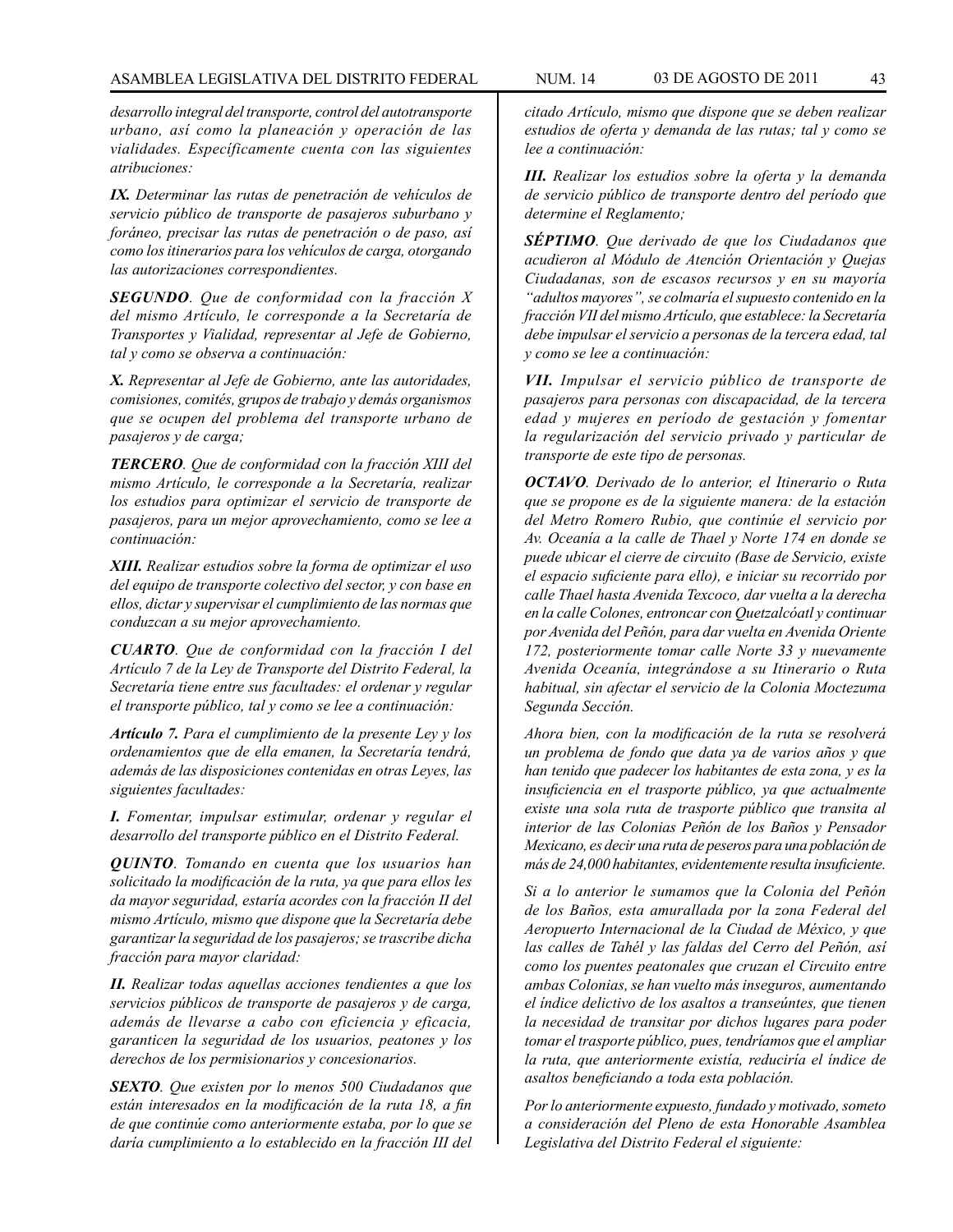## *PUNTO DE ACUERDO*

*ÚNICO. Esta Asamblea Legislativa del Distrito Federal, V Legislatura, exhorta al Secretario de Transportes y Vialidad del Distrito Federal, Raúl Armando Quintero Martínez, a fin de que se modifique el Itinerario o derrotero de la Ruta 18 de la Red de Transporte de Pasajeros del Distrito Federal, con origen en el Metro Cuatro Caminos, con destino a la Colonia Moctezuma Segunda Sección, en la Delegación Venustiano Carranza, que con anterioridad incursionaba al interior de las Colonias Peñón de los Baños y Pensador Mexicano, mismas que solicitan su restablecimiento, conforme se propone en el considerando octavo.*

*Dado en el Recinto Legislativo de la Asamblea Legislativa del Distrito Federal, a los veintisiete días del mes de julio del año dos mil once.*

*Por el Grupo Parlamentario del Partido de la Revolución Democrática.*

#### *ATENTAMENTE*

*Dip. Julio César Moreno Rivera*

Es cuanto, Diputado Presidente.

**EL C. PRESIDENTE.** Gracias Diputado. En términos de lo dispuesto por el Artículo 133 del Reglamento para el Gobierno Interior de la Asamblea Legislativa del Distrito Federal, consulte la Secretaría a la Diputación Permanente en votación económica si la propuesta presentada por el Diputado Julio César Moreno Rivera, se considera de urgente y obvia resolución.

**LA C. SECRETARIA.** Por instrucciones de la Presidencia y en votación económica se consulta la Diputación Permanente si la propuesta de referencia se considera de urgente y obvia resolución. Los que estén por la afirmativa, sírvanse manifestarlo levantando la mano.

Los que estén por la negativa, sírvanse manifestarlo levantando la mano.

Se considera de urgente y obvia resolución, Diputado Presidente.

**EL C. PRESIDENTE.** Gracias Diputada. Está a discusión la propuesta. ¿Existen oradores en contra?

Proceda la Secretaría a preguntar a la Diputación Permanente en votación económica si es de aprobarse la propuesta a discusión.

**LA C. SECRETARIA.** Por instrucciones de la Presidencia y en votación económica se pregunta a la Diputación Permanente si es de aprobarse la propuesta sometida a su consideración. Los que estén por la afirmativa, sírvanse manifestarlo levantando la mano.

Los que estén por la negativa, sírvanse manifestarlo levantando la mano.

Aprobada la propuesta, Diputado Presidente.

**EL C. PRESIDENTE.** Gracias Diputada. Remítase a las autoridades correspondientes para los efectos legales a que haya lugar.

Para presentar una Proposición con Punto de Acuerdo relativo a la Colonia Florida en la Delegación Álvaro Obregón, se concede el uso de la Tribuna a la Diputada Alicia Virginia Téllez Sánchez, del Grupo Parlamentario del Partido Revolucionario Institucional.

**LA C. DIPUTADA ALICIA VIRGINIA TÉLLEZ SÁNCHEZ.** Con su permiso Diputado Presidente.

*PROPOSICIÓN CON PUNTO DE ACUERDO RELATIVO A LA COLONIA FLORIDA EN LA DELEGACIÓN ÁLVARO OBREGÓN, QUE PRESENTA LA DIPUTADA ALICIA VIRGINIA TÉLLEZ SÁNCHEZ, DEL GRUPO PARLAMENTARIO DEL PARTIDO REVOLUCIONARIO INSTITUCIONAL.*

*La de la voz Diputada Alicia Téllez Sánchez, integrante del Grupo Parlamentario del Partido Revolucionario Institucional, con fundamento en lo dispuesto por los Artículos 13 fracción II; 17 fracción VI; 46, 50 fracciones IV y VIII; 58 fracciones I, II, X y XVII de la Ley Orgánica de la Asamblea Legislativa del Distrito Federal y 81, 82, 84 y 133 del Reglamento para el Gobierno Interior de la Asamblea Legislativa del Distrito Federal, someto a la consideración de este Honorable cuerpo legislativo la siguiente Proposición con Punto de Acuerdo, al tenor de los siguientes:*

#### *ANTECEDENTES*

*El 15 de enero del año de 1993 fue publicado en el Diario Oficial de la Federación el Programa Parcial de Desarrollo Urbano para la Colonia Florida que se ubica en la Delegación Álvaro Obregón, mismo que forma parte en su totalidad del Programa Delegacional de Desarrollo Urbano para la Delegación Álvaro Obregón.*

*De igual forma, en dicho documento se establece que no aplicarán las normas de ordenación sobre vialidades cuando se trate de zonificaciones Espacios Abiertos, Deportivos, Parques, Plazas y Jardines, áreas verdes, áreas de valor ambiental, bosques, barrancas y zonas verdes, programas parciales, áreas de conservación patrimonial, suelo de conservación, ni en Colonias que cuenten con Normas de Ordenación Particular.*

*Sin embargo, a pesar de que la Colonia Florida en la Delegación Álvaro Obregón cuenta con un programa parcial de desarrollo urbano vigente, a la fecha en diversos inmuebles de la misma han dado paso a la construcción de conjuntos habitacionales y edificios en la misma, por lo que la conservación y preservación de los espacios y construcciones característicos de la zona es primordial. Lo anterior se robustece al tenor de los siguientes:*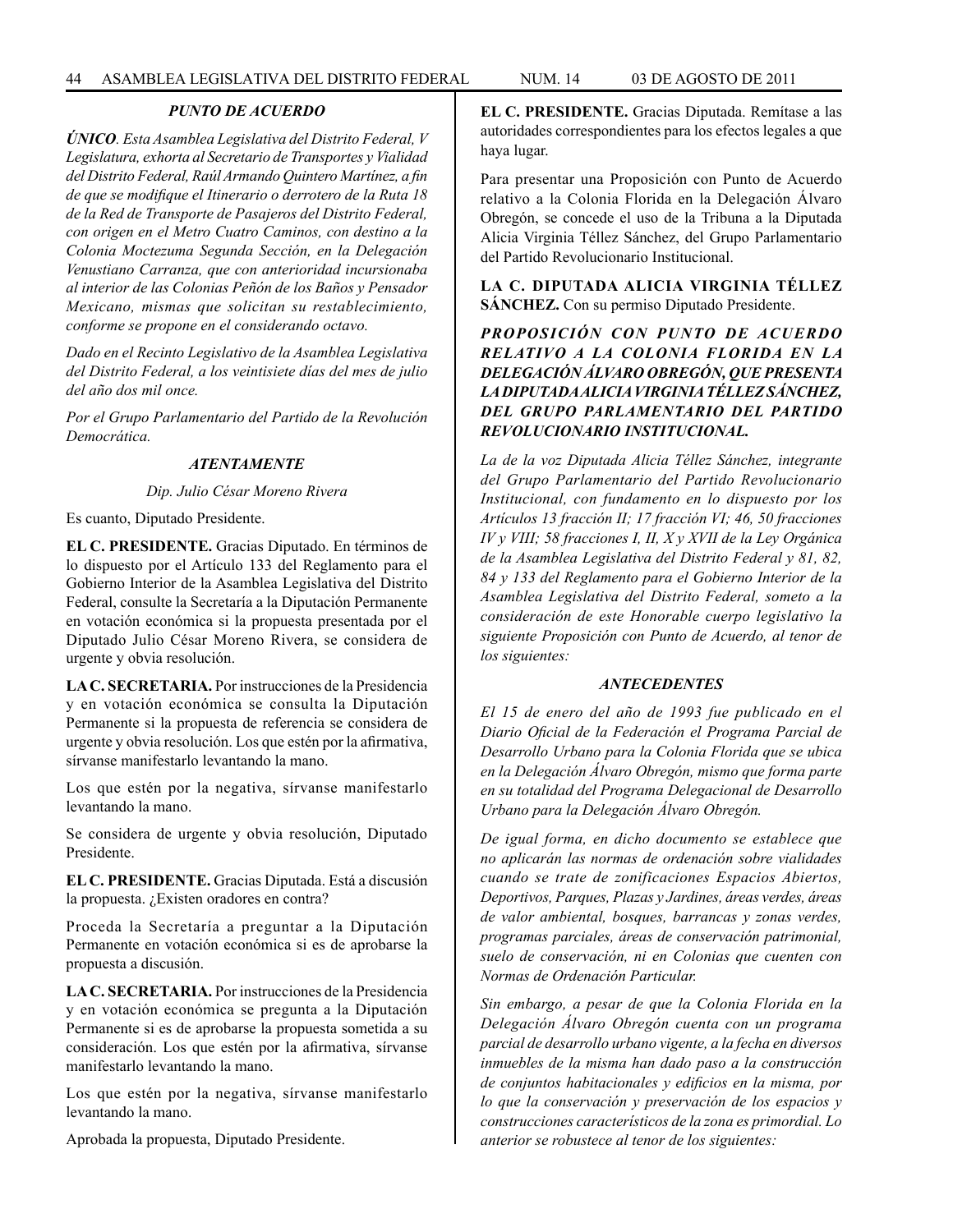## *CONSIDERACIONES*

*PRIMERO. Que la Delegación Álvaro Obregón, anteriormente llamada Delegación San Ángel, tomó su nombre actual el 9 de enero de 1932, para honrar la memoria del que fuera caudillo revolucionario, General Álvaro Obregón. Este cambio se propuso a raíz del asesinato del que fue objeto en la Bombilla, el 27 de julio de 1928.*

*SEGUNDO. Que a través de su historia la Delegación Álvaro Obregón ha sufrido considerables modificaciones en su jurisdicción territorial. Por su ubicación geográfica comprende parte del antiguo territorio de las municipalidades de San Ángel, Mixcoac, Tacubaya y Santa Fe. Sus barrios, pueblos, haciendas, ranchos y villas que lo constituyeron, han sido absorbidos por la actual área urbana a través de la conurbación de sus antiguos pueblos entre ellos por las vialidades más antiguas y el sistema de transporte; que unió hacia el sur Tacubaya, San Pedro de los Pinos – Mixcoac - San Ángel - Ciudad Universitaria, a través de la ahora Av. Revolución.*

*TERCERO. Que durante la década de los años 40 y 50´s del siglo pasado, la apertura de la Avenida de los Insurgentes propició el fraccionamiento de terrenos y la construcción de residencias tales como Guadalupe Inn, Florida, Hacienda Chimalistac e incluso el Pedregal de San Ángel. De 1950 a 1960, y debido a la saturación de las zonas centrales de la Ciudad, se edificaron viviendas en lomeríos; estos fenómenos ensancharon las vías de comunicación de San Ángel y de varios poblados rurales, entre ellos San Bartolo Ameyalco y Santa Rosa Xochiac.*

*CUARTO. Que de acuerdo a los datos del Programa de Desarrollo Urbano para la Delegación Álvaro Obregón, el uso de suelo urbano tiene un gran porcentaje, siendo la mezcla de los mismos una constante, clasificando las zonas habitacionales según su origen, características físicas y servicios con los que cuentan: al Poniente del periférico, con valor patrimonial Colonias como San Ángel, San Ángel Inn, Tlacopac, Chimalistac, Guadalupe Chimalistac, Florida, Tizapán, Ermita, Progreso, Barrio Loreto.*

*Estableciéndose que San Ángel, San Ángel Inn, Tlacopac, Chimalistac, Guadalupe Chimalistac y Florida se caracterizan por tener construcciones de valor histórico y ambiental, tradicionalmente habitacionales de 2 niveles y grandes áreas libres. La Colonia Tizapán se caracteriza por tener predios de menor tamaño que albergan a más de una familia, con mezcla el uso habitacional con comercio, también tienen construcciones de valor patrimonial.*

*Mientras que las Colonias Guadalupe Inn, Florida y Pedregal de San Ángel tienen usos de suelo eminentemente habitacional unifamiliar de ingreso alto; las dos primeras presentan fuertes presiones para el cambio de uso de suelo a comercios y servicios, la tercera presenta fuertes presiones para el incremento a la densidad y al número de niveles. Las tres cuentan con diversos grados de valor en imagen urbana, medio ambiente y construcciones representativas de épocas de la Ciudad.*

*QUINTO. Que en la calle de Margaritas número 177 en el corazón de la Colonia Florida, se encuentra una construcción casi única por lo que hace al tipo de construcción y diseño Arquitectónico, que se encuentra al interior del terreno de poco más de 4,800 metros cuadrados, ocupando la construcción una superficie de desplante de poco más de 2,762 metros cuadrados, constando de sótano, planta baja y segundo, piso.*

*SEXTO. Que de acuerdo al estudio realizado por el Arquitecto Leopoldo Domínguez Montes, Catedrático de la Facultad de Arquitectura y miembros del Colegio y Sociedad de Arquitectos Mexicanos, describe el inmueble como "un inmueble castelo semi clásico, con reminiscencias romanas, italianas y francesas, sobria con columnas clásicas del orden dórico y muros revestidos de cantera gris, con cornisas y balaustres labrados, así como marcos en ventanas. Desde el zaguán se cuenta con una calle pavimentada de trazo oval contando con una amplia área de estacionamiento vehicular al aire libre y se pasa al pórtico cubierto escalonado y protegido por un balcón de planta alta. Entrando al vestíbulo se llega a una recepción muy amplia rematando con una escalinata de cantera y metal con vitrales tipo emplomado. Los pavimentos interiores son de mármol, madera y alfombras y los muros y techos llevan artesanado de yeso con cornisas rectangulares y ovales con aplicaciones de pintura.*

*En el fondo del terreno está la alberca oval revestida con azulejos y con techo en bóveda, con vestidores y baños comunicándose con el sótano de la casa mediante un túnel. Además de gimnasio y frontón descubierto para frontenis, toda la construcción se encuentra rodeada por un bosque de árboles, adultos y vivos con una superficie de 2, 015 metros cuadrados, ocupando el bosque el 40% de la superficie total del terreno".*

*SÉPTIMO. Que los vecinos de la zona a fin de proteger este inmueble han iniciado procedimiento ante el Instituto Nacional de Bellas Artes, a fin de dicho Instituto que depende de la Secretaría de Educación Pública lo incluya en el catálogo de monumento artístico de conformidad con lo que establece el Artículo 33 de la Ley Federal sobre Monumentos, Zonas Arqueológicas, Artísticos e Históricos:*

*"ARTÍCULO 33. Son monumentos artísticos los bienes muebles e inmuebles que revistan valor estético relevante.*

*Para determinar el valor estético relevante de algún bien se atenderá a cualquiera de las siguientes características: representatividad, inserción en determinada corriente estilística, grado de innovación, materiales y técnicas utilizados y otras análogas.* 

*Tratándose de bienes inmuebles, podrá considerarse también su significación en el contexto urbano".*

*Bajo este contexto y toda vez que se encuentra pendiente de resolución por parte del Instituto Nacional de Bellas Artes y Literatura la Declaratoria de monumento artístico, y que a la fecha los vecinos desconocen la etapa en que se encuentra el mismo, adicionalmente a que en fechas recientes han*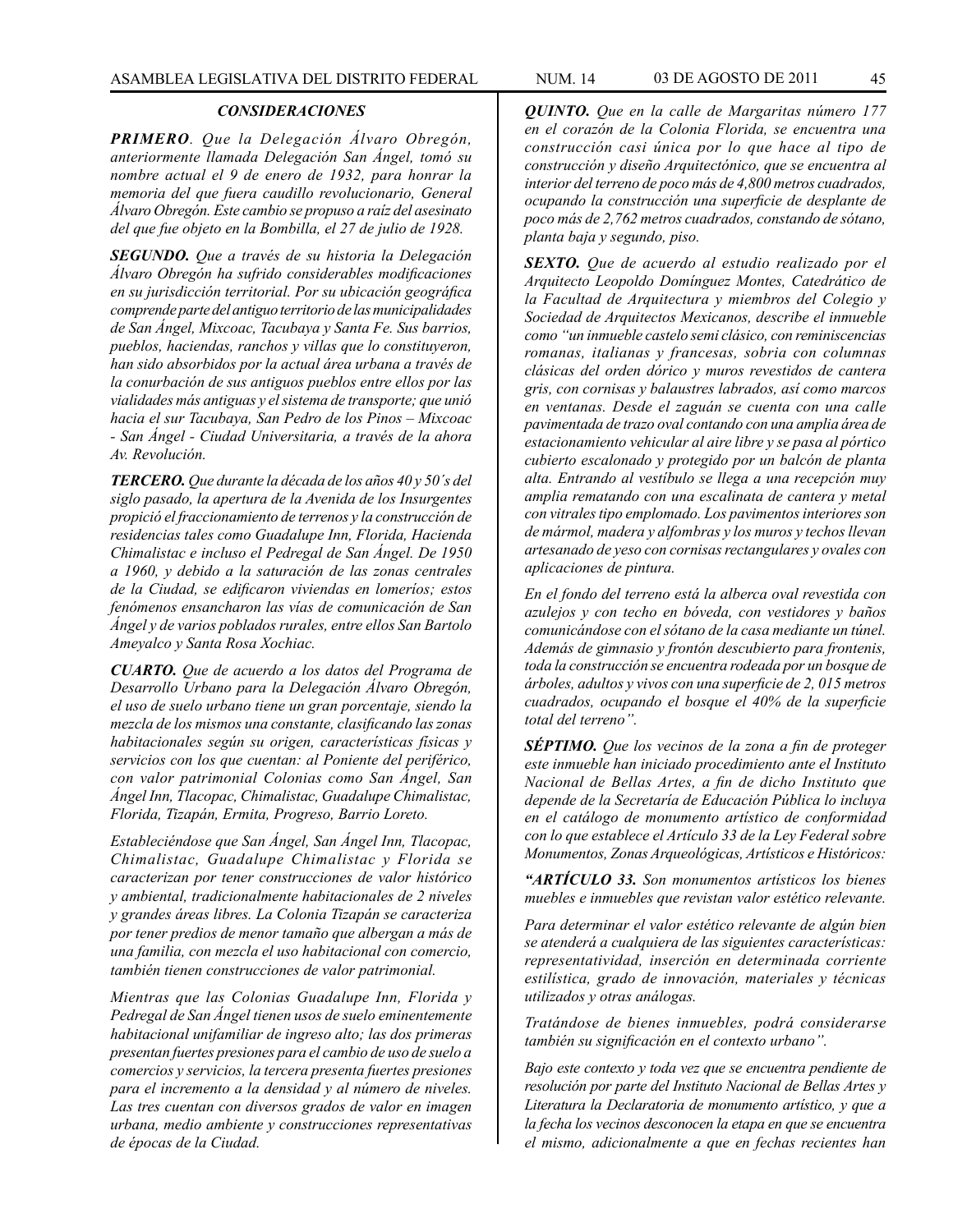*iniciado los trabajo de demolición de la construcción, así como el desplante de los árboles que su ubican al interior de la misma, lo cual sería una violación fragante a la Ley Ambiental del Distrito Federal, que establece que queda prohibida la modificación o desplante de áreas verdes con fines de construcción, lo anterior de conformidad con los Artículos 88, 89 y demás relativos de la normatividad de referencia.*

*De lo anterior, es que a través de este Punto de Acuerdo se está solicitando información a la Directora General del Instituto Nacional de Bellas Artes y Literatura, así como a los Titulares de la Secretaría de Desarrollo Urbano y Vivienda del Distrito Federal y de la Demarcación Territorial en Álvaro Obregón, relativa al predio ubicado en la Calle de Margaritas número 177, Colonia Florida, respecto al procedimiento de Declaratoria de Monumento Artístico, así como si existen solicitudes de modificación al uso de suelo y solicitud de permiso de construcción de desplante de árboles.*

*Por lo expuesto someto a la consideración de esta H. Asamblea Legislativa del Distrito Federal el siguiente:*

## *PUNTO DE ACUERDO*

*PRIMERO. La Diputación Permanente de esta V Legislatura de la Asamblea Legislativa del Distrito Federal, solicita respetuosamente a la C. Teresa Vicencio Álvarez, Directora General del Instituto Nacional de Bellas Artes y Literatura, un informe por escrito a esta Soberanía sobre el avance del procedimiento de Declaratoria de Patrimonio Histórico del inmueble que se ubica en la Calle de Margaritas número 177, Colonia Florida, de la Delegación Álvaro Obregón solicitado por el Comité Ciudadano de la Colonia Florida.*

*SEGUNDO. La Diputación Permanente de esta V Legislatura de la Asamblea Legislativa del Distrito Federal, solicita respetuosamente al Arquitecto Felipe Leal Fernández, Titular de la Secretaría de Desarrollo Urbano y Vivienda del Distrito Federal, un informe por escrito a esta Soberanía sobre el uso de suelo que cuenta el predio ubicado en la calle de Margaritas 177, Colonia Florida, en la Delegación Álvaro Obregón y en su caso si existe solicitud de modificación de uso de suelo para dicho predio.*

*TERCERO. La Diputación Permanente de esta V Legislatura de la Asamblea Legislativa del Distrito Federal, solicita respetuosamente al Licenciado Eduardo Santillán Pérez, Jefe Delegacional en Álvaro Obregón un informe por escrito a esta Soberanía respecto a que si existen solicitudes de demolición y licencia de construcción para el predio que se ubica en la calle de Margaritas 177, Colonia Florida, en la Delegación Álvaro Obregón.*

*Salón de Sesiones de esta Soberanía, a los 3 días del mes de agosto de 2011.*

#### *ATENTAMENTE*

*Dip. Alicia Virginia Téllez Sánchez*

Es cuanto, Diputado Presidente.

**EL C. PRESIDENTE**. Gracias, Diputada. En términos de lo dispuesto por el Artículo 133 del Reglamento para el Gobierno Interior de la Asamblea Legislativa del Distrito Federal, consulte la Secretaría a la Diputación Permanente en votación económica si la propuesta presentada por la Diputada Alicia Virginia Téllez Sánchez, se considera de urgente y obvia resolución.

**LA C. SECRETARIA**. Por instrucciones de la Presidencia y en votación económica se consulta a la Diputación Permanente si la propuesta de referencia se considera de urgente y obvia resolución. Los que estén por la afirmativa, sírvanse manifestarlo levantando la mano.

Los que estén por la negativa, sírvanse manifestarlo levantando la mano.

Se considera de urgente y obvia resolución, Diputado Presidente.

**EL C. PRESIDENTE.** Gracias, Diputada. Está a discusión la propuesta. ¿Existen oradores en contra?

Proceda la Secretaría a preguntar a la Diputación Permanente en votación económica si es de aprobarse la propuesta a discusión.

**LA C. SECRETARIA.** Por instrucciones de la Presidencia y en votación económica se pregunta a la Diputación Permanente si es de aprobarse la propuesta sometida a su consideración. Los que estén por la afirmativa, sírvanse manifestarlo levantando la mano.

Los que estén por la negativa, sírvanse manifestarlo levantando la mano.

Aprobada la propuesta, Diputado Presidente.

**EL C. PRESIDENTE.** Gracias, Diputada. Remítase a las autoridades correspondientes para los efectos legales a que haya lugar.

Para presentar una Proposición con Punto de Acuerdo para que se exhorte al Jefe de Gobierno del Distrito Federal, Marcelo Ebrard Casaubon, para que se implementen las acciones correspondientes a efecto de dar cumplimiento a la Ley con respecto a los campamentos del Sindicato Mexicano de Electricistas instalados en la Plaza de la Constitución, se concede el uso de la Tribuna al Diputado Carlo Fabián Pizano Salinas, del Grupo Parlamentario del Partido Acción Nacional.

**EL C. DIPUTADO CARLO FABIÁN PIZANO SALINAS.** Con su venia, Diputado Presidente.

*PROPOSICIÓN CON PUNTO DE ACUERDO PARA QUE SE EXHORTE AL JEFE DE GOBIERNO DEL DISTRITO FEDERAL, MARCELO EBRARD CASAUBON, PARA QUE SE IMPLEMENTEN LAS ACCIONES CORRESPONDIENTES A EFECTO DE DAR CUMPLIMIENTO A LA LEY CON RESPECTO A LOS CAMPAMENTOS DEL SINDICATO MEXICANO*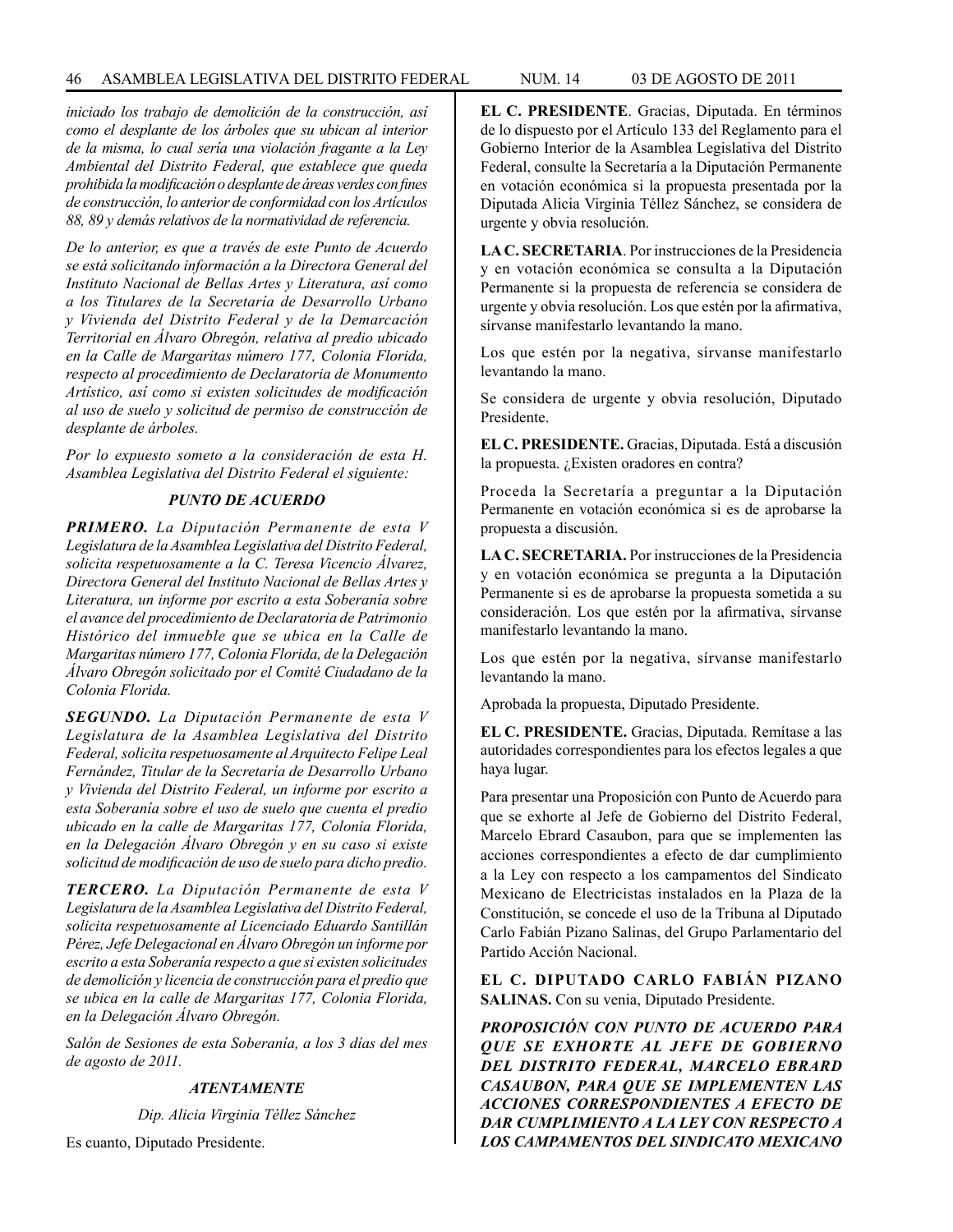## *DE ELECTRICISTAS INSTALADOS EN LA PLAZA DE LA CONSTITUCIÓN, QUE PRESENTA EL DIPUTADO CARLO FABIÁN PIZANO SALINAS, DEL GRUPO PARLAMENTARIO DEL PARTIDO ACCIÓN NACIONAL.*

*El suscrito, Diputado Carlo Fabián Pizano Salinas, integrante del Grupo Parlamentario del Partido Acción Nacional, en la Asamblea Legislativa del Distrito Federal, con fundamento en lo dispuesto por los Artículos 11, 17 fracción VI, 18 fracción VII de la Ley Orgánica; 93, 98 y 133 del Reglamento para el Gobierno Interior, ambos de la Asamblea Legislativa del Distrito Federal, someto a consideración de la Diputación Permanente con carácter de urgente y obvia resolución, la siguiente: Proposición con Punto de Acuerdo, al tenor de los siguientes:*

## *ANTECEDENTES*

*1. Desde el pasado 3 de marzo de este año, personas integrantes del Sindicato Mexicano de Electricistas se manifiestan a través de campamentos en nuestra Plaza de la Constitución. Dicha manifestación se encuentra acompañada de venta de comida, bebidas, artesanías, ropa, cargas para celular, copias fotostáticas se pueden obtener en la plancha del Zócalo e incluso cosméticos de venta por catálogo; el periódico Reforma hizo un relato de ello el pasado 25 de Julio de 2011.*

*2. Al día de hoy los campamentos que fueron instalados por integrantes del Sindicato Mexicano de Electricistas tienen diversos vehículos estacionados sobre la Plaza de la Constitución obstruyendo el paso peatonal.*

*3. Que las personas instaladas en los campamentos ocupan energía eléctrica proveniente del alumbrado público a través de diablitos.*

*4. Que las personas instaladas en el campamento causaron daños a la superficie de la Plaza de la Constitución con clavas metálicas que sujetan dichos campamentos, además de pintar la misma con el escudo de la existan Luz y Fuerza y con diferentes consignas.*

*5. Que de acuerdo a lo publicado por el periódico Reforma el pasado 29 de Julio del presente año el Jefe de Gobierno del Distrito Federal Marcelo Ebrad Casaubon, aseguró que el problema del SME no está en manos de la Administración de la Ciudad, al manifestar que: "Se habló con la gente del Sindicato(…). Yo creo que es muy injusto que nos digan "pues quítenlos". Con fundamento en que Ley ¿verdad?.*

#### *CONSIDERANDO*

*PRIMERO. Que dichas acciones son contrarias a lo establecido en las Leyes que regulan esta Ciudad de México, tales como la Ley de Cultura Cívica del Distrito Federal el Código Penal para el Distrito Federal y el Reglamento de Tránsito Metropolitano.*

*SEGUNDO. Que la Ley de Cultura Cívica del Distrito Federal mandata en u Artículo 2°, fracción I que entre los* 

*valores fundamentales que favorece la convivencia armónica de sus habitantes se encuentran "La corresponsabilidad entre los habitantes y las autoridades en la conservación del medio ambiente, el entorno urbano, las vías, espacios y servicios públicos y la seguridad Ciudadana".*

*TERCERO. Que la referida Ley establece en su Artículo 5° que se comete infracción cuando la conducta tenga lugar en lugares o espacios públicos de uso común y libre tránsito, como los son las plazas o calles.*

*CUARTO. Que de acuerdo a lo establecido en el Artículo 10, fracción primera del ordenamiento legal ya mencionado a la Secretaría de Seguridad Pública le corresponde la prevención de la comisión de infracciones, preservación de la seguridad Ciudadana, del orden público y de la tranquilidad de las personas y entre sus atribuciones se encuentra detener y presentar ante el Juez a los probables infractores, en los términos del Artículo 55 de esta Ley, y auxiliar a las áreas de desarrollo social en el traslado de las personas que pernocten en la vía pública y espacios públicos, a las instituciones públicas o privadas de asistencia social. Así mismo el Artículo 55 antes referido señala que el policía en servicio detendrá y presentará al probable infractor inmediatamente ante el Juez cuando presencien la comisión de la infracción.*

*QUINTO. Que son deberes Ciudadanos conservar limpias las vías y espacios públicos hacer uso adecuado de los bienes, espacios y servicios públicos conforme a su naturaleza y destino. Cuidar el equipamiento y mobiliario urbano, así como los bienes de interés cultural, urbanístico y Arquitectónico de la Ciudad. Ejercer sus derechos sin perturbar el orden y la tranquilidad públicos, no afectar la continuidad del desarrollo normal de las actividades de los demás habitantes, lo anterior de acuerdo a lo señalado por el Artículo 15 de la Ley de Cultura Cívica.*

*SEXTO. Que de acuerdo al Artículo 25 de la Ley de Cultura Cívica, son infracciones contra la seguridad Ciudadana: impedir o estorbar de cualquier forma la libertad de tránsito o de acción de las personas, siempre que no exista permiso ni causa justificada para ello.*

*SÉPTIMO. Que en su Artículo 26 de la Ley de Cultura Cívica se señala que son infracciones contra el entorno urbano de la Ciudad de México: dañar, pintar, maltratar o ensuciar o hacer uso indebido de plazas, parques, jardines, elementos de ornato u otros bienes semejantes. Colocar tránsitoria o fijar, sin autorización para ello, elementos destinados a la venta de productos o prestación de servicios.* 

*OCTAVO. Que el Artículo 221 fracción I del Código Penal del Distrito Federal establece que se impondrá un mínimo de 6 meses a dos años de prisión a quien sin consentimiento de la persona que legalmente pueda otorgarlo: I. Aproveche energía eléctrica o cualquier otro fluido.*

*NOVENO. Que el Código Penal del Distrito Federal establece también a través de su numeral 282 que se le*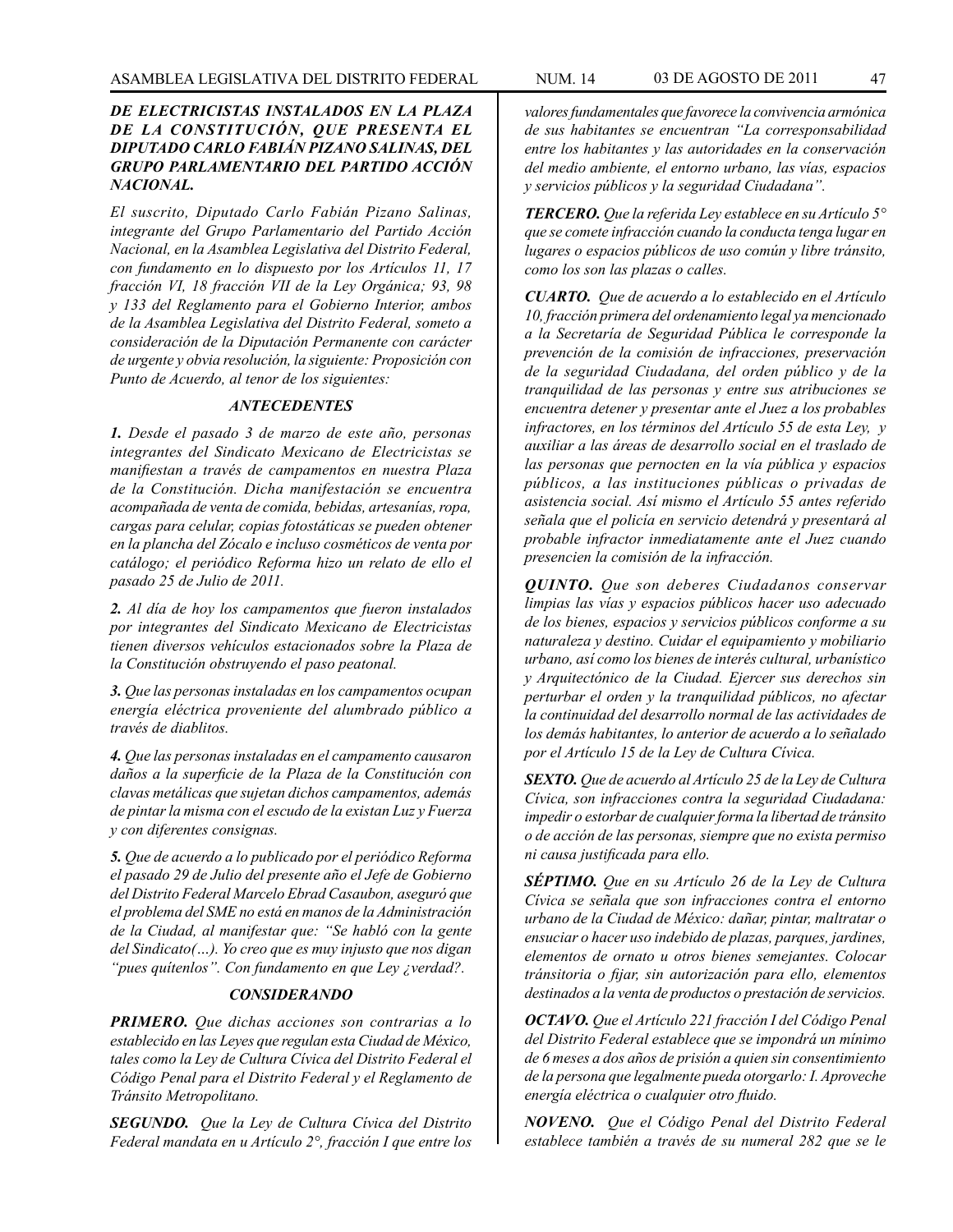*impondrá de seis meses a tres años de prisión al que por medio de la violencia física o moral, se oponga a que la autoridad pública o sus agentes ejerzan alguna de sus funciones en forma legal, o resista el cumplimiento de un mandato que satisfaga todos los requisitos legales.*

*DÉCIMO. Que el Reglamento de Tránsito Metropolitano establece en su numeral 12, fracción IX que se prohíbe estacional cualquier vehículo sobre las baquetas u otras vías y espacios reservados a peatones y que dicha conducta será sancionada con multa así como remisión del vehículo al depósito.*

*Por lo antes expuesto, someto a la consideración de esta Asamblea Legislativa del Distrito Federal, V Legislatura, el siguiente:*

## *PUNTO DE ACUERDO*

*ÚNICO. Proposición con Punto de Acuerdo para que se exhorte al Jefe de Gobierno, Marcelo Ebrard Casaubon, para que instruya las siguientes acciones:*

*1. Que la Secretaría de Seguridad Pública del Distrito Federal, de cumplimiento a lo establecido en el Artículo 10 fracción I, y detenga y presente ante el Juez Cívico a quienes se encuentran infringiendo la Ley de Cultura Cívica.*

*2. Que con fundamento en la fracción IX del Artículo 12 del Reglamento de Tránsito Metropolitano, la Secretaría de Seguridad Pública del Distrito Federal remita los vehículos que se encuentren en la Plaza de la Constitución al depósito y se impongan la multa correspondiente.*

## *ATENTAMENTE*

*Dip. Carlo Fabián Pizano Salinas*

Es cuanto, compañeros, Diputados.

**EL C. PRESIDENTE.** Gracias, Diputado. En términos de lo dispuesto por el Artículo 133 del Reglamento para el Gobierno Interior de la Asamblea Legislativa del Distrito Federal, consulte la Secretaría a la Diputación Permanente en votación económica si la propuesta presentada por el Diputado Carlo Fabián Pizano Salinas se considera de urgente y obvia resolución.

**LA C. SECRETARIA.** Por instrucciones de la Presidencia y en votación económica se consulta a la Diputación Permanente si la propuesta de referencia se considera de urgente y obvia resolución. Los que estén por la afirmativa, sírvanse manifestarlo levantando la mano.

Los que estén por la negativa, sírvanse manifestarlo levantando la mano.

Se considera de urgente y obvia resolución, Diputado Presidente.

**EL C. PRESIDENTE.** Gracias, Diputada. Está a discusión la propuesta. ¿Existen oradores en contra?

El Diputado José Luis Muñoz Soria, para hablar en contra, hasta por 10 minutos.

**EL C. DIPUTADO JOSÉ LUIS MUÑOZ SORIA.** Con su permiso, Diputado Presidente.

Hasta antes de octubre de 2009 el servicio de energía eléctrica en esta Ciudad era atendido, quizá con problemas, pero era atendido de una manera eficiente.

Después de los primeros días de octubre de 2009, una política de derecha, una política neoliberal que decidió liquidar a la Compañía de Luz y Fuerza del Centro, dejó en la calle a cerca de 42 mil trabajadores, dejando en la indefensión a ese mismo número de familias y a cerca también de 22 mil jubilados de esta compañía. Esta es una muestra de esa política de aquel usurpador de Los Pinos que dijo que iba a ser el presidente del empleo y que si hoy revisáramos las cifras en el país pues veríamos el desastre en el que se encuentra.

Si revisáramos solamente estas cifras en empleos, si revisáramos estas posibilidades del país en lo que es la deuda pública del Gobierno Federal, lo que representa del producto interno bruto, cualquiera que no quisiera ver la realidad coincidiría con el que ocupa hoy, con el que usurpa Los Pinos y con lo que tanto ha cacareado de Secretario del Trabajo que todavía hoy, en noticias del día de hoy, plantea que el Seguro Social tiene el más alto número de registrados en toda sus historia, pero ojalá pudiéramos ver las cifras.

Quienes están en el Zócalo ejerciendo un derecho libre a la manifestación como lo marca la Constitución, son aquellos a los que esta decisión mandó a la calle. Y de una vez quisiéramos decirles, Diputados de Acción Nacional, que la presencia de los trabajadores del SME en el Zócalo es el resultado de esa política de quien hoy usurpa la Presidencia del país y que ha metido al país en un deterioro y en una situación de conflicto en todos los sentidos permanente.

Hemos escuchado varias veces esa propuesta. Queremos decirles, Diputados de Acción Nacional, que siempre que la presenten la presenten la vamos a votar en contra, porque no nos vamos a hacer cómplices ni vamos a ser el brazo armado de ese grupo derechista que hoy usurpa el poder en el país y que con esa política de seguridad nacional quiere criminalizar la lucha social.

Quienes están ahí están ejerciendo una actividad, es cierto como usted lo menciona, para sobrevivencia de sus familias y este gobierno de la Ciudad, el Ejecutivo y el Legislativo no vamos a jugar nunca el papel de brazo armado, no vamos a hacerle el trabajo sucio a aquellos que han tratado y pretenden todavía criminalizar la lucha social.

Entonces pueden presentarla las veces que quieran. Queremos pedirles, más bien, que le digan al usurpador, que les digan a sus Diputados que resuelvan el problema que ha representado la liquidación de Compañía de Luz y Fuerza del Centro, que resuelvan el problema, que le den el empleo a esos cerca de 19 mil trabajadores que no se han liquidado y que resuelvan el problema del suministro de energía eléctrica en la parte central del país, con los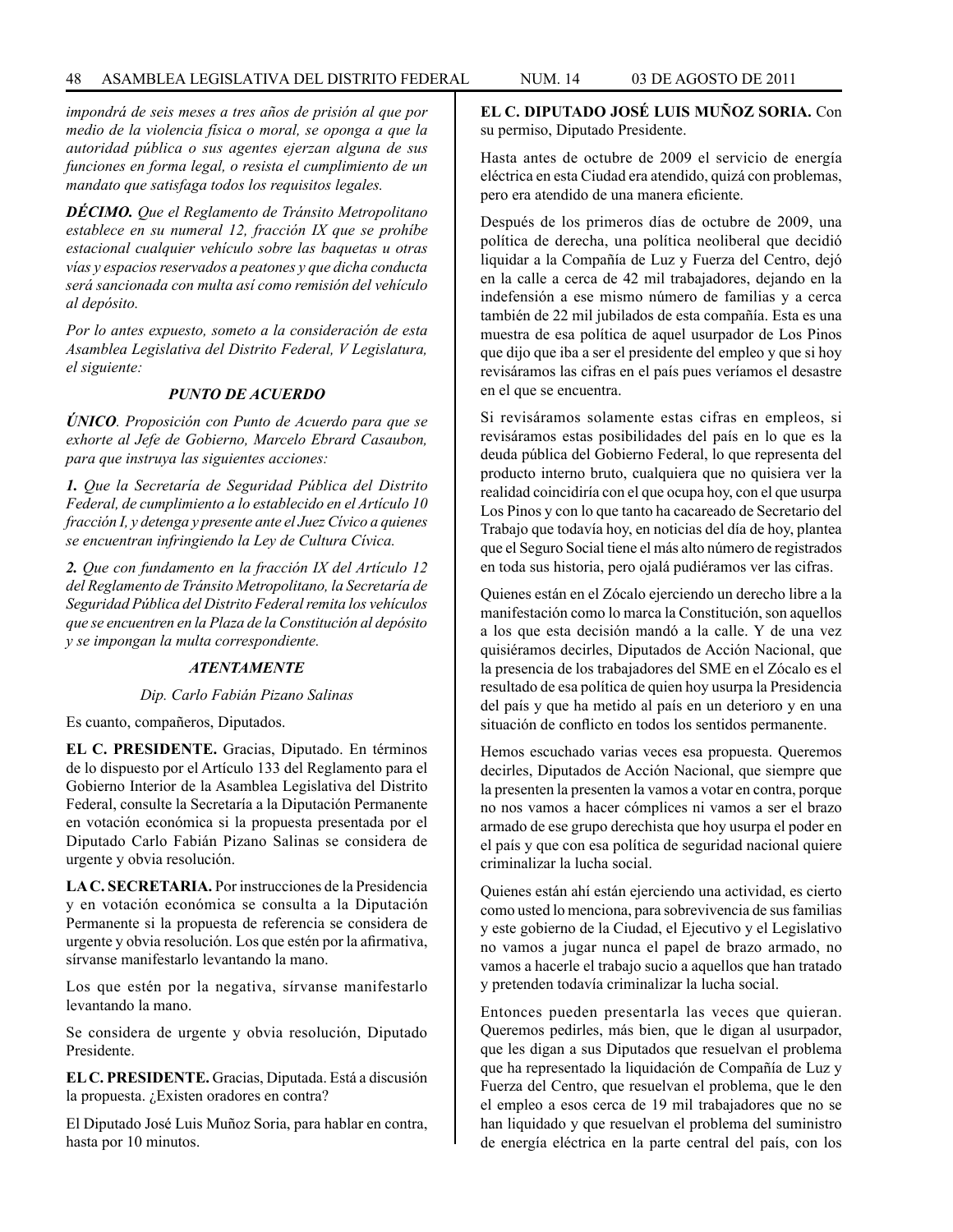costos justos, porque también hemos estado demandando, que resuelvan el problema de los costos y que resuelvan también el problema de atención a tanta problemática que hay en esta parte central por la ineficiencia de la que se dice una compañía de clase mundial.

Vamos a votarlo en contra y cuantas veces lo presenten lo vamos a volver a hacer.

Es cuanto, Diputado Presidente.

**EL C. PRESIDENTE.** Gracias, Diputado.

**EL C. DIPUTADO CARLO FABIÁN PIZANO SALINAS.** *(Desde su curul)* Diputado Presidente.

**EL C. PRESIDENTE.** ¿Con qué objeto, Diputado Pizano?

**EL C. DIPUTADO CARLO FABIÁN PIZANO SALINAS.** *(Desde su curul)* Para hablar a favor.

**EL C. PRESIDENTE.** Tiene el uso de la Tribuna para hablar hasta por 10 minutos.

**EL C. DIPUTADO CARLO FABIÁN PIZANO SALINAS.** Se argumentó aquí algunos asuntos que no tienen que ver con el Punto de Acuerdo que es un Punto de Acuerdo de legalidad, simple y llanamente. Aludiré a esos argumentos porque es lo que estamos proponiendo. Los otros temas ya los hemos discutido mucho tiempo y ya es un asunto superado.

1. No se trata de impedir la manifestación. De hecho no pedimos que dejen de manifestarse, es su derecho y lo reconocemos. Cualquier Ciudadano en contra de alguna medida de gobierno de cualquier acto que afecte sus derechos, reconocemos su derecho a la manifestación. Entonces eso no está a discusión compañero Diputado.

2. Lo que estamos en contra es que se viole la Ley. Estamos en contra que se viole la Ley no sólo por aquellos Ciudadanos sino por los servidores públicos que no está a su consideración si la aplican o no, la Ley no es de contentillo. La Ley o se aplica o estamos ante una responsabilidad administrativa, simple y llanamente. Es más, tan es así que ha habido intentos no constantes por parte de la policía de retirar los vehículos y ha podido más el temor a ejercer la autoridad legítimamente y, también hay qué decirlo, los pactos del gobierno de esta Ciudad con estos grupos.

También resulta incompatible el discurso de este gobierno. Reconocen que el turismo es la tercera fuente de ingresos para la Ciudad y créame que no es atractivo lo que hay en el Zócalo Capitalino. Se están perdiendo miles de visitantes a estos espacios porque los promotores turísticos no quieren exhibir esa parte de la Ciudad de México.

Lo que queremos es que veamos una voluntad real del Jefe de Gobierno de cumplir la Ley y miren, van a acabar yéndose los del SME, porque al Jefe de Gobierno le interesa tener aspiraciones o tiene aspiraciones presidenciales y el Jefe de Gobierno estoy seguro querrá dentro de las aspiraciones políticas que quiere contar con el apoyo del Ejército. Estoy seguro que el Ejército en septiembre hará algunas llamadas aquí a Ayuntamiento y no por una voluntad legal, sino por conveniencia de quedar bien con el Ejército removerá ese campamento. Lo que quisiéramos es una voluntad propia del Jefe de Gobierno para ello.

Diputados, no queremos brazos armados. Lo que queremos son brazos de legalidad, queremos brazos del lado de los Ciudadanos que yo le puedo poner un solo caso, si el día de hoy cualquiera de nosotros pone un negocio en la plancha del Zócalo, de manera inmediata, y por necesidad económica también, por necesidad económica tenemos qué poner un negocio en la plancha del Zócalo, más pronto que tarde seremos retirados.

¿Un Ciudadano que necesita empleo común y corriente no tiene derecho a poner un negocio en la plancha del Zócalo y los ex trabajadores de Luz y Fuerza si lo tienen, valen más? Esa es la pregunta que yo le haría, compañero Diputado.

Tercero, yo entiendo y no me sorprende la irracionalidad de la mayoría cuando presentamos Puntos de Acuerdo de la oposición que ni siquiera son considerados de manera racional. A eso estamos acostumbrados, Diputado, y a eso han rebajado la Asamblea Legislativa, a un lugar irracional.

El asunto de la eficacia del servicio eléctrico sí es un problema, era un problema y por eso tomó esta decisión drástica y seremos los primeros en enfatizar que Comisión Federal de Electricidad resuelva y pronto y arregle el desastre administrativo y productivo que había en Luz y Fuerza y junto con ustedes estaremos empujando para que así sea, pero el discurso es un tema de legalidad. Queremos ver si el Jefe de Gobierno ahorita y para otras instancias está comprometido con la Ley que nosotros aprobamos. Esta Ley que nosotros aprobamos no está para ver si es aceptada por seguridad pública o el delegado en Cuauhtémoc o el Jefe de Gobierno quieren o no aplicarla, la tienen que aplicar.

Si no nos gusta la Ley cambiémosla, pero mientras sea Ley hay qué aplicarla, compañero Diputado.

Es cuanto.

**EL C. PRESIDENTE**. Gracias, Diputado. ¿Alguna Diputada o Diputado desea hacer uso de la Tribuna?

Proceda la Secretaría a preguntar a la Diputación Permanente en votación económica, si es de aprobarse la propuesta a discusión.

**LA C. SECRETARIA**. Por instrucciones de la Presidencia y en votación económica se pregunta a la Diputación Permanente si es de aprobarse la propuesta sometida a su consideración. Los que estén por la afirmativa, sírvanse manifestarlo levantando la mano.

Los que estén por la negativa, sírvanse manifestarlo levantando la mano.

No se aprueba la propuesta, Diputado Presidente.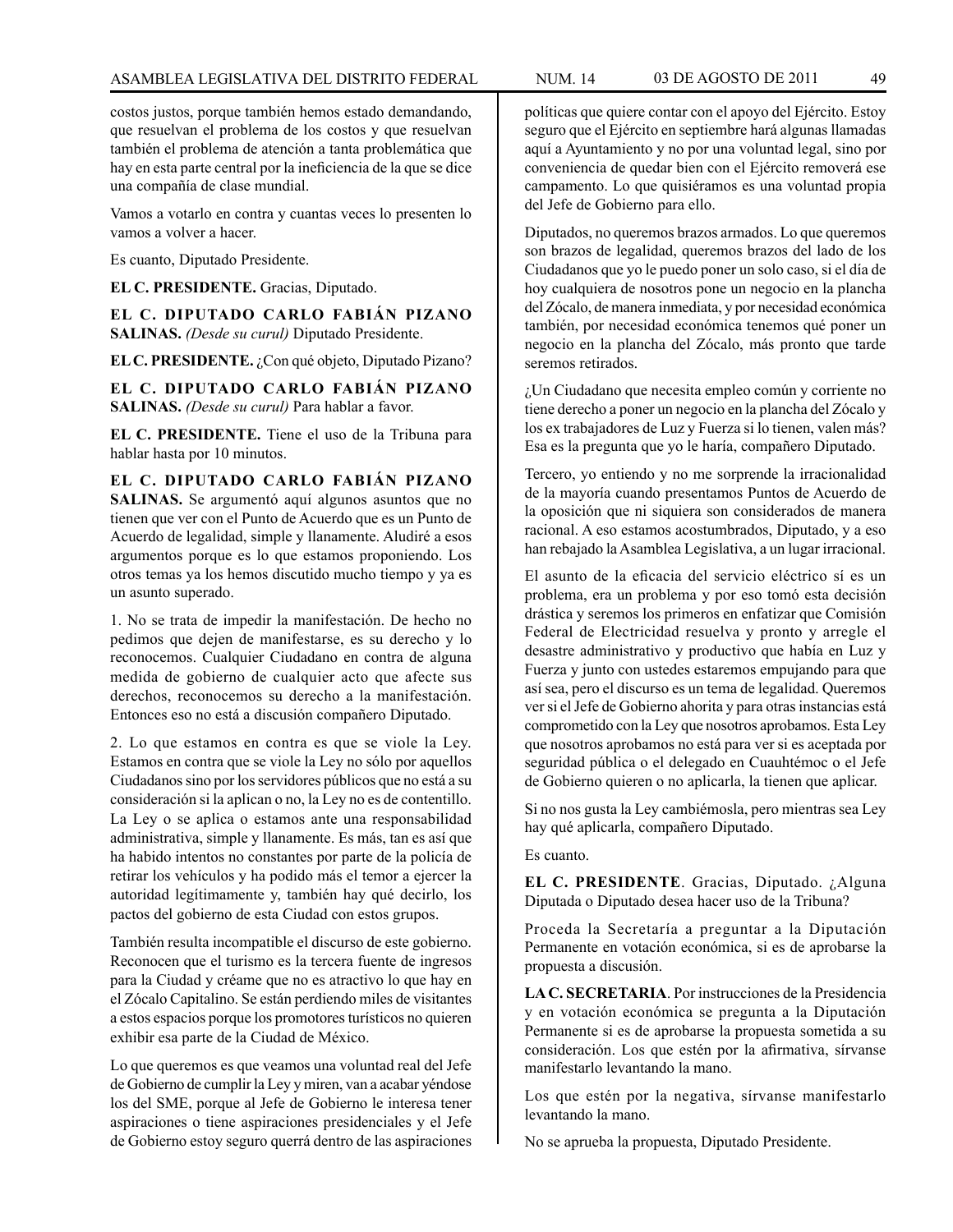**EL C. DIPUTADO CARLO FABIÁN PIZANO SALINAS**. *(Desde su curul)* Pedir que se repita la votación porque algunos Diputados votaron en ambos sentidos. Entonces para mayor claridad.

**EL C. PRESIDENTE**. Bien. Solicito a la Secretaría repita la votación.

**LA C. SECRETARIA**. Por instrucciones de la Presidencia y en votación económica se pregunta a la Diputación Permanente si es de aprobarse la propuesta sometida a su consideración. Los que estén por la afirmativa, sírvanse manifestarlo levantando la mano.

Los que estén por la negativa, sírvanse manifestarlo levantando la mano.

No se aprueba la propuesta, Diputado Presidente.

**EL C. PRESIDENTE**. Gracias, Diputada. En consecuencia se desecha la propuesta. Hágase del conocimiento del Diputado proponente.

Para presentar una Proposición con Punto de Acuerdo para solicitar respetuosamente a la Secretaría de Comunicaciones y Transportes, un informe detallado sobre el proyecto denominado Arcos Sur y a la Secretaría de Gobierno para que instale una mesa de diálogo con las partes que intervengan en el proceso a fin de garantizar el derecho a la consulta de los pueblos originarios afectados, se concede el uso de la Tribuna al Diputado Carlos Augusto Morales López, a nombre propio y del Diputado Horacio Martínez Meza, del Grupo Parlamentario del Partido de la Revolución Democrática.

## **EL C. DIPUTADO CARLOS AUGUSTO MORALES LÓPEZ**. Con su venia, Diputado Presidente.

*PROPOSICIÓN CON PUNTO DE ACUERDO PARA SOLICITAR RESPETUOSAMENTE A LA SECRETARÍA DE COMUNICACIONES Y TRANSPORTES UN INFORME DETALLADO SOBRE EL PROYECTO DENOMINADO ARCOS SUR Y A LA SECRETARÍA DE GOBIERNO PARA QUE INSTALE UNA MESA DE DIÁLOGO CON LAS PARTES QUE INTERVENGAN EN EL PROCESO A FIN DE GARANTIZAR EL DERECHO A LA CONSULTA DE LOS PUEBLOS ORIGINARIOS AFECTADOS, QUE PRESENTA EL DIPUTADO CARLOS AUGUSTO MORALES LÓPEZ A NOMBRE PROPIO Y DEL DIPUTADO HORACIO MARTÍNEZ MEZA, DEL GRUPO PARLAMENTARIO DEL PARTIDO DE LA REVOLUCIÓN DEMOCRÁTICA.*

*El que suscribe Diputado Horacio Martínez Meza, a través del Diputado Carlos Augusto Morales López, con fundamento en lo dispuesto por los Artículos 17, fracción VI y 18, fracción VII de la Ley Orgánica de la Asamblea Legislativa del Distrito Federal; y 133 del Reglamento para el Gobierno Interior de la Asamblea Legislativa del Distrito Federal, someto a consideración de esta Honorable Asamblea la presente Proposición con Punto de Acuerdo de* 

*Urgente y Obvia Resolución para solicitar respetuosamente a la Secretaría de Comunicaciones y Transportes, un informe detallado sobre el Proyecto denominado Arco Sur, y a la Secretaría de Gobierno para que instale una mesa de dialogo con las partes que intervengan en el proceso a fin de garantizar el derecho a la consulta de los pueblos originarios afectados, bajo los siguientes:*

# *ANTECEDENTES*

*El proyecto carretero Arco Sur, nace de la necesidad de comunicar de forma más adecuada y rápida las poblaciones circundantes al Distrito Federal. Este proyecto comprende la construcción de una carretera entre los Estados de México, Morelos y Puebla. Este proyecto pretende mejorar el tránsito de vehículos en la zona conurbada del Distrito Federal, favoreciendo el flujo vehicular.*

*Sin embargo, esta obra traerá consigo varias afectaciones al círculo de la Ciudad. Las zonas mayormente afectadas son las correspondientes a la Delegación de Milpa Alta, Magdalena Contreras, Tlalpan y Xochimilco quienes recibirían el mayor impacto ambiental por las obras.*

*El proyecto consiste en la construcción de una autopista de seis carriles y 62 kilómetros de longitud, entre el entronque La Venta, sobre la autopista México-Toluca, la autopista México-Cuernavaca a la altura de Topilejo y la autopista México-Puebla, como parte del anillo exterior de la zona metropolitana de la Ciudad de México. La autopista también incluirá un tramo de cuatro carriles de entre Chalco, Atlixco y San Martín Texmelucan.*

*Con tales objetivos, es posible advertir que el Arco Sur y el Libramiento Poniente de la Ciudad de Puebla tienen tramos paralelos, los cuales conectarían las autopistas México-Puebla y Puebla-Cuautla, esperando reducir el tránsito en las vialidades locales.*

*Aunque no existen datos concretos sobre la cuota del peaje, a partir de las estimaciones de la obra, algunos analistas han estimado la posibilidad de que la empresa constructora, obtenga rápidamente sus recursos de inversión. Dicho proyecto esta a cargo de la Secretaría de Comunicaciones y Transportes (SCT) Federal la cual tiene previsto licitar para finales del tercer trimestre de este año la construcción del Arco Sur de la Ciudad de México, el cual costaría 25 mil 200 millones de pesos.*

*La Secretaría de Comunicaciones y Transportes lanzará la licitación a finales de septiembre del presente año. La dependencia usará un esquema llamado "concesión individual". Se estima que los trabajos se llevarán a cabo en un plazo máximo de 36 meses. El ramal Atlixco-San Martín Texmelucan, será de cuatro carriles y tendrá 114 kilómetros de desarrollo con un tránsito esperado de 8 mil vehículos.*

*En este sentido, cabe destacar que la parte del Libramiento Sur de Puebla previsto en el Arco Sur tendría una sección de dos carriles y 45 kilómetros de longitud, con un Tránsito Diario Promedio Anual (TDPA) de 5 mil vehículos.*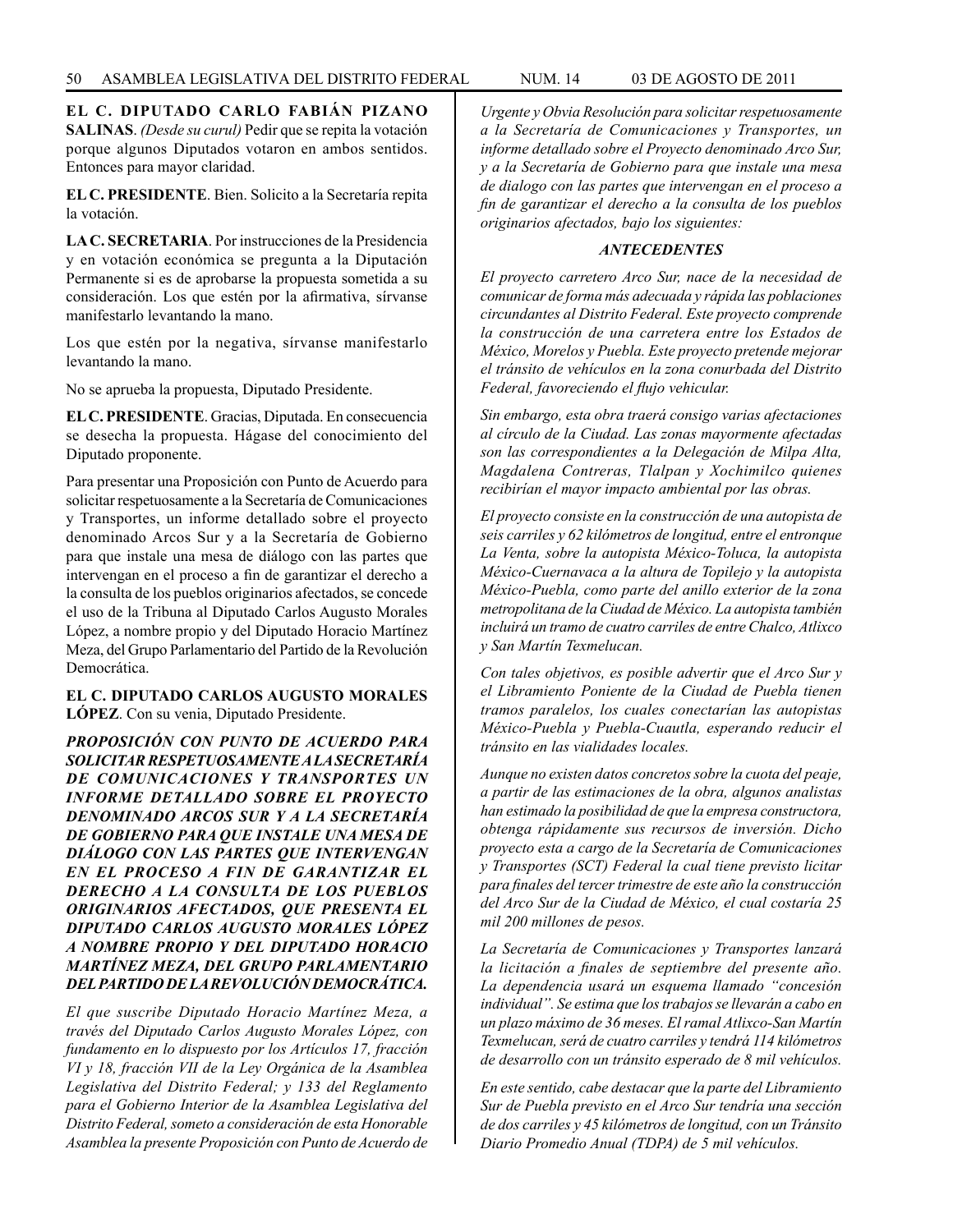## ASAMBLEA LEGISLATIVA DEL DISTRITO FEDERAL NUM. 14 03 de AGOSTO de 2011 51

*El Secretario de Comunicaciones y Transportes el Maestro Dionisio Pérez Jácome se pronuncio a favor de dicho proyecto al referirse que la infraestructura de caminos, carreteras y puentes, es una base indispensable para el desarrollo. A través de estas vías, transcurre la mayor parte del movimiento de mercancías en el país, el mayor número de traslados de personas, y se movilizan los recursos para la prestación de servicios esenciales como la educación y la salud.*

*La construcción de más y mejores caminos, trae consigo la generación inmediata de empleos, y significa ahorros en tiempos de traslado, menores gastos de operación, incluido el combustible, reducción de gases contaminantes y, sobre todo, mayor seguridad para los usuarios. La red de caminos y carreteras facilita el acceso a las comunidades rurales e indígenas en las zonas marginadas de la República.*

*La construcción del Arco Sur, libramiento de la Ciudad de México que complementará al Arco Norte, costará 25 mil millones de pesos, 4 veces más que éste último, informa el director general de Banobras, Alfonso García Tamés.*

*Los estudios para iniciar el Arco Sur comenzarían este año, pero su ejecución aún no se tiene programada. La SCT espera licitar la vialidad Arco Sur durante el segundo semestre del año.*

*Existe un alto costo de construcción, el cual se debe a que será construido sobre un terreno complicado. La obra partirá de la carretera La Venta hacia Topilejo y conectará con la caseta de San Martín Texmelucan. Tendrá una extensión de 235 kilómetros, Arco Norte cuenta con 223.*

*De concretarse el proyecto Arco Sur permitirá una mayor conectividad con diversas vías, como es el caso del Circuito Mexiquense. Asimismo, ofrecerá alternativas para librar las Ciudades de México y Puebla e interconectará las zonas del sureste, sur, oriente y occidente del País.*

*El primer tramo de Arco Sur comprende 25 kilómetros, de La Venta a Topilejo. Contará con 6 carriles de circulación y podría registrar aforos de hasta 30 mil vehículos diarios. El tramo Topilejo-Chalco será de 4 carriles y tendrá una longitud de 51 kilómetros.*

*El ramal a Atlixco y a San Martín Texmelucan será también de 4 carriles y medirá 114 kilómetros. El libramiento sur de Puebla, parte del proyecto, será de 45 kilómetros y contará con 2 carriles, según datos de la SCT.*

*Una vez concluidas las vías terrestres Arco Norte y Sur se creará un cinturón de autopistas para el Valle de México, que evitará que unidades automotoras crucen innecesariamente por la capital del país. Este anillo de circunvalación de la zona metropolitana del valle de México transformará la estructura de los desplazamientos no sólo en la zona sino en los estados de la Región Centro.*

*Como reacción natural a la construcción del proyecto del Arco Sur se han manifestado los pueblos originarios que* 

*habitan las zonas afectadas, tal es el caso de los pueblos nahuas de Milpa Alta, Tláhuac, Xochimilco y Tlalpan. Por lo anterior es necesario contar con la información suficiente para conocer con exactitud los alcances e implicaciones.*

*A los pueblos originarios asentados en esta área geográfica se les debe garantizar en todo momento información oportuna, además de su derecho ala consulta, con el objeto llegar a un acuerdo u obtener su consentimiento de manera previa, libre e informada, de conformidad con los siguientes:*

#### *CONSIDERANDOS*

*La obligación de los Estados de consultar a los pueblos indígenas con carácter previo a la adopción de medidas legislativas, administrativas o políticas que afecten directamente sus derechos y sus intereses está firmemente asentada en el derecho internacional de los derechos humanos.*

*El incumplimiento de la norma de consulta, o su realización sin observar sus características esenciales, compromete la responsabilidad internacional de los Estados.1*

*El derecho a la consulta de los pueblos y comunidades indígenas, se encuentra establecido en distintos instrumentos internacionales asumidos por México: El Convenio 169 sobre Pueblos Indígenas y Tribales en Países Independientes, en su Artículo 6, párrafo 1, inciso a, señala la obligación de los gobiernos a:*

*"Consultar a los pueblos interesados, mediante procedimientos apropiados y en particular a través de sus instituciones representativas, cada vez que se prevean medidas legislativas o administrativas susceptibles de afectarles directamente".*

*En términos similares al Convenio 169 de la OIT, la Declaración de Naciones Unidas sobre los Derechos de los Pueblos Indígenas, que contó con el voto favorable de México en la Asamblea General de Naciones Unidas el 13 de septiembre de 2007, en su Artículo 18 establece:*

*"Los pueblos indígenas tienen derecho a participar en la adopción de decisiones en las cuestiones que afecten sus derechos, por conducto de representantes elegidos por ellos de conformidad con sus propios procedimientos, así como a mantener y desarrollar sus propias instituciones de adopción de decisiones".*

*Además de establecer en su Artículo 19, que:*

*"Los estados celebrarán consultas y cooperaran de buena fe con los pueblos indígenas interesados por medio de sus instituciones representativas antes de adoptar y aplicar medidas legislativas y administrativas que los afecten, para obtener su consentimiento libre, previo e informado".*

<sup>1</sup>*Caso del Pueblo Saramaka v. Surinam, Sentencia de 28 noviembre 2007, Serie C. Nº 172.*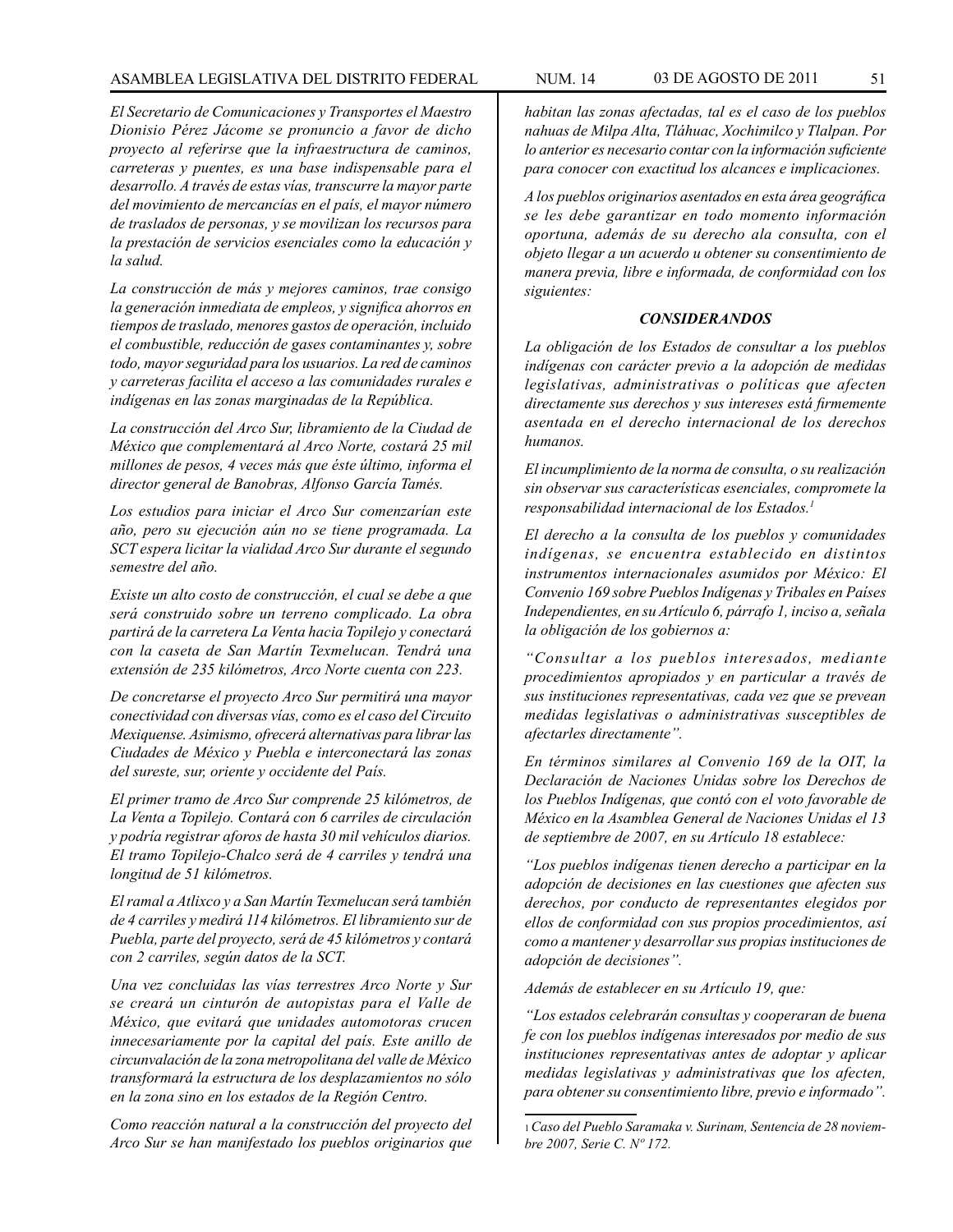*Por lo anteriormente expuesto y fundado, someto a consideración del Pleno de esta Soberanía, el siguiente:*

## *PUNTO DE ACUERDO*

*PRIMERO: Se solicita de manera respetuosa a la Secretaría de Comunicaciones y Transportes, un informe pormenorizado sobre el proyecto denominado Arco Sur de la Ciudad de México.*

*SEGUNDO: Se exhorta a la Secretaría de Gobierno del Distrito Federal, a establecer una mesa de dialogo con las representaciones ejidales y comunales, autoridades tradicionales de los pueblos originarios afectados; en las que participen también las autoridades locales y federales directamente involucradas en la realización del proyecto Arco Sur de la Ciudad de México.*

*TERCERO: Se exhorta a la Secretaría de Gobierno del Distrito Federal establecer las condiciones óptimas para que los pueblos originarios puedan ser consultados sobre el proyecto Arco Sur de la Ciudad de México y de esta forma garantizar su derecho al consentimiento, libre, previo e informado, en los términos de los instrumentos jurídicos internacionales.*

*Dado en el Recinto Legislativo de la Asamblea Legislativa del Distrito Federal, al tercer día del mes de agosto de dos mil once.*

#### *ATENTAMENTE*

## *Dip. Carlos Augusto Morales López Dip. Horacio Martínez Meza*

Es cuanto, Diputado Presidente.

**EL C. PRESIDENTE.** Gracias, Diputado. En términos de lo dispuesto por el Artículo 133 del Reglamento para el Gobierno Interior de la Asamblea Legislativa del Distrito Federal, consulte la Secretaría a la Diputación Permanente en votación económica si la propuesta presentada por el Diputado Carlos Augusto Morales López se considera de urgente y obvia resolución.

**LA C. SECRETARIA.** Por instrucciones de la Presidencia y en votación económica se consulta a la Diputación Permanente si la propuesta de referencia se considera de urgente y obvia resolución. Los que estén por la afirmativa, sírvanse manifestarlo levantando la mano.

Los que estén por la negativa, sírvanse manifestarlo levantando la mano.

Se considera de urgente y obvia resolución, Diputado Presidente.

**EL C. PRESIDENTE.** Gracias, Diputada. Está a discusión la propuesta. ¿Existen oradores en contra?

Proceda la Secretaría a preguntar a la Diputación Permanente en votación económica si es de aprobarse la propuesta a discusión.

**LA C. SECRETARIA.** Por instrucciones de la Presidencia y en votación económica se pregunta a la Diputación Permanente si es de aprobarse propuesta sometida a su consideración. Los que estén por la afirmativa, sírvanse manifestarlo levantando la mano.

Los que estén por la negativa, sírvanse manifestarlo levantando la mano.

Aprobada la propuesta, Diputado Presidente.

**EL C. PRESIDENTE.** Gracias, Diputada. Remítase a las autoridades correspondientes para los efectos legales a que haya lugar.

Para presentar una Proposición con Punto de Acuerdo para exhortar a los Jefes Delegacionales de las Demarcaciones Milpa Alta, Tlalpan y Xochimilco para que consideren homologar a los Coordinadores de Enlace Territorial o Subdelegados de los Pueblos Originarios como Jefes de Unidad Departamental dentro de la estructura orgánica delegacional, tal y como ocurre en la Delegación Tláhuac, a fin de que las Delegaciones Milpa Alta, Tláhuac, Tlalpan y Xochimilco puedan emitir un acuerdo delegatorio que asigne mayores facultades y obligaciones a los Coordinadores de Enlace Territorial o Subdelegados y que permita asignar a cada Pueblo dos líderes coordinadores de proyecto con el objeto de acercar los trámites y servicios públicos a los habitantes de los pueblos originarios en la Ciudad, se concede el uso de la Tribuna al Diputado Carlos Augusto Morales López a nombre propio y del Diputado Horacio Martínez Meza, del Grupo Parlamentario del Partido de la Revolución Democrática.

## **EL C. DIPUTADO CARLOS AUGUSTO MORALES LÓPEZ.** Gracias, Diputado Presidente. Con su venia.

*PROPOSICIÓN CON PUNTO DE ACUERDO PARA EXHORTAR A LOS JEFES DELEGACIONALES DE LAS DEMARCACIONES MILPA ALTA, TLALPAN Y XOCHIMILCO, PARA QUE CONSIDEREN HOMOLOGAR A LOS COORDINADORES DE ENLACE TERRITORIAL O SUBDELEGADOS DE LOS PUEBLOS ORIGINARIOS COMO JEFES DE UNIDAD DEPARTAMENTAL DENTRO DE LA ESTRUCTURA ORGÁNICA DELEGACIONAL, TAL Y COMO OCURRE EN LA DELEGACIÓN TLÁHUAC, A FIN DE QUE LAS DELEGACIONES MILPA ALTA, TLÁHUAC, TLALPAN Y XOCHIMILCO, PUEDAN EMITIR UN ACUERDO DELEGATORIO QUE ASIGNE MAYORES FACULTADES Y OBLIGACIONES A LOS COORDINADORES DE ENLACE TERRITORIAL O SUBDELEGADOS Y QUE PERMITA ASIGNAR A CADA PUEBLO DOS LÍDERES COORDINADORES DE PROYECTO CON EL OBJETO DE ACERCAR LOS TRÁMITES Y SERVICIOS PÚBLICOS A LOS HABITANTES DE LOS PUEBLOS ORIGINARIOS EN LA CIUDAD, QUE PRESENTA EL DIPUTADO CARLOS AUGUSTO MORALES LÓPEZ A NOMBRE PROPIO Y*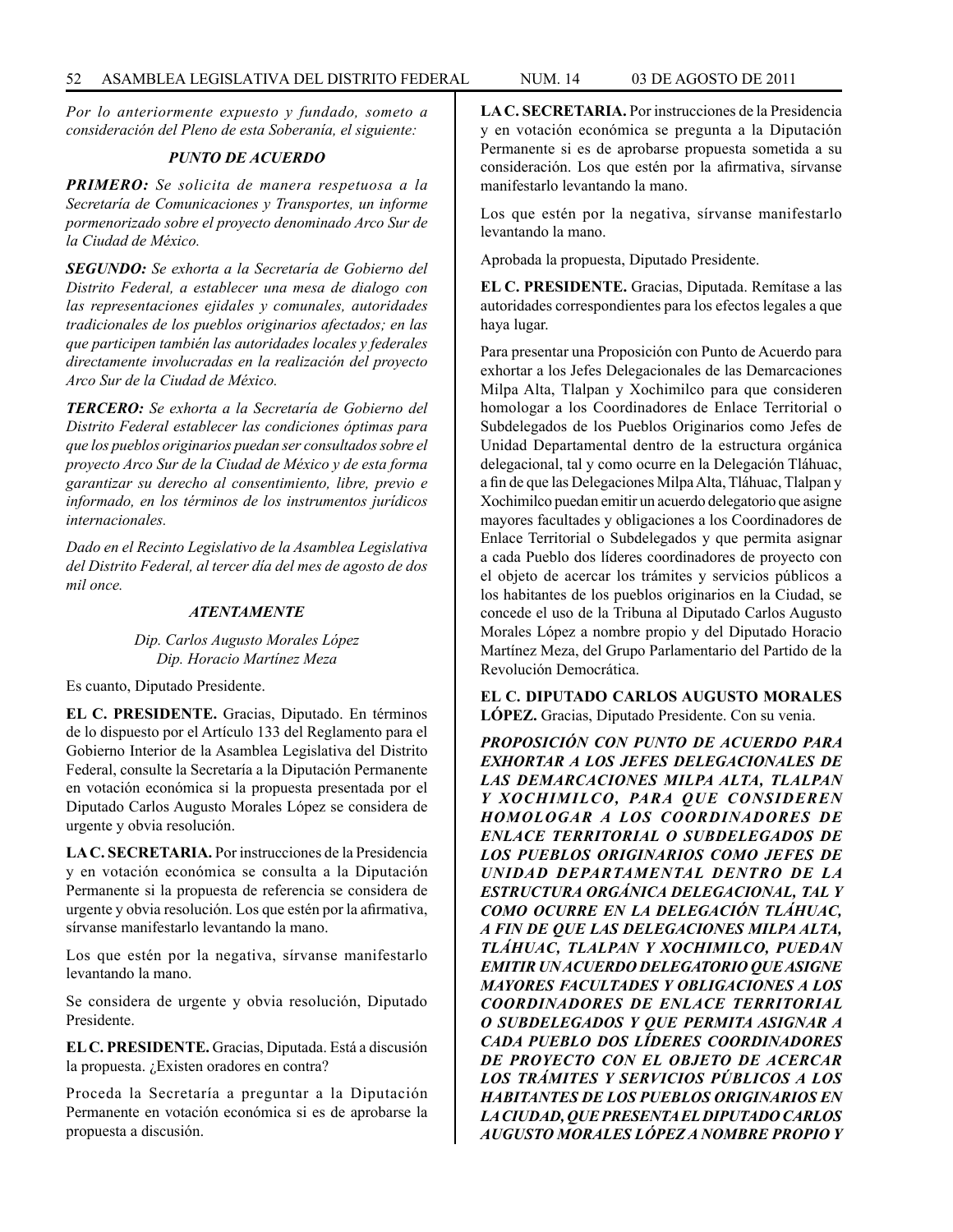## *DEL DIPUTADO HORACIO MARTÍNEZ MEZA, DEL GRUPO PARLAMENTARIO DEL PARTIDO DE LA REVOLUCIÓN DEMOCRÁTICA.*

*El que suscribe Diputado Horacio Martínez Meza, a través del Diputado Carlos Augusto Morales López, con fundamento en lo dispuesto por los Artículos 17, fracción VI y 18, fracción VII de la Ley Orgánica de la Asamblea Legislativa del Distrito Federal; y 133 del Reglamento para el Gobierno Interior de la Asamblea Legislativa del Distrito Federal, someto a consideración de esta Honorable Asamblea la presente Proposición con Punto de Acuerdo para exhortar a los Jefes Delegacionales de las Demarcaciones Milpa Alta, Tlalpan y Xochimilco, para que consideren homologar a los Coordinadores de Enlace Territorial o Subdelegados de los Pueblos Originarios como Jefes de Unidad Departamental dentro de la estructura orgánica delegacional, tal y como ocurre en la Delegación Tláhuac, a fin de que las Delegaciones Milpa Alta, Tláhuac, Tlalpan y Xochimilco, puedan emitir un acuerdo delegatorio que asigne mayores facultades y obligaciones a los Coordinadores de Enlace Territorial o subdelegados y que permita asignar a cada Pueblo dos Líderes Coordinadores de Proyecto con el objeto de acercar los trámites y servicios públicos a los habitantes de los pueblos originarios en la Ciudad, bajo los siguientes:*

#### *ANTECEDENTES*

*En las primeras décadas del siglo XX, dados los acontecimientos sociales y la necesidad de orden y progreso para los gobiernos posrevolucionarios, se redactó e instauró por los Constituyentes de 1917, la forma de organización política de nuestro país que en su momento se consideró como la opción más efectiva: reunir las figuras de Jefe de Estado y Jefe de Gobierno en una sola persona (cuya reproducción se presenta formal e informalmente en los niveles de gobierno estatal y municipal) y así quedó establecido y sigue vigente por la Constitución Política de los Estados Unidos Mexicanos. Así pues, además de la función administrativa, el Poder Ejecutivo mexicano ha desarrollado funciones de gobierno y de Estado.*

*Esta forma de organización política establecida en 1917 por nuestra Ley superior, dio pie al conocido presidencialismo mexicano y a la forma de organización política reproducida en la mayor parte del siglo XX, el autoritarismo.*

*En nuestro país como en un número importante de países latinoamericanos, la transición democrática producto de un mayor pluralismo sociopolítico y sus respectivas victorias electorales, han establecido en las últimas décadas, un ambiente democrático para los países, contrario a los regímenes de gobierno centralistas y autoritarios, que durante decenas de años rigieron la política y el gobierno en los Estados latinoamericanos.*

*El anterior rasgo político se menciona ya que, a partir de la ola democratizadora (además de otros factores* 

*económicos) se han revalorando las acciones democráticas de los gobiernos, donde las administraciones públicas se han hecho más eficientes, más cercanas a la población, se vuelven transparentes y eficaces en su labor pública. En pocas palabras, de la transición democrática de gobierno (o por lo menos más abierta) de los últimos años, ha surgido la necesidad y convicción de una nueva gestión pública.*

*Esta nueva gestión pública está orientada a una serie de reformas administrativas que involucran una gestión por objetivos, es decir, un gobierno de resultados visibles a corto, mediano y largo plazo. Entre las acciones más importantes de esta nueva gestión pública se encuentran la desintegración de instituciones administrativas tradicionales (autoritarias), el enfoque de los gobiernos u órganos más cercanos a la población como productores de servicios públicos y una mayor disciplina presupuestaria. En términos más formales, esta nueva dinámica de la acción pública debe usar la evaluación de todos los niveles, como instrumento para mejorar el proceso de lo público.*

*Dentro de los estudios académicos sobre administración pública, específicamente de los presentados sobre el nuevo tipo de gestión pública, se localizan cuatro métodos sobre este tipo de gestión:*

*- La Delegación de la toma de decisiones a jerarquías inferiores, como agencias operativas, organismos regionales o gobiernos subnacionales, pues éstos están más próximos al problema y tienen objetivos más claros.*

*- Una orientación hacia el desempeño que comienza desde los insumos y el cumplimiento legal, hasta los incentivos y los productos.*

*- Una mayor orientación hacia el usuario de los servicios públicos, bajo las estrategias de informar y escuchar para comprender lo que quieren los Ciudadanos y responder con buenos servicios.*

*- Una mayor competencia entre los organismos públicos, el resultado de la competencia puede ofrecer mejores servicios, mejorando los incentivos orientados al desempeño.*

*Se ha dicho que desde la década de los ochentas del siglo XX, el incremento poblacional y la necesidad de prestar a los Ciudadanos de una manera más pronta y eficaz los servicios públicos, provocó que la Administración Pública buscará nuevas formas de organización que permitieran una mayor rapidez en la toma de decisiones. De esta manera se comenzó a promover en el país el establecimiento de un sistema administrativo simplificado.*

*La simplificación administrativa implicó tanto la agilización de los trámites administrativos limitando la cantidad de requisitos para su realización, como la adopción del modelo administrativo desconcentrado. Es así como la desconcentración surge como un medio para facilitar el dinamismo en la actividad de determinados órganos de la administración.*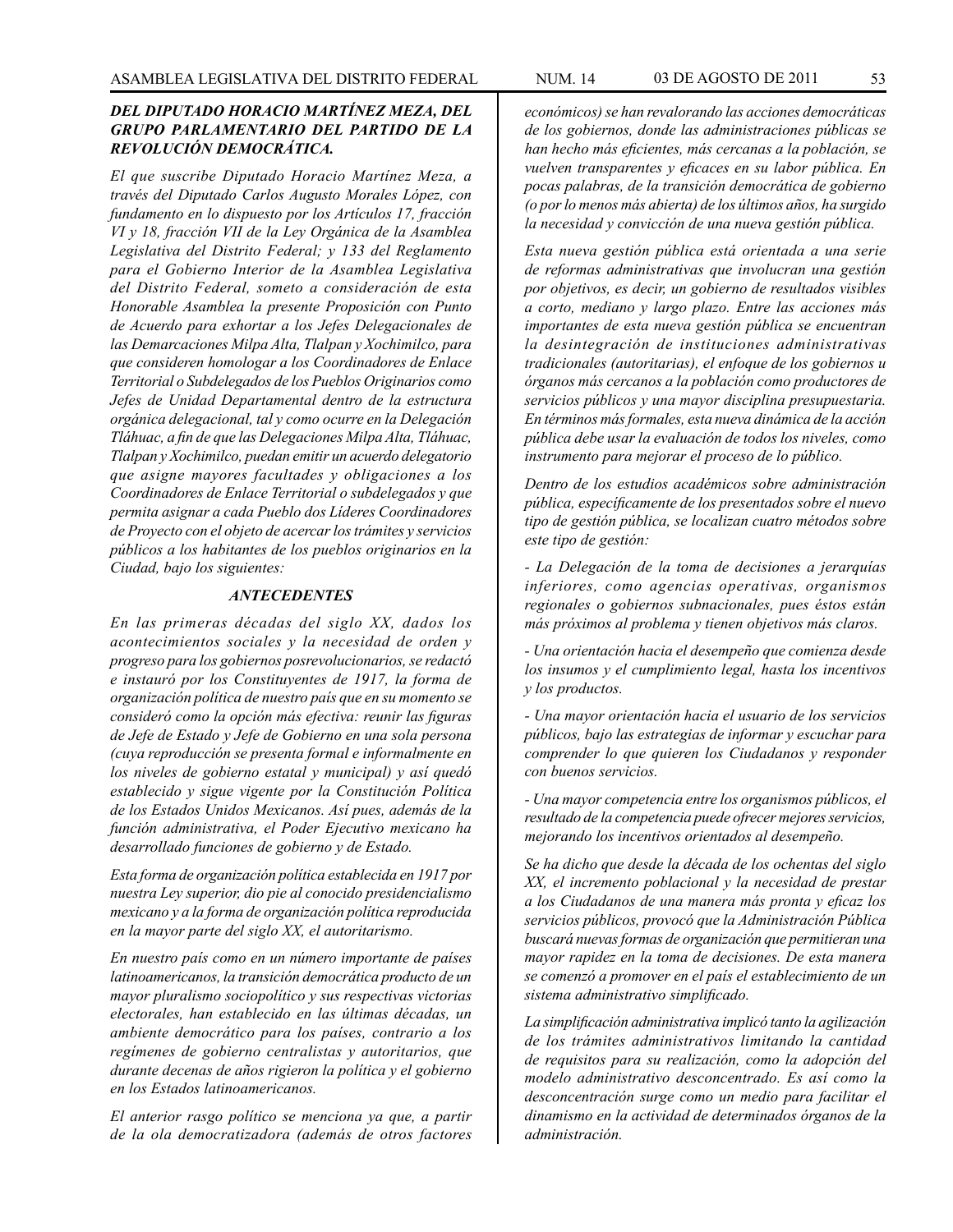*Las entidades desconcentradas de los órganos públicos centralizados reciben comúnmente el nombre de organismos administrativos. Los organismos desconcentrados dependen en todo momento del órgano administrativo al que se encuentran subordinados, sin embargo, el organismo no guarda una relación de subordinación jerárquica respecto a los otros órganos que forman parte de la administración pública central. Los organismos desconcentrados dependen directamente del Titular de la entidad central de cuya estructura forman parte.*

*La desconcentración es un acto de legislación por medio del cual se transfieren ciertas facultades de un órgano central a los organismos que forman parte de su propia estructura, con la finalidad de que la actividad que realiza la administración se haga de un modo pronto y expedito. Por ello, el organismo desconcentrado tiene cierta autonomía a la que se le llama técnica, que significa el otorgamiento de facultades de decisión limitadas y cierta autonomía financiera presupuestaria.*

*En el Distrito Federal, los ejemplos más tangibles sobre la desconcentración de funciones en la administración pública, con el objetivo de territorializar los servicios públicos prestados por la administración pública son las Delegaciones: Iztapalapa, Gustavo A. Madero, Venustiano Carranza y Álvaro Obregón.*

*Estas cuatro demarcaciones territoriales y sus respectivas administraciones públicas, tienen un método de gestión pública común, este es, contar con unidades técnico - administrativas distribuidas en zonas o territorios específicos dentro de la Delegación, cuyo interés y objetivo es que los Ciudadanos puedan realizar sus trámites y demandas sociales en espacios más cercanos y accesibles a sus domicilios, es decir, que la autoridad delegacional, a través de estos espacios de representación, pueda atender las demandas y servicios públicos de forma oportuna y eficaz, demostrando una administración pública democrática y cercana a la población.*

#### *CONSIDERANDOS*

*En la actualidad y dado el malestar e inconformidad social, el centralizar y tomar decisiones unilaterales, sin ninguna opinión o alternativa, representa una acción difícil y de mucho riesgo para todo gobierno y su administración pública. Hoy por hoy, lo que la sociedad mexicana desea y que también a niveles internacionales se presenta cotidianamente, es la cooperación y la colaboración como formas de resolver los problemas, atender las necesidades y construir el desarrollo de las demarcaciones. En este aspecto, quienes por razones históricas y de costumbre, nos pueden dar el ejemplo son los Pueblos, Barrios y Comunidades Indígenas, ya que consideran la cooperación y comunalidad como principios y métodos de acción social y pública.*

*El Distrito Federal por su condición de megalópolis (mega Ciudad) por mucho tiempo ha tratado de hacer invisibles o*  *considerar muy llanamente a sus Pueblos y Comunidades indígenas. Pero, de forma afortunada esta condición ha venido cambiando y ello se debe en buena parte al activismo y representación informada de las comunidades. El desarrollo social, político, económico, cultural y de toda índole, no puede seguir desdeñando a nuestra población indígena y todo lo que ésta nos ha de enseñar, porque si nuestra comunidad indígena se niega a desaparecer u olvidar su legado, es porque ha sido más grande que todos los problemas pasados y presentes, exigiendo ser parte de su solución.*

*En las últimas décadas y resultado de políticas públicas y acciones de gobierno poco incluyentes, que relegan la múltiple diversidad en la Ciudad, los servicios públicos y demandas Ciudadanas no logran llegar a los territorios y lugares donde más se necesitan. Por el tamaño desproporcionado de la población en la Ciudad y una administración pública centralizada, la demanda de programas sociales y servicios públicos además de ser elevada, muchas veces los gobiernos y sus administraciones públicas son incapaces de atender de forma efectiva, oportuna y continua, las demandas y necesidades Ciudadanas. Producto de lo anterior, resulta necesaria una visión abierta y democrática de lo público, que permita a los gobiernos mayor impacto en sus programas y políticas sociales, a través de la desconcentración de sus funciones, por medio de órganos y estructuras más cercanos a la población.*

*Y que mejor estructura social para atender las necesidades inmediatas de la población que sus autoridades tradicionales. Esto último es el espíritu y la razón de ser de la nueva Ley de Participación Ciudadana, que establece y fomenta entre otras cosas, la participación social y una representación Ciudadana, que vea y atienda los problemas compartidos, es decir entre vecinos.*

*Así como la Ley de Participación Ciudadana buscar la participación social y el beneficio comunitario, es preciso que donde ya existe esta participación, también se refuerce y se fomente la representación social.*

*Todo lo antes dicho posee un fin, reflexionar sobre la labor pública y considerar como viable y posible, que exista un contacto más cercano entre la Delegación y los representantes de los Pueblos Originarios, también conocidos como Coordinadores Territoriales, Coordinadores de Enlace Territorial o Subdelegados en las Delegaciones Milpa Alta, Tláhuac, Tlalpan y Xochimilco, en torno a un tema común: la colaboración en la administración pública para su eficacia y eficiencia.*

*Las Administraciones Delegacionales encuentran dificultades territoriales en reproducir sus programas, acciones y proyectos, y cada vez más, carecen de resultados contundentes y visibles de gobierno, que impacten en el desarrollo de sus demarcaciones; y los Pueblos Originarios*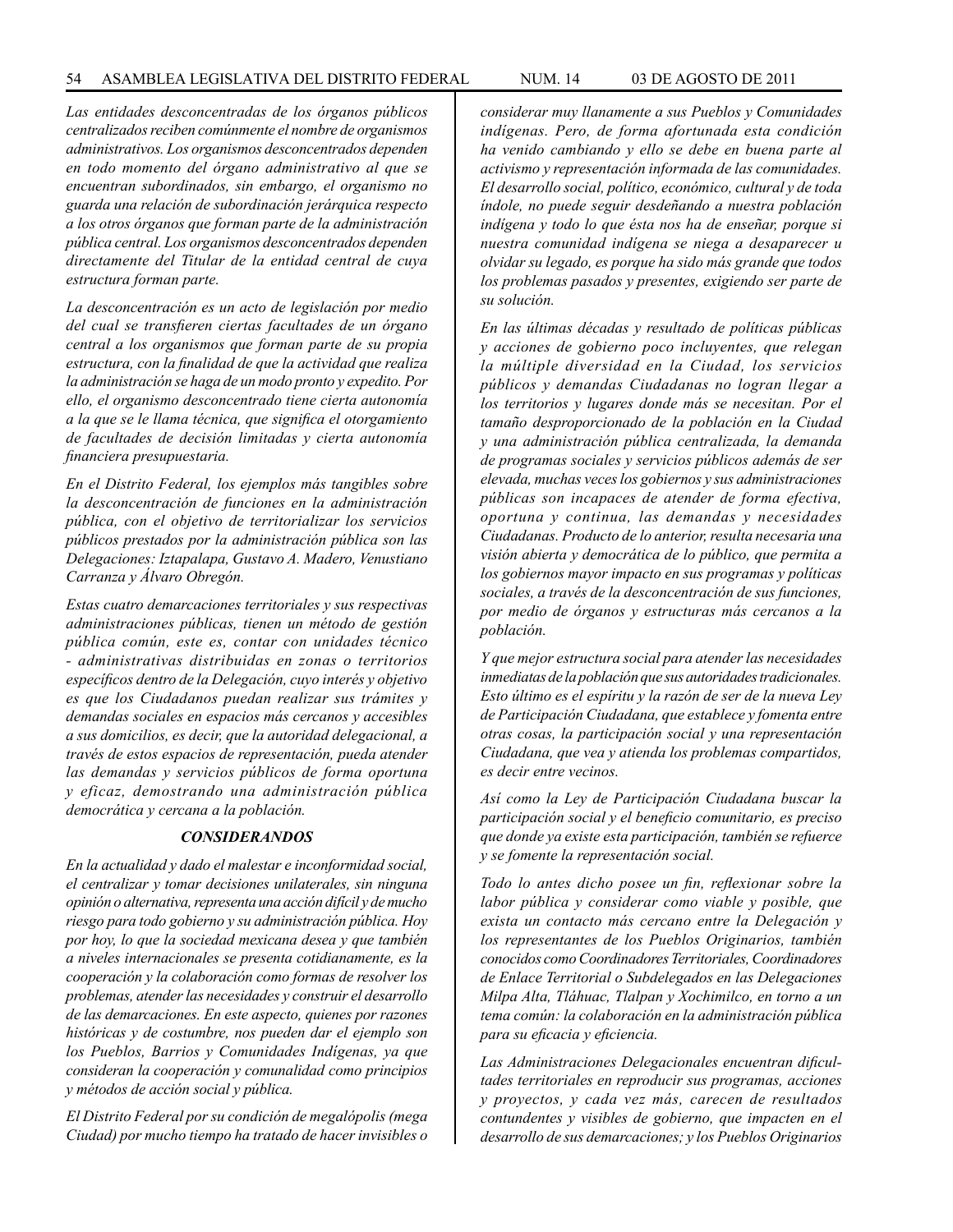*encuentran serias dificultades en acceder a los servicios públicos y programas delegacionales, motivo de la lejanía y un contacto no frecuente por parte de las autoridades delegacionales.*

*Que las Delegaciones tengan la posibilidad de desconcentrar funciones administrativas con miras a reproducir sus programas de gobierno y servicios públicos en los Pueblos Indígenas de su Demarcación, de forma periódica y con resultados tangibles, y que por otro lado, las autoridades o representantes de los cuarenta Pueblos Originarios, logren tener un contacto cercano con la autoridad delegacional, a fin de poder acercar los servicios públicos y programas sociales a su comunidad, sin duda es una solución e incidirá en el bienestar y desarrollo de las comunidades.*

*Como es conocido, la figura del Coordinador de Enlace Territorial o Subdelegado, carece de un marco normativo que le otorgue reconocimiento y certeza jurídica, pues no existe un ordenamiento que establezca y valide los ámbitos y facultades de su competencia, ni que especifique y defina reglas claras para su proceso de elección.*

*En el "Diagnóstico de las funciones y facultades de los Coordinadores de Enlace Territorial de las Delegaciones del sur del Distrito Federal", elaborado por la Dirección de Atención a Pueblos Indígenas de la Dirección General de Equidad y Desarrollo Social, se encontró que los Coordinadores de Enlace Territorial cumplen en los hechos con tres funciones básicas: a) Son servidores públicos con funciones administrativas, b) son autoridades electas por su comunidad con facultades consuetudinarias en tanto: jueces de paz, jueces cívicos, fedatarios públicos y autoridades registrales, y c) son el vínculo del pueblo con las autoridades delegacionales.*

*Ante éste vacío jurídico y la necesidad de una administración pública más cercana a los Pueblos Originarios, se propone que los Jefes Delegacionales de las demarcaciones Milpa Alta, Tláhuac, Tlalpan y Xochimilco, de acuerdo a sus facultades en el mejoramiento administrativo de la Delegación, establezcan en el nivel de Jefes de Unidad Departamental (JUD) dentro la estructura orgánica delegacional, a los Coordinadores Territoriales o Subdelegados de cada uno de los cuarenta Pueblos Originarios, según sea el caso. Se debe señalar que actualmente ésta medida administrativa está determinada y prescribe en la Delegación Tláhuac, pero el propósito es homologar a los cuarenta representantes de los Pueblos Originarios como JUD's.*

*Lo anterior además de otorgar certeza jurídica a los representantes indígenas de cada Pueblo Originario en la Ciudad estableciéndoles concretamente responsabilidades, funciones, facultades y atribuciones, representará el método administrativo por el cuál, podrán desconcentrase las funciones de administración pública delegacional, tan necesarias para la población indígena en la Ciudad.*

*Lo ideal sería que un Coordinador o Subdelegado, contara con la cuadrilla de trabajadores con la que cuenta un Director Territorial como las Delegaciones que cuentan con un ámbito administrativo territorial, pero siendo conscientes de las dificultades administrativas y operativas que ello representaría, se propone como factible que la Delegación faculte al menos dos Líderes Coordinadores de Proyecto (LCP) encargados de Obras Públicas, Servicios e Imagen Urbana, quiénes deberán estar al mando técnico del Coordinador o Subdelegado de cada Pueblo, una vez que estos adquieran su nivel de JUD dentro de la estructura delegacional.*

*Como podemos apreciar, existen ejemplos de una administración pública desconcentrada en la práctica y es facultad de los Jefes Delegacionales, construir un esquema de gestión pública más cercano a la población, que tenga como política fortalecer la democracia, en cuanto a métodos de gobierno y administración pública, más flexibles, eficientes y acordes a las necesidades de la población.*

*El marco normativo que permite que los Jefes Delegacionales puedan configurar sus administraciones públicas con el objetivo de acercar los servicios públicos y solucionar las demandas de la población que habita en cualquiera de los cuarenta Pueblos Originarios del Distrito Federal, de acuerdo a las necesidades de cada uno, son específicamente el Artículo 39 de la Ley Orgánica y el Artículo 122 del Reglamento Interior, ambos de la Administración Pública del Distrito Federal, que establecen lo siguiente:*

*Artículo 39. Corresponde a los Titulares de los Órganos Político-Administrativos de cada Demarcación Territorial:*

*IV. Dictar las medidas necesarias para el mejoramiento administrativo de las unidades a ellos adscritas y proponer al Jefe de Gobierno la Delegación en funcionarios subalternos, de facultades que tengan encomendadas;*

*Artículo 122. Para el despacho de los asuntos de su competencia los Órganos Político Administrativos…*

*Los Titulares de los órganos político-administrativos, tendrán la facultad de delegar en las Direcciones Generales y demás Unidades Administrativas y Unidades Administrativas de Apoyo Técnico-Operativo, las facultades que expresamente les otorguen los ordenamientos jurídicos correspondientes; dichas facultades, se ejercerán mediante disposición expresa, misma que se publicará en la Gaceta Oficial del Distrito Federal.*

*Por lo anteriormente expuesto y fundado, someto a consideración de esta H. Asamblea Legislativa del Distrito Federal el siguiente:*

#### *PUNTO DE ACUERDO*

*PRIMERO. Se exhorta a los Jefes Delegacionales de las demarcaciones Milpa Alta, Tlalpan y Xochimilco, homologar a los Coordinadores de Enlace Territorial o Subdelegados de los Pueblos Originarios, como Jefes de*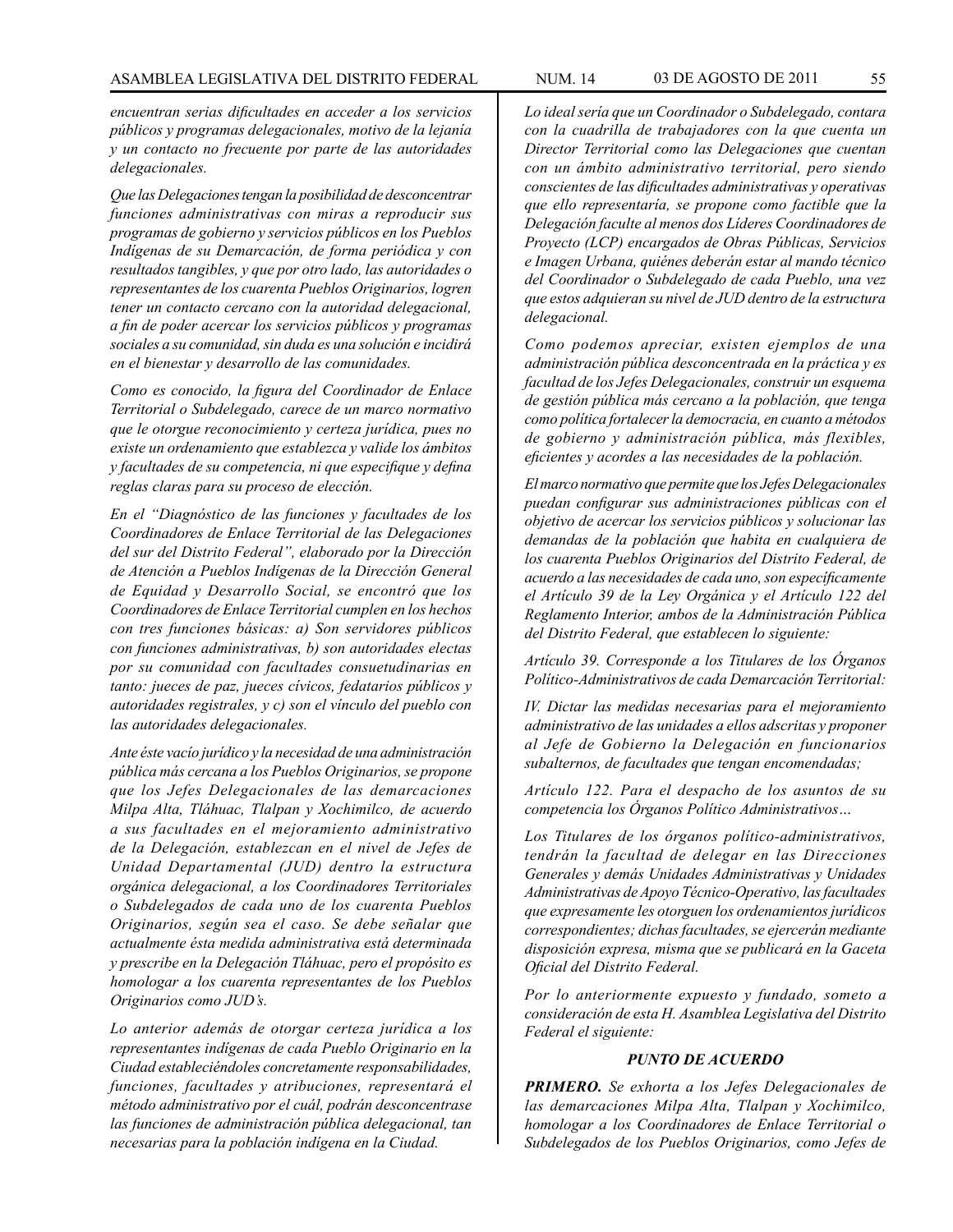*Unidad Departamental dentro de la estructura orgánica Delegacional correspondiente, tal y como existe en la Delegación Tláhuac.*

*SEGUNDO. Una vez homologado el nivel de JUD en los Coordinadores de Enlace Territorial o Subdelegados en las Delegaciones Milpa Alta, Tláhuac, Tlalpan y Xochimilco, se exhorta a cada uno de los Jefes Delegacionales, para que puedan emitir un Acuerdo Delegatorio con la finalidad de establecer las obligaciones y atribuciones de los JUD's y asignar al menos dos Lideres Coordinares de Proyecto, con el objetivo de acercar los trámites y servicios públicos delegacionales a los habitantes de los Pueblos Originarios en estas demarcaciones.*

*TERCERO. Con la finalidad de que el mecanismo de desconcentración administrativa delegacional se emprenda de forma integral, se considera acertado solicitar a las Delegaciones puedan dotar de mobiliario, infraestructura, vehículos e insumos necesarios para el buen desarrollo de sus funciones a las JUD's de cada uno de los cuarenta Pueblos Originarios.* 

*CUARTO. De existir algún inconveniente o contrariedad con lo sugerido, se solicita a los Jefes Delegacionales de Milpa Alta, Tláhuac, Tlalpan y Xochimilco, hagan llegar a esta H. Asamblea Legislativa las causas y motivos para considerar improcedente la propuesta.*

*Dado en el Recinto Legislativo de la Asamblea Legislativa del Distrito Federal, al tercer día del mes de agosto del dos mil once.*

## *ATENTAMENTE*

*Dip. Carlos Augusto Morales López Dip. Horacio Martínez Meza*

Es cuanto, Diputado Presidente.

**EL C. PRESIDENTE.** Gracias, Diputado. En términos de lo dispuesto por el Artículo 133 del Reglamento para el Gobierno Interior de la Asamblea Legislativa del Distrito Federal, consulte al Secretaría a la Diputación Permanente en votación económica si la propuesta presentada por el Diputado Carlos Augusto Morales López se considera de urgente y obvia resolución.

**LA C. SECRETARIA.** Por instrucciones de la Presidencia y en votación económica se consulta a la Diputación Permanente si la propuesta de referencia se considera de urgente y obvia resolución. Los que estén por la afirmativa, sírvanse manifestarlo levantando la mano.

Los que estén por la negativa, sírvanse manifestarlo levantando la mano.

Se considera de urgente y obvia resolución, Diputado Presidente.

**EL C. PRESIDENTE.** Gracias Diputada. Está a discusión la propuesta. ¿Existen oradores en contra?

Proceda la Secretaría a preguntar a la Diputación Permanente en votación económica si es de aprobarse la propuesta a discusión.

**LA C. SECRETARIA.** Por instrucciones de la Presidencia y en votación económica se pregunta a la Diputación Permanente si es de aprobarse la propuesta sometida a su consideración. Los que estén por la afirmativa, sírvanse manifestarlo levantando la mano.

Los que estén por la negativa, sírvanse manifestarlo levantando la mano.

Aprobada la propuesta, Diputado Presidente.

**EL C. PRESIDENTE.** Gracias Diputada. Remítase a las autoridades correspondientes para los efectos legales a que haya lugar.

Para presentar una Proposición con Punto de Acuerdo para solicitar a la Oficial Mayor de la Asamblea Legislativa diversas medidas para la prevención de atención del sobrepeso y la obesidad, se concede el uso de la Tribuna a la Diputada Alicia Virginia Téllez Sánchez, a nombre de la Diputada Maricela Contreras Julián, del Grupo Parlamentario del Partido Revolucionario Institucional y de la Revolución Democrática, respectivamente.

**LA C. DIPUTADA ALICIA VIRGINIA TÉLLEZ SÁNCHEZ.** Con su permiso Diputado Presidente.

*PROPOSICIÓN CON PUNTO DE ACUERDO PARA SOLICITAR A LA OFICIAL MAYOR DE LA ASAMBLEA LEGISLATIVA DIVERSAS MEDIDAS PARA LA PREVENCIÓN DE ATENCIÓN DEL SOBREPESO Y LA OBESIDAD, QUE PRESENTA LA DIPUTADA ALICIA VIRGINIA TÉLLEZ SÁNCHEZ A NOMBRE PROPI Y DE LA DIPUTADA MARICELA CONTRERAS JULIÁN, DEL GRUPO PARLAMENTARIO DEL PARTIDO REVOLUCIONARIO INSTITUCIONAL Y DE LA REVOLUCIÓN DEMOCRÁTICA, RESPEC-TIVAMENTE.*

*Las y los suscritas, integrantes de la Comisión de Salud y Asistencia Social, con fundamento en lo dispuesto por los Artículos 10 fracción XI, 17 fracción VI de la Ley Orgánica y 133 del Reglamento para el Gobierno Interior de la Asamblea Legislativa del Distrito Federal, someto a la consideración de esta Soberanía, la siguiente Proposición con Punto de Acuerdo, bajo las siguientes:*

#### *CONSIDERACIONES*

*Como parte de las acciones para la prevención y atención de la obesidad y el sobrepeso, la Asamblea Legislativa ha fortalecido el marco jurídico del Distrito*

*Federal para considerar los trastornos alimenticios como problemas prioritarios de salud pública, lo anterior debido a los altos índices de estos padecimientos en la población de la Ciudad de México y del país en general.*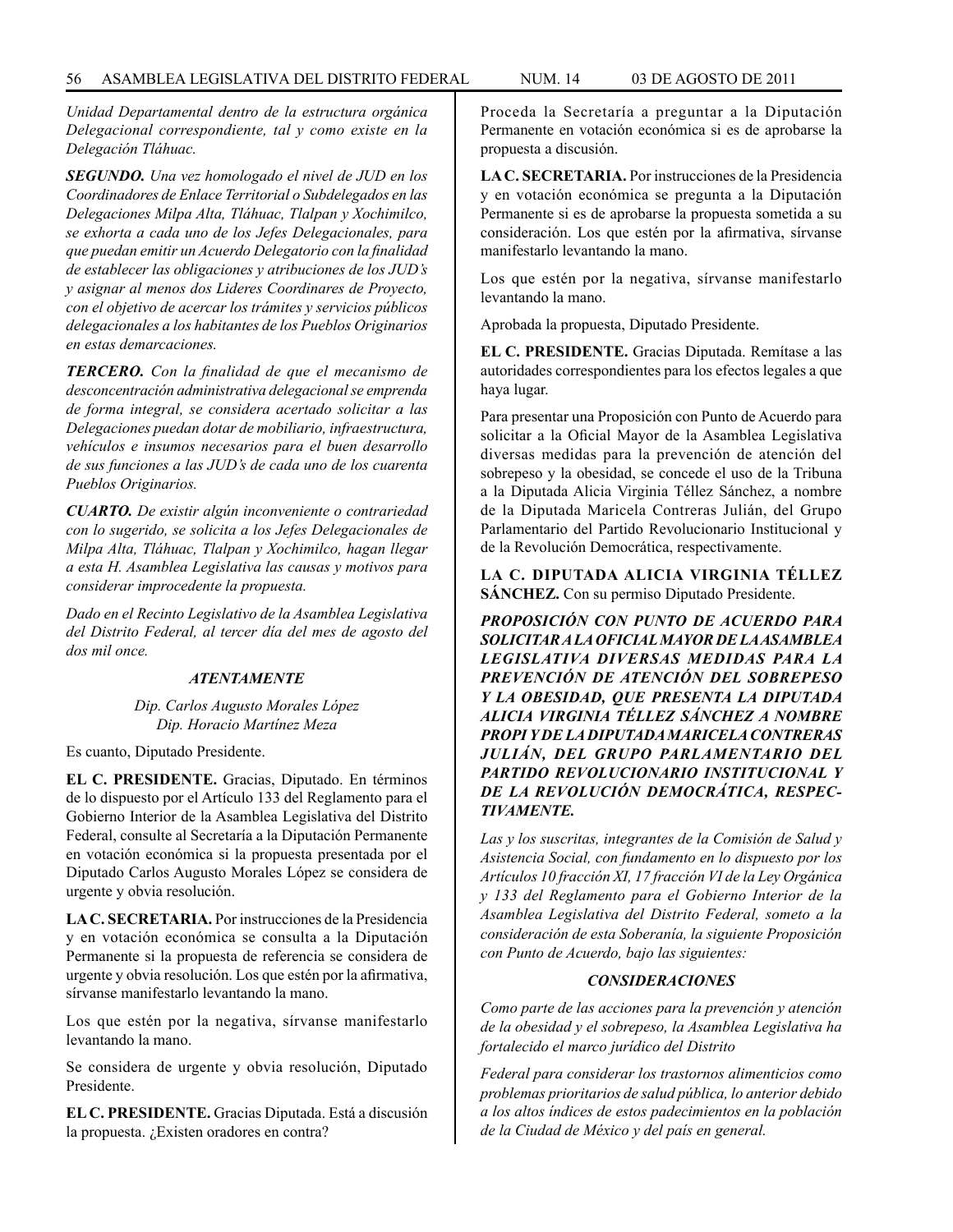*La Ley para la Prevención y el Tratamiento de la Obesidad y los Trastornos Alimenticios en el Distrito Federal contiene diversas obligaciones para todas las dependencias de gobierno entre las que destacan las siguientes:*

*- Realización de censos periódicos de peso y talla en los planteles de las escuelas públicas de educación básica por cada Demarcación Territorial, para contar con un diagnóstico sobre el problema del sobrepeso y obesidad.*

*- Asignación de presupuesto específico destinado al tema del combate de la obesidad y el sobrepeso.*

*- Colaboración con las autoridades educativas y salud a nivel federal, en el ámbito de sus respectivas competencias, para evitar la distribución o comercialización en los establecimientos escolares o cooperativas de los planteles de educación básica de alimentos y bebidas con bajo valor nutricional que contengan altos contenidos de azúcares refinados, sal, colesterol, ácidos grasos saturados y transaturados, denominados como comida chatarra.*

*- Creación de programas que faciliten el acceso libre y gratuito para niñas, niños y adolescentes en los lugares públicos para el deporte o la recreación ubicados en la Ciudad de México, a cargo del Gobierno del Distrito Federal y de las Delegaciones Políticas.*

*- Fomento de actividades artísticas, culturales y recreativas de acceso gratuito, dirigidas especialmente a la población infantil y adolescente, para contrarrestar el sedentarismo.*

*- Llevar a cabo campañas de difusión dirigida a padres y madres de familia, así como a niños, niñas y adolescentes con los siguientes ejes:* 

 *Importancia de una alimentación adecuada.*

 *Efectos adversos del consumo de comida chatarra.*

 *Problemas a la salud que causa la obesidad.*

 *Beneficios de la práctica de actividades físicas.*

 *Evaluación de las acciones para la atención de la obesidad, el sobrepeso y los trastornos alimenticios.*

*De manera adicional, el Artículo 13 de citada Ley establece la siguiente obligación:*

*"Artículo 13. Las Dependencias, Órganos Desconcentrados, Delegaciones y Entidades que integran la Administración Pública del Distrito Federal, así como los Órganos de Gobierno y Autónomos fomentarán rutinas de actividad física dentro de sus instalaciones que permitan modificar hábitos laborales de sedentarismo v brinden beneficios a la salud de las v los trabajadores. Asimismo, promoverán espacios deportivos y de recreación para que su personal pueda acceder de manera gratuita".*

*Para dar cumplimiento a esas obligaciones, la Comisión de Salud y Asistencia Social aprobó la realización de las Jornadas Muévete y Métete en Cintura en tu Oficina, las* 

*cuales contemplan una serie de actividades como lo es el censo de peso y talla, así como la activación física.*

*De manera general, trasciende que del censo de peso y talla que se realizó el año pasado en la Asamblea Legislativa, en colaboración con la Secretaría de Salud del*

*Distrito Federal cerca del 65 por ciento de los trabajadores que acudieron a realizarse el diagnóstico nutricional arrojaron problemas de sobrepeso y obesidad, pues de 145 personas 48 presentaron sobrepeso y 43 obesidad, en tanto que de 38 legisladores que accedieron a realizarse el estudio, sólo cinco estuvieron en su peso normal.*

*Se ha venido trabajando conjuntamente con trabajadoras y trabajadores de este Órgano Legislativo para capacitar a personal y se pueda instrumentar la activación física en un horario determinado dentro de las oficinas de esta Soberanía; sin embargo, se requiere que las autoridades administrativas adopten diversas medidas con la finalidad de facilitar la aplicación de programas para la prevención y atención del sobrepeso y la obesidad.*

*Por lo anteriormente expuesto y fundado, sometemos a consideración del Pleno de la Asamblea Legislativa del Distrito Federal, como de urgente y obvia resolución el siguiente:*

#### *PUNTO DE ACUERDO*

*ÚNICO. La Asamblea Legislativa del Distrito Federal solicita a la encargada de despacho de la Oficialía Mayor de este Órgano Legislativo, Profa. Freyla Doride Puebla López, adopte una serie de medidas para prevención y atención del sobrepeso y la obesidad, entre las que destacan las siguientes:*

*a. Emita una circular para que a partir del 5 de septiembre del año en curso de lunes a viernes de 12:30 a 13:00 hrs., se declare como horario para la activación física con la finalidad que las y los trabajadores que así lo decidan se incorporen a dichos programas.*

*b. Sustituya el consumo de refrescos, galletas y azúcar en las reuniones de trabajo, así como en la distribución de las oficinas administrativas, por alimentos que contengan bajo contenido calórico y mayor valor nutricional.*

*Recinto de la Asamblea Legislativa del Distrito Federal, a los 3 días del mes de agosto de 2011.*

## *ATENTAMENTE*

*Dip. Maricela Contreras Julián Dip. Alicia Virginia Téllez Sánchez*

Atentamente los Diputados integrantes de la Comisión de Salud y Asistencia Social de esta Soberanía, Diputados Maricela Contreras Julián, Mauricio Tabe Echartea, Rocío Barrera Badillo, Jorge Palacios Arroyo, Carlos Augusto Morales, Armando Jiménez Hernández, Valentín Maldonado Salgado, y la de la voz.

Es cuanto, Diputado Presidente.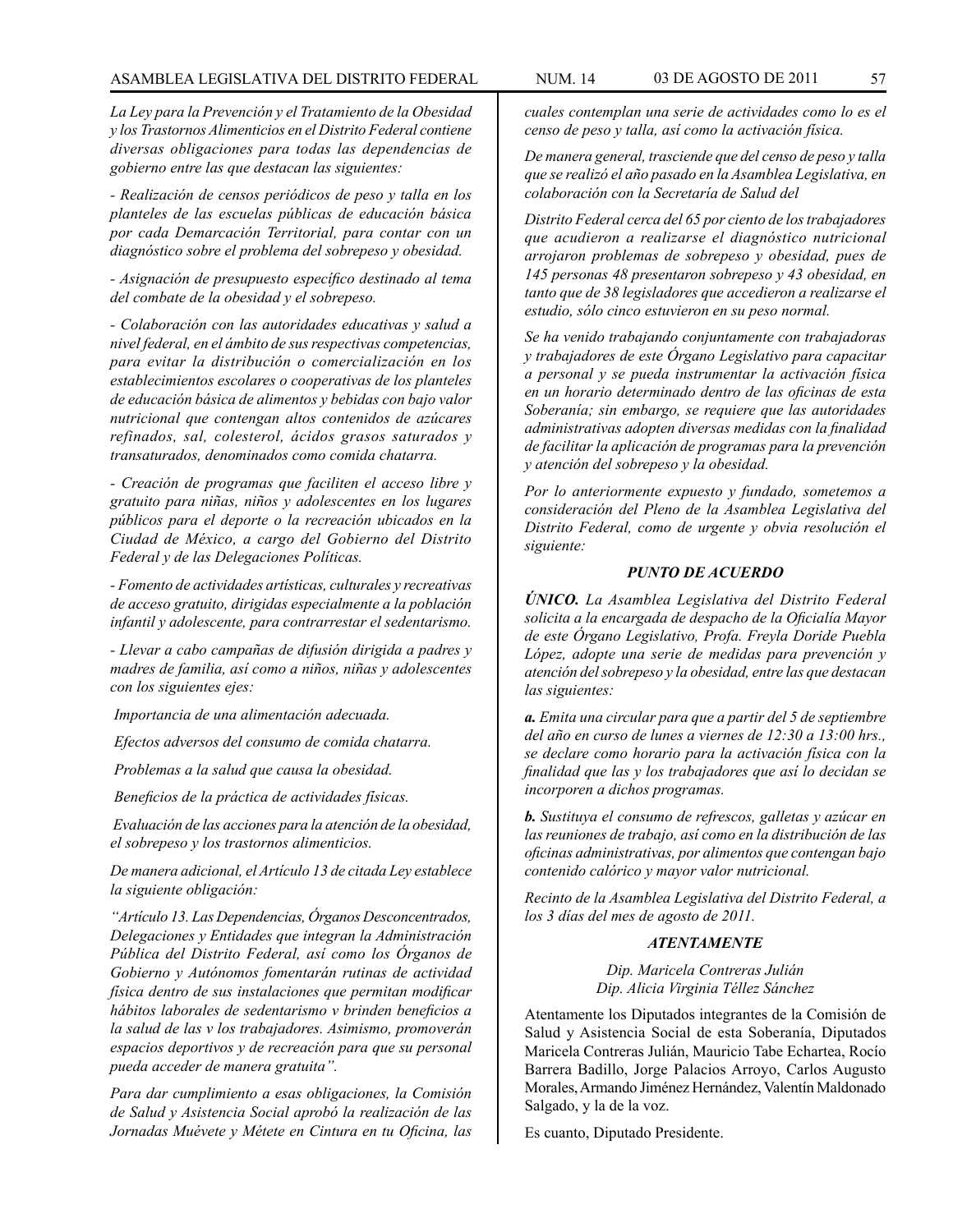**EL C. PRESIDENTE**. Gracias, Diputada. En términos de lo dispuesto por el Artículo 133 del Reglamento para el Gobierno Interior de la Asamblea Legislativa del Distrito Federal, consulte la Secretaría a la Diputación Permanente en votación económica si la propuesta presentada por la Diputada Alicia Virginia Téllez Sánchez, se considera de urgente y obvia resolución.

**LA C. SECRETARIA**. Por instrucciones de la Presidencia y en votación económica se consulta a la Diputación Permanente si la propuesta de referencia se considera de urgente y obvia resolución. Los que estén por la afirmativa, sírvanse manifestarlo levantando la mano.

Los que estén por la negativa, sírvanse manifestarlo levantando la mano.

Se considera de urgente y obvia resolución, Diputado Presidente.

**EL C. PRESIDENTE**. Gracias, Diputada. Está a discusión la propuesta. ¿Existen oradores en contra?

Proceda la Secretaría a preguntar a la Diputación Permanente en votación económica, si es de aprobarse la propuesta a discusión.

**LA C. SECRETARIA**. Por instrucciones de la Presidencia y en votación económica se pregunta a la Diputación Permanente si es de aprobarse la propuesta sometida a su consideración. Los que estén por la afirmativa, sírvanse manifestarlo levantando la mano.

Los que estén por la negativa, sírvanse manifestarlo levantando la mano.

Aprobada la propuesta, Diputado Presidente.

**EL C. PRESIDENTE**. Gracias, Diputada. Remítase a las autoridades correspondientes para los efectos legales a que haya lugar.

Para presentar una Proposición con Punto de Acuerdo para exhortar al Secretario de Obras y Servicios del Distrito Federal, Licenciado Fernando Aboitiz Saro, para que en colaboración con el Jefe Delegacional en Azcapotzalco, Licenciado Enrique Vargas Anaya, giren sus apreciables instrucciones a quien corresponda, a fin de que se repare de manera inmediata el socavón ocasionado por la ruptura del subcolector de aguas negras, ubicado en Avenida Azcapotzalco-La Villa, entre cerrada CECATI y Avenida de las Granjas, en la Delegación Azcapotzalco, se concede el uso de la Tribuna al Diputado Jorge Palacios Arroyo, del Grupo Parlamentario del Partido Acción Nacional.

**EL C. DIPUTADO JORGE PALACIOS ARROYO**. Con su venia, Diputados Presidente.

*PROPOSICIÓN CON PUNTO DE ACUERDO PARA EXHORTAR AL DIRECTOR DEL SISTEMA DE AGUAS DEL DISTRITO FEDERAL, ING. RAMÓN AGUIRRE DÍAZ, PARA QUE EN COLABORACIÓN CON EL JEFE DELEGACIONAL EN AZCAPOTZALCO, LIC. ENRIQUE VARGAS ANAYA, GIREN SUS APRECIABLES INSTRUCCIONES A QUIEN*  *CORRESPONDA A FIN DE QUE SE REPARE DE MANERA INMEDIATA EL SOCAVÓN OCASIONADO POR LA RUPTURA DEL SUBCOLECTOR DE AGUAS NEGRAS, UBICADO EN AV. AZCAPOTZALCO-LA VILLA ENTRE CERRADA CECATI Y AV. DE LAS GRANJAS, EN LA DELEGACIÓN AZCAPOTZALCO, QUE PRESENTA EL DIPUTADO JORGE PALACIOS ARROYO, DEL GRUPO PARLAMENTARIO DEL PARTIDO ACCIÓN NACIONAL.* 

*El suscrito, Diputado Jorge Palacios Arroyo de la Asamblea Legislativa del Distrito Federal, V Legislatura, integrante del Grupo Parlamentario del Partido Acción Nacional, con fundamento en lo dispuesto por los Artículos 17 fracción VI de la Ley Orgánica y 133 del Reglamento para el Gobierno Interior de la Asamblea Legislativa del Distrito Federal, someto a consideración de esta Honorable Asamblea Legislativa, como de urgente y obvia resolución, la presente: Punto de Acuerdo para exhortar al Director del Sistema de Aguas del Distrito Federal, Ing. Ramón Aguirre Díaz, para que en colaboración con el Jefe Delegacional en Azcapotzalco, Lic. Enrique Vargas Anaya, giren sus apreciables instrucciones a quien corresponda a fin de que se repare de manera inmediata el socavón ocasionado por la ruptura del subcolector de aguas negras, ubicado en Av. Azcapotzalco-La Villa entre cerrada CECATI y Av. De las Granjas, en la Delegación Azcapotzalco. Al tenor de los siguientes antecedentes:*

# *ANTECEDENTES*

*1. La madrugada del pasado 18 de julio del presente año se produjo un enorme hoyo de casi 4 metros de profundidad sobre la Avenida Azcapotzalco-La Villa, entre cerrada cecati y Avenida de las Granjas, en el pueblo de Santa Catarina de la Delegación Azcapotzalco, lo que provocó alarma entre vecinos y trabajadores de la zona.*

*De acuerdo a diversas declaraciones antes los medios de comunicación de las autoridades correspondientes, la probable causa fue la ruptura del subcolector de 2.44 metros de diámetro de aguas negras, lo que provocó que se socavara el terreno y se formara el enorme hoyo de aproximadamente 6 metros de largo, abajo del pavimento, y más de 4 metros de profundidad.*

*2. Actualmente en Azcapotzalco existen grandes deficiencias en las partes que integran la red de alcantarillado, la mayoría de estas son ocasionadas por la antigüedad, los hundimientos diferenciales del suelo y por las rupturas en la red, a consecuencia del paso de vehículos pesados en las principales vialidades, situación común propiciada por el tráfico en las zonas industriales que se encuentran dentro del perímetro de esta Delegación.*

*3. Dicho lo cual es necesario contar con actividades de mantenimiento y reparación en todas aquellas tuberías, ya sea de agua potable o de alcantarillado que por el paso del tiempo y por su uso se han deteriorado; son estas las causas principales de de problemáticas como la anteriormente descrita.*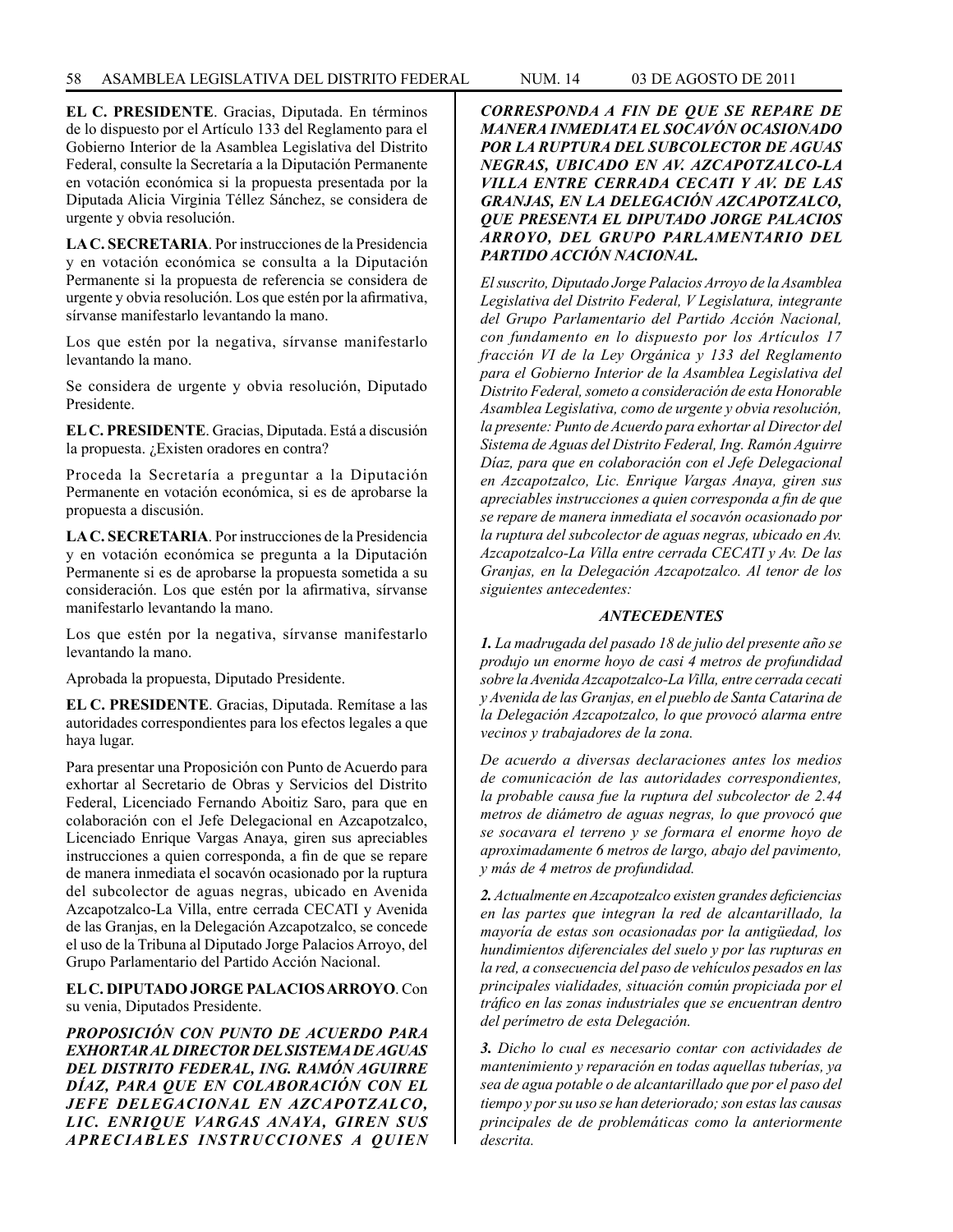*4. Por todo lo anterior, a nombre de los vecinos solicitamos que sea reparado a la brevedad, el socavón que se produjo tras la ruptura del subcolector, ya que pone en riesgo su tranquilidad, seguridad y el libre tránsito vehicular.*

## *CONSIDERANDOS*

*PRIMERO. Que el Artículo 17 fracción VII de la Ley Orgánica de la Asamblea Legislativa del Distrito Federal, son derechos de los Diputados: gestionar ante las autoridades la atención de las demandas de sus representados.*

*SEGUNDO. Por el contenido del Artículo 13 fracción VII de la Ley Orgánica de la Asamblea Legislativa del Distrito Federal que dispone que es obligación de los Diputados, representar los intereses de los Ciudadanos, promover y gestionar la solución de los problemas y necesidades colectivas ante las autoridades competentes.*

*TERCERO. Que la Ley de Aguas del Distrito Federal establece en su Artículo 18 fracción IV, que es facultad de los Jefes Delegacionales, dar mantenimiento preventivo y correctivo a las redes secundarias de agua potable, drenaje y alcantarillado, conforme a la autorización y normas que al efecto expida el Sistema de Aguas, así como coadyuvar en la reparación de fugas.*

*CUARTO. Que la Ley Orgánica de la Administración Pública del Distrito Federal en su Artículo 39 fracción LVII, menciona que es facultad de los Jefes Delegacionales, ejecutar dentro de su Demarcación Territorial, programas de obras para el abastecimiento de agua potable y servicio de drenaje y alcantarillado que determine la comisión correspondiente, así como las demás obras y equipamiento urbano que no estén asignadas a otras dependencias.*

*Por lo anteriormente expuesto, fundado y motivado, someto a consideración del Pleno de esta Diputación Permanente de la Asamblea Legislativa del Distrito Federal, el siguiente proposición:*

## *PUNTO DE ACUERDO*

*ÚNICO. Proposición con Punto de Acuerdo para exhortar al Director del Sistema de Aguas del Distrito Federal Ing. Ramón Aguirre Díaz para que en colaboración con el Jefe Delegacional en Azcapotzalco, Lic. Enrique Vargas Anaya, giren sus apreciables instrucciones a quien corresponda a fin de que se separe de manera inmediata el socavón ocasionado por la ruptura del subcolector de aguas negras, ubicado Av. Azcapotzalco -La Villa entre Cerrada CECATI y Av. de Las Granjas, en la Delegación Azcapotzalco* 

*Recinto Legislativo, Agosto 03, 2011.*

# *ATENTAMENTE*

*Dip. Jorge Palacios Arroyo*

Es cuanto, Diputado Presidente.

**EL C. PRESIDENTE.** Gracias, Diputado. En términos de lo dispuesto por el Artículo 133 del Reglamento para el Gobierno Interior de la Asamblea Legislativa del Distrito Federal, consulte la Secretaría a la Diputación Permanente en votación económica si la propuesta presentada por el Diputado Jorge Palacios Arroyo se considera de urgente y obvia resolución.

**LA C. SECRETARIA.** Por instrucciones de la Presidencia y en votación económica se consulta a la Diputación Permanente si la propuesta de referencia se considera de urgente y obvia resolución. Los que estén por la afirmativa, sírvanse manifestarlo levantando la mano.

Los que estén por la negativa, sírvanse manifestarlo levantando la mano.

Se considera de urgente y obvia resolución, Diputado Presidente.

**EL C. PRESIDENTE.** Gracias, Diputada. Está a discusión la propuesta. ¿Existen oradores en contra?

Proceda la Secretaría a preguntar a la Diputación Permanente en votación económica si es de aprobarse la propuesta a discusión.

**LA C. SECRETARIA.** Por instrucciones de la Presidencia y en votación económica se pregunta a la Diputación Permanente si es de aprobarse la propuesta sometida a su consideración. Los que estén por la afirmativa, sírvanse manifestarlo levantando la mano.

Los que estén por la negativa, sírvanse manifestarlo levantando la mano.

Aprobada la propuesta, Diputado Presidente.

**EL C. PRESIDENTE.** Gracias, Diputada. Remítase a las autoridades correspondientes para los efectos legales a que haya lugar.

Esta Presidencia hace de su conocimiento que han sido retirados del Orden del Día los puntos enlistados en los números 37, 50, 56 y 57.

Esta Presidencia informa que se recibió una Proposición con Punto de Acuerdo para exhortar al Jefe Delegacional en Azcapotzalco, Licenciado Enrique Vargas Anaya, a fin de que sean reparadas y en su caso restauradas las luminarias faltantes a lo largo de la Avenida Cuitláhuac, específicamente en su tramo comprendido entre Calzada Vallejo y hasta Calle 12 de las Colonias Prohogar y Aguilera, respectivamente, de dicha Demarcación, a fin de mitigar el índice de asaltos que se suscitan sobre el camellón de dicha Avenida, suscrita por el Diputado Jorge Palacios Arroyo, del Grupo Parlamentario del Partido Acción Nacional. Con fundamento en lo dispuesto por los Artículos 50 fracción IV y V de la Ley Orgánica de la Asamblea Legislativa del Distrito Federal, 28 y 132 del Reglamento para el Gobierno Interior, se turna para su análisis y dictamen a la Comisión de Uso y Aprovechamiento de Bienes y Servicios Públicos.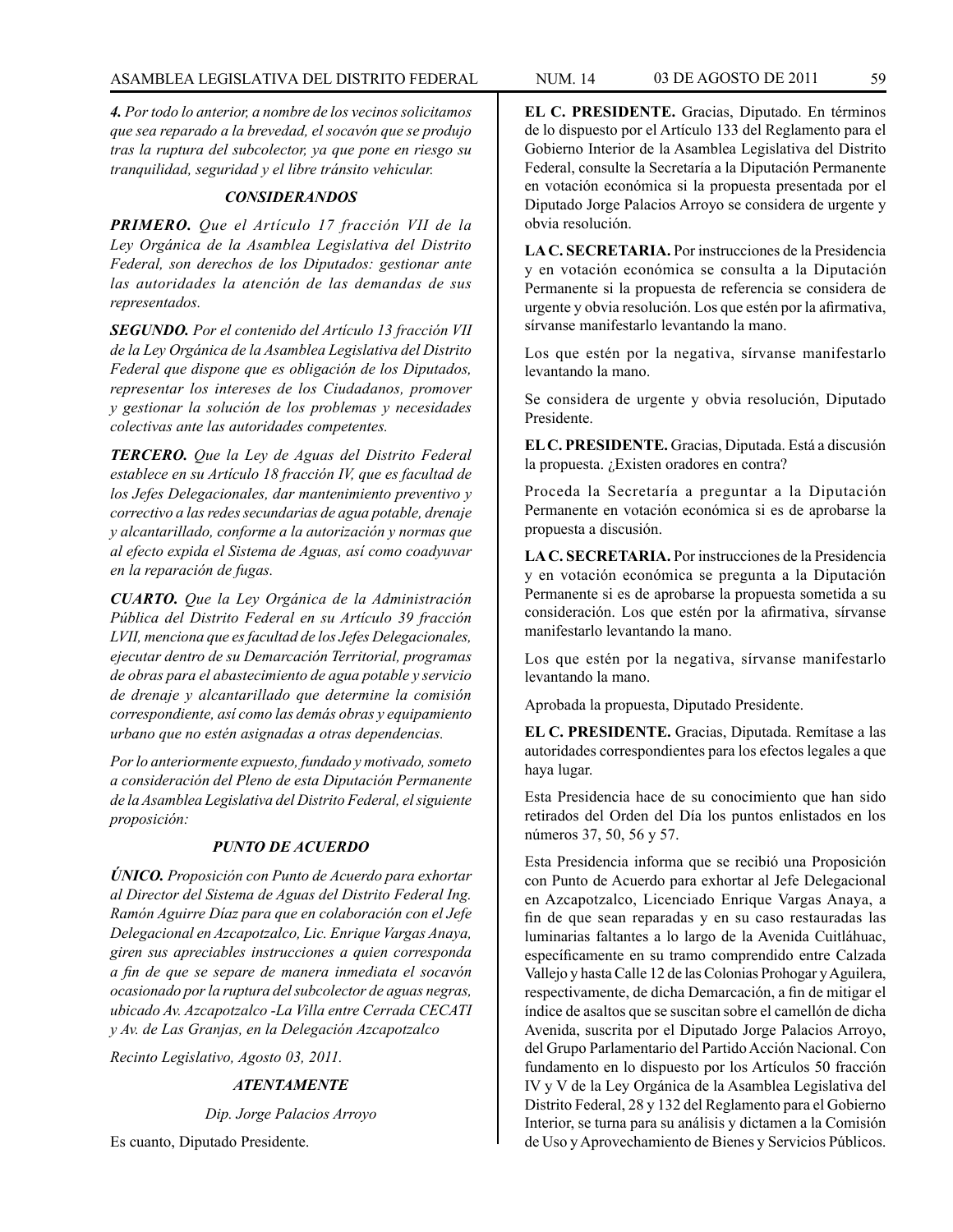*PROPOSICIÓN CON PUNTO DE ACUERDO PARA EXHORTAR AL JEFE DELEGACIONAL EN AZCAPOTZALCO, LICENCIADO ENRIQUE VARGAS ANAYA, A FIN DE QUE SEAN REPARADAS Y EN SU CASO RESTAURADAS LAS LUMINARIAS FALTANTES A LO LARGO DE LA AVENIDA CUITLÁHUAC, ESPECÍFICAMENTE EN SU TRAMO COMPRENDIDO ENTRE CALZADA VALLEJO Y HASTA CALLE 12 DE LAS COLONIAS PROHOGAR Y AGUILERA, RESPECTIVAMENTE DE DICHA DEMARCACIÓN, A FIN DE MITIGAR EL ÍNDICE DE ASALTOS QUE SE SUSCITAN SOBRE EL CAMELLÓN DE DICHA AVENIDA, QUE SUSCRIBE EL DIPUTADO JORGE PALACIOS ARROYO, DEL GRUPO PARLAMENTARIO DEL PARTIDO ACCIÓN NACIONAL.*

*El suscrito, Diputado Jorge Palacios Arroyo de la Asamblea Legislativa del Distrito Federal, V Legislatura, integrante del Grupo Parlamentario del Partido Acción Nacional, con fundamento en lo dispuesto por los Artículos 17 fracción VI de la Ley Orgánica y 132 del Reglamento para el Gobierno Interior de la Asamblea Legislativa del Distrito Federal, someto a consideración de esta Honorable Asamblea Legislativa, para que sea turnado a la comisión correspondiente, la presente: Punto de Acuerdo para exhortar al Jefe Delegacional en Azcapotzalco, Licenciado Enrique Vargas Anaya, a fin de que sean reparadas y en su caso restauradas las luminarias faltantes a lo largo de la Avenida Cuitláhuac, específicamente en su tramo comprendido entre Calzada Vallejo y hasta calle 12 de las Colonias Prohogar y Aguilera, respectivamente de dicha Demarcación, a fin de mitigar el índice de asaltos que se suscitan sobre el camellón de dicha Avenida, al tenor de los siguientes antecedentes:*

## *ANTECEDENTES*

*1. En la actualidad, en el alumbrado público se utilizan las lámparas de descarga frente a las lámparas incandescentes por sus mejores cualidades y mayor ahorro energético y económico. Concretamente, se emplean las lámparas de vapor de mercurio a alta presión y las de vapor de sodio a baja y alta presión.*

*Las luminarias, por contra, son aparatos destinados a alojar, soportar y proteger la lámpara y sus elementos auxiliares además de concentrar y dirigir el flujo luminoso de esta. Para ello, adoptan diversas formas aunque en alumbrado público predominan las de flujo asimétrico con las que se consigue una mayor superficie iluminada sobre la calzada. Las podemos encontrar montadas sobre postes, columnas o suspendidas sobre cables transversales a la calzada, en catenarias colgadas a lo largo de la vía o como proyectores en plazas y cruces.*

*2. El servicio de alumbrado público eléctrico se inauguró en 1898 y su evolución ha sido continua; para 1928 la Capital contaba con 8,881 lámparas alimentadas por circuitos en serie. En materia de alumbrado, los avances tecnológicos* 

*han permitido innovaciones que han dado lugar a fuentes luminosas que proporcionan una mayor cantidad de Lúmenes (luz), con menor consumo de energía eléctrica, así como la transformación del sistema de alumbrado público con focos de mercurio, a lámparas con vapor de sodio de alta presión. Esta transformación se inició en mayo de 1973, primeramente en la Avenida de los Insurgentes y ha continuado.*

*3. El Alumbrado Público de la Ciudad de México actualmente está integrado por 345 mil 420 luminarias -de ellas 48,600 en vialidades primarias- y 157 superpostes, con 20 lámparas cada uno, colocados en sitios estratégicos, como distribuidores viales, plazas comerciales, paraderos o centros de transferencia modal de transporte, entre otros.*

*La atención al Alumbrado Público en la Ciudad es indispensable para ofrecer mayor seguridad en las zonas de tránsito peatonal y de esparcimiento. Además de los intensivos programas de mantenimiento que constantemente se realizan, se instalan nuevas luminarias, se aplican sistemas ahorradores de energía y se modernizan los equipos. En estas acciones es importante el apoyo del Laboratorio de Alumbrado Público del Distrito Federal, en el que además de la investigación de nuevas tecnologías, se realiza la verificación técnica de la calidad de los bienes y los servicios, con 60 tipos de pruebas en 3 áreas: mecánicas, donde se verifica la resistencia de las lámparas a golpes, corrosión, lluvias y polvo; eléctricas y electrónicas, en las que se analizan balastros y lámparas y se determinan consumos de energía; fotométricas, que comprueban la eficiencia y características de lámparas y luminarias para alumbrado público.*

*4. Es importante mencionar que en la actualidad diversas Colonias de la Delegación Azcapotzalco sufren la falta de iluminación en las calles y vialidades principales, tal es el caso de la Avenida Cuitláhuac en su tramo comprendido entre calle 12 de la Colonia aguilera y Av. Vallejo en la Colonia Pro-hogar; es aquí donde en fechas recientes vecinos han denunciado antes las autoridades correspondientes la comisión de asaltos a transeúntes y a comercios de conveniencia ubicados en dicho lugar, esto debido principalmente a la falta de iluminación y de vigilancia. Esta problemática no solo aumnetar la inseguridad, si no que tan bien fomenta la creación de basureros clandestinos y el descuido de las áreas verdes.*

## *CONSIDERANDOS*

*PRIMERO. Que la premisa de cualquier gobierno es proteger la vida y bienestar de los Ciudadanos.*

*SEGUNDO. Por el contenido del Artículo 13 fracción VII de la Ley Orgánica de la Asamblea Legislativa del Distrito Federal que dispone que es obligación de los Diputados, representar los intereses de los Ciudadanos, promover y gestionar la solución de los problemas y necesidades colectivas ante las autoridades competentes.*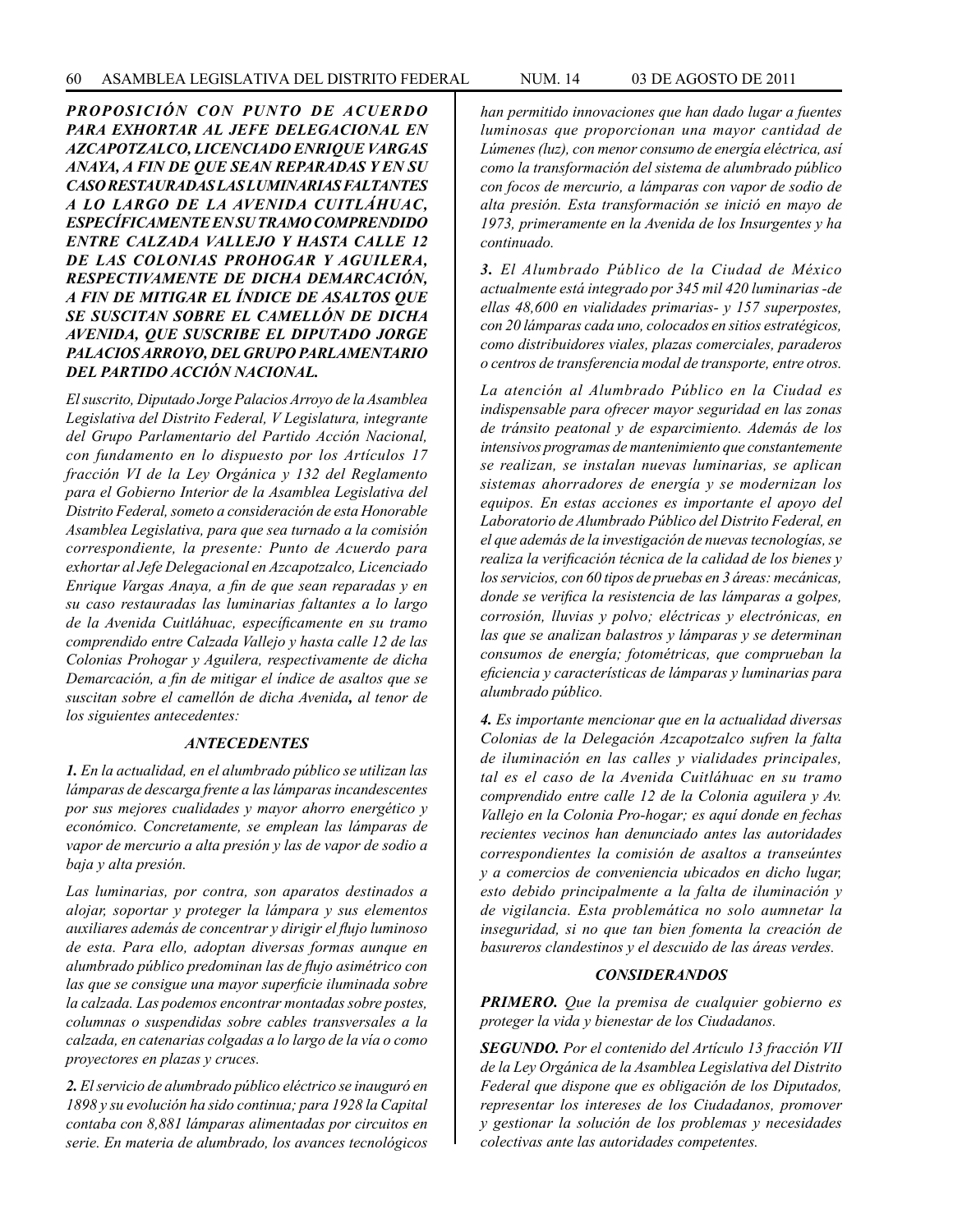*TERCERO. De acuerdo a la Ley Orgánica de la Administración Pública del Distrito Federal en su Artículo 39, fracción XXXII declara que entre otras cosas, corresponde a los Titulares de los Órganos Político-Administrativos de cada Demarcación Territorial.*

*Prestar el servicio de alumbrado público en las vialidades y mantener sus instalaciones en buen estado y funcionamiento, de conformidad con la normatividad que al efecto expida la Dependencia competente.*

*Por lo anteriormente expuesto, fundado y motivado, someto a consideración de esta Diputación Permanente de la H. Asamblea Legislativa del Distrito Federal, el siguiente:*

#### *PUNTO DE ACUERDO*

*ÚNICO. Proposición con Punto de Acuerdo para exhortar al Jefe Delegacional en Azcapotzalco, Licenciado Enrique Vargas Anaya, a fin de que sean reparadas y en su caso restauradas las luminarias faltantes a lo largo de la Avenida Cuitláhuac, específicamente en su tramo comprendido entre Calzada Vallejo y hasta calle 12 de las Colonias Prohogar y Aguilera, respectivamente de dicha Demarcación, a fin de mitigar el índice de asaltos que se suscitan sobre el camellón de dicha Avenida.*

*Recinto Legislativo 03 de Agosto, 2011.*

# *ATENTAMENTE*

#### *Dip. Jorge Palacios Arroyo*

De igual forma se recibió una Proposición con Punto de Acuerdo para exhortar al Secretario de Seguridad Pública, Doctor Manuel Mondragón y Kalb, al Secretario de Obras y Servicios, Licenciado Fernando José Aboitiz Saro, ambos del Distrito Federal, para que en coordinación con el Licenciado Enrique Vargas Anaya, Jefe Delegacional en Azcapotzalco, implementen operativos viales eficaces a fin de agilizar el tránsito vehicular en el cruce de las Avenidas Aquiles Serdán, Hacienda Sotelo y Hacienda El Rosario, así como terminar la construcción del distribuidor vial Las Armas, que desde el pasado mes de marzo de 2009 se está llevando a cabo en dicho cruce, suscrita por el Diputado Jorge Palacios Arroyo, del Grupo Parlamentario del Partido Acción Nacional. Con fundamento en lo dispuesto por los Artículos 50 fracciones IV y V de la Ley Orgánica de la Asamblea Legislativa del Distrito Federal, 28, 29 y 132 del Reglamento para el Gobierno Interior, se turna para su análisis y dictamen a la Comisión de Desarrollo e Infraestructura Urbana.

*PROPOSICIÓN CON PUNTO DE ACUERDO PARA EXHORTAR AL SECRETARIO DE SEGURIDAD PÚBLICA, DR. MANUEL MONDRAGÓN Y KALB, AL SECRETARIO DE OBRAS Y SERVICIOS, LIC. FERNANDO JOSÉ ABOITIZ SARO, AMBOS DEL DISTRITO FEDERAL, PARA QUE EN COORDINACIÓN CON EL LIC. ENRIQUE VARGAS ANAYA, JEFE DELEGACIONAL EN AZCAPOTZALCO,* 

*IMPLEMENTEN OPERATIVOS VIALES EFICACES A FIN DE AGILIZAR EL TRÁNSITO VEHICULAR EN EL CRUCE DE LAS AVENIDAS AQUILES SERDÁN, HACIENDA SOTELO Y HACIENDA EL ROSARIO, ASÍ COMO TERMINAR LA CONSTRUCCIÓN DEL DISTRIBUIDOR VIAL LAS ARMAS QUE DESDE EL PASADO MES DE MARZO DEL 2009 SE ESTÁN LLEVANDO A CABO EN DICHO CRUCE, QUE SUSCRIBE EL DIPUTADO JORGE PALACIOS ARROYO, DEL GRUPO PARLAMENTARIO DEL PARTIDO ACCIÓN NACIONAL.*

*El suscrito Diputado, Jorge Palacios Arroyo, de la Asamblea Legislativa del Distrito Federal, V Legislatura, integrante del Grupo Parlamentario del Partido Acción Nacional, con fundamento en lo dispuesto por los Artículos 17 fracción VI de la Ley Orgánica y 132 del Reglamento para el Gobierno Interior de la Asamblea Legislativa del Distrito Federal, someto a consideración de esta Honorable Asamblea Legislativa, para que sea turnado a la comisión correspondiente, la presente: Proposición con Punto de Acuerdo para Exhortar al Secretario de Seguridad Pública, Dr. Manuel Mondragón y Kalb, al Secretario de Obras y Servicios, Lic. Fernando José Aboitiz Saro, ambos del Distrito Federal, para que en Coordinación con el Lic. Enrique Vargas Anaya, Jefe Delegacional en Azcapotzalco, implementen Operativos Viales eficaces a fin de agilizar el Tránsito Vehicular en el cruce de las Avenidas Aquiles Serdán, Hacienda Sotelo y Hacienda del Rosario, así como terminar la Construcción del Distribuidor Vial las Armas que desde el pasado mes marzo del año 2009 se esta llevando, al tenor de los siguientes antecedentes:*

#### *ANTECEDENTES*

*Que en el mes de Marzo del año 2009 inicio la construcción del distribuidor vial "Las Armas", sobre Avenida de las culturas, las armas, civilizaciones, Aquiles Serdán y Adolfo López Mateos; en la zona limítrofe de la Delegación Azcapotzalco, Distrito Federal, y el municipio de Tlalnepantla de Baz, Estado de México.*

*El distribuidor vial consta de una estructura elevada con dos cuerpos de 480 metros de longitud cada uno y tres carriles por sentido, hacia la Avenida de las Culturas y Calzada de las Armas.*

*El proyecto vial se construye con una inversión total de 205 millones de pesos provenientes del Fondo Metropolitano, para resolver los nudos viales de las Avenidas Gustavo Baz y Presidente Juárez, en el Estado de México y en Aquiles Serdán, Avenida de las Culturas, Calzada de las Armas y de las Civilizaciones, en la Delegación Azcapotzalco.*

*Es importante mencionar que el pasado 22 de Abril de 2010 ya se había presentado un Punto de Acuerdo, referente a la construcción citada en el párrafo anterior; mismo que fue turnado a la Comisiones Unidas de Transporte y Vialidad y de Desarrollo e Infraestructura Urbana donde fue aprobado*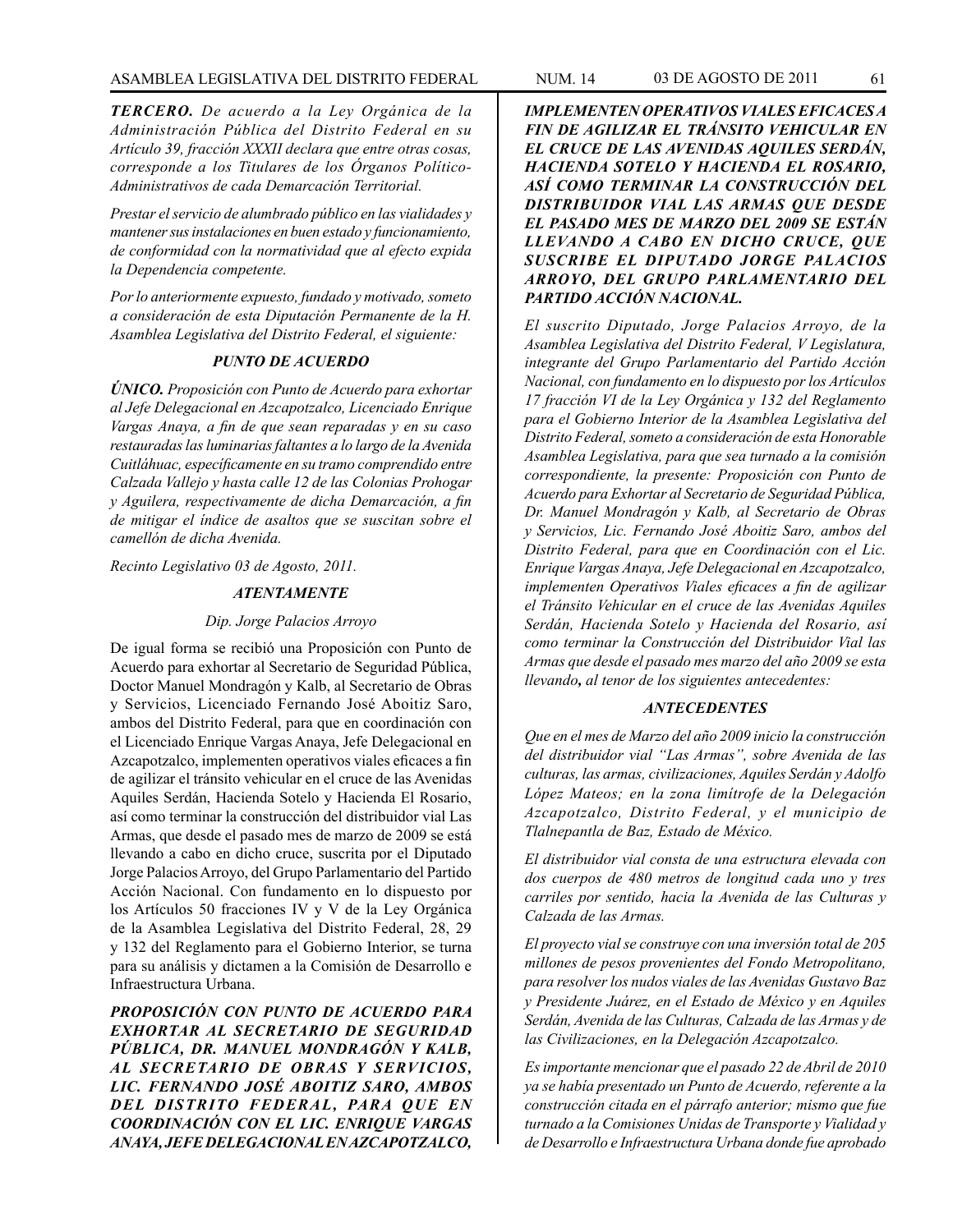*en su Sesión del día 31 de mayo de 2010; sin embargo hasta el día de hoy no se han observado avances importantes que resuelvan la conclusión de la obra ni el caos vial o la intervención de las autoridades correspondiente; en cambio si han aumentado las problemáticas alrededor de dicha construcción ya que a casi a mas de dos años de sus inicios, se ha cambiado de constructoras en varias ocasiones sin motivo aparente y sin que se note el avance en la construcción, al igual las inundaciones son mas constantes debido al deslave de la tierra aglomerada de las excavaciones y a la obstrucción del drenaje.*

*Transportistas y transeúntes de dichas vialidades declaran que el área de la construcción del nuevo distribuidor vial, se convierte en un embudo vial, de entre las 14:00 y las 20:00 horas, por la disminución de carriles en ambos sentidos.*

*Vecinos del lugar solicitan que se incremente la fuerza de trabajo para que la construcción se termine a la brevedad ya que la problemática va en aumento y la seguridad de los vecinos, transeúntes y peatones disminuye.*

*Es importante mencionar que el cruce motivo de este Punto de Acuerdo sirve como entrada y salida del transporte vehicular público proveniente del Estado de México hacia el paradero El Rosario; así como del transporte particular que entra o sale del Distrito Federal. Además de que a un costado del crucero se encuentra ubicado el Colegio de Ciencias Humanidades Azcapotzalco y al momento en que los estudiantes salen obstruyen parte de las vías principales dificultando aun más el tránsito vehicular.*

## *CONSIDERANDOS*

*PRIMERO. Que la premisa de cualquier gobierno es proteger la vida de los Ciudadanos.*

*SEGUNDO. Que la Secretaría de la Seguridad Pública tiene la atribución de realizar en el ámbito territorial y material del Distrito Federal, las acciones dirigidas a salvaguardar la integridad y patrimonio de las personas, prevenir la comisión de delitos e infracciones a las disposiciones gubernativas y de policía, preservar las libertades, el orden y la paz públicos, así como realizar funciones de control, supervisión y regulación del tránsito de personas y vehículos en la vía pública conforme a lo dispuesto en las Leyes y reglamentos aplicables, enmarcado en la Ley Orgánica de la Secretaría de Seguridad Pública del Distrito Federal, Artículo 3 fracciones I y XIV respectivamente.*

*TERCERO. Que esta estipulado en el Artículo 34, fracción IV de la Ley Orgánica de la Secretaría de Seguridad Pública del Distrito Federal la realización de funciones de control, supervisión y regulación del tránsito de personas y vehículos en la vía pública.*

*CUARTO. Que la Secretaría de Obras y Servicios del Distrito Federal le corresponde el despacho de las materias relativas a la normatividad de obras públicas y servicios urbanos; la construcción y operación hidráulica;* 

*los proyectos y construcción de las obras del Sistema de Transporte Colectivo, además de vigilar y evaluar la contratación, ejecución y liquidación de las obras y servicios de su competencia, conforme a las Leyes aplicables, tal y como se encuentra estipulado en la Ley Orgánica de la Administración Pública del Distrito Federal* 

*QUINTO. Que de conformidad con lo dispuesto en el Artículo 2 de la Ley Orgánica de la administración Pública del Distrito Federal, la Delegación es un órgano político Administrativo desconcentrado con autonomía funcional en acciones de gobierno.*

*, Artículo 27 fracción II.*

*SEXTO. Que tal y como lo marca el Artículo 39, fracción XVII de la Ley Orgánica de la Administración Pública del Distrito Federal, le corresponde al Titular de los órganos político administrativos de cada Demarcación Territorial proponer a la dependencia competente la aplicación de las medidas para mejorar la vialidad, circulación y seguridad de vehículos y peatones en las vialidades primarias.*

*Por lo anteriormente expuesto, someto a la consideración de esta Diputación Permanente de esta H. Asamblea Legislativa del Distrito Federal, la siguiente Proposición con:*

## *PUNTO DE ACUERDO*

*ÚNICO. Proposición con Punto de Acuerdo para exhortar al Secretario de Seguridad Pública, Dr. Manuel Mondragón y Kalb, al Secretario de Obras y Servicios, Lic. Fernando José Aboitiz Saro, ambos del Distrito Federal, para que en coordinación con el Lic. Enrique Vargas Anaya, Jefe Delegacional en Azcapotzalco, implementen operativos viales eficaces a fin de agilizar el tránsito vehicular en el cruce de las Avenidas Aquiles Serdán, Hacienda Sotelo y Hacienda El Rosario, así como terminar la construcción del distribuidor vial Las Armas que desde el pasado mes de marzo del 2009 se están llevando a cabo en dicho cruce.*

*Recinto Legislativo a 03 de Agosto, 2011.*

#### *ATENTAMENTE*

#### *Dip. Jorge Arroyo Palacios*

Para presentar una Proposición con Punto de Acuerdo para exhortar al Licenciado Fernando José Aboitiz Saro, Titular de la Secretaría de Obras y Servicios del Gobierno del Distrito Federal, así como al Ingeniero Ramón Aguirre Díaz, Director General del Sistema de Aguas de la Ciudad de México, para que giren sus apreciables instrucciones a quien corresponda a fin de que se acondicionen rampas para personas con discapacidad y se implemente con efectividad un programa de desazolve en la Plaza de las Esculturas, ubicada en Avenida Juárez frente al número 60 Colonia Cuauhtémoc, en la Delegación Cuauhtémoc en el Distrito Federal, se concede el uso de la Tribuna al Diputado Jorge Palacios Arroyo, del Grupo Parlamentario del Partido Acción Nacional.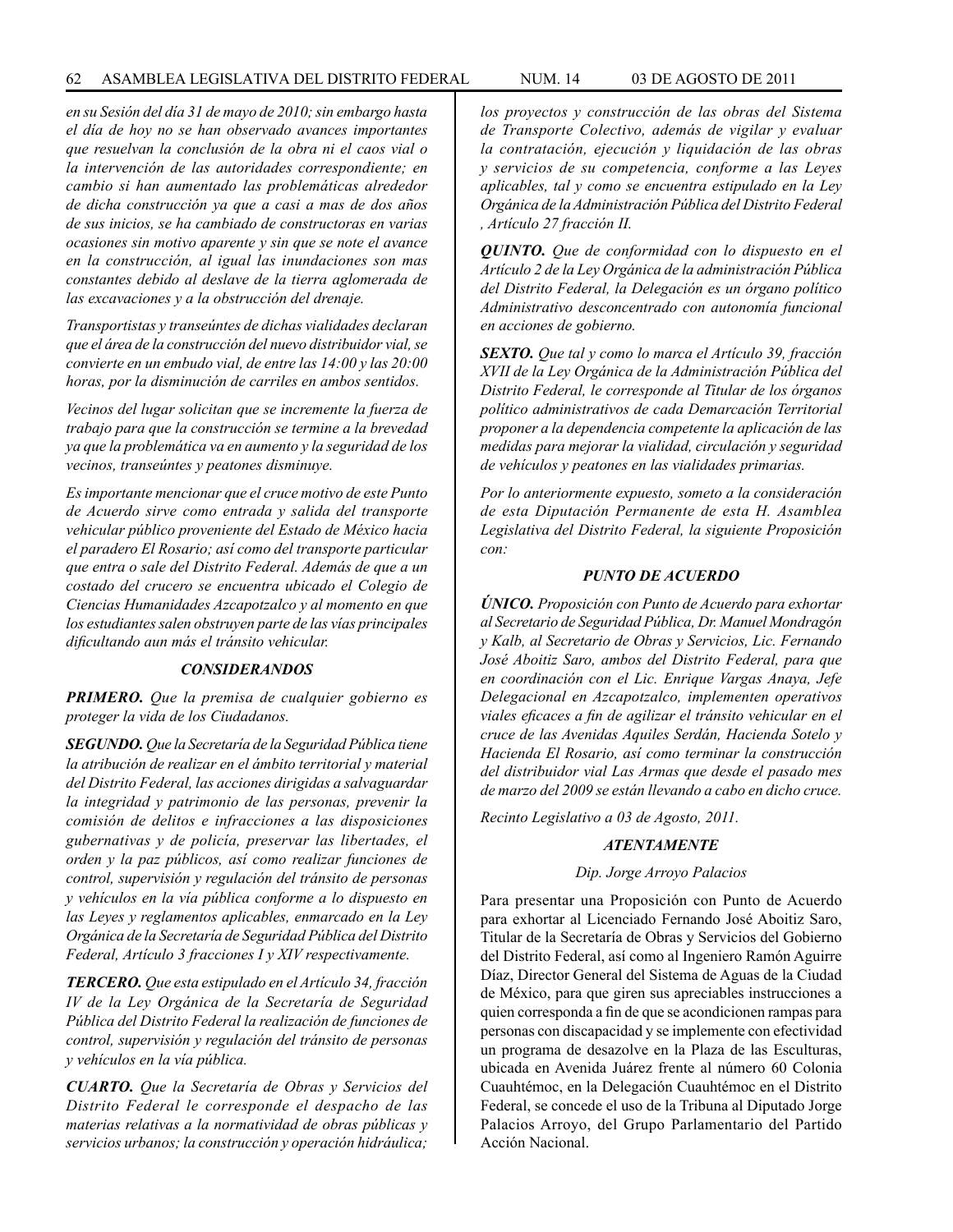## **EL C. DIPUTADO JORGE PALACIOS ARROYO.** Con su venia, Diputado Presidente.

*PROPOSICIÓN CON PUNTO DE ACUERDO PARA EXHORTAR AL LICENCIADO FERNANDO JOSÉ ABOITIZ SARO, TITULAR DE LA SECRETARÍA DE OBRAS Y SERVICIOS DEL GOBIERNO DEL DISTRITO FEDERAL, ASÍ COMO AL ING. RAMÓN AGUIRRE DÍAZ, DIRECTOR GENERAL DEL SISTEMA DE AGUAS DE LA CIUDAD DE MÉXICO, PARA QUE GIREN SUS APRECIABLES INSTRUCCIONES A QUIEN CORRESPONDA A FIN DE QUE SE ACONDICIONEN RAMPAS PARA PERSONAS CON DISCAPACIDAD Y SE IMPLEMENTE CON EFECTIVIDAD UN PROGRAMA DE DESAZOLVE EN LA PLAZA DE LAS ESCULTURAS, UBICADA EN AVENIDA JUÁREZ FRENTE AL NÚMERO 60 COLONIA CUAUHTÉMOC EN LA DELEGACIÓN CUAUHTÉMOC EN EL DISTRITO FEDERAL, QUE PRESENTA EL DIPUTADO JORGE PALACIOS ARROYO, DEL GRUPO PARLAMENTARIO DEL PARTIDO ACCIÓN NACIONAL.*

*El suscrito, Diputado Jorge Palacios Arroyo a la Asamblea Legislativa del Distrito Federal, V Legislatura, integrante del Grupo Parlamentario del Partido Acción Nacional, con fundamento en lo dispuesto por los Artículos 11, 17 fracción VI, 18 fracción VII de la Ley Orgánica; 93, 98 y 132 del Reglamento para el Gobierno Interior, ambos de la Asamblea Legislativa del Distrito Federal, someto a la consideración del Pleno de esta Diputación Permanente, para que sea turnado a la comisión correspondiente, la siguiente: Proposición con Punto de Acuerdo para Exhortar al Lic. Fernando José Aboitiz Saro, Titular de la Secretaría de Obras y Servicios del Gobierno del Distrito Federal, así como al Ing. Ramón Aguirre Díaz, Director General del Sistema de Aguas de la Ciudad de México, para que giren sus apreciables instrucciones a quien corresponda a fin de que se acondicionen Rampas para personas con Discapacidad y se implemente con efectividad un Programa de desazolve en la Plaza de las Esculturas, ubicada en Avenida Juárez frente al número 60, Colonia Cuauhtémoc en la Delegación Cuauhtémoc, en el Distrito Federal, al tenor de los siguientes:*

#### *ANTECEDENTES*

*1. Parte central del desarrollo de una Ciudad es un sistema adecuado de tránsito para la mayoría de la población de las Ciudades, para los transeúntes es indispensable que las banquetas estén en buen estado y que cuenten con un adecuado sistema de drenaje para que en la temporada de lluvias no sufran encharcamientos.*

*2. En un esfuerzo por ofrecer a la población un modo efectivo de transporte público, muchas Ciudades implementan medios novedosos que permitan cubrir las necesidades de la población, sin embargo la calle siendo el principal espacio por donde cientos de personas se trasladan de un sitio a*  *otro, por lo que estas deben de contar con todas aquéllas características que permitan a la personas circular de una manera segura y fácil, especialmente las personas que tienen alguna discapacidad ya que en muchas ocasiones son los mas afectados si no se cuenta con las rampas para discapacitados que permitan un fácil tránsito sobre la acera.*

*3. En la Avenida Juárez frente al número 60, en la Colonia Cuauhtémoc, se localiza la Plaza de las esculturas, cimentada en 1997, gracias a la participación de la comunidad y del comercio de la zona. Se construyó con el propósito de brindar un espacio en el que se aprecian las creaciones de grandes artistas mexicanos. Las instituciones, organizaciones y empresas que colaboraron son: Instituto Nacional de Bellas Artes, Delegación Cuauhtémoc, Fideicomiso Alameda, Arctza A.C., Fuerza A.C., Paseo Juárez A.C., Proalameda A.C., Galerías 10/10, Reichmann Internacional y Televisa.*

*Sin embargo pese a la gran importancia cultural que constituye la Plaza de las esculturas, representa un gran obstáculo para las personas con discapacidad ya que no cuenta con las rampas para personas discapacitadas y en su lugar se encuentran escalones que afectan el tránsito seguro a este tipo de personas, debido a que la Plaza se encuentra construida a desnivel de la acera.*

*4. Es por lo anterior que deben acondicionarse rampas para personas con discapacidad, para evitar accidentes debido a que para poder cruzar ese tramo de la acera tienen que pasar por el arroyo vehicular, lo cual crea un gran riesgo para las personas con discapacidad que se trasladan en silla de ruedas. Es preocupante que siendo el Distrito Federal la zona en la cual se trasladan miles de personas diariamente por las calles, dentro de los cuales se hallan personas con capacidades diferentes, no se les de el apoyo y las oportunidades para trasladarse de manera cómoda, rápida y segura.*

*5. En la actual época de lluvias, la mencionada Plaza de las esculturas ha sufrido graves problemas de inundaciones lo cual aunado a la dificultad de tránsito de las personas con discapacidad, ocasiona que todos los transeúntes tengan que cruzar ese tramo por el arroyo vehicular, poniendo en riesgo la seguridad y la vida de las personas, por lo que es urgente implementar un programa eficiente de desazolve en la Plaza de las esculturas, para que con ello se resguarde la vida y seguridad de los transeúntes en el Distrito Federal.*

#### *CONSIDERANDOS*

*PRIMERO. Que la premisa de cualquier gobierno es proteger la vida y bienestar de los Ciudadanos.*

*SEGUNDO. Que el Artículo 13 fracción VII de la Ley Orgánica de la Asamblea Legislativa del Distrito Federal, dispone que es obligación de los Diputados, representar los intereses de los Ciudadanos y promover y gestionar la solución de los problemas y necesidades colectivas ante las autoridades competentes.*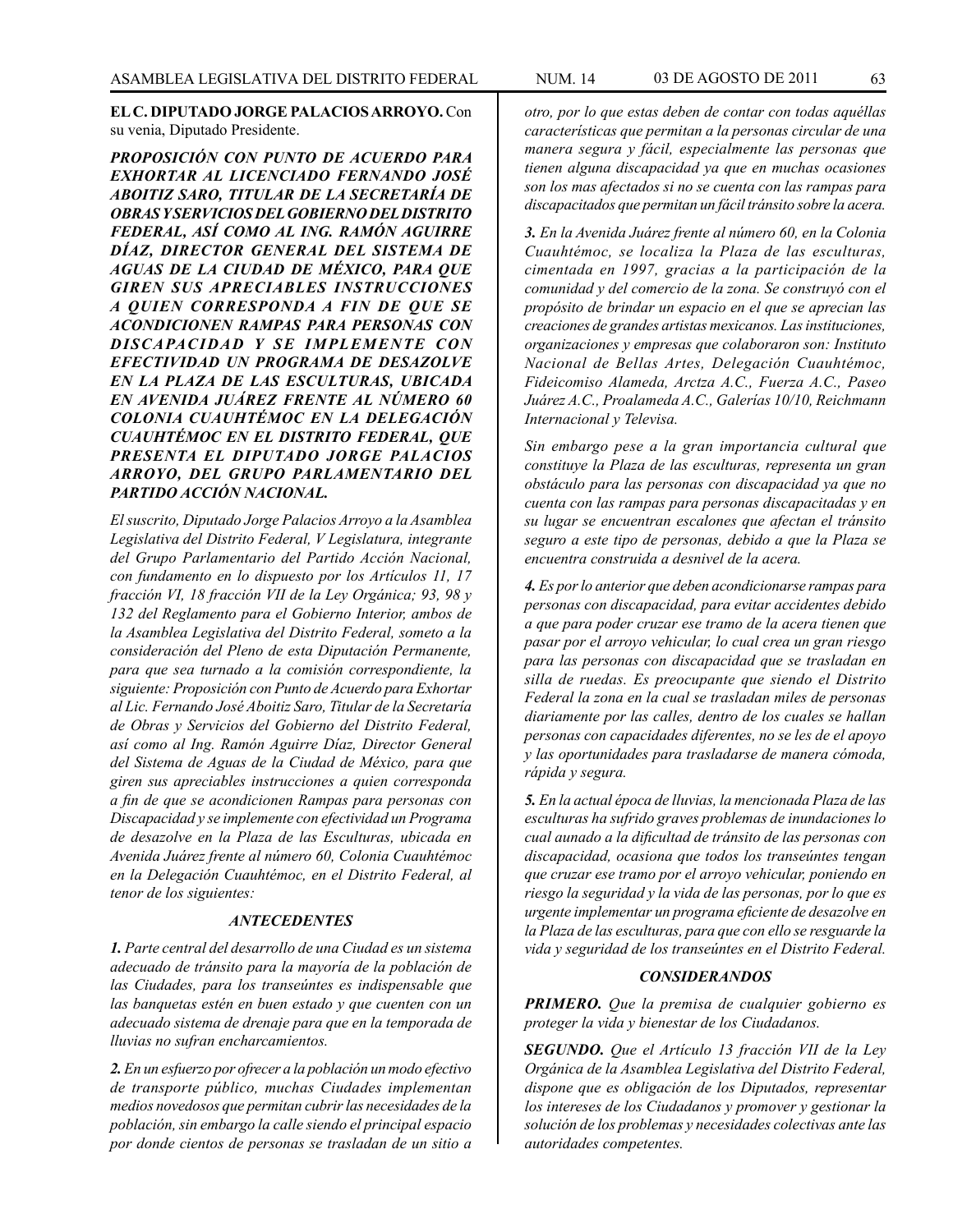*TERCERO. Que de conformidad con el Artículo 42 del Estatuto de Gobierno del Distrito Federal, La Asamblea Legislativa es competente y tiene facultades para legislar, regular la prestación y la concesión de los servicios públicos, como lo es el caso del transporte y la vialidad.*

*CUARTO. Para los efectos de la Ley de Obras del Distrito Federal, se considera obra pública el mantenimiento, conservación, rehabilitación, reacondicionamiento, operación, reparación y limpieza de bienes no considerados en la Ley aplicable en la materia relativa a Adquisiciones, Arrendamientos y Servicios en el Distrito Federal, equipos e instalaciones cuyo objetivo sea la impartición de un servicio público a cargo de cualquier dependencia, órgano desconcentrado, Delegación o entidad; de acuerdo al Artículo 3º de la Ley en mención.*

*QUINTO. Todas las empresas, centros comerciales, áreas culturales o recreativas y en general todo inmueble con acceso al público deberá contar con las medidas adecuadas de seguridad, accesibilidad universal y libre tránsito para todas las personas con discapacidad, lo anterior de acuerdo al Artículo 29 de la Ley para la Integración al Desarrollo de las Personas con Discapacidad del Distrito Federal.*

*SEXTO. Corresponde al Sistema de Aguas de la Ciudad de México proyectar, ejecutar y supervisar las obras hidráulicas necesarias así como controlar las inundaciones, los hundimientos y movimientos de suelo cuando su origen sea hidráulico, así como realizar las acciones necesarias que eviten el azolve de la red de alcantarillado, de acuerdo al Artículo 16 fracciones XVIII y XXI de la Ley de Aguas del Distrito Federal.*

*Por lo anteriormente expuesto, fundado y motivado, someto a consideración del Pleno de esta Diputación Permanente, el siguiente:*

**EL C. DIPUTADO JOSÉ LUIS MUÑOZ SORIA.** *(Desde su curul)* Diputado Presidente.

**EL C. PRESIDENTE.** Me permite un momento, Diputado.

¿Con qué objeto, Diputado José Luis Muñoz Soria?

**EL C. DIPUTADO JOSÉ LUIS MUÑOZ SORIA.** *(Desde su curul)* Para hacerle una pregunta al Diputado que hace uso de la Tribuna.

**EL C. DIPUTADO JORGE PALACIOS ARROYO.** Con mucho gusto, Diputado.

**EL C. PRESIDENTE.** Adelante, Diputado.

**EL C. DIPUTADO JOSÉ LUIS MUÑOZ SORIA.** *(Desde su curul)* Estoy revisando el punto que menciona y lo tenemos registrado como que fuera por 132. Yo quisiera plantearle respetuosamente y lo planteo a los Diputados de la Permanente, que pudiéramos hacer extensiva la atención de esto a la Delegación Cuauhtémoc y que pudiéramos tomarlo en consideración por 133. Me parece que es un punto, no sé si fuese de aceptarse, me parece que es punto que requiere atención inmediata. Nada más.

Muchas gracias.

**EL C. DIPUTADO JORGE PALACIOS ARROYO.** Con mucho gusto y le agradezco.

**EL C. PRESIDENTE.** ¿Acepta la propuesta del Diputado Muñoz Soria?

**EL C. DIPUTADO JORGE PALACIOS ARROYO.** Por supuesto.

**EL C. PRESIDENTE.** Entonces es por 133 el Punto de Acuerdo. Continúe, Diputado, por favor.

**EL C. DIPUTADO JORGE PALACIOS ARROYO.** Si me permite leer el Punto de Acuerdo.

#### *PUNTO DE ACUERDO*

*ÚNICO. Se Exhortar al Lic. Fernando José Aboitiz Saro, Titular de la Secretaría de Obras y Servicios del Gobierno del Distrito Federal, así como al Ing. Ramón Aguirre Díaz, Director General del Sistema de Aguas de la Ciudad de México, para que giren sus apreciables instrucciones a quien corresponda a fin de que se acondicionen Rampas para personas con Discapacidad y se implemente con efectividad un Programa de desazolve en la Plaza de las Esculturas, ubicada en Avenida Juárez frente al número 60, Colonia Cuauhtémoc en la Delegación Cuauhtémoc, en el Distrito Federal.*

*Recinto Legislativo, Agosto 3, 2011.*

#### *ATENTAMENTE*

*Dip. Jorge Palacios Arroyo*

Es cuanto, Diputado Presidente.

**EL C. PRESIDENTE.** Gracias, Diputado. En términos de lo dispuesto por el Artículo 133 del Reglamento para el Gobierno Interior de la Asamblea Legislativa del Distrito Federal, consulte la Secretaría a la Diputación Permanente en votación económica si la propuesta presentada por el Diputado Jorge Palacios Arroyo se considera de urgente y obvia resolución.

**LA C. SECRETARIA.** Por instrucciones de la Presidencia y en votación económica se consulta a la Diputación Permanente si la propuesta de referencia se considera de urgente y obvia resolución. Los que estén por la afirmativa sírvanse manifestarlo levantando la mano.

Los que estén por la negativa sírvanse manifestarlo levantando la mano.

Se considera de urgente y obvia resolución, Diputado Presidente.

**EL C. PRESIDENTE.** Gracias, Diputada. Está a discusión la propuesta. ¿Existen oradores en contra?

Proceda la Secretaría a preguntar a la Diputación Permanente en votación económica si es de aprobarse la propuesta a discusión.

**LA C. SECRETARIA.** Por instrucciones de la Presidencia y en votación económica se pregunta a la Diputación Permanente si es de aprobarse la propuesta sometida a su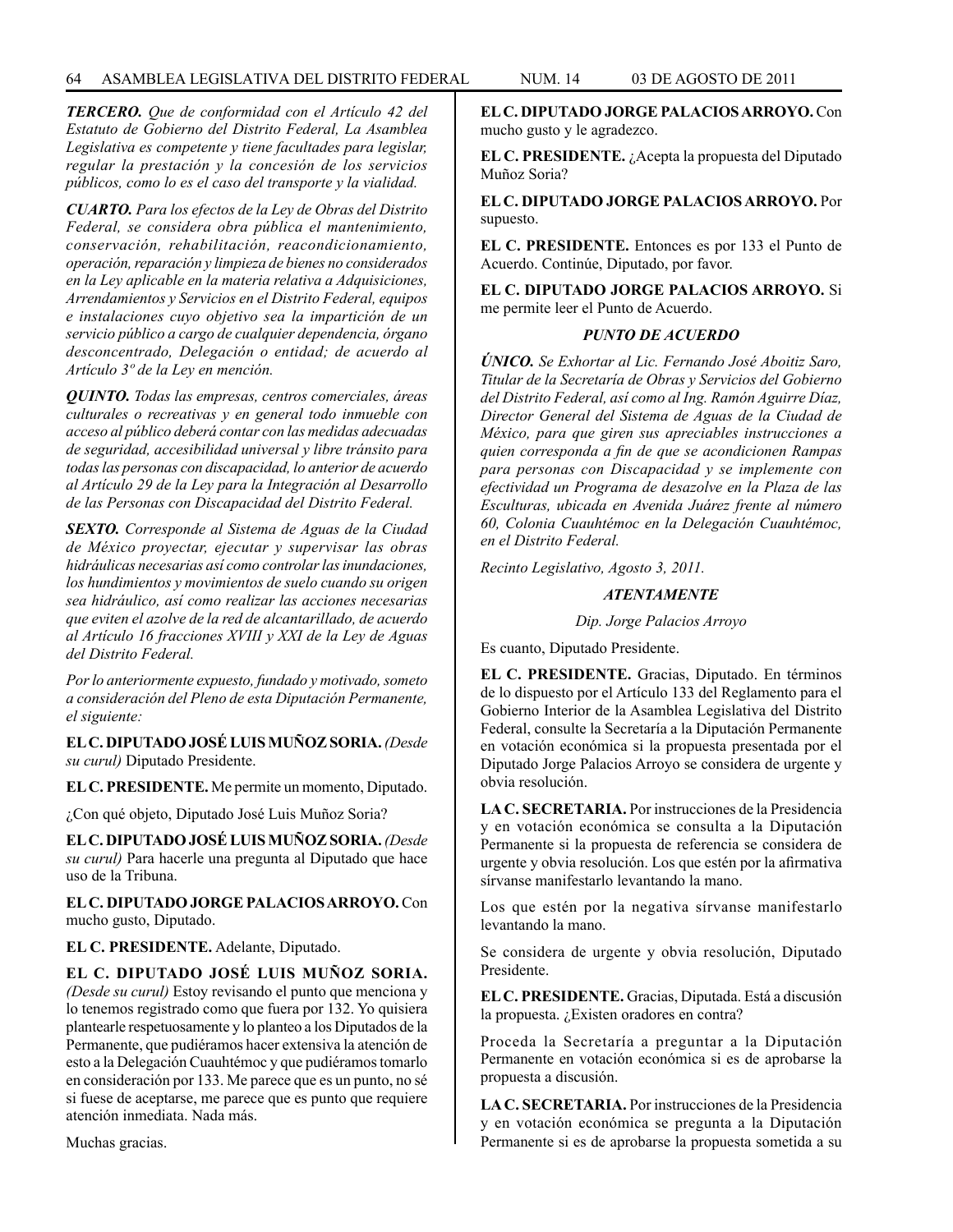consideración. Los que estén por la afirmativa sírvanse manifestarlo levantando la mano.

Los que estén por la negativa sírvanse manifestarlo levantando la mano.

Aprobada la propuesta, Diputado Presidente.

**EL C. PRESIDENTE.** Gracias, Diputada. Remítase a las autoridades correspondientes para los efectos legales a que haya lugar.

Para presentar una Proposición con Punto de Acuerdo por el que se solicita un informe pormenorizado al Secretario de Finanzas del Gobierno del Distrito Federal, Ciudadano Armando López Cárdenas, sobre los recursos presupuestales que la Asamblea Legislativa del Distrito Federal autorizó en el decreto de Presupuesto de Egresos para el ejercicio fiscal 2011 como presupuesto participativo, se concede el uso de la Tribuna a la Diputada Lizbeth Eugenia Rosas Montero, del Grupo Parlamentario del Partido de la Revolución Democrática.

**LA C. DIPUTADA LIZBETH EUGENIA ROSAS MONTERO.** Con su venia, Diputado Presidente.

*PROPOSICIÓN CON PUNTO DE ACUERDO POR EL QUE SE SOLICITA UN INFORME PORMENORIZADO AL SECRETARIO DE FINANZAS DEL GOBIERNO DEL DISTRITO FEDERAL, C. ARMANDO LÓPEZ CÁRDENAS, SOBRE LOS RECURSOS PRESUPUESTALES QUE LA ASAMBLEA LEGISLATIVA DEL DISTRITO FEDERAL AUTORIZÓ EN EL DECRETO DE PRESUPUESTO DE EGRESOS PARA EL EJERCICIO FISCAL 2011, COMO PRESUPUESTO PARTICIPATIVO, QUE PRESENTA LA DIPUTADA LIZBETH EUGENIA ROSAS MONTERO, DEL GRUPO PARLAMENTARIO DEL PARTIDO DE LA REVOLUCIÓN DEMOCRÁTICA.*

*La que suscribe Diputada Lisbeth Eugenia Rosas Montero, de la Asamblea Legislativa del Distrito Federal, integrante del Grupo Parlamentario del Partido de la Revolución Democrática, con fundamento en lo dispuesto por el Artículo 17 fracción VII, de la Ley Orgánica de la Asamblea Legislativa del Distrito Federal; y 133 del Reglamento para el Gobierno interior de la Asamblea Legislativa del Distrito Federal, y demás Artículos relativos someto a consideración de esta Diputación Permanente la siguiente: Proposición con Punto de Acuerdo por el que se Solicita un Informe pormenorizado al Secretario de Finanzas del Gobierno del Distrito Federal, C. Armando López Cárdenas, sobre los Recursos Presupuestales que la Asamblea Legislativa del Distrito Federal Autorizó en el Decreto de Presupuesto de Egresos, para el Ejercicio Fiscal 2011, como Presupuesto Participativo. Bajo los siguientes:*

# *ANTECEDENTES*

*PRIMERO. Que de acuerdo a lo establecido por la Constitución Política de los Estados Unidos Mexicanos,*  *es facultad de los Diputados de la Asamblea Legislativa examinar, discutir y aprobar el Presupuesto de Egresos, así como legislar en materia de Participación Ciudadana.*

*SEGUNDO. Que la Ley de participación Ciudadana, contempla el Presupuesto Participativo y en su Artículo 83, estableciendo que la Asamblea Legislativa está obligada a prever en el Decreto de Presupuesto de Egresos el monto anual de recursos, que como parte del presupuesto de las Delegaciones, se destine para que los Ciudadanos decidan sobre su aplicación en las Colonias correspondientes.*

*Así mismo en su Artículo 84 establece el procedimiento para definir su aplicación, el cual consiste en una consulta Ciudadana que será convocada por la Asamblea Legislativa, el Jefe de Gobierno, los Jefes Delegacionales y los Comités para:*

*1. Definir las acciones prioritarias de atención en las Colonias, y*

*2. La forma en que habrán de aplicarse los recursos aprobados por la Asamblea Legislativa para tal efecto.*

*TERCERO. Que el pasado 31 de diciembre de 2010 se publicó el Decreto de Egresos del Distrito Federal para el Ejercicio Fiscal 2011, así como su posterior reforma publicada en la Gaceta Oficial del Distrito Federal, el pasado 16 de marzo de 2011, estableciendo en su Artículo décimo tercero tránsitorio, lo conducente sobre presupuesto participativo, para el ejercicio 2011.*

#### *CONSIDERANDOS*

*PRIMERO. Que el Presupuesto Participativo, es un ejercicio democrático que busca compartir decisiones para el mejoramiento físico de las comunidades del Distrito Federal.*

*SEGUNDO. Que la transparencia es indispensable sobre todo en áreas gubernamentales encargadas de ejecutar el recurso asignado y etiquetado en el Presupuesto de Egresos del Distrito Federal para el ejercicio 2011.*

*Por ello, los gobiernos delegacionales deben responder a los intereses de los gobernados, cumpliendo a cabalidad son sus demandas.*

*TERCERO. Que en decreto de egresos del Distrito Federal para el ejercicio fiscal 2011, se establece que "Los Jefes Delegacionales entregarán tres informes del compromiso y la ejecución de los recursos aplicados al presupuesto participativo, por Colonia y por pueblo originario, a más tardar el 30 de junio, el 30 de septiembre y el 5 de diciembre de 2011, mismos que serán turnados al Jefe de Gobierno del Distrito Federal, a la Contraloría General del Distrito Federal a efecto de que evalúe su aplicación y cumplimiento, así como a la Asamblea Legislativa del Distrito Federal para que esta, a su vez , los turne a la Contaduría Mayor de Hacienda para que los incorpore en la revisión de la Cuenta Pública del año correspondiente.*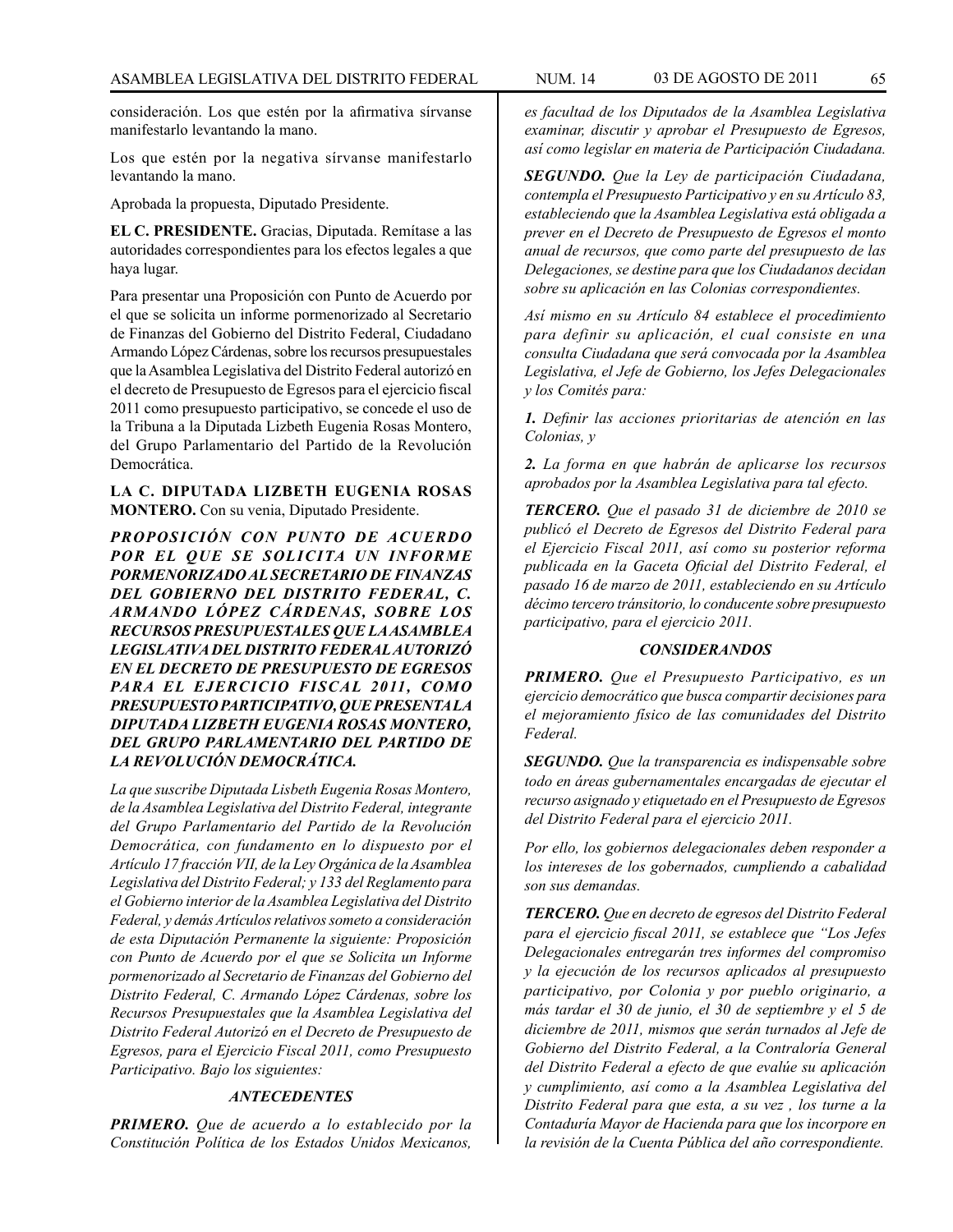*Si de las evaluaciones practicadas se desprenden incumplimientos a la normatividad en la materia, estos serán sancionados en términos de lo establecido en la Ley Federal de Responsabilidades de los Servidores Públicos".*

*CUARTO. Que Derivado de la revisión de los 16 informes remitidos, se observan disparidades e irregularidades que necesitan ser complementadas y/o contrastadas con otro tipo de información oficial.*

*QUINTO. Que es atribución de la Secretaría de Finanzas: Controlar el ejercicio del presupuesto de egresos del Distrito Federal y evaluar el resultado de su ejecución.*

*Por lo antes expuesto, con fundamento en el Artículo 133 del Reglamento para el Gobierno Interior de la Asamblea Legislativo del Distrito Federal, someto a consideración de esta Diputación Permanente, el siguiente:*

#### *PUNTO DE ACUERDO*

*PRIMERO. Se solicita al Secretario de Finanzas del Gobierno del Distrito Federal, C. Armando López Cárdenas, un Informe detallado por Delegación sobre el Ejercicio del Presupuesto Participativo 2011, en donde se detalle, qué Delegación ya ejerció, qué Delegación ya comprometió, que Delegación ya justificó, dicho Presupuesto, y demás Información que se considere relevante.*

*SEGUNDO. El Informe en comento, se deberá enviar a las Comisiones de Participación Ciudadana, y de Vigilancia de la Contaduría Mayor de Hacienda, en un término de 5 días hábiles posteriores a la recepción del presente.*

*Dado en la Asamblea Legislativa del Distrito Federal, el día 02 de agosto de 2011.*

## *ATENTAMENTE*

#### *Dip. Lisbeth Eugenia Rosas Montero*

Es cuanto, Diputado Presidente.

**EL C. PRESIDENTE.** Gracias Diputada. En términos de lo dispuesto por el Artículo 133 del Reglamento para el Gobierno Interior de la Asamblea Legislativa del Distrito Federal, consulte la Secretaría a la Diputación Permanente en votación económica si la propuesta presentada por la Diputada Lizbeth Eugenia Rosas Montero se considera de urgente y obvia resolución.

**LA C. SECRETARIA.** Por instrucciones de la Presidencia y en votación económica se consulta a la Diputación Permanente si la propuesta de referencia se considera de urgente y obvia resolución. Los que estén por la afirmativa, sírvanse manifestarlo levantando la mano.

Los que estén por la negativa, sírvanse manifestarlo levantando la mano.

Se considera de urgente y obvia resolución, Diputado Presidente.

**EL C. PRESIDENTE.** Gracias Diputada. Está a discusión la propuesta. ¿Existen oradores en contra?

Proceda la Secretaría a preguntar a la Diputación Permanente en votación económica si es de aprobarse la propuesta a discusión.

**LA C. SECRETARIA.** Por instrucciones de la Presidencia y en votación económica se pregunta a la Diputación Permanente si es de aprobarse la propuesta sometida a su consideración. Los que estén por la afirmativa, sírvanse manifestarlo levantando la mano.

Los que estén por la negativa, sírvanse manifestarlo levantando la mano.

Aprobada la propuesta, Diputado Presidente.

**EL C. PRESIDENTE.** Gracias Diputada. Remítase a las autoridades correspondientes para los efectos legales a que haya lugar.

Esta Presidencia informa que se recibieron las siguientes Proposiciones con Punto de Acuerdo del Diputado Rafael Calderón Jiménez, del Grupo Parlamentario del Partido Acción Nacional:

Por el que se exhorta al Secretario de Seguridad Pública, Doctor Manuel Mondragón y Kalb, a fin de que se instalen más cámaras de vigilancia, así como se incrementen los elementos de seguridad pública en las Colonias Nueva Oriental Coapa, Parque del Pedregal y Pedregal de las Águilas, en la Delegación Tlalpan. Con fundamento en lo dispuesto por los Artículos 50 fracciones IV y V de la Ley Orgánica de la Asamblea Legislativa del Distrito Federal, 28 y 132 del Reglamento para su Gobierno Interior, se turnan para su análisis y dictamen a la Comisión de Seguridad Pública.

*PROPOSICIÓN CON PUNTO DE ACUERDO POR EL QUE SE EXHORTA AL SECRETARIO DE SEGURIDAD PÚBLICA, DR. MANUEL MONDRAGÓN Y KALB, A FIN DE QUE SE INSTALEN MÁS CÁMARAS DE VIGILANCIA, ASÍ COMO SE INCREMENTEN LOS ELEMENTOS DE SEGURIDAD PÚBLICA EN LA COLONIA NUEVA ORIENTAL COAPA DELEGACIÓN TLALPAN, QUE SUSCRIBE EL DIPUTADO RAFAEL CALDERÓN JIMÉNEZ, DEL GRUPO PARLAMENTARIO DEL PARTIDO ACCIÓN NACIONAL.*

*El suscrito, Diputado Rafael Calderón Jiménez, integrante del Grupo Parlamentario del Partido Acción Nacional, con fundamento en lo dispuesto por los Artículos, 17 fracción VI de la Ley Orgánica y 132 del Reglamento para el Gobierno Interior de la Asamblea Legislativa del Distrito Federal, someto a consideración de esta Honorable Diputación Permanente ,la Proposición con Punto de Acuerdo por el que se exhorta al Secretario de Seguridad Pública Dr. Manuel Mondragón y Kalb, a fin de que se instalen más Cámaras de Vigilancia, así como se incrementen los elementos de seguridad pública en la Colonia Nueva Oriental Coapa, Delegación Tlalpan, al tenor de los siguientes:*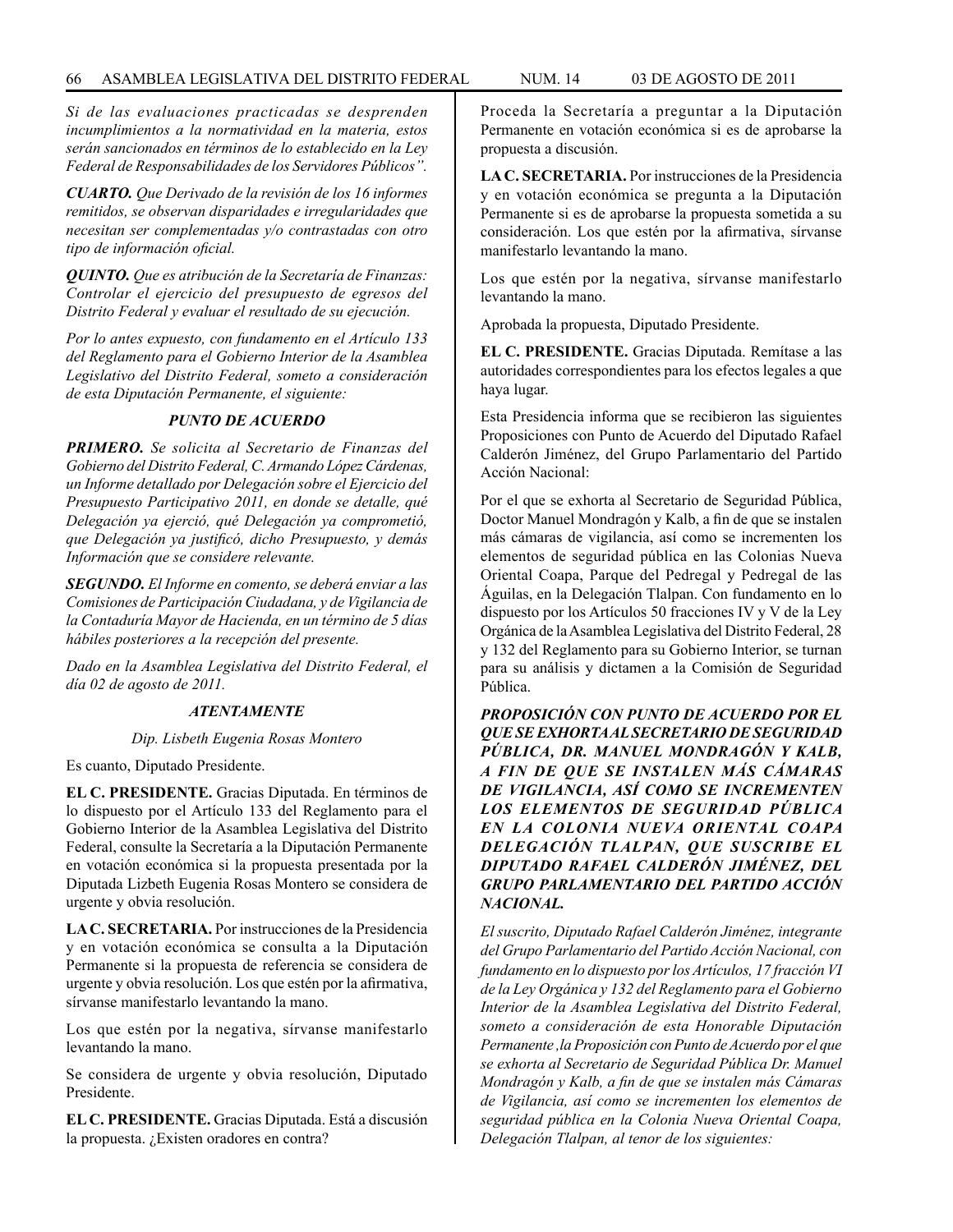#### *ANTECEDENTES*

*1. Tlalpan es una de las 16 Delegaciones del Distrito Federal, es la Delegación más extensa del mismo, su territorio representa el 20.7 por ciento del área total del Distrito Federal, aunque más del 80% de su territorio es rural, sus límites geográficos de están fijados por los Decretos de 1899 y 1970, los cuales mencionan que limita al Norte con las Delegaciones Magdalena Contreras, Álvaro Obregón y Coyoacán; al Este con Xochimilco y Milpa Alta; al Sur con el Estado de Morelos, y al Oeste con el Estado de México y la Delegación Magdalena Contreras.*

*2. Desde hace varios años el Gobierno del Distrito Federal implementó en conjunto con la Secretaría de Seguridad Pública un sistema de cámaras de video vigilancia en diversos puntos de la Ciudad, sistema que a pesar de su eficiencia aun sigue siendo insuficiente, lo anterior debido a que aun hay numerosas zonas de la capital donde la delincuencia continua operando impunemente.*

*3. Según informes de la Jefatura de Gobierno para el mes de junio del 2009, se encontraban instaladas 6 mil cámaras de video vigilancia en la Ciudad de México, cifra que al día de hoy se ha duplicado, siendo ya más de 12 mil cámaras las que se encuentran operando actualmente, propiciando así que la Capital cuente con uno de los sistemas mas grandes de monitoreo Ciudadano de América Latina.*

*4. Al módulo de Gestión con el que cuenta esta Diputación han llegado innumerables solicitudes y quejas sobre delincuencia de los vecinos del la Colonia Nueva Oriental Coapa ubicada en la Delegación Tlalpan, argumentan que aunque van y levantan la denuncia correspondiente ante el ministerio público los robos a casa habitación, de vehículos y a mano armada continúan incesantes, por lo que es vital que este problema se atienda cuanto antes con el fin de salvaguardar la integridad de los Ciudadanos que ahí transitan y habitan.*

*Fundan el presente Punto de Acuerdo los siguientes:*

#### *CONSIDERANDOS*

*PRIMERO. Que es facultad de los Diputados, representar los intereses legítimos de los Ciudadanos así como promover y gestionar la solución de los problemas y necesidades colectivas ante las autoridades competentes, a través de proposiciones y denuncias, de conformidad con lo establecido en los Artículos 17 fracción VI y 18 fracción VII, ambos, de la Ley Orgánica de la Asamblea Legislativa del Distrito Federal".*

*SEGUNDO. Que de conformidad con el Artículo 3, fracción I de la Ley Orgánica de la Secretaría de Seguridad Pública del Distrito Federal, corresponde a la Secretaría realizar en el ámbito territorial y material del Distrito Federal, las acciones dirigidas a salvaguardar la integridad y patrimonio de las personas, prevenir la comisión de delitos e infracciones a las disposiciones gubernativas y* 

*de policía, así como a preservar las libertades, el orden y la paz públicos.*

*TERCERO. Que de conformidad con el Artículo 3, fracción V de la Ley Orgánica de la Secretaría de Seguridad Pública del Distrito Federal, corresponde a la Secretaría, efectuar en coordinación con la Procuraduría General de Justicia del Distrito Federal, estudios sobre los actos delictivos denunciados y no denunciados e incorporar esta variable en el diseño de las políticas en materia de prevención del delito.*

*CUARTO. Que de conformidad con el Artículo 26, fracción I de la Ley Orgánica de la Secretaría de Seguridad Pública del Distrito Federal, corresponde a la Secretaría. Mantener el orden y la tranquilidad públicos en el Distrito Federal.*

*QUINTO. Que de conformidad con el Artículo 27, fracción I y III de la Ley Orgánica de la Secretaría de Seguridad Pública del Distrito Federal, corresponde a la Secretaría, proteger la integridad física de las personas y sus bienes y prevenir la comisión de infracciones y delitos.*

*SEXTO. Que de conformidad con el Artículo 31, fracción IV de la Ley Orgánica de la Secretaría de Seguridad Pública del Distrito Federal, corresponde a la Secretaría, Brindar protección a las personas que participen en grandes concentraciones así como a las que, por la realización de las mismas, resulten afectadas en el desarrollo normal de sus actividades.*

*SÉPTIMO. Que la Colonia Nueva Oriental Coapa ubicada en la Delegación Tlalpan, carece de los elementos necesarios para considerarla una zona segura, ya que en ella se cometen constantes actos delictivos propiciando un ambiente de inseguridad y descontento entre los vecinos de dicha Demarcación.*

*OCTAVO. Que se reconoce el esfuerzo y el trabajo realizado por la Secretaría de Seguridad Pública, así como de los responsables en materia de seguridad, sin embargo aun falta mucho por trabajar para que los Ciudadanos del Distrito Fe eral podamos sentimos seguros y protegidos.* 

*Por lo anteriormente expuesto, sometemos a la consideración de esta Asamblea Legislativa del Distrito Federal, el siguiente:*

## *PUNTO DE ACUERDO*

*Se exhorta al Secretario de Seguridad Pública Dr. Manuel Mondragón y Kalb, a fin de que se instalen más Cámaras de Vigilancia, así como se incrementen los elementos de seguridad pública en la Colonia Nueva Oriental Coapa, Delegación Tlalpan.*

*México D.F., a 03 de agosto de 2011.*

*ATENTAMENTE*

*Rafael Calderón Jiménez*

*\_\_\_\_\_ O \_\_\_\_\_*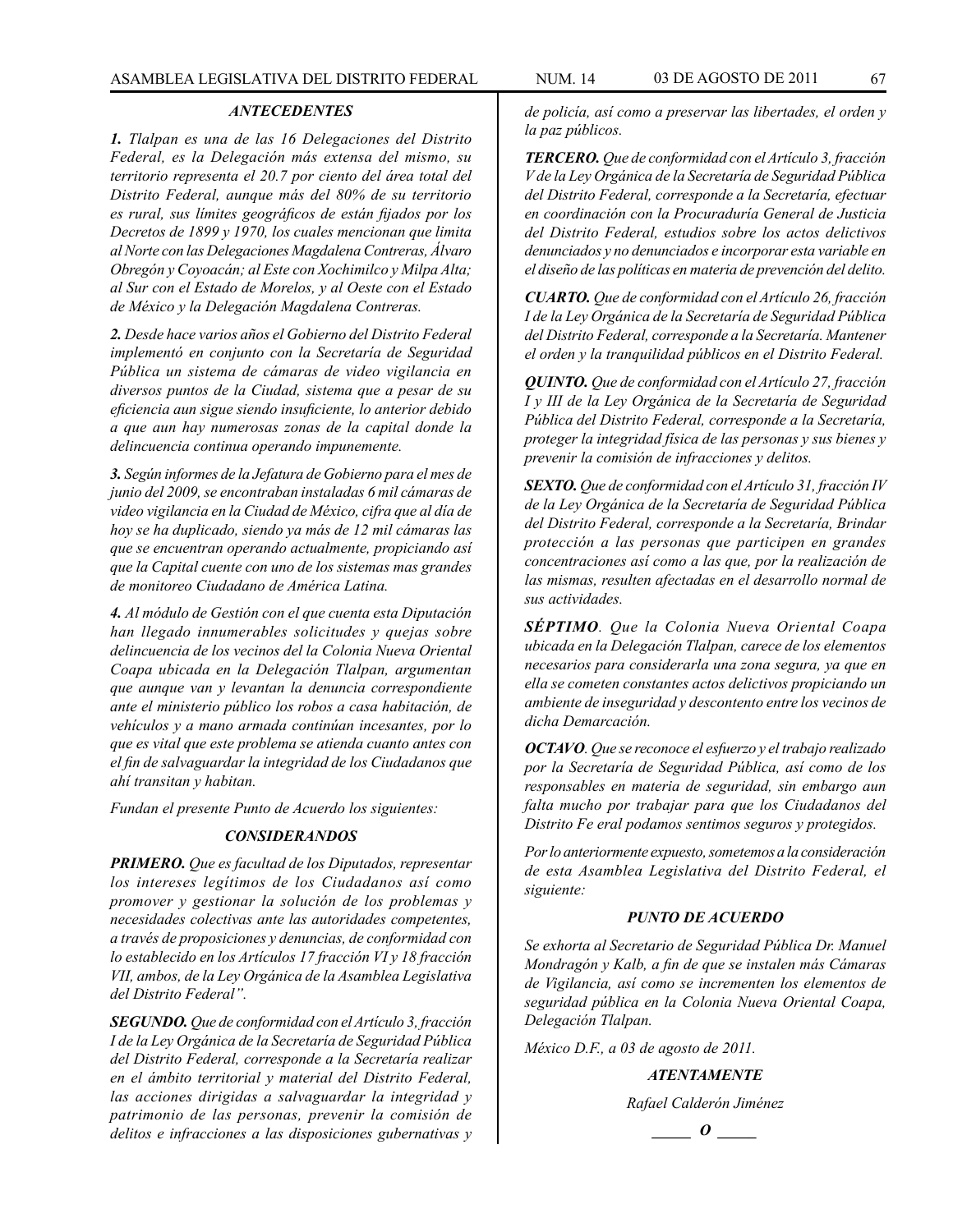*PROPOSICIÓN CON PUNTO DE ACUERDO POR EL QUE SE EXHORTA AL SECRETARIO DE SEGURIDAD PÚBLICA, DR. MANUEL MONDRAGÓN Y KALB, A FIN DE QUE SE INSTALEN MÁS CÁMARAS DE VIGILANCIA, ASÍ COMO SE INCREMENTEN LOS ELEMENTOS DE SEGURIDAD PÚBLICA EN LA COLONIA PARQUE DEL PEDREGAL DELEGACIÓN TLALPAN, QUE SUSCRIBE EL DIPUTADO RAFAEL CALDERÓN JIMÉNEZ, DEL GRUPO PARLAMENTARIO DEL PARTIDO ACCIÓN NACIONAL.*

*El suscrito, Diputado Rafael Calderón Jiménez, integrante del Grupo Parlamentario del Partido Acción Nacional, con fundamento en lo dispuesto por los Artículos, 17 fracción VI de la Ley Orgánica y 132 del Reglamento para el Gobierno Interior de la Asamblea Legislativa del Distrito Federal, someto a consideración de esta Honorable Diputación Permanente ,la Proposición con Punto de Acuerdo por el que se exhorta al Secretario de Seguridad Pública Dr. Manuel Mondragón y Kalb, a fin de que se instalen más Cámaras de Vigilancia, así como se incrementen los elementos de seguridad pública en la Colonia Parque del Pedregal, Delegación Tlalpan, al tenor de los siguientes:*

#### *ANTECEDENTES*

*1. Tlalpan es una de las 16 Delegaciones del Distrito Federal, es la Delegación más extensa del mismo, su territorio representa el 20.7 por ciento del área total del Distrito Federal, aunque más del 80% de su territorio es rural, sus límites geográficos de están fijados por los Decretos de 1899 y 1970, los cuales mencionan que limita al Norte con las Delegaciones Magdalena Contreras, Álvaro Obregón y Coyoacán; al Este con Xochimilco y Milpa Alta; al Sur con el Estado de Morelos, y al Oeste con el Estado de México y la Delegación Magdalena Contreras.*

*2. Desde hace varios años el Gobierno del Distrito Federal implementó en conjunto con la Secretaría de Seguridad Pública un sistema de cámaras de video vigilancia en diversos puntos de la Ciudad, sistema que a pesar de su eficiencia aun sigue siendo insuficiente, lo anterior debido a que aun hay numerosas zonas de la capital donde la delincuencia continua operando impunemente.*

*3. Según informes de la Jefatura de Gobierno para el mes de junio del 2009, se encontraban instaladas 6 mil cámaras de video vigilancia en la Ciudad de México, cifra que al día de hoy se ha duplicado, siendo ya más de 12 mil cámaras las que se encuentran operando actualmente, propiciando así que la Capital cuente con uno de los sistemas mas grandes de monitoreo Ciudadano de América Latina.*

*4. Al módulo de Gestión con el que cuenta esta Diputación han llegado innumerables solicitudes y quejas sobre delincuencia de los vecinos del la Colonia Parque del Pedregal ubicada en la Delegación Tlalpan, argumentan que aunque van y levantan la denuncia correspondiente ante el ministerio público los robos a casa habitación, de*  *vehículos y a mano armada continúan incesantes, por lo que es vital que este problema se atienda cuanto antes con el fin de salvaguardar la integridad de los Ciudadanos que ahí transitan y habitan.*

*Fundan el presente Punto de Acuerdo los siguientes:*

#### *CONSIDERANDOS*

*PRIMERO. Que es facultad de los Diputados, representar los intereses legítimos de los Ciudadanos así como promover y gestionar la solución de los problemas y necesidades colectivas ante las autoridades competentes, a través de proposiciones y denuncias, de conformidad con lo establecido en los Artículos 17 fracción VI y 18 fracción VII, ambos, de la Ley Orgánica de la Asamblea Legislativa del Distrito Federal".*

*SEGUNDO. Que de conformidad con el Artículo 3, fracción I de la Ley Orgánica de la Secretaría de Seguridad Pública del Distrito Federal, corresponde a la Secretaría realizar en el ámbito territorial y material del Distrito Federal, las acciones dirigidas a salvaguardar la integridad y patrimonio de las personas, prevenir la comisión de delitos e infracciones a las disposiciones gubernativas y de policía, así como a preservar las libertades, el orden y la paz públicos.*

*TERCERO. Que de conformidad con el Artículo 3, fracción V de la Ley Orgánica de la Secretaría de Seguridad Pública del Distrito Federal, corresponde a la Secretaría, efectuar en coordinación con la Procuraduría General de Justicia del Distrito Federal, estudios sobre los actos delictivos denunciados y no denunciados e incorporar esta variable en el diseño de las políticas en materia de prevención del delito.*

*CUARTO. Que de conformidad con el Artículo 26, fracción I de la Ley Orgánica de la Secretaría de Seguridad Pública del Distrito Federal, corresponde a la Secretaría. Mantener el orden y la tranquilidad públicos en el Distrito Federal.*

*QUINTO. Que de conformidad con el Artículo 27, fracción I y III de la Ley Orgánica de la Secretaría de Seguridad Pública del Distrito Federal, corresponde a la Secretaría, proteger la integridad física de las personas y sus bienes y prevenir la comisión de infracciones y delitos.*

*SEXTO. Que de conformidad con el Artículo 31, fracción IV de la Ley Orgánica de la Secretaría de Seguridad Pública del Distrito Federal, corresponde a la Secretaría, Brindar protección a las personas que participen en grandes concentraciones así como a las que, por la realización de las mismas, resulten afectadas en el desarrollo normal de sus actividades.*

*SÉPTIMO. Que la Colonia Parque del Pedregal ubicada en la Delegación Tlalpan, carece de los elementos necesarios para considerarla una zona segura, ya que en ella se cometen constantes actos delictivos propiciando un ambiente de inseguridad y descontento entre los vecinos de dicha Demarcación.*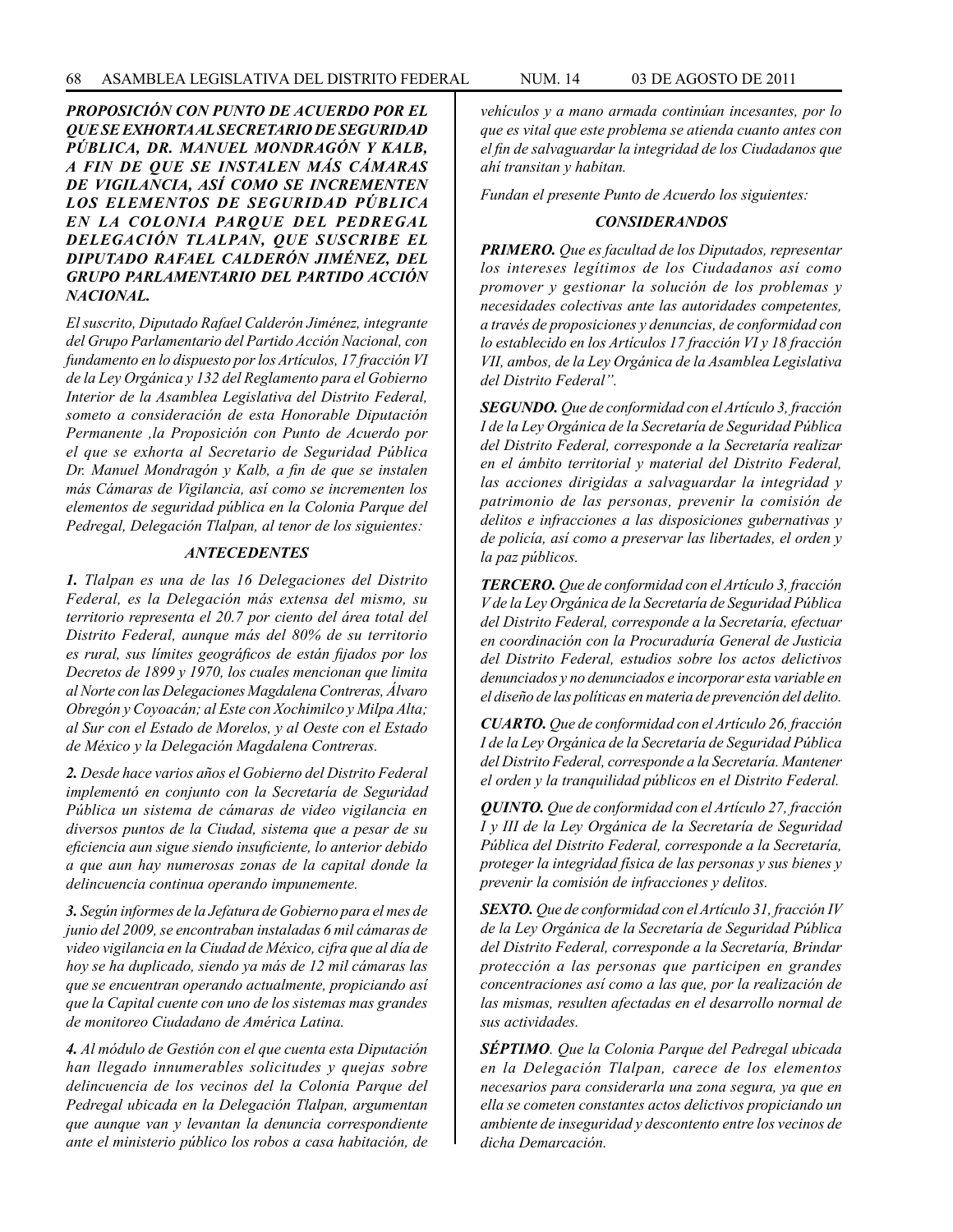*OCTAVO. Que se reconoce el esfuerzo y el trabajo realizado por la Secretaría de Seguridad Pública, así como de los responsables en materia de seguridad, sin embargo aun falta mucho por trabajar para que los Ciudadanos del Distrito Fe eral podamos sentimos seguros y protegidos.* 

*Por lo anteriormente expuesto, sometemos a la consideración de esta Asamblea Legislativa del Distrito Federal, el siguiente:*

#### *PUNTO DE ACUERDO*

*Se exhorta al Secretario de Seguridad Pública Dr. Manuel Mondragón y Kalb, a fin de que se instalen más Cámaras de Vigilancia, así como se incrementen los elementos de seguridad pública en la Colonia Parque del Pedregal, Delegación Tlalpan.*

*México D.F., a 03 de agosto de 2011.*

#### *ATENTAMENTE*

#### *Rafael Calderón Jiménez*

#### *\_\_\_\_\_ O \_\_\_\_\_*

*PROPOSICIÓN CON PUNTO DE ACUERDO POR EL QUE SE EXHORTA AL SECRETARIO DE SEGURIDAD PÚBLICA, DR. MANUEL MONDRAGÓN Y KALB, A FIN DE QUE SE INSTALEN MÁS CÁMARAS DE VIGILANCIA, ASÍ COMO SE INCREMENTEN LOS ELEMENTOS DE SEGURIDAD PÚBLICA EN LA COLONIA PEDREGAL DE LAS ÁGUILAS DELEGACIÓN TLALPAN, QUE SUSCRIBE EL DIPUTADO RAFAEL CALDERÓN JIMÉNEZ, DEL GRUPO PARLAMENTARIO DEL PARTIDO ACCIÓN NACIONAL.*

*El suscrito, Diputado Rafael Calderón Jiménez, integrante del Grupo Parlamentario del Partido Acción Nacional, con fundamento en lo dispuesto por los Artículos, 17 fracción VI de la Ley Orgánica y 132 del Reglamento para el Gobierno Interior de la Asamblea Legislativa del Distrito Federal, someto a consideración de esta Honorable Diputación Permanente ,la Proposición con Punto de Acuerdo por el que se exhorta al Secretario de Seguridad Pública Dr. Manuel Mondragón y Kalb, a fin de que se instalen más Cámaras de Vigilancia, así como se incrementen los elementos de seguridad pública en la Colonia Pedregal de las Águilas, Delegación Tlalpan, al tenor de los siguientes:*

# *ANTECEDENTES*

*1. Tlalpan es una de las 16 Delegaciones del Distrito Federal, es la Delegación más extensa del mismo, su territorio representa el 20.7 por ciento del área total del Distrito Federal, aunque más del 80% de su territorio es rural, sus límites geográficos de están fijados por los Decretos de 1899 y 1970, los cuales mencionan que limita al Norte con las Delegaciones Magdalena Contreras, Álvaro Obregón y Coyoacán; al Este con Xochimilco y Milpa Alta; al Sur con el Estado de Morelos, y al Oeste con el Estado de México y la Delegación Magdalena Contreras.*

*2. Desde hace varios años el Gobierno del Distrito Federal implementó en conjunto con la Secretaría de Seguridad Pública un sistema de cámaras de video vigilancia en diversos puntos de la Ciudad, sistema que a pesar de su eficiencia aun sigue siendo insuficiente, lo anterior debido a que aun hay numerosas zonas de la capital donde la delincuencia continua operando impunemente.*

*3. Según informes de la Jefatura de Gobierno para el mes de junio del 2009, se encontraban instaladas 6 mil cámaras de video vigilancia en la Ciudad de México, cifra que al día de hoy se ha duplicado, siendo ya más de 12 mil cámaras las que se encuentran operando actualmente, propiciando así que la Capital cuente con uno de los sistemas mas grandes de monitoreo Ciudadano de América Latina.*

*4. Al módulo de Gestión con el que cuenta esta Diputación han llegado innumerables solicitudes y quejas sobre delincuencia de los vecinos del la Colonia Pedregal de las Águilas ubicada en la Delegación Tlalpan, argumentan que aunque van y levantan la denuncia correspondiente ante el ministerio público los robos a casa habitación, de vehículos y a mano armada continúan incesantes, por lo que es vital que este problema se atienda cuanto antes con el fin de salvaguardar la integridad de los Ciudadanos que ahí transitan y habitan.*

*Fundan el presente Punto de Acuerdo los siguientes:*

#### *CONSIDERANDOS*

*PRIMERO. Que es facultad de los Diputados, representar los intereses legítimos de los Ciudadanos así como promover y gestionar la solución de los problemas y necesidades colectivas ante las autoridades competentes, a través de proposiciones y denuncias, de conformidad con lo establecido en los Artículos 17 fracción VI y 18 fracción VII, ambos, de la Ley Orgánica de la Asamblea Legislativa del Distrito Federal".*

*SEGUNDO. Que de conformidad con el Artículo 3, fracción I de la Ley Orgánica de la Secretaría de Seguridad Pública del Distrito Federal, corresponde a la Secretaría realizar en el ámbito territorial y material del Distrito Federal, las acciones dirigidas a salvaguardar la integridad y patrimonio de las personas, prevenir la comisión de delitos e infracciones a las disposiciones gubernativas y de policía, así como a preservar las libertades, el orden y la paz públicos.*

*TERCERO. Que de conformidad con el Artículo 3, fracción V de la Ley Orgánica de la Secretaría de Seguridad Pública del Distrito Federal, corresponde a la Secretaría, efectuar en coordinación con la Procuraduría General de Justicia del Distrito Federal, estudios sobre los actos delictivos denunciados y no denunciados e incorporar esta variable en el diseño de las políticas en materia de prevención del delito.*

*CUARTO. Que de conformidad con el Artículo 26, fracción I de la Ley Orgánica de la Secretaría de Seguridad Pública*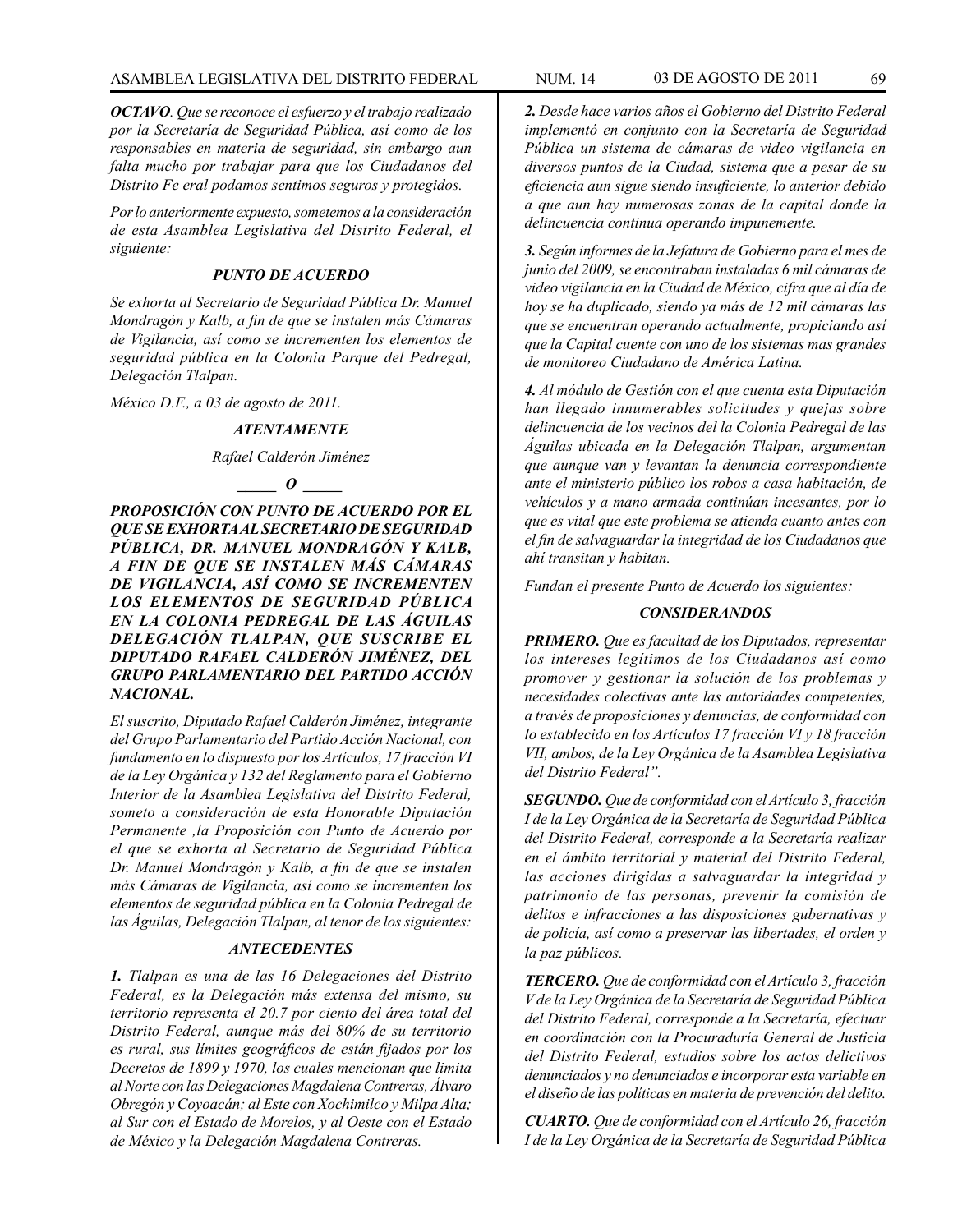*del Distrito Federal, corresponde a la Secretaría. Mantener el orden y la tranquilidad públicos en el Distrito Federal.*

*QUINTO. Que de conformidad con el Artículo 27, fracción I y III de la Ley Orgánica de la Secretaría de Seguridad Pública del Distrito Federal, corresponde a la Secretaría, proteger la integridad física de las personas y sus bienes y prevenir la comisión de infracciones y delitos.*

*SEXTO. Que de conformidad con el Artículo 31, fracción IV de la Ley Orgánica de la Secretaría de Seguridad Pública del Distrito Federal, corresponde a la Secretaría, Brindar protección a las personas que participen en grandes concentraciones así como a las que, por la realización de las mismas, resulten afectadas en el desarrollo normal de sus actividades.*

*SÉPTIMO. Que la Colonia Pedregal de las Águilas ubicada en la Delegación Tlalpan, carece de los elementos necesarios para considerarla una zona segura, ya que en ella se cometen constantes actos delictivos propiciando un ambiente de inseguridad y descontento entre los vecinos de dicha Demarcación.*

*OCTAVO. Que se reconoce el esfuerzo y el trabajo realizado por la Secretaría de Seguridad Pública, así como de los responsables en materia de seguridad, sin embargo aun falta mucho por trabajar para que los Ciudadanos del Distrito Fe eral podamos sentimos seguros y protegidos.* 

*Por lo anteriormente expuesto, sometemos a la consideración de esta Asamblea Legislativa del Distrito Federal, el siguiente:*

#### *PUNTO DE ACUERDO*

*Se exhorta al Secretario de Seguridad Pública Dr. Manuel Mondragón y Kalb, a fin de que se instalen más Cámaras de Vigilancia, así como se incrementen los elementos de seguridad pública en la Colonia Pedregal de las Águilas, Delegación Tlalpan.*

*México D.F., a 03 de agosto de 2011.*

#### *ATENTAMENTE*

#### *Rafael Calderón Jiménez*

Asimismo por el cual se exhorta al Titular de la Secretaría de Obras y Servicios, Licenciado Fernando José Aboitiz Saro, a que en coordinación con el Jefe Delegacional en Tláhuac, el Ciudadano Rubén Escamilla Salinas, se realicen cuanto antes labores de reencarpetado y bacheo sobre Avenida Tláhuac, en la mencionada Demarcación Territorial. Con fundamento en lo dispuesto por los Artículos 50 fracción IV y V de la Ley Orgánica de la Asamblea Legislativa del Distrito Federal, 28 y 132 del Reglamento para su Gobierno Interior, se turna para su análisis y dictamen a la Comisión de Desarrollo e Infraestructura Urbana.

# *PROPOSICIÓN CON PUNTO DE ACUERDO POR EL CUAL SE EXHORTA AL TITULAR DE LA SECRETARÍA OBRAS Y SERVICIOS, LIC. FERNANDO*

*JOSÉ ABOITIZ SARO, A QUE EN COORDINACIÓN CON EL JEFE DELEGACIONAL EN TLÁHUAC EL C. RUBÉN ESCAMILLA SALINAS, SE REALICEN CUANTO ANTES LABORES DE REENCARPETADO Y BACHEO SOBRE AV. TLÁHUAC EN LA MENCIONADA DEMARCACIÓN TERRITORIAL, QUE SUSCRIBE EL DIPUTADO RAFAEL CALDERÓN JIMÉNEZ, DEL GRUPO PARLAMENTARIO DEL PARTIDO ACCIÓN NACIONAL.*

*El suscrito, Diputado Rafael Calderón Jiménez, integrante del Grupo Parlamentario del Partido Acción Nacional, con fundamento en lo dispuesto por los Artículos, 17 fracción VI de la Ley Orgánica y 132 del Reglamento para el Gobierno Interior de la Asamblea Legislativa del Distrito Federal, someto a consideración de esta Honorable Diputación Permanente, la Proposición con Punto de Acuerdo por el cual se exhorta al Titular de la Secretaría Obras y Servicios, Lic. Fernando José Aboitiz Saro, a que en coordinación con el Jefe Delegacional en Tláhuac el C. Rubén Escamilla Salinas, se realicen cuanto antes labores de reencarpetado y bacheo sobre Av. Tláhuac en la mencionada Demarcación Territorial. Al tenor de los siguientes:*

#### *ANTECEDENTES*

*1. Desde el año 2008 se comenzó con la construcción de la Línea 12 del metro (línea dorada) la cual representa una inversión de 19 mil millones de pesos y que tendrá un recorrido desde Mixcoac hasta Tláhuac, lo cual sin duda representara un gran beneficio para los Capitalinos.*

*Se estima que para abril del 2012 esta nueva línea del metro de transporte a más de 437 mil pasajeros por día, lo que coadyuvara a despejar las principales vialidades por donde pasaran los trenes del mencionado corredor generando así que el entorpecimiento vial sea menor al actual.*

*2. Las Delegaciones mas beneficiadas por la mencionada línea serán Tláhuac, Iztapalapa, Xochimilco, Coyoacán y Álvaro Obregón, sin embargo están han sufrido serios daños durante el proceso de construcción ya que las vialidades cercanas a la obra se encuentran en deplorables condiciones propiciando que los vehículos que por ahí circulan a diario sufran desde pinchaduras de llantas asta descomposturas mayores, averías que en la mayoría de los casos si no es que en todos, tienen que asumir los propietarios de los automóviles.*

*3. Si bien se sabe que una obra de esta magnitud conlleva repercusiones en materia de vialidad, es necesario que las mismas sean resarcidas ya que en innumerables ocasiones Ciudadanos que transitan a diario sobre Avenida Tláhuac se han acercado a la Diputación para externar su inconformidad sobre las condiciones que guarda dicha vialidad, si a lo anterior le sumamos que en tiempos de lluvia el pavimento generalmente sufre serias afectaciones, tenemos como resultado una vialidad intransitable y un sin fin de Ciudadanos inconformes.*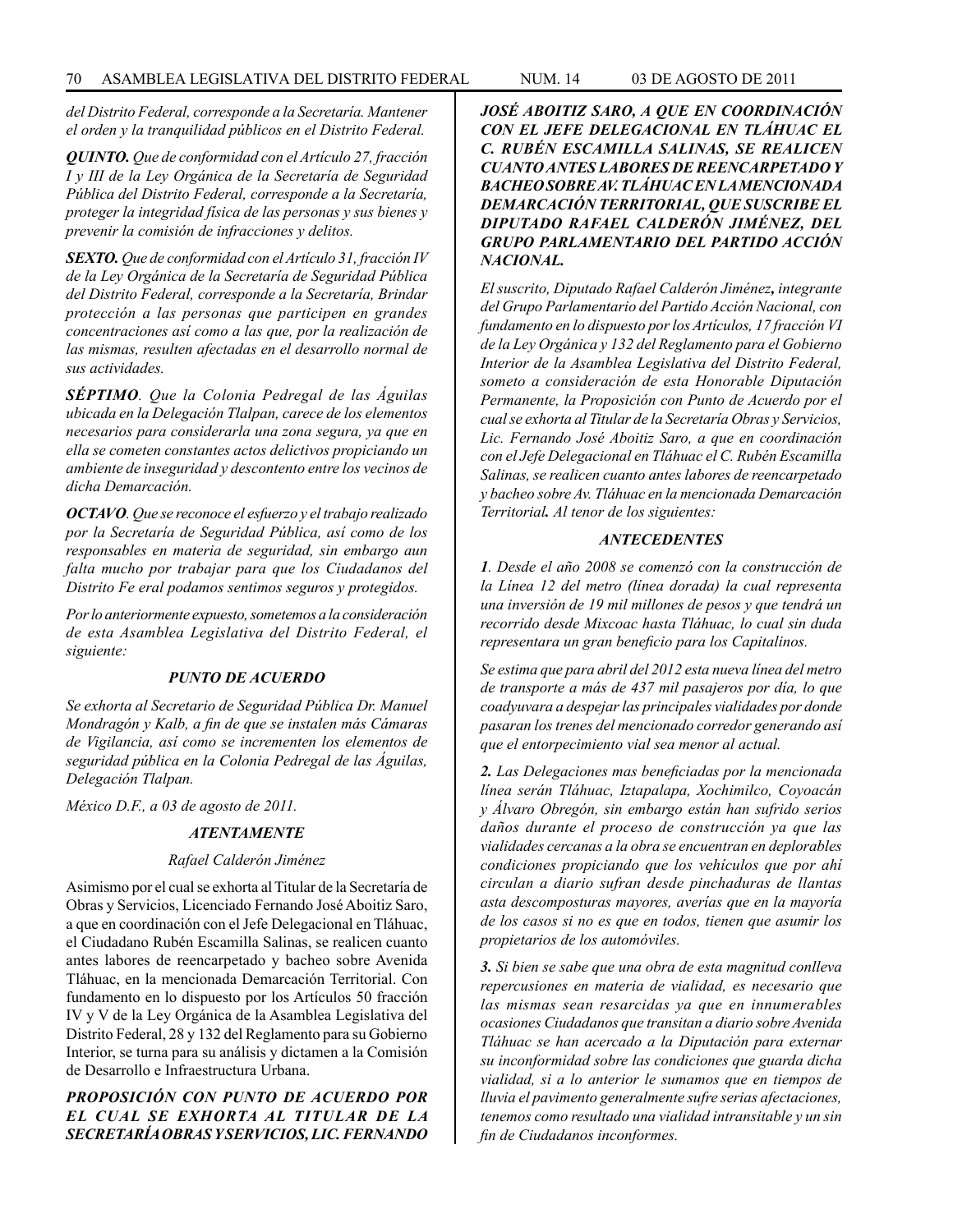*4. En días pasados vecinos de la Delegación Tlahuac se acercaron a la Diputación para externar su descontento por las condiciones que guarda la Avenida Tláhuac, así como por el tránsito que se genera en la misma, el cual sin duda tiene que ver con el mal estado de la vialidad.* 

*Fundan el presente Punto de Acuerdo los siguientes:*

#### *CONSIDERANDOS*

*PRIMERO. Que es facultad de los Diputados, representar los intereses legítimos de los Ciudadanos así como promover y gestionar la solución de los problemas y necesidades colectivas ante las autoridades competentes, a través de proposiciones y denuncias, de conformidad con lo establecido en los Artículos 17 fracción VI y 18 fracción VII, ambos, de la Ley Orgánica de la Asamblea Legislativa del Distrito Federal.*

*SEGUNDO. Que de conformidad con lo dispuesto en el Artículo 58, fracción V del Reglamento Interior de la Administración Pública del Distrito Federal, corresponde a la Secretaría de Obras y Servicios a través de su Dirección General de Servicios, realizar en coordinación con los Órganos Político Administrativos las acciones de conservación y mantenimiento vial.*

*TERCERO. Que de conformidad con lo dispuesto en el Artículo 58, fracción VI del Reglamento Interior de la Administración Pública del Distrito Federal, corresponde a la Secretaría de Obras y Servicios a través de su Dirección General de Servicios, atender y dar seguimiento a las necesidades de conservación y mantenimiento de la infraestructura y equipamiento vial.*

*CUARTO. Que de conformidad con el Artículo 126, fracción XII del Reglamento Interior de la Administración Pública del Distrito Federal, corresponde a los Órganos Político Administrativos a través de su Dirección General de Obras y Desarrollo Urbano, construir y rehabilitar las vialidades secundarias, las guarniciones y banquetas requeridas en la Demarcación Territorial.*

*QUINTO. Que si bien la obra de la Línea 12 del metro generará beneficios para la Ciudadanía actualmente la misma a la altura de Avenida Tláhuac ha provocado baches de hasta 2 metros de diámetro los que a su vez generan entorpecimiento vial y descomposturas de los vehículos que transitan por la zona a diario.*

*Por lo anteriormente expuesto, sometemos a la consideración de esta Asamblea Legislativa del Distrito Federal, el siguiente:*

#### *PUNTO DE ACUERDO*

*ÚNICO. Se exhorta al Titular de la Secretaría Obras y Servicios, Lic. Fernando José Aboitiz Saro, a que en coordinación con el Jefe Delegacional en Tláhuac el C. Rubén Escamilla Salinas, se realicen cuanto antes labores de reencarpetado y bacheo sobre Av. Tláhuac en la mencionada Demarcación Territorial.*

*México D.F., a 03 de agosto de 2011.*

#### *ATENTAMENTE*

*Dip. Rafael Calderón Jiménez*

La siguiente Proposición con Punto de Acuerdo por el cual se solicita al Titular de la Secretaría de Transporte y Vialidad, Ciudadano Raúl Armando Quintero Martínez, información actualizada a las medidas tomadas por la Secretaría a su cargo para erradicar los taxis piratas, así como los malos manejos en el proceso para la obtención de placas de estos vehículos. Con fundamento en lo dispuesto por los Artículos 50 fracción IV y V de la Ley Orgánica de la Asamblea Legislativa del Distrito Federal, 28 y 132 del Reglamento para su Gobierno Interior, se turnan para su análisis y dictamen a la Comisión de Transporte y Vialidad.

*PROPOSICIÓN CON PUNTO DE ACUERDO POR EL CUAL SE SOLICITA AL TITULAR DE LA SECRETARÍA DE TRANSPORTE Y VIALIDAD, C. RAÚL ARMANDO Q U I N T E R O M A R T Í N E Z , I N F O R M A C I Ó N ACTUALIZADA REFERENTE A LAS MEDIDAS TOMADAS POR LA SECRETARÍA A SU CARGO PARA ERRADICAR LOS TAXIS PIRATAS, ASÍ COMO LOS MALOS MANEJOS EN EL PROCESO PARA LA OBTENCIÓN DE PLACAS DE ESTOS VEHÍCULOS, QUE SUSCRIBE EL DIPUTADO RAFAEL CALDERÓN JIMÉNEZ, DEL GRUPO PARLAMENTARIO DEL PARTIDO ACCIÓN NACIONAL.* 

*El suscrito, Diputado Rafael Calderón Jiménez, integrante del Grupo Parlamentario del Partido Acción Nacional, con fundamento en lo dispuesto por los Artículos, 17 fracción VI de la Ley Orgánica y 132 del Reglamento para el Gobierno Interior de la Asamblea Legislativa del Distrito Federal, someto a consideración de esta Honorable Diputación Permanente, la Proposición con Punto de Acuerdo por el cual se solicita al Titular de la Secretaría de Transporte y Vialidad, C. Raúl Armando Quintero Martínez, información actualizada referente a las medidas tomadas por la Secretaría a su cargo para erradicar los taxis piratas, así como los malos manejos en el proceso para la obtención de placas de estos vehículos, al tenor de los siguientes:*

#### *ANTECEDENTES*

*1. Desde hace varios años los taxis piratas han representado en la Capital del país un severo problema ya que, independientemente de no cumplir con las normas que establece la Secretaría de Transporte y Vialidad, se han convertido en un instrumento para cometer ilícitos, lo que a la larga a provocado la desconfianza de la población, generando a su vez que los taxis que cuentan con toda su documentación en orden pierdan clientes y por consiguiente dejen de obtener ingresos.*

*2. Para el mes de junio del año 2009 la Secretaría de Transporte y Vialidad en coordinación con la Secretaría de Seguridad Pública anunciaron el fin de los taxis piratas, en aquella ocasión se comento que los vehículos que no contaran con las placas que los identifiquen como transporte de servicio público serían enviados a diferentes depósitos.*

*El Titular de la Setravi, comento que no habría amparo, partido político o líderes que pudieran salvar a los autos piratas del corralón, incluso, el operativo no se detendría*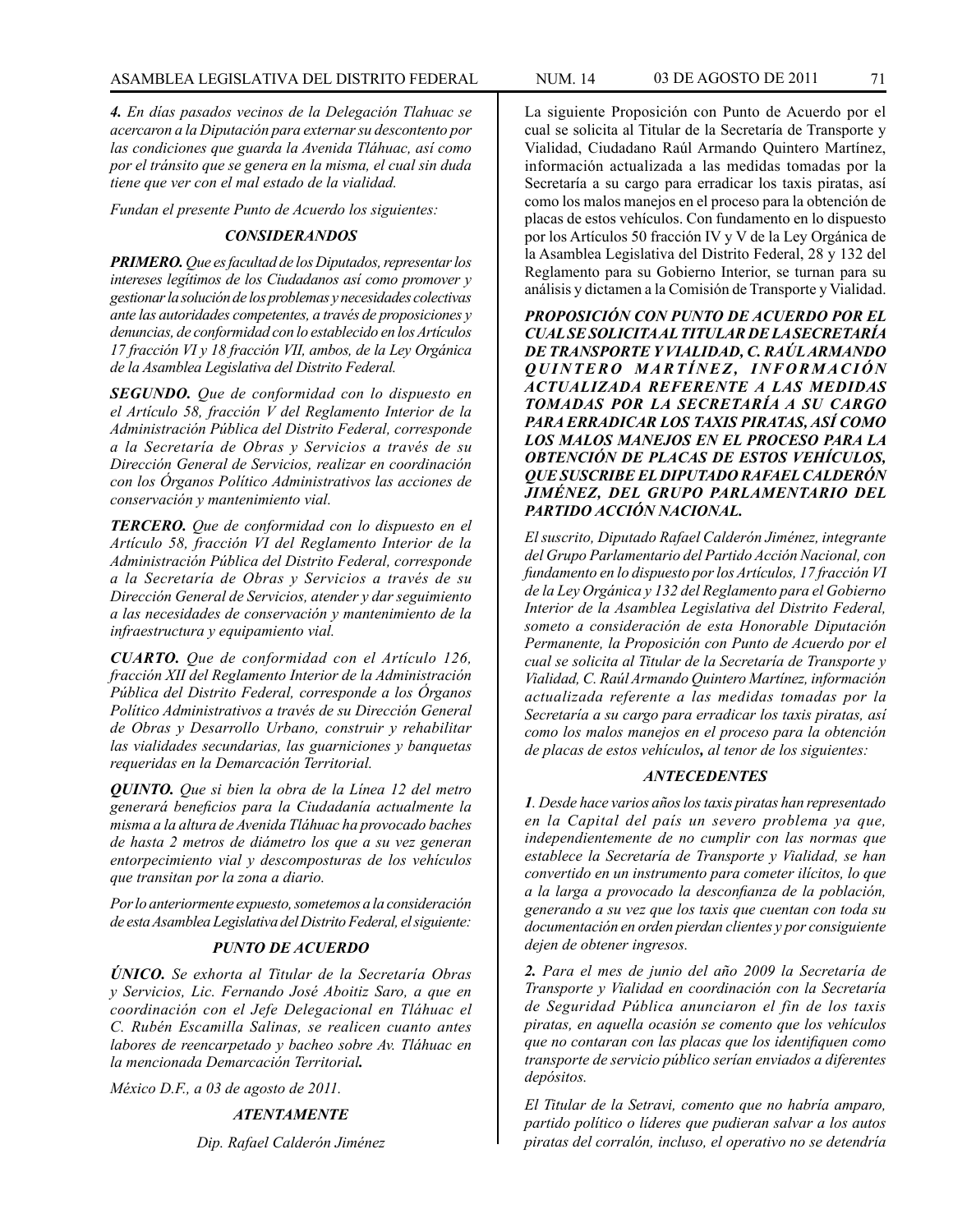*por cuestiones electorales bajo el argumento de que algunos chóferes eran pertenecientes a algún organismo político, lo cual sin duda al día de hoy no ha tenido los resultados esperados.*

*3. El 10 de mayo del 2010 la Secretaría de Transporte y Vialidad publicó el acuerdo por el que se establece el Programa de renovación de la tarjeta de circulación con chip para vehículos automotores de uso particular.*

*En el acuerdo establece que el "Programa de Renovación de la Tarjeta de Circulación con Chip para vehículos automotores de uso particular", tiene como finalidad dar certeza, seguridad jurídica y mantener actual izado el padrón vehicular del D.F como renovar las anteriores tarjetas de circulación por el nuevo formato, que incorpora avances tecnológicos y que dan mayor seguridad.*

*Por otro lado se publicó también el acuerdo que establece el procedimiento por el que se realizaría el trámite de vigencia anual de la concesión y la revista vehicular 2010, correspondiente a la declaratoria anual del estado físico, mecánico y documental de las unidades destinadas al servicio de transporte público individual de pasajeros (taxi).*

*4. En el mes de marzo del 2010 se anunció el inició de la chatarrización de poco más de 7 mil taxis "pirata" que llevan hasta 10 años en los depósitos vehiculares de la Ciudad por prestar el servicio sin concesión. El Titular de la Setravi, dijo que luego de 14 meses de conteos y trámites avalados por el Centro de Investigación e Innovación Tecnológica del Instituto Politécnico Nacional, la Oficialía Mayor del gobierno capitalino y un notario público, inició la liberación de espacio en los 15 corralones a cargo de la dependencia.*

*5. En el mes de septiembre de 2010 el funcionario de la Setravi, Víctor Ramírez, que se encarga del programa del servicio de transporte público individual de pasajeros en la Ciudad, es decir, los taxis, aseguró que un grave problema en este medio son los gestores porque aún existen los taxis piratas, que en algunas partes de la Ciudad, en las partes altas de la Ciudad y en algunas horas, los poseedores de taxis pirata ya se acostumbraron que después de las 11:00pm, a veces, no se les aplica ninguna sanción, aseguro que referente al tema ,uno de los principales problemas es que sigue existiendo la gente que sigue vendiendo placas que no existen, presumiendo trámites que no existen y siguen incurriendo en actos ilícitos.*

*6. Por otro lado han llegado gestiones al Módulo de Atención de la Diputación en donde los Ciudadanos denuncian que funcionarios de la Secretaría les solicitan dinero para agilizar el tramite para que puedan obtener sus placas para poder circular como taxis, lo cual sin duda es un claro reflejo de que los manejos al interior de la Secretaría no son completamente transparentes, es por lo anterior que es necesario contar con la información precisa y detallada sobre las medidas que la Secretaría esta aplicando para erradicar estas malas practicas.*

*Fundan el presente Punto de Acuerdo los siguientes:*

*PRIMERO. Que es facultad de los Diputados, representar los intereses legítimos de los Ciudadanos así como promover y gestionar la solución de los problemas y necesidades colectivas ante las autoridades competentes, a través de proposiciones y denuncias, de conformidad con lo establecido en los Artículos 17 fracción VI y 18 fracción VII, ambos, de la Ley Orgánica de la Asamblea Legislativa del Distrito Federal.*

*SEGUNDO. Que de conformidad con el Artículo 93, fracción I, del Reglamento Interior de la Administración Pública del Distrito Federal, corresponde a la Secretaría de Transporte y Vialidad a través de su Dirección General de Transporte, fomentar, impulsa, estimular, ordenar y regular el desarrollo del transporte público de pasajeros.*

*TERCERO. Que de conformidad con el Artículo 93, fracción II, del Reglamento Interior de la Administración Pública del Distrito Federal, corresponde a la Secretaría de Transporte y Vialidad a través de su Dirección General de Transporte, tramitar la expedición de las concesiones, permisos, licencias y autorizaciones, relacionadas con la prestación del servicio público de transporte de pasajeros.*

*CUARTO. Que de conformidad con el Artículo 93, fracción XII, del Reglamento Interior de la Administración Pública del Distrito Federal, corresponde a la Secretaría de Transporte y Vialidad a través de su Dirección General de Transporte, realizar todas aquellas acciones tendientes a que los servicios públicos de transporte de pasajeros a demás de llevarse a cabo con eficiencia y eficacia garanticen la seguridad de los pasajeros y peatones y los derechos de los permisionarios y concesionarios.*

*QUINTO. Que de conformidad al Artículo 95 Bis, fracción VII, del Reglamento Interior de la Administración Pública del Distrito Federal, corresponde a la Secretaría de Transporte y Vialidad a través de su Dirección General de Servicio de Transporte Público Individual de Pasajeros en el Distrito Federal, proporcionar la información necesaria para la actualización permanente del registro público del transporte, en lo que se refiere a la prestación del servicio y la actualización de padrones correspondientes.*

*SEXTO. Que independientemente del avance obtenido en relación a los taxis piratas aun hay mucho que hacer, toda vez que día a día se siguen cometiendo ilícitos a bordo de estos vehículos irregulares, los cuales van desde el cobro excesivo en la tarifa establecida hasta asaltos, secuestros y violaciones.*

*SÉPTIMO. Que la corrupción en cualquier nivel de servicio público al interior de las Secretarías del Distrito Federal sigue siendo una constante, por lo tanto es necesario comenzar a implementar medidas mas eficaces para erradicar estas practicas ilícitas, las cuales laceran tanto al Ciudadano como la imagen del servicio público de la Ciudad.*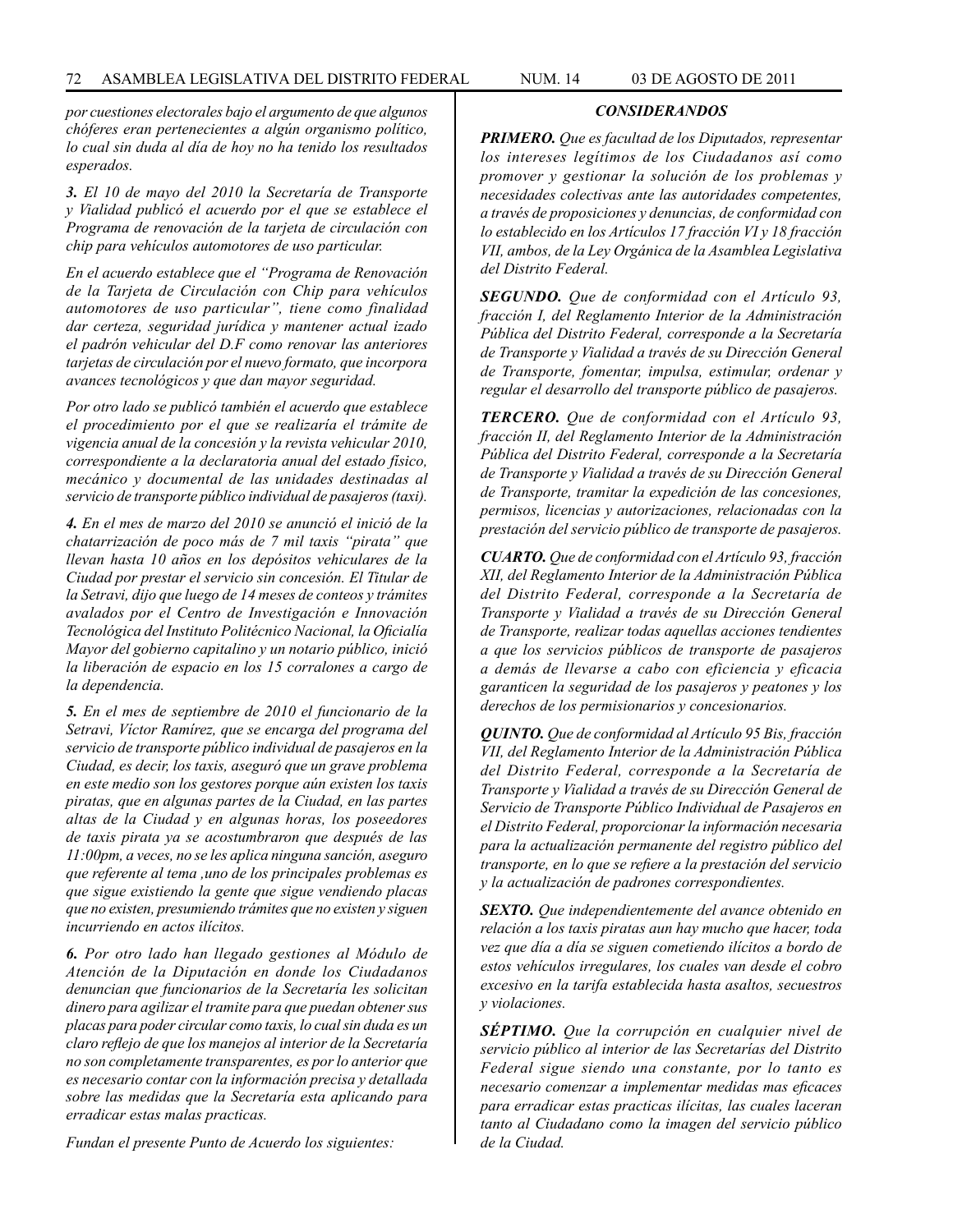*Por lo anteriormente expuesto, sometemos a la consideración de esta Asamblea Legislativa del Distrito Federal, el siguiente:*

#### *PUNTO DE ACUERDO*

*ÚNICO. Se solicita al Titular de la Secretaría de Transporte y Vialidad, C. Raúl Armando Quintero Martínez, información actualizada referente a las medidas tomadas por la Secretaría a su cargo para erradicar los taxis piratas, así como los malos manejos en el proceso para la obtención de placas de estos vehículos.*

*México D.F., a 03 de agosto de 2011.*

### *ATENTAMENTE*

#### *Dip. Rafael Calderón Jiménez*

Con Punto de Acuerdo por el que se exhorta al Jefe Delegacional en Tlalpan, Ciudadano Higinio Chávez García, a atender y resolver cuanto antes las necesidades de inconformidades de los vecinos de las Colonias Narciso Mendoza, Renacimiento de Axalco, Nueva Oriental Coapa, Paraje 38 y Parque del Pedregal, ubicadas en su Demarcación Territorial, con fundamento en lo dispuesto por los Artículos 50 fracción IV y V de la Ley Orgánica de la Asamblea Legislativa del Distrito Federal, 28 y 132 del Reglamento para su Gobierno Interior, se turna para su análisis y dictamen a la Comisión de Administración Pública Local.

*PROPOSICIÓN CON PUNTO DE ACUERDO POR EL QUE SE EXHORTA AL JEFE DELEGACIONAL EN TLALPAN C. HIGINIO CHÁVEZ GARCÍA, A ATENDER Y RESOLVER CUANTO ANTES LAS NECESIDADES E INCONFORMIDADES DE LOS VECINOS DE LA COLONIA NARCISO MENDOZA, UBICADA EN SU DEMARCACIÓN TERRITORIAL, QUE SUSCRIBE EL DIPUTADO RAFAEL CALDERÓN JIMÉNEZ, DEL GRUPO PARLAMENTARIO DEL PARTIDO ACCIÓN NACIONAL.*

*El suscrito, Diputado Rafael Calderón Jiménez, integrante del Grupo Parlamentario del Partido Acción Nacional, con fundamento en lo dispuesto por los Artículos, 17 fracción VI de la Ley Orgánica y 132 del Reglamento para el Gobierno Interior de la Asamblea Legislativa del Distrito Federal, someto a consideración de este Honorable Órgano Legislativo, la Proposición con Punto de Acuerdo por el que se exhorta al Jefe Delegacional en Tlalpan C. Higinio Chávez García, a atender y resolver cuanto antes las necesidades e inconformidades de los vecinos de la Colonia Narciso Mendoza, ubicada en su Demarcación Territorial, al tenor de los siguientes:*

# *ANTECEDENTES*

*1. Tlalpan es una de las 16 Delegaciones del Distrito Federal, es la Delegación más extensa del mismo, su territorio representa el 20.7 por ciento del área total del* 

*Distrito Federal, aunque más del 80% de su territorio es rural, sus límites geográficos de están fijados por los Decretos de 1899 y 1970, los cuales mencionan que limita al Norte con las Delegaciones Magdalena Contreras, Álvaro Obregón y Coyoacán; al Este con Xochimilco y Milpa Alta; al Sur con el Estado de Morelos, y al Oeste con el Estado de México y la Delegación Magdalena Contreras.*

*2. Narciso Mendoza es una de las tantas Colonias que comprende la Delegación Tlalpan, Colonia caracterizada por vecinos amables y con muchos años de arraigo en la misma, sin lugar a dudas una parte fundamental de la historia de la Delegación, no obstante de la importancia de dicha Colonia en los últimos años a estado carente de atención y de servicios.* 

*3. Han sido numerosas las quejas de los vecinos de la Colonia en mención por diversas situaciones, las más recurrentes falta de alumbrado público, banquetas en mal estado y fugas de agua, lo cual sin duda refleja en desinterés y la apatía con las que han sido recibidas sus peticiones y quejas por parte del Gobierno Delegacional.*

*4. En días pasados durante una reunión con vecinos de la Colonia en mención, se nos expresaron numerosas inconformidades, debido a que el Gobierno Delegacional lleva muchos tiempo sin atender peticiones de alumbrado público, también nos expresaron que las banquetas son cambiadas por tramos y en períodos de tiempo muy largos lo que provoca que las mismas se encuentren deterioradas y que den un mal aspecto a la Colonia.*

*Por otro lado externaron que para atender a la solicitud de poda de árboles, se les tarda muchísimo al igual que cuando reportan fugas de agua en la vía pública.*

*Fundan el presente Punto de Acuerdo los siguientes:*

## *CONSIDERANDOS*

*PRIMERO. Que es facultad de los Diputados, representar los intereses legítimos de los Ciudadanos así como promover y gestionar la solución de los problemas y necesidades colectivas ante las autoridades competentes, a través de proposiciones y denuncias, de conformidad con lo establecido en los Artículos 17 fracción VI y 18 fracción VII, ambos, de la Ley Orgánica de la Asamblea Legislativa del Distrito Federal.*

*SEGUNDO. Que de conformidad con el Artículo 126, fracción XII del Reglamento Interior de la Administración Pública del Distrito Federal, corresponde a los Órganos Político Administrativos a través de su Dirección General de Obras y Desarrollo Urbano, construir y rehabilitar las vialidades secundarias, las guarniciones y banquetas requeridas en la Demarcación Territorial.*

*TERCERO. Que de conformidad con el Artículo 127, fracción II del Reglamento Interior de la Administración Pública del Distrito Federal, corresponde a los Órganos Político Administrativos a través de su Dirección General de*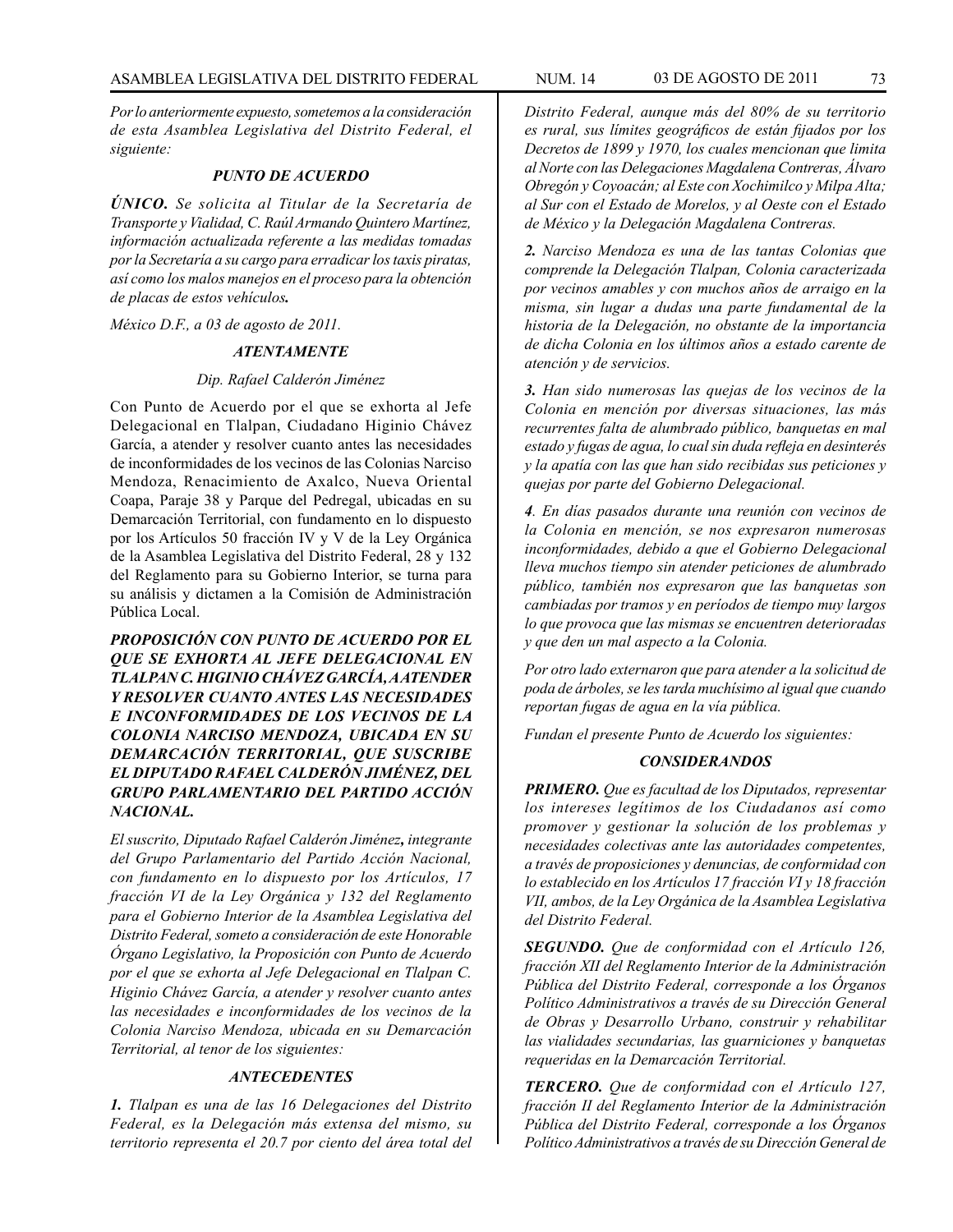*Servicios Urbanos, prestar el servicio de alumbrado público en las vialidades secundarias y mantener sus instalaciones en buen estado y funcionamiento, de conformidad con la normatividad que al efecto expida la autoridad competente.*

*CUARTO. Que la como quedo plasmado en los considerandos anteriores el Gobierno Delegacional tiene la obligación de atender y resolver todas y cada una de las necesidades de los Ciudadanos que habitan en su Demarcación Territorial y en este caso en específico las de los vecinos de la Colonia Narciso Mendoza.*

### *RESOLUTIVOS*

*PRIMERO. Se exhorta al Jefe Delegacional en Tlalpan C. Higinio Chávez García a atender cuanto antes las solicitudes de los vecinos de la Colonia Narciso Mendoza que a continuación se enlistan.*

*- Iniciar las labores de mantenimiento y construcción y restauración de banquetas de la citada Colonia.* 

*- Verificar y en su caso reparar el alumbrado público de la Colonia.*

*- Atender cuanto antes los reportes sobre fugas de agua.*

*Por lo anteriormente expuesto, sometemos a la consideración de esta Asamblea Legislativa del Distrito Federal, el siguiente:*

#### *PUNTO DE ACUERDO*

*ÚNICO. Se exhorta al Jefe Delegacional en Tlalpan C. Higinio Chávez García, a atender y resolver cuanto antes las necesidades e inconformidades de los vecinos de la Colonia Narciso Mendoza, ubicada en su Demarcación Territorial.*

*México D.F., a 03 de agosto de 2011.*

# *ATENTAMENTE*

*Dip. Rafael Calderón Jiménez*

*\_\_\_\_\_ O \_\_\_\_\_*

*PROPOSICIÓN CON PUNTO DE ACUERDO POR EL QUE SE EXHORTA AL JEFE DELEGACIONAL EN TLALPAN, C. HIGINIO CHÁVEZ GARCÍA A ATENDER Y RESOLVER CUANTO ANTES LAS NECESIDADES E INCONFORMIDADES DE LOS VECINOS DE LA COLONIA NUEVO RENACIMIENTO DE AXALCO, UBICADA EN SU DEMARCACIÓN TERRITORIAL, QUE SUSCRIBE EL DIPUTADO RAFAEL CALDERÓN JIMÉNEZ, DEL GRUPO PARLAMENTARIO DEL PARTIDO ACCIÓN NACIONAL.*

*El suscrito, Diputado Rafael Calderón Jiménez, integrante del Grupo Parlamentario del Partido Acción Nacional, con fundamento en lo dispuesto por los Artículos, 17 fracción VI de la Ley Orgánica y 132 del Reglamento para el Gobierno Interior de la Asamblea Legislativa del Distrito Federal, someto a consideración de este Honorable Órgano* 

*Legislativo, la Proposición con Punto de Acuerdo por el que se exhorta al Jefe Delegacional en Tlalpan C. Higinio Chávez García, a atender y resolver cuanto antes las necesidades e inconformidades de los vecinos de la Colonia Nuevo Renacimiento Axalco, ubicada en su Demarcación Territorial, al tenor de los siguientes:*

## *ANTECEDENTES*

*1. Tlalpan es una de las 16 Delegaciones del Distrito Federal, es la Delegación más extensa del mismo, su territorio representa el 20.7 por ciento del área total del Distrito Federal, aunque más del 80% de su territorio es rural, sus límites geográficos de están fijados por los Decretos de 1899 y 1970, los cuales mencionan que limita al Norte con las Delegaciones Magdalena Contreras, Álvaro Obregón y Coyoacán; al Este con Xochimilco y Milpa Alta; al Sur con el Estado de Morelos, y al Oeste con el Estado de México y la Delegación Magdalena Contreras.*

*2. Nuevo Renacimiento Axalco es una de las tantas Colonias que comprende la Delegación Tlalpan, Colonia caracterizada por vecinos amables y con muchos años de arraigo en la misma, sin lugar a dudas una parte fundamental de la historia de la Delegación, no obstante de la importancia de dicha Colonia en los últimos años a estado carente de atención y de servicios.* 

*3. Han sido numerosas las quejas de los vecinos de la Colonia en mención por diversas situaciones, las más recurrentes falta de alumbrado público, banquetas en mal estado y fugas de agua, lo cual sin duda refleja en desinterés y la apatía con las que han sido recibidas sus peticiones y quejas por parte del Gobierno Delegacional.*

*4. En días pasados durante una reunión con vecinos de la Colonia en mención, se nos expresaron numerosas inconformidades, debido a que el Gobierno Delegacional lleva muchos tiempo sin atender peticiones de alumbrado público, también nos expresaron que las banquetas son cambiadas por tramos y en períodos de tiempo muy largos lo que provoca que las mismas se encuentren deterioradas y que den un mal aspecto a la Colonia.*

*Por otro lado externaron que para atender a la solicitud de poda de árboles, se les tarda muchísimo al igual que cuando reportan fugas de agua en la vía pública.*

*Fundan el presente Punto de Acuerdo los siguientes:*

#### *CONSIDERANDOS*

*PRIMERO. Que es facultad de los Diputados, representar los intereses legítimos de los Ciudadanos así como promover y gestionar la solución de los problemas y necesidades colectivas ante las autoridades competentes, a través de proposiciones y denuncias, de conformidad con lo establecido en los Artículos 17 fracción VI y 18 fracción VII, ambos, de la Ley Orgánica de la Asamblea Legislativa del Distrito Federal.*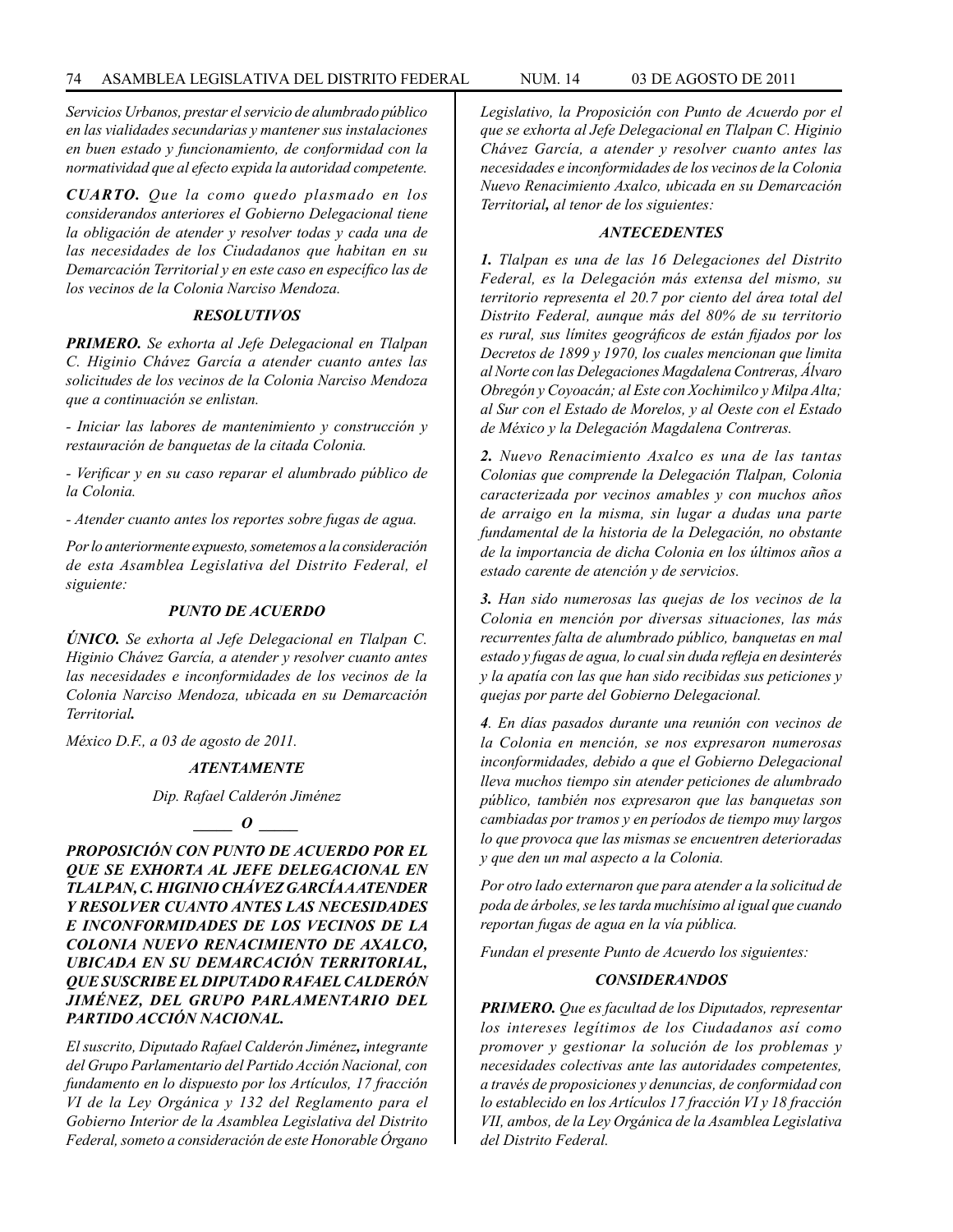*SEGUNDO. Que de conformidad con el Artículo 126, fracción XII del Reglamento Interior de la Administración Pública del Distrito Federal, corresponde a los Órganos Político Administrativos a través de su Dirección General de Obras y Desarrollo Urbano, construir y rehabilitar las vialidades secundarias, las guarniciones y banquetas requeridas en la Demarcación Territorial.*

*TERCERO. Que de conformidad con el Artículo 127, fracción II del Reglamento Interior de la Administración Pública del Distrito Federal, corresponde a los Órganos Político Administrativos a través de su Dirección General de Servicios Urbanos, prestar el servicio de alumbrado público en las vialidades secundarias y mantener sus instalaciones en buen estado y funcionamiento, de conformidad con la normatividad que al efecto expida la autoridad competente.*

*CUARTO. Que la como quedo plasmado en los considerandos anteriores el Gobierno Delegacional tiene la obligación de atender y resolver todas y cada una de las necesidades de los Ciudadanos que habitan en su Demarcación Territorial y en este caso en específico las de los vecinos de la Colonia Nuevo Renacimiento Axalco.*

### *RESOLUTIVOS*

*PRIMERO. Se exhorta al Jefe Delegacional en Tlalpan C. Higinio Chávez García a atender cuanto antes las solicitudes de los vecinos de la Colonia Nuevo Renacimiento Axalco que a continuación se enlistan.*

*- Iniciar las labores de mantenimiento y construcción y restauración de banquetas de la citada Colonia.* 

*- Verificar y en su caso reparar el alumbrado público de la Colonia.*

*- Atender cuanto antes los reportes sobre fugas de agua.*

*Por lo anteriormente expuesto, sometemos a la consideración de esta Asamblea Legislativa del Distrito Federal, el siguiente:*

### *PUNTO DE ACUERDO*

*ÚNICO. Se exhorta al Jefe Delegacional en Tlalpan C. Higinio Chávez García, a atender y resolver cuanto antes las necesidades e inconformidades de los vecinos de la Colonia Nuevo Renacimiento Axalco, ubicada en su Demarcación Territorial.*

*México D.F., a 03 de agosto de 2011.*

### *ATENTAMENTE*

*Dip. Rafael Calderón Jiménez*

# *\_\_\_\_\_ O \_\_\_\_\_*

*PROPOSICIÓN CON PUNTO DE ACUERDO POR EL QUE SE EXHORTA AL JEFE DELEGACIONAL EN TLALPAN, C. HIGINIO CHÁVEZ GARCÍA A ATENDER Y RESOLVER CUANTO ANTES LAS NECESIDADES E INCONFORMIDADES DE LOS VECINOS DE LA* 

# *COLONIA NUEVA ORIENTAL COAPA, UBICADA EN SU DEMARCACIÓN TERRITORIAL, QUE SUSCRIBE EL DIPUTADO RAFAEL CALDERÓN JIMÉNEZ, DEL GRUPO PARLAMENTARIO DEL PARTIDO ACCIÓN NACIONAL.*

*El suscrito, Diputado Rafael Calderón Jiménez, integrante del Grupo Parlamentario del Partido Acción Nacional, con fundamento en lo dispuesto por los Artículos, 17 fracción VI de la Ley Orgánica y 132 del Reglamento para el Gobierno Interior de la Asamblea Legislativa del Distrito Federal, someto a consideración de este Honorable Órgano Legislativo, la Proposición con Punto de Acuerdo por el que se exhorta al Jefe Delegacional en Tlalpan C. Higinio Chávez García, a atender y resolver cuanto antes las necesidades e inconformidades de los vecinos de la Colonia Nueva Oriental Coapa, ubicada en su Demarcación Territorial, al tenor de los siguientes:*

### *ANTECEDENTES*

*1. Tlalpan es una de las 16 Delegaciones del Distrito Federal, es la Delegación más extensa del mismo, su territorio representa el 20.7 por ciento del área total del Distrito Federal, aunque más del 80% de su territorio es rural, sus límites geográficos de están fijados por los Decretos de 1899 y 1970, los cuales mencionan que limita al Norte con las Delegaciones Magdalena Contreras, Álvaro Obregón y Coyoacán; al Este con Xochimilco y Milpa Alta; al Sur con el Estado de Morelos, y al Oeste con el Estado de México y la Delegación Magdalena Contreras.*

*2. Nueva Oriental Coapa es una de las tantas Colonias que comprende la Delegación Tlalpan, Colonia caracterizada por vecinos amables y con muchos años de arraigo en la misma, sin lugar a dudas una parte fundamental de la historia de la Delegación, no obstante de la importancia de dicha Colonia en los últimos años a estado carente de atención y de servicios.* 

*3. Han sido numerosas las quejas de los vecinos de la Colonia en mención por diversas situaciones, las más recurrentes falta de alumbrado público, banquetas en mal estado y fugas de agua, lo cual sin duda refleja en desinterés y la apatía con las que han sido recibidas sus peticiones y quejas por parte del Gobierno Delegacional.*

*4. En días pasados durante una reunión con vecinos de la Colonia en mención, se nos expresaron numerosas inconformidades, debido a que el Gobierno Delegacional lleva muchos tiempo sin atender peticiones de alumbrado público, también nos expresaron que las banquetas son cambiadas por tramos y en períodos de tiempo muy largos lo que provoca que las mismas se encuentren deterioradas y que den un mal aspecto a la Colonia.*

*Por otro lado externaron que para atender a la solicitud de poda de árboles, se les tarda muchísimo al igual que cuando reportan fugas de agua en la vía pública.*

*Fundan el presente Punto de Acuerdo los siguientes:*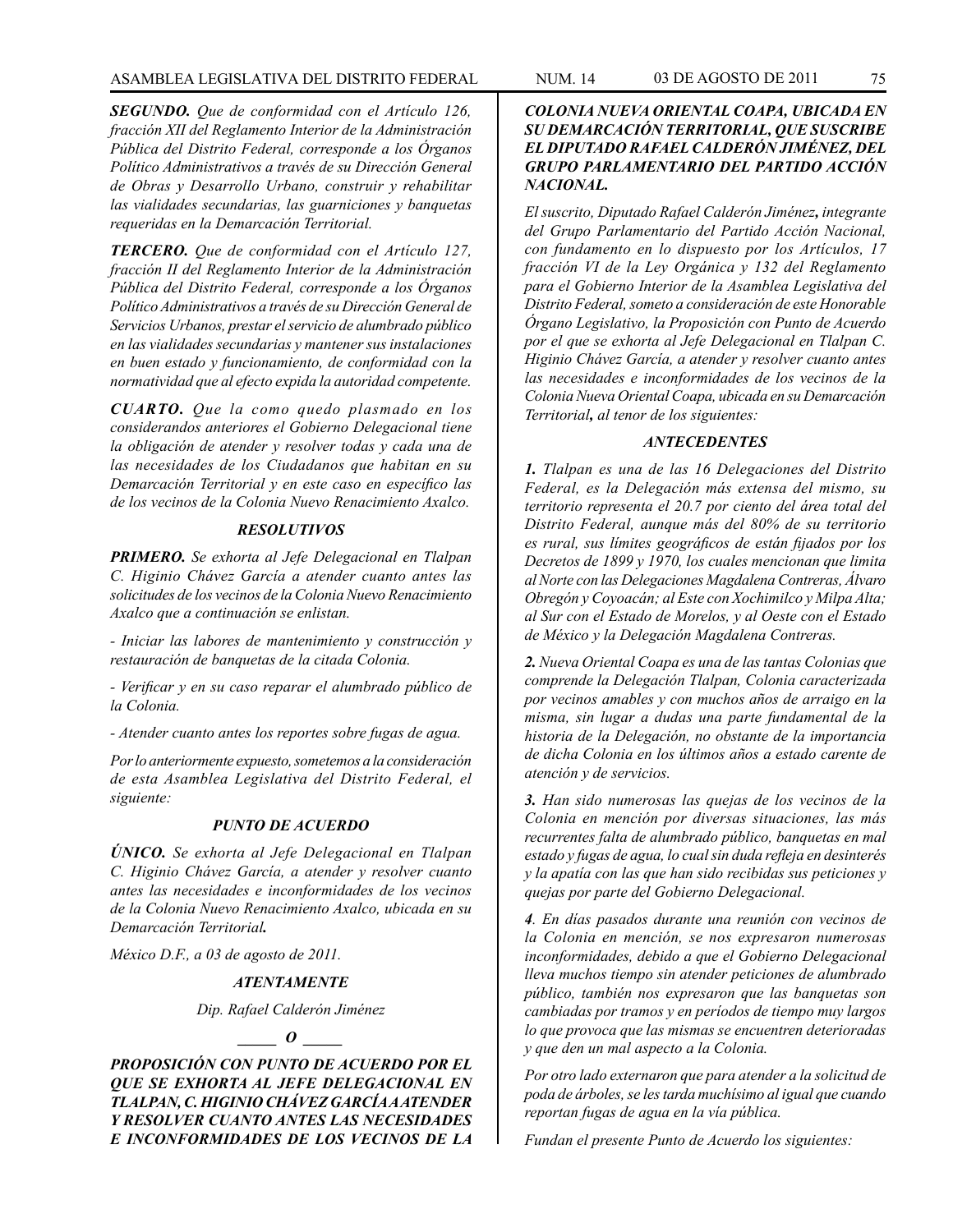# *CONSIDERANDOS*

*PRIMERO. Que es facultad de los Diputados, representar los intereses legítimos de los Ciudadanos así como promover y gestionar la solución de los problemas y necesidades colectivas ante las autoridades competentes, a través de proposiciones y denuncias, de conformidad con lo establecido en los Artículos 17 fracción VI y 18 fracción VII, ambos, de la Ley Orgánica de la Asamblea Legislativa del Distrito Federal.*

*SEGUNDO. Que de conformidad con el Artículo 126, fracción XII del Reglamento Interior de la Administración Pública del Distrito Federal, corresponde a los Órganos Político Administrativos a través de su Dirección General de Obras y Desarrollo Urbano, construir y rehabilitar las vialidades secundarias, las guarniciones y banquetas requeridas en la Demarcación Territorial.*

*TERCERO. Que de conformidad con el Artículo 127, fracción II del Reglamento Interior de la Administración Pública del Distrito Federal, corresponde a los Órganos Político Administrativos a través de su Dirección General de Servicios Urbanos, prestar el servicio de alumbrado público en las vialidades secundarias y mantener sus instalaciones en buen estado y funcionamiento, de conformidad con la normatividad que al efecto expida la autoridad competente.*

*CUARTO. Que la como quedo plasmado en los considerandos anteriores el Gobierno Delegacional tiene la obligación de atender y resolver todas y cada una de las necesidades de los Ciudadanos que habitan en su Demarcación Territorial y en este caso en específico las de los vecinos de la Colonia Nueva Oriental Coapa.*

### *RESOLUTIVOS*

*PRIMERO. Se exhorta al Jefe Delegacional en Tlalpan C. Higinio Chávez García a atender cuanto antes las solicitudes de los vecinos de la Colonia Nueva Oriental Coapa que a continuación se enlistan.*

*- Iniciar las labores de mantenimiento y construcción y restauración de banquetas de la citada Colonia.* 

*- Verificar y en su caso reparar el alumbrado público de la Colonia.*

*- Atender cuanto antes los reportes sobre fugas de agua.*

*Por lo anteriormente expuesto, sometemos a la consideración de esta Asamblea Legislativa del Distrito Federal, el siguiente:*

## *PUNTO DE ACUERDO*

*ÚNICO. Se exhorta al Jefe Delegacional en Tlalpan C. Higinio Chávez García, a atender y resolver cuanto antes las necesidades e inconformidades de los vecinos de la Colonia Nueva Oriental Coapa, ubicada en su Demarcación Territorial.*

*México D.F., a 03 de agosto de 2011.*

## *ATENTAMENTE*

*Dip. Rafael Calderón Jiménez*



*PROPOSICIÓN CON PUNTO DE ACUERDO POR EL QUE SE EXHORTA AL JEFE DELEGACIONAL EN TLALPAN, C. HIGINIO CHÁVEZ GARCÍA A ATENDER Y RESOLVER CUANTO ANTES LAS NECESIDADES E INCONFORMIDADES DE LOS VECINOS DE LA COLONIA PARAJE 38, UBICADA EN SU DEMARCACIÓN TERRITORIAL, QUE SUSCRIBE EL DIPUTADO RAFAEL CALDERÓN JIMÉNEZ, DEL GRUPO PARLAMENTARIO DEL PARTIDO ACCIÓN NACIONAL.*

*El suscrito, Diputado Rafael Calderón Jiménez, integrante del Grupo Parlamentario del Partido Acción Nacional, con fundamento en lo dispuesto por los Artículos, 17 fracción VI de la Ley Orgánica y 132 del Reglamento para el Gobierno Interior de la Asamblea Legislativa del Distrito Federal, someto a consideración de este Honorable Órgano Legislativo, la Proposición con Punto de Acuerdo por el que se exhorta al Jefe Delegacional en Tlalpan C. Higinio Chávez García, a atender y resolver cuanto antes las necesidades e inconformidades de los vecinos de la Colonia Paraje 38, ubicada en su Demarcación Territorial, al tenor de los siguientes:*

#### *ANTECEDENTES*

*1. Tlalpan es una de las 16 Delegaciones del Distrito Federal, es la Delegación más extensa del mismo, su territorio representa el 20.7 por ciento del área total del Distrito Federal, aunque más del 80% de su territorio es rural, sus límites geográficos de están fijados por los Decretos de 1899 y 1970, los cuales mencionan que limita al Norte con las Delegaciones Magdalena Contreras, Álvaro Obregón y Coyoacán; al Este con Xochimilco y Milpa Alta; al Sur con el Estado de Morelos, y al Oeste con el Estado de México y la Delegación Magdalena Contreras.*

*2. Paraje 38 es una de las tantas Colonias que comprende la Delegación Tlalpan, Colonia caracterizada por vecinos amables y con muchos años de arraigo en la misma, sin lugar a dudas una parte fundamental de la historia de la Delegación, no obstante de la importancia de dicha Colonia en los últimos años a estado carente de atención y de servicios.* 

*3. Han sido numerosas las quejas de los vecinos de la Colonia en mención por diversas situaciones, las más recurrentes falta de alumbrado público, banquetas en mal estado y fugas de agua, lo cual sin duda refleja en desinterés y la apatía con las que han sido recibidas sus peticiones y quejas por parte del Gobierno Delegacional.*

*4. En días pasados durante una reunión con vecinos de la Colonia en mención, se nos expresaron numerosas inconformidades, debido a que el Gobierno Delegacional lleva muchos tiempo sin atender peticiones de alumbrado público, también nos expresaron que las banquetas son cambiadas por tramos y en períodos de tiempo muy largos lo que provoca que las mismas se encuentren deterioradas y que den un mal aspecto a la Colonia.*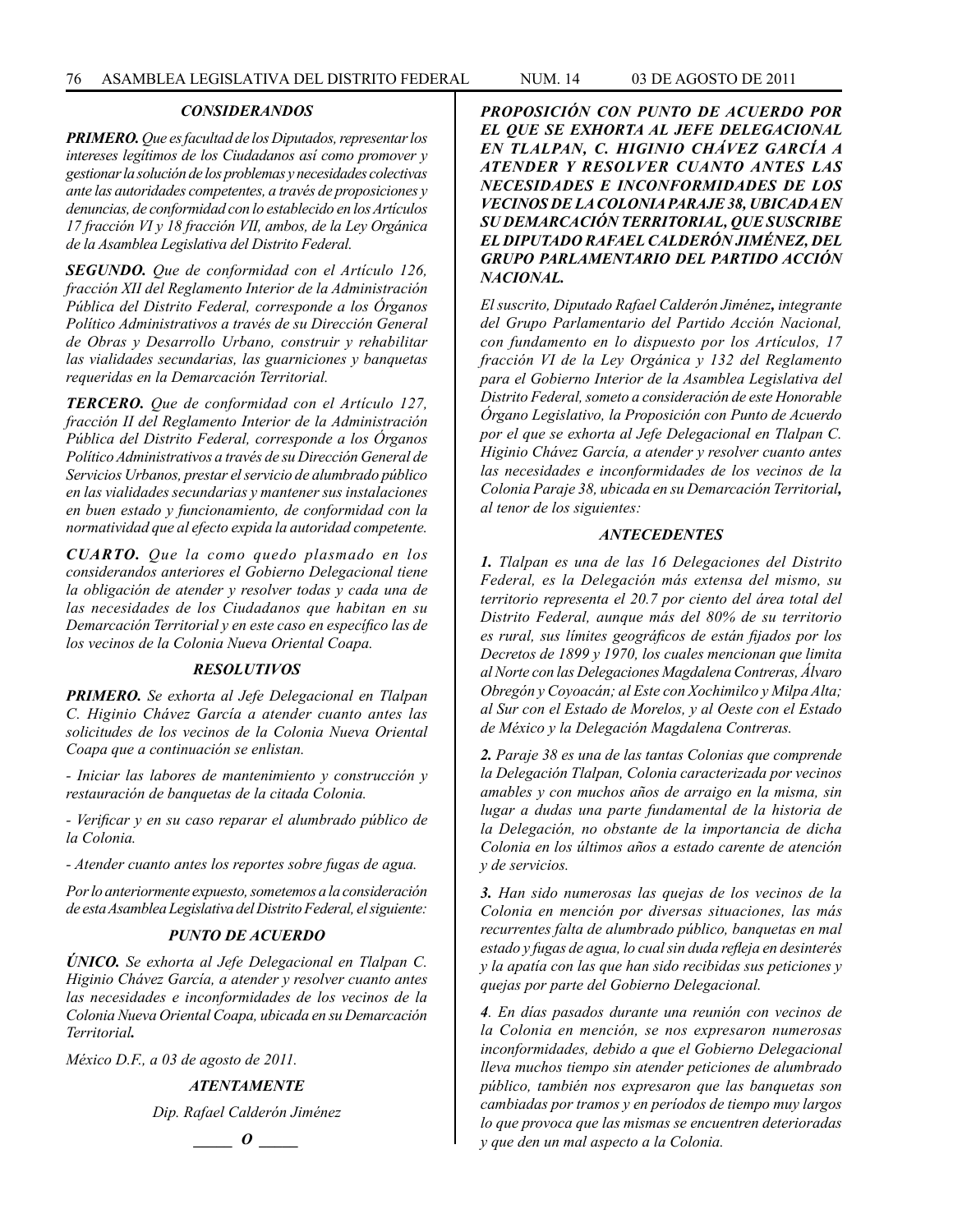*Por otro lado externaron que para atender a la solicitud de poda de árboles, se les tarda muchísimo al igual que cuando reportan fugas de agua en la vía pública.*

*Fundan el presente Punto de Acuerdo los siguientes:*

### *CONSIDERANDOS*

*PRIMERO. Que es facultad de los Diputados, representar los intereses legítimos de los Ciudadanos así como promover y gestionar la solución de los problemas y necesidades colectivas ante las autoridades competentes, a través de proposiciones y denuncias, de conformidad con lo establecido en los Artículos 17 fracción VI y 18 fracción VII, ambos, de la Ley Orgánica de la Asamblea Legislativa del Distrito Federal.*

*SEGUNDO. Que de conformidad con el Artículo 126, fracción XII del Reglamento Interior de la Administración Pública del Distrito Federal, corresponde a los Órganos Político Administrativos a través de su Dirección General de Obras y Desarrollo Urbano, construir y rehabilitar las vialidades secundarias, las guarniciones y banquetas requeridas en la Demarcación Territorial.*

*TERCERO. Que de conformidad con el Artículo 127, fracción II del Reglamento Interior de la Administración Pública del Distrito Federal, corresponde a los Órganos Político Administrativos a través de su Dirección General de Servicios Urbanos, prestar el servicio de alumbrado público en las vialidades secundarias y mantener sus instalaciones en buen estado y funcionamiento, de conformidad con la normatividad que al efecto expida la autoridad competente.*

*CUARTO. Que la como quedo plasmado en los considerandos anteriores el Gobierno Delegacional tiene la obligación de atender y resolver todas y cada una de las necesidades de los Ciudadanos que habitan en su Demarcación Territorial y en este caso en específico las de los vecinos de la Colonia Paraje 38.*

## *RESOLUTIVOS*

*PRIMERO. Se exhorta al Jefe Delegacional en Tlalpan C. Higinio Chávez García a atender cuanto antes las solicitudes de los vecinos de la Colonia Paraje 38 que a continuación se enlistan.*

*- Iniciar las labores de mantenimiento y construcción y restauración de banquetas de la citada Colonia.* 

*- Verificar y en su caso reparar el alumbrado público de la Colonia.*

*- Atender cuanto antes los reportes sobre fugas de agua.*

*Por lo anteriormente expuesto, sometemos a la consideración de esta Asamblea Legislativa del Distrito Federal, el siguiente:*

### *PUNTO DE ACUERDO*

*ÚNICO. Se exhorta al Jefe Delegacional en Tlalpan C. Higinio Chávez García, a atender y resolver cuanto antes*  *las necesidades e inconformidades de los vecinos de la Colonia Paraje 38, ubicada en su Demarcación Territorial.*

*México D.F., a 03 de agosto de 2011.*

#### *ATENTAMENTE*

#### *Dip. Rafael Calderón Jiménez*

*\_\_\_\_\_ O \_\_\_\_\_*

*PROPOSICIÓN CON PUNTO DE ACUERDO POR EL QUE SE EXHORTA AL JEFE DELEGACIONAL EN TLALPAN, C. HIGINIO CHÁVEZ GARCÍA A ATENDER Y RESOLVER CUANTO ANTES LAS NECESIDADES E INCONFORMIDADES DE LOS VECINOS DE LA COLONIA PARQUE DEL PEDREGAL, UBICADA EN SU DEMARCACIÓN TERRITORIAL, QUE SUSCRIBE EL DIPUTADO RAFAEL CALDERÓN JIMÉNEZ, DEL GRUPO PARLAMENTARIO DEL PARTIDO ACCIÓN NACIONAL.*

*El suscrito, Diputado Rafael Calderón Jiménez, integrante del Grupo Parlamentario del Partido Acción Nacional, con fundamento en lo dispuesto por los Artículos, 17 fracción VI de la Ley Orgánica y 132 del Reglamento para el Gobierno Interior de la Asamblea Legislativa del Distrito Federal, someto a consideración de este Honorable Órgano Legislativo, la Proposición con Punto de Acuerdo por el que se exhorta al Jefe Delegacional en Tlalpan C. Higinio Chávez García, a atender y resolver cuanto antes las necesidades e inconformidades de los vecinos de la Colonia Parque del Pedregal, ubicada en su Demarcación Territorial, al tenor de los siguientes:*

# *ANTECEDENTES*

*1. Tlalpan es una de las 16 Delegaciones del Distrito Federal, es la Delegación más extensa del mismo, su territorio representa el 20.7 por ciento del área total del Distrito Federal, aunque más del 80% de su territorio es rural, sus límites geográficos de están fijados por los Decretos de 1899 y 1970, los cuales mencionan que limita al Norte con las Delegaciones Magdalena Contreras, Álvaro Obregón y Coyoacán; al Este con Xochimilco y Milpa Alta; al Sur con el Estado de Morelos, y al Oeste con el Estado de México y la Delegación Magdalena Contreras.*

*2. Parque del Pedregal es una de las tantas Colonias que comprende la Delegación Tlalpan, Colonia caracterizada por vecinos amables y con muchos años de arraigo en la misma, sin lugar a dudas una parte fundamental de la historia de la Delegación, no obstante de la importancia de dicha Colonia en los últimos años a estado carente de atención y de servicios.* 

*3. Han sido numerosas las quejas de los vecinos de la Colonia en mención por diversas situaciones, las más recurrentes falta de alumbrado público, banquetas en mal estado y fugas de agua, lo cual sin duda refleja en desinterés y la apatía con las que han sido recibidas sus peticiones y quejas por parte del Gobierno Delegacional.*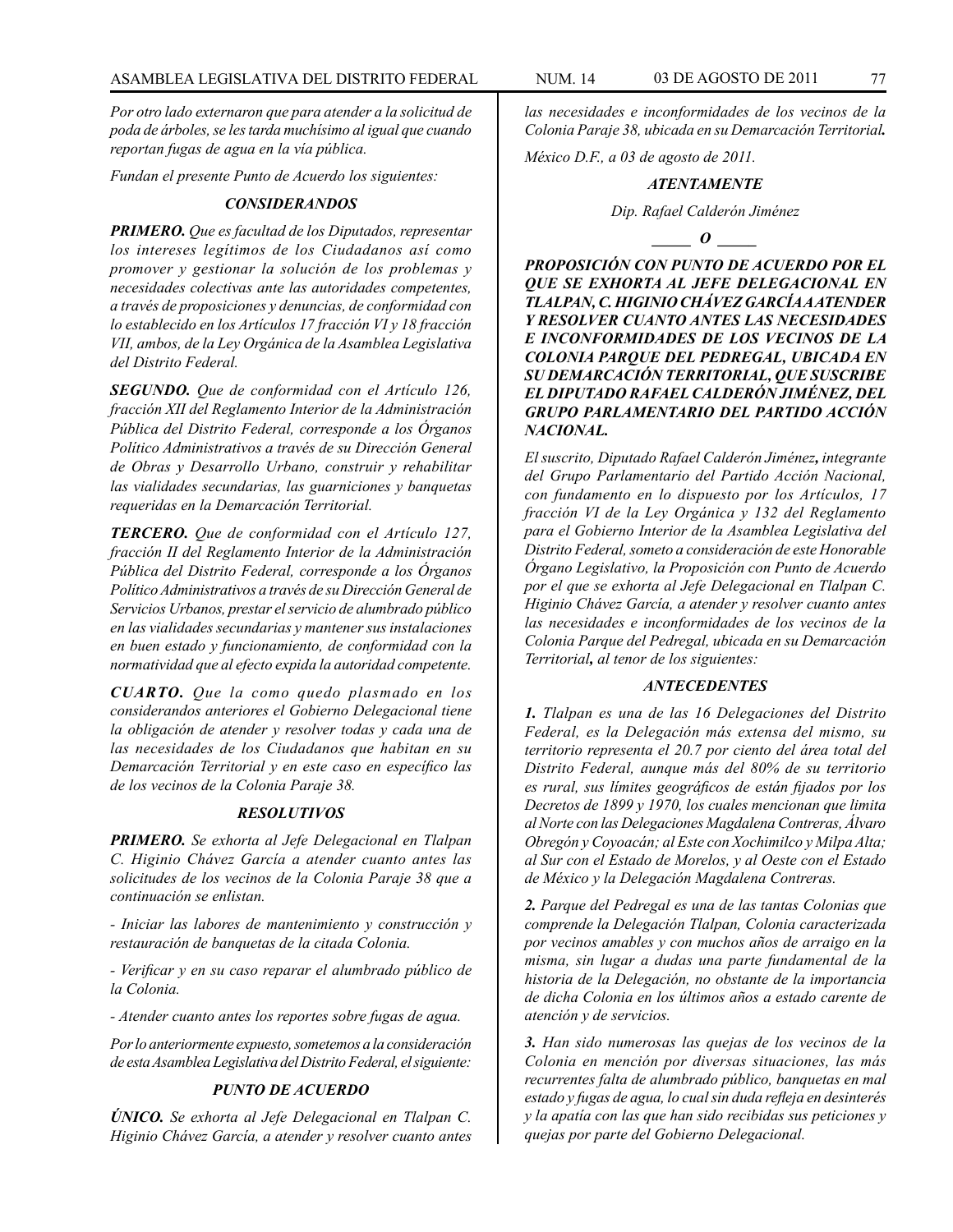*4. En días pasados durante una reunión con vecinos de la Colonia en mención, se nos expresaron numerosas inconformidades, debido a que el Gobierno Delegacional lleva muchos tiempo sin atender peticiones de alumbrado público, también nos expresaron que las banquetas son cambiadas por tramos y en períodos de tiempo muy largos lo que provoca que las mismas se encuentren deterioradas y que den un mal aspecto a la Colonia.*

*Por otro lado externaron que para atender a la solicitud de poda de árboles, se les tarda muchísimo al igual que cuando reportan fugas de agua en la vía pública.*

*Fundan el presente Punto de Acuerdo los siguientes:*

### *CONSIDERANDOS*

*PRIMERO. Que es facultad de los Diputados, representar los intereses legítimos de los Ciudadanos así como promover y gestionar la solución de los problemas y necesidades colectivas ante las autoridades competentes, a través de proposiciones y denuncias, de conformidad con lo establecido en los Artículos 17 fracción VI y 18 fracción VII, ambos, de la Ley Orgánica de la Asamblea Legislativa del Distrito Federal.*

*SEGUNDO. Que de conformidad con el Artículo 126, fracción XII del Reglamento Interior de la Administración Pública del Distrito Federal, corresponde a los Órganos Político Administrativos a través de su Dirección General de Obras y Desarrollo Urbano, construir y rehabilitar las vialidades secundarias, las guarniciones y banquetas requeridas en la Demarcación Territorial.*

*TERCERO. Que de conformidad con el Artículo 127, fracción II del Reglamento Interior de la Administración Pública del Distrito Federal, corresponde a los Órganos Político Administrativos a través de su Dirección General de Servicios Urbanos, prestar el servicio de alumbrado público en las vialidades secundarias y mantener sus instalaciones en buen estado y funcionamiento, de conformidad con la normatividad que al efecto expida la autoridad competente.*

*CUARTO. Que la como quedo plasmado en los considerandos anteriores el Gobierno Delegacional tiene la obligación de atender y resolver todas y cada una de las necesidades de los Ciudadanos que habitan en su Demarcación Territorial y en este caso en específico las de los vecinos de la Colonia Parque del Pedregal.*

# *RESOLUTIVOS*

*PRIMERO. Se exhorta al Jefe Delegacional en Tlalpan C. Higinio Chávez García a atender cuanto antes las solicitudes de los vecinos de la Colonia Parque del Pedregal que a continuación se enlistan.*

*- Iniciar las labores de mantenimiento y construcción y restauración de banquetas de la citada Colonia.* 

*- Verificar y en su caso reparar el alumbrado público de la Colonia.*

*- Atender cuanto antes los reportes sobre fugas de agua.*

*Por lo anteriormente expuesto, sometemos a la consideración de esta Asamblea Legislativa del Distrito Federal, el siguiente:*

### *PUNTO DE ACUERDO*

*ÚNICO. Se exhorta al Jefe Delegacional en Tlalpan C. Higinio Chávez García, a atender y resolver cuanto antes las necesidades e inconformidades de los vecinos de la Colonia Parque del Pedregal, ubicada en su Demarcación Territorial.*

*México D.F., a 03 de agosto de 2011.*

## *ATENTAMENTE*

## *Dip. Rafael Calderón Jiménez*

Para presentar una Proposición con Punto de Acuerdo mediante el cual se solicita a la Contraloría General del Distrito Federal, realice una auditoría de legalidad sobre las 70 licencias otorgadas por la Delegación Miguel Hidalgo para la introducción de tubería para la distribución de gas natural, se concede el uso de la Tribuna al Diputado Maximiliano Reyes Zúñiga, a nombre del Diputado Víctor Hugo Romo Guerra, del Grupo Parlamentario del Partido de la Revolución Democrática.

**EL C. DIPUTADO MAXIMILIANO REYES ZÚÑIGA**. Con su venia, Diputado Presidente.

*PROPOSICIÓN CON PUNTO DE ACUERDO MEDIANTE EL CUAL SE SOLICITA A LA CONTRALORÍA GENERAL DEL DISTRITO FEDERAL REALICE UNA AUDITORÍA DE LEGALIDAD SOBRE LAS 70 LICENCIAS OTORGADAS POR LA DELEGACIÓN MIGUEL HIDALGO PARA LA INTRODUCCIÓN DE TUBERÍA PARA LA DISTRIBUCIÓN DE GAS NATURAL, QUE PRESENTA EL DIPUTADO MAXIMILIANO REYES ZÚÑIGA A NOMBRE PROPIO Y DEL DIPUTADO VÍCTOR HUGO ROMO GUERRA, DEL GRUPO PARLAMENTARIO DEL PARTIDO DE LA REVOLUCIÓN DEMOCRÁTICA.*

*El suscrito, Diputado Víctor Hugo Romo Guerra, integrante del Grupo Parlamentario del Partido de la Revolución Democrática, de la V Legislatura, de la Asamblea Legislativa del Distrito Federal, con fundamento en el Artículo 17, fracción VI, de la Ley Orgánica de la Asamblea Legislativa del Distrito Federal y 133 del Reglamento para el Gobierno Interior de la Asamblea Legislativa del Distrito Federal, someto a la consideración de esta Honorable Diputación Permanente la siguiente: Proposición con Punto de Acuerdo mediante el cual se solicita a la Contraloría General del Distrito Federal realice una auditoria de legalidad sobre las 70 licencias otorgadas por la Delegación Miguel Hidalgo para la introducción de tubería para la distribución de gas natural, al tenor de la siguiente:*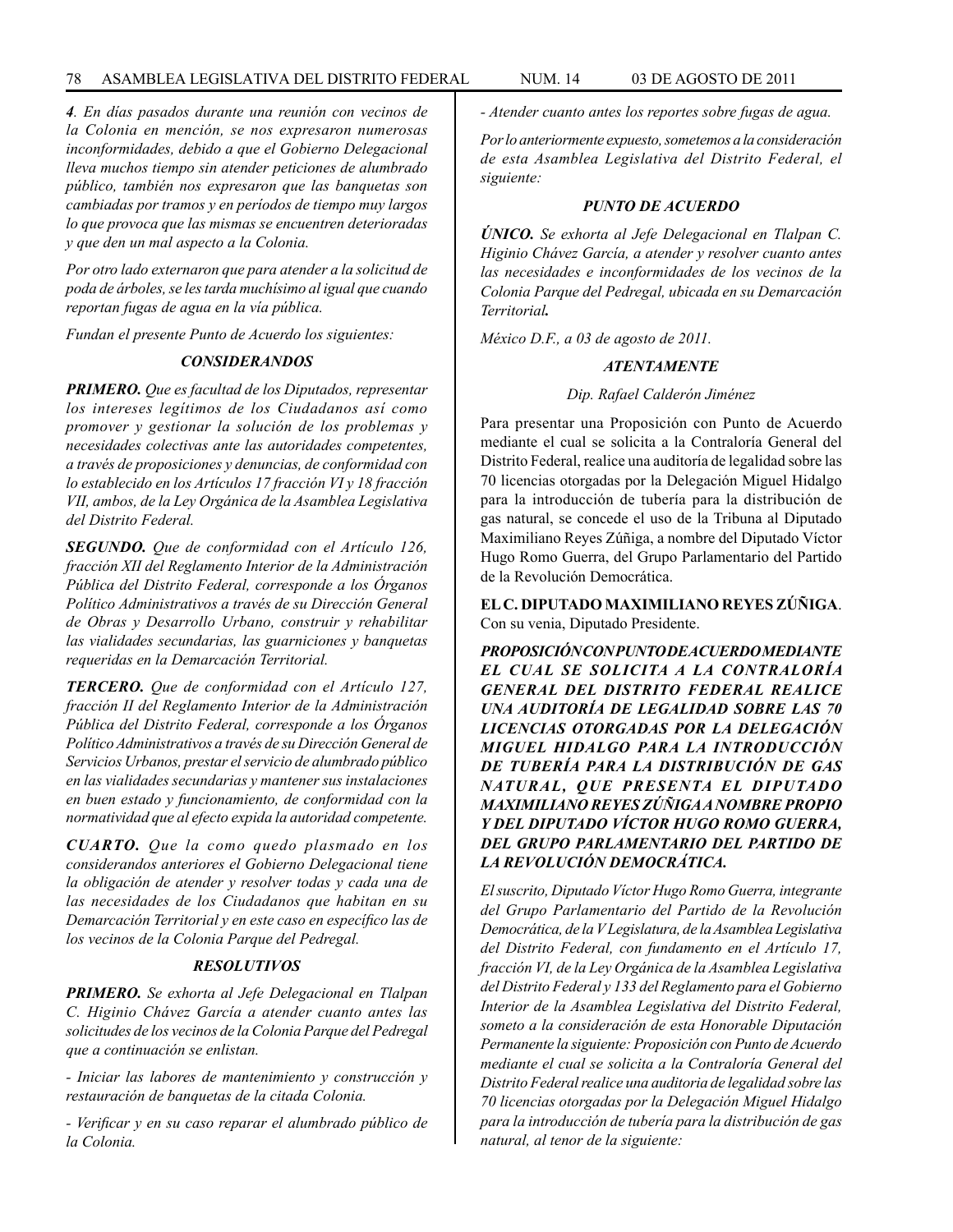## *EXPOSICIÓN DE MOTIVOS*

*Derivado de la demanda Ciudadana que se refiere a los problemas por instalación de la tubería de gas natural en las diferentes Colonias de la Delegación Miguel Hidalgo el 9 de marzo pasado fue aprobado, por la Diputación Permanente, un Punto de Acuerdo para exhortar al Jefe Delegacional en Miguel Hidalgo, Lic. Demetrio Sodi de la Tijera, a que tome las medidas pertinentes para asegurar que los daños causados en las propiedades vecinas y en banquetas y vialidades, debidos a los trabajos de la instalación de las tuberías de gas natural, sean resarcidos de manera adecuada, en tiempo y en forma, y a completa satisfacción de los damnificados.*

*En el oficio de respuesta DMH/JUJD/DCPD/244/2011 al Punto de Acuerdo, la Delegación señala que la apertura y cierre de las zanjas se ven alterados en sus plazos por la saturación del flujo vehicular, cuando bien sabemos, que son las zanjas las que alteran la circulación vehicular, asimismo afirma la Delegación que en las Colonias como Tacuba y Granada las obras ya se encuentran concluidas, cuando esta aseveración no corresponde con la realidad, ya que los desperfectos subsisten y, no solamente eso, sino que van agravando conforme pasan los días.*

*El pasado 28 de julio ante la Comisión de Administración Pública Local de la Asamblea Legislativa del Distrito Federal, compareció el Jefe Delegacional en Miguel Hidalgo, Lic. Demetrio Javier Sodi de la Tijera, quien intentó exponer cual era el problema acerca de las cepas abiertas para la instalación de tubería que proporciona el servicio de gas natural, sin embargo a los cuestionamientos del Grupo Legislativo del PRD, las respuestas de la autoridad fueron incompletas, además de que se les entregó información incompleta.*

*Asimismo comentó que si bien había deficiencias con la empresa que realiza las conexiones de gas natural, estas se han estado subsanando, lo cual ha motivado a quitar y reotorgar licencias, sin embargo en la Demarcación el problema persiste.*

*En el oficio de respuesta DMH/JOJD/DCPD/375/201'1, se señala en el punto cinco que en lo que va de la presente administración, se han otorgado, en base a la Ley de Obras Públicas del Distrito Federal y el Reglamento de Construcciones del Distrito Federal, 70 licencias de construcción en la modalidad de instalación subterránea.* 

*Después de las reiteradas quejas vecinales nos preguntamos el por qué si han suspendido algunas licencias por incumplimientos de la empresa, entonces porque persiste el mismo problema al reasignar las licencias, Esto hace suponer que, o las licencias no se están otorgando de una manera adecuada o no se está realizando una supervisión profesional.*

*El responder estos cuestionamientos significaría encontrar el origen de la falla de gobierno, pero además fincar las responsabilidades administrativas a que haya lugar, por* 

*lo cual se hace necesario que, en base en la Ley de Obras Públicas del Distrito Federal (art. 13) se esta Soberanía solicite a la Contraloría General del Distrito Federal; lleve a cabo una auditoria de legalidad a la Dirección General de Obras Públicas y Desarrollo Urbano, Dirección de Desarrollo Urbano, Subdirección de Licencias, a fin de determinar la legalidad en el otorgamiento, retiro y reasignación de las licencias para la introducción de tubería para la distribución de gas natural en la Delegación Miguel Hidalgo.*

*Por lo anteriormente expuesto y fundado, someto a la consideración de esta Diputación Permanente el siguiente:*

# *PUNTO DE ACUERDO*

*PRIMERO. Se solicita a la Contraloría General del Distrito Federal que lleve a cabo una auditoria de legalidad a las 70 licencias para la introducción de tubería para la distribución de gas natural, aprobadas por la Dirección de Obras y Desarrollo Urbano, Dirección de Desarrollo Urbano, Subdirección de Licencias de la Delegación Miguel Hidalgo.*

*SEGUNDO. Se solicita al Delegado en Miguel Hidalgo, Lic. Demetrio Sodi de la Tijera, que en un plazo que no exceda los cinco días hábiles a partir de la notificación del presente acuerdo, envíe a esta Soberanía un informe detallado, acompañado de archivo fotográfico, sobre las condiciones actuales de todas y cada una de las obras que amparan las licencias otorgadas en su administración para la instalación de gas natural.*

*Dado en el Recinto Parlamentario, sede de la Asamblea Legislativa del Distrito Federal, V Legislatura, a los 03 días del mes de Agosto del año dos mil once.*

## *ATENTAMENTE*

*Dip. Víctor Hugo Romo Guerra Dip. Maximiliano Reyes Zúñiga*

Es cuanto, Diputado Presidente.

**EL C. PRESIDENTE.** Gracias, Diputado. En términos de lo dispuesto por el Artículo 133 del Reglamento para el Gobierno Interior de la Asamblea Legislativa del Distrito Federal, consulte la Secretaría a la Diputación Permanente en votación económica si la propuesta presentada por el Diputado Maximiliano Reyes Zúñiga se considera de urgente y obvia resolución.

**LA C. SECRETARIA.** Por instrucciones de la Presidencia y en votación económica se consulta a la Diputación Permanente si la propuesta de referencia se considera de urgente y obvia resolución. Los que estén por la afirmativa, sírvanse manifestarlo levantando la mano.

Los que estén por la negativa, sírvanse manifestarlo levantando la mano.

Se considera de urgente y obvia resolución, Diputado Presidente.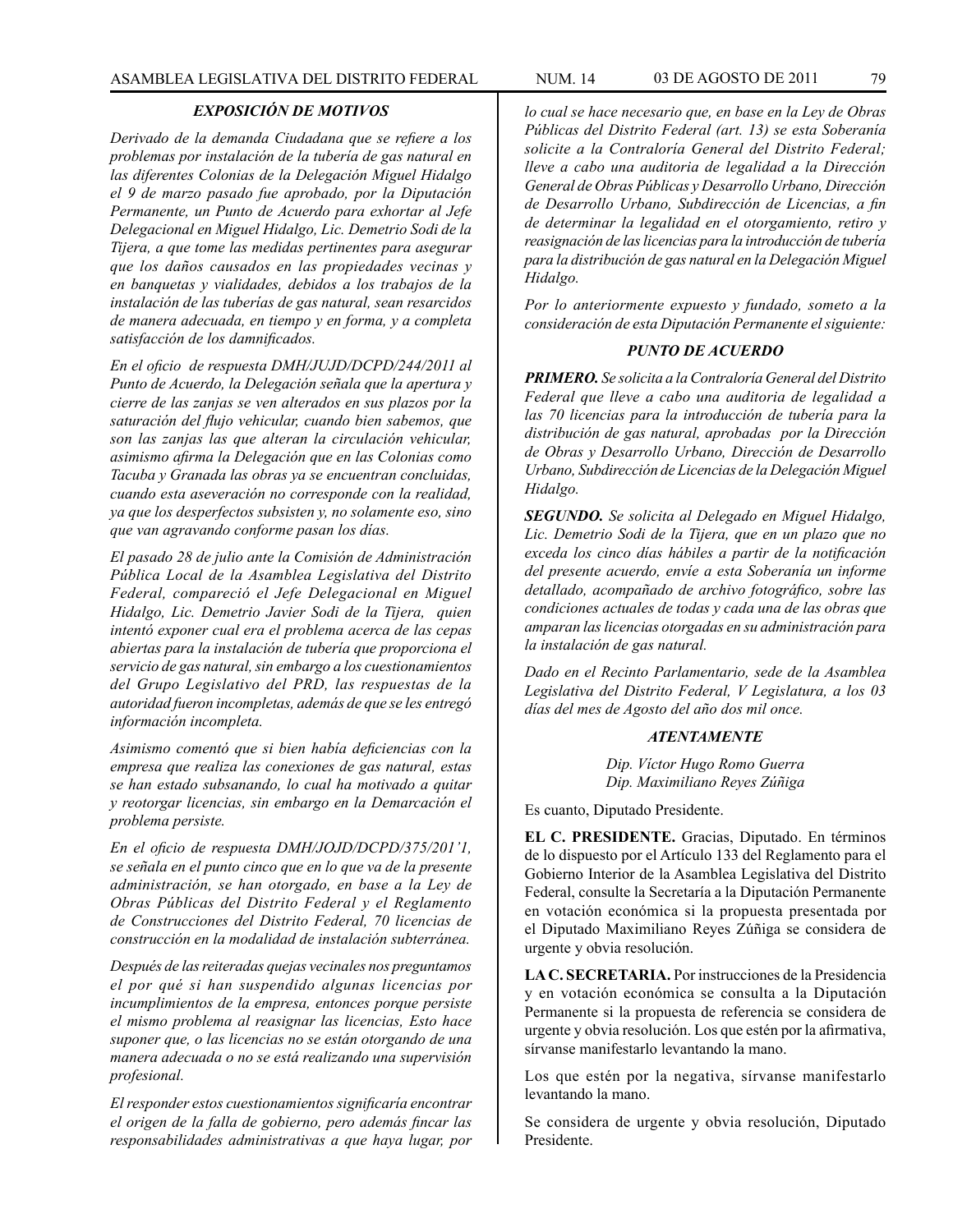**EL C. PRESIDENTE.** Gracias, Diputada. Está a discusión la propuesta. ¿Existen oradores en contra?

**EL C. DIPUTADO CARLO FABIÁN PIZANO SALINAS.** (*Desde su curul)* Presidente.

**EL C. PRESIDENTE.** ¿Diputado Carlo Pizano, en contra?

**EL C. DIPUTADO CARLO FABIÁN PIZANO SALINAS.** (*Desde su curul)* Sí.

**EL C. PRESIDENTE.** Adelante, Diputado, tiene el uso de la Tribuna hasta por 10 minutos.

Podría ser por 121 también.

**EL C. DIPUTADO CARLO FABIÁN PIZANO SALINAS.** Gracias, Diputado Presidente.

Revisando el Punto de Acuerdo, encontramos poca fundamentación y motivación al respecto. Dice primero el Punto de Acuerdo que las zanjas que alteren la circulación vehicular, o sea, dice que la Delegación, afirma el Punto de Acuerdo que la Delegación afirma que en las Colonias como Tacuba y Granada las obras ya se encuentran concluidas, cuando esta aseveración no corresponde con la realidad.

Si uno revisa el Punto de Acuerdo, no hay evidencia de que esto no corresponda con la realidad. Estamos a la buena fe de lo que nos dice el compañero Diputado, y bueno, creo que ya después de 2 años y medio podríamos estar superando ese tema de la buena fe en esta Asamblea Legislativa.

Yo haría una precisión. La Delegación no ha afirmado que hayan terminado los trabajos en Tacuba, en Tacuba sigue habiendo obra y por lo tanto por supuesto va a seguir habiendo apertura de zanjas. Donde sí ya concluyeron fue en Granada, por cierto.

Dos, después en el Punto de Acuerdo dice que a pesar de que compareció Demetrio Sodi, y por cierto, los Delegados de Acción Nacional sí comparecen ante las solicitudes de esta Asamblea, cosa que no podemos decir de los compañeros del PRD, caso muy concreto de Víctor Hugo Lobo Román, que fue citado en dos ocasiones por esta Asamblea y que simplemente se dan el lujo de no asistir, Acción Nacional sí comparece ante esta Soberanía, por cierto, y se informó sobre el tema.

Señala este Punto de Acuerdo que las respuestas de la autoridad fueron incompletas. El Punto de Acuerdo que nos ponen a consideración no nos dice por qué fueron incompletas. Otra vez estamos a la buena fe del Punto de Acuerdo.

Luego dice el Punto de Acuerdo: *Después de las reiteradas quejas vecinales nos preguntamos el por qué se han suspendido algunas licencias,* entonces por qué precisa el mismo problema. Y dice esto: *Esto hace suponer que o las licencias no están otorgando* otorgándose debiera decir *de una manera adecuado o no se está realizando una supervisión profesional*. Me parece poco serio que decidamos un Punto de Acuerdo a partir de suposiciones del Diputado.

Vale dar una información a estos temas. Hay qué entender que lo que hace Metrogas no lo hace por simplemente sola voluntad de la Delegación, se hace por voluntad del Gobierno del Distrito Federal. La Delegación no elude la parte que le corresponde, pero también en dado caso si es que procediera un Punto de Acuerdo como éste, habría qué integrar al Gobierno del Distrito Federal, que por cierto es quien firmó los convenios con Metrogas, el primero el 23 de marzo del año 2000 y el segundo el 31 de agosto de 2007, éste último convenio es el convenio de concertación de acciones para impulsar los trabajos para ampliar la infraestructura de la red subterránea de distribución de gas natural en la Ciudad de México.

Entonces, compañeros Diputados, los trabajos que está haciendo Gas Natural son por un convenio con el Gobierno del Distrito Federal y el tema de fondo, que es que las zanjas no están cubriéndose, el Punto de Acuerdo en ningún momento nos señala dónde, cómo, por qué. Estamos otra vez bajo suposiciones y pareciera que el interés es otro.

Lo que nosotros decimos es ¿podemos a partir de suposiciones suponer que es necesaria una autoría legal? Yo creo que no y máximo poner a la Delegación a sacar fotografías cuando en realidad lo que tendríamos que darle a la Delegación es el tiempo necesario, si es que hay zanjas por reparar, a que las repare.

**EL C. DIPUTADO JOSÉ LUIS MUÑOZ SORIA.** *(Desde su curul)* Diputado Presidente.

**EL C. PRESIDENTE.** ¿Me permite un segundo, Diputado, por favor?

**EL C. DIPUTADO CARLO FABIÁN PIZANO SALINAS.** Sí, Presidente.

**EL C. PRESIDENTE.** ¿Con qué objeto, Diputado José Luis Muñoz Soria?

**EL C. DIPUTADO JOSÉ LUIS MUÑOZ SORIA.** *(Desde su curul)* Solamente si el Diputado de la voz me permitiera una pregunta.

**EL C. PRESIDENTE.** ¿Le acepta una pregunta, Diputado?

**EL C. DIPUTADO CARLO FABIÁN PIZANO SALINAS.** Sí, por supuesto.

**EL C. PRESIDENTE.** Adelante Diputado.

**EL C. DIPUTADO JOSÉ LUIS MUÑOZ SORIA.** *(Desde su curul)* Muchas gracias, Diputado Pizano.

Solamente preguntarle: ¿Está usted claro que aunque la introducción de gas natural se hace con un convenio con el Gobierno de la Ciudad uno de los documentos fundamentales para que pueda procederse a ese tipo de obras es la del Comité de Usuarios del Subsuelo, pero que sí es la Delegación la que da las licencias, sí?

Gracias.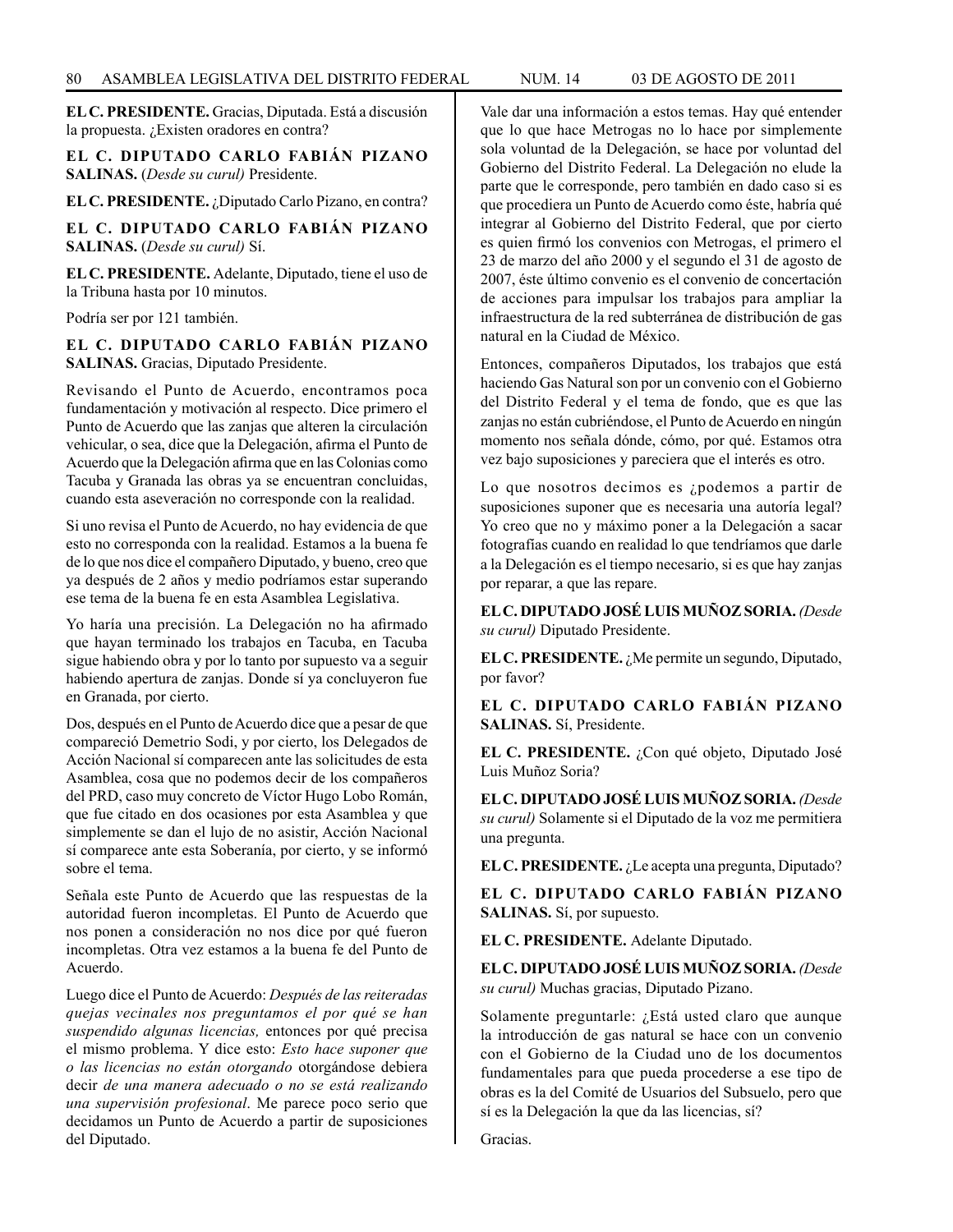**EL C. DIPUTADO CARLO FABIÁN PIZANO SALINAS.** Sí, pero habría qué decir también una cuestión muy importante: en ambos convenios firmados con el Gobierno del Distrito Federal es clara la responsabilidad de la Secretaría de Obras en vigilar el cumplimiento del convenio y el convenio supone la realización de las obras. Lo que estamos argumentando es que esto no es un asunto en dado caso simplemente de la Delegación sino también de la Secretaría de Obras.

Entonces, a partir de suposiciones suponer que se requiere una autoría legal me parece ocioso para esta Asamblea, es un asunto que ya compareció la semana pasada el delegado, que explicó ampliamente y que me parece que el objetivo de este Punto de Acuerdo es más bien de carácter partidista que de otro sentido.

Por eso, compañeros Diputados, les pido que rechacemos este Punto de Acuerdo.

Es cuanto.

**EL C. PRESIDENTE.** Gracias, Diputado. ¿Alguna Diputada o Diputado desea hacer uso de la Tribuna?

Proceda la Secretaría a preguntar a la Diputación Permanente en votación económica si es de aprobarse la propuesta a discusión.

**LA C. SECRETARIA.** Por instrucciones de la Presidencia y en votación económica se pregunta a la Diputación Permanente si es de aprobarse la propuesta sometida a su consideración. Los que estén por la afirmativa, sírvanse manifestarlo levantando la mano.

Los que estén por la negativa, sírvanse manifestarlo levantando la mano.

Aprobada la propuesta, Diputado Presidente.

**EL C. DIPUTADO CARLO FABIÁN PIZANO SALINAS.** *(Desde su curul)* Diputado Presidente.

**EL C. PRESIDENTE.** ¿Con qué objeto, Diputado Pizano?

**EL C. DIPUTADO CARLO FABIÁN PIZANO SALINAS.** *(Desde su curul)* Pedir que se repita la votación. Vi manos levantadas en mayoría por la negativa.

**EL C. PRESIDENTE.** Proceda la Secretaría a repetir la votación a petición del Diputado Pizano.

**LA C. SECRETARIA.** Por instrucciones de la Presidencia y en votación económica se pregunta a la Diputación Permanente si es de aprobarse la propuesta sometida a su consideración. Los que estén por la afirmativa sírvanse manifestarlo levantando la mano.

Los que estén por la negativa sírvanse manifestarlo levantando la mano.

Aprobada la propuesta, Diputado Presidente.

**EL C. PRESIDENTE.** Gracias, Diputada. Remítase a las autoridades correspondientes para los efectos legales a que haya lugar.

Esta Presidencia informa que se recibió una Proposición con Punto de Acuerdo del Diputado Leobardo Juan Urbina Mosqueda, del Grupo Parlamentario del Partido Revolucionario Institucional, por el que se propone que los módulos de atención, orientación y quejas Ciudadanas reciban denuncias sobre establecimientos que fabriquen, comercialicen, vendan o expendan bebidas alcohólicas adulteradas. Con fundamento en lo dispuesto por los Artículos 50 fracciones IV y V de la Ley Orgánica de la Asamblea Legislativa del Distrito Federal, 28 y 132 del Reglamento para el Gobierno Interior se turna para su análisis y dictamen a la Comisión de Administración y Procuración de Justicia.

*PROPOSICIÓN CON PUNTO DE ACUERDO POR EL QUE SE PROPONE QUE LOS MÓDULOS DE ATENCIÓN, ORIENTACIÓN Y QUEJAS CIUDADANAS, RECIBAN DENUNCIAS SOBRE*   $ESTABLECIMIENTOS$  *QUE FABRIQUEN*, *COMERCIALICEN, VENDAN O EXPENDAN BEBIDAS ALCOHÓLICAS ADULTERADAS, QUE SUSCRIBE EL DIPUTADO LEOBARDO JUAN URBINA MOSQUEDA, DEL GRUPO PARLAMENTARIO DEL PARTIDO REVOLUCIONARIO INSTITUCIONAL.* 

*Con fundamento en los Artículos 10 fracción primera, 11, 17 fracción VI y la fracción VII del Artículo 18 de la Ley Orgánica de el Asamblea Legislativa del Distrito Federal, 92, 93 y 132 del Reglamento Interior de la Asamblea Legislativa del Distrito Federal, quien suscribe Diputado Leobardo Juan Urbina Mosqueda, integrante del Grupo Parlamentario del Partido Revolucionario Institucional de esta Asamblea Legislativa del Distrito Federal, V Legislatura, somete a la consideración de este H. Órgano Legislativo la siguiente Proposición con Punto de Acuerdo, y:* 

### *CONSIDERANDO*

*Que de conformidad con el Artículo 40., de la Constitución Política de los Estados Unidos Mexicanos, toda persona tiene derecho a la protección de la salud.*

*Existen indicios serios de un incremento de casos donde los Ciudadanos sufren accidentes - algunos de consecuencias graves e irreparables- y lesiones relacionados con el consumo de bebidas alcohólicas adulteradas.*

*Que la adulteración es el proceso mediante el cual un producto sufre una alteración. Esta alteración puede ser de la privación, sustitución, sustracción o disimulación de alguno o algunos de los componentes característicos de ese producto, ya sea o no, por ingredientes inertes o extraños a la fórmula original o a la fórmula de buena práctica.*

*Son conocidos cuatro tipos de adulteración de bebidas alcohólicas:* 

*LA DISMINUCIÓN u OMISIÓN. En la cual se agrega a un producto legítimo cantidades de una sustancia de*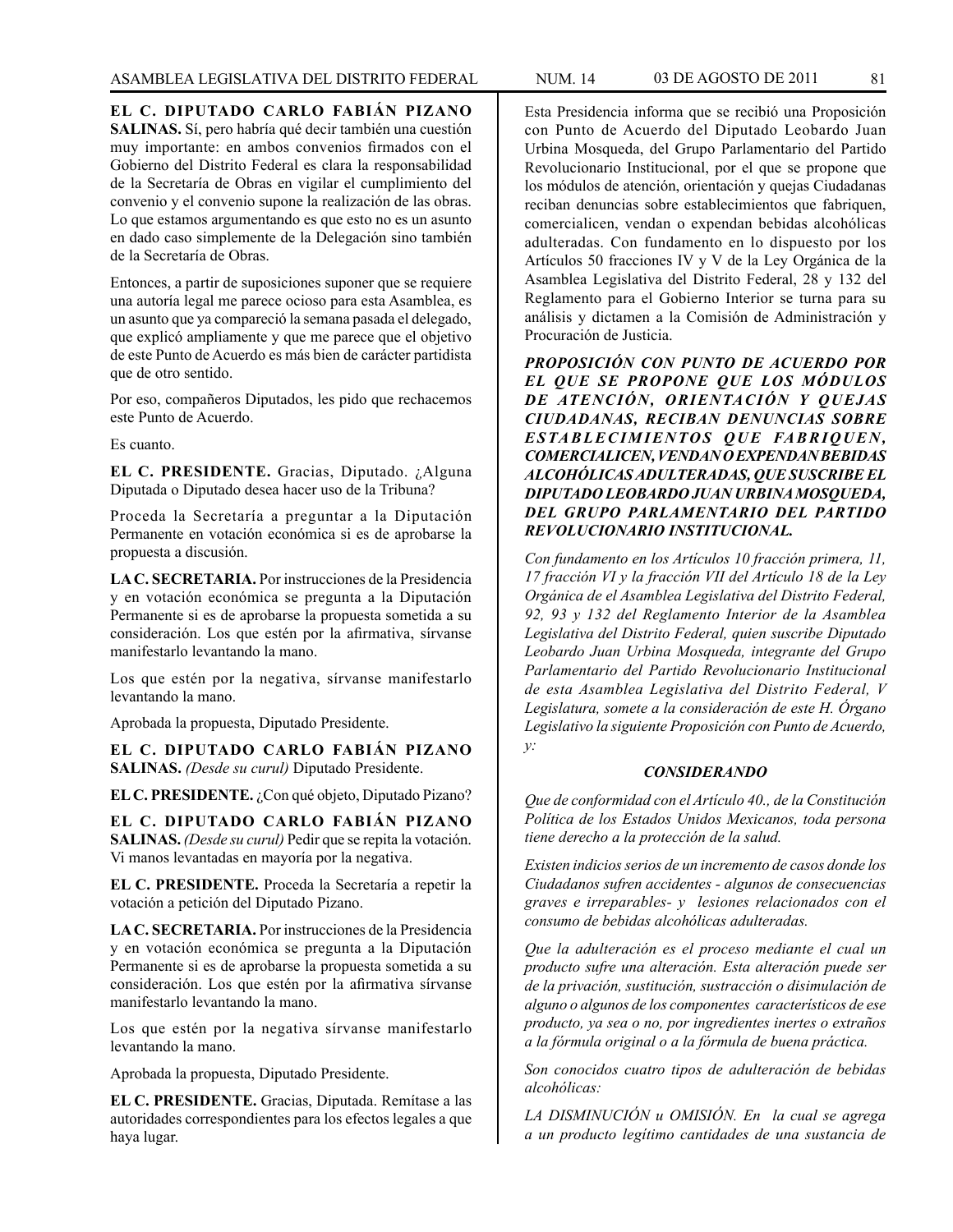*características similares (que pasan desapercibidas) a fin de aumentar o disminuir su volumen o peso, generalmente de menor valor.*

*SUSTITUCIÓN: Es el reemplazo de algunos componentes por otros de características físicas y químicas similares, por ejemplo el metanol por los alcoholes etílicos permitidos.*

*DISMINUCIÓN: Es el re acondicionamiento de un producto a fin de eliminar los aparentes defectos de los productos. Es decir, cuando se les agregan sustancias, tales como jarabes o caramelos, para disimular el sabor de un producto defectuoso. Esto puede ser legal hasta cierto punto.*

*Y por último, el NO CUMPLIMIENTO DE BUENAS PRÁCTICAS DE CONTROL DE CALIDAD EN PRODUCCIÓN: significa que no se está cumpliendo con ciertos requisitos mínimos (como los de higiene) lo cual es privar al producto de las indispensables medidas de seguridad en la producción y el control de calidad. Algunas empresas no realizan ciertos controles para ahorrar en su nómina.*

*En México, según la Procuraduría Federal del Consumidor (PROFECO), las bebidas más adulteradas son, en orden: RON, VODKA, WHISKY Y por supuesto, el TEQUILA Recientemente el "Operativo Mala Copa", que aplica la Procuraduría General de Justicia del Distrito Federal (PGJDF), en coordinación con instancias locales y federales, permitió detectar venta de vodka, anís ytequila presuntamente apócrifas o con anomalías en su envasado, señaló Samuel Ibarra Vargas, Fiscal de Delitos Ambientales de la Dependencia.*

*De acuerdo con los resultados del operativo, las citadas bebidas alcohólicas carecen de los requisitos necesarios para su comercialización. Evidentemente esas bebidas se expenden en algunas cantinas y bares de la Ciudad de México.*

*La Ley Orgánica de la Asamblea Legislativa del Distrito Federal señala, en su Artículo 13, que en materia de Administración Pública le corresponde atender peticiones y quejas que formulen los habitantes del Distrito Federal respecto del cumplimiento de las obligaciones que les señalan los ordenamientos jurídicos en materia administrativa, en este caso en particular, se puede en tender la necesidad de abrir un espacio de denuncia Ciudadana para coadyuvar con las Autoridades en el sentido de conocer, por medio de los Módulos de Atención Orientación y Quejas Ciudadanas de los Diputados, aquellos lugares donde presumiblemente se fabriquen, comercialicen, vendan o expendan bebidas alcohólicas adulteradas.*

*Que son derechos de los Diputados, presentar Proposiciones y denuncias, gestionar ante las Autoridades las demandas de sus representados, orientar a los Ciudadanos acerca de los medios jurídicos y administrativos tendientes a hacer efectivos sus derechos individuales y sociales, además de la*  *obligación de representar los intereses de los Ciudadanos y promover y gestionar la solución de los problemas y necesidades colectivas ante las Autoridades competentes.*

*La presente propuesta tiene como objetivo auxiliar a las Autoridades competentes en la identificación de lugares o establecimientos donde se presuma que se fabriquen, comercialicen, vendan o expendan para su consumo bebidas alcohólicas adulteradas, con el fin de aprovechar la infraestructura con que cuenta la Asamblea para detectar y promover una solución a un problema latente y que tiene efectos negativos para la Ciudadanía.*

*Existen antecedentes de convenios de colaboración entre la Asamblea Legislativa y en este caso la Procuraduría General de Justicia del Distrito Federal, de forma que las denuncias que presenten los Ciudadanos en los Módulos de Atención, se conviertan en información útil para que las autoridades puedan combatir las prácticas ilegales relacionadas con la adulteración de bebidas alcohólicas.*

*En consecuencia se propone a las señoras y los señores Legisladores integrantes de esta V Legislatura, la aprobación del siguiente:*

# *PUNTO DE ACUERDO*

*PRIMERO. Que los Módulos de atención, orientación y quejas Ciudadanas de los 66 Diputados a la Asamblea Legislativa del Distrito Federal, reciban denuncias Ciudadanas sobre lugares identificados con la fabricación, comercialización, venta o expendio de bebidas alcohólicas adulteradas.*

*SEGUNDO. La información recibida por los Diputados deberá ser enviada a la Secretaría de Gobierno y a la Procuraduría General de Justicia del Distrito Federal, para su debida atención.*

*Dado en la Ciudad de México, en el Recinto Legislativo de Donceles, a los días del mes de del año dos mil once.*

#### *ATENTAMENTE*

#### *Dip. Leobardo Juan Urbina Mosqueda*

Para presentar una Proposición con Punto de Acuerdo por el que se solicita a las Secretarías de Desarrollo Urbano y Vivienda y de Medio Ambiente los estudios y las acciones realizadas y resultados para conocer la viabilidad de los edificios sustentables en el Distrito Federal, se concede el uso de la Tribuna al Diputado Alan Cristian Vargas Sánchez, a nombre propio y del Diputado Leobardo Juan Urbina Mosqueda, del Grupo Parlamentario del Partido Revolucionario Institucional.

**EL C. DIPUTADO ALAN CRISTIAN VARGAS SÁNCHEZ.** Con su permiso, señor Presidente.

*PROPOSICIÓN CON PUNTO DE ACUERDO POR EL QUE SE SOLICITA A LAS SECRETARÍAS DE DESARROLLO URBANO Y VIVIENDA Y*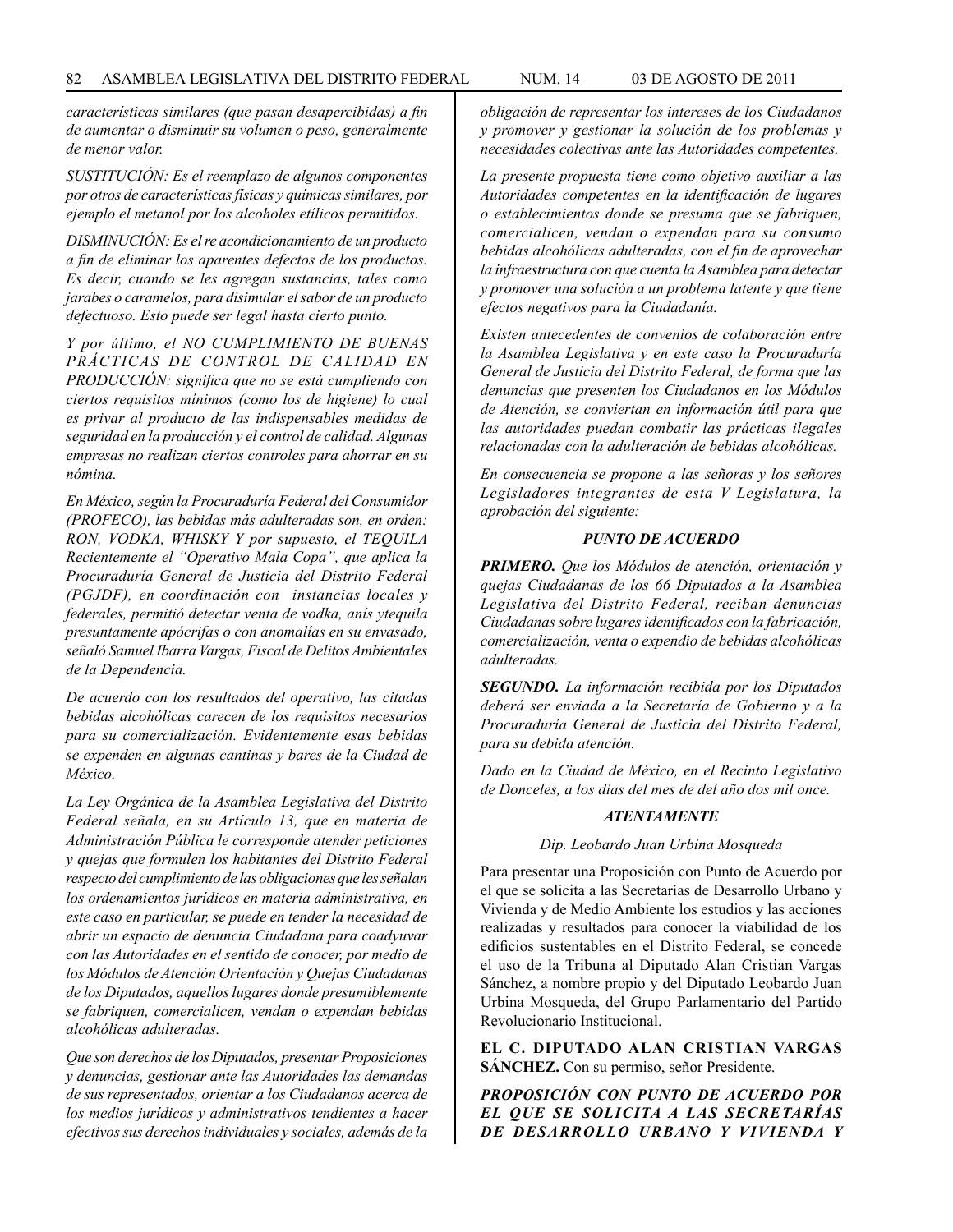*DEL MEDIO AMBIENTE LOS ESTUDIOS Y LAS ACCIONES REALIZADAS Y RESULTADOS PARA CONOCER LA VIABILIDAD DE LOS EDIFICIOS SUSTENTABLES EN EL DISTRITO FEDERAL, QUE PRESENTA EL DIPUTADO ALAN CRISTIAN VARGAS SÁNCHEZ A NOMBRE PROPIO Y DEL DIPUTADO LEOBARDO JUAN URBINA MOSQUEDA, DEL GRUPO PARLAMENTARIO DEL PARTIDO REVOLUCIONARIO INSTITUCIONAL.*

*Con fundamento en los Artículos 10 fracción primera, 11, 17 fracción VI y la fracción VII del Artículo 18 de la Ley Orgánica de el Asamblea Legislativa del Distrito Federal, 92, 93 y 132 del Reglamento Interior de la Asamblea Legislativa del Distrito Federal, quien suscribe Diputado Leobardo Juan Urbina Mosqueda, integrante del Grupo Parlamentario del Partido Revolucionario Institucional de esta Asamblea Legislativa del Distrito Federal, V Legislatura, somete a la consideración de este H. Órgano Legislativo la siguiente Proposición con Punto de Acuerdo, y:*

### *CONSIDERANDO*

*Que de acuerdo con el Artículo 13 de la Ley Orgánica de la Asamblea Legislativa del Distrito Federal en materia de administración pública le corresponde a la Asamblea:* 

*Atender las peticiones y quejas que formulen los habitantes del Distrito Federal; Dirigir, satisfacer los derechos e intereses legítimos de los habitantes del Distrito Federal y a mejorar la utilización y aplicación de los recursos disponibles; Participar en la formulación de políticas públicas y programas de desarrollo, procurando conciliar la diversidad de intereses que se presentan en la Ciudad; Supervisar y fiscalizar a la Administración Pública del Distrito Federal; y Solicitar a la Administración Pública del Distrito Federal para el mejor desempeño de sus funciones, la información y documentación que considere necesaria.*

*Que de acuerdo con la Secretaría el Medio Ambiente El Plan Verde es la ruta del Gobierno del Distrito Federal a mediano plazo (15 años) que contiene las estrategias y acciones para encaminar a la Ciudad de México hacia la sustentabilidad de su desarrollo para que continúe siendo un espacio adecuado para sus habitantes, sin comprometer el patrimonio natural que la hace viable.*

*Representa un "instrumento vivo", ya que es evaluado y enriquecido de manera permanente con la participación de la Ciudadanía y de los diversos sectores, lo que permite que sus acciones se redimensionen y enriquezcan.*

*Que a decir del Gobierno, dentro de los ejes temáticos del "Plan Habitabilidad y Espacio Público", uno de sus objetivos es "rescatar y crear espacios públicos, para hacer de la Ciudad un lugar de integración social que ofrezca mejor habitabilidad, confort y equidad"; siendo la estrategia 2, el Impulso al desarrollo de vivienda y edificaciones sustentables.*

*Igualmente la agenda ambiental de la Ciudad señala que:* 

*"Hoy se tiene la oportunidad única de construir consensos básicos sobre las políticas publicas que habrán de llevarse a cabo, desarrollar proyectos urbanos, ambientales, sociales y culturales que modelen durante las próximas décadas el rostro de la Ciudad y sienten las bases para una gestión sustentable, participativa, incluyente y justa de nuestro hogar común".*

*Esta agenda puntualiza los siguientes objetivos específicos:*

*- Crear espacios públicos que permitan formar una Ciudad más habitable y equitativa.*

*- Modificar y rescatar el entorno para hacerlo mas eficiente, funcional y grato para la sociedad.*

*- Identificar zonas favorables para la construcción de desarrollos urbanísticos residenciales e industriales, sustentables y habitables.*

*- Mejorar la imagen urbana y paisajística de la Ciudad.*

*- Fortalecer los procesos de integración social mediante actividades que promuevan el uso y disfrute de los espacios públicos, con infraestructura accesible para todos.*

*- Proteger, conservar, desarrollar y consolidar urbanas y los espacios culturales y de conocimiento y aprecio de la flora y fauna.*

*Como puede apreciarse uno de ellos específica "Identificar zonas favorables para la construcción de desarrollos urbanísticos residenciales e industriales, sustentables y habitables".*

*Milton Arnauda Gómez, Presidente del Instituto Mexicano del Edificio Sustentable, ha señalado que con el objetivo de erigir construcciones que tengan el menor impacto ambiental posible, dicha Asociación Civil desarrolló una metodología que ayuda a garantizar un desarrollo sustentable en el diseño, construcción, mantenimiento y operación de edificios.*

*Ellos consideran la gestión de los inmuebles como parte integral del desarrollo urbano sustentable y organizado. A partir de dicha metodología se ha elaborado un esquema de certificación con base en las condiciones de la Industria de la construcción en México, que reconoce el trabajo y la preocupación de empresas o instituciones por tener edificios de bajo impacto ambiental.*

*El Presidente del IMES explicó que dentro de la certificación, en primer lugar, se analiza que las organizaciones cumplan con la reglamentación de uso de suelo y pago de predial.*

*Posteriormente se consideran factores como que el edificio esté dotado de los servicios básicos, tenga una iluminación eficiente, posea sistemas ahorradores de agua y cuente con las condiciones adecuadas para fomentar entre los empleados de la empresa el uso de transporte público o la bicicleta, en decremento del uso del automóvil. A esta*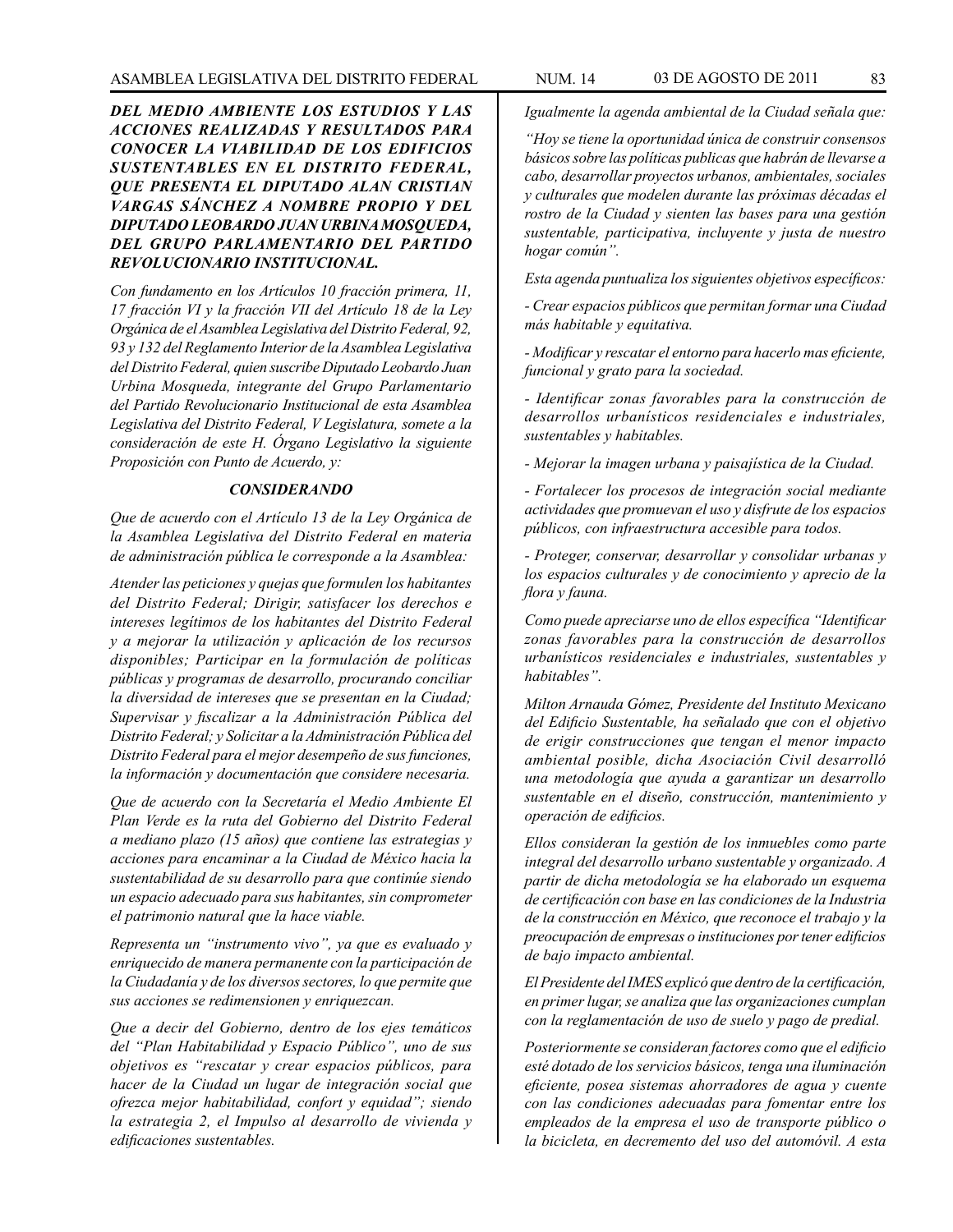*certificación se le denomina "Método de Evaluación de Edificaciones Sustentables" (MEES)*

*El Instituto Mexicano del Edificio Sustentable (IMES), es una Asociación Civil, sin fines de lucro, de participación incluyente del Sector Industrial, Gubernamental y de la Sociedad Civil. Este organismo es resultado de una legítima preocupación por que se garantice un desarrollo sustentable en el diseño, construcción, mantenimiento y operación de construcciones de bajo impacto ambiental y energético.*

*Certifica, en estrecha relación con Organizaciones afines, las acciones empleadas en la construcción de edificaciones con la finalidad de preservar el equilibrio ecológico; protección y mejoramiento del ambiente, conservación de suelo, agua y otros recursos naturales, que impacta, directamente derivada de las practicas de la construcción, a través de la vinculación con todos los niveles de Gobierno, Industria y con los diversos sectores de la sociedad.*

*De acuerdo con esta institución es posible reducir los impactos medio ambientales originados de la construcción de edificaciones, mediante un sistema de medición estandarizado y es posible:*

*- Llevar a cabo investigaciones y actividades de difusión del conocimiento, con enfoque principal en el desarrollo y la puesta en marcha de un sistema nacional para la calificación ambiental de edificios.*

*- Estimular mejores prácticas, estándares avanzados y nuevas tecnologías para la Arquitectura y la construcción sustentable.*

*- Realizar actividades de difusión del conocimiento en materia de edificación sustentable.*

*- Colaborar con Organizaciones con metas afines*

*El Método de Evaluación de Edificaciones Sustentables (MEES) es Desarrollado por el Instituto Mexicano del Edifico sustentable, MEES, proporciona a los propietarios de edificios y los operadores un marco conciso para identificar y ejecutar los proyectos de edificios sustentables y mensurables, la práctica, la construcción, operación y mantenimiento.*

*Cabe destacar que este método es suficientemente flexible para aplicarse a todos los tipos de edificios tanto de uso comercial como de tipo residencial.*

*Además se prevé que funcione en todo el edificio, tomando en cuenta el ciclo de vida del mismo, así como su diseño, construcción, operación y mantenimiento.*

*Son particularmente señalados como los beneficios de la certificación MEES, una mayor productividad, confort, ahorro de energía, bajos o nulos costos de mantenimiento, mejor aprovechamiento de recursos y sus resultados aumentan la plusvalía del inmueble.*

*Entre los objetivos del MESS podemos enumerar: mitigar los impactos de los edificios en el medio ambiente, permitir a los edificios ser reconocidos de acuerdo a sus beneficios* 

*ambientales, proporcionar un mecanismo creíble, etiqueta ecológica para los edificios, estimular la demanda de edificios sustentables, proporcionar el reconocimiento del mercado para edificios de bajo impacto ambiental, asegurar la mejor práctica ambiental que se ha incorporado en los edificios, establecer los criterios y normas que superan a los requeridos por las regulaciones y el desafío en el mercado para proporcionar soluciones innovadoras que minimicen el impacto ambiental de los edificios, aumentar la conciencia de los propietarios, ocupantes, los diseñadores y operadores.*

*El Consejo Mundial de Sostenibilidad supervisa guías "MEES Mundial", las publicaciones, las normas y los sistemas de certificación en el ámbito de la sostenibilidad y el medio ambiente. Las normas actuales y los planes incluyen NORMATIVIDAD MEXICANA (NOMS), ISO 14001.*

*En fecha reciente el Jefe de Gobierno, recibió el reconocimiento al Alcalde del año, entre otras razones se expuso que por las medidas en materia ambiental que han sido adoptadas por su administración.*

*Por ello, resulta importante que se puedan conocer las acciones y resultados concretos en materia de edificios sustentables que han sido adoptadas tanto por las Secretarías de Desarrollo Urbano, como la de Medio Ambiente, ambas del Distrito Federal.*

*En consecuencia se propone a las señoras y los señores Legisladores integrantes de esta V Legislatura, la aprobación del siguiente:*

### *PUNTO DE ACUERDO*

*ÚNICO. Se solicita a las Secretaría de Desarrollo Urbano y Vivienda y del Medio Ambiente los estudios y las acciones realizadas y resultados para conocer la viabilidad de los edificios sustentables en el Distrito Federal.*

*Dado en la Ciudad de México, en el Recinto Legislativo de Donceles, a los \_\_ días del mes de \_\_ de año dos mil once.*

#### *ATENTAMENTE*

*Dip. Leobardo Juan Urbina Mosqueda Dip. Alan Cristian Vargas Sánchez*

Por su atención, muchas gracias.

**EL C. PRESIDENTE.** Gracias Diputado. Con fundamento en lo dispuesto por los Artículos 50 fracciones IV y V de la Ley Orgánica de la Asamblea Legislativa del Distrito Federal, 28, 29 y 132 del Reglamento para su Gobierno Interior, se turna para su análisis y dictamen a las Comisiones Unidas de Desarrollo e Infraestructura Urbana y de Preservación del Medio Ambiente, Protección Ecológica y Cambio Climático.

Para presentar una Proposición con Punto de Acuerdo por el que se exhorta al Secretario de Salud del Distrito Federal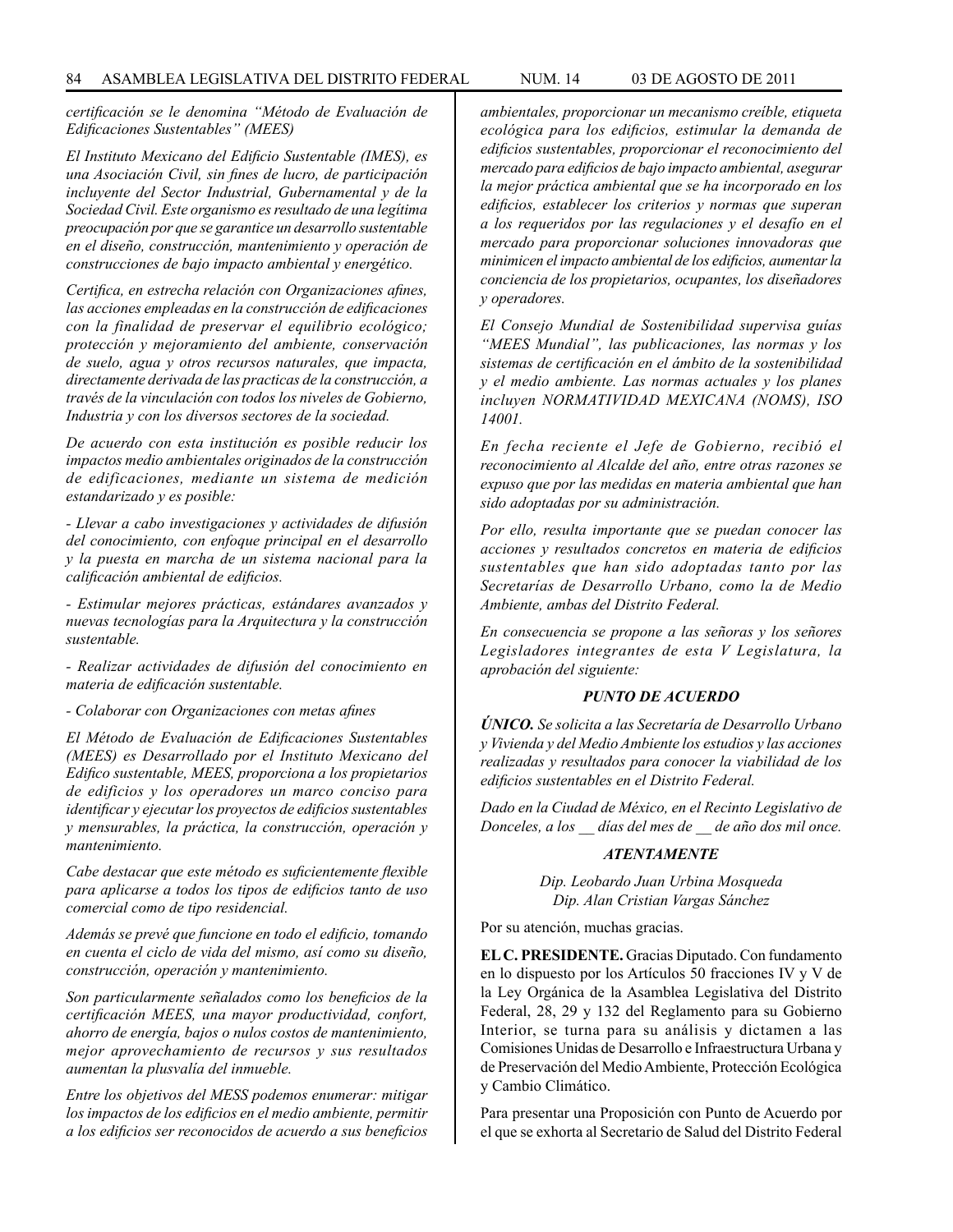a que rinda un informe detallado del presupuesto asignado y evaluación de la aplicación de la vacuna contra el virus del papiloma humano en el Distrito Federal, se concede el uso de la Tribuna al Diputado Alan Cristian Vargas Sánchez, a nombre propio y del Diputado Leobardo Juan Urbina Mosqueda, del Grupo Parlamentario del Partido Revolucionario Institucional.

**EL C. DIPUTADO ALAN CRISTIAN VARGAS SÁNCHEZ.** Con su venia Diputado Presidente.

*PROPOSICIÓN CON PUNTO DE ACUERDO POR EL QUE SE EXHORTA AL SECRETARIO DE SALUD DEL DISTRITO FEDERAL, A QUE RINDA UN INFORME DETALLADO DEL PRESUPUESTO ASIGNADO Y EVALUACIÓN DE LA APLICACIÓN DE LA VACUNA CONTRA EL VIRUS DEL PAPILOMA HUMANO EN EL DISTRITO FEDERAL, QUE PRESENTA EL DIPUTADO ALAN CRISTIAN VARGAS SÁNCHEZ A NOMBRE PROPIO Y DEL DIPUTADO LEOBARDO JUAN URBINA MOSQUEDA, DEL GRUPO PARLAMENTARIO DEL PARTIDO REVOLUCIONARIO INSTITUCIONAL.*

*Con fundamento en los Artículos 10 fracción primera, 11, 17 fracción VI y la fracción VII del Artículo 18 de la Ley Orgánica de el Asamblea Legislativa del Distrito Federal, 92, 93 y 132 del Reglamento Interior de la Asamblea Legislativa del Distrito Federal, quien suscribe Diputado Leobardo Juan Urbina Mosqueda, integrante del Grupo Parlamentario del Partido Revolucionario Institucional de esta Asamblea Legislativa del Distrito Federal, V Legislatura, somete a la consideración de este H. Órgano Legislativo la siguiente Proposición con Punto de Acuerdo, de acuerdo a las siguientes:*

#### *CONSIDERANDOS*

*El virus del papiloma humano es un virus común que afecta tanto a hombres como a mujeres. Existen más de 100 diferentes tipos de VPH. La mayoría de los tipos de VPH no causan ningún signo o síntoma y desaparecen sin tratamiento Sin embargo, ciertos tipos de VPH causan verrugas comunes en manos y pies. Alrededor de 30 tipos de VPH se conocen como VPH genitales debido a que afectan el área genital. Algunos tipos causan cambios en las células del revestimiento del cuello. Si no se tratan, estas células anormales pueden convertirse en células cancerosas. Otros tipos de VPH pueden causar verrugas genitales y cambios benignos (anormales pero no cancerosos) en el cuello.*

*En el 2001, la Organización Mundial de la Salud calculó que alrededor de 630 millones de personas en todo el mundo estaban infectadas con el VPH. Para el año 2002, la Agencia Internacional para la Investigación del Cáncer (IARC), registró 12,516 nuevos casos y 5,777 muertes por este padecimiento en México, es decir, 12 mujeres mueren diariamente por cáncer cérvico uterino en nuestro país a causa del Virus del Papiloma Humano. Asimismo según las proyecciones aproximadamente entre el 50 y el 80 por ciento* 

*de mujeres y hombres con vida sexual activa adquirirán el Virus del Papiloma Humano.*

*Datos mundiales han demostrado que el virus del papiloma humano (VPH) está asociado al cáncer cérvico uterino en 99 por ciento de los casos. Según la Agencia Internacional para la Investigación del Cáncer de los 40 genotipos que infectan el tracto genital femenino y masculino, los dos genotipos de alto riesgo (VPH 16 y 18) son causantes del 70 por ciento de cáncer cérvico uterino y los dos genotipos de bajo riesgo (VPH 6 y 11) del 90 por ciento de lesiones benignas (verrugas).*

*El período entre la infección por VPH, la aparición de lesiones escamosas intraepiteliales de bajo y alto grado y el cáncer cérvico uterino infiltrante es de 20 a 30 años, lo que facilita el desarrollo de programas de prevención y control del cáncer cérvico uterino.*

*El cáncer cérvico uterino obedece a un cambio en las células que cubren las paredes del cuello uterino (la parte inferior de la matriz que va del útero a la vagina, o el canal del parto). Estas células son inicialmente normales y gradualmente se convierten en precancerosas, manifestándose como lesiones en la pared del útero.*

*Eventualmente pueden cambiar a células cancerígenas, sin embargo en más de 50 por ciento de las mujeres con lesiones pre-cancerosas, las célula permanecen benignas (pre-cancerosas). Con frecuencia, en sus etapas iniciales el cáncer cérvico uterino no muestra síntomas por lo que a menudo no se detecta hasta que se hace severo.*

*Según la NOM-014-SSA2-1994 el cáncer cérvico uterino ocupa el primer lugar en incidencia causada por tumores malignos primero en mortalidad, relacionada con las neoplasias malignas en la población en general. En la población femenina, el cáncer cérvico uterino es la primera causa de muerte por neoplasias malignas, particularmente en el grupo de 25 a 64 años.*

*Tanto la mortalidad como la morbilidad se distribuyen en forma desigual a nivel nacional. La mayor parte las displasias son diagnosticadas en la mujer después de los 20 años de edad. El cáncer in situ se presenta de manera significativa entre los 30 a 39 años de edad y el carcinoma invasor después de los 40 años.*

*El factor de riesgo más común del cáncer cérvico uterino es la exposición a ciertas variedades del Papilomavirus (VPH). El VPH es una infección de transmisión sexual (ITS) que en muchos casos es asintomático. Dada esta característica del VPH, puede transcurrir mucho tiempo antes de que se detecte.*

*Debemos saber que el VPH es un virus que se transmite a través del contacto genital (como sexo vaginal o anal) y que puede afectar a los genitales de los hombres (el pene y el ano) y en las mujeres (el cuello del útero, la vagina y el ano). Dadas las características del virus, éste puede ser*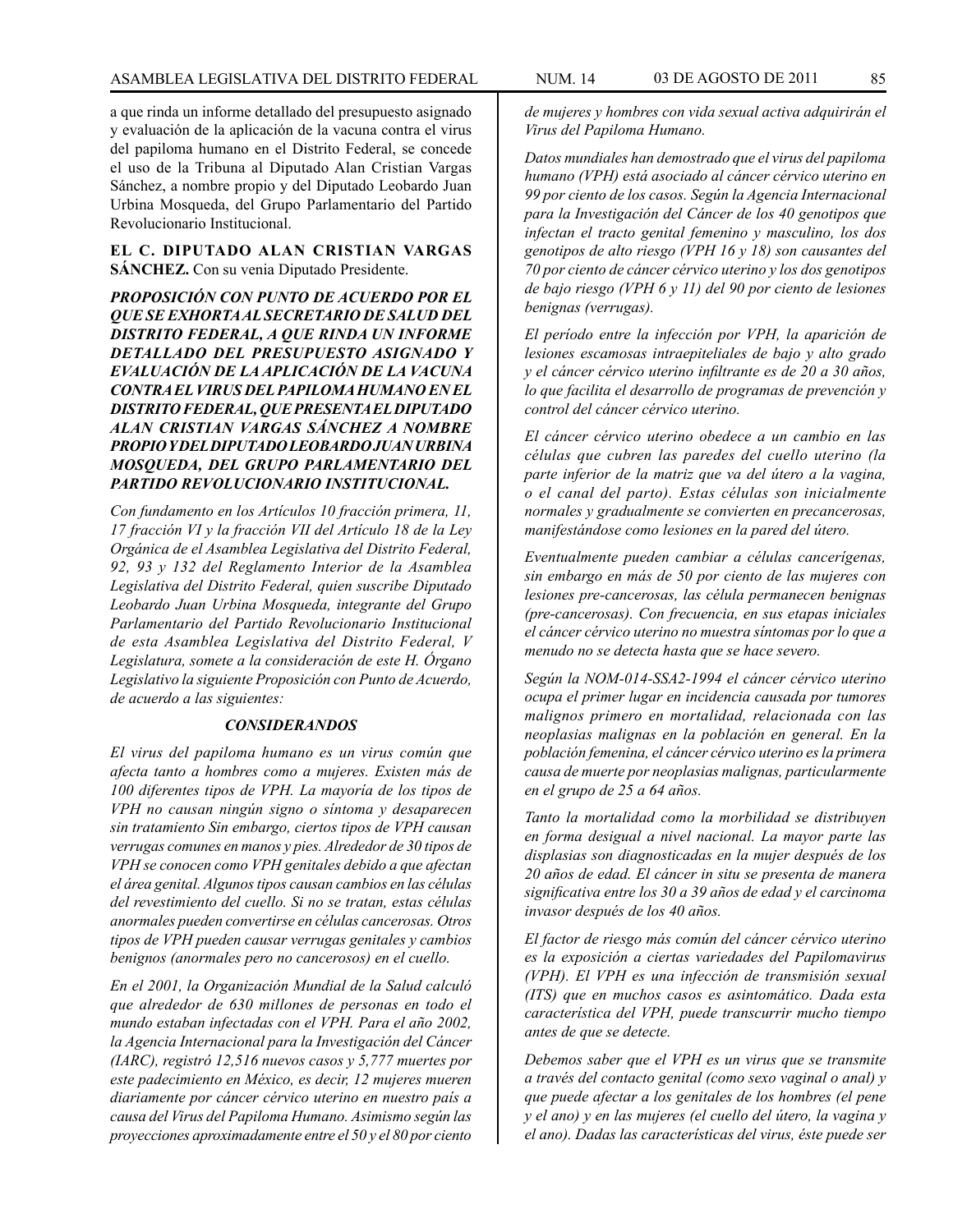*adquirido por cualquier persona que tenga contacto genital con otra persona y tanto mujeres como hombres pueden transmitirlo sin saberlo.*

*El riesgo relativo de la asociación entre infección por VPH y neoplasia cérvico uterina es de alta magnitud, en el rango de 20 a 70. Este rango es mayor que para la asociación entre tabaquismo y cáncer pulmonar y es comparable solamente al de la asociación entre hepatitis B crónica y cáncer hepático, relaciones causales que son indiscutibles.*

*Evidencias recientes donde se han usado meticulosos tests con reacción de cadena de polimerasa en una gran colección de especímenes de cáncer cérvico uterino ha demostrado que el DNA del VPH está presente en el 99.7% de los casos. Este hallazgo indica que la infección por VPH podría constituir una causa necesaria de neoplasia cervicouterina.*

*El desarrollo de nuevas tecnologías como la vacuna contra el papilomavirus (VPH) y las pruebas de ADN del VPH, unido a los nuevos conocimientos sobre el uso apropiado de tecnologías de bajo costo como la inspección visual del cuello uterino y el tratamiento de las lesiones cervicouterinas mediante crioterapia, han generado un mayor optimismo respecto a las posibilidades de combatir eficazmente esta enfermedad.*

*En febrero de 1999 se celebró en la sede de la OMS en Ginebra una reunión con objeto de evaluar el estado actual de varias vacunas profilácticas que se están elaborando para evitar la infección por el papilomavirus humano (VPH).*

*Las vacunas en desarrollo se basan principalmente en pArtículos similares al VPH compuestas por Ingeniería genética de las proteínas estructurales externas del virus.*

*Las pArtículos no son infecciosas ni cancerígenas porque carecen de ADN, algunas vacunas se están elaborando con fines profilácticos, mientras que otras tienen fines terapéuticos y se emplearían en mujeres que ya han adquirido la infección, en otras se están tratando de combinar los dos propósitos.*

*De acuerdo a datos proporcionados por el Secretario de Salud, Dr. José Ángel Córdova Villalobos, como resultado de las campañas de difusión sobre la importancia de la detección del cáncer cérvico uterino, se logró reducir la mortalidad de mujeres en 8 por ciento en los últimos siete años.*

*Se pretende, utilizar el método de hibridación para descubrir el virus de papiloma en mujeres y la vacuna, por lo pronto, tiene restricciones por el alto costo pues la protección universal para la población de 12 a 14 años requiere de 13 mil 500 millones de pesos, 15 por ciento del presupuesto total de la dependencia.*

*Según la Organización Panamericana de la Salud los programas de prevención secundaria del cáncer*  *cervicouterino no han logrado las importantes reducciones de la morbilidad y mortalidad que se han observado en los países industrializados de Europa y América del Norte.*

*Los programas tradicionales de prevención y control del cáncer cervicouterino basados en el tamizaje, diagnóstico y tratamiento han sido además muy costosos, por lo que frente a estos antecedentes de elevados costos programáticos y cuestiones de calidad de los programas, la vacuna contra el VPH es de gran herramienta para la prevención primaria, que mejora significativamente las perspectivas para el control integral del cáncer cervicouterino.*

*Por lo anterior, fundado y motivado se pone a consideración de la Asamblea Legislativa del Distrito Federal, el siguiente:*

# *PUNTO DE ACUERDO*

*ÚNICO. Proposición con Punto de Acuerdo por el que se rinda un informe detallado del presupuesto asignado y evaluación de la aplicación de la vacuna contra el virus del Papiloma Humano en el Distrito Federal.*

*Dado en la Ciudad de México, en el Recinto Legislativo de Donceles, a los \_\_ días del mes de \_\_ de 2011*

# *ATENTAMENTE*

*Dip Leobardo Juan Urbina Mosqueda Dip. Alan Cristian Vargas Sánchez*

Es cuanto.

**EL C. PRESIDENTE**. Gracias, Diputado. En términos de lo dispuesto por el Artículo 133 del Reglamento para el Gobierno Interior de la Asamblea Legislativa del Distrito Federal, consulte la Secretaría a la Diputación Permanente en votación económica si la propuesta presentada por el Diputado Alan Cristian Vargas Sánchez se considera de urgente y obvia resolución.

**LA C. SECRETARIA**. Por instrucciones de la Presidencia y en votación económica se consulta a la Diputación Permanente si la propuesta de referencia se considera de urgente y obvia resolución. Los que estén por la afirmativa, sírvanse manifestarlo levantando la mano.

Los que estén por la negativa, sírvanse manifestarlo levantando la mano.

Se considera de urgente y obvia resolución, Diputado Presidente.

**EL C. PRESIDENTE**. Gracias, Diputada. Está a discusión la propuesta. ¿Existen oradores en contra?

Proceda la Secretaría a preguntar a la Diputación Permanente en votación económica, si es de aprobarse la propuesta a discusión.

**LA C. SECRETARIA**. Por instrucciones de la Presidencia y en votación económica se pregunta a la Diputación Permanente si es de aprobarse la propuesta sometida a su consideración. Los que estén por la afirmativa, sírvanse manifestarlo levantando la mano.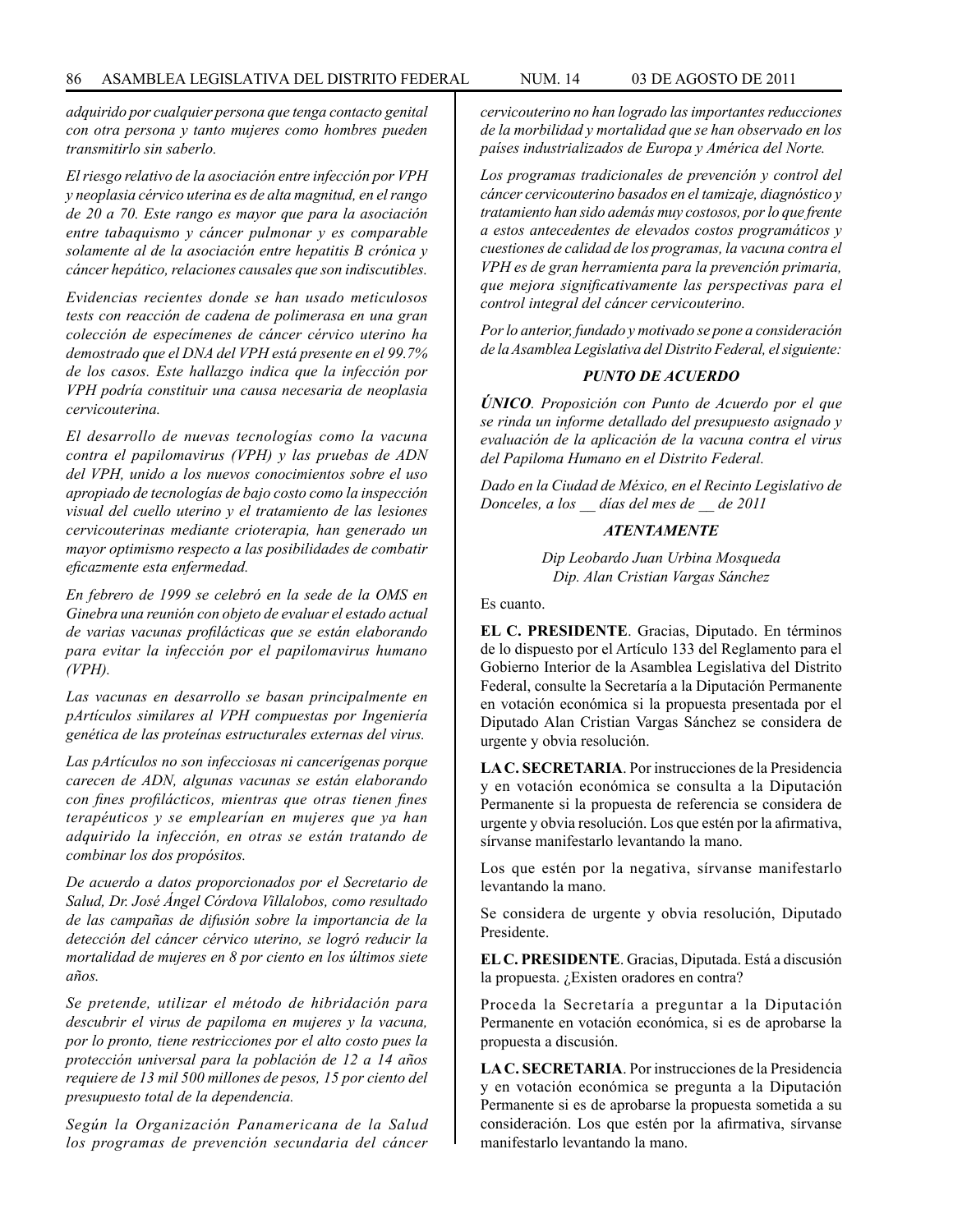Los que estén por la negativa, sírvanse manifestarlo levantando la mano.

Aprobada la propuesta, Diputado Presidente.

**EL C. PRESIDENTE**. Gracias, Diputada. Remítase a las autoridades correspondientes para los efectos legales a que haya lugar.

Para presentar una Proposición con Punto de Acuerdo para exhortar respetuosamente al Secretario de Seguridad Pública, Doctor Manuel Mondragón y Kalb, y a los Titulares de las 16 Demarcaciones Territoriales, a que incluyan un módulo de capacitación y educación permanente para los ciclistas en el programa denominado *Conciencia vial en movimiento*, se concede el uso de la Tribuna al Diputado Maximiliano Reyes Zúñiga, del Grupo Parlamentario del Partido de la Revolución Democrática.

**EL C. DIPUTADO MAXIMILIANO REYES ZÚÑIGA**. Con su venia, Diputado Presidente.

*PROPOSICIÓN CON PUNTO DE ACUERDO PARA EXHORTAR RESPETUOSAMENTE AL SECRETARIO DE SEGURIDAD PÚBLICA, DOCTOR MANUEL MONDRAGÓN Y KALB Y A LOS TITULARES DE LAS DIECISÉIS DEMARCACIONES TERRITORIALES A QUE INCLUYAN UN MÓDULO DE CAPACITACIÓN Y EDUCACIÓN PERMANENTE PARA LOS CICLISTAS EN EL PROGRAMA DENOMINADO CONCIENCIA VIAL EN MOVIMIENTO, QUE PRESENTA EL DIPUTADO MAXIMILIANO REYES ZÚÑIGA, DEL GRUPO PARLAMENTARIO DEL PARTIDO DE LA REVOLUCIÓN DEMOCRÁTICA.*

*El suscrito Diputado Maximiliano Reyes Zúñiga del Grupo Parlamentario del Partido de la Revolución Democrática, de la V Legislatura de la Asamblea Legislativa del Distrito Federal, con fundamento en lo dispuesto por los Artículos 122, Apartado C. Base Primera fracción V inciso g), i y k) de la Constitución Política de los Estados Unidos Mexicanos; 42 fracciones IX, XIII, XV y XXV del Estatuto de Gobierno del Distrito Federal, 10 fracción I y XXI, 13 fracción I, 11, IV y VII; 17 fracción VI, VII y VIII, de la Ley Orgánica de la Asamblea Legislativa Distrito Federal, y 133 del Reglamento para el Gobierno Interior de la Asamblea Legislativa del Distrito Federal, somete a la consideración de esta Diputación Permanente, la siguiente propuesta con: Punto de Acuerdo de urgente y obvia resolución para exhortar respetuosamente al Secretario de Seguridad Pública, Doctor Manuel Mondragón y Kalb y a los Titulares de las dieciséis Demarcaciones Territoriales a que incluyan un módulo de capacitación y educación permanente para los ciclistas en el programa denominado conciencia vial en movimiento. Al tenor de la siguiente:*

# *EXPOSICIÓN DE MOTIVOS*

*En la Ciudad de México circulan diariamente alrededor de 5 millones vehículos, lo que genera un creciente deterioro*  *en la calidad de vida de los habitantes por la pérdida de horas-hombre derivada de los tiempos de traslado y el aumento en la emisión de contaminantes.*

*En materia de seguridad vial, la policía capitalina ha identificado que en los cien cruceros viales más peligros de la Ciudad tuvieron lugar, entre 2009 y junio de este año, 2 mil 554 accidentes: 586 choques y 854 atropellamientos, siendo ésta la primera causa de muertes entre jóvenes de 14 y 25 años.*

*Para contrarrestar esta situación, a partir de diciembre del 2008 la Policía Capitalina inició la campaña "Conciencia Vial en Movimiento", Peatón y Conductor... ¡Unidos por la Vida!, que busca fomentar un tránsito ordenado, seguro y ágil, con la participación de toda la Ciudadanía.*

*En esta campaña participan jóvenes del Programa "Prepa Sí", del Instituto Técnico de Formación Policial, el Institutito de la Juventud, el Instituto de Atención al Adulto Mayor, acompañados por personal de tránsito quienes se ubican en cruces conflictivos, con la misión de recordar a conductores y peatones la importancia de respetar el Reglamento Metropolitano de Tránsito de la Ciudad de México.*

*Estos grupos voluntarios difunden, mediante brigadas en la vía pública frente a automovilistas y peatones, las acciones y sanciones incluidas en el Reglamento de Tránsito, así mismo se realizan talleres, teatro guiñol en materia de seguridad vial a escuelas, entre padres de familia y maestros.*

*De diciembre de 2008 a marzo de 2011, el programa ha cubierto 1377 intersecciones conflictivas, participando en 15 Delegaciones políticas, con 13,764 "amigos viales", dando atención a 21,739 niños en los Campos Infantiles Viales, y capacitación a 8,000 promotores Ciudadanos.*

*Este mismo programa ha sido implementado en las Demarcaciones Territoriales e incluso en Iztacalco, se ha construido un Parque infantil de Educación Vial con apoyo de la Secretaría de Transporte y Vialidad.*

*En reconocimiento a la importante labor llevada a cabo por la Secretaría de Seguridad Pública, consideramos necesario incluir un capítulo relacionado con la seguridad, reglas y derechos de los ciclistas en dicho programa, lo anterior en cumplimiento a los objetivos del Programa Integral de Transporte y Vialidad y del Programa de Acción Climática de la Ciudad de México, que pretenden incrementar de 1 % a 5% el número de viajes en bicicleta por la Ciudad.*

*Actualmente podemos identificar plenamente las zonas de mayor influencia del sistema de movilidad en bicicleta, como es denominado por la Secretaría de Transporte y Vialidad, entre las que destacan: Reforma, el Corredor Roma-Condesa, el Centro Histórico, Coyoacán y Chapultepec, en donde los propios ciclistas y automovilistas han encontrado la forma de coexistir en la vía pública, incluyendo aquellas zonas donde no existen espacios como las ciclovías.*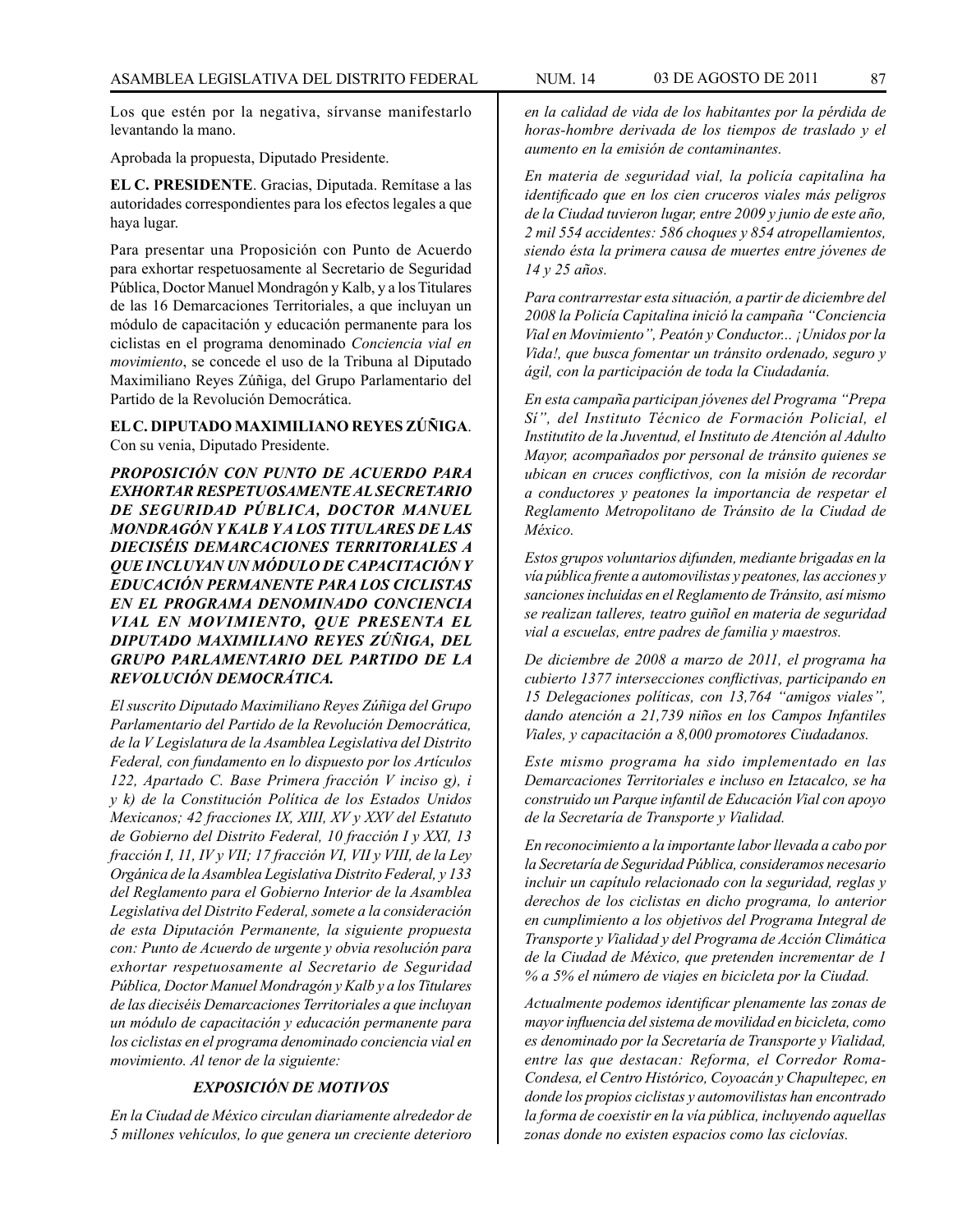*Sin embargo, es de suma importancia que los usuarios de bicicleta, como trasporte urbano individual, conozcan sus derechos y obligaciones, así como las zonas de restricción y medidas de seguridad que por Ley están obligados a cumplir, por lo que consideramos que el programa "Conciencia Vial en movimiento" es un mecanismo exitoso para hacerlo, debido a sus alcances entre la población.*

*Por lo expuesto y fundado someto a consideración de esta Honorable Diputación Permanente el siguiente:*

# *PUNTO DE ACUERDO DE URGENTE Y OBVIA RESOLUCIÓN*

*PRIMERO: Se exhorta, respetuosa, al secretario de seguridad publica, Doctor Manuel Mondragón y Kalb y a los Titulares de las dieciséis demarcaciones territoriales a que incluyan un modulo de capacitación y educación permanente para los ciclistas en el programa denominado "Conciencia Vial en Movimiento".*

*SEGUNDO: Publíquese en al menos dos diarios de amplia circulación en el Distrito Federal.*

*Dado en el Salón de Pleno del Recinto Legislativo de Donceles a los 3 días del mes de agosto de 2011.*

# *ATENTAMENTE*

*Dip. Maximiliano Reyes Zúñiga*

Es cuanto, Diputado Presidente.

**EL C. PRESIDENTE.** Gracias, Diputado. En términos de lo dispuesto por el Artículo 133 del Reglamento para el Gobierno Interior de la Asamblea Legislativa del Distrito Federal, consulte la Secretaría a la Diputación Permanente en votación económica si la propuesta presentada por el Diputado Maximiliano Reyes Zúñiga se considera de urgente y obvia resolución.

**LA C. SECRETARIA.** Por instrucciones de la Presidencia y en votación económica se consulta a la Diputación Permanente si la propuesta de referencia se considera de urgente y obvia resolución. Los que estén por la afirmativa, sírvanse manifestarlo levantando la mano.

Los que estén por la negativa, sírvanse manifestarlo levantando la mano.

Se considera de urgente y obvia resolución, Diputado Presidente.

**EL C. PRESIDENTE.** Gracias, Diputada. Está a discusión la propuesta. ¿Existen oradores en contra?

Proceda la Secretaría a preguntar a la Diputación Permanente en votación económica si es de aprobarse la propuesta a discusión.

**LA C. SECRETARIA.** Por instrucciones de la Presidencia y en votación económica se pregunta a la Diputación Permanente si es de aprobarse la propuesta sometida a su consideración. Los que estén por la afirmativa, sírvanse manifestarlo levantando la mano.

Los que estén por la negativa, sírvanse manifestarlo levantando la mano.

Aprobada la propuesta, Diputado Presidente.

**EL C. PRESIDENTE.** Gracias, Diputada. Remítase a las autoridades correspondientes para los efectos legales a que haya lugar.

Para presentar una Proposición con Punto de Acuerdo por el que se exhorta al Jefe Delegacional en Venustiano Carranza a que se realicen las acciones conducentes para el mantenimiento y rescate de las esculturas y monumentos que integran el denominado Circuito de las Naciones que se ubica en dicha Demarcación, se concede el uso de la Tribuna a la Diputada Lizbeth Eugenia Rosas Montero, a nombre de la Diputada Rocío Barrera Badillo, del Grupo Parlamentario del Partido de la Revolución Democrática.

**LA C. DIPUTADA LIZBETH EUGENIA ROSAS MONTERO.** Con su venia, Diputado Presidente.

*PROPOSICIÓN CON PUNTO DE ACUERDO POR EL QUE SE EXHORTA AL JEFE DELEGACIONAL EN VENUSTIANO CARRANZA A QUE SE REALICEN LAS ACCIONES CONDUCENTES PARA EL MANTENIMIENTO Y RESCATE DE LAS ESCULTURAS Y MONUMENTOS QUE INTEGRAN EL DENOMINADO CIRCUITO DE LAS NACIONES QUE SE UBICA EN DICHA DEMARCACIÓN, QUE PRESENTA LA DIPUTADA LIZBETH EUGENIA ROSAS MONTERO A NOMBRE PROPIO Y DE LA DIPUTADA ROCÍO BARRERA BADILLO, DEL GRUPO PARLAMENTARIO DEL PARTIDO DE LA REVOLUCIÓN DEMOCRÁTICA.*

*La suscrita Diputada Rocío Barrera Badillo Integrante del Grupo Parlamentario del Partido de la Revolución Democrática en la V Legislatura de la Asamblea Legislativa del Distrito Federal, con fundamento en lo dispuesto por los Artículos 122 de la Constitución Política de los Estados Unidos Mexicanos, 42 del Estatuto de Gobierno del Distrito Federal, 10 fracciones XXI y XXXV; y 17 fracción VI de la Ley Orgánica de la Asamblea Legislativa del Distrito Federal, 93 y 133 del Reglamento para el Gobierno Interior de la Asamblea Legislativa del Distrito Federal, presento ante esta H. Soberanía la siguiente Proposición con Punto de Acuerdo, al tenor de los siguientes:*

# *ANTECEDENTES*

*I. El patrimonio histórico de un país representa siempre una parte de la memoria de la nación y su conservación. Ciertas manifestaciones del patrimonio histórico pueden ser de tal envergadura que llegan a formar parte del patrimonio mundial que fortalece los lazos de colaboración cultural dentro y fuera del país.*

*II. Se considera que la escultura, es toda obra preferentemente artística, con un valor histórico o social para el grupo donde se erigió. Además de que constituye una excelente manera*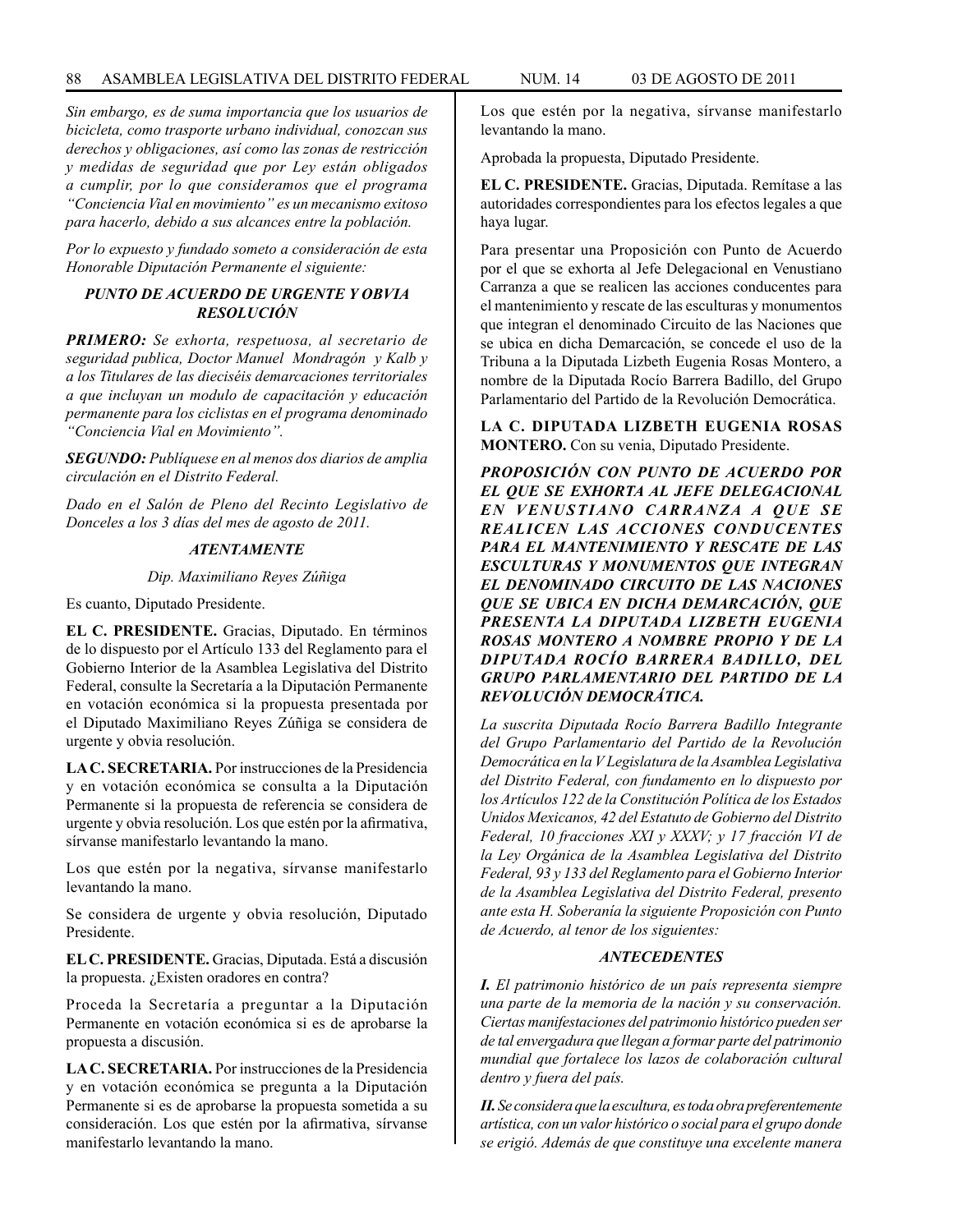*de reforzar los valores como la libertad, la creatividad y la ética, entre otros: apuntalando algunos de los principios que deben regir la conducta de la colectividad.*

*III. Fomentar y proteger la cultura e identidad de un pueblo es proteger el patrimonio de nuestras generaciones presentes y futuras, siendo testimonio de la historia y la cultura de la Ciudad llena de grandes acontecimientos evolutivos dignos de conservar para la posteridad.*

*IV. Es de mencionar que el diseño, tiempo y dedicación que los escultores nos brindan con su trabajo, es digno de reconocerse con estas formas de expresión, hacen que las personas valoren, se inspiren y reconozcan el arte como una muestra más de las culturas. La conservación y preservación de estas creaciones artísticas que son símbolo de identidad, debe ser tomada en cuenta como parte de la relación entre la sociedad y su entorno, lo cual permite, tener un mejor desarrollo personal, social y cultural.*

*V. Actualmente, la Delegación Venustiano Carranza cuenta con 22 esculturas provenientes tanto de artistas mexicanos como de extranjeros; y que han sido donados por países entre los que destocan: Costa Rica, Italia, Tailandia, Indonesia, Cuba, Argentina y Líbano.*

*Dicha Delegación, hoy en día cuenta con el denominado "Circuito de las Naciones", con una extensión de nueve kilómetros de recorrido que inicia en Boulevard Puerto Aéreo y cruza 14 Colonias de esta Demarcación, con la finalidad de crear una obra representativa para tener un aspecto armónico y benéfico a todas las personas a su paso por éste lugar.*

*VI. El "Circuito de las Naciones", ha sido un proyecto artístico ubicado en la Delegación Venustiano Carranza. Por ser sede del Aeropuerto Internacional de la Ciudad de México y de las terminales de Autobuses de Pasajeros Oriente (Tapo) contribuye al entorno, dando la bienvenido a los turistas nocionales y extranjeros que diariamente arriban a la Ciudad.*

*VII. Dentro de las esculturas destacadas que integran el "Circuito de las Naciones" encontramos la del "Equilibrio", "Elefante", "Asmat", "Monumento a la Emigración Libanesa en el Mundo", "Águila en vuelo", "Gélido y Tibio", "Menorah Shel Shalom". "Candelabro de la Paz", sólo por mencionar algunos, y que se encuentran ubicadas en Avenidas que comunican a la Delegación como son Av. Fray Servando Teresa de Mier, Boulevard Puerto Aéreo y en la Colonia El Parque.*

*VIII. La importancia que demos al cuidado aquellas obras representativas de nuestra Ciudad. Será determinante para el apoyo y fomento al turismo. Los elementos artísticos culturales ubicados en dicha Demarcación, nos permiten tener una serie de símbolos que hacen de la Delegación Venustiano Carranza y del Distrito Federal un atractivo visual y cultural para todos.*

# *CONSIDERANDOS*

*PRIMERO. Que la Ley Orgánica de la Administración Pública del Distrito Federal, Artículo 39 apartado XXVI, señala que Corresponde a los Titulares de los Órganos Político Administrativos de cada Demarcación Territorial, dar mantenimiento a los monumentos públicos, plazas típicas o históricas, y obras de ornato, propiedad del Distrito Federal, así como participar, en los términos del Estatuto y de los convenios correspondientes, en el mantenimiento de aquellos de propiedad federal, que se encuentren dentro de su Demarcación Territorial.* 

*SEGUNDO. Que la Ley Orgánica de la Administración Pública del Distrito Federal, Artículo 32 bis IV señala la obligación de Conservar, administrar y acrecentar los bienes, históricos, arqueológicos y artísticos ubicados en la Ciudad de México, a excepción de los que sean competencia de la federación, en los términos de las Leyes relativas.*

*TERCERO. Que la Delegación Venustiano Carranza recibe 33 millones de visitantes al año que llegan mediante el Aeropuerto Internacional de la Ciudad de México, aunado a esto se agregan 680 mil visitantes que arriban por la Terminal de autobuses Tapo, que utilizan en algún momento las vías que incorporan al "Circuito de las Naciones".*

*CUARTO. Que de acuerdo al objetivo planteado en un principio al poner en marcha el proyecto del "Circuito de las Naciones" se propuso con ello estrechar lazos de hermandad con otros países y no solo explotar la cultura que se tiene en México, sino compartirla y conocer la de otras naciones en una muestra de intercambio cultural y artístico. Por ello, es necesario mostrar un compromiso por enaltecer este tipo de expresiones con el debido respeto, mantenimiento y cuidado que merecen.*

*QUINTO. Que la Ley de Fomento Cultural, en su Artículo 12 Fracción III, establece plena contribución a la aplicación eficaz de los ordenamientos legales que protegen los sitios arqueológicos históricos y artísticos, así como zonas y sitios catalogados de interés nacional.*

*SEXTO. Que debido a que en la actualidad hay diversas esculturas que se encuentran en un grado muy alto de deterioro se hace indispensable y necesario contribuir a las acciones remodelación los monumentos y esculturas que se encuentran ubicados en la zona denominada " Circuito de las Naciones" dentro de la Delegación Venustiano Carranza.*

*Por lo anteriormente expuesto, me permito someter a consideración del Pleno de esta Soberanía la siguiente Proposición con:*

# *PUNTO DE ACUERDO*

*ÚNICO: Se exhorta al Jefe Delegacional en Venustiano Carranza a que se realicen las acciones conducentes para el mantenimiento y rescate de las esculturas y monumentos que se integran el denominado "Circuito de las Naciones" que se ubica en dicha Demarcación.*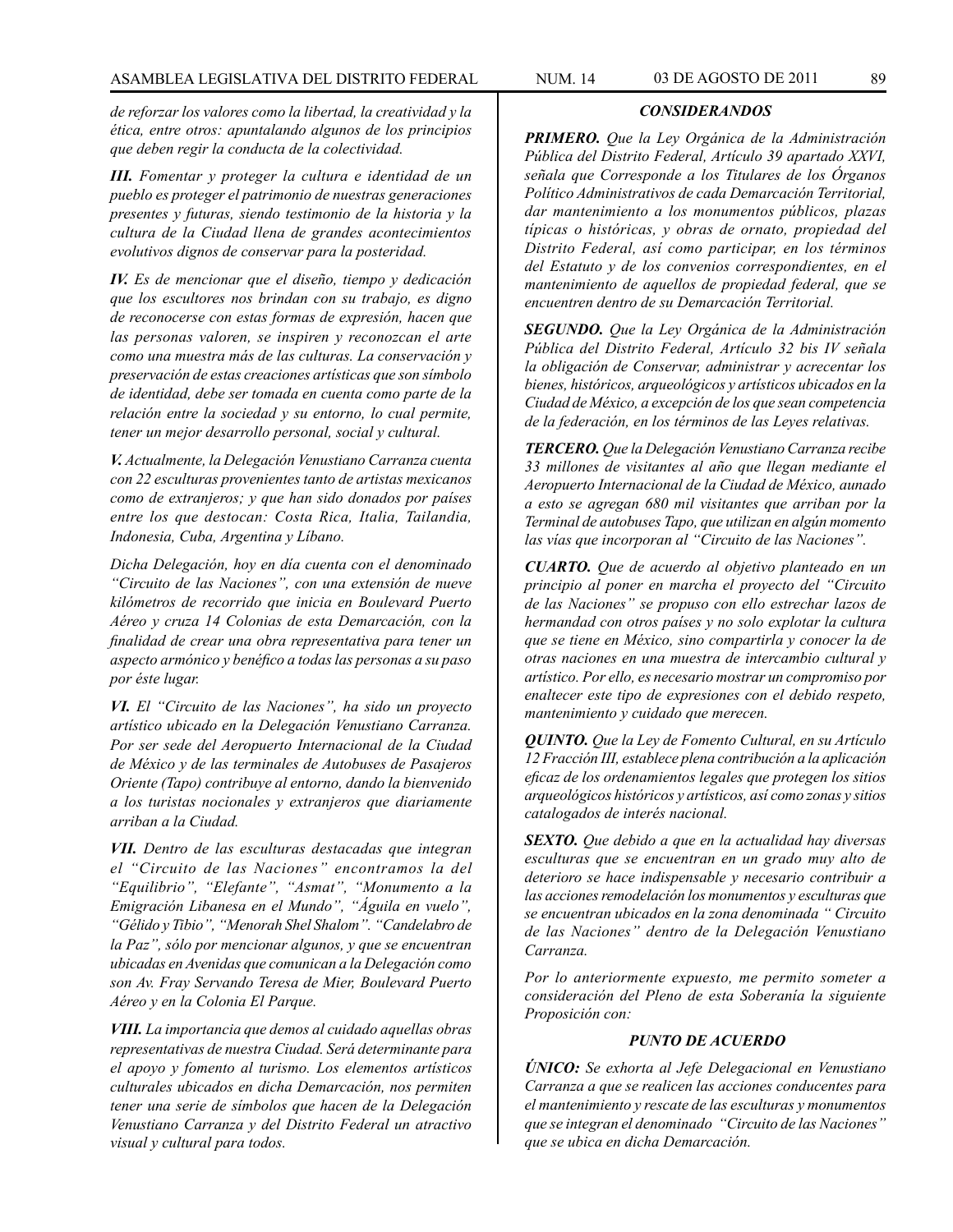*Dado en el Recinto Legislativo de la Asamblea Legislativa del Distrito Federal, a los 03 días del mes de agosto de dos mil once.*

#### *ATENTAMENTE*

*Dip. Rocío Barrera Badillo Dip. Lizbeth Eugenia Rosas Montero*

Firma este Punto de Acuerdo la Diputada Rocío Barrera y la de la voz.

Es cuanto, Diputado Presidente.

**EL C. PRESIDENTE.** Gracias, Diputada. En términos de lo dispuesto por el Artículo 133 del Reglamento para el Gobierno Interior de la Asamblea Legislativa del Distrito Federal, consulte la Secretaría a la Diputación Permanente en votación económica si la propuesta presentada por la Diputada Lizbeth Eugenia Rosas Montero se considera de urgente y obvia resolución.

**LA C. SECRETARIA.** Por instrucciones de la Presidencia y en votación económica se consulta a la Diputación Permanente si la propuesta de referencia se considera de urgente y obvia resolución. Los que estén por la afirmativa, sírvanse manifestarlo levantando la mano.

Los que estén por la negativa, sírvanse manifestarlo levantando la mano.

Se considera de urgente y obvia resolución, Diputado Presidente.

**EL C. PRESIDENTE.** Gracias, Diputada. Está a discusión la propuesta. ¿Existen oradores en contra?

Proceda la Secretaría a preguntar a la Diputación Permanente en votación económica si es de aprobarse la propuesta a discusión.

**LA C. SECRETARIA.** Por instrucciones de la Presidencia y en votación económica se pregunta a la Diputación Permanente si es de aprobarse propuesta sometida a su consideración. Los que estén por la afirmativa, sírvanse manifestarlo levantando la mano.

Los que estén por la negativa, sírvanse manifestarlo levantando la mano.

Aprobada la propuesta, Diputado Presidente.

**EL C. PRESIDENTE.** Gracias, Diputada. Remítase a las autoridades correspondientes para los efectos legales a que haya lugar.

Para presentar una Proposición con Punto de Acuerdo por el que se solicita al Secretario de Educación del Distrito Federal, Ciudadano Mario Delgado Carrillo y al Director General del Instituto de Educación Media Superior del Distrito Federal, José de Jesús Bazán Levy, abrir las puertas de las preparatorias del Distrito Federal a los jóvenes del Distrito Federal que no obtuvieron un lugar en el sistema educativo federal en la UNAM o en el Politécnico, se concede el uso de la Tribuna a la Diputada Lizbeth Eugenia Rosas Montero, del Grupo Parlamentario del Partido de la Revolución Democrática.

**LA C. DIPUTADA LIZBETH EUGENIA ROSAS MONTERO.** Con su venia, Diputado Presidente.

*PROPOSICIÓN CON PUNTO DE ACUERDO POR EL QUE SE SOLICITA AL SECRETARIO DE EDUCACIÓN DEL DISTRITO FEDERAL, C. MARIO DELGADO CARRILLO Y AL DIRECTOR GENERAL DEL INSTITUTO DE EDUCACIÓN MEDIA SUPERIOR DEL DISTRITO FEDERAL, C. JOSÉ DE JESÚS BAZÁN LEVY ABRIR LAS PUERTAS DE LAS PREPARATORIAS DEL DISTRITO FEDERAL A LOS JÓVENES DEL DISTRITO FEDERAL QUE NO OBTUVIERON UN LUGAR EN EL SISTEMA EDUCATIVO FEDERAL, EN LA UNAM O EN EL POLITÉCNICO, QUE PRESENTA LA DIPUTADA LIZBETH EUGENIA ROSAS MONTERO, DEL GRUPO PARLAMENTARIO DEL PARTIDO DE LA REVOLUCIÓN DEMOCRÁTICA.*

*La que suscribe Diputada Lizbeth Eugenia Rosas Montero, de la Asamblea Legislativa del Distrito Federal, integrante del Grupo Parlamentario del Partido de la Revolución Democrática, con fundamento en lo dispuesto por el Artículo 17 fracción VII, de la Ley Orgánica de la Asamblea Legislativa del Distrito Federal; y 133 del Reglamento para el Gobierno interior de la Asamblea Legislativa del Distrito Federal, y demás Artículos relativos someto a consideración de esta Diputación Permanente la siguiente Proposición con Punto de Acuerdo por el que se solicita al Secretario de Educación del Distrito Federal, Ciudadano Mario Delgado Carrillo y al Director General del Instituto de Educación Media Superior del Distrito Federal, José de Jesús Bazán Levy, abrir las puertas de las preparatorias del Distrito Federal a los jóvenes del Distrito Federal que no obtuvieron un lugar en el sistema educativo federal en la UNAM o en el Politécnico. Bajo los siguientes:*

#### *CONSIDERANDOS*

*PRIMERO. La globalización y apertura de la economía, el ajuste estructural, la transformación de las tecnologías productivas y de gestión se han visto reflejadas en el mercado laboral a través de una agudización de la segmentación existente entre el trabajo calificado y no calificado, una creciente precarización de las condiciones de trabajo y del alto desempleo, fenómenos que todos tienen un efecto significativo sobre el fracaso laboral de los grupos de población joven en países de Latinoamérica. Muestra de esto son los siguientes datos: en México 13.1 millones de jóvenes no tiene empleo, 12 millones se encuentran en el empleo informal, 22% de los jóvenes entre 12 y 29 años ni estudian ni trabajan, según esto la Organización Internacional del Trabajo. Es toda una generación perdida. En vez de aprovechar el bono demográfico, la miopía de las políticas federales en materia educativa, no de ahora sino*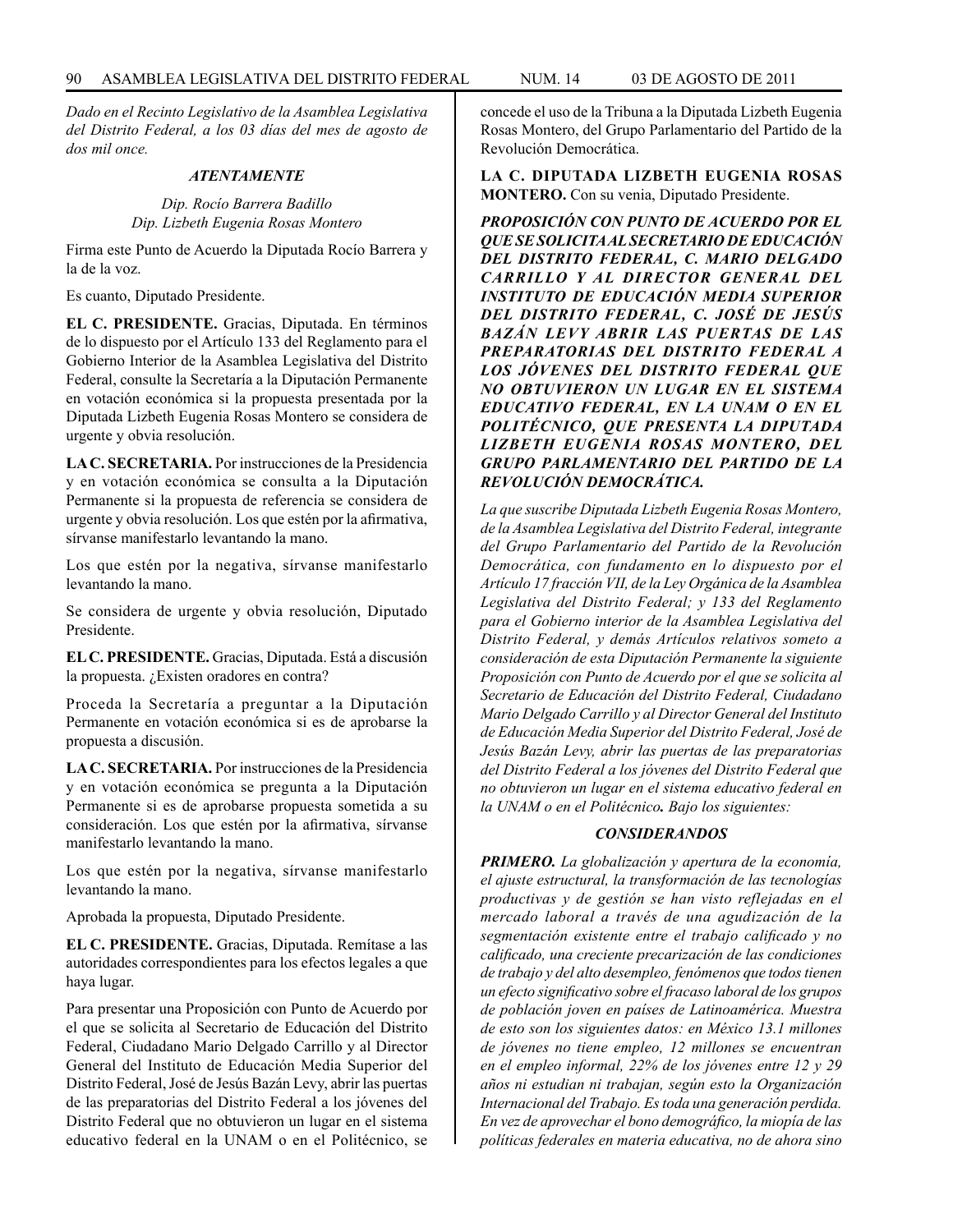*de hace muchas décadas, nos ha llevado a una generación perdida, si no se resuelve estaremos hablando de la primera de cuántas más.*

*SEGUNDO. El desempleo juvenil permanece en niveles muy altos en todo el mundo, habiéndose agudizado en Europa Occidental y Oriental, mientras que en muchos países en desarrollo como el nuestro el ajuste y la contratación de la economía han limitado el acceso al empleo de los jóvenes, llevando a las tasas de desempleo juvenil urbano valores a menudo superiores al 30% (OIT, 1998). Este desempleo genera un sentimiento de inutilidad, de violencia, de inseguridad, que finalmente conllevan también en los jóvenes a agudos trastornos psicológicos.*

*TERCERO. Las lamentables consecuencias que sabemos se generan por la falta de oportunidad en la educación sobre todo en nivel medio superior es sin lugar a duda preocupante y alarmante, ya que los llamados ninis, o peor aún y mucho más grave los jóvenes que no encuentran eco en las instancias educativas ni voluntad ni sensibilidad, son tierra fértil para los cada vez más poderosos grupos de delincuentes que llevan a mano el consumo y trasiego de drogas de todos tipos.*

*CUARTO. Que de acuerdo con cifras dadas a conocer recientemente, al menos en la Universidad Nacional Autónoma de México y el Instituto Politécnico Nacional en este ciclo escolar se estarían rechazando alrededor de 20 mil y 35 mil jóvenes en México, de los cuales una cantidad considerable al menos el 50% son habitantes y jóvenes del Distrito Federal, es decir estamos hablando del orden de entre 10 mil y 15 mil jóvenes capitalinos que necesitan ser apoyados para continuar con sus estudios de prepa, de nivel medio superior.*

*QUINTO. Así pues las medidas que se puedan generar para la contingencia ante este inminente y creciente problema, debe de dejar de ser un paliativo, que se requiere de una propuesta diferente, de una propuesta de avanzada, de una propuesta creativa en la cual se plantee un nuevo modelo educativo que no responda a intereses comerciales ni se encuentre inserto en la dinámica de contemplar a la educación como una mercancía más, a la cual se le debe poner un precio, un modelo educativo que no expulse alumnos debido al bajo rendimiento académico, muy por el contrario que se incentive, que se concentre en reorientarlos, en apoyarlos, en incentivarlos. Se debe proponer un modelo educativo alterno para estos jóvenes del Distrito Federal. Es por ello que considero que el área que puede y debe generar esta propuesta con toda profundidad y análisis que se requiere es la Secretaría de Educación de Distrito Federal ya que ésta dispone del presupuesto, recursos humanos e infraestructura suficiente para ello. Por ello se propone que los planteles de preparatorias del Distrito Federal abran sus puertas sábados y domingos, y se contraten profesores por honorarios a fin de que se ocupen los espacios que esos días se encuentran vacíos.*

*SEXTO. Que de acuerdo a lo establecido por la Constitución Política de los Estados Unidos Mexicanos, es facultad de los Diputados de la Asamblea Legislativa examinar, discutir, así como legislar en materia de Desarrollo Social y de Función social Educativa en términos de la fracción VIII del Artículo 3° constitucional.*

*Por lo antes expuesto, con fundamento en el Artículo 133 del Reglamento para el Gobierno Interior de la Asamblea Legislativo del Distrito Federal, someto a consideración de esta Diputación Permanente, el siguiente:* 

# *PUNTO DE ACUERDO*

*PRIMERO. Se solicita al Secretario de Educación del Distrito Federal, C. Mario Delgado Carrillo, y al Director General del Instituto de Educación Media Superior del Distrito Federal, C. José de Jesús Bazán Levy, abrir las puertas de las preparatorias del Distrito Federal a los jóvenes del Distrito Federal que no obtuvieron un lugar en el sistema educativo federal, en la UNAM o el Politécnico, los días sábados y domingos a fin de satisfacer la demanda educativa al 100% de los jóvenes capitalinos.*

*SEGUNDO. Generar una propuesta de modelo educativo alternativo para los jóvenes del Distrito Federal que se incluyente y acorde a las necesidades de la población del Distrito Federal.*

*TERCERO. Rendir un informe a esta Soberanía de las acciones implementadas en concreto de los avances y de los resultados obtenidos hasta el momento a más tardar el 31 de agosto de 2011.*

*Dado en la Asamblea Legislativa del Distrito Federal, el día 02 de agosto de 2011.*

#### *ATENTAMENTE*

*Dip. Lizbeth Eugenia Rosas Montero Dip. Leonel Luna Estrada*

Es cuanto, Diputado Presidente.

**EL C. PRESIDENTE.** Gracias Diputada. En términos de lo dispuesto por el Artículo 133 del Reglamento para el Gobierno Interior de la Asamblea Legislativa del Distrito Federal, consulte la Secretaría a la Diputación Permanente en votación económica si la propuesta presentada por la Diputada Lizbeth Eugenia Rosas Montero se considera de urgente y obvia resolución.

**LA C. SECRETARIA DIPUTADA ANA ESTELA AGUIRRE Y JUÁREZ.** Por instrucciones de la Presidencia y en votación económica se consulta a la Diputación Permanente si la propuesta de referencia se considera de urgente y obvia resolución. Los que estén por la afirmativa, sírvanse manifestarlo levantando la mano.

Los que estén por la negativa, sírvanse manifestarlo levantando la mano.

Se considera de urgente y obvia resolución, Diputado Presidente.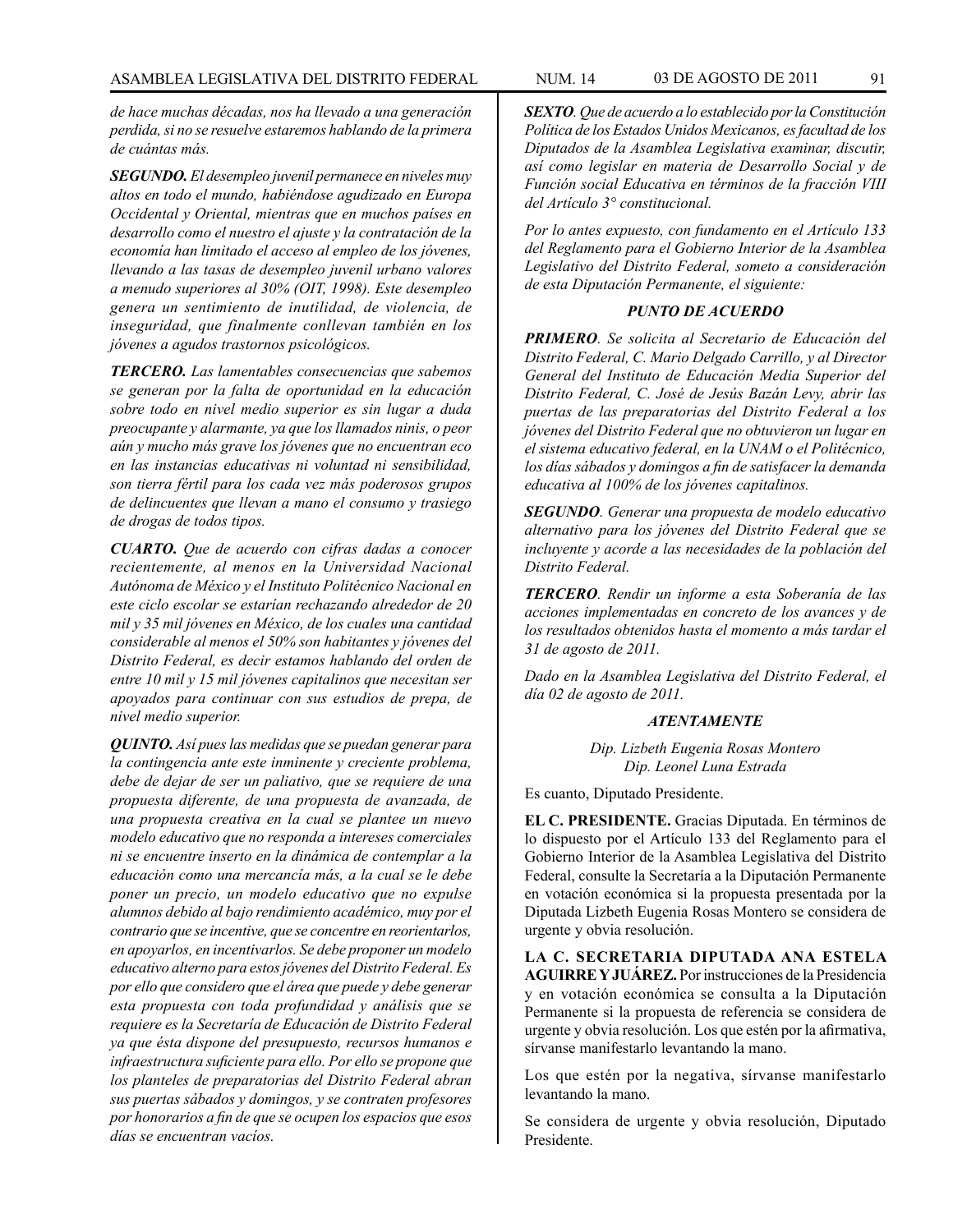**EL C. PRESIDENTE.** Gracias Diputada. Está a discusión la propuesta. ¿Existen oradores en contra?

**EL C. DIPUTADO CARLO FABIÁN PIZANO SALINAS.** *(Desde su curul)* Presidente.

**EL C. PRESIDENTE.** ¿Con qué objeto, Diputado Carlo Pizano?

**EL C. DIPUTADO CARLO FABIÁN PIZANO SALINAS.** *(Desde su curul)* Hacer uso de la palabra con base en el Artículo 121.

**EL C. PRESIDENTE.** Hasta por 10 minutos, Diputado, tiene el uso de la Tribuna.

**EL C. DIPUTADO CARLO FABIÁN PIZANO SALINAS.** Con su venia Diputado Presidente.

Decir que estamos de acuerdo con los resolutivos del Punto de Acuerdo, pero me parece que hay algunas precisiones que hay que hacer a los considerandos, que valdría la pena que la promovente considerara en su exposición, porque hay una serie de aseveraciones de falta de inversión a nivel del Gobierno Federal, me parece que es un asunto que conviene complementar con la información que probablemente no tenga la promovente.

Vale la pena señalar que actualmente 1.3 millones de alumnos de bachillerato cuentan con una beca en las escuelas públicas a nivel bachillerato. Es decir, actualmente el 37 por ciento de la matrícula pública en la materia cuentan con una beca. Hay que decir que hace 10 años este porcentaje era sólo del 5 por ciento.

Vale la pena señalar que el nivel de escuelas de nivel medio que este gobierno y el gobierno anterior han señalado, es prácticamente duplicado todo lo que se hizo en el siglo pasado y que por lo pronto cada día la Secretaría de Educación Pública anuncia nuevas inversiones en esta materia, concretamente hace poco el Secretario de Educación Pública anunciaba 22 millones de pesos para un laboratorio por ejemplo en Durango y así hay varios casos.

Yo lo que le pediría a la Diputada es que nosotros suscribimos el Punto de Acuerdo como está, pero que se reconozca el esfuerzo del Gobierno Federal en esa materia de ampliar sí la oferta pública de media, tenía un gran rezago, pero actualmente se está haciendo esfuerzos para duplicar esta parte.

Por supuesto que vamos en el esfuerzo, pero sí hacer estas consideraciones.

Es cuanto, Diputado Presidente.

**EL C. PRESIDENTE.** Gracias Diputado. ¿Alguna Diputada o Diputado desea hacer uso de la Tribuna?

Proceda la Secretaría a preguntar a la Diputación Permanente en votación económica si es de aprobarse la propuesta a discusión.

**LA C. SECRETARIA.** Por instrucciones de la Presidencia y en votación económica se pregunta a la Diputación Permanente si es de aprobarse la propuesta sometida a su consideración. Los que estén por la afirmativa, sírvanse manifestarlo levantando la mano.

Los que estén por la negativa, sírvanse manifestarlo levantando la mano.

Aprobada la propuesta, Diputado Presidente.

**EL C. PRESIDENTE**. Gracias, Diputada. Remítase a las autoridades correspondientes para los efectos legales a que haya lugar.

Para presentar una Proposición con Punto de Acuerdo sobre la glosa del V Informe de Gobierno del Jefe de Gobierno, Marcelo Ebrard Casaubon, y los informes de las Secretarías del Gobierno del Distrito Federal, se concede el uso de la Tribuna a la Diputada Ana Estela Aguirre y Juárez, del Grupo Parlamentario del Partido del Trabajo.

**LA C. DIPUTADA ANA ESTELA AGUIRRE Y JUÁREZ**. Con su venia, Diputado Presidente.

*PROPOSICIÓN CON PUNTO DE ACUERDO SOBRE LA GLOSA DEL V INFORME DE GOBIERNO DEL JEFE DE GOBIERNO, MARCELO EBRARD CASAUBON Y LOS INFORMES DE LAS SECRETARÍAS DEL GOBIERNO DEL DISTRITO FEDERAL, QUE PRESENTA LA DIPUTADA ANA ESTELA AGUIRRE Y JUÁREZ, DEL GRUPO PARLAMENTARIO DEL PARTIDO DEL TRABAJO.*

*Los que suscriben Diputada Ana Estela Aguirre y Juárez y Diputado José Arturo López Cándido, integrantes del Grupo Parlamentario del Partido del Trabajo, de la V Legislatura de la Asamblea Legislativa del Distrito Federal, y con fundamento en lo dispuesto por los Artículos 122 Base Primera, de la Constitución Política de los Estados Unidos Mexicanos; 36 y 42 fracciones XXV y XXX del Estatuto de Gobierno del Distrito Federal; 10 fracciones I, XXI, 17 fracción VI de la Ley Orgánica de la Asamblea Legislativa del Distrito Federal, 93 y 133 del Reglamento para el Gobierno Interior de la Asamblea Legislativa del Distrito Federal, sometemos a la consideración de los Diputados integrantes de la Diputación Permanente la siguiente Proposición con Punto de Acuerdo sobre la glosa del V Informe de Gobierno del Jefe de Gobierno, Marcelo Ebrard Casaubon, y los informes de las Secretarías del Gobierno del Distrito Federal, al tenor de los siguientes:*

# *CONSIDERANDOS*

*1. Después del informe del Jefe de Gobierno en el mes de septiembre, se abre un ciclo de comparecencias de las secretarías del Gobierno de la Ciudad en este Órgano Colegiado. Ante tal secuencia de eventos, las entidades del Gobierno comparecientes presentan un informe anual de sus labores pormenorizado y amplio, lo cual exige un trabajo de lectura atenta.*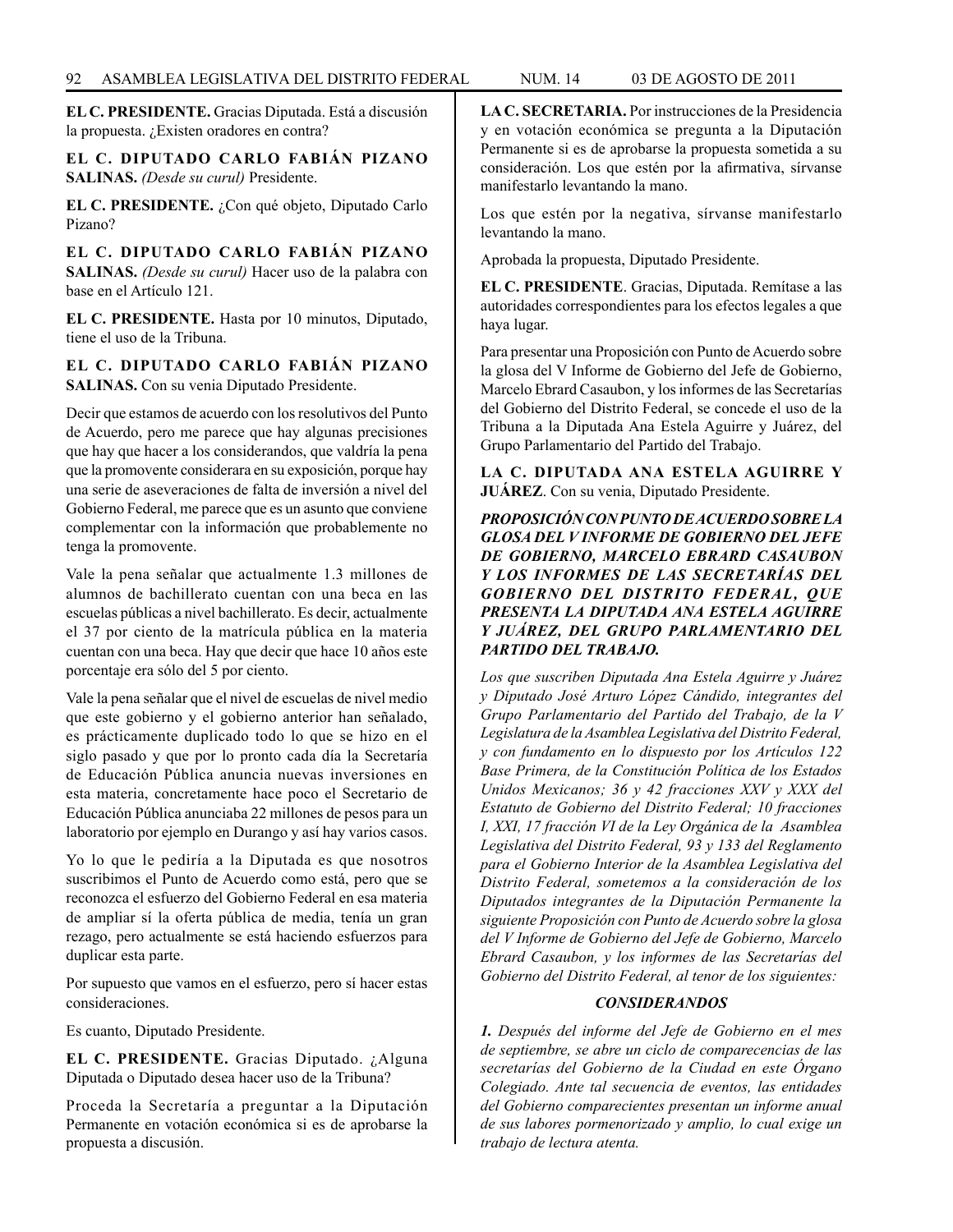*2. Por ello es necesario que la Asamblea cuente con el material de los informes anuales con anticipación, para poder construir una información mejor sustentada y lograr que las comparecencias cumplan su función de equilibrio de poderes, de rendición de cuentas y de debate. Sin embargo, hay que señalar que en anteriores comparecencias los informes anuales de las secretarías llegaron, algunos, 24 horas antes. Lo cual tornaba muy difícil una lectura atenta en todo el documento y la elaboración de un posicionamiento adecuado. Por ello es imprescindible que los informes anuales de las secretarías lleguen a esta Institución por lo menos 15 días antes de la comparecencia en turno. Con ello las lecturas, el análisis y la redacción de los posicionamientos pueden desarrollarse debidamente.* 

*3. Aunque todo informe anual es extremadamente importante, éste se hace sentir por la actitud adoptada por una apertura de campañas político electorales, como un informe final de gestión del gobierno elegido en las urnas, por lo que es necesario no sólo hacer un balance anual, sino de un proceso amplio.*

*4. Es necesario inaugurar una sana costumbre ante el ejercicio anual de las comparecencias de las secretarías en este órgano colegiado, el de entregar con antelación sus informes de labores en busca de una relación informativa cordial, puntual y que permita análisis conjuntos e individuales.*

*Por lo anteriormente expuesto y fundado, sometemos a la consideración de esta Diputación Permanente la aprobación del siguiente:*

# *PUNTO DE ACUERDO DE URGENTE Y OBVIA RESOLUCIÓN*

*La Diputación Permanente de la Asamblea Legislativa del Distrito Federal exhorta a la Comisión de Gobierno para que los Titulares de las Secretarías de Gobierno del Distrito Federal. José Ángel Ávila Pérez; de Seguridad Pública, Manuel Mondragón y Kalb; de Transporte y Vialidad, Armando Quintero Martínez; de Finanzas, Arturo López Cárdenas; al Procurador General de Justicia capitalino, Miguel Ángel Mancera Espinosa; de Desarrollo Rural, María Rosa Márquez Cabrera; de Desarrollo Económico Social, Laura Velázquez Alzúa; de Obras y Servicios, Fernando J. Aboitiz Saro; de Desarrollo Social, Martí Batres Guadarrama; de Educación, Mario Delgado Carrillo; de Salud, Doctor José Armando Ahued Ortega; de Protección Civil, Doctor Elías Miguel Moreno Brizuela; de Medio Ambiente, Martha Delgado Peralta; de Desarrollo Urbano y Vivienda, Felipe Leal Fernández; de Trabajo y Previsión Social, Benito Mirón Lince; de la Consejería Jurídica, Leticia Bonifaz Alonzo; de Turismo, Alejandro Rojas Díaz-Durán, y de Cultura, Elena Cepeda de León, en ocasión de las comparecencias que se llevarán a cabo durante la glosa del V Informe de labores del Jefe de Gobierno, Marcelo Ebrard Casaubon, a entregar a los* 

*Grupos Parlamentarios de esta Asamblea su informe de labores anual 15 días antes de su comparecencia, a fin de permitir desarrollar un análisis razonado de sus labores y permitir una rendición de cuentas, lo más cercana a la realidad posible, tal como lo exige la Ciudadanía.* 

### *ATENTAMENTE*

*Dip. Ana Estela Aguirre y Juárez*

Es cuanto, Diputado Presidente.

**EL C. PRESIDENTE.** Gracias, Diputada. En términos de lo dispuesto por el Artículo 133 del Reglamento para el Gobierno Interior de la Asamblea Legislativa del Distrito Federal, consulte la Secretaría a la Diputación Permanente en votación económica si la propuesta presentada por la Diputada Ana Estela Aguirre y Juárez se considera de urgente y obvia resolución.

**LA C. SECRETARIA.** Por instrucciones de la Presidencia y en votación económica se consulta a la Diputación Permanente si la propuesta de referencia se considera de urgente y obvia resolución. Los que estén por la afirmativa, sírvanse manifestarlo levantando la mano.

Los que estén por la negativa, sírvanse manifestarlo levantando la mano.

No se considera de urgente y obvia resolución, Diputado Presidente.

**EL C. PRESIDENTE.** Gracias, Diputada. En virtud de no considerarse de urgente y obvia resolución, esta Presidencia la turna para su análisis y dictamen a la Comisión de Normatividad Legislativa, Estudios y Prácticas Parlamentarias.

Para presentar una Proposición con Punto de Acuerdo sobre la información capitalina y el informe de resultados definitivos del Censo de Población y Vivienda 2010 del Instituto Nacional de Estadística y Geografía, se concede el uso de la Tribuna a la Diputada Ana Estela Aguirre y Juárez, del Grupo Parlamentario del Partido del Trabajo.

**LA C. DIPUTADA ANA ESTELA AGUIRRE Y JUÁREZ.** Los que suscribimos este Punto de Acuerdo, Diputados Ana Estela Aguirre y Juárez, la de la voz, y el Diputado Arturo López Cándido, miembros de la fracción parlamentaria del Partido del Trabajo, sometemos a esta Diputación Permanente la siguiente Proposición con Punto de Acuerdo, bajo los siguientes considerandos:

*PROPOSICIÓN CON PUNTO DE ACUERDO SOBRE LA INFORMACIÓN CAPITALINA Y EL INFORME DE RESULTADOS DEFINITIVOS DEL CENSO DE POBLACIÓN Y VIVIENDA 2010 DEL INSTITUTO NACIONAL DE ESTADÍSTICA Y GEOGRAFÍA, QUE PRESENTA LA DIPUTADA ANA ESTELA AGUIRRE Y JUÁREZ, DEL GRUPO PARLAMENTARIO DEL PARTIDO DEL TRABAJO.*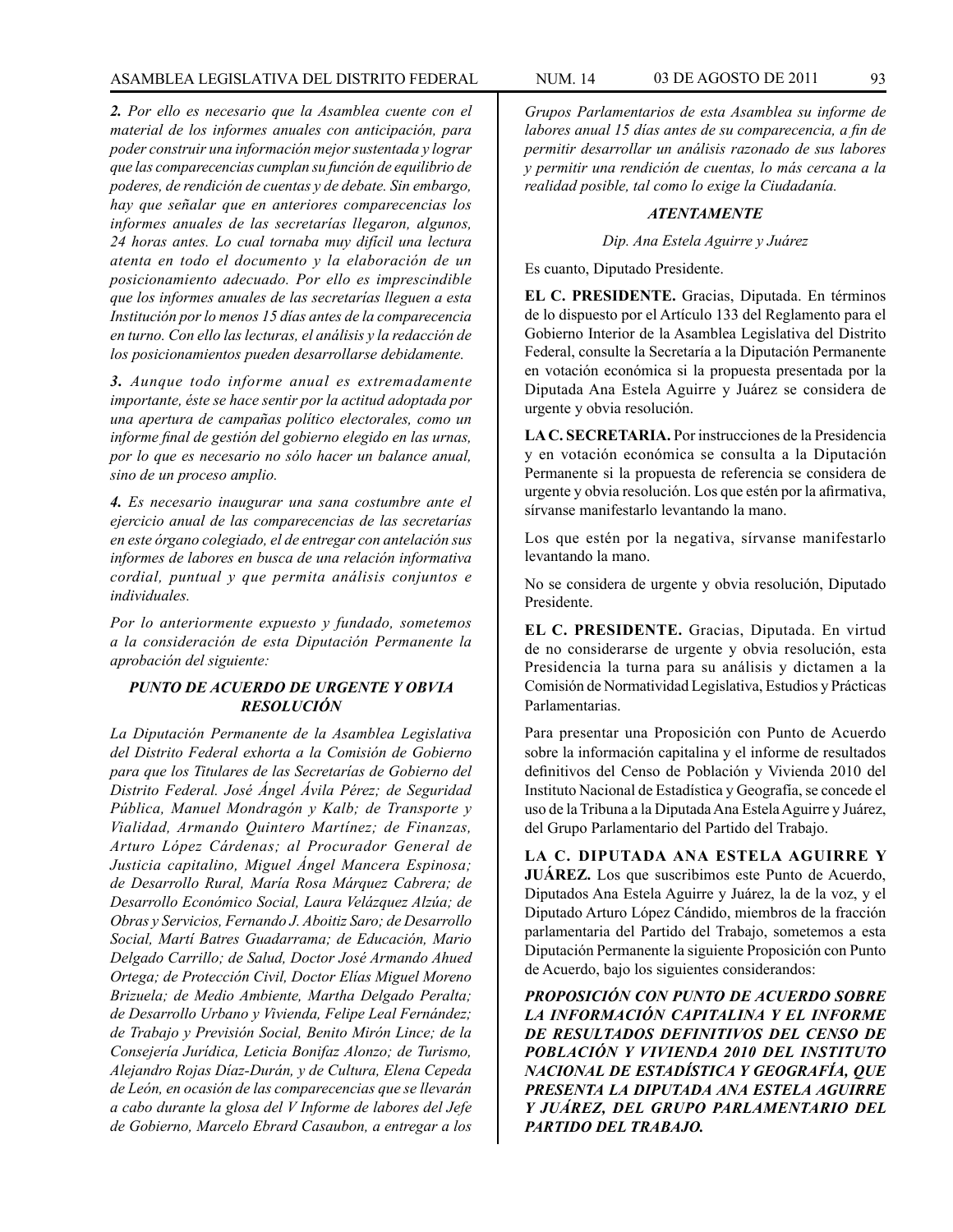*Los que suscriben Diputada Ana Estela Aguirre y Juárez y Diputado José Arturo López Cándido, integrantes del Grupo Parlamentario del Partido del Trabajo, de la V Legislatura de la Asamblea Legislativa del Distrito Federal, y con fundamento en lo dispuesto por los Artículos 122 Base Primera, de la Constitución Política de los Estados Unidos Mexicanos; 36 y 42 fracciones XXV y XXX del Estatuto de Gobierno del Distrito Federal; 10 fracciones I, XXI, 17 fracción VI de la Ley Orgánica de la Asamblea Legislativa del Distrito Federal, 93 y 133 del Reglamento para el Gobierno Interior de la Asamblea Legislativa del Distrito Federal, sometemos a la consideración de los Diputados integrantes de la Diputación Permanente la siguiente Proposición con Punto de Acuerdo sobre la información capitalina y el informe de resultados definitivos del Censo de Población y Vivienda 2010 del Instituto Nacional de Estadística y Geografía, al tenor de los siguientes:*

### *CONSIDERANDOS*

*1. El día 20 de julio del presente, mediante la Comisión de Población y Desarrollo se presentó en esta H. Asamblea Legislativa los resultados definitivos del Censo de Población y Vivienda del 2010 del Instituto Nacional de Estadística y Geografía, en formato DVD. Esta información es pertinente para un sinnúmero de estudios y análisis y para la formación de conocimiento, planes y proyectos, así como una definición contundente de la realidad económica, demográfica y social del país y de la Ciudad.*

*2. La página de esta Asamblea Legislativa, además de ser una plataforma de información sobre todo los productos legislativos de los temas de la Ciudad, tiene qué adquirir la potencialidad de ser un vehículo de dotación o de enlace de información sobre la cuidad para el bien del conocimiento de todo aquel que desee conocer los pormenores de la Ciudad de México. Al dotarse de los resultados definitivos del Censo de Población y Vivienda 2010, es viable y plausible construir un acuerdo con el INEGI para que exista un enlace de este Órgano Colegiado para remitir al interesado a la información del INEGI sobre la estadística del Distrito Federal de tales resultados definitivos del año 2010. De hecho, es posible que tal enlace sea una vía de fácil acceso para la información sobre las Delegaciones y todo asunto estadístico capitalino que viene en el documento.*

*3. Esta Asamblea Legislativa tiene la posibilidad técnica y espacio virtual para ofrecer a la Ciudadanía interesada un capital de información tan importante como lo es la generada por el INEGI, con recursos públicos. Así, este órgano puede cerrar un circuito virtuoso para reintegrar a los Ciudadanos una información sufragada por ellos mismos.*

*Por lo anteriormente expuesto y fundado, sometemos a la consideración de esta Diputación Permanente la aprobación del siguiente:*

# *PUNTO DE ACUERDO DE URGENTE Y OBVIA RESOLUCIÓN*

*ÚNICO. Se exhorta a la Comisión de Gobierno de la Asamblea Legislativa del Distrito Federal a establecer un convenio con el Instituto Nacional de Estadística y Geografía para instalar un enlace en la Página Web de esta institución con los resultados definitivos del Censo de Población y Vivienda 2010 de la información referente al Distrito Federal, en un formato accesible al público.*

# *ATENTAMENTE*

### *Dip. Ana Estela Aguirre y Juárez*

Es cuanto, Diputado Presidente.

**EL C. PRESIDENTE.** Gracias, Diputada. En términos de lo dispuesto por el Artículo 133 del Reglamento para el Gobierno Interior de la Asamblea Legislativa del Distrito Federal, consulte la Secretaría a la Diputación Permanente en votación económica si la propuesta presentada por la Diputada Ana Estela Aguirre y Juárez se considera de urgente y obvia resolución.

**LA C. SECRETARIA.** Por instrucciones de la Presidencia y en votación económica se consulta a la Diputación Permanente si la propuesta de referencia se considera de urgente y obvia resolución. Los que estén por la afirmativa, sírvanse manifestarlo levantando la mano.

Los que estén por la negativa, sírvanse manifestarlo levantando la mano.

Se considera de urgente y obvia resolución, Diputado Presidente.

**EL C. PRESIDENTE.** Gracias, Diputada. Está a discusión la propuesta. ¿Existen oradores en contra?

Proceda la Secretaría a preguntar a la Diputación Permanente en votación económica si es de aprobarse la propuesta a discusión.

**LA C. SECRETARIA.** Por instrucciones de la Presidencia y en votación económica, se pregunta a la Diputación Permanente si es de aprobarse propuesta sometida a su consideración. Los que estén por la afirmativa, sírvanse manifestarlo levantando la mano.

Los que estén por la negativa, sírvanse manifestarlo levantando la mano.

Aprobada la propuesta, Diputado Presidente.

**EL C. PRESIDENTE.** Gracias, Diputada. Remítase a las autoridades correspondientes para los efectos legales a que haya lugar.

Esta Presidencia informa que el punto enlistado en el numeral 48 ha sido retirado del Orden del Día de la presente Sesión.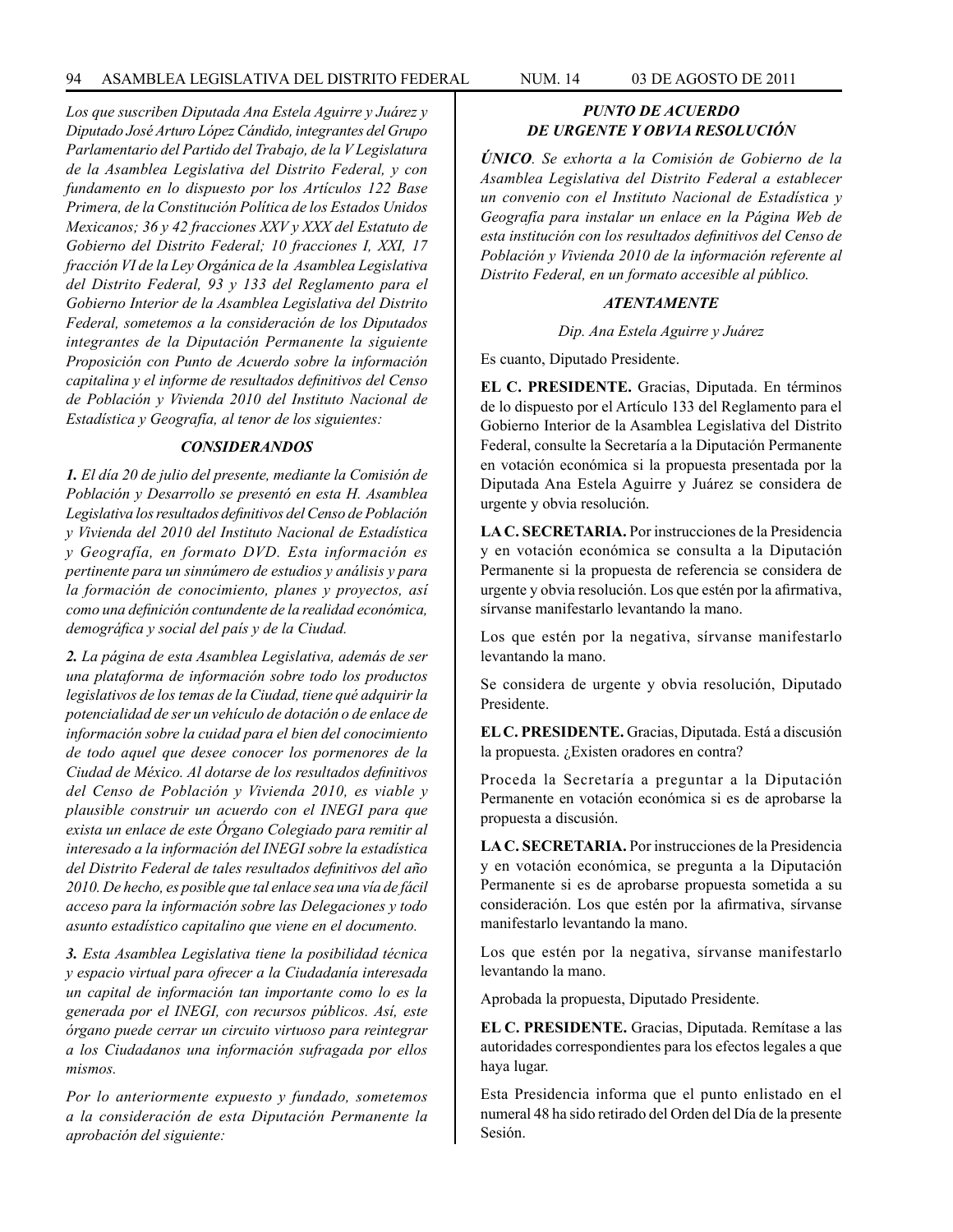Para presentar una Proposición con Punto de Acuerdo mediante el cual se exhorta al Secretario de Obras y Servicios del Gobierno del Distrito Federal a contemplar en los planes de infraestructura vial en proceso, así como en los que se proyecten a futuro la señalización de ciclocarriles para el fomento del uso de la bicicleta en la capital, se concede el uso de la Tribuna al Diputado Jorge Palacios Arroyo a nombre propio y del Diputado Mauricio Tabe Echartea, del Grupo Parlamentario del Partido Acción Nacional.

# **EL C. DIPUTADO JORGE PALACIOS ARROYO.** Con su venia, Diputado Presidente.

*PROPOSICIÓN CON PUNTO DE ACUERDO MEDIANTE EL CUAL SE EXHORTA AL SECRETARIO DE OBRAS Y SERVICIOS DEL GOBIERNO DEL DISTRITO FEDERAL A CONTEMPLAR EN LOS PLANES DE INFRAESTRUCTURA VIAL EN PROCESO, ASÍ COMO EN LOS QUE SE PROYECTEN A FUTURO, LA SEÑALIZACIÓN DE CICLOCARRILES PARA EL FOMENTO DEL USO DE LA BICICLETA EN LA CAPITAL, QUE PRESENTA EL DIPUTADO JORGE PALACIOS ARROYO A NOMBRE PROPIO Y DEL DIPUTADO MAURICIO TABE ECHARTEA, DEL GRUPO PARLAMENTARIO DEL PARTIDO ACCIÓN NACIONAL.*

*Los suscritos Diputados, integrantes del Grupo Parlamentario del Partido Acción Nacional, con fundamento en lo dispuesto por los Artículos 17 fracción VI de la Ley Orgánica y 132 del Reglamento para el Gobierno Interior de la Asamblea Legislativa del Distrito Federal, sometemos a consideración de esta Diputación Permanente la siguiente Proposición con Punto de Acuerdo mediante el cual se exhorta al Secretario de Obras y Servicios del Gobierno del Distrito Federal a contemplar en los planes de infraestructura vial en proceso, así como en los que se proyecten a futuro, la señalización de ciclocarriles para el fomento del uso de la bicicleta en la Capital, al tenor de la siguiente:*

# *EXPOSICIÓN DE MOTIVOS*

*Como parte de la estrategia planteada por el Gobierno del Distrito Federal, en agosto de 2007, a través del denominado Plan Verde, se contempló como una de las metas a quince años, la construcción de infraestructura ciclista, en favor del mejoramiento del medio ambiente y el abatimiento de la emisión de gases contaminantes.*

*De acuerdo con este proyecto ambiental la meta consistía en que para el año 2012 el 5 por ciento de los traslados de la Ciudad se realizaran en bicicleta, sin embargo, de conformidad con la Encuesta Origen-Destino 2007, el total de viajes en la Ciudad ascienden a 21 millones 954 mil 157 viajes diarios, de los cuales sólo 433 mil 981 son en bici. Esto quiere decir que en la Ciudad tan sólo el 1.9% de los traslados se realiza en este tipo de vehículo no motorizado.*

*La Universidad Nacional Autónoma de México, a petición del Gobierno de la Ciudad de México, elaboró la Estrategia de Movilidad en Bicicleta, la cual a partir de la Encuesta Origen-Destino, la infraestructura existente y las condiciones topográficas, elaboró el trazado de la red ciclista de 984 kilómetros, necesaria para dotar de viabilidad el uso de la bicicleta.*

*No obstante lo anterior, a la fecha según la Tabla de Infraestructura Ciclista construida en el D. F. en el período 2006-2011, realizada por el Instituto de Políticas para el Transporte y el Desarrollo, México (ITDP, por sus siglas en inglés), se señala que mientras las Delegaciones Azcapotzalco, Coyoacán y Miguel Hidalgo construyeron 24.6 kilómetros de redes ciclistas, el gobierno central sólo contribuyó, en 2010, con 3.5 kilómetros de redes ciclistas en Avenida Reforma.*

*Por lo que, para el cumplimiento de la sustitución de los viajes motorizados planteada, se requiere no sólo de acciones aisladas en las demarcaciones, sino de un proyecto integral por parte del gobierno del Distrito Federal para avanzar en esta materia.*

*Es así, que resulta indispensable que la Secretaría de Obras considere como parte de las especificaciones técnicas de las obras y proyectos viales que se encuentran en proceso, así como de aquellos que se tienen proyectados, la señalización de ciclocarriles, que permitan abrir los espacios adecuados a estos usuarios y coadyuven al fomento de la sana convivencia entre automovilistas y ciclistas.*

*El balizamiento de estas vialidades que se encuentran en construcción o bien, están en un proceso de tratamiento de la carpeta asfáltica, significará un importante avance en este rubro, además de un ahorro para la administración pública local, ya que implicará la proyección a futuro de circuitos ciclistas que interconectarán a las Delegaciones mediante vialidades primarias, con esto se buscará el fomento al uso de vehículos no motorizados.*

*De acuerdo con datos de la página web Obras en Mi Ciudad, de la Secretaría de Obras y Servicios, existen 11 proyectos viales en proceso tales como: Sistema Vial Sur-Poniente (Supervía); Av. México; Periférico "Barranca del Muerto, San Jerónimo"; Zaragoza, "San Lázaro-Telecomunicaciones"; Peribús; Calle Hidalgo y Calle Hidalgo, Tramo 2, Colonia El Tanque; Periférico "Distribuidor Vial Muyuguarda - Av Del Iman" y Eje 1 O Sur. Además del tratamiento de la carpeta asfáltica en Avenidas como División del Norte; Palmas, Universidad y Nuevo León.*

*El balizamiento de estas vialidades primarias significaría la concreción de cerca de 112 kilómetros de ciclocarriles que permitirían avanzar en las metas propuestas en esta materia.*

*En consecuencia, el desarrollo de un plan para la construcción de una red de infraestructura ciclista que vincule los puntos de origen-destino, esto ayudará a*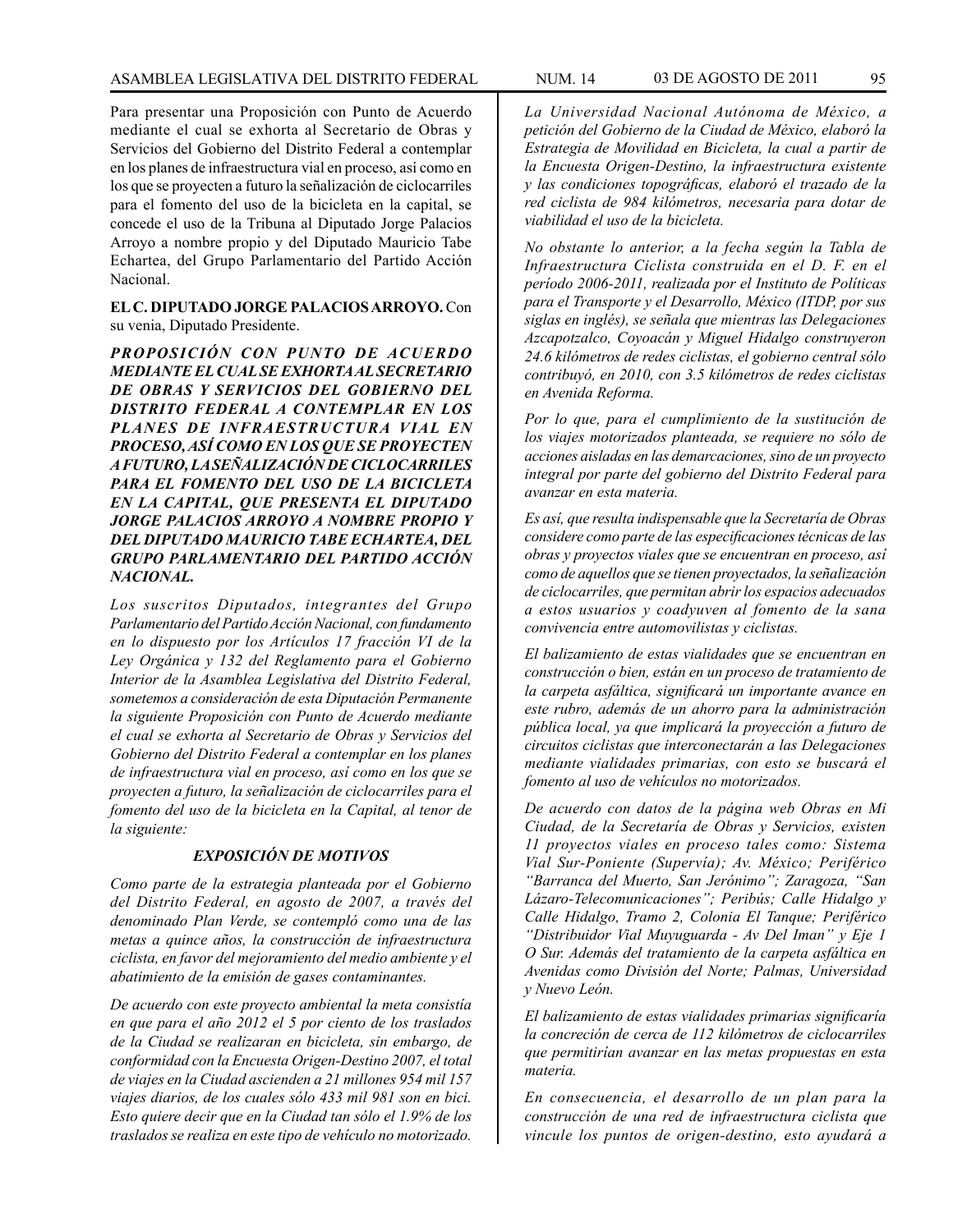*priorizar el trabajo de las autoridades e identificar las áreas de oportunidad para asegurar el crecimiento de la infraestructura necesaria, por medio de etapas que garanticen la conclusión de los proyectos.*

*El diseño y planeación de infraestructura ciclista de alta calidad requiere del desarrollo de soluciones locales en cada una de las demarcaciones territoriales, y principalmente del gobierno central, considerando que cada una formará parte de una red que llegará a abarcar la totalidad de la Ciudad.*

*La red de ciclocarriles es el paso más básico e importante para el desarrollo de la infraestructura ciclista, mismas que tienen un mínimo impacto presupuestal y van preparando un cambio de mentalidad en los automovilistas y la Ciudadanía en general con respecto al uso de la bicicleta.*

#### *CONSIDERANDO*

*1. Que de conformidad con la fracción III del Artículo 10 de la Ley Orgánica de la Asamblea Legislativa del Distrito Federal es atribución de ésta examinar, discutir y aprobar anualmente el Presupuesto de Egresos del Distrito Federal.*

*2. Que de conformidad con la fracción XIII del Artículo 30 de la Ley Orgánica de la Administración Pública del Distrito Federal corresponde a la Secretaría de Finanzas formular el proyecto de Presupuesto de Egresos.*

*3. Que de conformidad con las fracciones IV y XII a XIV del Artículo 26 de la Ley Orgánica de la Administración Pública del Distrito Federal es la Secretaría de Medio Ambiente la facultada para emitir los lineamientos de prevención de contaminación ambiental, promover y fomentar el uso de tecnologías no contaminantes y elaborar los programas de protección al ambiente.*

*4. Que de conformidad con la fracción XLVIII del Artículo 39 de la Ley Orgánica de la Administración Pública del Distrito Federal y 25 de la Ley de Presupuesto y Gasto Eficiente corresponde a las Delegaciones elaborar su anteproyecto de presupuesto de egresos.*

*5. Que de conformidad con las fracciones LlI del Artículo 39 de la Ley Orgánica de la Administración pública del Distrito Federal es competencia de las Delegaciones la construcción, rehabilitación y mantenimiento de las vialidades secundarias de su Demarcación.*

*6. Que en materia de administración pública la Asamblea Legislativa es competente, con fundamento en la fracción II, de dirigir a través de la mesa directiva peticiones y recomendaciones a las autoridades locales competentes tendientes a satisfacer los derechos e intereses legítimos de los habitantes del Distrito Federal y a mejorar la utilización y aplicación de los recursos disponibles.*

*7. Que de conformidad con el Programa Integral de Transporte y Vialidad 2007 -2012 es necesario fomentar el uso de la bicicleta como un modo viable de traslado e impulsar un cambio cultural que revierta la tendencia* 

*de privilegiar el uso del automóvil con la construcción de ciclopistas y la creación de condiciones adecuadas de infraestructura, equipamiento y mobiliario ciclista.*

*Atendiendo a los fundamentos y motivaciones expuestos en los citados antecedentes y considerandos, sometemos a consideración del Pleno de la Asamblea Legislativa del Distrito Federal el siguiente:*

### *PUNTO DE ACUERDO*

*ÚNICO. Se exhorta al Secretario de Obras y Servicios del Gobierno del Distrito Federal a contemplar en los planes de infraestructura vial en proceso, así como en los que se proyecten a futuro, la señalización de ciclocarriles para el fomento del uso de la bicicleta en la Capital.*

*Dado en el Recinto de la Asamblea Legislativa del Distrito Federal al 03 día del mes de agosto del año 2011.*

# *FIRMAN, POR EL GRUPO PARLAMENTARIO DEL PARTIDO ACCIÓN NACIONAL*

### *Dip. Jorge Palacios Arroyo*

Es cuanto, Diputado Presidente.

**EL C. PRESIDENTE.** Gracias, Diputado. Con fundamento en lo dispuesto por los Artículos 50 fracciones IV y V de la Ley Orgánica de la Asamblea Legislativa del Distrito Federal, 28 y 132 del Reglamento para su Gobierno Interior, se turna para su análisis y dictamen a las Comisiones Unidas de Desarrollo e Infraestructura Urbana y de Transporte y Vialidad.

Para presentar una Proposición con Punto de Acuerdo mediante el que se exhorta al Licenciado Benito Mirón Lince, Secretario del Trabajo y Previsión Social, a efecto de que se difunda entre los trabajadores del Distrito Federal las reformas que se pretenden llevar a cabo en el Congreso de la Unión a la Ley Federal del Trabajo, se concede el uso de la Tribuna al Diputado Maximiliano Reyes Zúñiga, a nombre del Diputado Erasto Ensástiga Santiago, del Grupo Parlamentario del Partido de la Revolución Democrática.

**EL C. DIPUTADO MAXIMILIANO REYES ZÚÑIGA.** Con su venia, Diputado Presidente.

*PROPOSICIÓN CON PUNTO DE ACUERDO MEDIANTE EL QUE SE EXHORTA AL LIC. BENITO MIRÓN LINCE, SECRETARIO DEL TRABAJO Y PREVISIÓN SOCIAL, A EFECTO DE QUE SE DIFUNDA ENTRE LOS TRABAJADORES DEL DISTRITO FEDERAL LAS REFORMAS QUE SE PRETENDE LLEVAR A CABO EN EL CONGRESO DE LA UNIÓN A LA LEY FEDERAL DEL TRABAJO, QUE PRESENTA EL DIPUTADO MAXIMILIANO REYES ZÚÑIGA A NOMBRE PROPIO Y DEL DIPUTADO ERASTO ENSÁSTIGA SANTIAGO, DEL GRUPO PARLAMENTARIO DEL PARTIDO DE LA REVOLUCIÓN DEMOCRÁTICA.*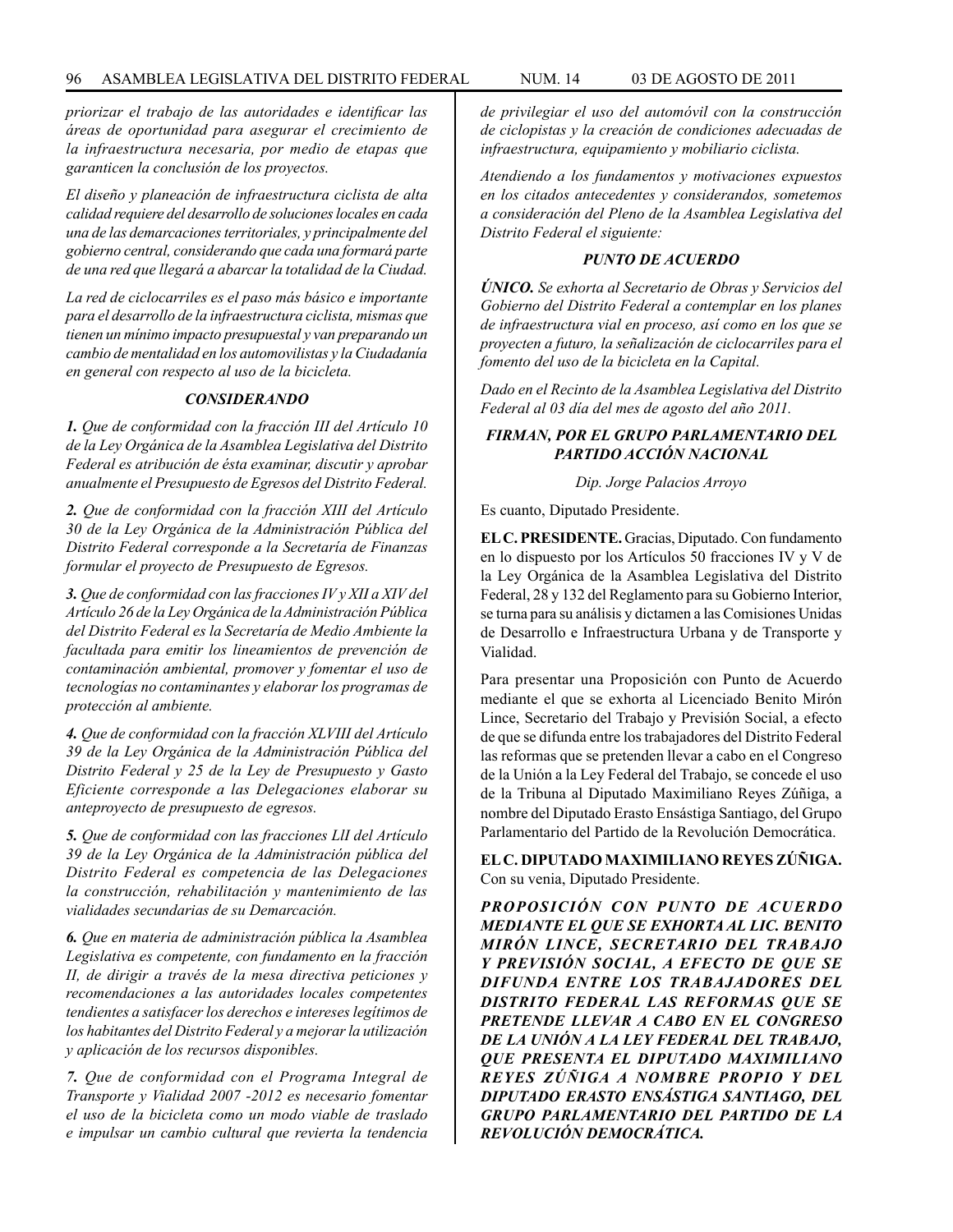*Proposición con Punto de Acuerdo mediante el que se exhorta al Lic. Benito Mirón Lince, Secretario del Trabajo y Previsión Social, a efecto de que se difunda entre los trabajadores del Distrito Federal las reformas que se pretende llevar a cabo en el Congreso de la Unión a la Ley Federal del Trabajo, de conformidad con los siguientes:*

## *ANTECEDENTES*

*1. El origen del Artículo 123 de la Constitución se remonta al año de 1917 y ha tenido múltiples reformas, sin embargo, la lucha sindical y por los derechos de los trabajadores es mucho más añeja, la que le da sustento y sentido a la llamada garantía social de los trabajadores establecida en dicho Artículo.*

*2. Recordemos el origen de la defensa de los intereses de los trabajadores con la constitución de las sociedades mutualistas fundada por obreros en el año de 1853 como antecedente de los sindicatos, eran sociedades de apoyo para la salud y el crédito, mismas que permitieron el surgimiento de los sindicatos y dieron pauta a la constitución del "Gran Circulo de Obreros de la Ciudad de México" organización que llego a tener 8000 afiliados. Lo que requirió en el país una organización más fuerte y grande de trabajadores, surgiendo las federaciones y confederaciones de trabajadores en la época posrevolucionaria.*

*3. Durante el Gobierno de Porfirio Díaz se prohibió a los trabajadores que formaran organizaciones u organizaran manifestaciones para defender su derechos laborales llegando al grado de castigar con multas o hasta con cárcel a los que no obedecían dichas disposiciones, no obstante, tales disposiciones que entonces y ahora son violatorias del derecho a la libre manifestación y reunión, los trabajadores de las Minas de Cananea, en el año de 1906, hicieron estallar una huelga por salarios más altos y trato igualitario para los trabajadores mexicanos frente a los trabajadores estadounidenses, ya que existía discriminación.*

*Por otra parte, en el año de 1907, los trabajadores de las empresas textileras de Río Blanco en Orizaba Veracruz, hacían lo propio por alcanzar mejores condiciones de trabajo ya que entre otras vejaciones, cubrían jornadas de 12 horas y había sanciones al salario. El resultado de ambas luchas, muertos y heridos por una causa justa: el derecho al trabajo digno.*

*4. Muchas han sido las reformas a la Ley Federal del Trabajo, casi todas, preservando el espíritu social que le dio origen al Artículo 123 Constitucional, sin embargo, hoy en día, en la cámara de Diputados, se esta gestando la reforma en la que por primera vez se introducen nuevas figuras, que a nuestro juicio, pretenden suprimir conquistas laborales logradas durante años por los trabajadores, tales como la reducción de los salarios caídos, la "flexibilidad laboral", el contrato bajo la figura del "outsourcing" de los trabajadores, el período a prueba, entre otros, que contravienen los principios sociales del trabajo y que* 

*modifican su esencia vista como un derecho y un deber y no como una mercancía.* 

*Lo anterior bajo los siguientes:*

#### *CONSIDERANDOS*

*PRIMERO. Que de conformidad con al Artículo 123 Constitucional que señala que toda persona tiene derecho el trabajo digno y socialmente útil, se hace necesario que los trabajadores del Distrito Federal conozcan a fondo las propuestas de reforma a la Ley Federal del Trabajo que se están planteando en el Congreso de la Unión a efecto de modificar las relaciones laborales entre patrones y trabajadores y las consecuencias de dicha reforma.*

*SEGUNDO. Es facultad de la Secretaría del Trabajo y Fomento al Empleo de conformidad con el Artículo 23 ter fracción XI de la Ley Orgánica de la Administración Pública del Distrito Federal, impulsar una cultura de trabajo que favorezca el respeto a los derechos y garantías sociales a favor de los trabajadores del Distrito Federal.*

*Por lo anteriormente expuesto y fundado se propone el siguiente:*

#### *PUNTO DE ACUERDO*

*"Proposición con Punto de Acuerdo de Urgente y Obvia Resolución, mediante el que Se Exhorta al Lic. Benito Mirón Lince, Secretario del Trabajo y Fomento al Empleo, a efecto de que se difunda entre los Trabajadores del Distrito Federal, las Reformas que se pretende llevar a cabo en el Congreso de la Unión, a la Ley Federal del Trabajo".*

*Muchas Gracias*

### *ATENTAMENTE*

#### *Dip. Erasto Ensástiga Santiago*

Es cuanto, Diputado Presidente.

**EL C. PRESIDENTE.** Gracias, Diputado. En términos de lo dispuesto por el Artículo 133 del Reglamento para el Gobierno Interior de la Asamblea Legislativa del Distrito Federal, consulte la Secretaría a la Diputación Permanente en votación económica si la propuesta presentada por el Diputado Maximiliano Reyes Zúñiga se considera de urgente y obvia resolución.

**LA C. SECRETARIA.** Por instrucciones de la Presidencia y en votación económica se consulta a la Diputación Permanente si la propuesta de referencia se considera de urgente y obvia resolución. Los que estén por la afirmativa sírvanse manifestarlo levantando la mano.

Los que estén por la negativa sírvanse manifestarlo levantando la mano.

Se considera de urgente y obvia resolución, Diputado Presidente.

**EL C. PRESIDENTE.** Gracias, Diputada. Está a discusión la propuesta. ¿Existen oradores en contra?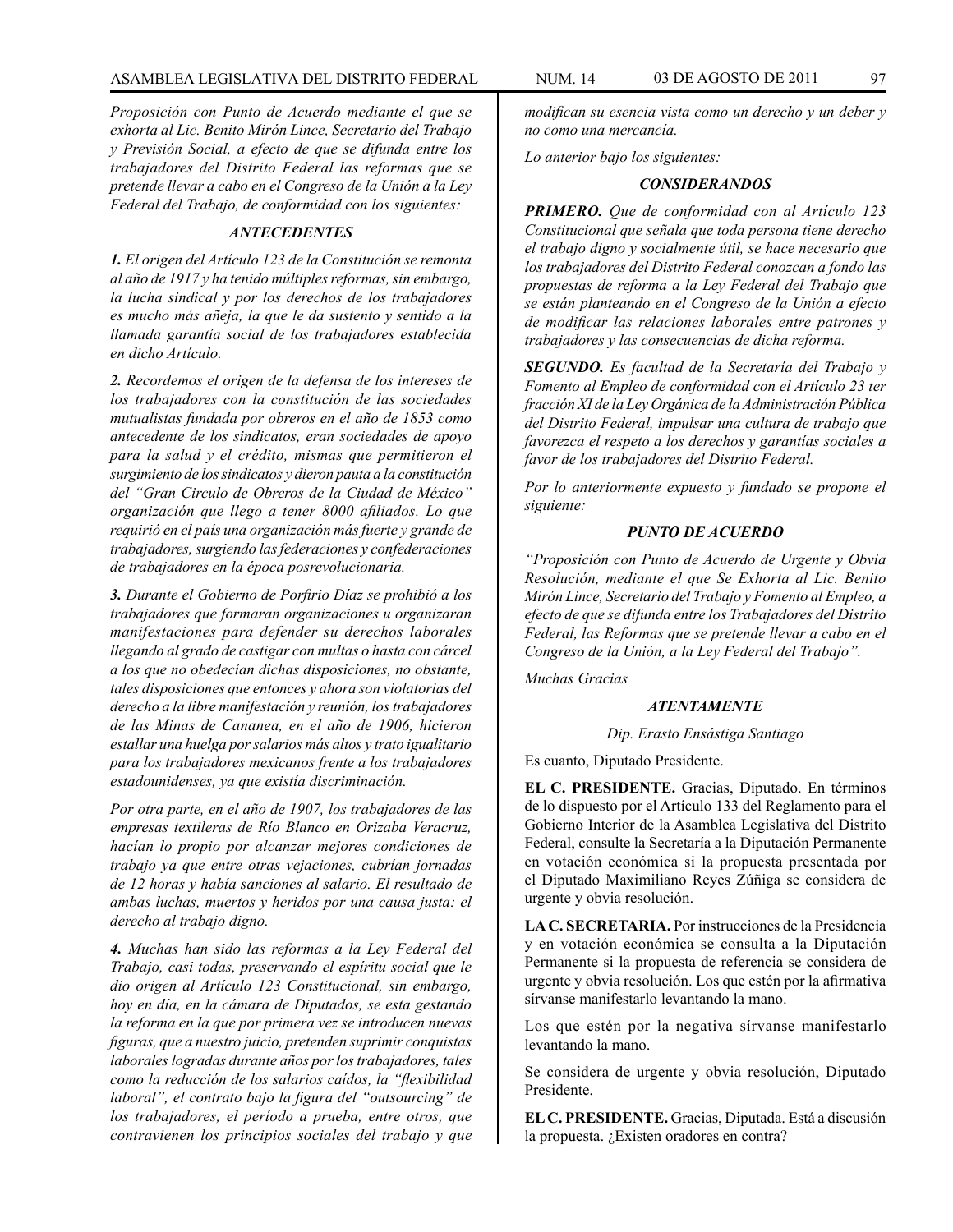Hasta por 10 minutos tiene el uso de la Tribuna el Diputado Pizano, para hablar en contra.

## **EL C. DIPUTADO CARLO FABIÁN PIZANO SALINAS.** Con su venia Diputado Presidente.

El asunto es que estamos ante un Punto de Acuerdo mal fundamentado. Hizo mención el promovente de una facultad de la Secretaría del Trabajo y Fomento al Empleo con base al Artículo 123 de la Ley Orgánica de la Administración Pública. Nada más que el Artículo 123 de la Ley Orgánica de la Administración no habla de este tema. Yo creo que el promovente quiso referirse al Artículo 23 Ter de la Ley Orgánica de la Administración Pública, primer dato.

Segundo, habla de una fracción XI. Bueno el 123 no trata el tema, pero el 23 Ter sí habla de esa fracción XI, que supongo es que es el supuesto fundamento legal para esta promoción.

Leo la fracción XI del Artículo 23 Ter. Dice el Artículo 23 Ter. *A la Secretaría del Trabajo y Fomento al Empleo corresponde el despacho de las materias relativas al trabajo, previsión social y protección al empleo.* 

Específicamente cuenta con las siguientes atribuciones. Fracción XI*. Fomentar el servicio de empleo, capacitación y adiestramiento, así como auxiliar a las autoridades federales a aumentar la cobertura y calidad de la capacitación laboral, impulsar una cultura del trabajo que favorezca el respeto a los derechos y garantías sociales a favor de los trabajadores en el Distrito Federal.*

Si uno revisa esa fracción, no consiste en una facultad para promover o difundir cualquier tema, el que sea, y queda claro el principio de la autoridad que sólo puede hacer aquello que la Ley le permite.

La Secretaría del Trabajo del Gobierno de la Ciudad no tiene facultades para hacer la promoción o difusión que señala o que propone el Punto de Acuerdo, además habría qué ver cuál es el sentido de esa promoción, que por el sentido del Punto de Acuerdo es negativa y que en muchos casos a nosotros nos parece que aunque es una legislación que vale la pena revisar, no todo es negativo.

Nuestra postura es no está bien fundamentado el Punto de Acuerdo, la Secretaría no tiene facultades para ello, por lo tanto proponerles que rechacemos el mismo.

Es cuanto, Diputado Presidente.

**EL C. PRESIDENTE.** Gracias Diputado. ¿Alguna Diputada o Diputado desea hacer uso de la Tribuna?

Proceda la Secretaría a preguntar a la Diputación Permanente en votación económica si es de aprobarse la propuesta a discusión.

**LA C. SECRETARIA.** Por instrucciones de la Presidencia y en votación económica se pregunta a la Diputación Permanente si es de aprobarse la propuesta sometida a su consideración. Los que estén por la afirmativa, sírvanse manifestarlo levantando la mano.

Los que estén por la negativa, sírvanse manifestarlo levantando la mano.

Aprobada la propuesta, Diputado Presidente.

**EL C. PRESIDENTE.** Gracias Diputada. Remítase a las autoridades correspondientes para los efectos legales a que haya lugar.

Para presentar una Proposición con Punto de Acuerdo por el que se exhorta respetuosamente a los Titulares de las Secretarías de Gobierno del Distrito Federal y a la Secretaría de Salud del Distrito Federal, para que en los Centros Femeniles de Readaptación Social Santa Martha Acatitla y Tepepan, respectivamente, se garantice el abastecimiento del cuadro básico de medicamentos, así como una coordinación interinstitucional que permita el traslado y la atención oportuna y eficaz a clínicas y hospitales para las mujeres en situación de reclusión, así como de sus hijas e hijos cuando se requiera, se concede el uso de la Tribuna a la Diputada Ana Estela Aguirre y Juárez, a nombre de la Diputada Beatriz Rojas Martínez, del Grupo Parlamentario del Partido del Trabajo y de la Revolución Democrática, respectivamente.

**LA C. DIPUTADA ANA ESTELA AGUIRRE Y JUÁREZ.** Con su venia Diputado Presidente.

*PROPOSICIÓN CON PUNTO DE ACUERDO POR EL QUE SE EXHORTA RESPETUOSAMENTE A LOS TITULARES DE LA SECRETARÍA DE GOBIERNO DEL DISTRITO FEDERAL Y A LA SECRETARÍA DE SALUD DEL DISTRITO FEDERAL, PARA QUE EN LOS CENTROS FEMENILES DE READAPTACIÓN SOCIAL, SANTA MARTHA ACATITLA Y TEPEPAN RESPECTIVAMENTE, SE GARANTICE EL ABASTECIMIENTO DEL CUADRO BÁSICO DE MEDICAMENTOS, ASÍ COMO UNA COORDINACIÓN INTERINSTITUCIONAL QUE PERMITA EL TRASLADO Y LA ATENCIÓN OPORTUNA Y EFICAZ A CLÍNICAS U HOSPITALES PARA LAS MUJERES EN SITUACIÓN DE RECLUSIÓN, ASÍ COMO DE SUS HIJAS E HIJOS CUANDO SE REQUIERA, QUE PRESENTA LA DIPUTADA ANA ESTELA AGUIRRE Y JUÁREZ A NOMBRE DE LA DIPUTADA BEATRIZ ROJAS MARTÍNEZ, DEL GRUPO PARLAMENTARIO DEL PARTIDO DEL TRABAJO Y DE LA REVOLUCIÓN DEMOCRÁTICA, RESPECTIVAMENTE.*

*La de la voz, Diputada Ana Estela Aguirre y Juárez a nombre de la Diputada Beatriz Rojas Martínez, Presidenta de la Comisión de Equidad y Género, con fundamento en lo dispuesto por el Artículo 17, fracciones II1 y VI, de la Ley Orgánica de la Asamblea Legislativa del Distrito Federal, y 132 y 133 del Reglamento para el Gobierno Interior de la Asamblea Legislativa del Distrito Federal, somete a consideración de esta Honorable Asamblea Legislativa la siguiente: Proposición con Punto de Acuerdo, al tenor de lo siguiente:*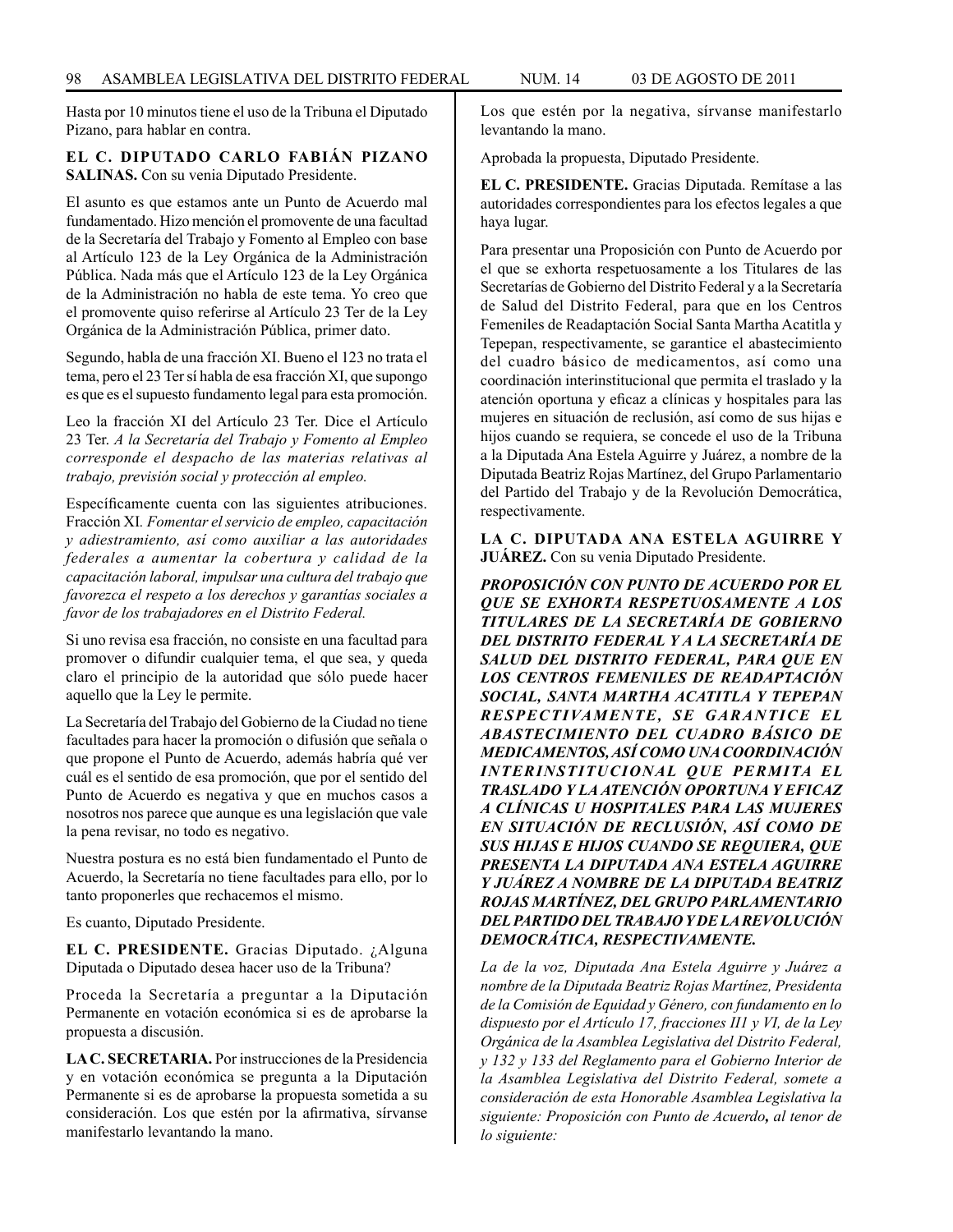## *CONSIDERANDO*

*1. Que el pasado 25 de julio, se llevo a cabo en esta Asamblea Legislativa, por parte de la Presidencia de la Comisión de Equidad y Género y la Comisión de Derechos Humanos del Distrito Federal el Foro sobre "Derechos Humanos de las Mujeres en Reclusión" con la finalidad de visualizar la problemática que las mujeres viven dentro de los Centros de Readaptación Social, y poder tener los conocimientos y herramientas necesarias que les garanticen el acceso a sus Derechos Humanos.*

*2. Que en dicho foro se contó con la participación de ponentes de distintas instancias de procuración e impartición de justicia y del sector salud, tanto del Gobierno Federal y del Distrito Federal, así como académicas, periodistas y expertas todas con experiencia en el tema de Mujeres y los Centros de Readaptación Social, obteniendo como resultado distintas aristas de lo que se desarrolla dentro de estos centros de readaptación y para abordar y resolver la problemática del incumplimiento de los derechos humanos de las mujeres privadas de su libertad.*

*3. Que dentro de los temas mas focalizados debido a su importancia, fue el del acceso al Derecho a la Salud, en donde se vislumbro que no solo se debe de garantizar a estas mujeres, si no también a las niñas y niños que viven dentro de estos centros de reclusión femeniles, pues en este caso en especifico, muchas mujeres purgan sus condenas acompañadas de sus hijas e hijos que pueden permanecer con ellas hasta los 6 años de edad, por tal se debe garantizar una buena calidad de vida de las y los menores, obedeciendo a los derechos de las niñas y los niños.*

*4. Que la situación de las mujeres privadas de su libertad no es motivo para que se les restrinjan, limiten u obstaculicen sus otros derechos en este caso el derecho a la atención médica, en la cual no es necesario contar con alguna enfermedad o situación extrema para proporcionarles atención. Actualmente México es parte del XIV Comité de Derechos Económicos Culturales y Sociales, norma de observancia obligada para que disfruten del más alto nivel de salud. (Nutrición, agua, estado físico y medicina preventiva).*

*5. Que en la Ley de Salud del Distrito Federal se establece lo siguiente:* 

## *CAPÍTULO XXV*

# *DE LOS SERVICIOS DE SALUD EN RECLUSORIOS Y CENTROS DE READAPTACIÓN SOCIAL*

*Artículo. 98. Corresponde a la Secretaría, en coordinación con las autoridades competentes, integrar, conducir, desarrollar, dirigir, administrar y otorgar en forma permanente. oportuna y eficiente los servicios de salud y de atención médica y de especialidades, particularmente en materia de medicina general y preventiva, medicina interna, cirugía, gineco-obstetricia, pediatría, odontología,* 

*psiquiatría, salud sexual y reproductiva, nutrición, campañas de vacunación entre otros, que se ofrezcan en Reclusorios y Centros de Readaptación Social. Los Centros femeniles de reclusión y readaptación contarán de forma permanente con servicios médicos de especialidad en salud materno infantil.*

*Artículo. 99. Tratándose de enfermedades que requieran atención de emergencia, graves o cuando así lo requiera el tratamiento, a juicio del personal médico de los reclusorios y centros de readaptación social, se dará aviso para el traslado interno al centro hospitalario que determine el propio Gobierno, en cuyo caso, se deberá hacer del conocimiento de la autoridad competente.*

*6. Que desde el mes de agosto del año 2010, los servicios médicos proporcionados a las reclusas de los Centros Femeniles de Readaptación Social Santa Martha Acatitla y Tepepan están a cargo de la Secretaría de Salud del Distrito Federal, (por cerca de 6 años no contaban con médicos especialistas sino por técnicos con conocimientos médicos) quien ha implementado diversas acciones para cumplir con la Recomendación 2005, emitida por la Comisión de Derechos Humanos del Distrito Federal, sin embargo aún no se cuentan con las condiciones requeridas para proporcionar la atención debido a la falta de insumas médicos, recursos humanos y medicamentos necesarios.*

*7. Que en el Centro de Readaptación Social de Santa Martha Acatitla, de enero a julio de 2011 se han llevado a cabo 4802 consultas, 194 de ellas realizadas por un médico especialista, 176 consultas dentales en el turno matutino, se estableció una vez por mes la visita del servicio de dermatología para atender a todas las internas, así como la atención del MediBus para realizar masto grafías, detección de VIH y estudios de PPH.*

*8. Que por parte de la Clínica Especializada Condesa, se realizan proyectos implementados en internas para detección de diferentes tipos de VPH de alto riesgo, cerca de 400 internas de los Centros Femeniles de Readaptación Social de Santa Martha Acatitla y Tepepan, ofreciendo el tratamiento a quienes lo requieran, por medio de colposcopías y tratamiento de lesiones.*

*9. Que según datos de la Secretaría de Salud del Distrito Federal se han dado 173 consultas médicas para la atención de menores que habitan en el reclusorio femenil de Santa Martha Acatitla, de las cuales, el 72 por ciento corresponden a males que afectan las vías respiratorias; 19 por ciento a males gástricos y 9 por ciento a dermatitis.*

*10. Que debido a la coordinación deficiente entre los Sistemas Penitenciarios y los Hospitales de la Red de la Secretaría de Salud del Distrito Federal, los traslados de reclusas no se realizan con el tiempo ni las condiciones necesarias para garantizar su adecuada atención, pues en diversas ocasiones no se da importancia a los síntomas presentados por las mujeres en reclusión, así como de sus*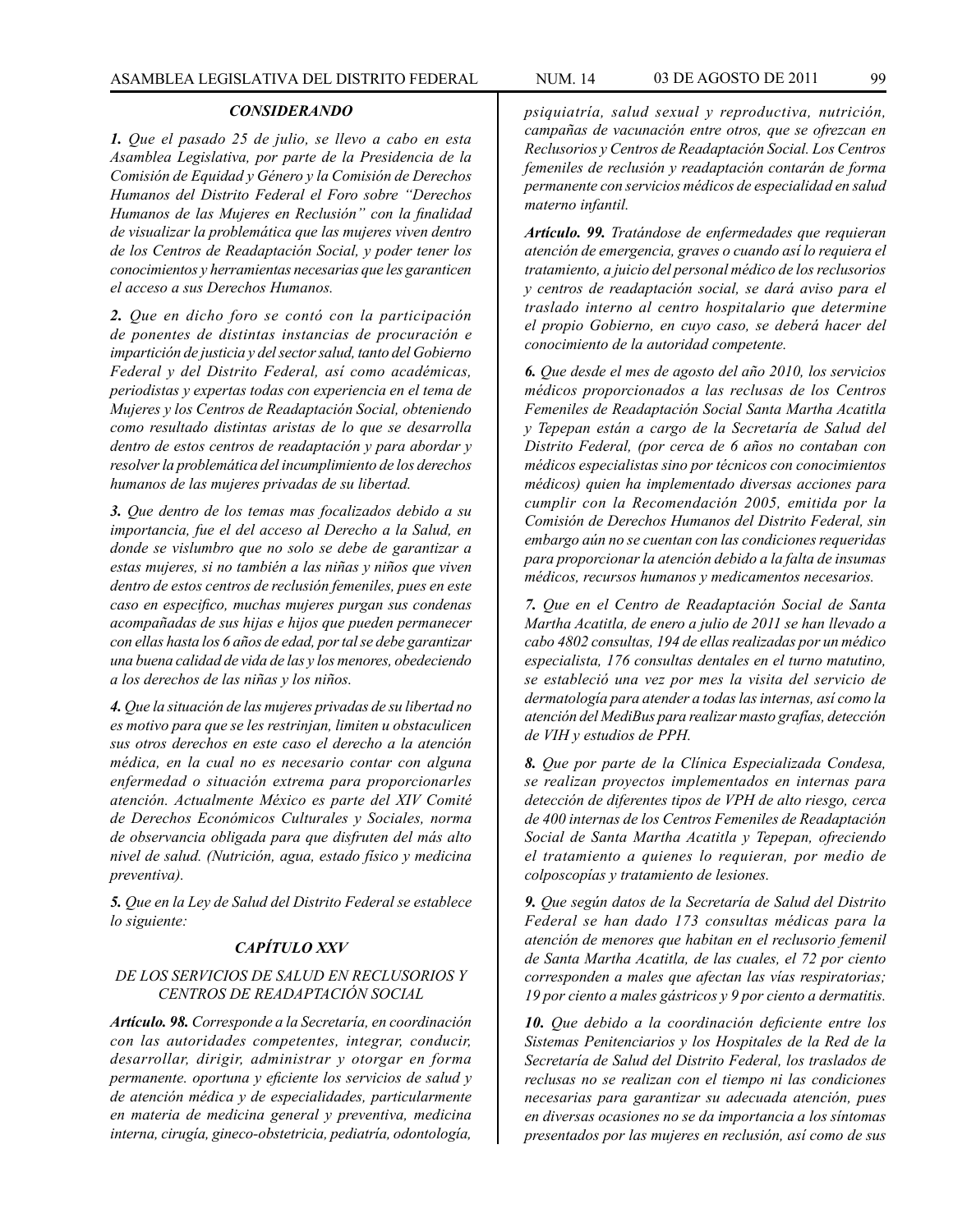*hijas e hijos dentro de los penales, añadiendo la tardía reacción por parte de las custodias y los encargados del traslado a los Centros de Atención Hospitalaria.*

*11. Que al no contar con unidades médicas especiales, se utilizan unidades de traslado para acceder a la atención de los Hospitales de la Red de la Secretaría de Salud del Distrito Federal, y debido a que hasta en ocasiones se utilizan las mismas unidades de traslado para los juzgados, se pierden las citas en estos centros médicos y se deben reprogramar, por lo que la atención médica se ve retrasada. Este período de tiempo puede complicar el avance de la sintomatología y desencadenar padecimientos que de haberse atendido a tiempo, no se presentarían.*

*12. Que en los recorridos que se han hecho dentro del reclusorio femenil de Santa Martha Acatitla se han dado diversos reclamos por parte de las internas, en la deficiencia del servicio de salud con falta de medicamentos o la obstrucción para acudir a ellos por parte del personal que ahí labora.*

*13. Que a todas las mujeres se les tienen que garantizar sus derechos fundamentales y humanos, entre los cuales esta el Derecho a gozar de una buena salud, el cual de ninguna manera queda restringido, para el caso de las mujeres en situación de reclusión.*

*Con base en lo expuesto y fundado, someto a la consideración de esta Diputación Permanente, la siguiente:*

### *PROPOSICIÓN CON PUNTO DE ACUERDO*

*Proposición con Punto de Acuerdo por el que la Diputada Beatriz Rojas Martínez, Presidenta de la Comisión de Equidad y Género, exhorta respetuosamente a los Titulares de la Secretaría de Gobierno del Distrito Federal y a la Secretaría de Salud del Distrito Federal, para que en los Centros Femeniles de Readaptación Social Santa Martha Acatitla y Tepepan respectivamente, se garantice el abastecimiento del cuadro básico de medicamentos, así como una coordinación interinstitucional que permita el traslado y la atención oportuna y eficaz a clínicas u hospitales para las mujeres en situación de reclusión, así como de sus hijas e hijos cuando se requiera.*

*Dado en el Recinto de la Asamblea Legislativa del Distrito Federal, V Legislatura, el tres de agosto de dos mil once.*

## *ATENTAMENTE*

*Dip. Beatriz Rojas Martínez Dip. Ana Estela Aguirre y Juárez*

Es cuanto, Diputado Presidente.

**EL C. PRESIDENTE**. Gracias, Diputada. En términos de lo dispuesto por el Artículo 133 del Reglamento para el Gobierno Interior de la Asamblea Legislativa del Distrito Federal, consulte la Secretaría a la Diputación Permanente en votación económica, si la propuesta presentada por la Diputada Ana Estela Aguirre y Juárez, se considera de urgente y obvia resolución.

**LA C. SECRETARIA**. Por instrucciones de la Presidencia y en votación económica se consulta a la Diputación Permanente si la propuesta de referencia se considera de urgente y obvia resolución. Los que estén por la afirmativa, sírvanse manifestarlo levantando la mano.

Los que estén por la negativa, sírvanse manifestarlo levantando la mano.

Se considera de urgente y obvia resolución, Diputado Presidente.

**EL C. PRESIDENTE.** Gracias, Diputada. Está a discusión la propuesta. ¿Existen oradores en contra?

Proceda la Secretaría a preguntar a la Diputación Permanente en votación económica si es de aprobarse la propuesta a discusión.

**LA C. SECRETARIA.** Por instrucciones de la Presidencia y en votación económica se pregunta a la Diputación Permanente si es de aprobarse la propuesta sometida a su consideración. Los que estén por la afirmativa, sírvanse manifestarlo levantando la mano.

Los que estén por la negativa, sírvanse manifestarlo levantando la mano.

Aprobada la propuesta, Diputado Presidente.

**EL C. PRESIDENTE.** Gracias, Diputada. Remítase a las autoridades correspondientes para los efectos legales a que haya lugar.

Para presentar una Proposición con Punto de Acuerdo por el que esta Asamblea Legislativa del Distrito Federal exhorta respetuosamente a la Titular del Instituto de las Mujeres y al Titular de la Secretaría de Gobierno, ambos del Distrito Federal, para que implementen de manera coordinada un programa de capacitación permanente para intensificar y capacitar con perspectiva de género y derechos humanos a las y los servidores públicos adscritos a los Centros de Reclusión Femeniles de Santa Martha Acatitla y Tepepan, se concede el uso de la Tribuna a la Diputada Ana Estela Aguirre y Juárez, a nombre de la Diputada Beatriz Rojas Martínez, del Grupo Parlamentario del Partido del Trabajo y de la Revolución Democrática, respectivamente.

**LA C. DIPUTADA ANA ESTELA AGUIRRE Y JUÁREZ.** Con su venia, Diputado Presidente.

*PROPOSICIÓN CON PUNTO DE ACUERDO POR EL QUE ESTA ASAMBLEA LEGISLATIVA DEL DISTRITO FEDERAL EXHORTA RESPETUOSAMENTE A LA TITULAR DEL INSTITUTO DE LAS MUJERES Y AL TITULAR DE LA SECRETARÍA DE GOBIERNO AMBOS DEL DISTRITO FEDERAL, PARA QUE IMPLEMENTEN DE MANERA COORDINADA UN PROGRAMA DE CAPACITACIÓN PERMANENTE PARA INTENSIFICAR Y CAPACITAR CON PERSPECTIVA DE GÉNERO Y DERECHOS HUMANOS, A LAS Y LOS SERVIDORES PÚBLICOS ADSCRITOS A LOS*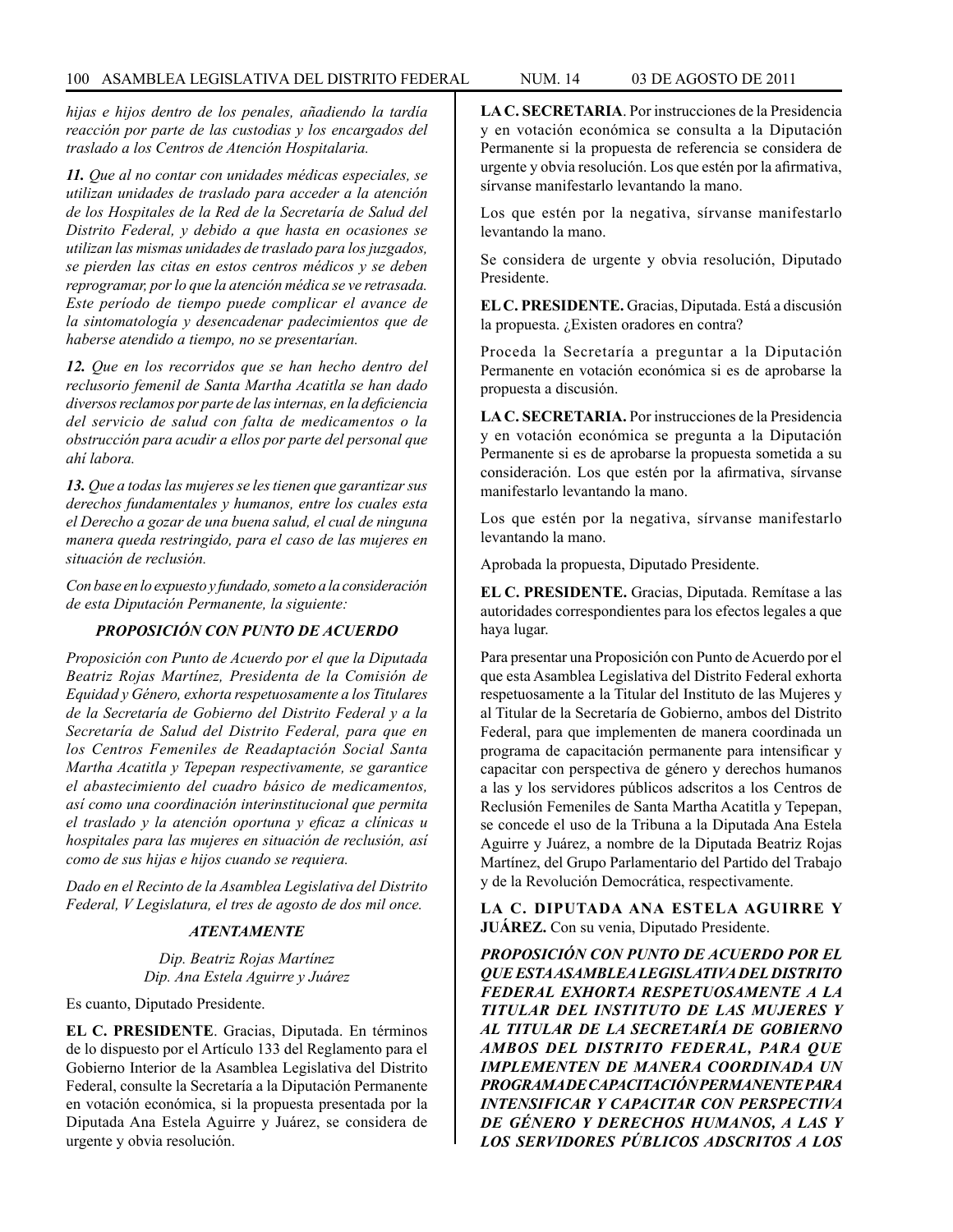# *CENTROS DE RECLUSIÓN FEMENILES DE SANTA MARTHA ACATITLA Y TEPEPAN, QUE PRESENTA LA DIPUTADA ANA ESTELA AGUIRRE Y JUÁREZ A NOMBRE DE LA DIPUTADA BEATRIZ ROJAS MARTÍNEZ, DEL GRUPO PARLAMENTARIO DEL PARTIDO DEL TRABAJO Y DE LA REVOLUCIÓN DEMOCRÁTICA, RESPECTIVAMENTE.*

*Con fundamento en lo dispuesto por el Artículo 17, fracciones II1 y VI de la Ley Orgánica de la Asamblea Legislativa del Distrito Federal, y 133 del Reglamento para el Gobierno Interior de la Asamblea Legislativa del Distrito Federal, someto a la consideración de esta Honorable Asamblea el siguiente Punto de Acuerdo, al tenor de los siguientes:*

### *CONSIDERANDO*

*1. Que la perspectiva de género en la creación de políticas públicas y gestión, logra visualizar y crear las condiciones de igualdad entre mujeres u hombres, que permite cubrir las necesidades reales de cada Ciudadana y Ciudadano.*

*2. Que de acuerdo con la Convención sobre la Eliminación de todas las Formas de Discriminación contra la Mujer ratificada en el año de 1981 por el Estado mexicano, menciona que la discriminación contra la mujer es la distinción, exclusión o restricción que se fundamenta en el sexo y tiene el propósito de menoscabar o anular el ejercicio de los derechos civiles, humanos y libertades fundamentales en las esferas política, económica y cultural.*

*Artículo 2 Los Estados Partes condenan la discriminación contra la mujer en todas sus formas, convienen en seguir, por todos los medios apropiados y sin dilaciones, una política encaminada a eliminar la discriminación contra la mujer y, con tal objeto, se comprometen a:* 

*c) Establecer la protección jurídica de los derechos de la mujer sobre una base de igualdad con los del hombre y garantizar, por conducto de los Tribunales nacionales o competentes y de otras instituciones públicas, la protección efectiva de la mujer contra todo acto de discriminación;*

*d) Abstenerse de incurrir en todo acto a práctica de discriminación contra la mujer y velar porque las autoridades e instituciones públicas actúen de conformidad con esta obligación;*

*3. Que de acuerdo con la Cuarta Conferencia Mundial de la Mujer, realizada en Beijing en 1995, en base a su plataforma de Acción, plantea el exhorto a los países signatarios para que construyan sus políticas publicas con la perspectiva de género, con el objetivo de fortalecer las estrategias institucionales para la transversalidad de la perspectiva y de Derechos Humanos, teniendo como objetivo la igualdad y la autonomía de la mujer.*

*4. Que la transversalidad es un método que permite a la perspectiva de género ser un eje que integra, políticas, medios y trabajo en el ámbito legislativo, ejecutivo,* 

*administrativo y reglamentario, que da pauta a la homogeneización de principios, conceptos y acciones a aplicar en la definición de la igualdad de acceso de derechos humanos.*

*5. Que el Gobierno de la Ciudad de México, ha insertado la "Equidad de Género" como uno de sus ejes transversales en el Programa de Desarrollo del Distrito Federal, con el fin de implementarla en la creación de políticas y programas.*

*6. Que de acuerdo con el Decálogo por la Equidad de Género que se firmo en el 2007 por el Jefe de Gobierno, las y los Titulares de las dependencias y la y los delegados de las demarcaciones políticas, dan la valides y obligatoriedad a la institucionalización de la perspectiva.*

*7. Que con la Ley de Igualdad Sustantiva entre Mujeres y Hombres para el Distrito Federal, faculta al INMUJERES de responsabilidades para ser el órgano rector y normativo de la creación y vigilancia de las políticas públicas basadas en la igualdad.* 

*El INMUJERES es la encargada de coordinar los instrumentos de la política en materia de igualdad entre mujeres y hombres; por otro lado evalúa la aplicación de la Ley en los espacios públicos y privados al igual en la participación en el diseño y creación de políticas publicas locales en materia de igualdad sustantiva entre hombre y mujeres.*

*8. Que la Ley en mención puntualiza que las entidades públicas del Gobierno del Distrito Federal tienen el primordial fin de trabajar la erradicación de todas las formas de discriminación hacia la mujer en el espacio público y privado, con la creación de mecanismos institucionales para capacitar a las autoridades y en beneficio de las y los Ciudadanos.*

*9. Que de acuerdo con la Ley de Acceso de las Mujeres a una Vida Libre de Violencia se tiene que tener como objetivo dignificar la vida de las mujeres en todo sentido:*

*Artículo 4. Los principios rectores de esta Ley son:*

*I. El respeto a la dignidad humana de las mujeres;*

*II. La libertad y autonomía de las mujeres;*

*III. La no discriminación;*

*IV. La equidad de género, y*

*V. La transversalidad de la perspectiva de género.*

*10. Que de acuerdo con esta misma Ley, el Instituto de las mujeres del Distrito Federal, podrá diseñar mecanismos de seguimiento y vigilancia para la capacitación y especialización de las y los servidores públicos del Gobierno del Distrito Federal, asimismo las Dependencias y Entidades de este Gobierno, deberán capacitar y especializar a sus servidores públicos con apego a los lineamientos que determine este Instituto en perspectiva de género y derechos humanos:*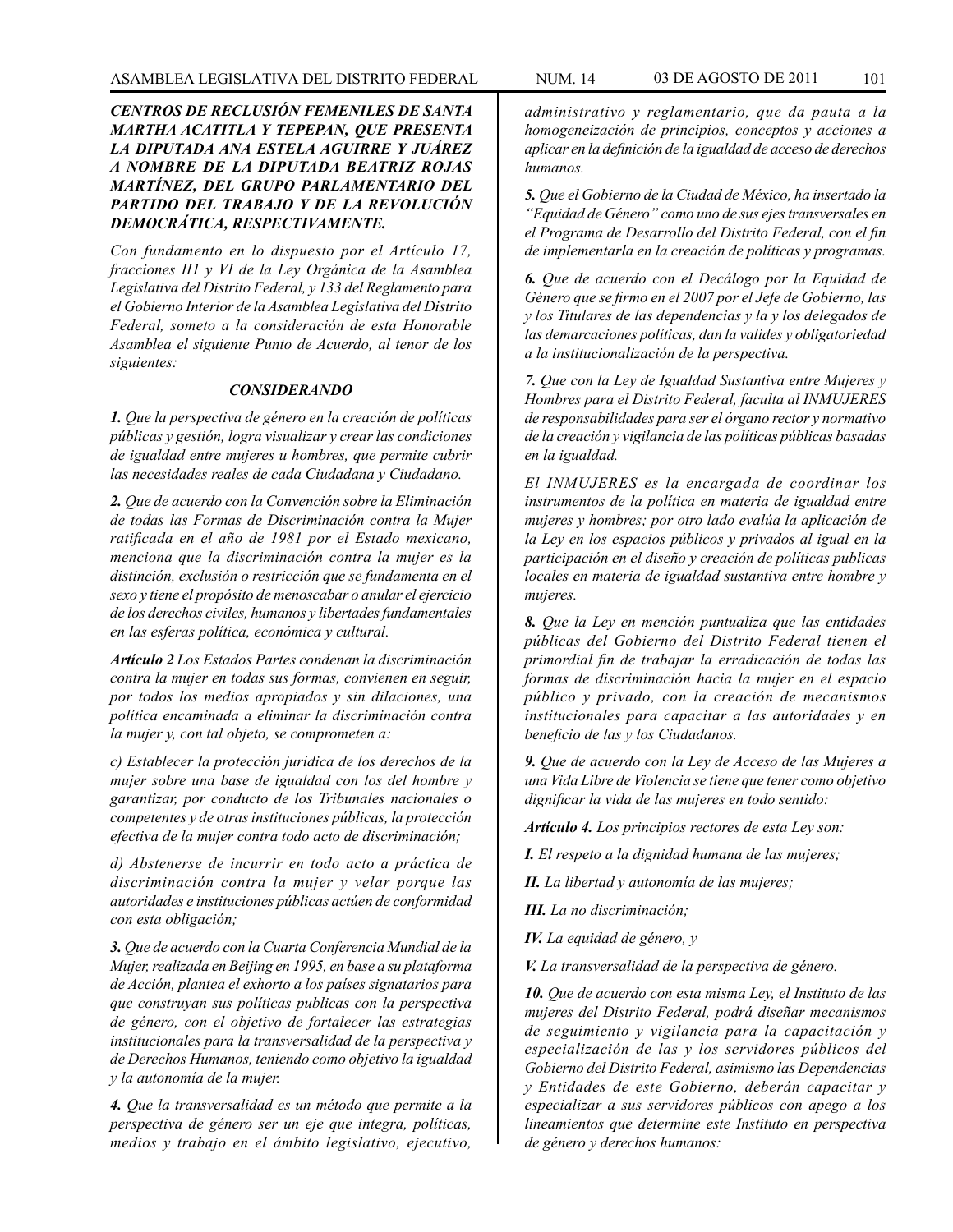*Artículo 15. Corresponde a las Dependencias y entidades del Distrito Federal, así como a los dieciséis Órganos Políticos Administrativos:*

*I. Capacitar y especializar a su personal en materia de derechos humanos de las mujeres con apego a los lineamientos establecidos por el INMUJERES DF;*

*Artículo 16. El INMUJERES DF, deberá:* 

*II. Diseñar lineamientos, mecanismos instrumentos e indicadores para el seguimiento y vigilancia de los objetivos de la presente Ley; así como para la capacitación y especialización de las y los servidores Públicos del Gobierno del Distrito Federal en perspectiva de género y derechos humanos de las mujeres;*

*11. Que la capacitación dentro del sistema penitenciario en especial en los Centros de Reclusión Femeniles de Santa Martha Acatitla y Tepepan, es de vital importancia para concienciar a todo el personal responsable de dicho espacio, sobre la amplia gama de derechos que les asisten a las mujeres en reclusión y que le son vigentes y en consecuencia se deben garantizar, aún bajo esa condición; y adquirir la conciencia de género que les permita advertir que las condiciones de reclusión de las mujeres no deben y no pueden ser iguales a la de los hombres, y sobre todo que este sector se considera mas vulnerable por la estigmatización de la sociedad, y de los servidores públicos que laboran en estos centros. Asimismo es de mencionar que el total de mujeres privadas de su libertad en esta Capital son de 1,997, y que solo representan el 5% de la población total penitenciaria y que sufren a diario diversas violaciones a sus derechos humanos.*

*12. Que de acuerdo con el Foro "Derechos Humanos de las Mujeres en Reclusión" realizado en este Órgano Legislativo, se analizo entre los especialistas y funcionarios, que la falta de perspectiva en la equidad de género, en la aplicación de las Leyes y el trato del personal hacia con las reclusas, ha agudizado la situación de violación de derechos en aspectos de la salud, educación, reinserción social y laboral, los cuales son in visibilizados.*

*13. Que en virtud en lo anterior, es necesario que estas dos Dependencias del Gobierno se coordinen para analizar, organizar e implementar un programa especifico que contemple la capacitación con perspectiva de género y vigilancia permanente a los Servidores Públicos adscritos a los Centros de Reclusión Femeniles, que garantice la protección de los derechos humanos de las mujeres, para que vivan libres de violencia, dejando en claro la reclusión solo las priva de los derechos de tránsito y políticos, sin vulnerar los demás.*

*Con base a lo expuesto y fundado, me permito someter a la consideración de esta Asamblea Legislativa del Distrito Federal, la siguiente Proposición con Punto de Acuerdo:*

### *RESUELVE*

*ÚNICO: Proposición con Punto de Acuerdo por el que la Diputada Beatriz Rojas Martínez, Presidenta de la Comisión de Equidad y Género de esta Asamblea Legislativa del Distrito Federal, Exhorta respetuosamente a la Titular del Instituto de las Mujeres y al Titular de la Secretaría de Gobierno Ambos del Distrito Federal, para que Implementen de manera Coordinada un Programa de Capacitación permanente, para Intensificar y Capacitar con Perspectiva de Género y Derechos Humanos, a las y los Servidores Públicos Adscritos a los Centros de Reclusión Femeniles de Santa Martha Acatitla y Tepepan.*

*Dado en el Recinto de la Asamblea Legislativa del Distrito Federal, V Legislatura, el tres de Agosto de dos mil once.*

#### *ATENTAMENTE*

*Dip. Beatriz Rojas Martínez Dip. Ana Estela Aguirre y Juárez*

Es cuanto, Diputado Presidente.

**EL C. PRESIDENTE.** Gracias, Diputada. En términos de lo dispuesto por el Artículo 133 del Reglamento para el Gobierno Interior de la Asamblea Legislativa del Distrito Federal, consulte la Secretaría a la Diputación Permanente en votación económica si la propuesta presentada por la Diputada Ana Estela Aguirre y Juárez se considera de urgente y obvia resolución.

**LA C. SECRETARIA.** Por instrucciones de la Presidencia y en votación económica, se consulta a la Diputación Permanente si la propuesta de referencia se considera de urgente y obvia resolución. Los que estén por la afirmativa, sírvanse manifestarlo levantando la mano.

Los que estén por la negativa, sírvanse manifestarlo levantando la mano.

Se considera de urgente y obvia resolución, Diputado Presidente.

**EL C. PRESIDENTE.** Gracias, Diputada. Está a discusión la propuesta. ¿Existen oradores en contra?

Proceda la Secretaría a preguntar a la Diputación Permanente en votación económica si es de aprobarse la propuesta a discusión.

**LA C. SECRETARIA.** Por instrucciones de la Presidencia y en votación económica se pregunta a la Diputación Permanente si es de aprobarse propuesta sometida a su consideración. Los que estén por la afirmativa, sírvanse manifestarlo levantando la mano.

Los que estén por la negativa, sírvanse manifestarlo levantando la mano.

Aprobada la propuesta, Diputado Presidente.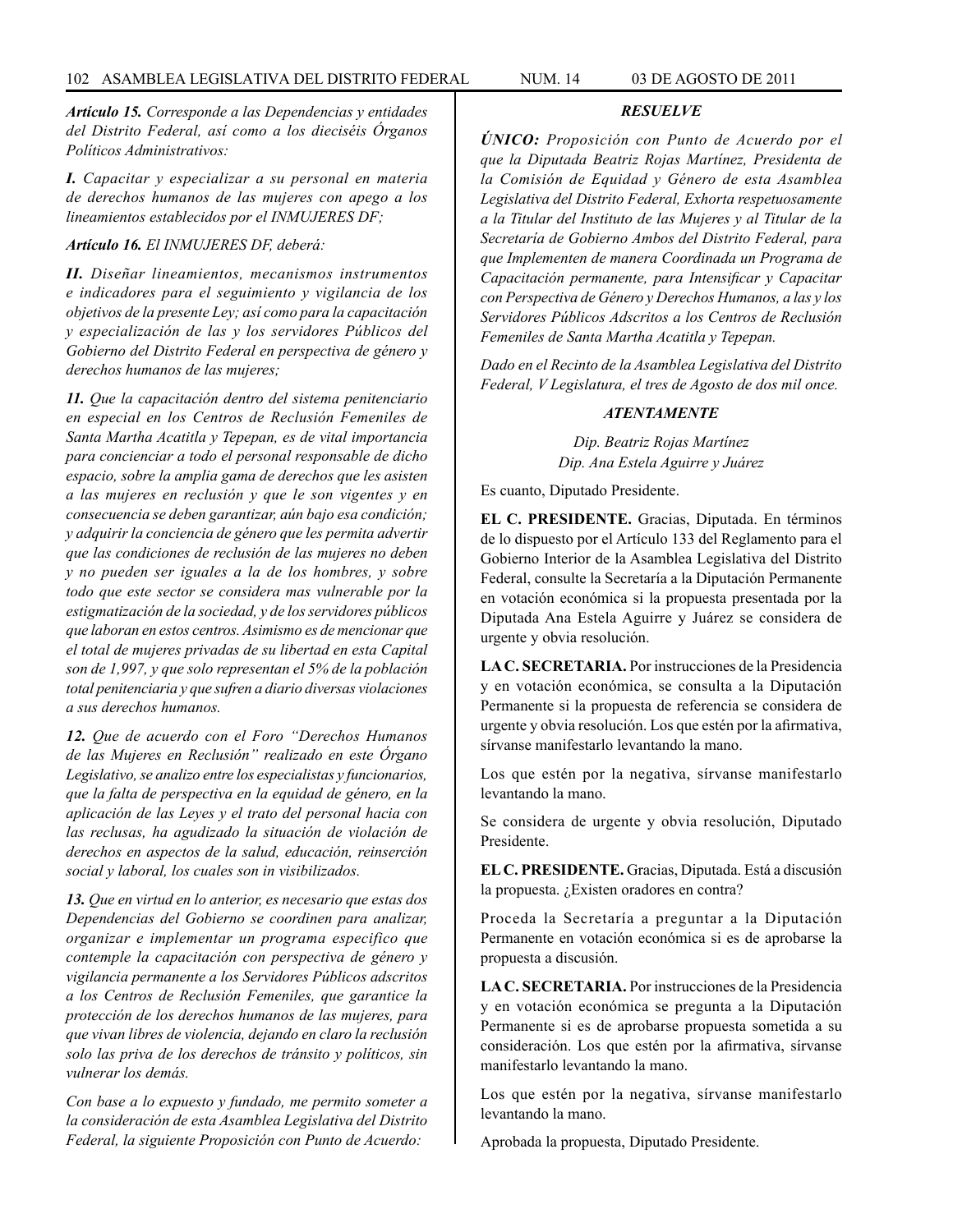**EL C. PRESIDENTE.** Gracias, Diputada. Remítase a las autoridades correspondientes para los efectos legales a que haya lugar.

Para presentar una Proposición con Punto de Acuerdo por el que se solicita información a las Secretarías de Gobierno, de Desarrollo Económico y de Desarrollo Urbano y Vivienda del Distrito Federal en relación a empresas que venden servicios de gestoría en materia de uso de suelo, se concede el uso de la Tribuna a la Diputada Lizbeth Eugenia Rosas a nombre del Diputado Leonel Luna Estrada, del Grupo Parlamentario del Partido de la Revolución Democrática.

# **LA C. DIPUTADA LIZBETH EUGENIA ROSAS MONTERO.** Con su venia, Diputado Presidente.

*PROPOSICIÓN CON PUNTO DE ACUERDO POR EL QUE SE SOLICITA INFORMACIÓN A LAS SECRETARÍAS DE GOBIERNO, DE DESARROLLO ECONÓMICO Y DE DESARROLLO URBANO Y VIVIENDA DEL DISTRITO FEDERAL, EN RELACIÓN A EMPRESAS QUE VENDEN SERVICIOS DE GESTORÍA EN MATERIA DE USOS DE SUELO, QUE PRESENTA LA DIPUTADA LIZBETH EUGENIA ROSAS MONTERO A NOMBRE PROPIO Y DEL DIPUTADO LEONEL LUNA ESTRADA, DEL GRUPO PARLAMENTARIO DEL PARTIDO DE LA REVOLUCIÓN DEMOCRÁTICA.*

*El suscrito Diputado Leonel Luna Estrada, integrante del Grupo Parlamentario del Partido de la Revolución Democrática, con fundamento en lo dispuesto en los Artículos 17 fracción VI de la Ley Orgánica y 133 del Reglamento para el Gobierno Interior, ambos de la Asamblea Legislativa del Distrito Federal, someto a la consideración de este Honorable Pleno la Proposición con Punto de Acuerdo al rubro citada, al tenor siguiente:*

*Ante esta Tribuna, en distintas ocasiones, varios Diputados que integramos esta V Legislatura, hemos expresado nuestra preocupación por las diversas anomalías que se han venido reportando en materia de usos de suelo.*

*En el caso de un servidor, he solicitado ante esta representación se aprueben acuerdos solicitando información de las Delegaciones donde se han presentado con mayor frecuencia estos problemas: Álvaro Obregón, Miguel Hidalgo, Coyoacán y Cuajimalpa. Estas solicitudes, en su momento, se hicieron extensivas a los órganos de procuración de justicia de esta capital, así como a la Contraloría General, a efecto de conocer el número y tipo de procedimientos que se estén llevando a cabo, como consecuencia de posibles delitos en materia de usos de suelo.*

*También se ha pedido la intervención del Instituto de Verificación Administrativa para que en uso de sus facultades, requiera la información de diversos predios que han sido denunciados por incumplir con los lineamientos que se establecen en los Programas Delegacionales de Desarrollo Urbano, así como en los Programas Parciales* 

*vigentes. y recientemente, como ustedes recordarán, se propuso un Punto de Acuerdo para que se integre una mesa de trabajo sobre el tema, con la concurrencia de las autoridades competentes, y se solicitó un informe a la Oficialía Mayor del Distrito Federal sobre el estado en que se encuentra el Archivo en donde se concentra toda esta información.*

*No obstante lo anterior, recientemente vecinos afectados por esta problemática, hicieron llegar a mis oficinas información de diversas empresas que se dedican a realizar trabajos de gestoría, ante las autoridades competentes, en materia de usos de suelo.*

*Una de ellas, denominada "Usos de Suelo, los profesionales del trámite", que dice tener diez años de experiencia, ofrece sus servicios para gestionar modificaciones a usos de suelo, por medio de derechos adquiridos o incluso, mediante la modificación de los programas de Desarrollo Urbano. Lo anterior, no obstante que este procedimiento pasa por el Pleno de esta Asamblea.*

*Esta situación, de ser verídica, muestra el grado de vulnerabilidad que se tiene en materia de usos de suelo y sobre todo, la seguridad jurídica que hay de los procedimientos y vigencia de las normas aprobadas.*

*En tal sentido y toda vez que de acuerdo con la Ley Orgánica de la Administración Pública del Distrito, corresponde a la Secretaría de Desarrollo Económico, llevar la relación del Gobierno de la Ciudad con las distintas asociaciones profesionales, y que SEDUVI es la autoridad local en la materia, someto a consideración de esta Diputación Permanente el presente:*

### *PUNTO DE ACUERDO*

*PRIMERO. Se solicita a la Secretaría de Desarrollo Económico que en un plazo de diez días hábiles a partir de la notificación del presente acuerdo, informe a esta Asamblea el número de Empresas que tenga registradas y que ofrezcan Servicios de Gestoría en materia de usos de suelo en la Ciudad, así como su Nombre y/o Denominación Social, en el período comprendido desde 2009.*

*SEGUNDO. Se solicita a la Secretaría de Desarrollo Urbano y Vivienda que en un plazo de diez días hábiles a partir de la notificación del presente acuerdo, informe a esta Asamblea el número de trámites realizados, en proceso y concluidos, en materia de cambios de usos de suelo, así como las empresas y particulares que los hayan iniciado, en el período comprendido desde 2009.*

*Dado en el Salón de Sesiones del Recinto Legislativo a los 3 días del mes de agosto de 2011.*

# *ATENTAMENTE*

*Dip. Leonel Luna Estrada Dip. Lizbeth Eugenia Rosas Montero*

Es cuanto, Diputado Presidente.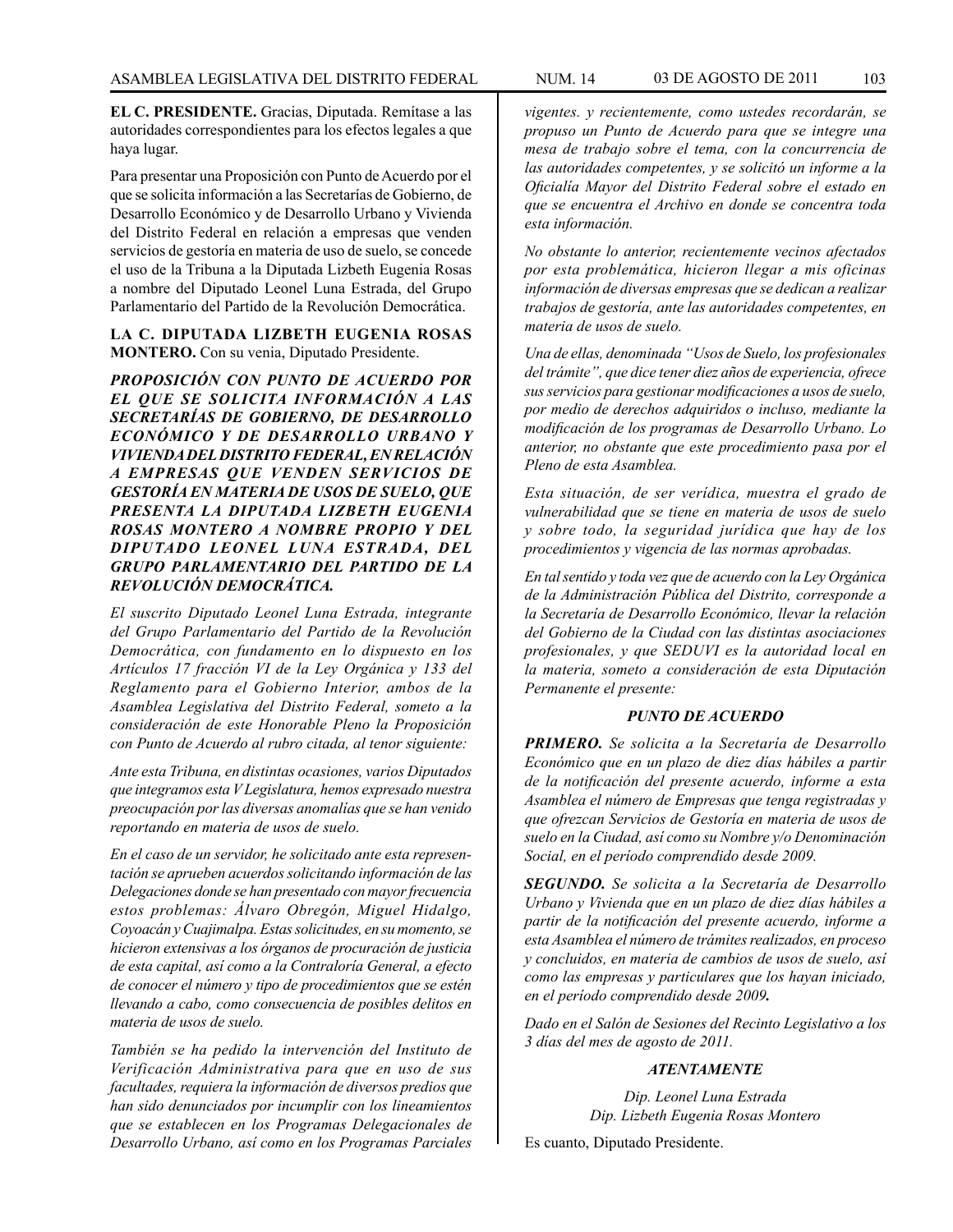**EL C. PRESIDENTE.** Gracias, Diputada. En términos de lo dispuesto por el Artículo 133 del Reglamento para el Gobierno Interior de la Asamblea Legislativa del Distrito Federal, consulte la Secretaría a la Diputación Permanente en votación económica si la propuesta presentada por la Diputada Lizbeth Eugenia Rosas Montero se considera de urgente y obvia resolución.

**LA C. SECRETARIA.** Por instrucciones de la Presidencia y en votación económica se consulta a la Diputación Permanente si la propuesta de referencia se considera de urgente y obvia resolución. Los que estén por la afirmativa sírvanse manifestarlo levantando la mano.

Los que estén por la negativa sírvanse manifestarlo levantando la mano.

Se considera de urgente y obvia resolución, Diputado Presidente.

**EL C. PRESIDENTE.** Gracias, Diputada. Está a discusión la propuesta. ¿Existen oradores en contra?

Proceda la Secretaría a preguntar a la Diputación Permanente en votación económica si es de aprobarse la propuesta a discusión.

**LA C. SECRETARIA.** Por instrucciones de la Presidencia y en votación económica se pregunta a la Diputación Permanente si es de aprobarse la propuesta sometida a su consideración. Los que estén por la afirmativa sírvanse manifestarlo levantando la mano.

Los que estén por la negativa sírvanse manifestarlo levantando la mano.

Aprobada la propuesta, Diputado Presidente.

**EL C. PRESIDENTE.** Gracias, Diputada. Remítase a las autoridades correspondientes para los efectos legales a que haya lugar.

Para presentar una Proposición con Punto de Acuerdo por el que se solicita al Instituto Electoral del Distrito Federal un informe detallado de las acciones llevadas a cabo en materia de participación ciudadana y apoyo a los Comités y Consejos Ciudadanos así como a los consejos del pueblo, se concede el uso de la Tribuna a la Diputada Lizbeth Eugenia Rosas Montero, a nombre del Diputado Leonel Luna Estrada, del Grupo Parlamentario del Partido de la Revolución Democrática.

# **LA C. DIPUTADA LIZBETH EUGENIA ROSAS MONTERO.** Con su venia, Diputado Presidente.

*PROPOSICIÓN CON PUNTO DE ACUERDO POR EL QUE SE SOLICITA AL INSTITUTO ELECTORAL DEL DISTRITO FEDERAL UN INFORME DETALLADO DE LAS ACCIONES LLEVADAS A CABO EN MATERIA DE PARTICIPACIÓN CIUDADANA Y APOYO A LOS COMITÉS Y CONSEJOS CIUDADANOS, ASÍ COMO A LOS CONSEJOS DEL PUEBLO, QUE PRESENTA LA* 

# *DIPUTADA LIZBETH EUGENIA ROSAS MONTERO A NOMBRE PROPIO Y DEL DIPUTADO LEONEL LUNA ESTRADA, DEL GRUPO PARLAMENTARIO DEL PARTIDO DE LA REVOLUCIÓN DEMOCRÁTICA.*

*El suscrito Diputado Leonel Luna Estrada, integrante del Grupo Parlamentario del Partido de la Revolución Democrática, con fundamento en lo dispuesto en los Artículos 17 fracción VI de la Ley Orgánica y 133 del Reglamento para el Gobierno Interior, ambos de la Asamblea Legislativa del Distrito Federal, someto a la consideración de esta Honorable Diputación Permanente la Proposición con Punto de Acuerdo al rubro citada, al tenor siguiente:*

*De acuerdo con disposiciones establecidas en la Ley de Participación Ciudadana, el Instituto Electoral del Distrito Federal tiene diversas funciones y responsabilidades frente a los Comités y Consejos Ciudadanos, así como con los Consejos del Pueblo.*

*Esto es, coadyuva desde los procesos de elección de los integrantes, la instalación de los comités y consejos, la realización de asambleas e incluso, de forma regular, es el encargado de la entrega de los apoyos materiales para su operación, según lo establecido en la misma Ley.*

*Asimismo, según lo dispone la Ley, es responsable de la capacitación, asesoría y educación en la materia, así como de instrumentar las estrategias y programas que se requieran para atender las tareas de formación y sensibilización de los Ciudadanos, vecinos e integrantes de los comités.*

*Aunado a lo anterior, está la obligación de la Administración Pública del Distrito Federal, concretamente del Gobierno Central y de los gobiernos delegacionales, para otorgar a los comités las facilidades que requieran para su organización y reuniones.*

*Sin embargo, a las comisiones de Participación Ciudadana y de Vigilancia de la Contaduría Mayor de Hacienda de esta H. Asamblea Legislativa, ha llegado información y sobre todo, reportes de integrantes de los mismos Comités Ciudadanos, en donde exponen diversas dificultades y anomalías que se han visto en el ejercicio de sus funciones.*

*Estos problemas incluyen: retraso en los apoyos a que tienen derecho; falta de auxilio por parte de las autoridades de la Administración Pública del Distrito Federal para la realización de sus actividades; cambios de lugar y modificación de los acuerdos tomados. Entre otros.* 

*Frente a ello y toda vez que la integración de los Comités Ciudadanos, sus deliberaciones y toma de decisiones, son el procedimiento de participación Ciudadana mediante el cual se decide la aplicación del presupuesto participativo en la Ciudad, equivalente durante este año a casi 700 millones de pesos; pero sobre todo, atentos a que se trata de un recurso aplicado a rubros decididos directamente por los vecinos*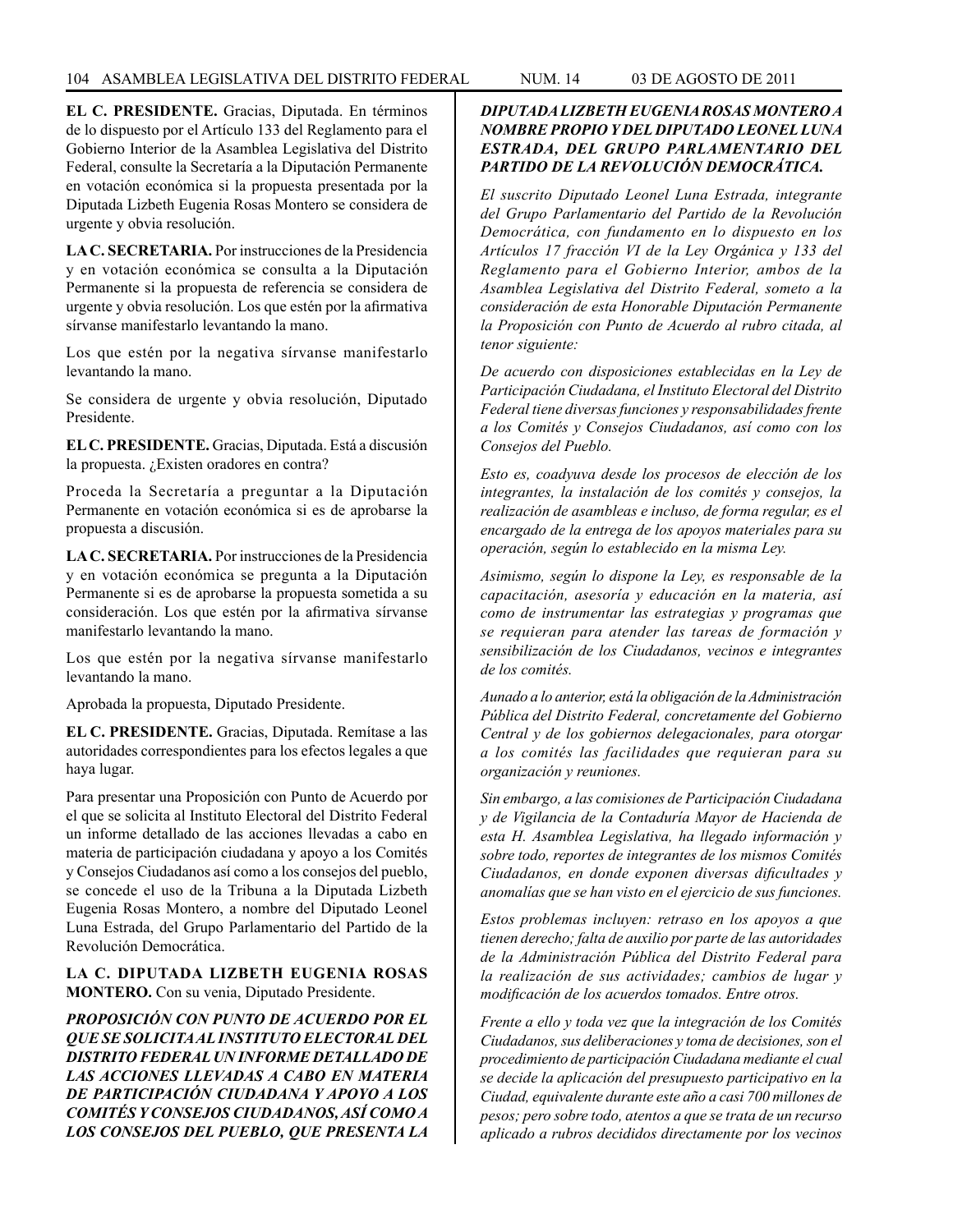*de cada Colonia, barrio y pueblo de esta Ciudad, resulta fundamental contar con una valoración actualizada del organismo encargado de auxiliar estos procesos.*

*En tal sentido, someto a esta Diputación Permanente el presente:*

### *PUNTO DE ACUERDO*

*ÚNICO. Se solicita al Instituto Electoral del Distrito Federal un informe detallado de las acciones llevadas a cabo en materia de participación Ciudadana y apoyo a los Comités y Consejos Ciudadanos, así como a los Consejos del Pueblo.*

*Dado en el Salón de Sesiones del Recinto Legislativo a los 3 días del mes de agosto de 2011.*

### *ATENTAMENTE*

*Dip. Leonel Luna Estrada Dip. Lizbeth Eugenia Rosas Montero*

Es cuanto, Diputado Presidente.

**EL C. PRESIDENTE.** Gracias Diputada. En términos de lo dispuesto por el Artículo 133 del Reglamento para el Gobierno Interior de la Asamblea Legislativa del Distrito Federal, consulte la Secretaría a la Diputación Permanente en votación económica si la propuesta presentada por la Diputada Lizbeth Eugenia Rosas Montero se considera de urgente y obvia resolución.

**LA C. SECRETARIA.** Por instrucciones de la Presidencia y en votación económica se consulta a la Diputación Permanente si la propuesta de referencia se considera de urgente y obvia resolución. Los que estén por la afirmativa, sírvanse manifestarlo levantando la mano.

Los que estén por la negativa, sírvanse manifestarlo levantando la mano.

Se considera de urgente y obvia resolución, Diputado Presidente.

**EL C. PRESIDENTE.** Gracias Diputada. Está a discusión la propuesta. ¿Existen oradores en contra?

Proceda la Secretaría a preguntar a la Diputación Permanente en votación económica si es de aprobarse la propuesta a discusión.

**LA C. SECRETARIA.** Por instrucciones de la Presidencia y en votación económica se pregunta a la Diputación Permanente si es de aprobarse la propuesta sometida a su consideración. Los que estén por la afirmativa, sírvanse manifestarlo levantando la mano.

Los que estén por la negativa, sírvanse manifestarlo levantando la mano.

Aprobada la propuesta, Diputado Presidente.

**EL C. PRESIDENTE.** Gracias Diputada. Remítase a las autoridades correspondientes para los efectos legales a que haya lugar.

Para presentar una Proposición con Punto de Acuerdo por la que se exhorta al Gobierno del Distrito Federal a través de la Secretaría de Finanzas a que suministre los recursos financieros por los conductos pertinentes al Instituto de Educación Media Superior del Distrito Federal, la Secretaría de Obras y Servicios, a fin de que inicien a la brevedad las obras correspondientes a la construcción de la Preparatoria *José Revueltas Sánchez*, de la Delegación Venustiano Carranza, del Sistema de Bachillerato del Gobierno del Distrito Federal, en la Delegación Venustiano Carranza, en el predio asignado por la Dirección General del Patrimonio Inmobiliario, ubicado en la Calle de Sidar y Rovirosa número 71, Colonia del Parque de dicha Demarcación, se concede el uso de la Tribuna al Diputado José Luis Muñoz Soria, del Grupo Parlamentario del Partido de la Revolución Democrática.

**EL C. DIPUTADO JOSÉ LUIS MUÑOZ SORIA.** Con su permiso Diputado Presidente.

*PROPOSICIÓN CON PUNTO DE ACUERDO POR LA QUE SE EXHORTA AL GOBIERNO DEL DISTRITO FEDERAL A TRAVÉS DE LA SECRETARÍA DE FINANZAS A QUE SUMINISTRE LOS RECURSOS FINANCIEROS POR LOS CONDUCTOS PERTINENTES AL INSTITUTO DE EDUCACIÓN MEDIA SUPERIOR DEL DISTRITO FEDERAL, LA SECRETARÍA DE OBRAS Y SERVICIOS, A FIN DE QUE INICIEN A LA BREVEDAD LAS OBRAS CORRESPONDIENTES A LA CONSTRUCCIÓN DE LA PREPARATORIA JOSÉ REVUELTAS SÁNCHEZ DE LA DELEGACIÓN VENUSTIANO CARRANZA DEL SISTEMA DE BACHILLERATO DEL GOBIERNO DEL DISTRITO FEDERAL EN LA DELEGACIÓN VENUSTIANO CARRANZA EN EL PREDIO ASIGNADO POR LA DIRECCIÓN GENERAL DE PATRIMONIO INMOVILIARIO UBICADO EN LA CALLE DE SIDAR Y ROVIROSA NÚMERO 71 COLONIA DEL PARQUE DE DICHA DEMARCACIÓN, QUE PRESENTA EL DIPUTADO LOSÉ LUIS MUÑOZ SORIA, DEL GRUPO PARLAMENTARIO DEL PARTIDO DE LA REVOLUCIÓN DEMOCRÁTICA.*

*El suscrito Diputado José Luis Muñoz Soria en la Asamblea Legislativa del Distrito Federal, con facultad en lo dispuesto por los Artículos 42, fracción IX, del Estatuto de Gobierno del Distrito Federal, el Artículo 10 fracción XXI y 17, fracción III y VI de la Ley Orgánica de la Asamblea Legislativa; 133 y el Artículo 93 del Reglamento para el Gobierno Interior de la Asamblea Legislativa del Distrito Federal, presento a esta Honorable Soberanía la siguiente:*

*Al tenor de los siguientes:*

### *ANTECEDENTES*

*Que por Decreto Publicado en la Gaceta Oficial del Distrito Federal el día 30 de marzo de 2000, se creó el organismo público descentralizado de la Administración Pública del*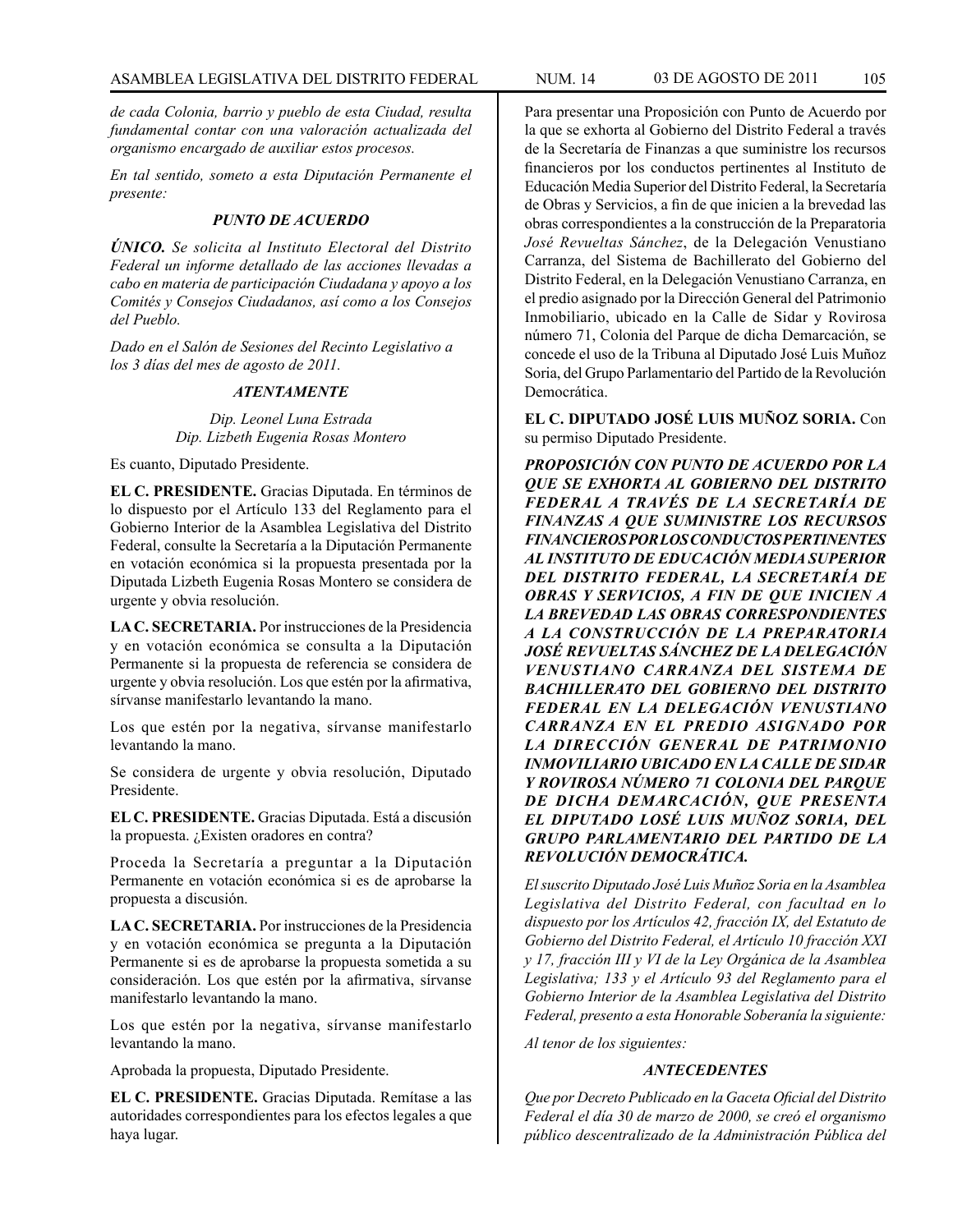*Distrito Federal, denominado Instituto de Educación Media Superior del Distrito Federal.*

*Que para dar cabal cumplimiento a su objeto educativo, el Instituto debe contar entre sus atribuciones con la de desarrollar modelos alternativos de educación que le permitan instrumentar y operar planes y programas de estudios acordes con los mismos, en los planteles de educación media superior que se establezcan en el Distrito Federal y que conformaran el Sistema de Bachillerato del Gobierno del Distrito Federal.*

*Que en virtud de la apertura de dieciocho planteles de educación media superior que conforman actualmente el Sistema de Bachillerato del Gobierno del Distrito Federal, dependiente del Instituto, se considera indispensable que a su órgano de gobierno se integren académicos que contribuyan a fortalecer el propósito del modelo educativo que desarrolla el Instituto. En tal virtud el órgano de gobierno del Instituto se denominará Consejo de Gobierno.*

*Para el caso especifico de la Preparatoria del Sistema de Bachillerato del Gobierno del Distrito Federal "José Revueltas Sánchez" de la Delegación Venustiano Carranza fue ubicada provisionalmente para su funcionamiento en la calle Lázaro Pavía sin Esquina con la Calle de Lucas Alamán, quedando el compromiso gubernamental que se destinaría un espacio con mayores condiciones, ya que el propuesto para ese uso carecía de los insumos mínimos para su mayor aprovechamiento.*

*Es derivado de la solicitud del Instituto de Educación Media Superior a la Oficialía Mayor del Gobierno de la Ciudad, donde se expresa la necesidad de asignar un espacio que cumpla con los aspectos indispensables para reubicar a la Preparatoria del Sistema de Bachillerato del Gobierno del Distrito Federal "José Revueltas Sánchez" ubicada provisionalmente para su funcionamiento en la calle Lázaro Pavía sin Esquina con la Calle de Lucas Alamán.*

*La Dirección General de Patrimonio Inmobiliario a través del Acuerdo emitido por el Comité del Patrimonio Inmobiliario durante su Vigésima Segunda Sesión Ordinaria celebrada el 22 de noviembre de 2007, se dictamino procedente la asignación de una fracción del predio ubicado en la calle Sidar y Rovirosa número 71, entre Avenida Congreso de la Unión y Retorno 1 de Cecilio Robelo Colonia del Parque Delegación Venustiano Carranza, con una superficie de 5,638,48 metros cuadrados, bajo el siguiente ordenamiento:* 

*"Se Asigna la fracción en comento a favor del Instituto de Educación Media Superior del Gobierno del Distrito Federal, para destinarlo como Preparatoria del Sistema de Bachillerato del Gobierno del Distrito Federal en la Delegación Venustiano Carranza, asimismo la guarda y custodia del bien mueble quedara a cargo de la Secretaría de Obras y Servicios, hasta que se concluya la construcción del Plantel.*

*Para tales efectos el Comité del Patrimonio Inmobiliario obliga al instituto de Educación Media Superior a la obtención del Certificado de Uso de Suelo Correspondiente al predio antes señalado, emitido por la Secretaría de Desarrollo Urbano y Vivienda.* 

*El 21 de diciembre de 2009 la Secretaría de Desarrollo Urbano y de Vivienda a través de la Dirección General de Administración Urbana extiende el Certificado de Zonificación para uso del Suelo Específico.*

*PRIMERO: Se dictamina procedente aclarar la zonificación EA (Espacio Abierto) para el predio ubicado en la calle Sidar y Rovirosa Nº 71, Colonia el Parque, Delegación Venustiano Carranza, con una superficie a ocupar de 5,940.22 m2 . Cambiando a la zonificación E (Equipamiento), y que le aplica en la tabla de Usos de Suelo del Programa Delegacional de Desarrollo Urbano de la Delegación Venustiano Carranza Versión 2005.*

*Derivado de lo anterior el Uso de Suelo Solicitado para Preparatoria en la superficie del predio antes referido, a consideración de SEDUVI está permitido.*

*Por lo anteriormente expuesto, someto a la consideración de esta Soberanía la Aprobación del siguiente:*

# *PUNTO DE ACUERDO*

*ÚNICO: Se exhorta al Gobierno del Distrito Federal a través de la Secretaría de Finanzas a que suministre los recursos financieros por los conductos pertinentes al Instituto de Educación Media Superior del Distrito Federal, la Secretaría de Obras y Servicios; a fin de que inicien a la brevedad las obras correspondientes a la construcción de la Preparatoria "José Revueltas Sánchez" de la Delegación Venustiano Carranza del Sistema de Bachillerato del Gobierno del Distrito Federal en la Delegación Venustiano Carranza en el predio asignado por la Dirección General de Patrimonio Inmobiliario Ubicado en la Calle Sidar y Rovirosa número 71, Colonia del Parque, de dicha Demarcación.*

#### *ATENTAMENTE*

#### *Dip. José Luis Muñoz Soria*

Es cuanto, Diputado Presidente.

**EL C. PRESIDENTE**. Gracias, Diputado. En términos de lo dispuesto por el Artículo 133 del Reglamento para el Gobierno Interior de la Asamblea Legislativa del Distrito Federal, consulte la Secretaría a la Diputación Permanente en votación económica, si la propuesta presentada por el Diputado José Luis Muñoz Soria, se considera de urgente y obvia resolución.

**LA C. SECRETARIA**. Por instrucciones de la Presidencia y en votación económica se consulta a la Diputación Permanente si la propuesta de referencia se considera de urgente y obvia resolución. Los que estén por la afirmativa, sírvanse manifestarlo levantando la mano.